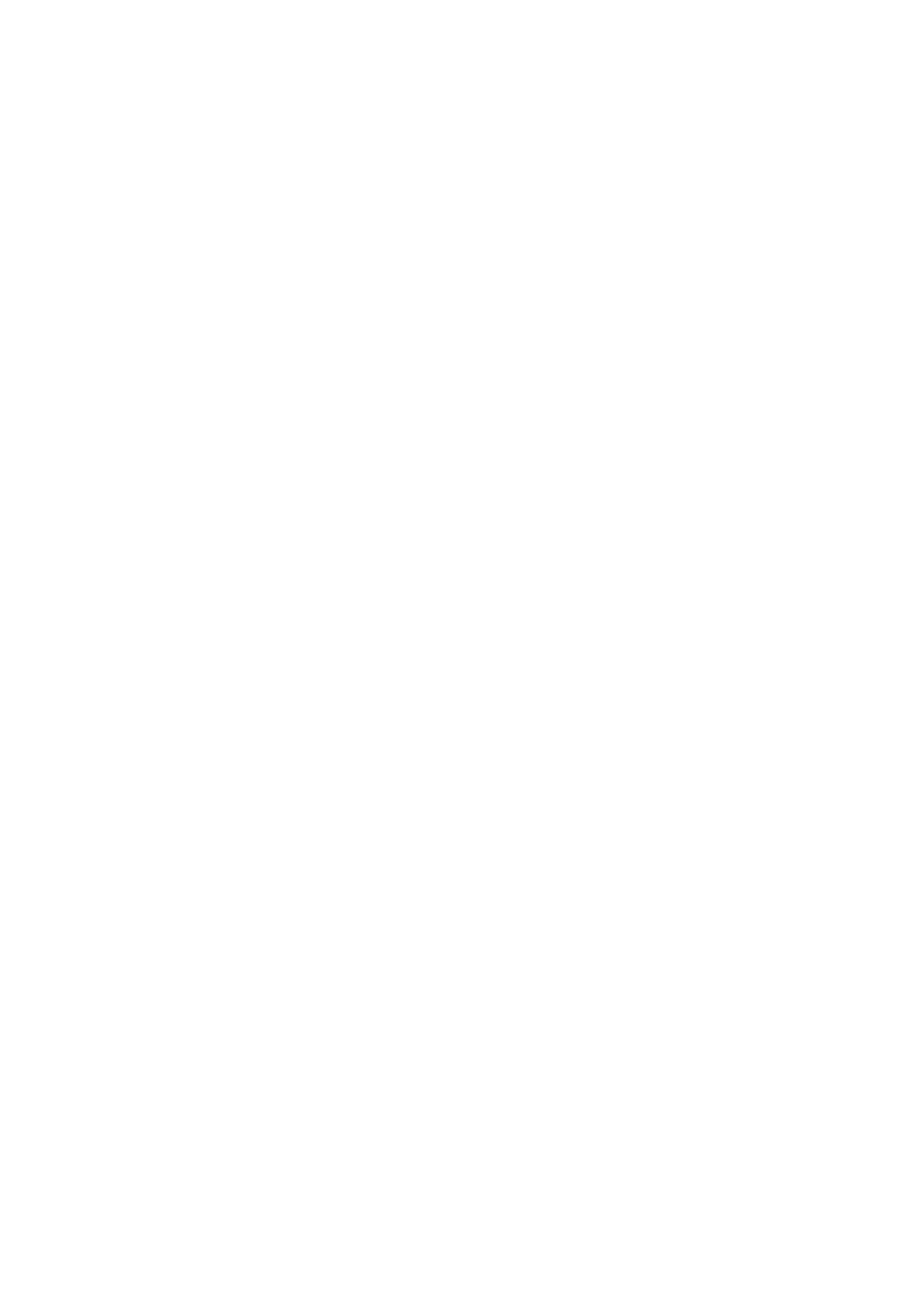### **Telematics Applications Project TE 2010**



## **Requirements Engineering and Specification in Telematics**

## **WP5 Deliverable D5.3**

# **User-Centred Requirements Handbook**

**Martin C. Maguire HUSAT Research Institute**

incorporating material from D3.1 RESPECT Methods by J. Kirakowski and N. Vereker

> **Version 3.3 16th July 1998**

#### **Abstract**

This document describes the RESPECT framework for user requirements specification. The process is divided into a number of stages for gathering user requirements and developing the system concept. A range of data gathering methods are described to support the user requirements capture process.

**Keywords:** user-centred requirements, user-centred design, requirements engineering, usability

© RESPECT Consortium 1998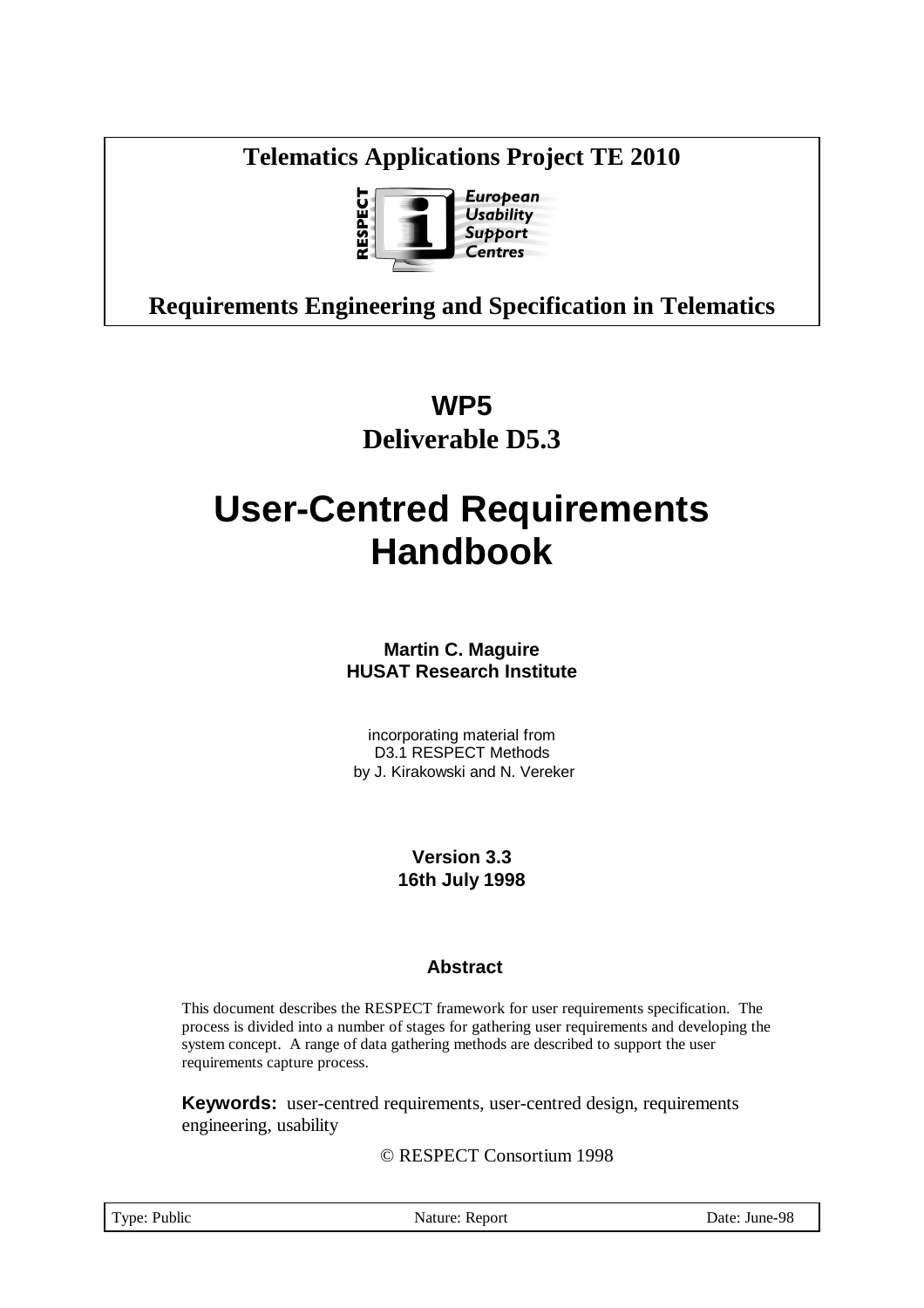#### **CONTACTS**

This guide was produced by the RESPECT project. The production and distribution of this guide is supported by the Information Engineering area of the EC Telematics Applications program. Additional copies can be obtained from the project co-ordinator, or from one of the other Usability Support Centres listed below.

> Serco Usability Services (Project Co-ordinator) 4 Sandy Lane, Teddington TW11 ODU, Middx, UK Tel: + 44 181 614 3811 Fax: + 44 181 614 3765 Nigel Bevan nbevan@usability.serco.com respect@npl.co.uk

Martin Maguire Tel:  $+ 44 1509 611088$  Tel:  $+ 353 21 902636$ m.c.maguire@Lboro.ac.uk hfrg@ucc.ie

SINTEF Telecom and Informatics<br>
Ian Havard Skietne<br>
Paulus Vossen Jan Havard Skjetne Tel: + 47 2206 7927 Tel: + 49 711 970 2315 JanHavard.Skjetne@informatics.sintef.no paulus.vossen@iao.fhg.de

Jonathan Earthy Nigel Claridge Tel:  $+ 44 181 681 4040$  Tel:  $+ 46 8 7536220$ jonathan.earthy@lr.org nigelc@nomos.se

SiESA - Sistemas Expertos S.A. CB&J **Belén Martínez Stefana Broadbent** Tel: +34 1 859 98 44 / 60 Tel: + 33 1 45 44 57 15 sysnet @bitmailer.net s.broadbent @cbj.fr

SIEM Maria Athousaki Tel: +30 1 9249668 athous@siem.mob.forthnet.gr

HUSAT Research Institute<br>
Martin Magnire<br>
Human Factors Research Group<br>
Human Factors Research Group

Lloyd's Register Nomos Management AB

**http://www.npl.co.uk/respect**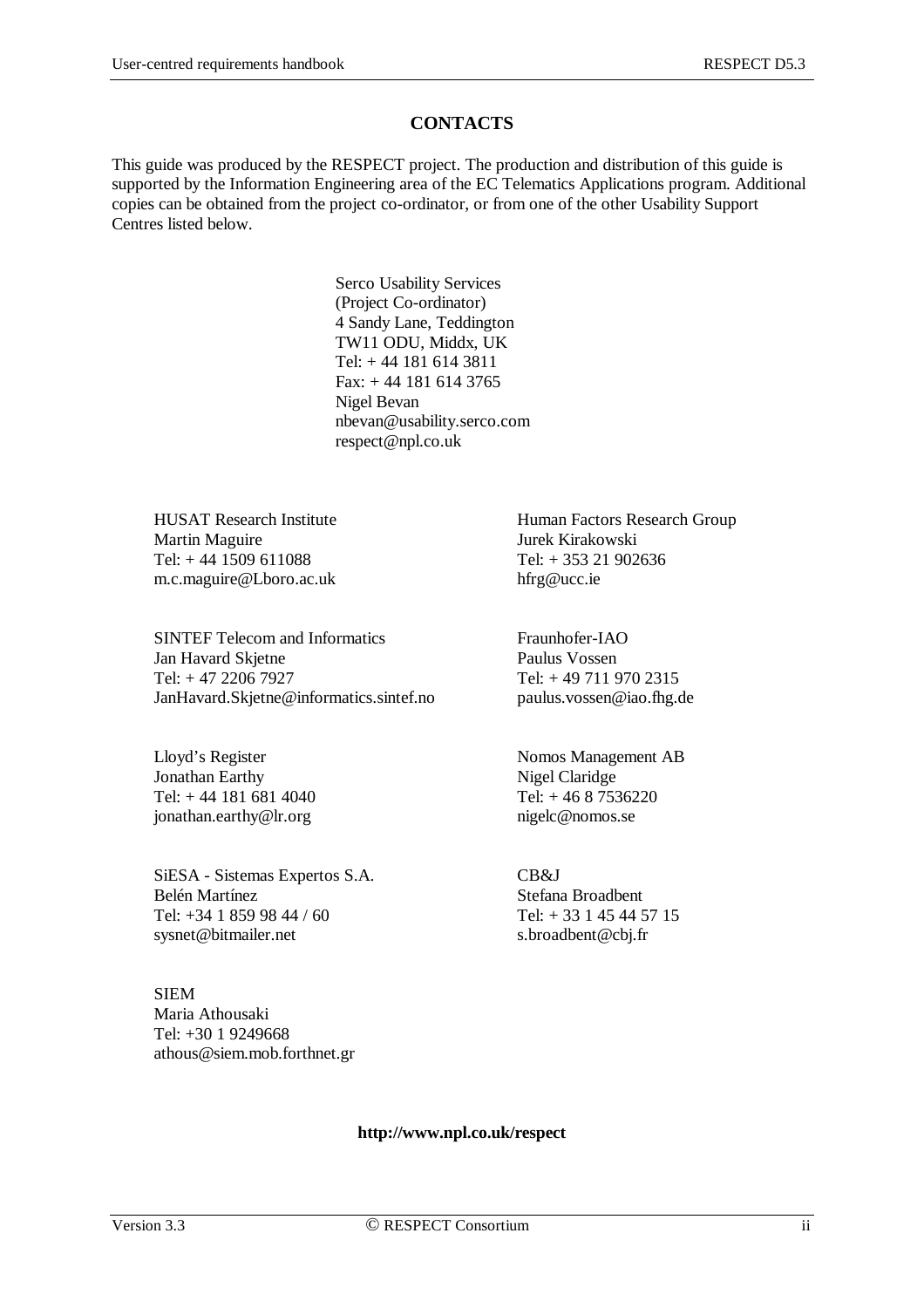# **Executive Summary**

This handbook is concerned with user-centred requirements specification. It has been produced as part of the Telematics Applications Programme RESPECT project (TE 2010). Its aim is to provide a formal basis for gathering user requirements equivalent to the specification of business requirements and technical requirements. The outcome is a documented set of user requirements and preliminary system design to meet those requirements. This version has been refined after its use by Telematics Applications projects and other organisations.

The handbook has a number of key characteristics:

- It starts from the point where system design goals are specified. It takes these goals and develops requirements from the end-user's point of view. Therefore it may be used alongside a process of analysing and developing the requirements of the Business (or organisation) and the Technical requirements.
- It is based upon an iterative process, drawn from the ISO 13407 draft standard for usercentred design. It comprises a cycle of three iterations: (i) User context and early design, (ii) Prototyping and user test, (iii) User requirements documentation. The outcome is a documented set of user requirements for the future new system or revised system.
- It is supported by a set of data collection methods and techniques for establishing user requirements, which are also described within this document.
- It can be used flexibly to fit in with different system design methods.

To use the handbook successfully, it is vital to work through the successive stages of Part B in a careful and comprehensive planned procedure.

#### **Feedback on this document**

If you have any comments on this document, please pass them to: Martin Maguire HUSAT Research Institute The Elms, Elms Grove Loughborough, LE11 1RG, Leics UK Tel: +44 1509 611088, Fax: +44 1509 234651 m.c.maguire@lboro.ac.uk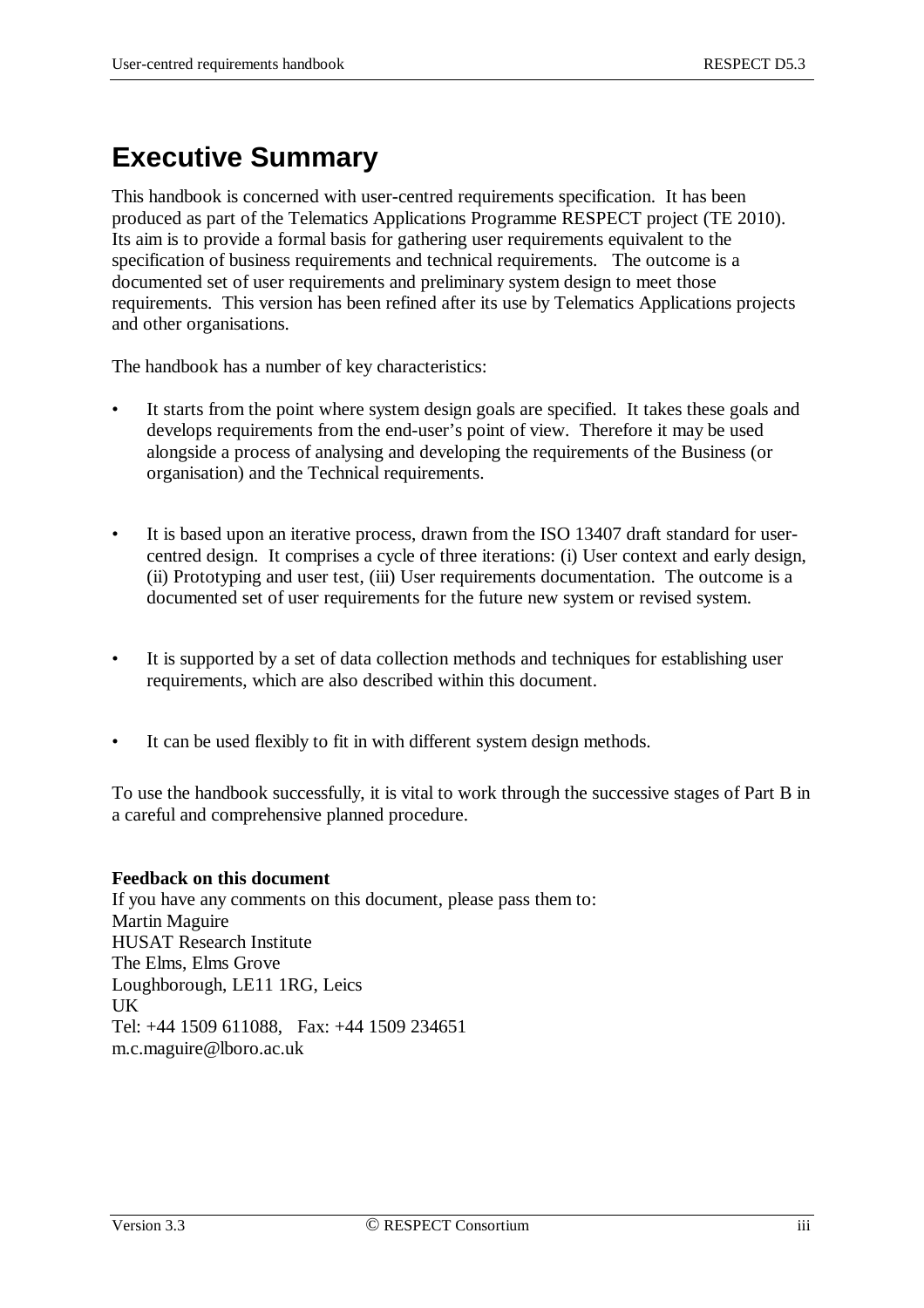Feedback Form

### **RESPECT User-Centred Requirements Handbook Version 3.3**

*Please use this form to provide feedback on this document.*

Completed by: Date:

- 1) What application did you use the handbook for or what application areas are you most interested in?
- 2) How understandable do you find this document in general?
- 3) How well does it relate to the project you are working on, or to your organisation's specification activities in general?
- 4) How well do you feel that you could carry out the user requirements capture and specification process described in **Part B, Phases 1 to 3** ?
- 5) Are there any improvements that you would like to see made to **Part B**?
- 6) Are there any other improvements you would like to see made to the document as a whole?
- 7) Do you have any other comments about the document?

#### *Please send, fax or email your comments to:*

Martin Maguire, HUSAT Research Institute, The Elms, Elms Grove, Loughborough, LE11 1RG, Leics, UK Tel: +44 1509 611088, Fax: +44 1509 234651, Email: m.c.maguire@Lboro.ac.uk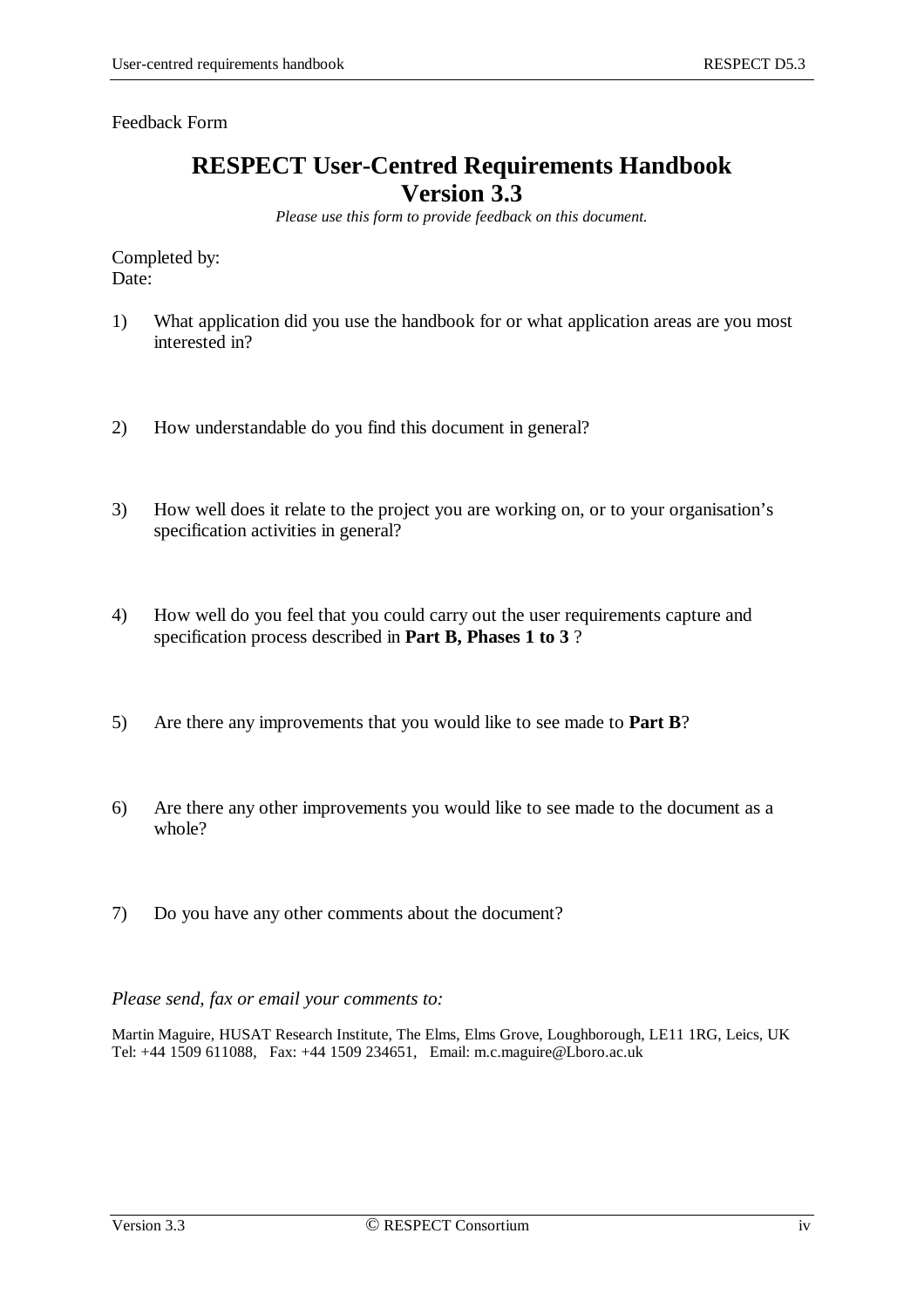## **Audience for this document**

This handbook is intended for use by project team members with responsibility for generating and maintaining user requirements.

It offers an overview of user requirements capture for project managers and provides background material for user representatives and technical designers. Staff concerned with requirements specification can use this document to guide them through the process. If they already have a procedure that they intend to follow, they may simply use the document to assist with specific activities such as running a discussion group or conducting interviews.

When using this document, requirements gathering personnel should be able to refer to someone with human factors, ergonomics or psychology skills, to ensure that the methods recommended in the document are being applied appropriately. Such a specialist would be able to identify potential problems with, for example, a survey form before it is administered, or an interview programme before costly interview time is used.

The extent of the work and reading needed to undertake user requirements specification is not as great as may first appear from the size of the document. **Part A** gives the background to the handbook, **Part C** is a reference source for guidance on a range of relevant methods, and **Part D** contains the references and blank master copies of the recommended forms. **Part B** is a guided process or framework for user-centred requirements and design, and is the central core.

To exploit the framework, design teams must work through the three successive stages of **Part B** in a steady and disciplined procedure. By careful and comprehensive use of the framework, you will certainly develop user requirements specifications and set usability goals of much greater accuracy and validity than are typical hitherto.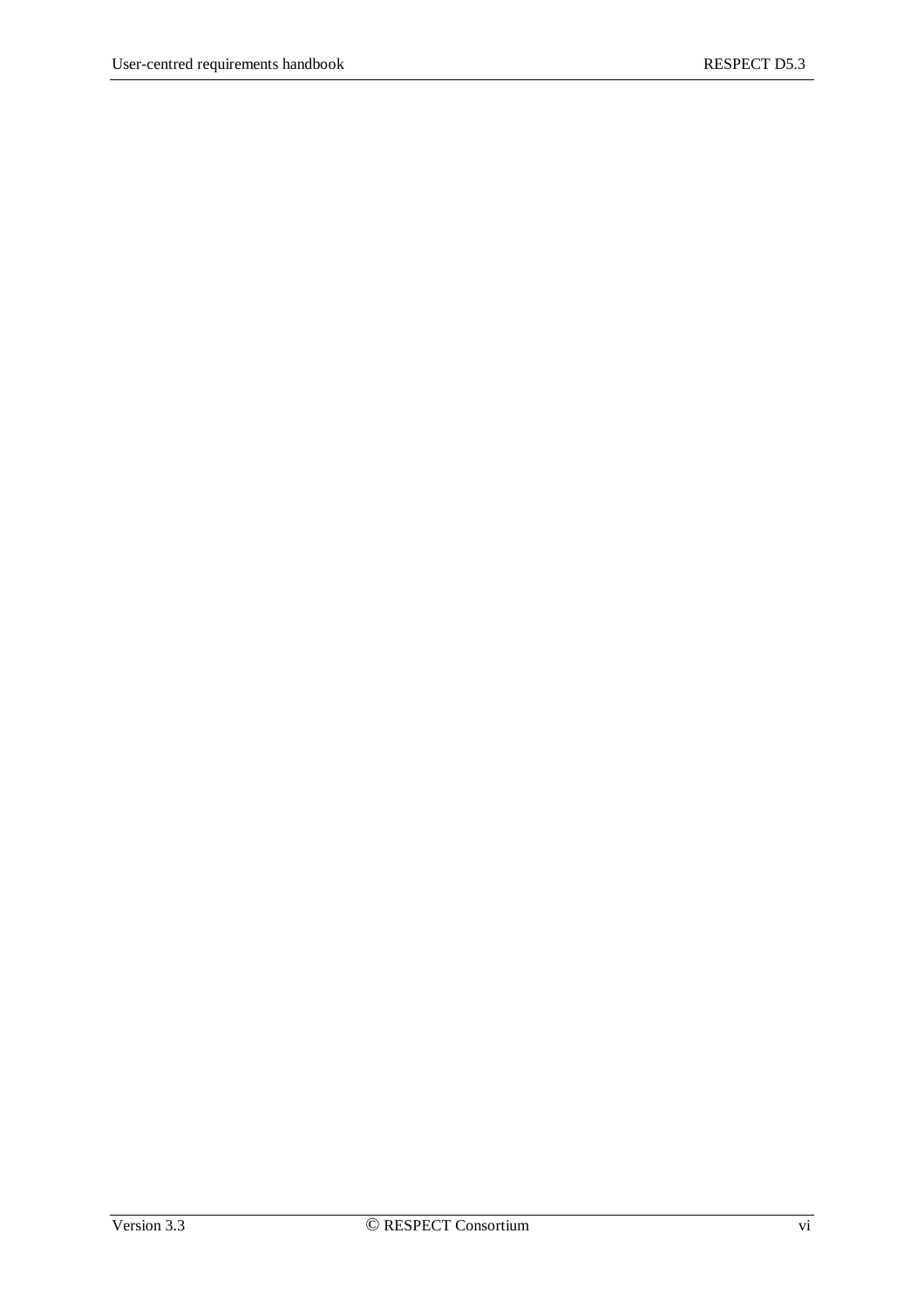## **Acknowledgements**

As with any integrative and prescriptive handbook in the modern world, this RESPECT User-Centred Requirements Handbook draws upon and owes much to the work of many others.

The Author therefore wishes to give full acknowledgement to significant contributors as follows:

At the *HUSAT Research Institute*, important contributions have been made by other members of the RESPECT team:

Professor Brian Shackel Robert Graham Colette Nicolle.

The authors of the RESPECT deliverable D3.1 'Methods for User-Oriented Requirements Specification', which Part C of this document draws from:

Dr Jurek Kirakowski, *Human Factors Research Group, University College Cork* Keith Hurley Natalie Vereker

The several RESPECT colleagues and other reviewers who have made valuable comments and inputs to previous drafts:-

Dr Nigel Bevan (RESPECT Project Co-ordinator) and Owen Daly-Jones,*Usability Services, National Physical Laboratory, UK.* Jan Heim, Tor Endestad, Jan Havard Sketjne, *SINTEF Unimed Rehab, Norway.* Paulus Vossen, *Fraunhofer Institute, Stuttgart.* Nigel Claridge, *Nomos Management AB.* Sara Jones, *University of Hertfordshire.* Michael J. Underwood.

The HUSAT developers of the Planning, Analysis and Specification (PAS) Toolset under the Esprit HUFIT Project, from which the basic approach of this Framework is drawn:

Margaret Flite-Galer Bernard Catterall Bronwen Taylor Martin Maguire Gordon Allison

The earlier work of other HUSAT experts including:

Leela Damodaran, Ken Eason, David Davies, Susan Harker, Wendy Olphert, Arthur Gardner, Jim McKenzie and Brian Shackel.

The developers of the Usability Context Analysis Handbook under the Esprit MUSiC project: Dr Nigel Bevan, Rosemary Bowden, Richard Corcoran, Ian Curson, Mile Macleod, Jonathan Maissel, R. Rengger and Cathy Thomas, *National Physical Laboratory* and Dr Andrew Dillon, Martin Maguire and Marian Sweeney, *HUSAT Research Institute.*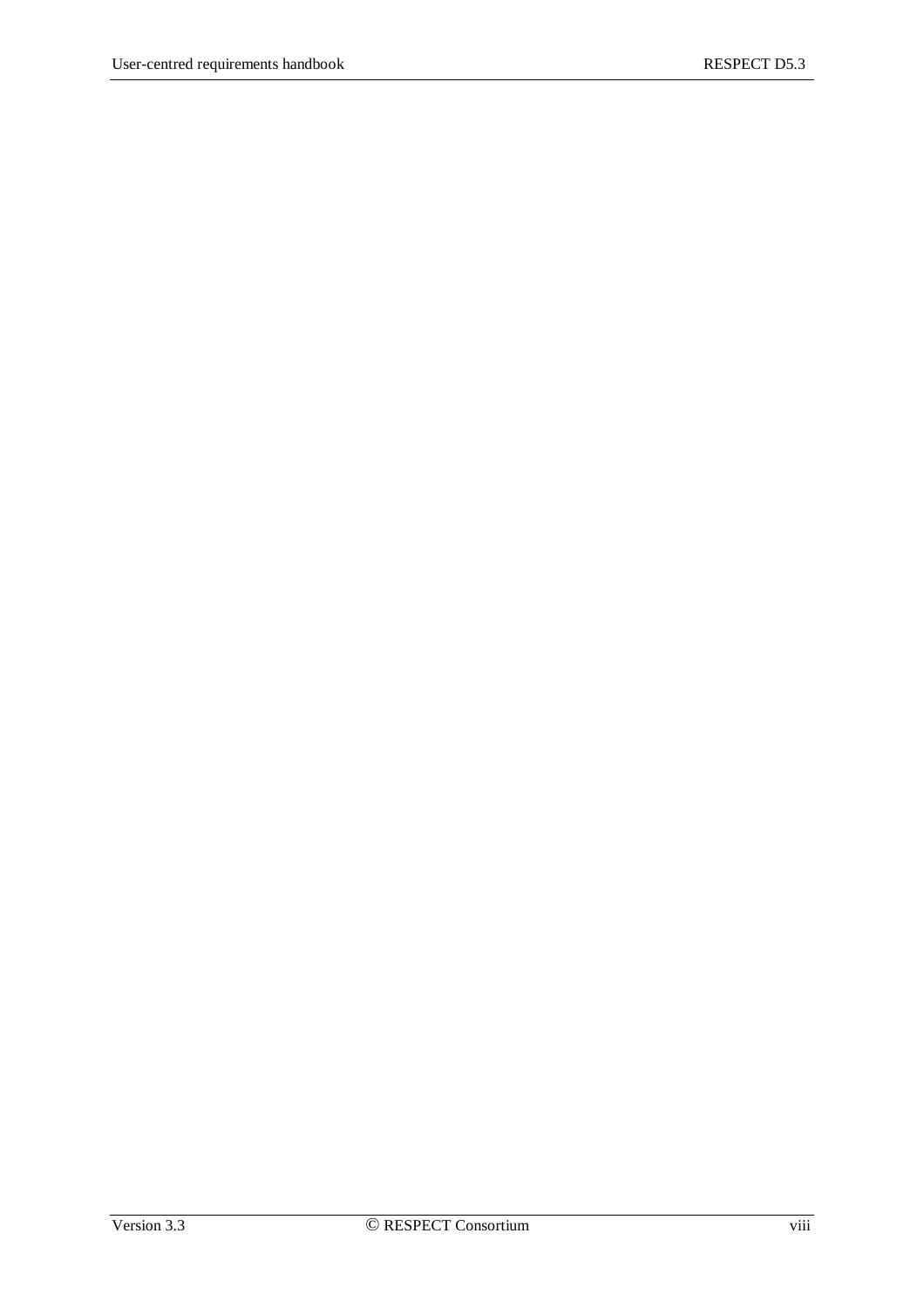### **User-Centred Requirements Handbook**

## **Contents**

| Part A         | $\mathbf{1}$                                                                   |  |
|----------------|--------------------------------------------------------------------------------|--|
|                |                                                                                |  |
|                |                                                                                |  |
|                |                                                                                |  |
|                | Relationship to, and use with, Traditional Requirements Engineering methods  4 |  |
|                |                                                                                |  |
|                |                                                                                |  |
|                |                                                                                |  |
| Part B         | 16                                                                             |  |
|                |                                                                                |  |
| <b>Phase 1</b> | 18                                                                             |  |
|                |                                                                                |  |
| 1.1            |                                                                                |  |
| 1.2            |                                                                                |  |
| 1.3            |                                                                                |  |
| 1.4            |                                                                                |  |
| 1.5            |                                                                                |  |
| 1.6            |                                                                                |  |
| 1.7            |                                                                                |  |
| 1.8            |                                                                                |  |
| 1.9            |                                                                                |  |
|                |                                                                                |  |
|                |                                                                                |  |
|                |                                                                                |  |
| <b>Phase 2</b> | 50                                                                             |  |
|                |                                                                                |  |
| 2.1            |                                                                                |  |
| 2.2            |                                                                                |  |
| 2.3            |                                                                                |  |
| 2.4            |                                                                                |  |
| 2.5            |                                                                                |  |
| 2.6            |                                                                                |  |
| 2.7            |                                                                                |  |
| 2.8            |                                                                                |  |
| <b>Phase 3</b> | 69                                                                             |  |
|                |                                                                                |  |
| 3.1            |                                                                                |  |
| 3.2            |                                                                                |  |
| 3.3            |                                                                                |  |
| 3.4            |                                                                                |  |
| 3.5            |                                                                                |  |
| 3.6            |                                                                                |  |
| 3.7            |                                                                                |  |
| 3.8            |                                                                                |  |
| 3.9            |                                                                                |  |
|                |                                                                                |  |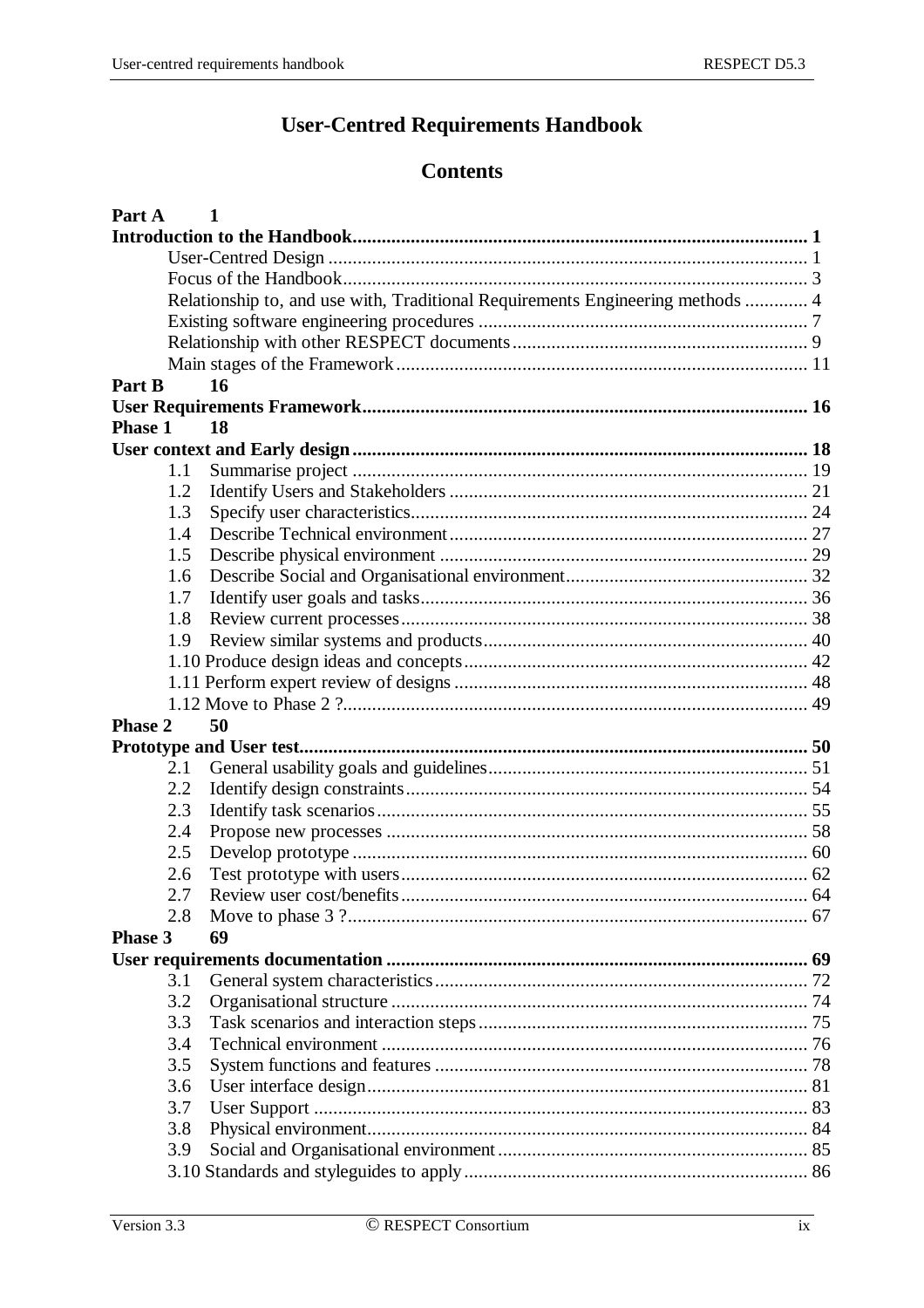| Part C |                | 93                                                                      |  |
|--------|----------------|-------------------------------------------------------------------------|--|
|        |                |                                                                         |  |
|        | 4.1            |                                                                         |  |
|        | 4.2            |                                                                         |  |
|        | 4.3            |                                                                         |  |
|        | 4.4            |                                                                         |  |
|        | 4.5            |                                                                         |  |
|        | 4.6            |                                                                         |  |
|        | 4.7            |                                                                         |  |
|        | 4.8            |                                                                         |  |
|        | 4.9            |                                                                         |  |
|        |                |                                                                         |  |
|        |                |                                                                         |  |
|        |                |                                                                         |  |
|        |                |                                                                         |  |
|        |                |                                                                         |  |
|        |                |                                                                         |  |
|        |                |                                                                         |  |
|        |                |                                                                         |  |
|        |                |                                                                         |  |
|        |                |                                                                         |  |
|        | References 133 |                                                                         |  |
|        |                |                                                                         |  |
|        |                |                                                                         |  |
|        |                |                                                                         |  |
|        |                |                                                                         |  |
|        |                | Appendix 3 - Blank forms to support User Requirements specification 144 |  |
|        |                |                                                                         |  |
|        |                |                                                                         |  |
|        |                |                                                                         |  |
|        |                |                                                                         |  |
|        |                |                                                                         |  |
|        |                |                                                                         |  |
|        |                |                                                                         |  |
|        |                |                                                                         |  |
|        |                |                                                                         |  |
|        |                |                                                                         |  |
|        |                |                                                                         |  |
|        |                |                                                                         |  |
|        |                |                                                                         |  |
|        |                |                                                                         |  |
|        |                |                                                                         |  |
|        |                |                                                                         |  |
|        |                |                                                                         |  |
|        |                |                                                                         |  |
|        |                |                                                                         |  |
|        |                |                                                                         |  |
|        |                |                                                                         |  |
|        |                |                                                                         |  |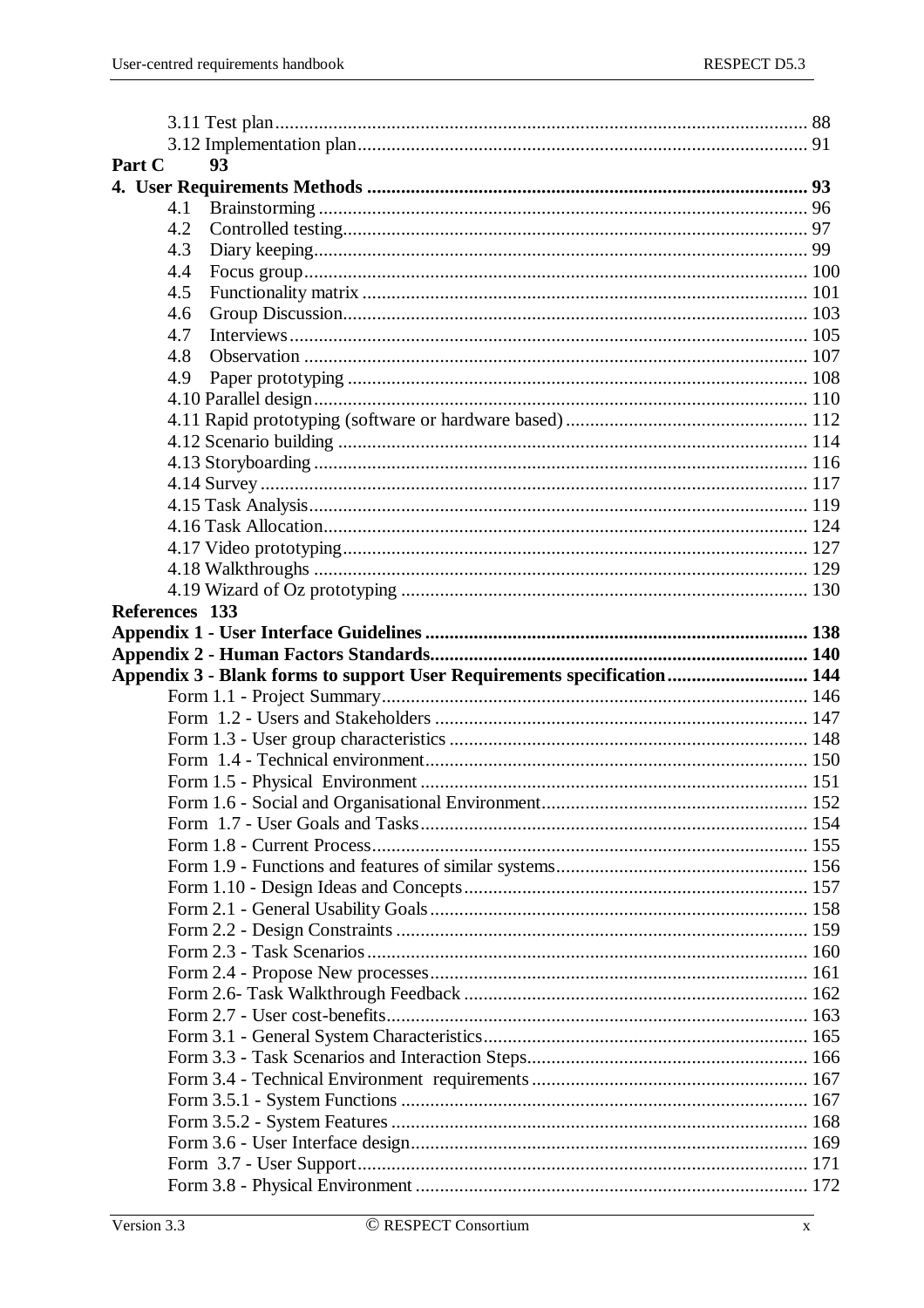| Part A 178          |  |
|---------------------|--|
|                     |  |
| Part B<br>179       |  |
|                     |  |
| <b>Part C</b> 180   |  |
|                     |  |
| Part D 181          |  |
|                     |  |
| Phase 1. 182        |  |
|                     |  |
| <b>Phase 2. 183</b> |  |
|                     |  |
| Phase 3. 184        |  |
|                     |  |
|                     |  |

### Part B

| 1.3 |  |
|-----|--|
|     |  |
|     |  |
|     |  |
|     |  |
|     |  |
|     |  |
|     |  |
|     |  |
|     |  |
|     |  |

| 2.1           |  |  |  |
|---------------|--|--|--|
| $2.2^{\circ}$ |  |  |  |
| 2.3           |  |  |  |
| 2.4           |  |  |  |
| 2.5           |  |  |  |
| 2.6           |  |  |  |
|               |  |  |  |
| 2.8           |  |  |  |
|               |  |  |  |
|               |  |  |  |
| 3.2           |  |  |  |
| 3.3           |  |  |  |
|               |  |  |  |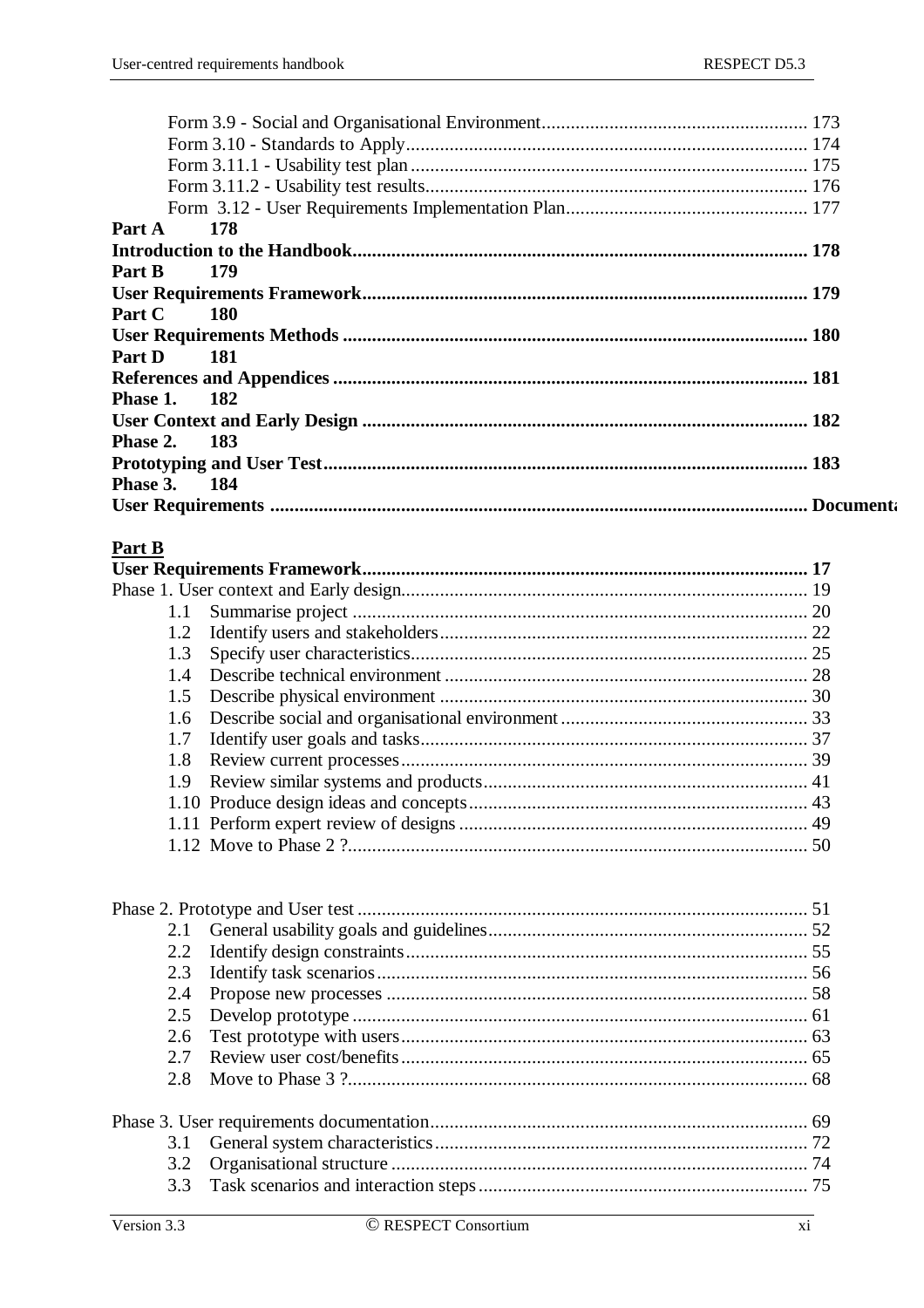## Part C

|     | 93 |
|-----|----|
| 4.1 |    |
| 4.2 |    |
| 4.3 |    |
| 4.4 |    |
| 4.5 |    |
| 4.6 |    |
| 4.7 |    |
| 4.8 |    |
| 4.9 |    |
|     |    |
|     |    |
|     |    |
|     |    |
|     |    |
|     |    |
|     |    |
|     |    |
|     |    |
|     |    |
|     |    |

# **Part D**<br>References 137

|            | Appendix 3 - Blank forms to support User Requirements specification 148 |     |
|------------|-------------------------------------------------------------------------|-----|
| Form $1.1$ |                                                                         |     |
| Form $1.2$ |                                                                         | 151 |
| Form $1.3$ |                                                                         | 152 |
| Form $1.4$ |                                                                         | 154 |
| Form $1.5$ |                                                                         | 155 |
| Form $1.6$ |                                                                         | 156 |
| Form $1.7$ |                                                                         | 158 |
| Form $1.8$ |                                                                         | 159 |
| Form 1.9   |                                                                         |     |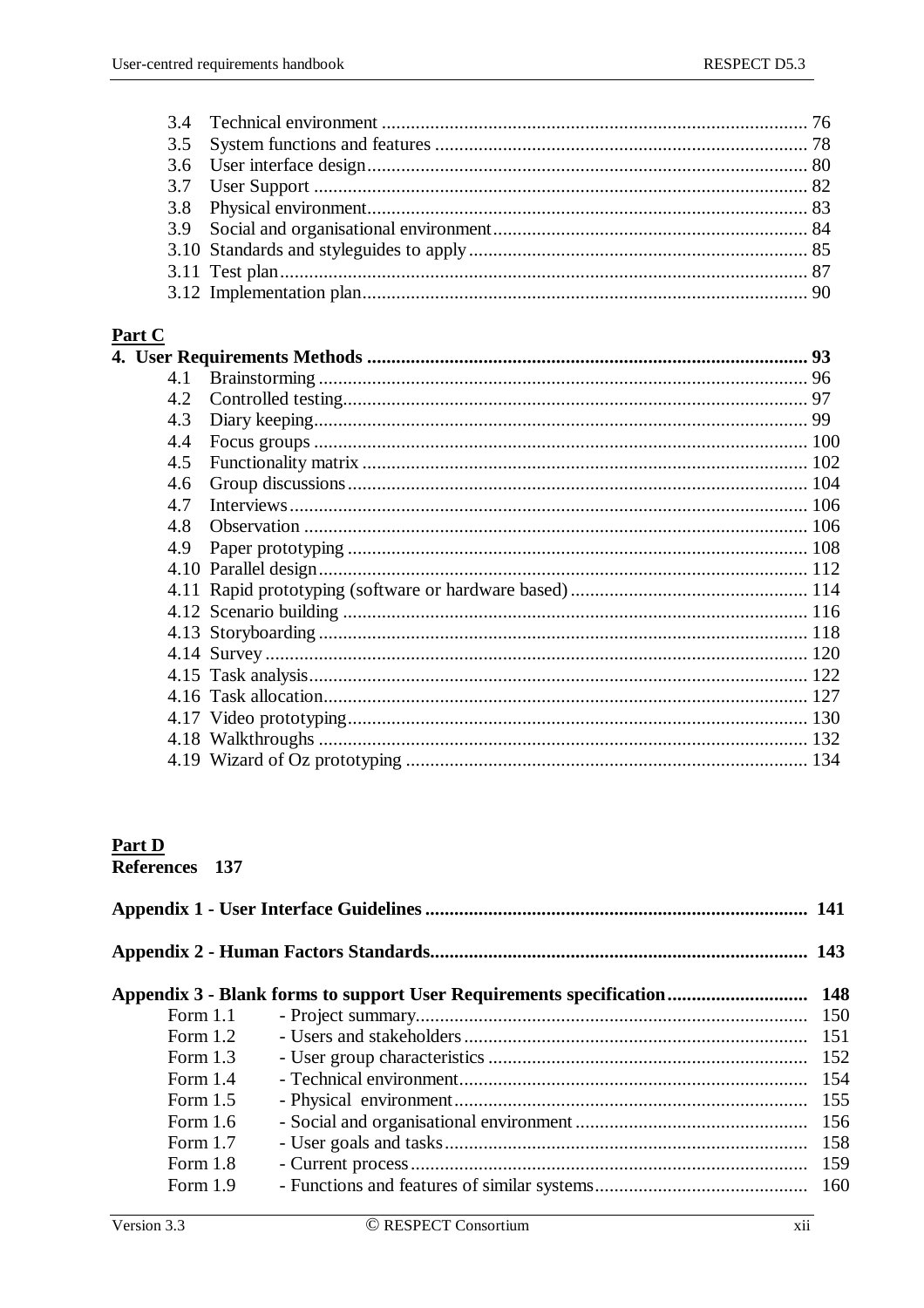| Form 1.10   | 161 |
|-------------|-----|
| Form $2.1$  | 162 |
| Form $2.2$  | 163 |
| Form $2.3$  | 164 |
| Form $2.4$  | 165 |
| Form $2.6$  | 166 |
| Form $2.7$  | 167 |
| Form $3.1$  | 169 |
| Form $3.3$  | 170 |
| Form $3.4$  | 161 |
| Form 3.5.1  | 172 |
| Form 3.5.2  | 173 |
| Form 3.6    | 174 |
| Form $3.7$  | 175 |
| Form $3.8$  | 176 |
| Form $3.9$  | 177 |
| Form 3.10   | 178 |
| Form 3.11.1 | 179 |
| Form 3.11.2 | 180 |
| Form 3.12   | 181 |
|             |     |

#### **List of Tables**

Table 1. Comparison of user requirements methods .................................................... 95

#### **List of Figures**

Figure 1. The user-Centred design Cycle

- FIGURE 2. RELATIONSHIP BETWEEN RESPECT DOCUMENTS
- FIGURE 3. OVERVIEW OF RESPECT REQUIREMENTS AND DESIGN CYCLE
- Figure 4. Phase 1 user context and Early design
- Figure 5. Global user-interface structure
- Figure 6. Expansion of user-interface component
- Figure 7. Organisational process diagram
- Figure 8. Phase 2 Prototyping and user testing
- Figure 9. Phase 3 user requirements Documentation
- Figure 10. New system organisational structure
- Figure 11. Structure for Functionality matrix
- Figure 12. Process of Task Decomposition
- Figure 13. Task decomposition diagram
- Figure 14. Task flow chart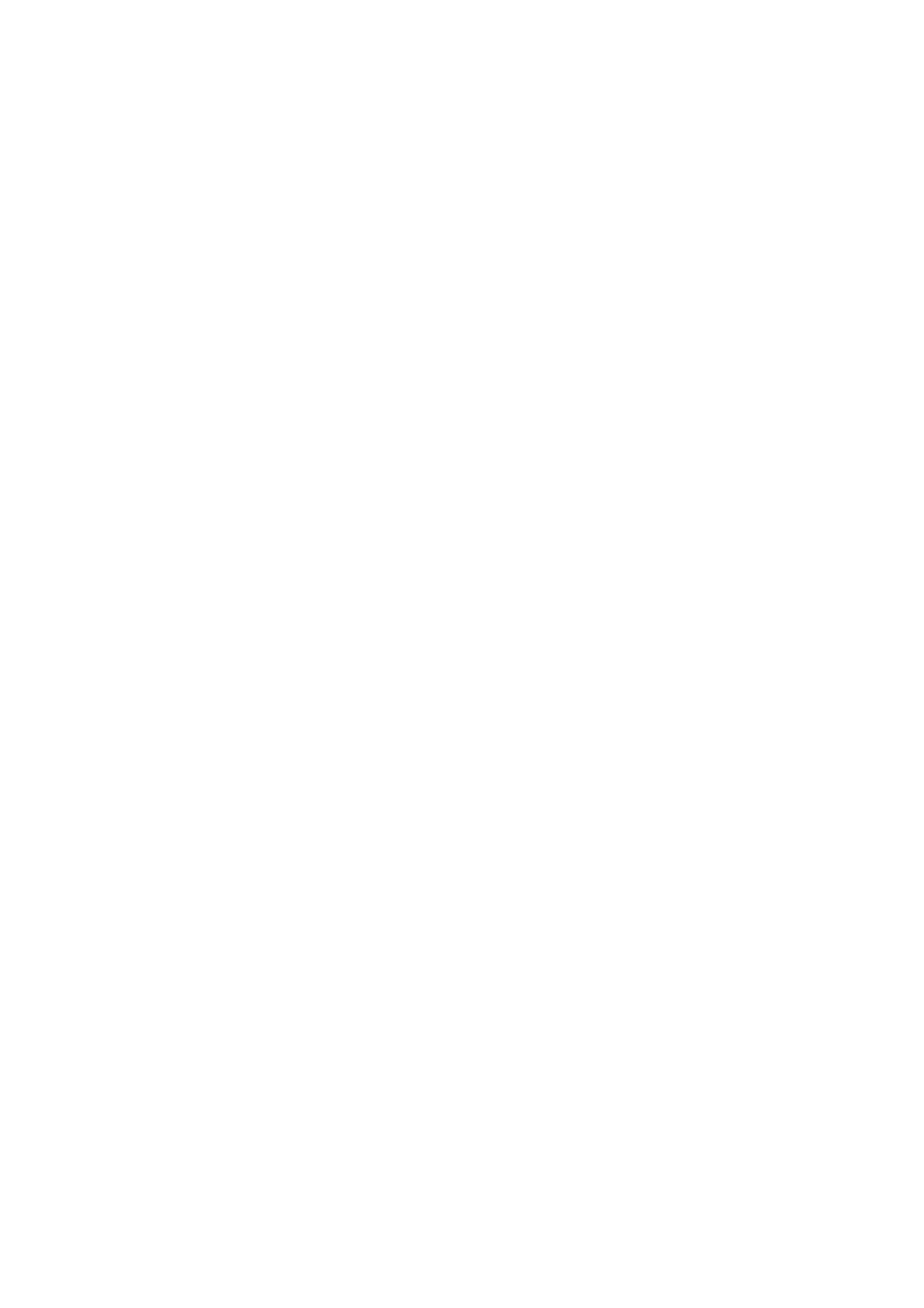# **Part A**

# **Introduction to the Handbook**

# **User-Centred Design**

User-centred design is an approach to interactive system development which focuses specifically on making systems usable and safe for their users. User-centred systems empower users and motivate them to learn and explore new system solutions. The benefits include increased productivity, enhanced quality of work, reductions in support and training costs and improved user health and safety. Although there is a substantial body of human factors and ergonomics knowledge about how such design processes can be organised and used effectively, much of this information is not yet widely applied.

Adopting a user-centred design process leads to more usable systems and products. It reduces the risk that the resulting system will under-deliver or fail.

User-centred design implies:

- early focus on users, tasks and environment;
- the active involvement of users;
- an appropriate allocation of function between user and system;
- the incorporation of user-derived feedback into system design;
- iterative design whereby a prototype is designed, tested and modified;

The process of user requirements specification described in this document is based upon these principles. In particular it is an iterative process based upon the design cycle presented in the user-centred design draft standard ISO 13407 (1997b) shown below: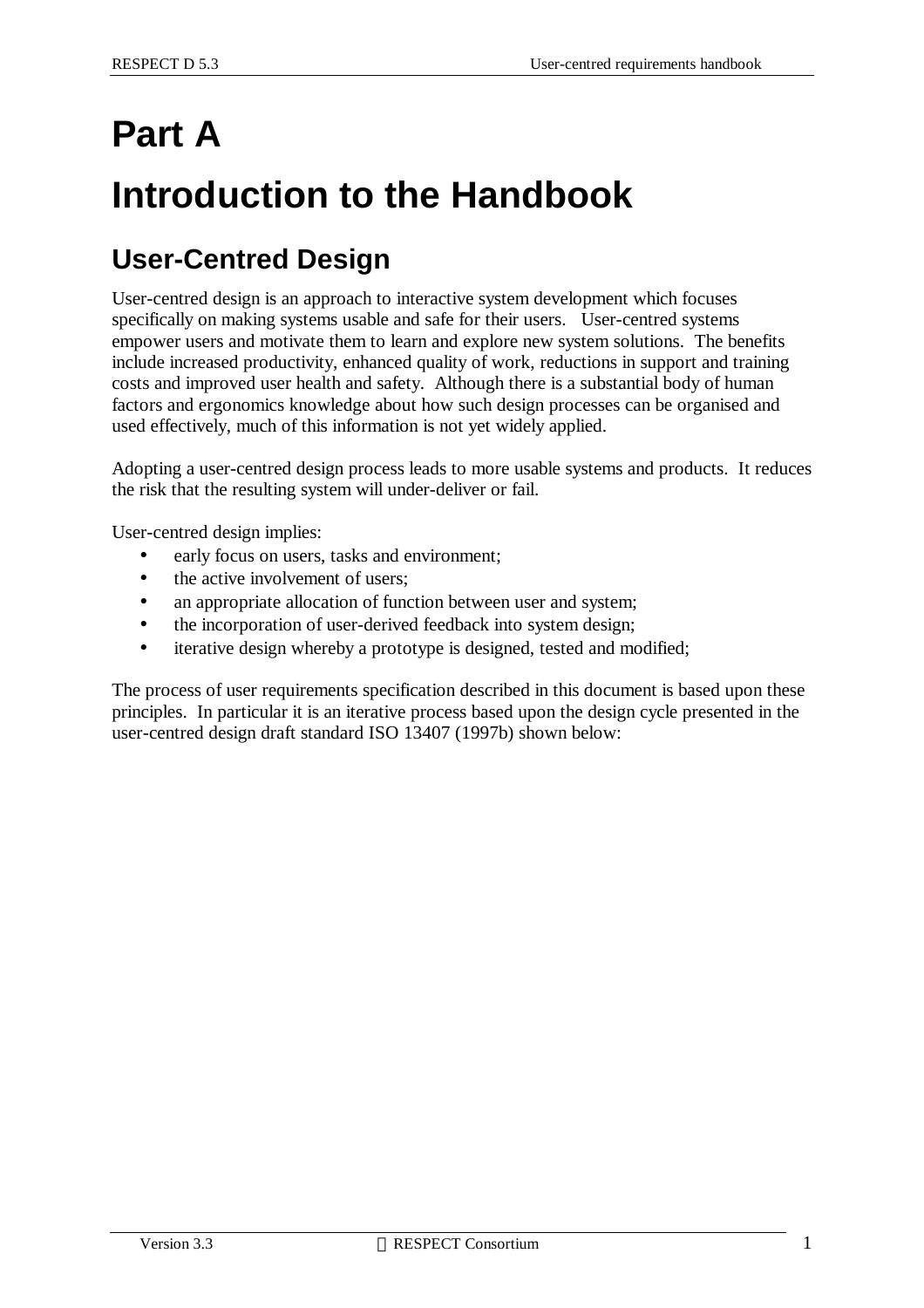

FIGURE 1. THE USER-CENTRED DESIGN CYCLE

The main cost of achieving the benefits of user-centred design is that the manager's task initially appears more difficult. Project planning has to allow for iteration and for incorporating user feedback. More time will also be required for effective communication between design team participants and for reconciling potential conflicts and trade-offs. However, project managers will benefit from the additional creativity and ideas from an extended development team and skill base. Users will also feel a strong sense of ownership of the system that results. Above all, proper consideration of usage issues early on in the project will result in a better design and significant savings at later stages when changes are much more costly.

Requirements analysis is the first stage in the user-centred design process. Later stages are described in the INUSE Handbook of User Centred Design (Daly-Jones, Thomas and Bevan, 1997). The Handbook also describes the principles of user-centred design, based on the ISO 13407 standard (ISO, 1997b).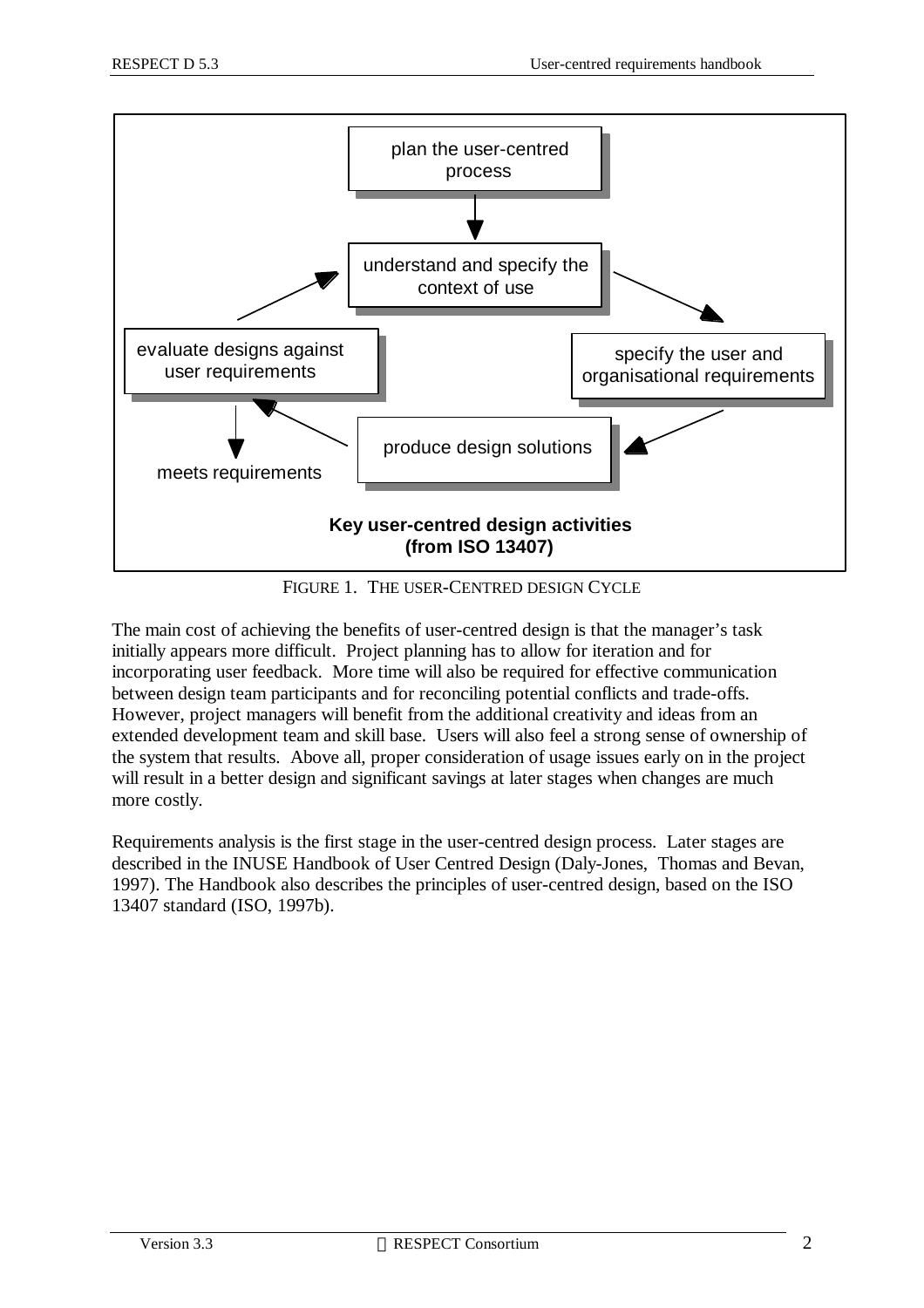# **Focus of the Handbook**

Requirements analysis is the process of determining what is required of a future system or product. This may be a computer-based system for a particular customer or a product to be launched onto the open market. This document uses the term **'system'** to cover all classes of application including large scale computer-based systems, software packages and standalone electronic products.

Typically the process starts with a **project proposal** or **project brief**. This describes what is wanted from the proposed system in general terms. From this starting point, three kinds of requirement are developed:

- **Business requirements** specify the needs of the business from a commercial point of view or, for systems being developed internally, the needs of the enterprise in general. A requirement may, for example, be that the system should sell at least 10,000 units within 2 years of launch. Another may be to divert staff from routine work to problem solving activities.
- **User requirements and functional specification** specify the system |requirements from a user's point of view, including the functions required to support the user tasks, the user-system interfaces, user support required, physical and organisational requirements, equipment and hardware. They also include usability goals that must be achieved and the approach for installing the system. In the Telematics context, 'the user' may include both end users of an electronic service, and service providers who make use of the network infrastructure.
- **Technical requirements** specify how the system will achieve the required functions and the structure of data that must be available for internal processing to be successful. For example, if a search function is to give a fast response time, the data may need to be indexed in a certain way to support rapid retrieval. Technical constraints will also be specified, such as the maximum data communication speed over a network.

All three of these sets of requirements must be carefully developed to ensure the success of the new system. Historically they may have been seen as separate, and the importance of user requirements is often overlooked. The three types of requirements should be developed logically in the order given above, and to achieve a successful design should be carried out as part of a common business framework. This guide is concerned with the capture and specification of user requirements and user functions, rather than organisation and business requirements or technical requirements. The complementary technical requirements will be of two types: specifications developed to meet the need of the user requirements, and constraints on how the user requirements can be achieved, related to the nature of available technology.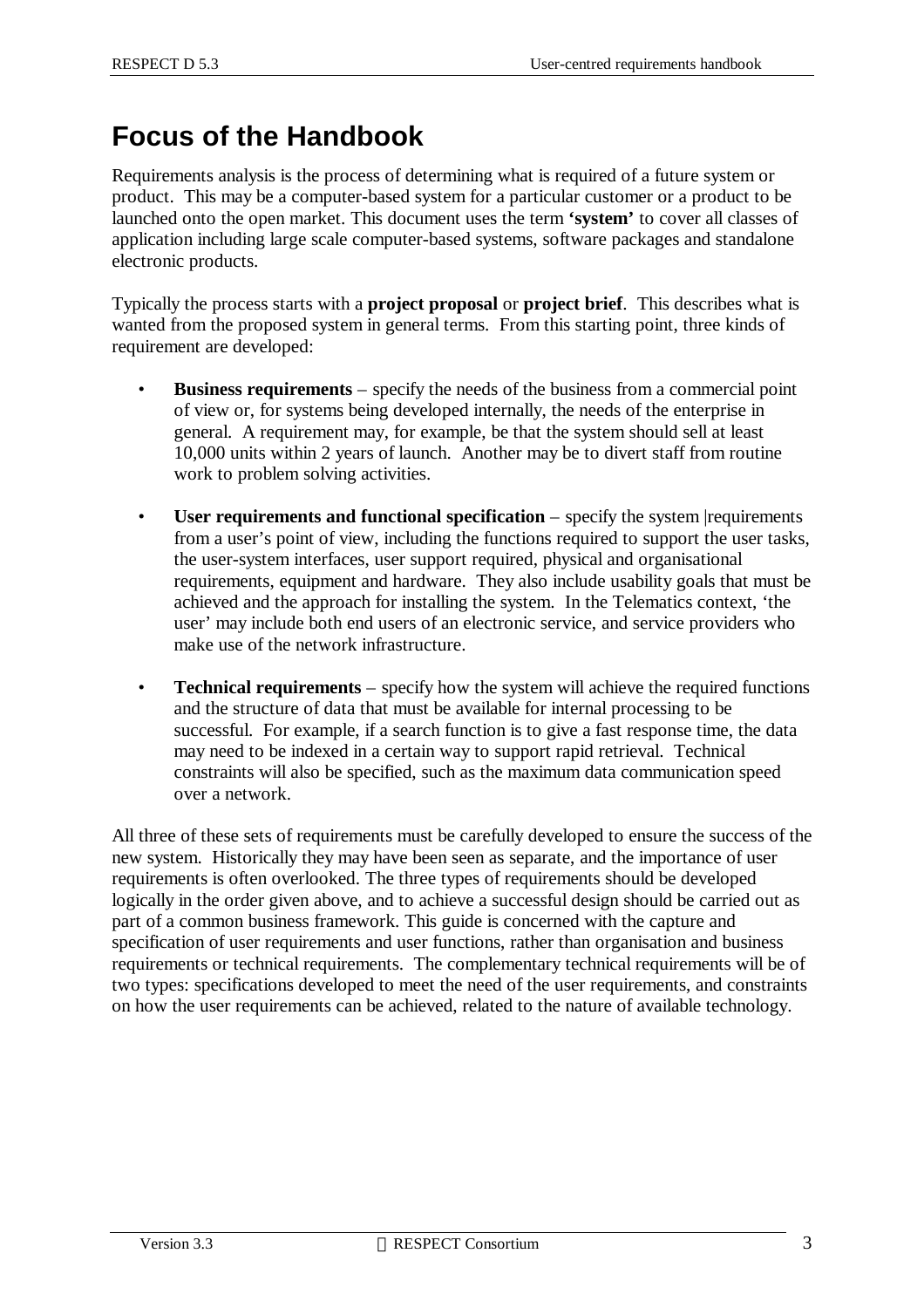# **Relationship to, and use with, Traditional Requirements Engineering methods**

Traditional approaches to requirements engineering concentrate on identifying functional requirements and ensuring that the developed product meets these requirements. Other nonfunctional requirements (efficiency, reliability, usability, maintainability and portability), have had less importance. Yet from a user perspective, non-functional requirements may be critical to successful implementation of a new system.

RESPECT provides a broad framework for requirements engineering which makes meeting user needs to achieve quality in use the overall objective of the design process (see Bevan and Azuma 1997, Bevan 1997, Bevan 1998). Neither functionality nor usability (in the narrow sense of an easy to use interface) is given priority: they are subservient to the objective of providing a system which enables the user to meet their goals in the real world. Depending on the context of use the user's goals may be business or personal objectives.

RESPECT emphasises the importance of obtaining a complete understanding of user needs, and validating the emerging requirements against potential real world scenarios of usage. Existing requirements engineering methods and tools can be used within this framework to document and trace the detailed requirements through the development process.

RESPECT also introduces additional requirements of two types: detailed contextual requirements associated with scenarios of use, and high level quality in use goals (also called usability goals) for the users to be effective, efficient and satisfied when carrying out their tasks.

The RESPECT approach to user requirements forms part of a broader framework for user centred design, documented in the INUSE Handbook of User Centred Design. The INUSE handbook describes the methods which can be used to implement the design from a usercentred perspective.

### **Using RESPECT in conjunction with existing methods**

If your organisation does not already have a requirements engineering process, the RESPECT process will provide a business and user-oriented discipline and framework for identifying requirements. RESPECT does not deal explicitly with how to identify and document detailed requirements, e.g. relating to technical interfaces or internal data structures. Which methods are most appropriate for dealing with detailed requirements will depend on the nature of the system being developed, and the nature of any existing requirements engineering procedures.

The RESPECT process is entirely compatible with current good practice in requirements engineering, but enhances current approaches in several important ways:

- RESPECT recommends identifying high level quality and user requirements (and associated constraints) and obtaining feedback on these prior to elaborating more detailed technical requirements.
- RESPECT puts more emphasis on understanding detailed scenarios of use in order to elicit important non-functional requirements. The scenarios developed by RESPECT also require the definition of more detailed scenarios or "use cases" than required by some requirements engineering processes.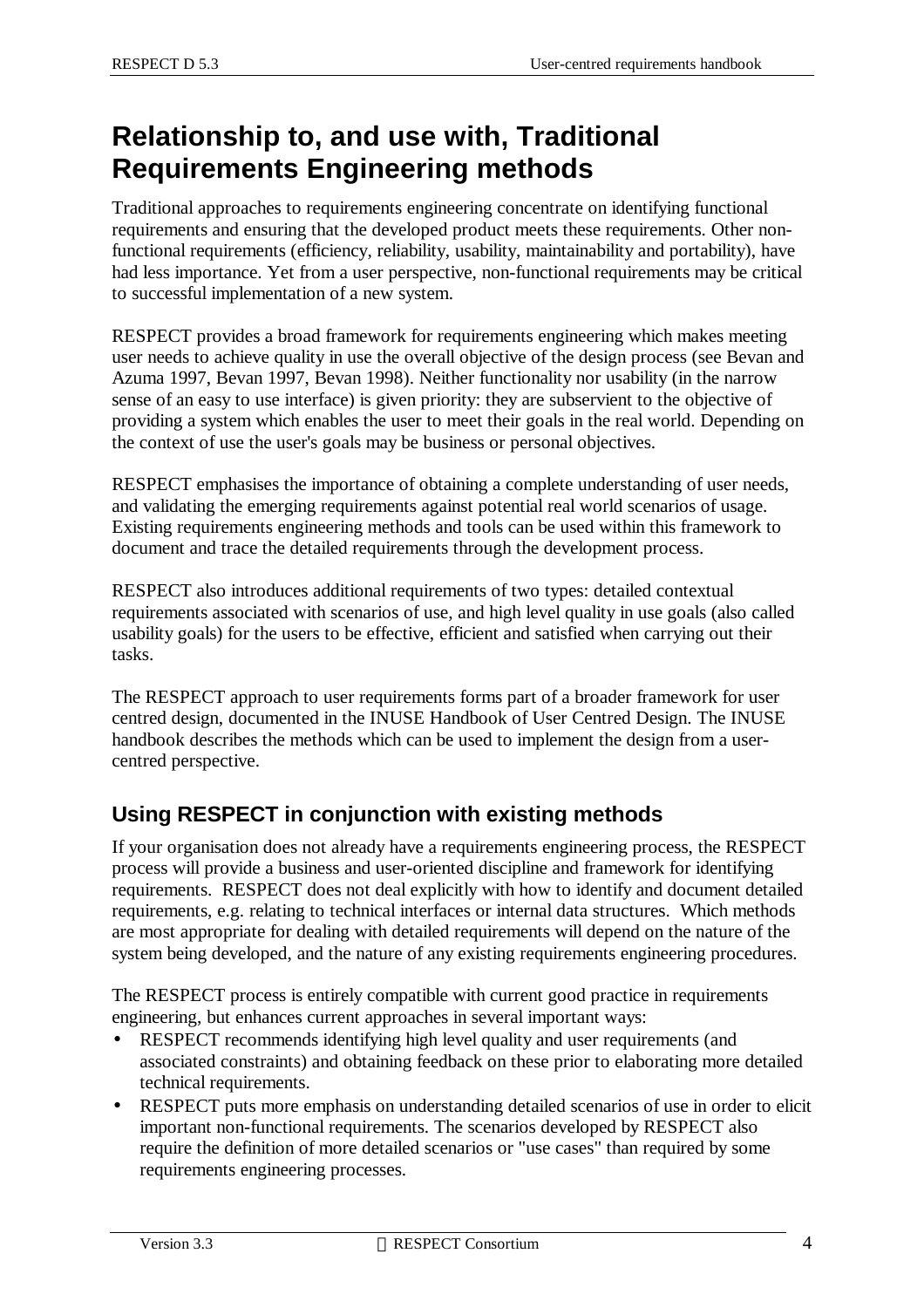- RESPECT methods will help prioritise requirements from a user perspective.
- RESPECT recommends additional methods and techniques to elicit and validate system requirements from a user's point of view, including the functions required to support the user tasks, the user-system interfaces, user support required, physical and organisational requirements, equipment and hardware, usability goals that must be achieved and the approach to installing the system.

The RESPECT method does not include organisational and business requirements such as the needs of the business from a commercial point of view or, for systems being developed internally, the needs of the enterprise in general. Methods for identifying organisational requirements are described in Contextual Design: A Customer-Centered Approach to Systems Designs by Hugh Beyer and Karen Holtzblatt (1998).

### **Requirements Engineering – A Good Practice Guide**

A good practical introduction to conventional requirements engineering is given in the book: Requirements Engineering – A Good Practice Guide by Sommerville and Sawyer (1997). This is used of an example of how to integrate RESPECT with conventional approaches.

The following guidelines in the book are compatible with and are directly support the RESPECT approach:

#### **1. Requirements elicitation**

- Assess system feasibility
- Be sensitive to organisational and political considerations
- Identify and consult system stakeholders
- Record requirements sources
- Define the system's operating environment
- Use business concerns to drive requirements elicitation
- Look for domain constraints
- Record requirements rationale
- Collect requirements from multiple viewpoints
- Prototype poorly understood requirements
- Use scenarios to elicit requirements

#### **2. Requirements validation**

• Use prototyping to animate requirements

#### **3. Requirements analysis and negotiation**

The RESPECT procedure provides a richer process for analysis and negotiation of requirements than recommended in the Good Practice Guide. RESPECT uses a form of checklists, and can be seen as an elaboration of the simpler spiral approach to elicitation, analysis and negotiation recommended in the book. The guidelines in the book include:

- Define systems boundaries
- Use checklists for requirements analysis
- Provide software to support negotiations
- Plan for conflicts and conflict resolution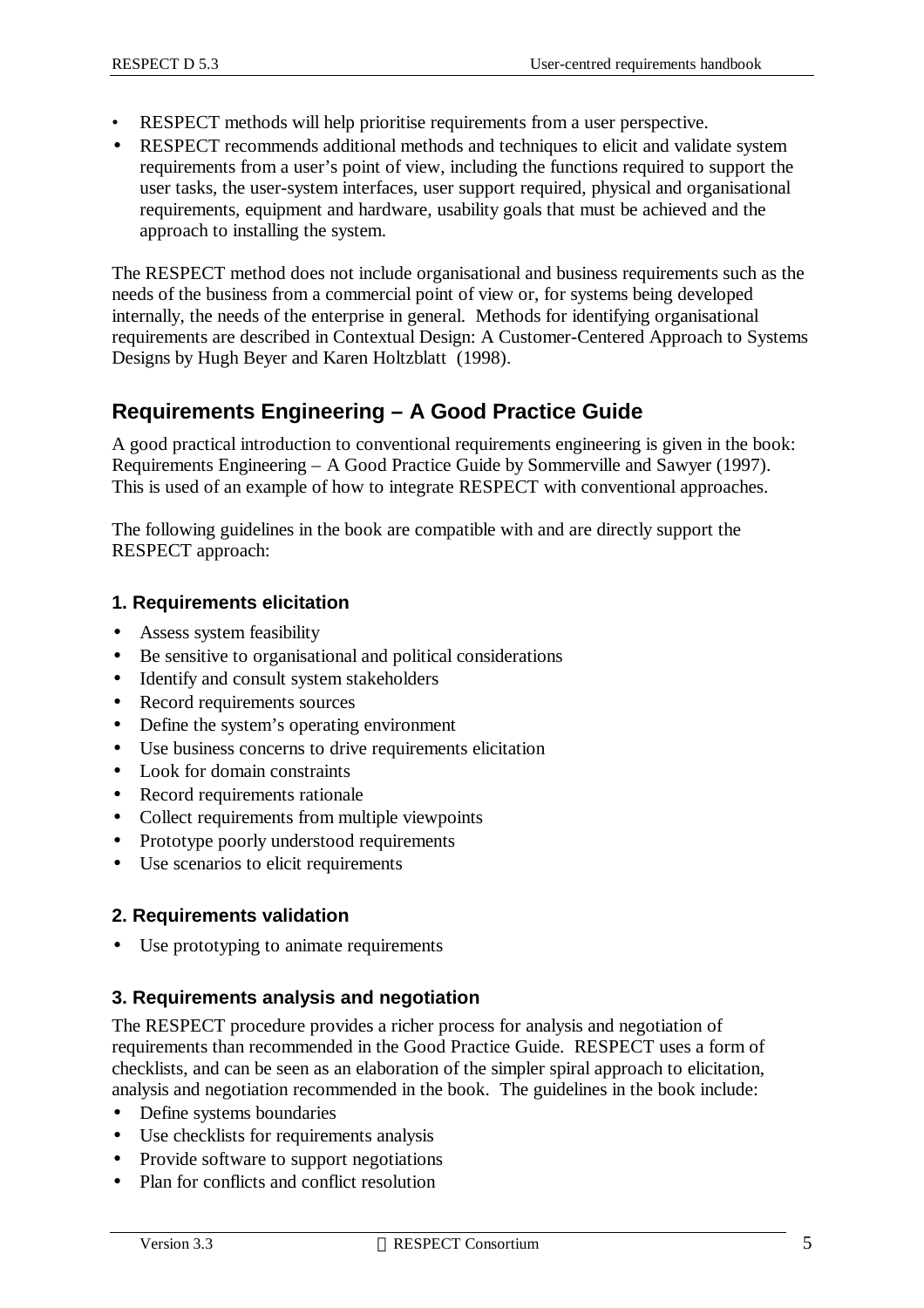• Prioritise requirements

### **Other aspects of requirements engineering**

The book contains additional guidelines to support the broader requirements engineering process, which is not specifically covered in the RESPECT procedure. These guidelines are useful when planning or assessing the overall requirements engineering process. They include:

#### **1. Requirements document**

- Define a standard document structure
- Explain how to use the document
- Include a summary of the requirements
- Make a business case for the system
- Define specialised terms
- Lay out the document for readability
- Help readers find information
- Make the document easy to change

#### **2. Describing requirements**

- Define standard templates for describing requirements
- Use language simply and concisely
- Use diagrams appropriately
- Supplement natural language with other descriptions of requirements

#### **3. System modelling**

- Develop complementary system models
- Model the system's environment
- Model the system architecture

#### **4. Requirements validation**

- Organise formal requirements inspections
- Use multi-disciplinary teams to review requirements
- Define validation checklists
- Write a draft user manual
- Propose requirements test cases

#### **5. Requirements management**

- Uniquely identify each requirement
- Define policies for requirements management
- Define traceability policies
- Maintain a traceability manual

The Good Practice Guide book briefly describes how to implement each guideline, and gives the benefits, costs and problems. It can thus be used in conjunction with the RESPECT document to provide a comprehensive approach to requirements engineering.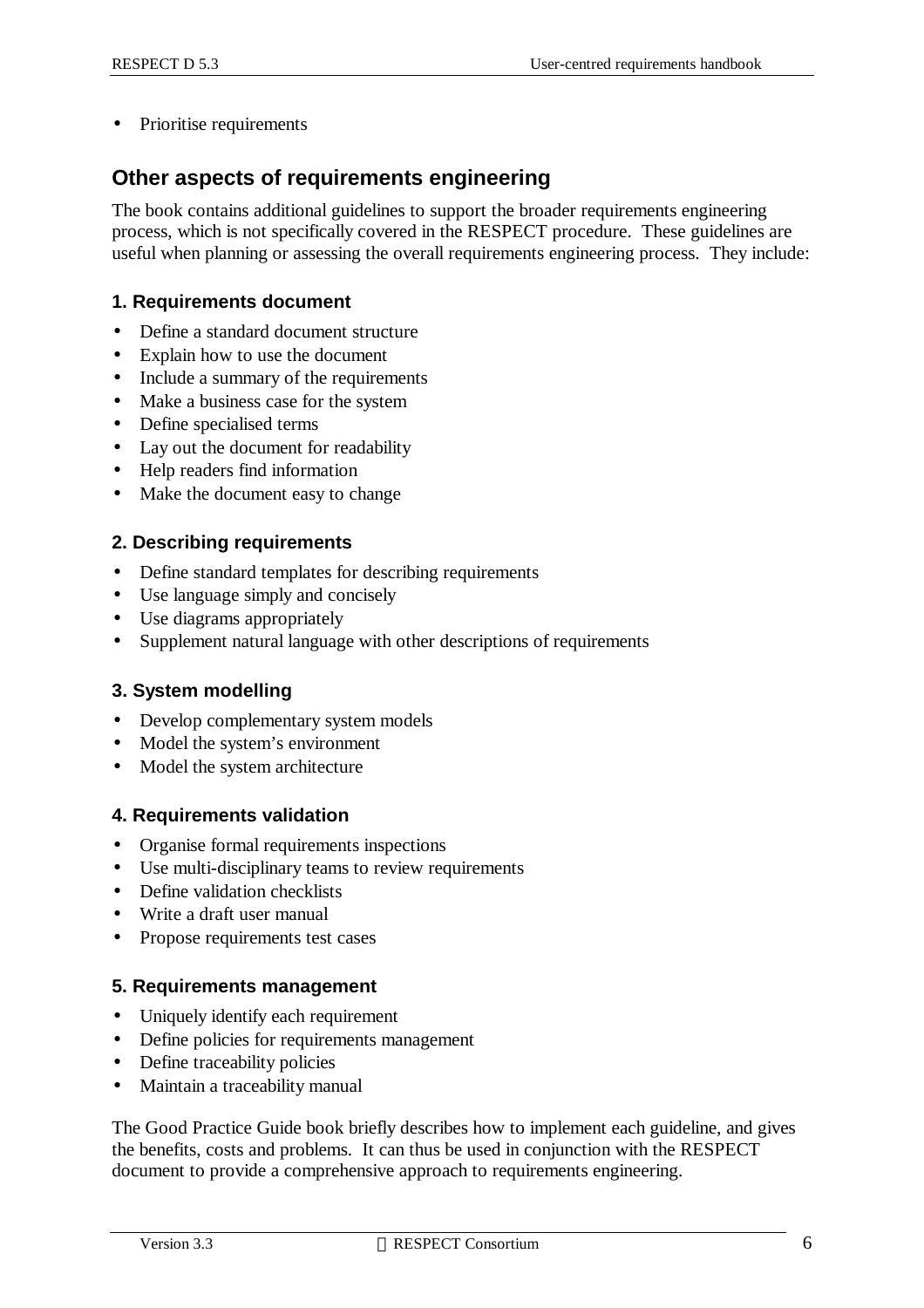# **Existing software engineering procedures**

Where a system is being developed for a small company or is for a few internal users at a large firm, the RESPECT method (described in Part B) can be used as a free standing method. However for larger projects, the method will need to work within the structure of an established software engineering procedure.

Most large software projects are developed using some version of the "Waterfall method". This assumes that a system is developed through a clearly defined series of steps or "Phases".

The steps are typically:

- Requirements analysis
- Specification
- Planning
- Design
- Implementation
- Integration
- **Maintenance**

In its strictest version, the traditional approach states that each phase must be completed before the next phase can begin, and that the development team should not need to return to an earlier phase to redefine a system as it is being developed. However most software engineering specialists today realise that this approach is unrealistic and that for interactive system development, iterations in the process are needed.

Various modifications to the phases of the waterfall method and their interaction have been proposed. However software development environments still incorporate many steps of the method, partly for historical reasons and partly because the approach helps to define responsibilities and costs for various activities within a large software project. Thus the RESPECT method can supplement some of the stages of a waterfall environment.

### **Requirements Analysis Stage**

The Waterfall method's initial "Requirements Analysis" phase describes the activity of defining the precise needs that the software must meet. These needs should be defined in terms of the users' needs, rather than how they will be met by the proposed system. However traditional software engineering tends to take an idealistic view. It essentially looks at requirements in an abstract way rather than contextualised as part of tasks to perform. The RESPECT process and similar methodologies, such as that by Beyer and Holtzblatt (1997), is centred upon the system end-user, the tasks they have to perform with the system, and the environment in which they work or operate.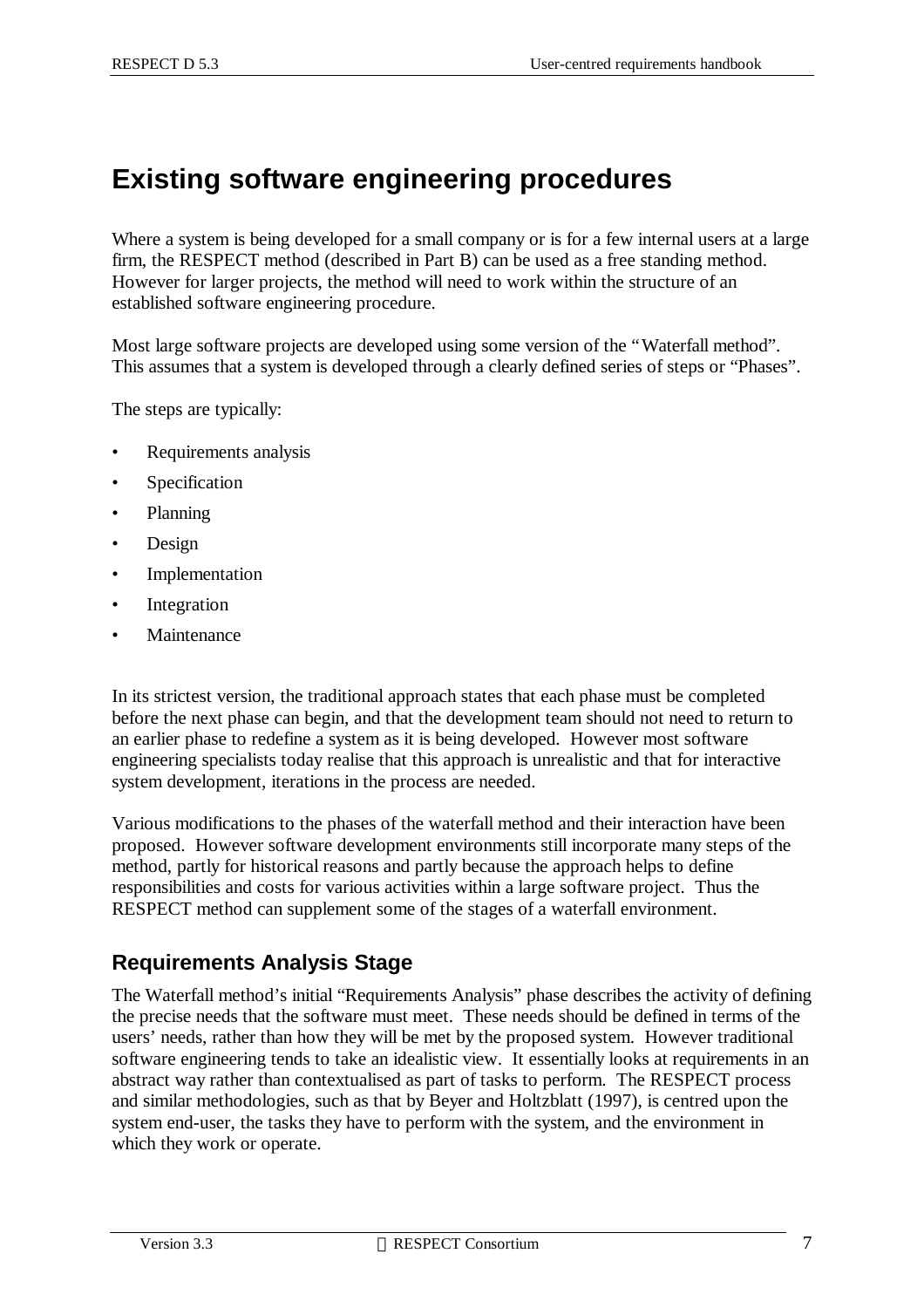The traditional requirements engineering approach defines what the user needs to do, not how it will be done. However the RESPECT process goes further and develops specifications of how the needs will be satisfied. It defines, for example, interactive procedures and organisational designs so that users become aware and are happy with the future implementation of the system. Normally needs analysis is like stamp collecting where ideas and wish list items are collected together. The RESPECT process is more comprehensive and structured, and provides a more complete view. Traditionally requirements are specified at different levels and may be unrelated or simply low level enhancements to the existing system. The RESPECT approach is based on representative tasks which are complete descriptions of what the user needs to do to achieve particular goals.

Thus an example task for a bank machine might be to "withdraw money". Thus the requirement would be for the user to be able to identify themselves, specify the amount they require, and to obtain the money. A more complete task description will perhaps describe the user, task and the possible environment at the time. For example: "a user in a wheelchair, wishes to withdraw £50 from the bank machine at night. However their current limit only allows £20 to be withdrawn". By considering all these aspects, the user requirements can be made more complete and take into account possible problems that may arise for the user.

A traditional requirements analysis will collect detailed partial tasks and functions that are needed to support those tasks. Corresponding to this within the RESPECT process, there are two phases: **Phase 1- User context and early design** which analyses current task processes, and **Phase 2 - Prototype and user test** which develops new processes and identifies new functions. Thus the RESPECT process and the traditional approach can complement each other. The traditional approach helps to ensure that all important functions of the system are recognised, while the representative task descriptions in the RESPECT process provide an integrated picture of the functions working together.

### **Specification**

In the traditional "Specifications" phase of software engineering, the requirements are used to produce a description of the system that includes the details needed by the software designers and implementers. The customers or end-users can then sign off on this document, and the software team can begin to plan and design the actual system. However as users will typically not be experts at reading specification documents, they may have trouble imagining how the system will actually perform. Various alternatives to written specifications have been proposed, including prototypes and a more iterative approach to design, both of which form part of the RESPECT Framework. Thus a prototype of the system can be added to the requirements specification to illustrate how the new system will operate.

However the RESPECT Method also uses task scenarios (called 'usage cases') and documents how the user will interact with the new system in order to achieve the task goal. Thus customers will be able to understand this part of the specification. It will also force the specification writer to consider a complete task, which may catch problems that could otherwise be missed when functions are considered individually. Within **Phase 3 - User requirements documentation**, the RESPECT process will produce a user-oriented list of user requirements structured under different headings (e.g. functions and features, user support, and environmental requirements). These will provide a useful guide to the users to enable them to see what the future system will be like, and whether they wish to accept it or request changes.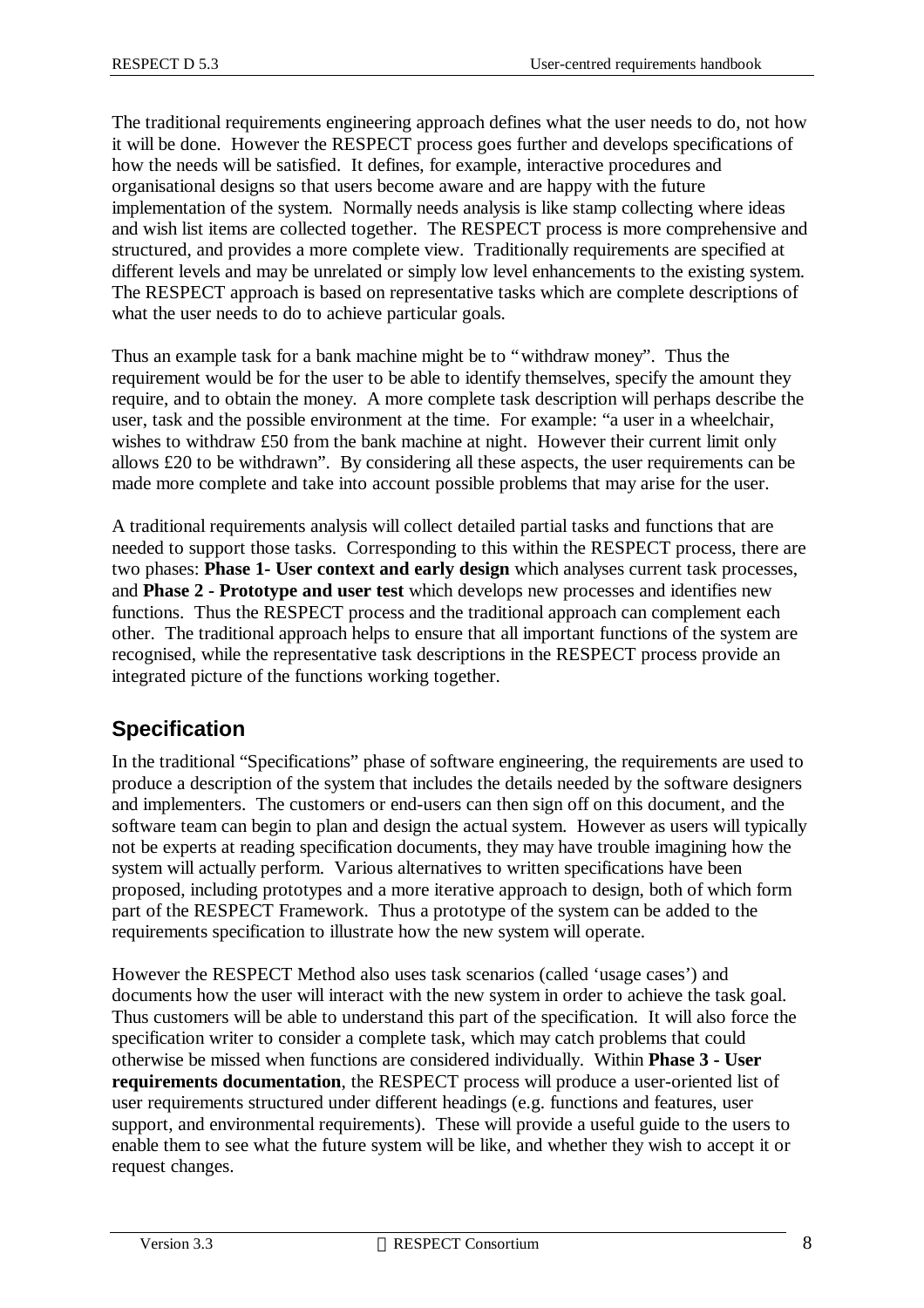### **Planning, Design and later stages**

From this point on, the strict Waterfall method and the RESPECT method may take different paths, although both work in parallel. As the design and implementation progresses, it is likely that changes will be needed to make sure that the system meets user needs. Based on the user-centred design principle of iterative design, several iterations of testing and redesign are likely to be required, which may involve jumping back through the phases of the waterfall method. At the same time, changes should also be made to RESPECT **Phase 3 - User requirements documentation**. This will allow users to refer to the current status of the requirements expressed in a form they will be able to understand. This will also allow them to maintain a good grasp of the development process as the system develops.

There are also parts of the RESPECT process that will be applied during the later stages of the Waterfall process. Firstly a test plan is described which will include usability test goals. By referring to this plan, users may take a more active part within the test process. They will thus be able to see at first hand whether the system is able to meet its usability goals. Also the process describes the requirements for user support and implementation. These will be specified to ease the process of user awareness and uptake of the new system. Again users will be able to refer to these descriptions in order to ensure that user support and implementation needs are being addressed properly.

# **Relationship with other RESPECT documents**

The RESPECT project has produced a number of interrelated documents. This document, D5.3, forms the RESPECT Framework for analysing and specifying user requirements. The figure overleaf shows the relationship of this document to other RESPECT documents.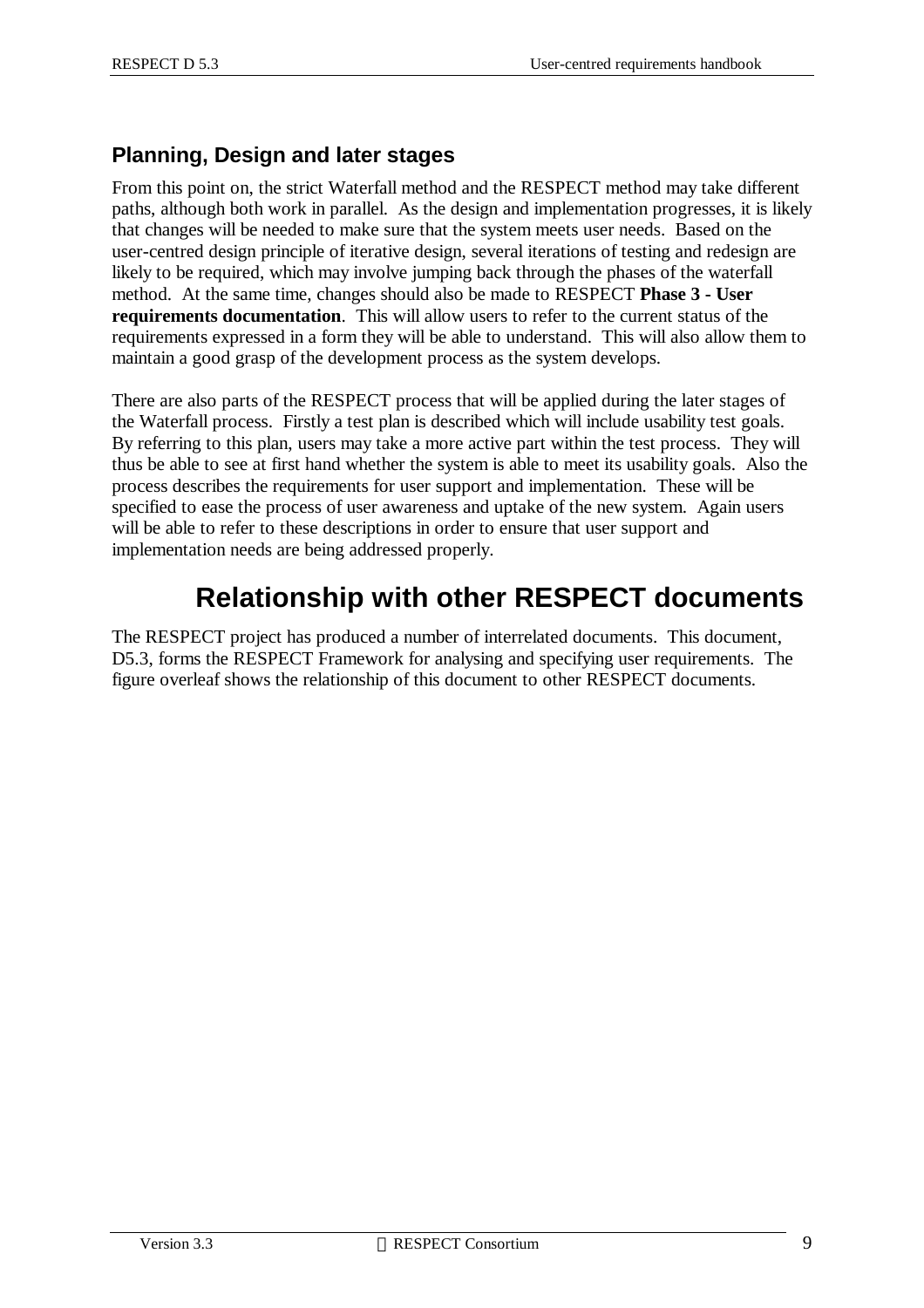

FIGURE 2. RELATIONSHIP BETWEEN RESPECT DOCUMENTS

Additional RESPECT documents supporting the user centred requirements engineering process are as follows:

#### **D3.2 Methods for user-oriented requirements specification**

This state of the art report on methods for user centred requirements elicitation and specification catalogues user-based requirements elicitation methods which have been shown to be of industrial relevance, and which can be adapted to the needs of the development of telematics applications.

#### **D4.2 Guide to mapping requirements to user interface specifications**

This guide (Vossen and Maguire, 1998) assists in the process of translating the requirements generated by this Requirements Handbook into user interface specifications, taking account of different aspects of user needs. It includes a list of factors and possible requirements related to users, tasks and environments which should influence the user interface design. It also provides advice on user involvement in the design process.

#### **D6.2 Requirements specification and evaluation for users groups with special needs**

This document (Heim et al, 1997) gives information on some of the basic requirements of young, old and disabled people and explains in detail how to design systems to take account of their needs. It also includes advice on carrying out methods for capturing user requirements and evaluating prototypes when applied to users with special needs.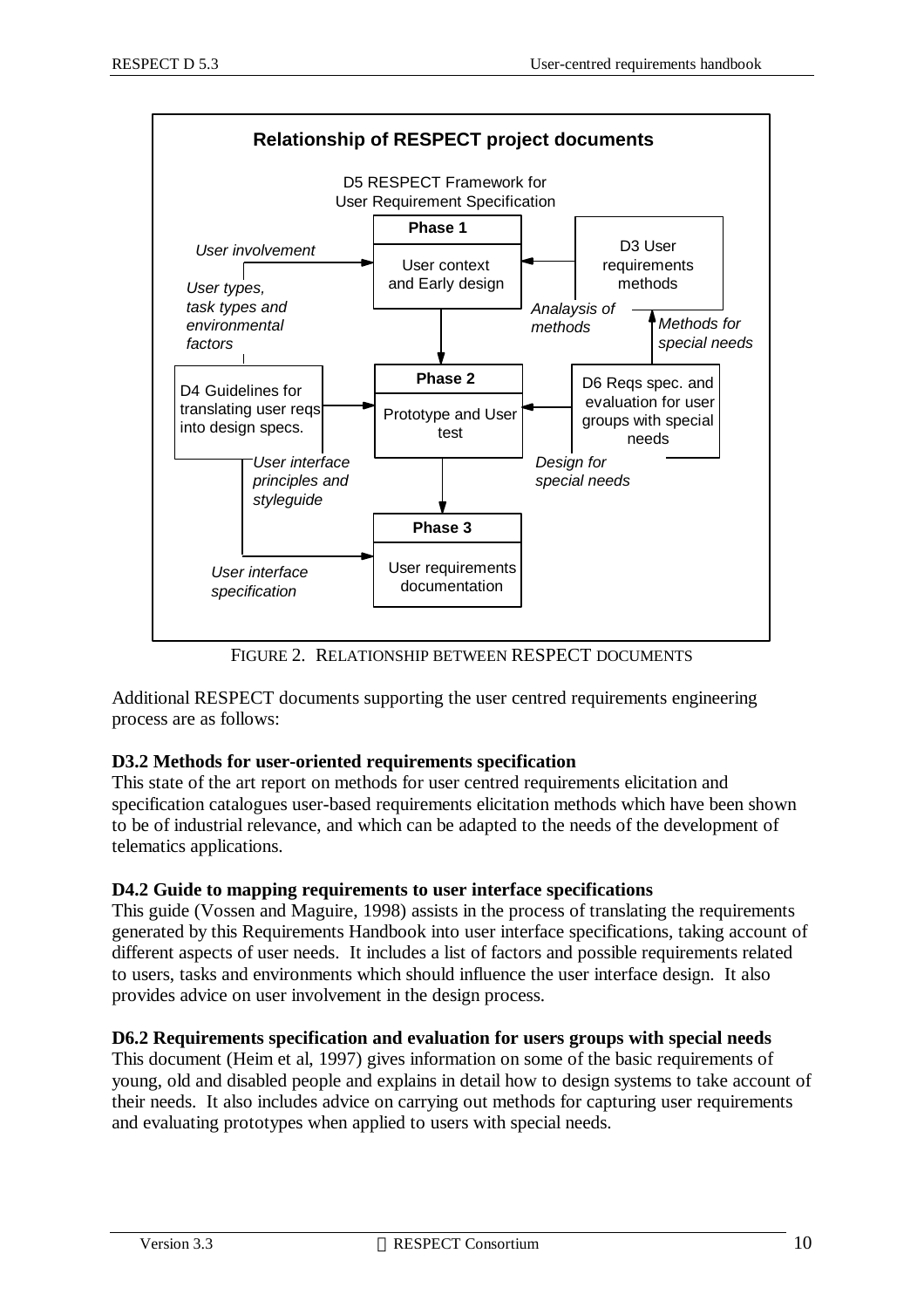Reference is made to these other documents at appropriate points in the requirements specification process (Part B of this document), indicated by the symbol:  $\Box$ .

# **Main stages of the Framework**

Understanding user requirements is an integral part of information systems design and is critical to the success of projects such as those within the Telematics Applications Programme. However specifying these requirements is not so simple to achieve. How can a system be designed before the future situation is known? End-users may not appreciate the benefits that future technology can offer them. Once they understand the implications of a potential solution, their requirements may change. Similarly, the design team may find it difficult to integrate user opinions into the design process, and thus may concentrate only on the technical requirements of the system.

An important characteristic of the user requirements process is that user opinions of what they might want from a system will evolve. As a system concept develops, users will see new possibilities or potential problems and so the requirements will change.

A general approach to specifying user requirements needs to be flexible to meet different situations e.g. generic or custom system development, new systems or developments of existing systems. With these differences in mind, this framework document has been developed to offer a general structure from which relevant techniques can be selected and used as applicable.

*This document offers an approach to specifying user requirements that is <i>data driven. This means that the basis of the approach is to collect and generate user requirements under a series of section headings A range of different methods are suggested to capture the required data. Once captured, these data form the basis of the user requirements specification document.*

The three main stages of the user requirements framework and their component sections can be represented as an iterative cycle, as shown in the figure overleaf. Each cycle contains an analysis of the context of use, the specification of user requirements, developing a design to meet those requirements and testing them against the requirements.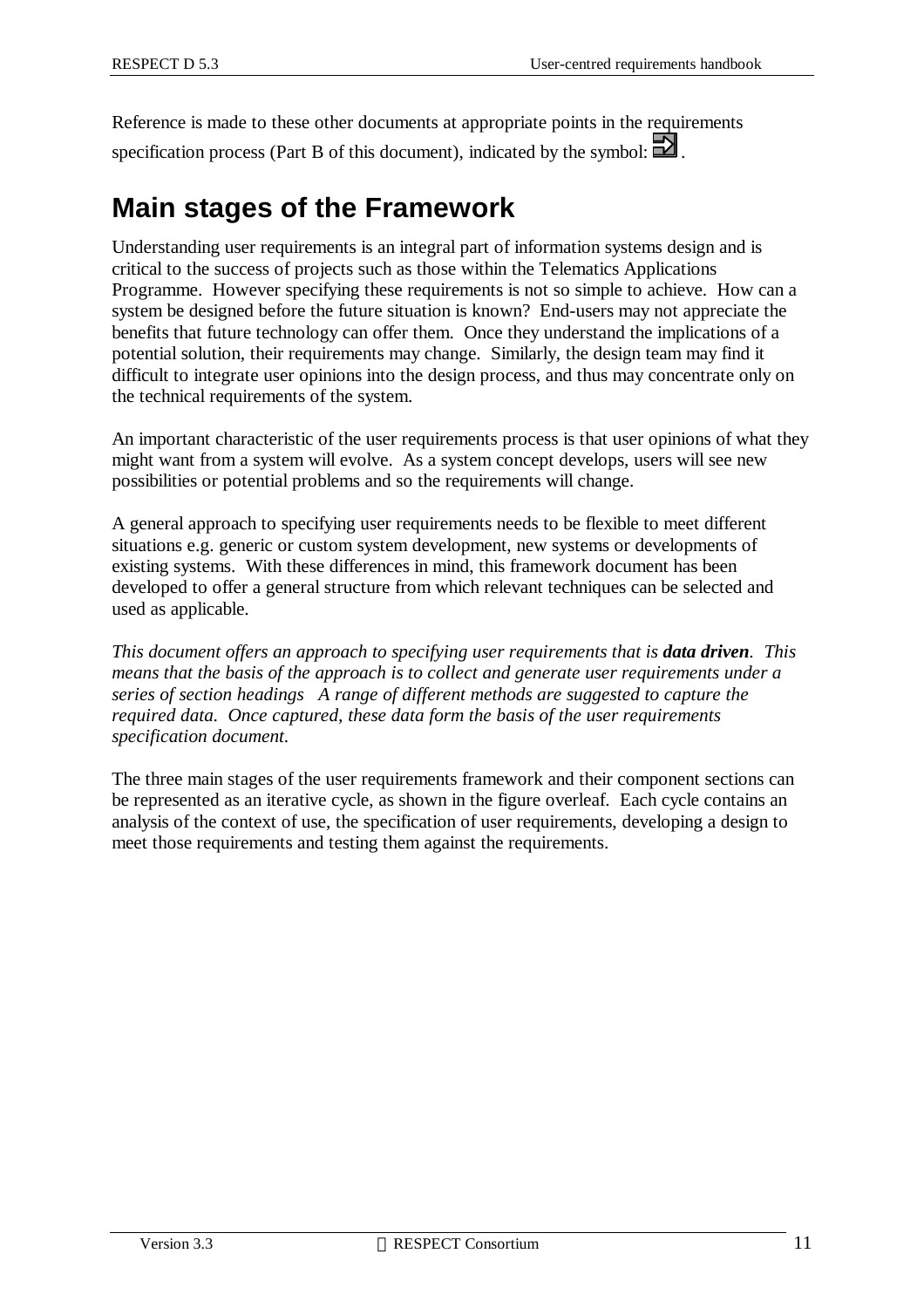

FIGURE 3. OVERVIEW OF RESPECT REQUIREMENTS AND DESIGN CYCLE

The main stages of this process are described below:

#### **PHASE 1. USER CONTEXT AND EARLY DESIGN**

#### **1.1 Summarise project**

This consists of recording details the initial project requirement and design context.

#### **1.2 Identify users and stakeholders**

Here the future users and stakeholders of the system are identified, and their roles in relation to the system are recorded.

#### **1.3 Specify user characteristics**

Here user characteristics such as skills, physical attributes and personal details are recorded.

#### **1.4 Describe technical environment**

Here the technical characteristics of the current system (e.g. displays, keyboards, telephones) and possible future requirements are recorded.

#### **1.5 Describe physical environment**

The characteristics of the physical environment (e.g. lighting, sound and thermal conditions) and possible future requirements are recorded.

#### **1.6 Describe social and organisational environment**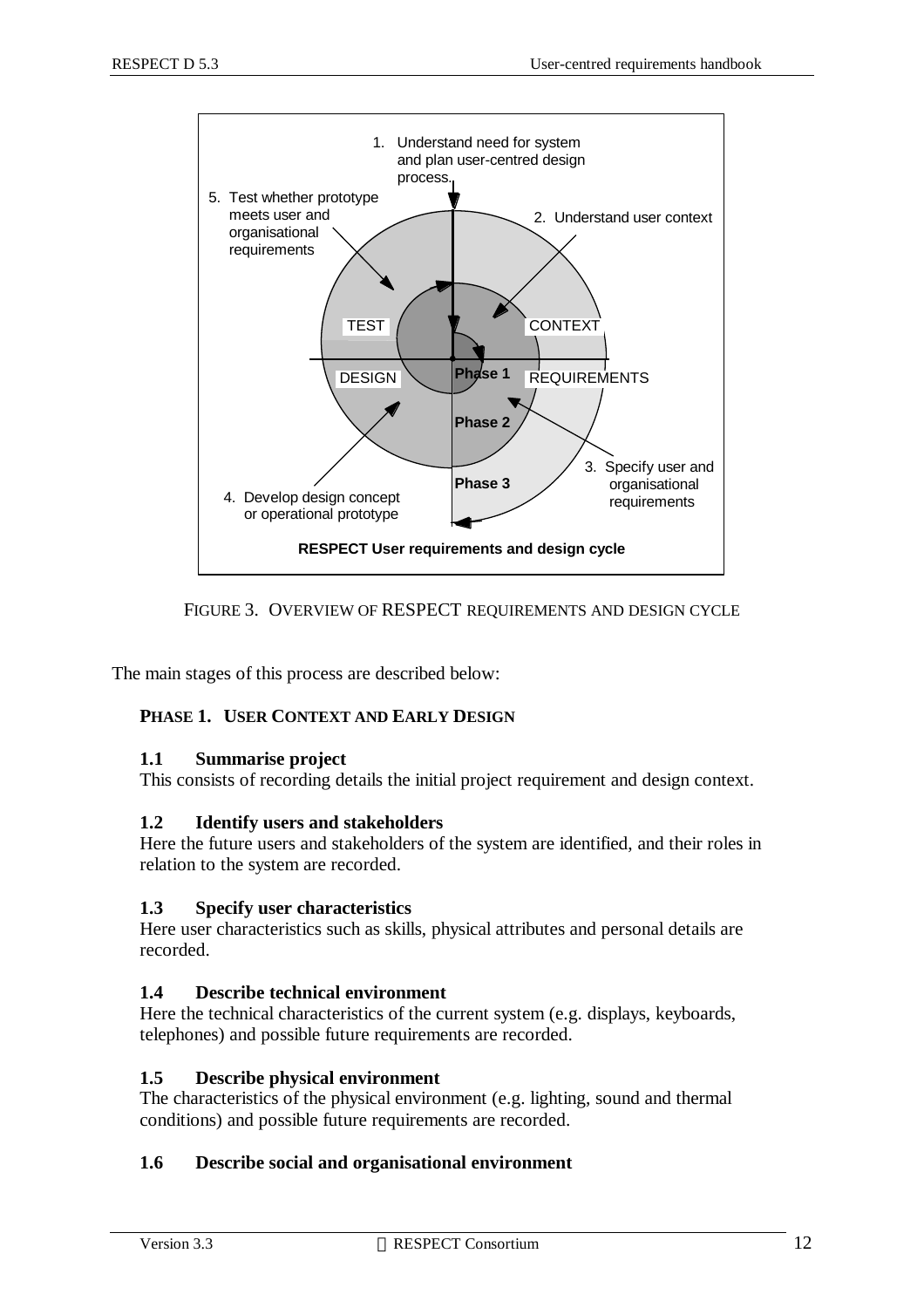The characteristics of the social environment (e.g. organisational aims, staff and management structure, performance monitoring, group working) and possible future requirements are recorded.

#### **1.7 Identify user goals and tasks**

User goals for the system are listed. Where there is a current system in place, user tasks to achieve each goal are identified.

#### **1.8 Review current processes**

User goals for the system are listed. Where there is a current system in place, user tasks to achieve each goal are identified.

#### **1.9 Review similar systems and products**

Features of similar (possibly competitive) systems, which may need to be included or definitely excluded, are documented.

#### **1.10 Produce design ideas and concepts**

Design ideas and concepts for the new system are generated and represented in some way.

#### **1.11 Perform expert review of designs**

Expert reviews are carried out of the design ideas and concepts to assess their feasibility for use in the new system.

#### **1.12 Move to Phase 2?**

An assessment is made as to whether the design ideas and concepts form a sufficiently good basis for further development as a prototype. If so, then the process continues with phase 2.

#### **PHASE 2. PROTOTYPE AND USER TEST**

#### **2.1 General usability goals and guidelines**

To start the design process it is helpful to summarise general usability goals that the design is aiming to achieve. Also a checklist of guidelines may be considered to assist the process of user interface design.

#### **2.2 Identify design constraints**

Here constraints on the design process are listed.

#### **2.3 Identify task scenarios**

Here a number of task scenarios which represent common or important task situations are listed. These are used to test the success of the prototype. Usability criteria are also established to help judge the success of the system in relation to the tasks. At least one scenario is required for each user goal.

#### **2.4 Propose new processes**

For each scenario, a set of interaction steps are listed to demonstrate how the system should be used. A list of functions and features which support these steps are listed.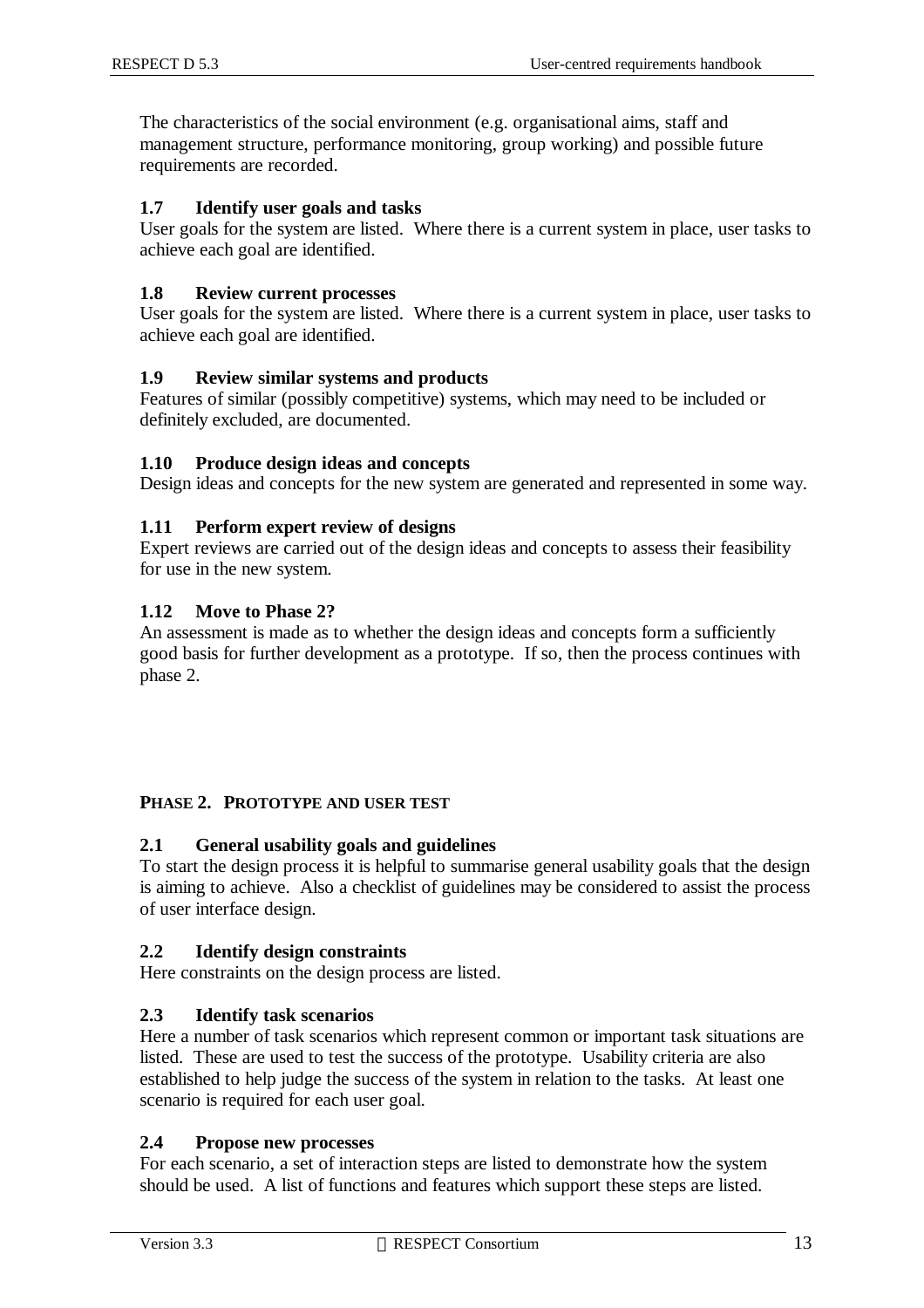#### **2.5 Develop prototype**

An interactive prototype is developed using software and/or hardware which users can interact with. This will then be used to test the system design.

#### **2.6 Test prototype with users**

The prototype is tested with users and observations recorded by evaluators. Also performance scores and subjective ratings are recorded which may be used as a basis for a user requirements test plan.

#### **2.7 Review user cost/benefits**

The tasks that the each user group will have to perform are reviewed to see how acceptable they are and components of a job.

#### **2.8 Move to Phase 3?**

The results of the prototype test and the task acceptability review are considered. If the prototype appears to be successful, the design can be used as a basis for the user requirements specification which is carried out in Phase 3.

#### **PHASE 3. USER REQUIREMENTS DOCUMENTATION**

In this Phase, the user requirements identified within Phases 1 and 2, are documented. A process of prioritisation is also carried out to ensure that the most important requirements are achieved. Progress on the achievement of each requirement is also monitored during the design process.

#### **3.1 General system characteristics**

Here any general characteristics of the Design Concept are listed.

#### **3.2 Organisational structure**

This section describes the intended organisational structure implied by the new system.

#### **3.3 Task scenarios and interaction steps**

This section summaries the user goals and system related tasks that they will perform as part of the new system.

#### **3.4 Technical environment**

This section describes the user requirements for the future technical environment e.g. the software, hardware, other equipment, and other materials needed to perform the user tasks.

#### **3.5 System functions and features**

The main functions and features of the system are listed together with the user group each relates to.

#### **3.6 User interface design**

This section describes the characteristics of the proposed user interface illustrating the structure and example screen layouts. A reference is also made to the system prototype and how to run it.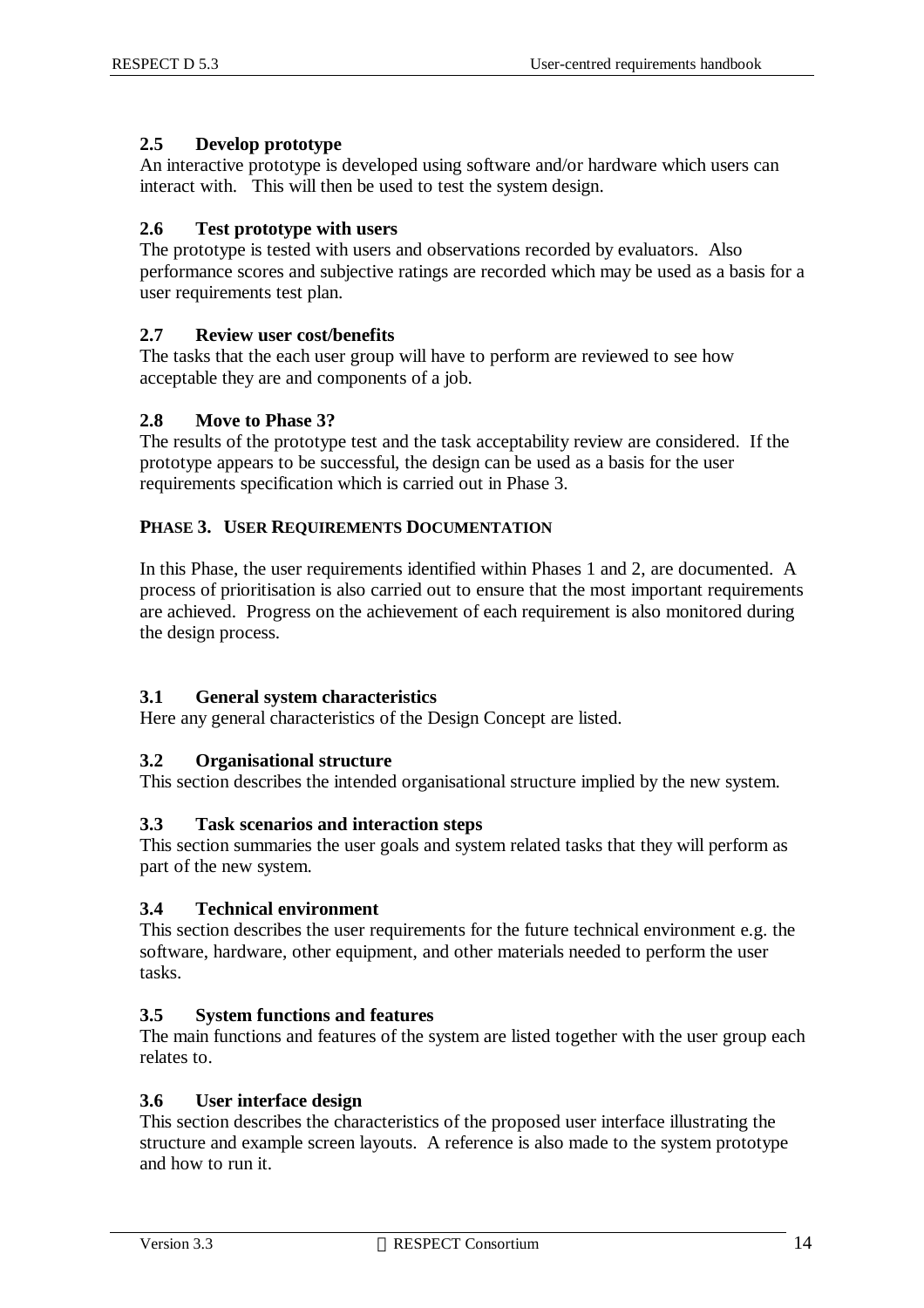#### **3.7 User support**

This section describes future user support requirements including on-line help, documentation, human support etc.

#### **3.8 Physical environment**

This section describes the user requirements for the future physical environment e.g. the lighting, sound, workstation layout etc.

#### **3.9 Social and organisational environment**

This section describes the user requirements for the future social environment e.g. group working, assistance provided etc.

#### **3.10 Standards and styleguides to apply**

Here all relevant standards and interface styleguides that should be referred to during the design process are listed.

#### **3.11 Test plan**

A plan for testing the system when it is implemented is developed. This is based on the previously identified task scenarios.

#### **3.12 Implementation plan**

A description of the system phasing is required to show the migration path to the new system from the user's points of view.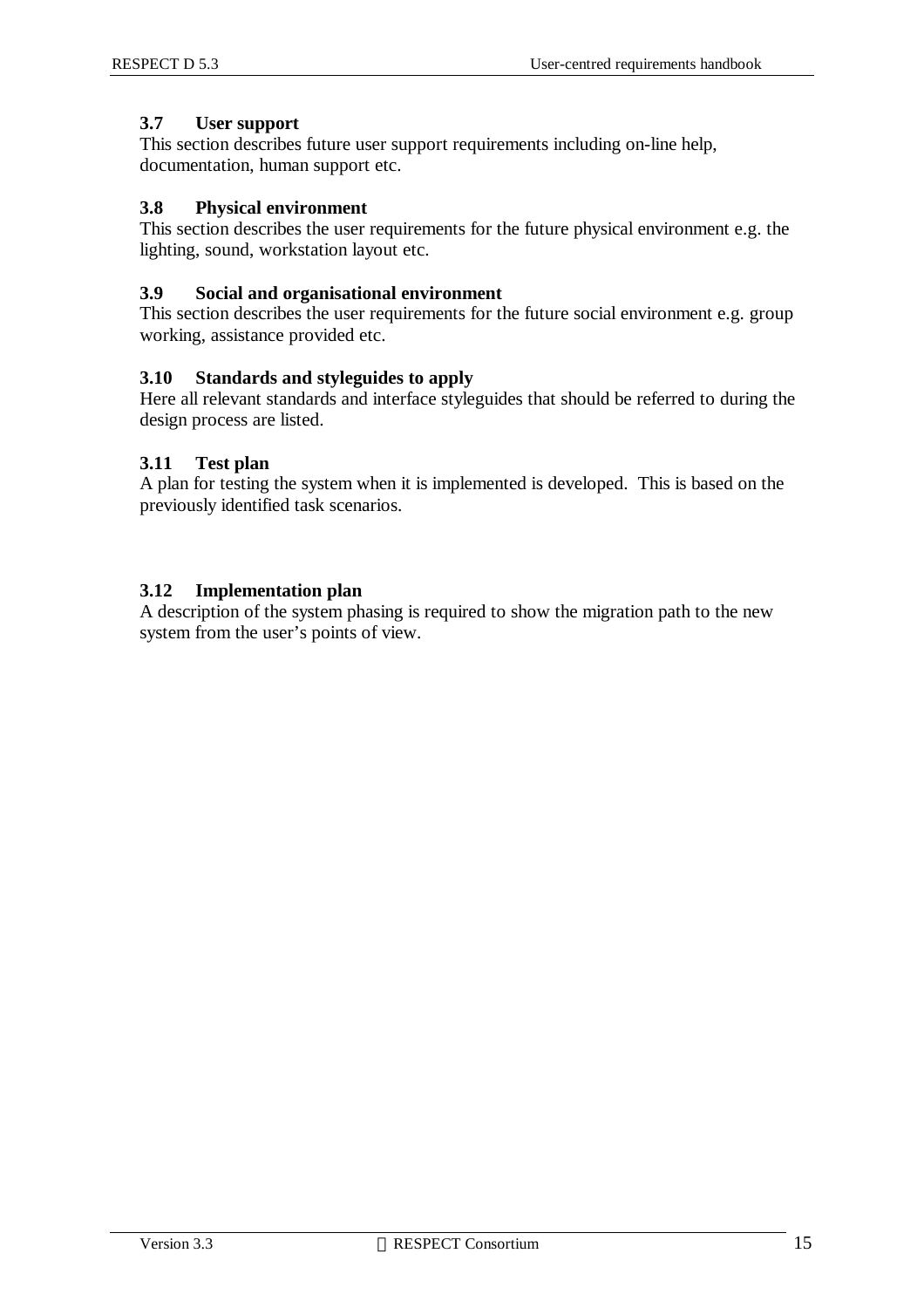# **Part B User Requirements Framework**

The User Requirements Framework consists of three main **phases**. Each stage is broken down into a series of numbered **sections,** as shown below. The aim of the Method is to collect data (e.g. user characteristics) and to generate items (e.g. a usage case) for each section. The phases and sections within them are defined so that one naturally leads on to the next. However the process is flexible and the order in which each section is considered can vary as appropriate to the situation.

#### **Phase 1. User context and Early design**

- 1.1 Summarise project
- 1.2 Identify users and stakeholders
- 1.3 Specify user characteristics
- 1.4 Describe technical environment
- 1.5 Describe physical environment
- 1.6 Describe social and organisational environment
- 1.7 Identify user goals and tasks
- 1.8 Review current processes
- 1.9 Review similar systems and products
- 1.10 Produce design ideas and concepts
- 1.11 Perform expert review of designs
- 1.12 Move to Phase 2?

#### **Phase 2. Prototype and User test**

- 2.1 General usability goals and guidelines
- 2.2 Identify design constraints
- 2.3 Identify task scenarios
- 2.4 Propose new processes
- 2.5 Develop prototype
- 2.6 Test prototype with users
- 2.7 Review user cost/benefits
- 2.8 Move to Phase 3?

#### **Phase 3. User Requirements Documentation**

- 3.1 General system characteristics
- 3.2 Organisational structure
- 3.3 Task scenarios and interaction steps
- 3.4 Technical environment
- 3.5 System functions and features
- 3.6 User interface design
- 3.7 User support
- 3.8 Physical environment
- 3.9 Social and organisational environment
- 3.10 Standards and styleguides to apply
- 3.11 Test plan
- 3.12 Implementation plan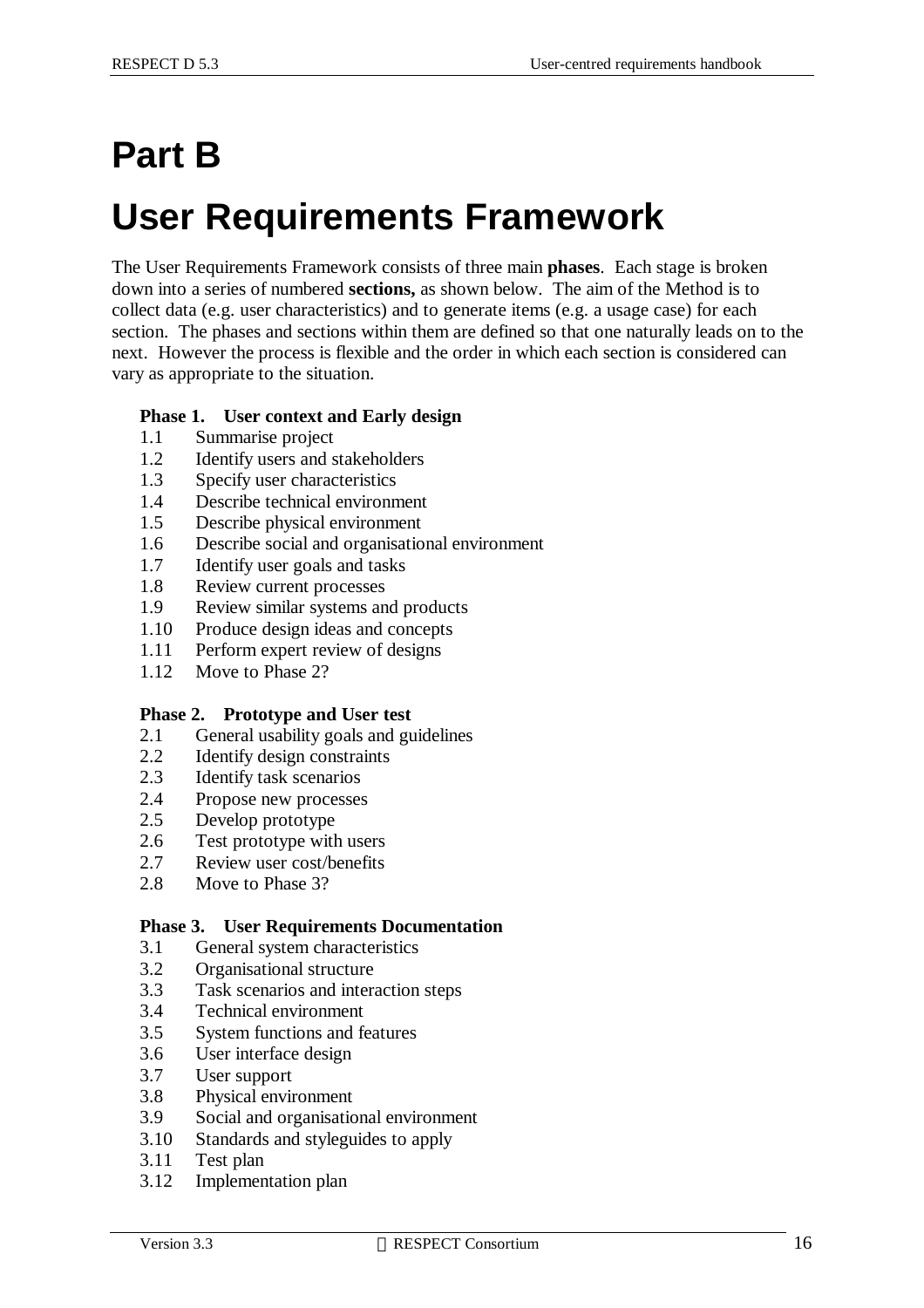The process is iterative so that items of information are noted, then modified or firmed up. For example, a broad set of system functions may be described in the project specification, then refined after the tasks have been analysed and a prototype developed.

The method of data collection is also flexible. While in some situations requirements can be generated through discussion, in others, the use of particular techniques and methods (e.g. task analysis) may be needed.

Collecting user requirements using this framework will demonstrate that a user-driven approach to capturing user requirements has been adopted, and will support the requirements of the ISO standard 9241, Part 11 (ISO, 1997a).

When collecting requirements information, a set of forms are presented which may be used to structure the information. An example completed form is normally given with a blank version in the **Appendix 3** which may be photocopied. The forms can then be used as the basis for the user requirements document.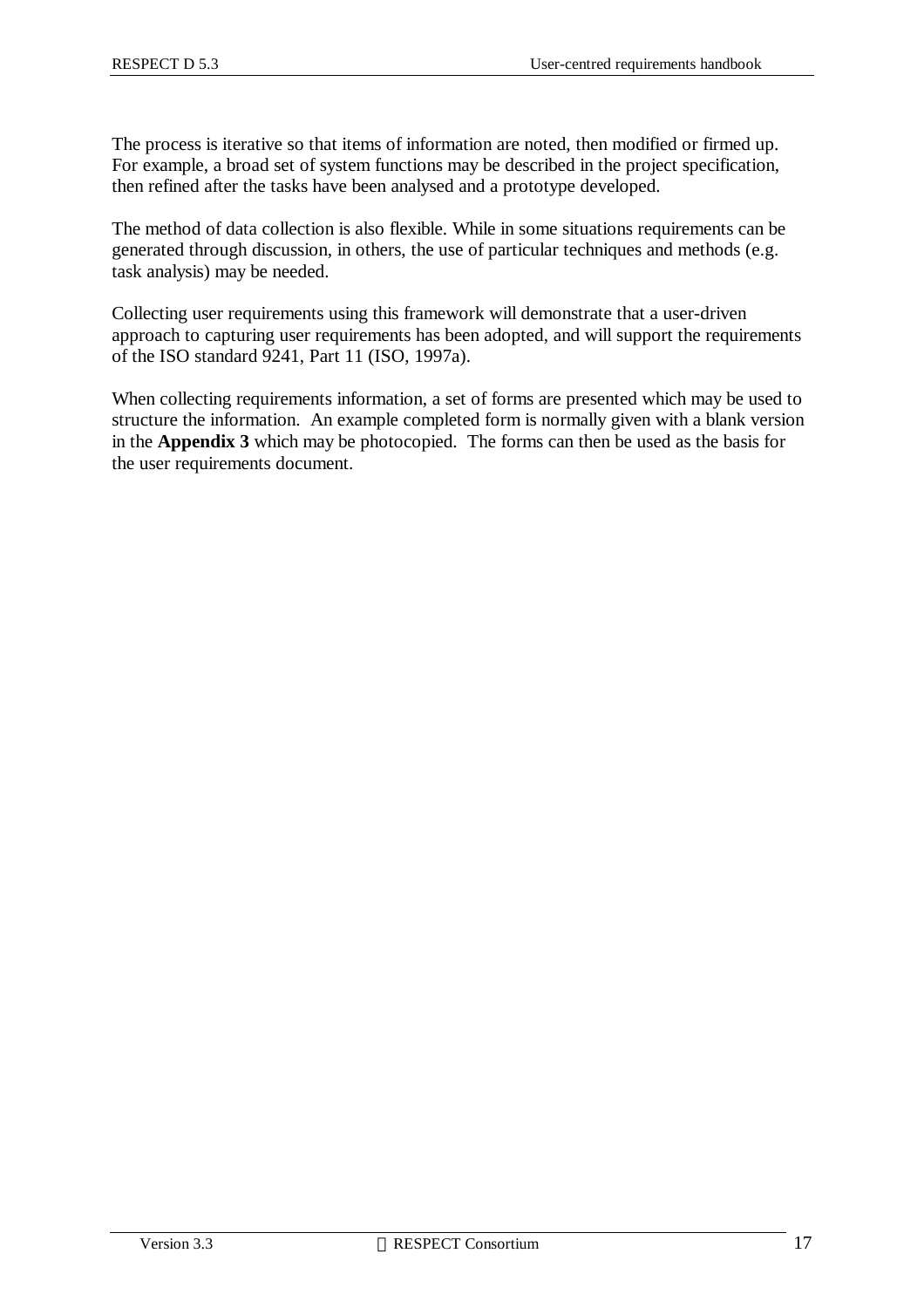# **Phase 1**

# **User context and Early design**

**PHASE 1** of the user requirements specification process consists of the first iteration around the user-centred design loop as shown below.

- **CONTEXT:** Background information is gathered about the project and what it is intending to achieve. A user and stakeholder analysis is then performed to identify the range of different users and stakeholders, and to document their characteristics. A description of the environment in which they are working is also produced. These contextual factors may highlight a need for particular user requirements.
- **• REQUIREMENTS:** The next stage is to identify user goals and tasks for the system. The current process for each goal is reviewed, problems identified and ideas for overcoming the problems are listed. Similar systems or products on the market may also be reviewed to any identify functions or features that should be included or excluded from the new system.
- **DESIGN:** Using the information gathered thus far, a list of design ideas or a design concept may be produced and represented in different ways.
- **TEST:** The design ideas or concept may then be considered as part of an expert review in order to decide whether they form a good basis for meeting the user goals. If so then the process may move into Phase 2.

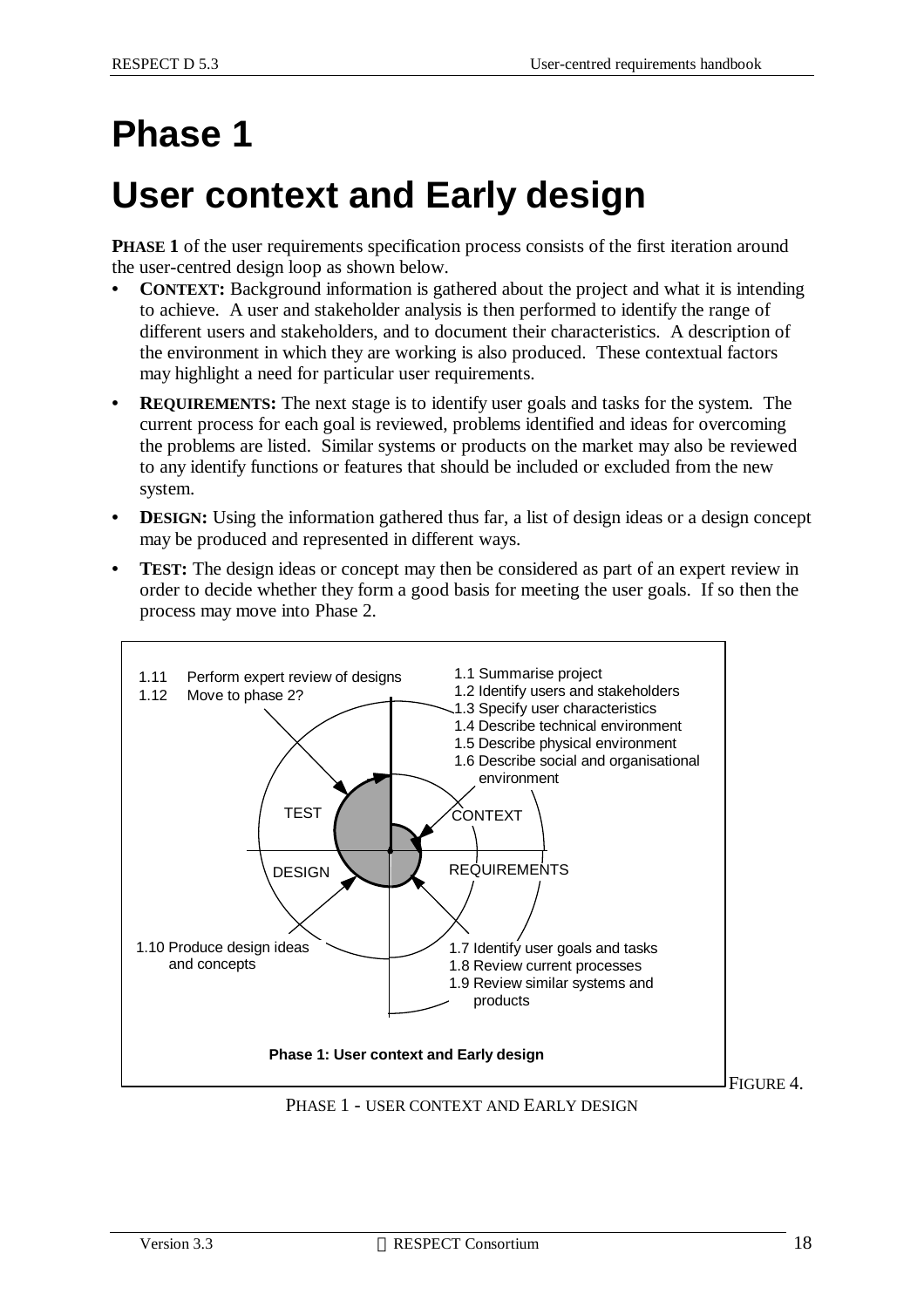## **1.1 Summarise project**

### **Objective**

The development of a new or existing system will normally take place as a 'project'. It is important for the user requirements analyst to gain a high level understanding of the project and the reason for the system development taking place. It then becomes possible to understand how this will affect the user population.

The information may be obtained by interviewing the project manager. More details may be drawn from a 'system proposal document' or a document giving an initial statement of requirements, and obtaining clarification where needed.

### **Process**

To support the creation of a project summary, **FORM 1.1** may be used.**\***

**\***Note 1 - Throughout Part B, the recommended Forms are shown (as below) with example data. This is a 'new ergonomic bank machine' which can be offered to banks to provide new facilities and attract new customers who traditionally are wary of using bank machines.

> The parts of each form which the requirements analyst will complete are shown in italics.

**\***Note 2 - Blank Master Copies of the recommended Forms throughout Part B are given in **Appendix 3**.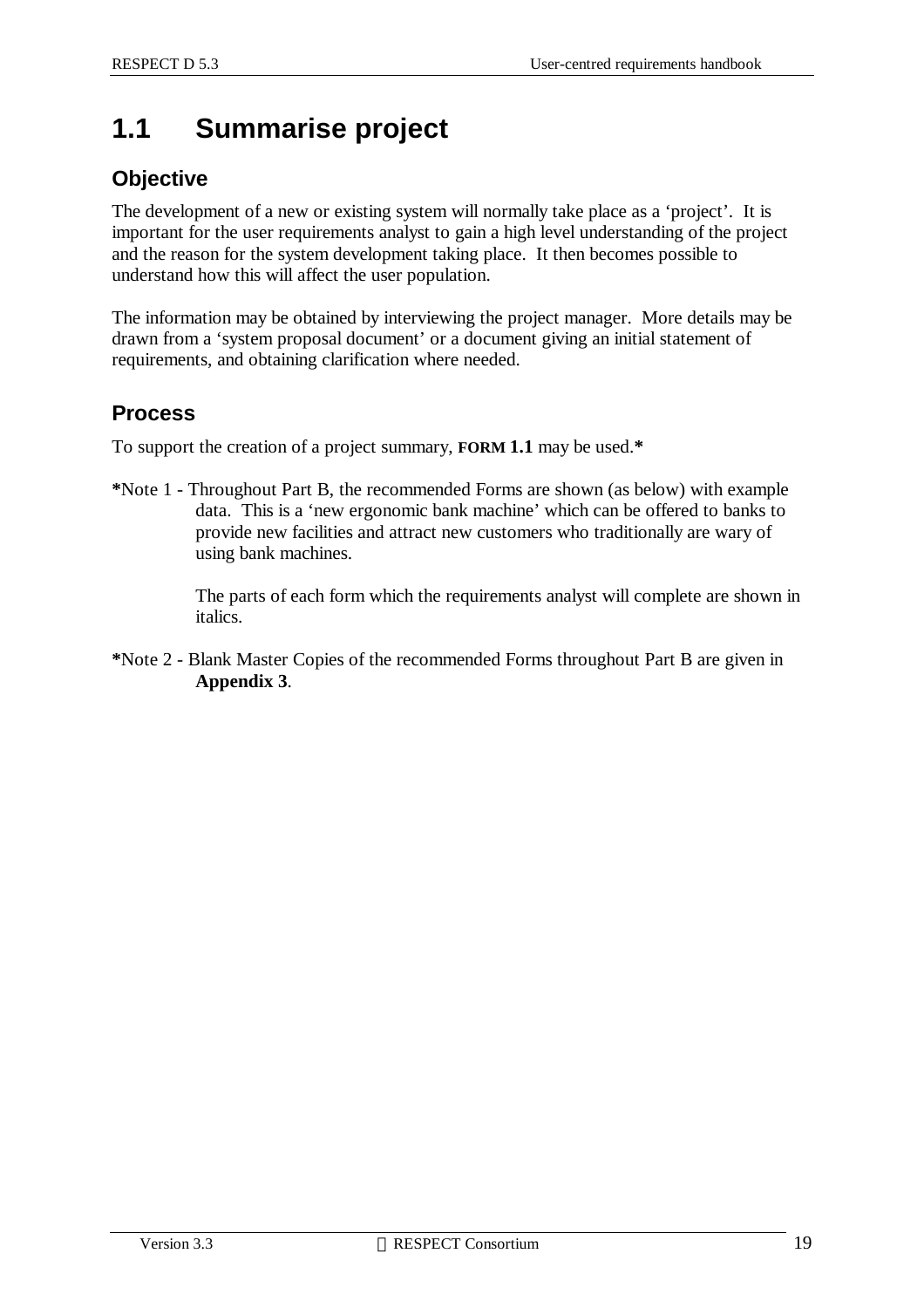| 1.1                                                                     | <b>Project Summary</b>                                                                                                                                                                                                                        |
|-------------------------------------------------------------------------|-----------------------------------------------------------------------------------------------------------------------------------------------------------------------------------------------------------------------------------------------|
| <b>Questions</b>                                                        | <b>Assumptions</b>                                                                                                                                                                                                                            |
| What is the system or service?                                          | New ergonomic bank machine                                                                                                                                                                                                                    |
| What functions or services is it intended for<br>the system to provide? | Traditional services of cash withdrawal,<br>statement, balance, ordering chequebook etc.<br>Possible new services include getting change,<br>requesting a loan, transferring money between<br>accounts etc.                                   |
| What are the aims of the project?                                       | to provide an increased range of services to<br>$\bullet$<br>bank customers via bank machines.                                                                                                                                                |
|                                                                         | to offer a reliable service with the machines<br>$\bullet$<br>out of operation for less time                                                                                                                                                  |
|                                                                         | to offer a more secure service and safe<br>service.                                                                                                                                                                                           |
| Who is the system intended for?<br>(Target market)                      | Banks and building societies.                                                                                                                                                                                                                 |
| Who will use the system?                                                | The general public, especially encouraging new<br>users such as the elderly and disabled.                                                                                                                                                     |
| Why is the system needed?                                               | To promote the wider use of bank machines in a<br>competitive market.                                                                                                                                                                         |
| Where will the system be used?                                          | Outside banks and standalone in public locations<br>such as in stations, airports, shopping malls, etc.                                                                                                                                       |
| How will the system be used?                                            | The current method will be used i.e. the user will<br>follow instructions on screen and make inputs via<br>a keypad. However other methods of input<br>(speech, remote handset) or output (speech,<br>Braille screen etc.) may be considered. |
| How will the user obtain the system?                                    | Not applicable.                                                                                                                                                                                                                               |
| How will the user learn to use the system?                              | Via short leaflet or on-screen guidance. System<br>should be intuitive enough not to require much<br>learning.                                                                                                                                |
| How will the system be installed?                                       | System pre-installed on bank machine.                                                                                                                                                                                                         |
| How will the system be maintained?                                      | Via 'state-of-health' interface. Bank staff will be<br>prompted to carry out basic maintenance.<br>Engineers will correct major faults.                                                                                                       |

### FORM 1.1 - PROJECT SUMMARY FROM USERS' VIEWPOINT (EXAMPLE)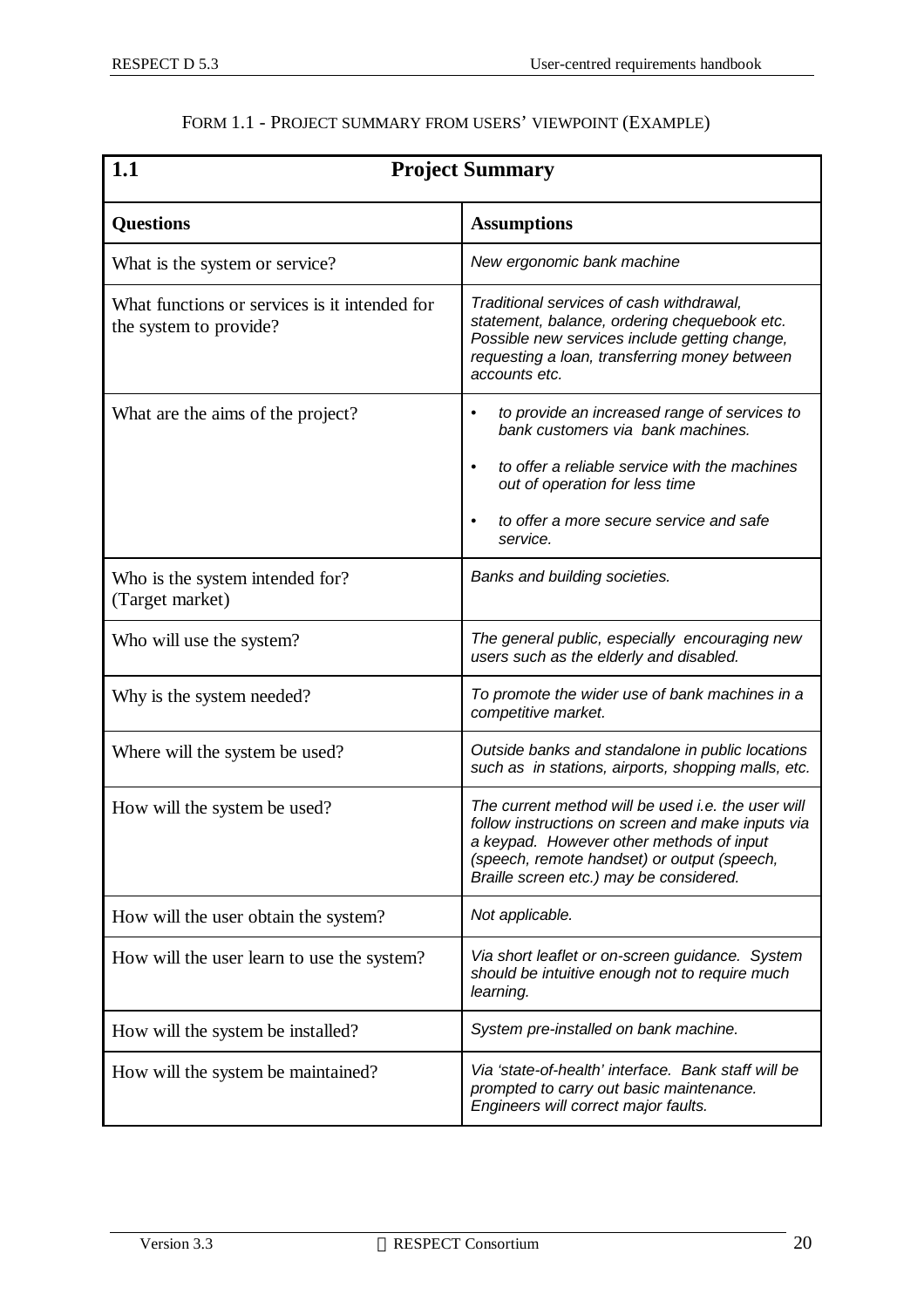## **1.2 Identify Users and Stakeholders**

### **Objective**

This section identifies different kinds of user of the system. These include:

- **User groups** those who use the system directly 'hands on'. They may be the *primary users* who use the system frequently, or *secondary users* who use it more infrequently such as installers, maintainers.
- **Other stakeholders** those who influence or are affected by the system, but not the actual users. They include: recipients of information, marketing staff, purchasers, support.

For each groups of users, a short description of their intended role in the system will be recorded, or how they will use the new product.

### **Process**

**FORM 1.2**, shown below can be used to record the list of user groups and a description of how they will use the system.

#### **Bank customer**

Will use the bank machine to access services.

#### **Bank staff**

Will be responsible for day-to-day maintenance, e.g. filling machine with notes and paper (for receipts and statements), correcting minor faults and reporting.

To complete the form:

- 1. Enter the name of the system at the top of the form.
- 2. Identify distinct user groups who have some interest or stake in the system. Try to be as inclusive as possible and consider all those parties who might be influenced by a system, or will have some influence on how it may be used.
- 3. Describe the role of each user in the system or how they will use the system.
- 4. Select the user groups for which user requirements will be specified. For each such group, tick the 'Expand' column.
- 5. For each subgroup, complete the following forms:
	- **Section 1.3 User characteristics**
	- **Section 1.4 Technical environment**
	- **Section 1.5 Physical environment**
	- **Section 1.6 Social and organisational environment**
	- **Section 1.7 User goals and tasks**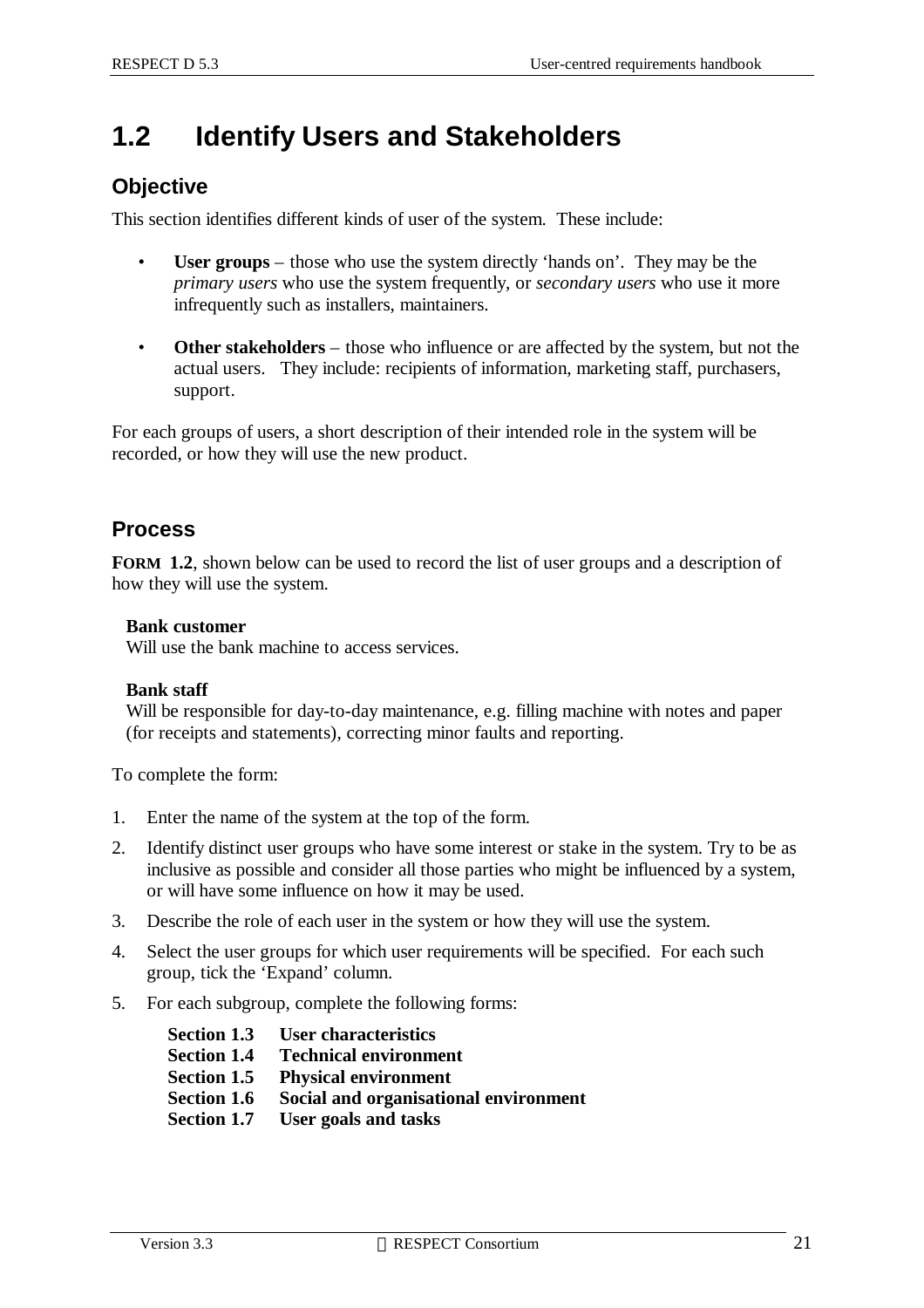Please refer to RESPECT D4.2, section 3.2 for an introduction on involving users within the design process. This will be of value when users and stakeholders are being identified for recruitment to the design team.

|  |  | FORM 1.2 - LIST OF USERS AND CURRENT OR EXPECTED ROLE IN SYSTEM (EXAMPLE) |  |  |
|--|--|---------------------------------------------------------------------------|--|--|

| 1.2                           | <b>Users and Stakeholders</b>                                                                                                                                                            |               |
|-------------------------------|------------------------------------------------------------------------------------------------------------------------------------------------------------------------------------------|---------------|
| System name: New bank machine |                                                                                                                                                                                          |               |
| <b>USERS</b>                  | <b>ROLE IN SYSTEM OR USE OF SYSTEM</b>                                                                                                                                                   | <b>EXPAND</b> |
| <b>Bank customers</b>         | Will use the bank machine to access<br>services.                                                                                                                                         |               |
| <b>Bank staff</b>             | Will be responsible for day-to-day<br>maintenance, e.g. filling machine with notes<br>and paper (for receipts and statements),<br>correcting minor faults and reporting major<br>faults. |               |
| Machine maintenance staff     | Will perform routine maintenance every six<br>months and will come out to deal with major<br>faults.                                                                                     |               |
| <b>STAKEHOLDERS</b>           | <b>ROLE IN SYSTEM OR USE OF SYSTEM</b>                                                                                                                                                   | <b>EXPAND</b> |
| <b>Bank marketing staff</b>   | Will be concerned with deciding what services<br>to offer on the machine and what advertising<br>to display when the machine is not in use.                                              |               |

◆ Each user group ticked may be described in the User context **FORMS** 1.3 to 1.6  **All goals for each user group will be listed in FORM 1.7**

### **General notes**

The most obvious group are the end users for whom the particular system is being designed. However even this will sometimes be less than straightforward, as systems can have a range of different end users who have different objectives. It can be useful to identify subgroups of users who will have very different needs for a system. For example the transport needs of a young girl are very different from a woman accompanying her children, and the needs of the elderly and disabled traveller are also likely to be very different from those of the general population. Often assumptions are made for those who will use a system, and discussions as to the likely range of users and their attributes will be a useful design exercise.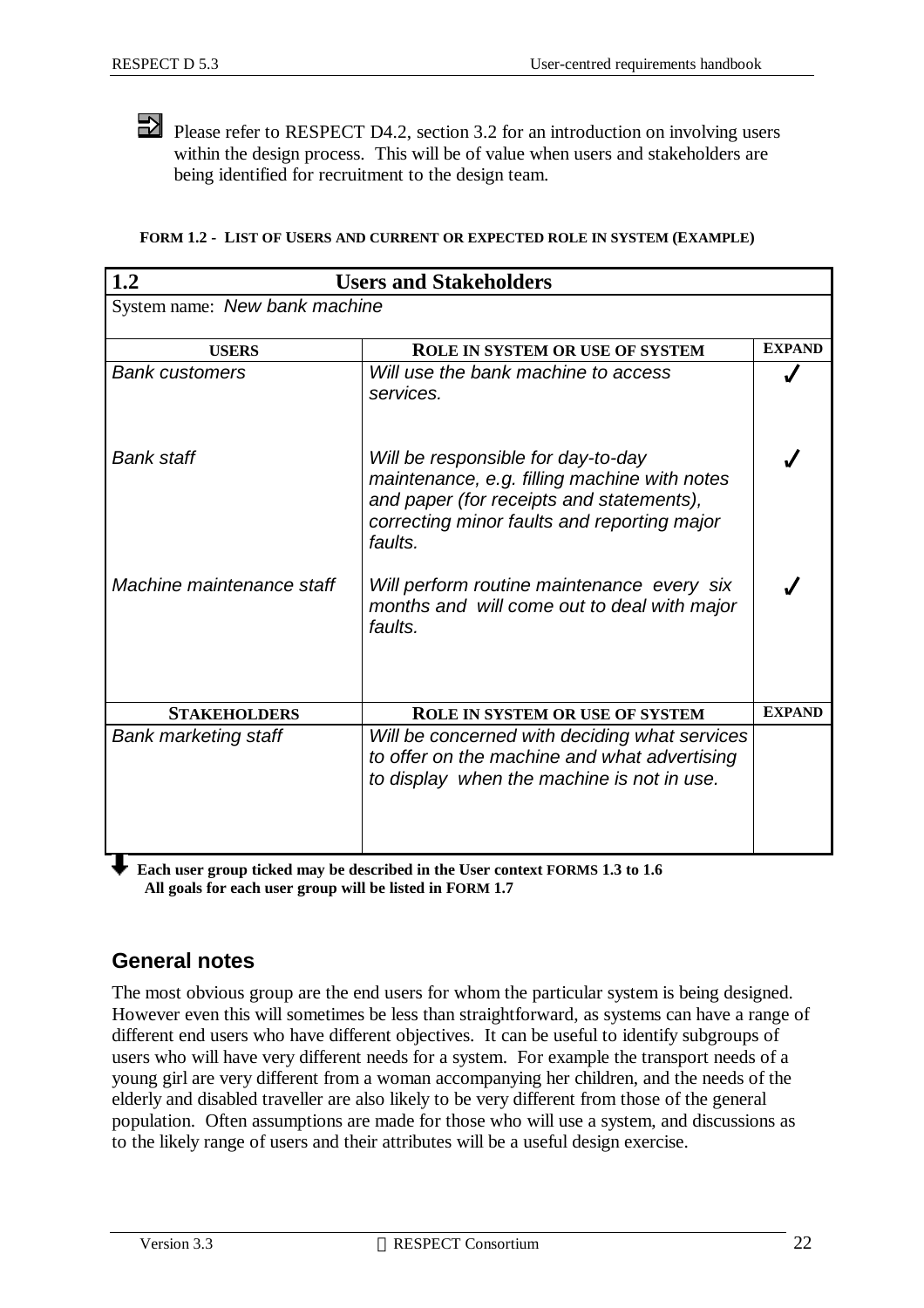In addition there may be indirect users who may be affected by the outcome of a direct user using the technology. The child being accompanied by the adult can be considered in this way, but in addition there may be many other indirect users of transport systems and many people other than travellers may need to consult timetables. For example, taxi drivers are major users of airport information systems, as they often take people to and from airports. Also a particular transport system will be just one stage in a long journey, and these different stages all interact. Thus it may be necessary to consider how well the timetables for different transport system work together. It is also important to try and consider the needs of other parties who will have a "stake" in a system, and what their needs may be. In the transport sector this could include a wide range of actors, including service providers and maintenance engineers.

Use whatever data you have available from analysis, customer contacts, etc., but do not be reluctant to use your imagination where data is missing. Mark such assumptions so that you remember which are assumptions and which are based on data. When you have identified user groups according to the categories listed, so that each category is represented by a set of people that you can think about in a concrete way, proceed to the next stage 'User Characteristics'.

It is difficult for stakeholders, often with little background in information systems, to formulate their requirements precisely and for a system designer to correctly mirror those requirements in the specification documentation. It is therefore imperative that requirements analysis, specification and design are treated in a disciplined way by following rigorously through the RESPECT framework.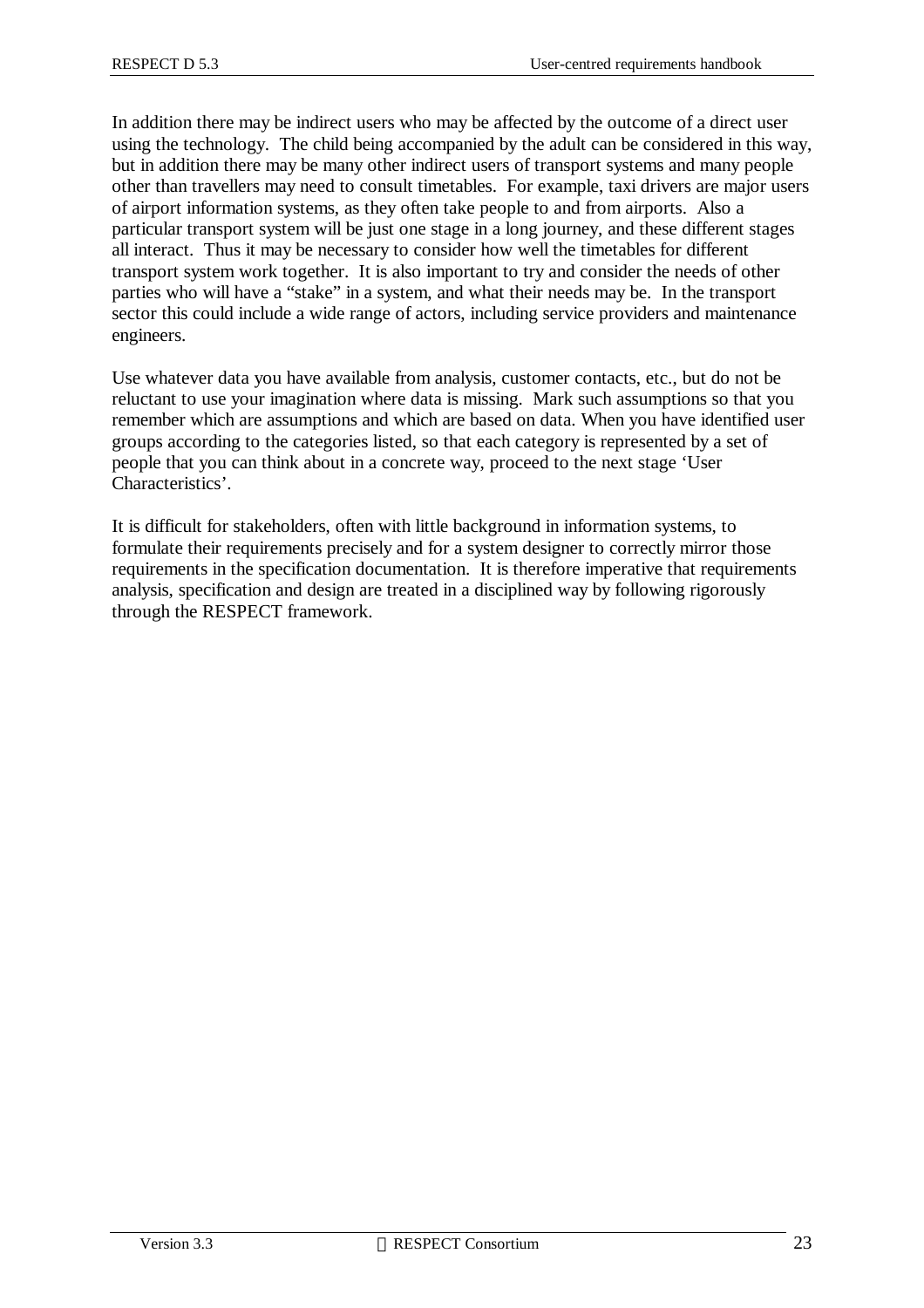## **1.3 Specify user characteristics**

### **Objective**

This section records the context of each user group selected within **Section 1.2** (e.g. end users, customers, maintainers). This data will be used to help to identify critical design features to be fed into the user requirements specification.

*The user group characteristics are expressed either for users of the current system or users of the future system.*

Relevant characteristics include: age range, gender, culture, education, intelligence, language, physical attributes, frequency of use, discretion to use, experience of system, general IT experience or training.

### **Process**

To help gather this information, **FORM 1.3** should be completed for each relevant user group.

To complete the form, carry out the following steps:

- 1. Fill in the first (left hand) column of the form completing all relevant user characteristics.
- 2. Consider each of the characteristics in turn and write down any implications for the design of the system in the second column. These will become provisional user requirements for the system.
- 3. Assign each potential requirement a reference number as shown in the following form (1.3.1, 1.3.2 etc.). This will allow the information to be traced back to this original table. Where a characteristic has two or more implications for the design, give each a separate number.

Please refer to RESPECT D4.2, section 3.3.1 on user related factors which will help to identify user requirements based upon particular types of user: dedicated, professional, intermediary, technically experienced, novice and occasional. User language is also considered.

Please refer to RESPECT D6.2 'Requirements specification and evaluation for user groups with special needs' for guidelines on user requirements and evaluation methods relating to users with impairments and disabilities (visual, hearing, motor and cognitive), elderly and young users.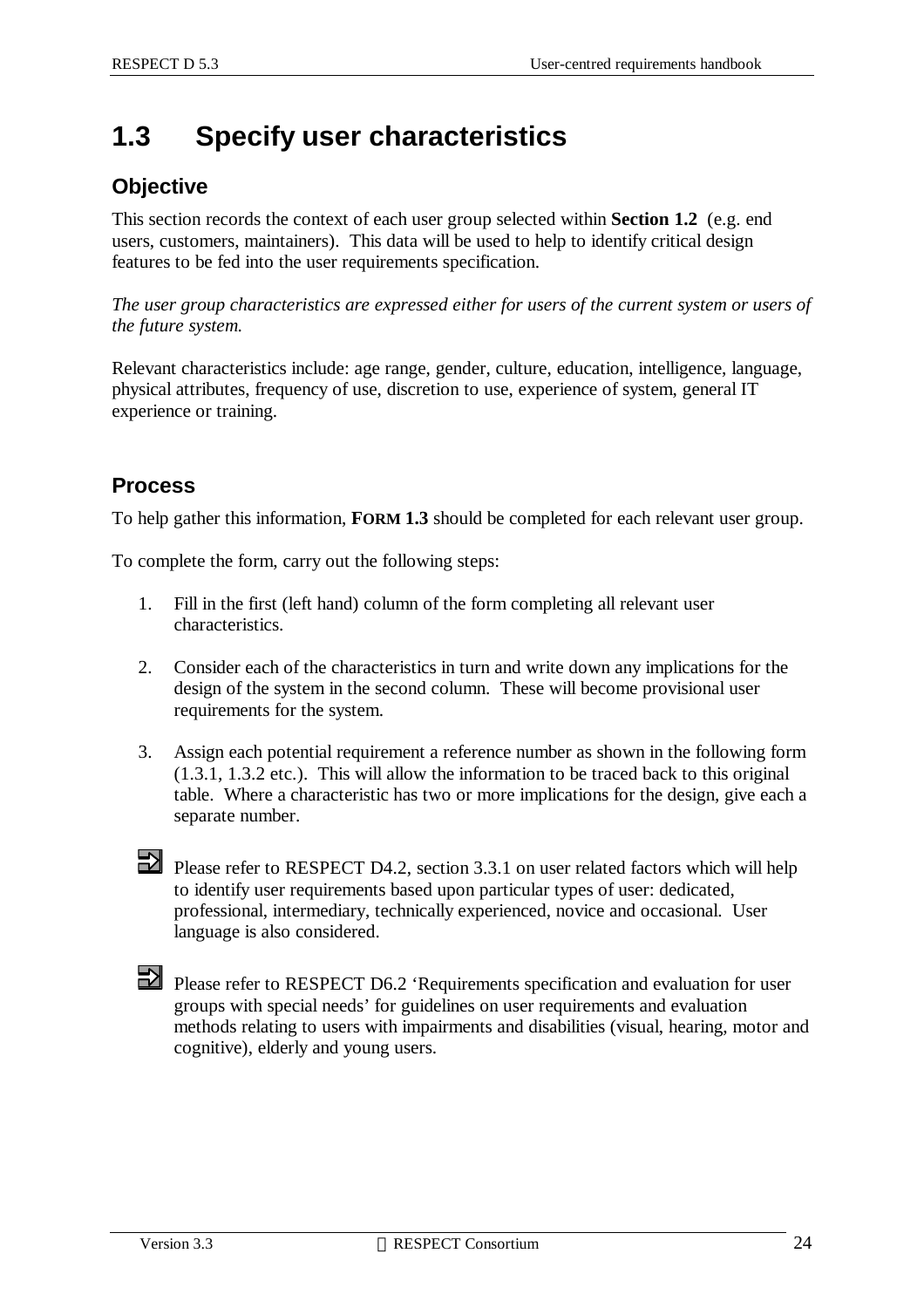| 1.3                                | <b>User group characteristics</b>                                                                                |                                                                                                          |         |
|------------------------------------|------------------------------------------------------------------------------------------------------------------|----------------------------------------------------------------------------------------------------------|---------|
| <b>System name:</b><br>User group: | New bank machine<br>General public                                                                               | $\blacktriangleright$ Form completed for users groups selected in FORM 1.2                               |         |
|                                    | <b>CHARACTERISTICS</b>                                                                                           | POTENTIAL USER REQUIREMENTS                                                                              | REF.    |
| Size of user group<br>visitors     | Full population of UK plus overseas                                                                              |                                                                                                          |         |
| Age range<br>18 upwards            |                                                                                                                  | Given particular consideration to older<br>user groups who may be more<br>reserved about new technology. | 1, 3, 1 |
| <b>Gender</b><br>females.          | Roughly equal numbers of males and                                                                               | Include equal numbers of males and<br>females in user trials                                             | 1.3.2   |
| <b>Language and culture</b>        | English will be main language.<br>Some areas of country will include up<br>to 30% of population where English is | Use English language and up to 8<br>other language options, depending on<br>local area.                  | 1.3.3   |
| second language.                   | Used by tourists, especially from EU                                                                             | Use simple terminology, diagrams<br>and pictures.                                                        | 1, 3, 4 |
| Any level.                         | <b>Educational level/Qualifications</b>                                                                          | Design to be usable by people who<br>may have limited reading skills.                                    | 1.3.5   |
| Full range                         | <b>Physical limitations/Disabilities</b>                                                                         | Ensure that system keyboard and<br>screen are placed at a standard<br>height.                            | 1.3.6   |
| handicaps                          | Includes people with physical/visual                                                                             | Use easy input device: if a keyboard,<br>larger keys, secondary means of<br><i>identification.</i>       | 1.3.7   |
| mouse, spatial awareness)<br>None  | Special skills (e.g. touch typing, use of                                                                        |                                                                                                          |         |
|                                    |                                                                                                                  | <b>Transfer to relevant FORMS in Phase 3</b><br>e σ-FORM 3.1 General system characteristics              |         |

### FORM 1.3 - USER GROUP CHARACTERISTICS (EXAMPLE)

 **e.g. FORM 3.1 General system characteristics or FORM 3.4 Technical environment**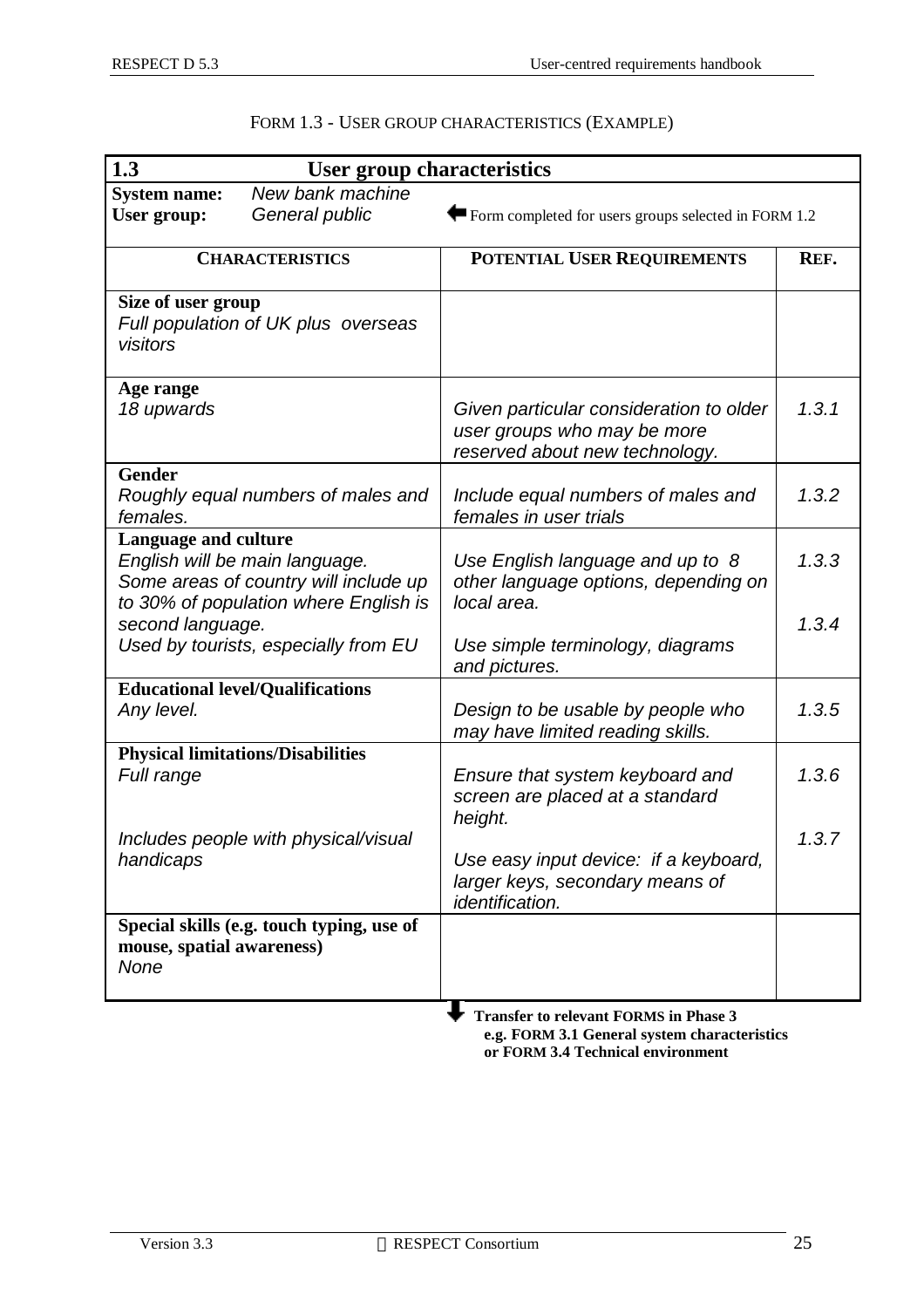| 1.3<br>User group characteristics (continued)                                                        |                                                                                                           |                  |  |
|------------------------------------------------------------------------------------------------------|-----------------------------------------------------------------------------------------------------------|------------------|--|
| <b>CHARACTERISTICS</b>                                                                               | <b>POTENTIAL USER REQUIREMENTS</b>                                                                        | REF.             |  |
| <b>Experience with similar systems</b><br>70% of users will have used bank<br>machines and elsewhere | Try to make the system conform with<br>any accepted ad hoc standards for<br>bank machines.                | 1.3.8            |  |
| <b>IT Experience</b><br>Variable, assume none.                                                       | Use very supportive dialogues to<br>make user feel comfortable.<br>Develop attractive interfaces.         | 1.3.9<br>1.3.10  |  |
| <b>Knowledge of task</b><br>Variable, assume none                                                    | Use highly supportive interface with<br>clear logical structure.<br>Use terms that users will understand. | 1.3.11<br>1.3.12 |  |
| <b>Previous training</b><br>None                                                                     |                                                                                                           |                  |  |
| <b>Frequency of use</b><br>Mostly first-time users or very<br>infrequent. May return to system       | Use very supportive dialogue - easy<br>to learn and remember.                                             | 1.3.13           |  |
| <b>Motivation to use</b><br>May be reluctant to use.                                                 | Make system appear attractive to use.                                                                     | 1.3.14           |  |
| <b>Discretion to use</b><br>Can users decide whether to use the<br>product?                          | Make attractive and easy to use.                                                                          | 1.3.15           |  |
| Can ignore system or abandon for<br>any reason.                                                      | Ensure that results can be achieved<br>quickly.                                                           | 1.3.16           |  |
| <b>Likely concerns</b><br>Being robbed or defrauded                                                  | Provide security feature e.g. alarm<br>button.<br>Ensure design allows privacy when                       | 1.3.17<br>1.3.18 |  |
| Other relevant characteristics<br>Wish to attract casual enquirers who<br>may be short on time.      | using machine.<br>Make as attractive and simple as<br>possible for new users.                             | 1.3.19           |  |

 **Transfer to relevant FORMS in Phase 3 e.g. FORM 3.1 General system characteristics or FORM 3.4 Technical environment**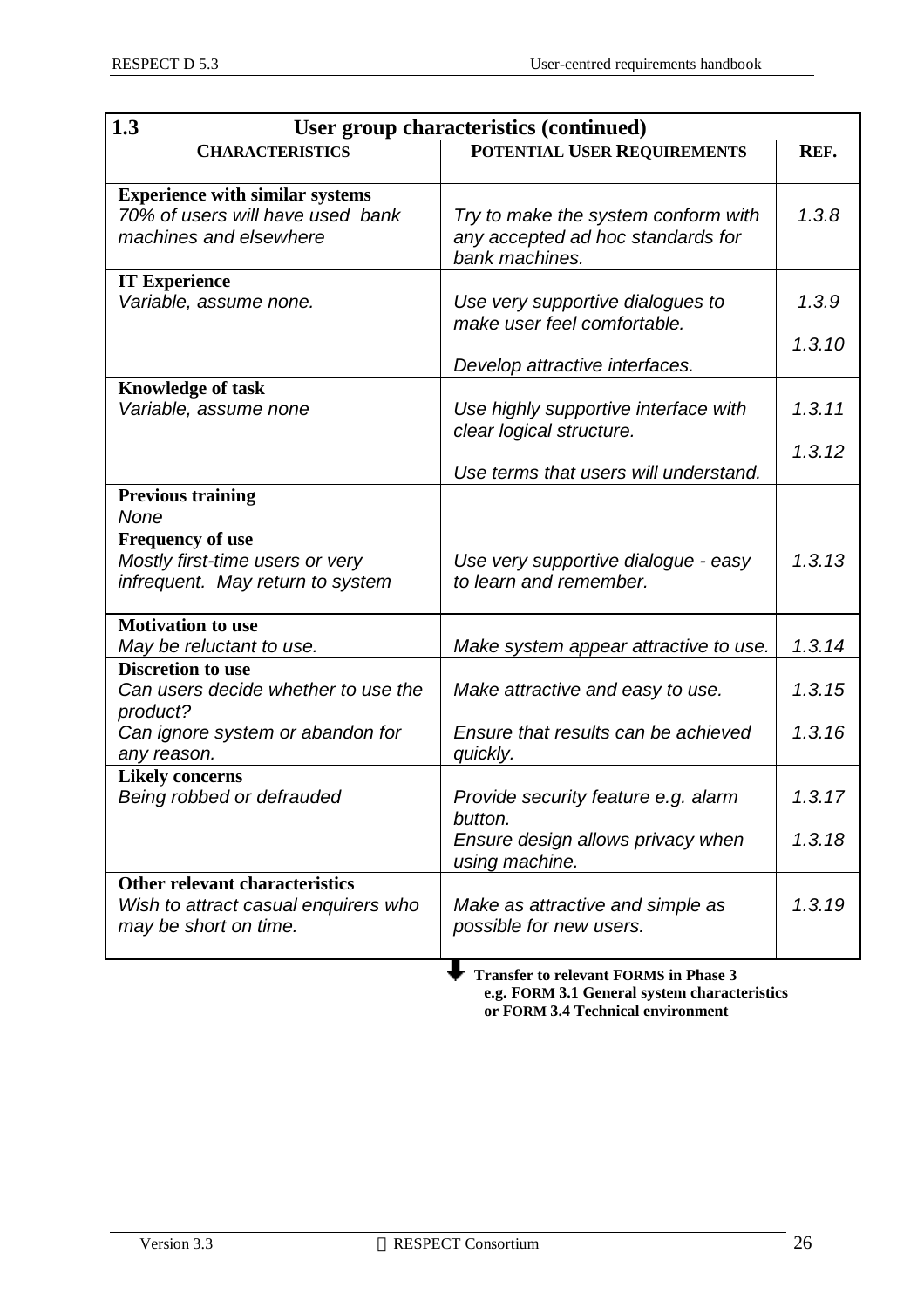## **1.4 Describe Technical environment**

### **Objective**

Information is collected about the future technical characteristics of the system. This includes details of the system hardware, software, and documentation, where this is known beforehand. Other equipment used to carry out related tasks such as a telephone, dictation machine or reference books is also documented.

### **Process**

To assist in capturing details about the technical environment, complete **FORM 1.4** by carrying out the following steps:

- 1. Fill in name of system and user group at the top of the form.
- 2. Fill in first (left hand) column of the form completing all relevant technical characteristics.
- 3. Consider each of the characteristics in turn and write down any user-related Potential User Requirements, for the design of the system, in the second column.
- 4. Review each of the Potential User Requirements and assign it a reference number. Where a characteristic has two or more user-related implications for the design, give each a separate reference number.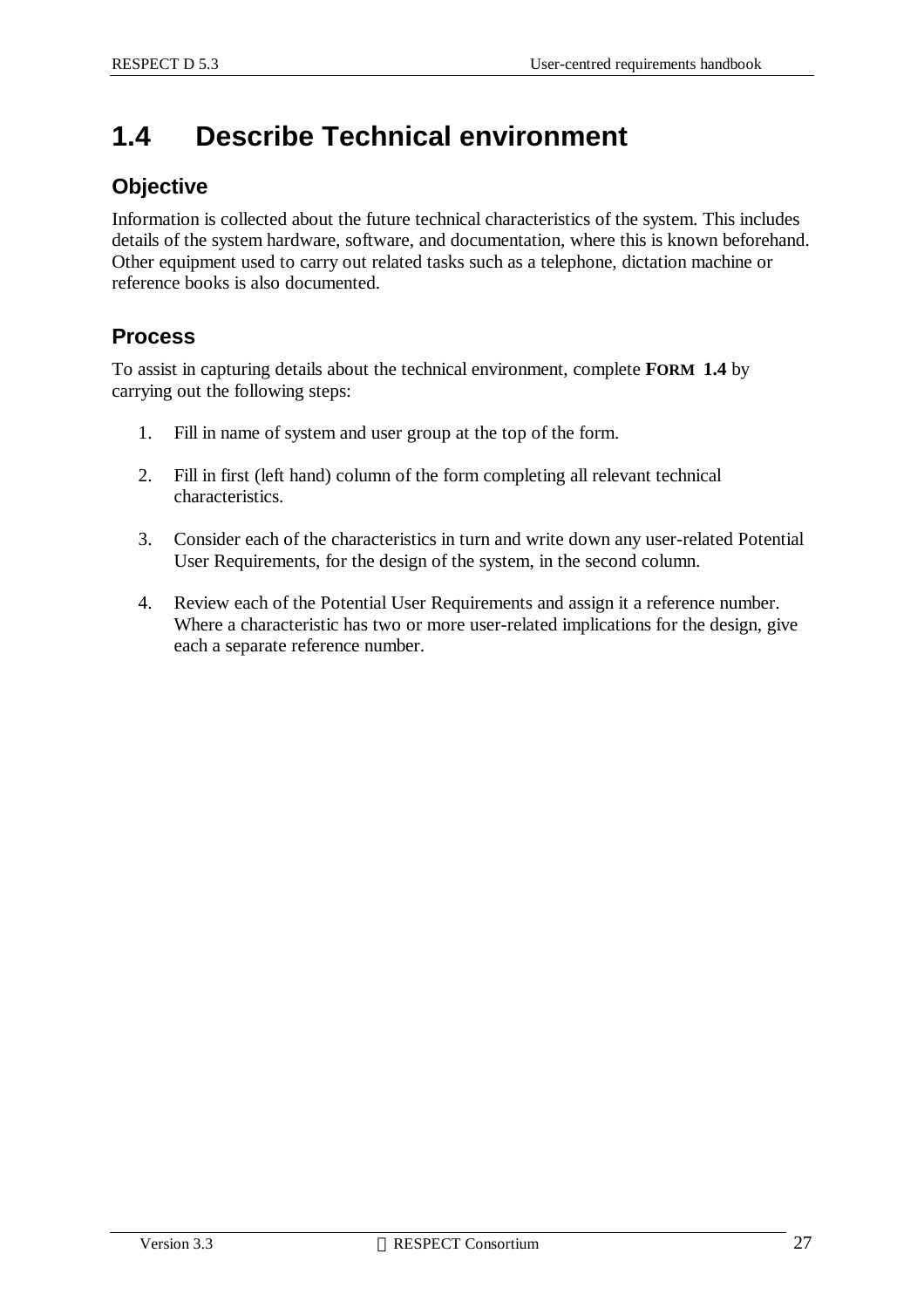| 1.4                                                               |                                                                                                                   | <b>Technical Environment</b>                                                                                                  |       |
|-------------------------------------------------------------------|-------------------------------------------------------------------------------------------------------------------|-------------------------------------------------------------------------------------------------------------------------------|-------|
| <b>System name:</b>                                               | New Bank machine                                                                                                  | Form completed for users groups selected in FORM 1.2                                                                          |       |
| User group:                                                       | General public                                                                                                    |                                                                                                                               |       |
|                                                                   | <b>CHARACTERISTICS</b>                                                                                            | POTENTIAL USER REQUIREMENTS                                                                                                   | REF.  |
|                                                                   | Hardware which user will interact with                                                                            |                                                                                                                               |       |
| e.g. desktop PC, printer, kiosk.                                  | Standard bank machine kiosk to be<br>adapted as necessary to provide new                                          | Hardware should be robust.                                                                                                    | 1.4.1 |
| services.                                                         |                                                                                                                   | Layout of interface elements and<br>keypad should be consistent with<br>existing conventions and standards.                   | 1.4.2 |
| Touch screen may be used if<br>required.                          |                                                                                                                   |                                                                                                                               |       |
| required.                                                         | Speaker and microphone may be<br>used for speech input and output if                                              |                                                                                                                               |       |
| will run                                                          | Software environment in which system                                                                              |                                                                                                                               |       |
| e.g. Windows, WWW Browser.                                        | The system will run within the 'IBM<br>Public Terminal' operating system.                                         | <b>IBM Public Terminal operating</b><br>system will be used.                                                                  | 1.4.3 |
| develop system.<br>'Public kiosk builder'                         | Software environment to be used to<br>The system will be developed with                                           | Users representatives should be given<br>the opportunity to see existing<br>applications developed with same<br>software.     | 1.4.4 |
| alongside system.<br>system fails.<br><b>Bank Staff users.</b>    | Other equipment required for use<br>Telephone to contact maintenance if<br>* Note entry would go into a table for | Bank machine could be adapted to<br>automatically send a message to<br>maintenance if a major failure occurs.                 | 1.4.5 |
| about or operate system<br>Guidebook to the new bank<br>machines. | Reference materials required either to<br>perform tasks with system or to learn                                   | Card should give clear step-by-step<br>instructions for main transactions<br>which can be followed when using<br>the machine. | 1.4.6 |
|                                                                   |                                                                                                                   | <b>Transfer to relevant FORMS in Phase 3</b>                                                                                  |       |

#### **FORM 1.4 - TECHNICAL ENVIRONMENT (EXAMPLE)**

 **e.g. FORM 3.1 General system characteristics or FORM 3.4 Technical environment**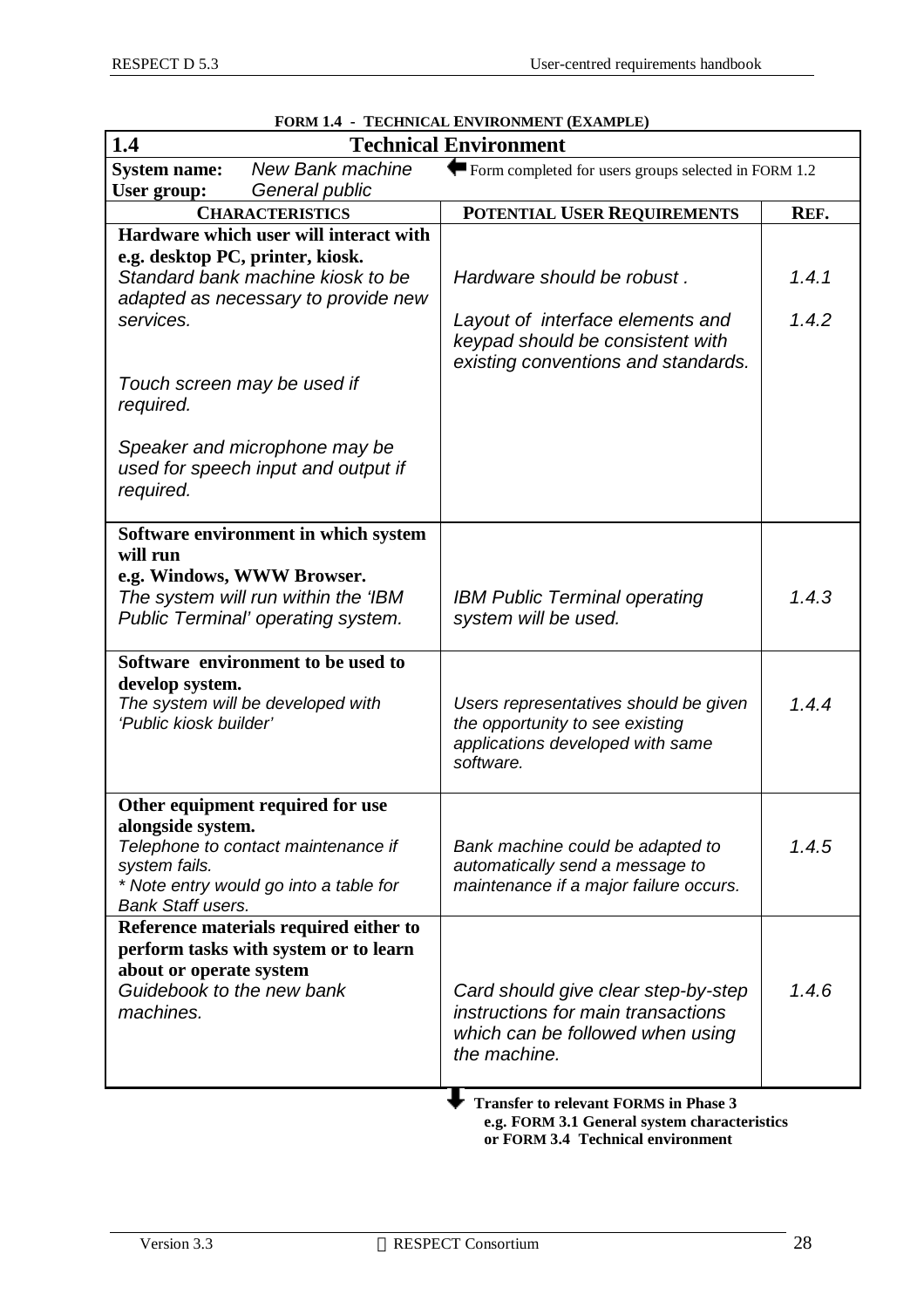## **1.5 Describe physical environment**

### **Objective**

The aim is to capture information about the future physical environment. This includes, for example: workstation layout, workplace design and physical conditions (the visual, thermal, auditory and atmospheric environments, as well as environmental stability.)

### **Process**

To assist in capturing details about the physical environment, **FORM 1.5** should be completed by carrying out the following steps:

- 1. Fill in name of system and user group at the top of the form.
- 2. Fill in the first column ('Characteristics') of the form completing all relevant physical environment characteristics.
- 3. Consider each of the characteristics in turn and write down any user-related implications ('Potential user requirements') for the design of the system in the second column. These will become provisional user requirements for the system.
- 4. Review each of the implications for design and assign a reference number to it. This will allow the information to be traced back to this original table. Where a characteristic has two or more user-related implications for the design, give each a separate reference number.

Physical characteristics include the following:

#### **Thermal and atmospheric environment**

**•** If the system is to be used in the open, for example, an electronic ticket machine or timetable system for the public, then it will need to be designed for all weathers. This will include specifying the system to resist rain, moisture and temperature extremes. This may have implications such as users wanting to wear gloves and being able to use the system keyboard at the same time.

#### **Auditory environment**

The level of sound that takes place may have an impact on the use of the system and it may be necessary to specify ways of damping down sound. For example in a lorry, the engine sound may hamper the driver's mate from communicating by radio to the control centre.

#### **Vibration or instability**

• Vibrations are a common problem for travellers and can hamper activities of both drivers and passengers. It is necessary therefore to determine the level of vibration and to ensure that account is taken of it in designing system controls.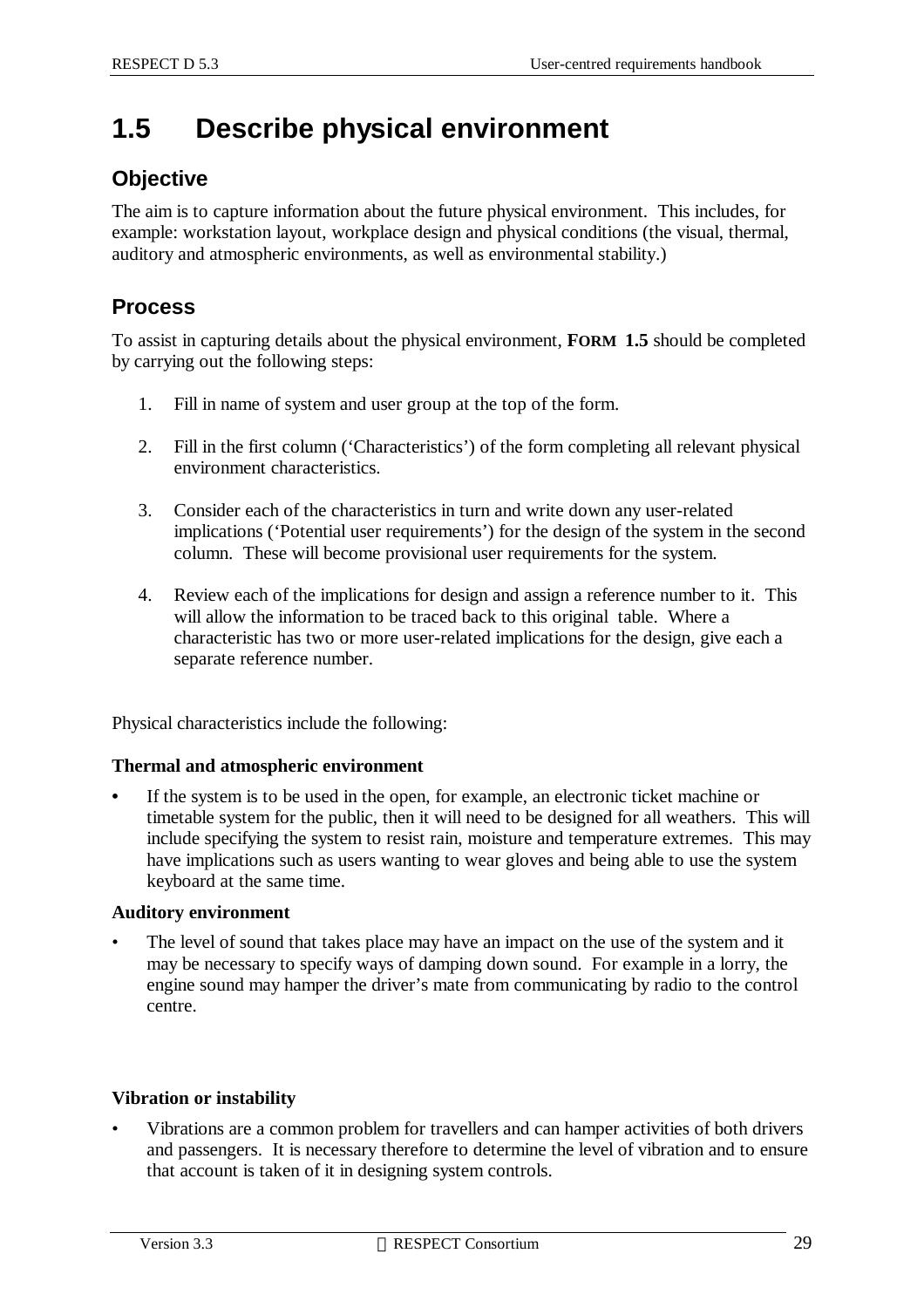#### **Visual Environment**

• The visual environment will also affect people's ability to use a system, and both low and high levels of lighting can impair the user. A public information system, for instance, must be usable both during the day and at night. Sunlight may produce glare on the user's screen. Details of the visual environment must therefore be recorded in order that potential user problems will be considered.

#### **Space and furniture**

The characteristics of the current installation place must be studied so that the user will have enough space to operate the system safely and comfortably.

#### **User posture**

The postures that the user will generally adopt when using the system should be recorded (e.g. standing and looking down at a display, height 1.5m) in case there are any implications for system design.

#### **Location**

• Here it is necessary to consider where the system will be located in relation to the workplace, and where the workplace is located. It may be important to consider how close this location is or needs to be to the target areas of influence, resources, fellow work colleagues, customer's and possibly the user's home.

#### **Health and Safety hazards**

• Any health and safety conditions must be considered so that safeguards can be built into the user needs analysis activity. In this way, suitable safeguards can be incorporated into the user requirements specification.

#### **Protective clothing and equipment**

• Here should be recorded any protective clothing or safety equipment that the user may be wearing, either by preference (e.g. winter clothing) or as a requirement of the job in the workplace. This includes items of clothing or equipment which protects the user from the effects of high or low temperatures.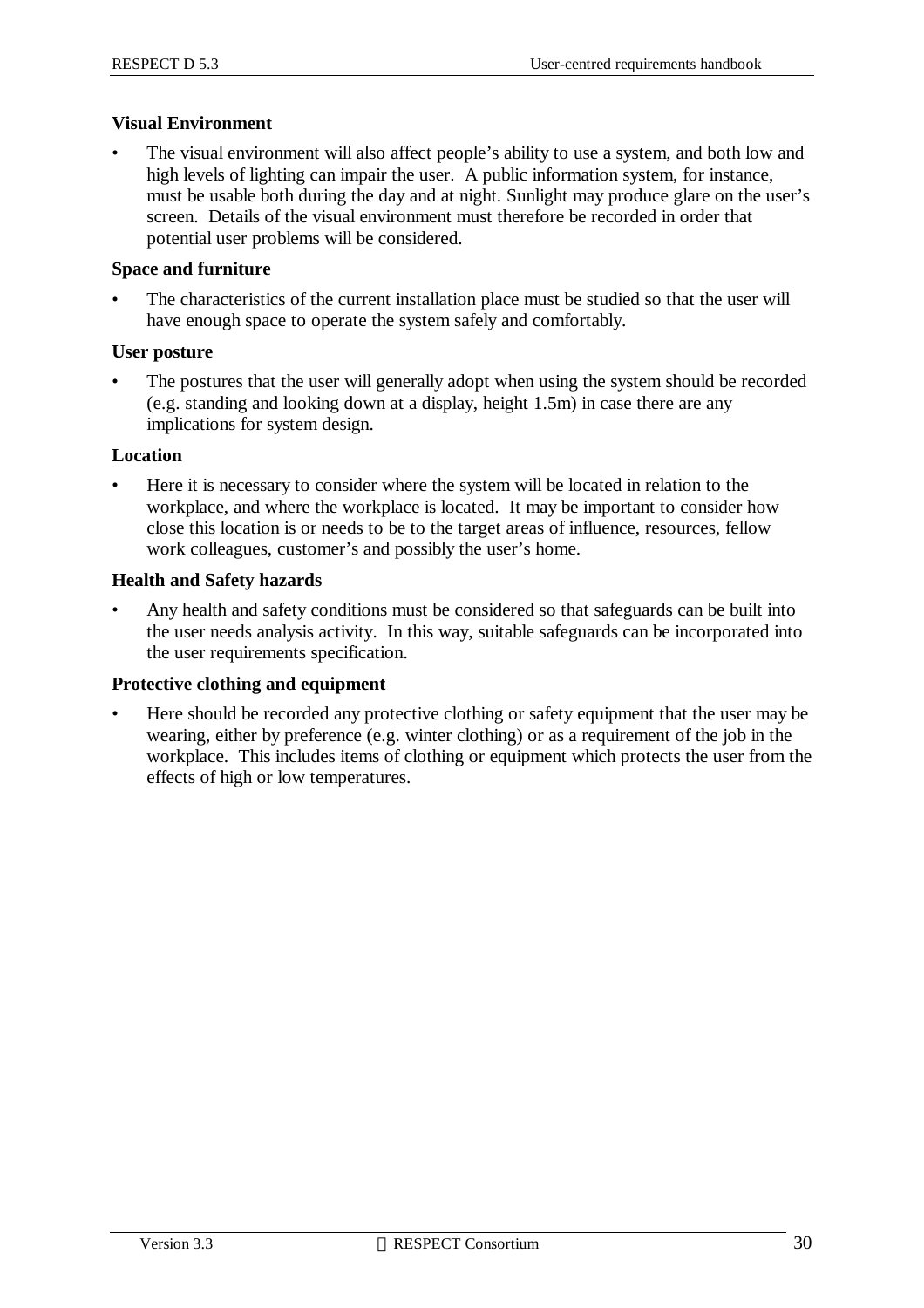| 1.5                               |                                 | <b>Physical Environment</b>                                                         |       |
|-----------------------------------|---------------------------------|-------------------------------------------------------------------------------------|-------|
| <b>System name:</b>               | <b>Bank machine</b>             | Form completed for user groups selected in FORM $1.2$                               |       |
| User group:                       | General public                  |                                                                                     |       |
|                                   | <b>CHARACTERISTICS</b>          | POTENTIAL USER REQUIREMENTS                                                         | REF.  |
| <b>Thermal and atmospheric</b>    |                                 |                                                                                     |       |
| environment                       |                                 |                                                                                     |       |
|                                   | UK outdoor weather: conditions. | Equipment should work in the following<br>conditions:                               | 1.5.1 |
|                                   |                                 | Temperature -10c to +40c                                                            |       |
|                                   |                                 | Humidity 55% - 90%, Rainfall                                                        |       |
| <b>Auditory environment</b>       |                                 |                                                                                     |       |
| <b>UK</b> urban street            |                                 | Any use of auditory feedback or output                                              | 1.5.2 |
|                                   |                                 | may be drowned by street noise unless                                               |       |
|                                   |                                 | some form of earpiece or volume control<br>is available.                            |       |
| <b>Vibration or instability</b>   |                                 |                                                                                     |       |
| Not applicable                    |                                 |                                                                                     |       |
|                                   |                                 |                                                                                     |       |
| <b>Visual Environment</b>         |                                 |                                                                                     |       |
| night. Sunlight may produce       | Will be used during the day and | Sighting of machine should avoid glare<br>where possible. Screen filters and matt   | 1.5.3 |
| glare on screen.                  |                                 | screen surfaces should be tested to see if                                          |       |
|                                   |                                 | they reduce potential problems. Needs to                                            |       |
|                                   |                                 | be luminescent for use in the dark.                                                 |       |
| <b>Space and furniture</b>        |                                 |                                                                                     |       |
|                                   | Bank machine should be easy to  | Bank machine should be mounted 1m.                                                  | 1.5.4 |
| reach for a wide range of         |                                 | above ground, inset into the wall.                                                  |       |
| members of the public.            |                                 |                                                                                     |       |
| <b>User posture</b>               |                                 |                                                                                     |       |
| Bank machine will normally be     |                                 | Bank machine should be reachable by at                                              | 1.5.5 |
| used standing.                    |                                 | least 80% of wheelchair users both in                                               |       |
| Wheelchair users will be sitting. |                                 | terms of height and posture when                                                    |       |
|                                   |                                 | operating the machine.                                                              |       |
| <b>Location</b>                   |                                 |                                                                                     | 1.5.6 |
| Street, public thoroughfares      |                                 | Ensure machine is clearly visible and<br>signposted for people trying to locate it. |       |
| <b>Health and Safety hazards</b>  |                                 |                                                                                     |       |
| Danger of robbery and mugging     |                                 | Position bank machine in the open and                                               | 1.5.7 |
| of people withdrawing cash.       |                                 | with extra lighting to maximise safety.                                             |       |
| Protective clothing/equipment     |                                 |                                                                                     |       |
| Winter clothing would include     |                                 | Keys should be operable by users                                                    | 1.5.8 |
| gloves, muffs etc.                |                                 | wearing gloves.                                                                     |       |

#### **FORM 1.5 - PHYSICAL ENVIRONMENT (EXAMPLE)**

**Transfer to FORM 3.8 Physical environment**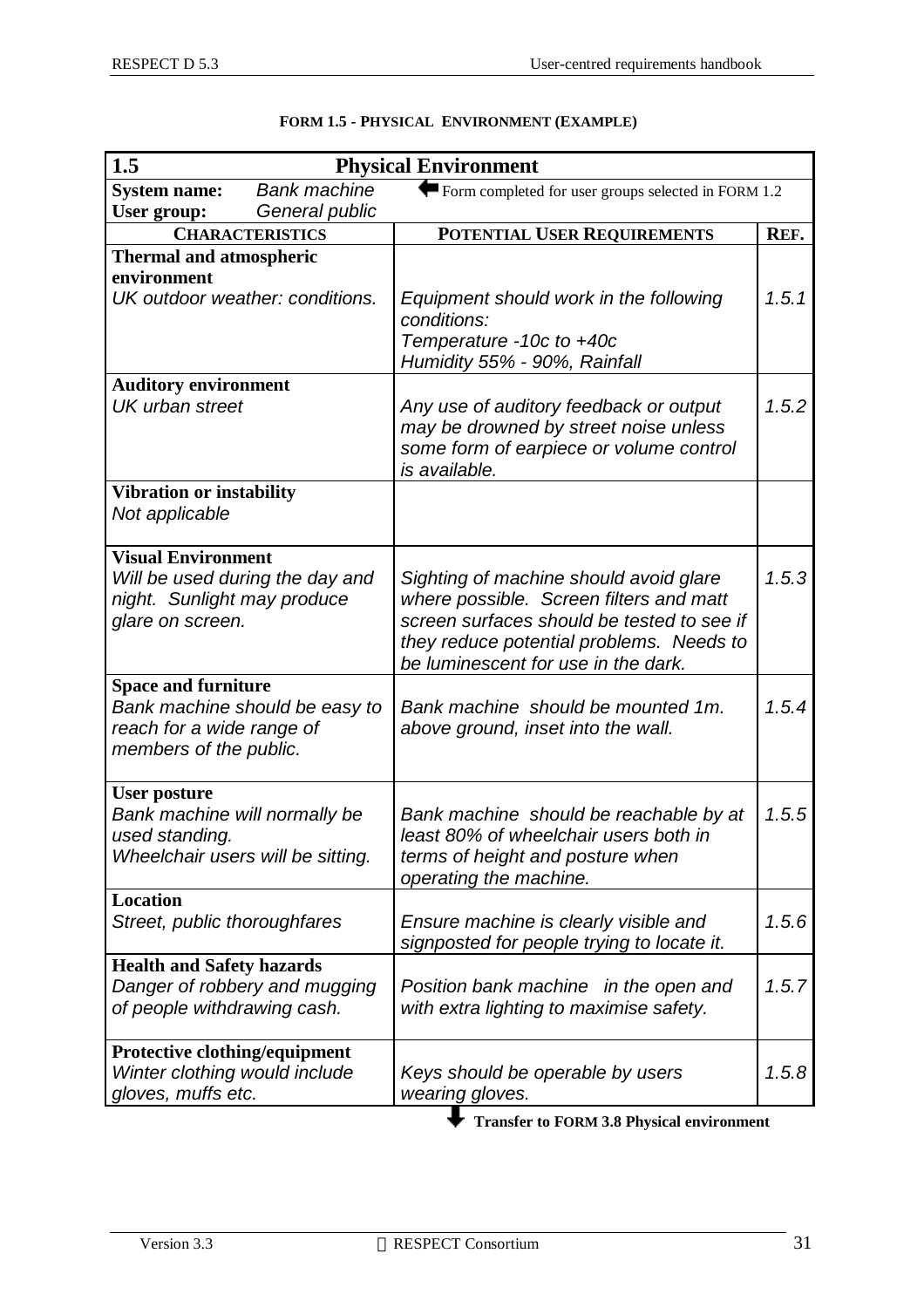## **1.6 Describe Social and Organisational environment**

### **Objective**

In this section, information is captured about the future social and organisational environment. This includes:

- General structure (hours of work, group working, job function, working practices, assistance, interruptions, management structure, communications structure).
- Attitudes/culture (IT policy, organisational aims, industrial relations).
- Job characteristics (job flexibility, performance monitoring and feedback, discretion, valued skills).

Note that this part is different from the specification of organisation and business requirements for the system but may be assisted by results from that analysis.

### **Process**

To assist in capturing details about the organisational environment, **FORM 1.6** should be completed by carrying out the following steps:

- 1. Fill in name of system and user group at the top of the form.
- 2. Fill in the first column of the form, completing all relevant social and organisational characteristics.
- 3. Consider each of the characteristics in turn and write down any user-related implications for the design of the system in the second column. These will become provisional user requirements for the system.
- 4. Review each of the implications for design and assign a reference number to it. This will allow the information to be traced back to this original table. Where a characteristic has two or more user-related implications for the design, give each a separate reference number.

Examples of the factors to be considered are as follows:

#### **Staff and management structure**

**•** This aspect includes descriptions of organisational structures within the environment in which the system will operate. It should also include descriptions of people's roles so that new procedures associated with the system maintain levels of status and activity satisfaction.

#### **Assistance available**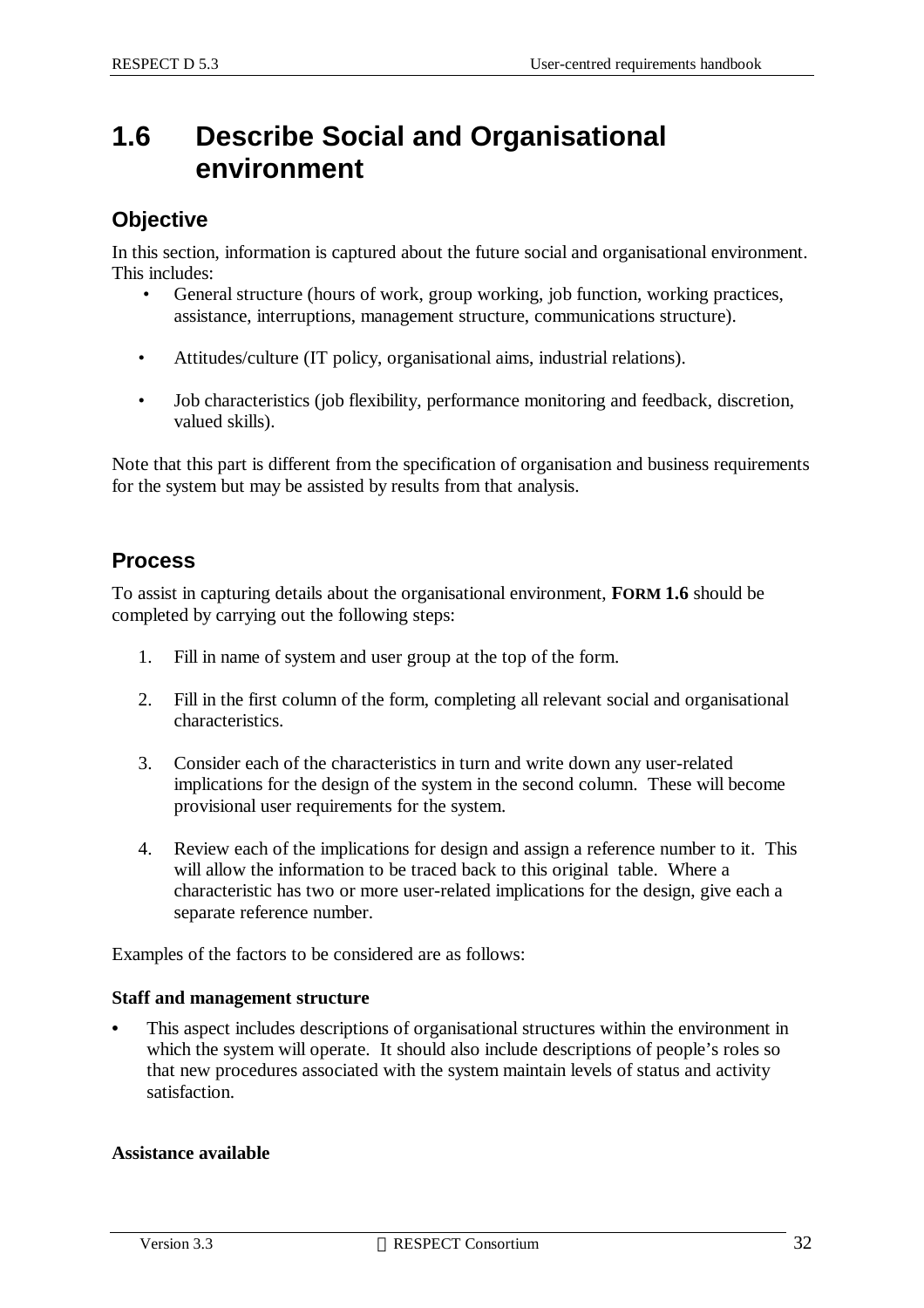• When a new system is implemented users often require support in learning how to use it and in overcoming problems. The possibility to offer support should be considered. Suitable support mechanisms should then become part of the user needs specification.

#### **Interruptions, stressful conditions**

• Interruptions to travellers and periods of high workload need to be recorded as part of the context in order that the system will be designed to cope with, and not contribute to, these conditions.

#### **Communications structure**

The new system must be specified so that communications at least as effective as the current system are maintained.

#### **Privacy**

Where privacy is a key issue, the new system should be specified so that existing privacy conventions are not compromised.

#### **Performance feedback**

Users generally like to receive performance feedback, so if this is part of the current system, it should be maintained within the new system.

#### **Job function**

• Here the main roles of the users are listed to show the scope of there current jobs.

#### **Safety and security**

• An important user need is to feel safe and secure in performing their tasks. If the system does not give the impression of safety (avoidance of accidents) and security (protection against loss or injury) users will not perform well or will not use the system.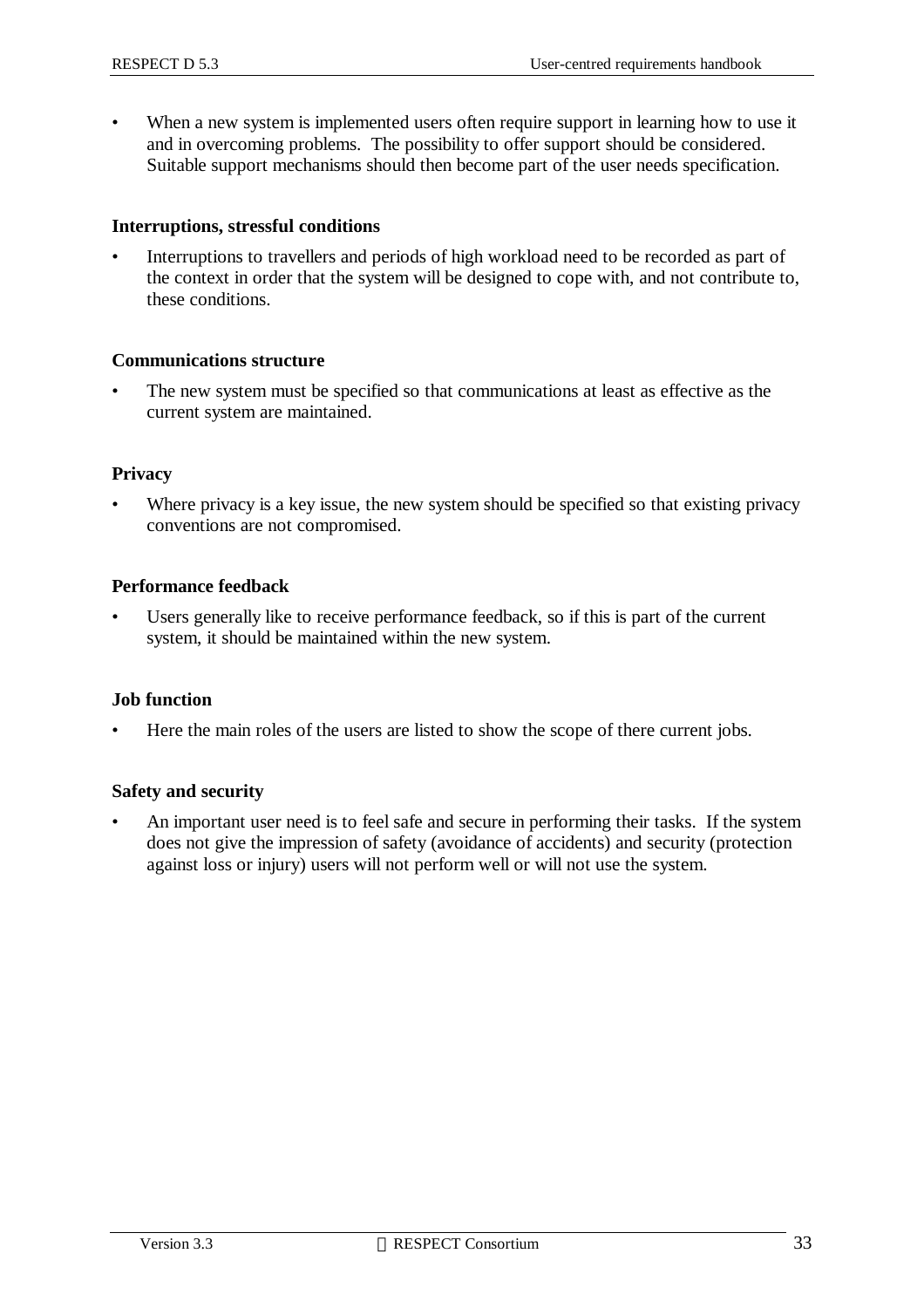| 1.6<br><b>Social and Organisational Environment</b>                                                                                                                      |                                                                                                                                                                                                                     |       |  |
|--------------------------------------------------------------------------------------------------------------------------------------------------------------------------|---------------------------------------------------------------------------------------------------------------------------------------------------------------------------------------------------------------------|-------|--|
| <b>System: Bank machine</b>                                                                                                                                              | Form completed for user groups selected in FORM 1.2                                                                                                                                                                 |       |  |
| User group: General public                                                                                                                                               |                                                                                                                                                                                                                     |       |  |
| <b>CHARACTERISTICS</b>                                                                                                                                                   | POTENTIAL USER REQUIREMENTS                                                                                                                                                                                         | REF.  |  |
| <b>Staff and Management structure</b><br>Not relevant.                                                                                                                   |                                                                                                                                                                                                                     |       |  |
| <b>Communications structure</b><br>Not relevant                                                                                                                          |                                                                                                                                                                                                                     |       |  |
| <b>IT Policy</b>                                                                                                                                                         |                                                                                                                                                                                                                     |       |  |
| All bank branches to have own bank<br>machine and to encourage usage to<br>reduce staff time.                                                                            | Staff should be prepared to give<br>advice to the public on using Bank<br>machines. Counter staff should<br>always be available to handle similar<br>transactions if person does not wish to<br>use a bank machine. | 1.6.1 |  |
| <b>Organisational aims</b><br>Not relevant                                                                                                                               |                                                                                                                                                                                                                     |       |  |
| <b>Industrial Relations</b>                                                                                                                                              |                                                                                                                                                                                                                     |       |  |
| Not relevant                                                                                                                                                             |                                                                                                                                                                                                                     |       |  |
| <b>Performance monitoring</b><br>The public will expect reasonably<br>quick and consistent response times.                                                               | Bank machines should be monitored<br>for response speeds and number of<br>transactions per day.                                                                                                                     | 1.6.2 |  |
| <b>Performance feedback</b><br>Bank staff will need to be able to<br>check manually on machine<br>performance, and current quantity of<br>paper and money.               | Staff should be able to interrupt queue<br>to perform a quick check if query<br>arises about quality of output.                                                                                                     | 1.6.3 |  |
| <b>Group working</b><br>User normally alone, sometimes with<br>partner                                                                                                   | Allow two users to view/access bank<br>machine comfortably.                                                                                                                                                         | 1.6.4 |  |
| <b>Assistance required or available</b><br>Possibly available from bank staff or<br>others in queue. Required by novice<br>users or if system fails and card is<br>lost. | Assistance is not normally available at<br>external bank machine. User needs<br>way of registering problem and to<br>request help soon afterwards.                                                                  | 1.6.5 |  |
| <b>Interruptions, stressful conditions</b><br>Queues may build up during busy<br>periods.                                                                                | Customer needs a way of abandoning<br>transaction if they cannot proceed and<br>feel under pressure.                                                                                                                | 1.6.6 |  |
| $\blacktriangleright$ Continued on next page                                                                                                                             | <b>Transfer to FORM 3.9 Social and organisational</b><br>environment                                                                                                                                                |       |  |

#### **FORM 1.6 - SOCIAL AND ORGANISATIONAL ENVIRONMENT (EXAMPLE)**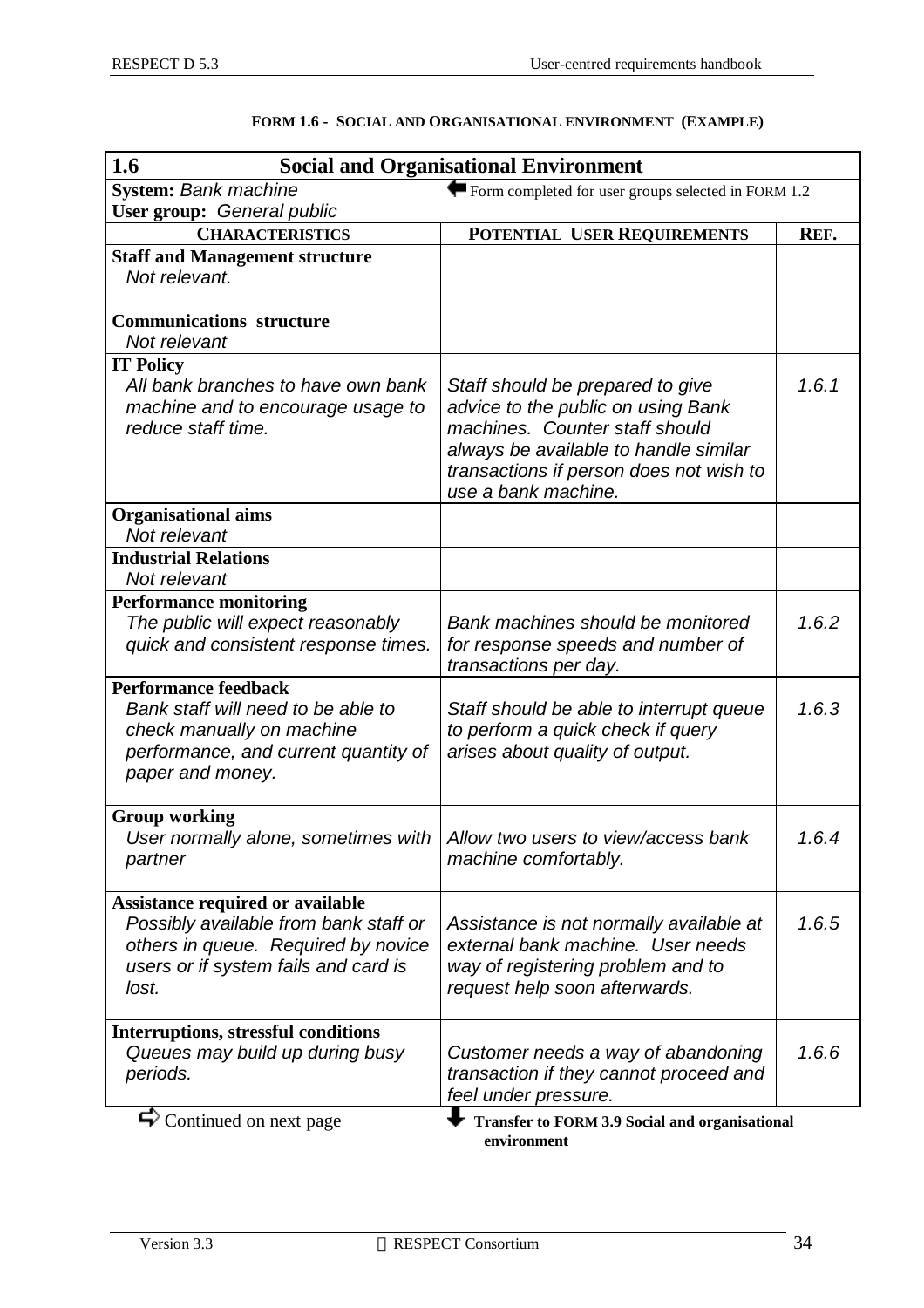| 1.6                                  | <b>Social and Organisational Environment (continued)</b> |       |
|--------------------------------------|----------------------------------------------------------|-------|
| <b>System: Bank machine</b>          |                                                          |       |
| User group: General public           |                                                          |       |
| <b>CHARACTERISTICS</b>               | <b>USER REQUIREMENTS</b>                                 | REF.  |
| <b>Safety and Security</b>           |                                                          |       |
| Danger of theft and mugging          | Bank machine may provide an alarm                        | 1.6.7 |
| particularly from external machines. | bell to signal help required if theft                    |       |
|                                      | takes place.                                             |       |
| <b>Privacy</b>                       |                                                          |       |
| Danger of others seeing financial    | Bank machine should provide sufficient                   | 1.6.8 |
| details of customer or learning PIN  | barriers to prevent others from seeing                   |       |
| number.                              | the transaction.                                         |       |
| <b>Job function</b>                  |                                                          |       |
| Not applicable                       |                                                          |       |
| <b>Hours of work</b>                 |                                                          |       |
| Not applicable                       |                                                          |       |
| <b>Job flexibility</b>               |                                                          |       |
| Not applicable                       |                                                          |       |
| <b>Valued skills</b>                 |                                                          |       |
| Not applicable                       |                                                          |       |
|                                      | <b>Transfer to FORM 3.9 Social and organisational</b>    |       |

 **environment**

At this stage it may also be necessary to develop the organisational basis for the new system. This will show at a high level how the users will interact with the system and communicate with other people as part of the work process or operating environment. It will also show how information will flow through the system. The organisational design should be developed in collaboration with different user group representatives. Ideally this will be carried out using the methods of:

- **4.6 group discussion** or
- **4.7 interviewing** individuals (described in **Part C**).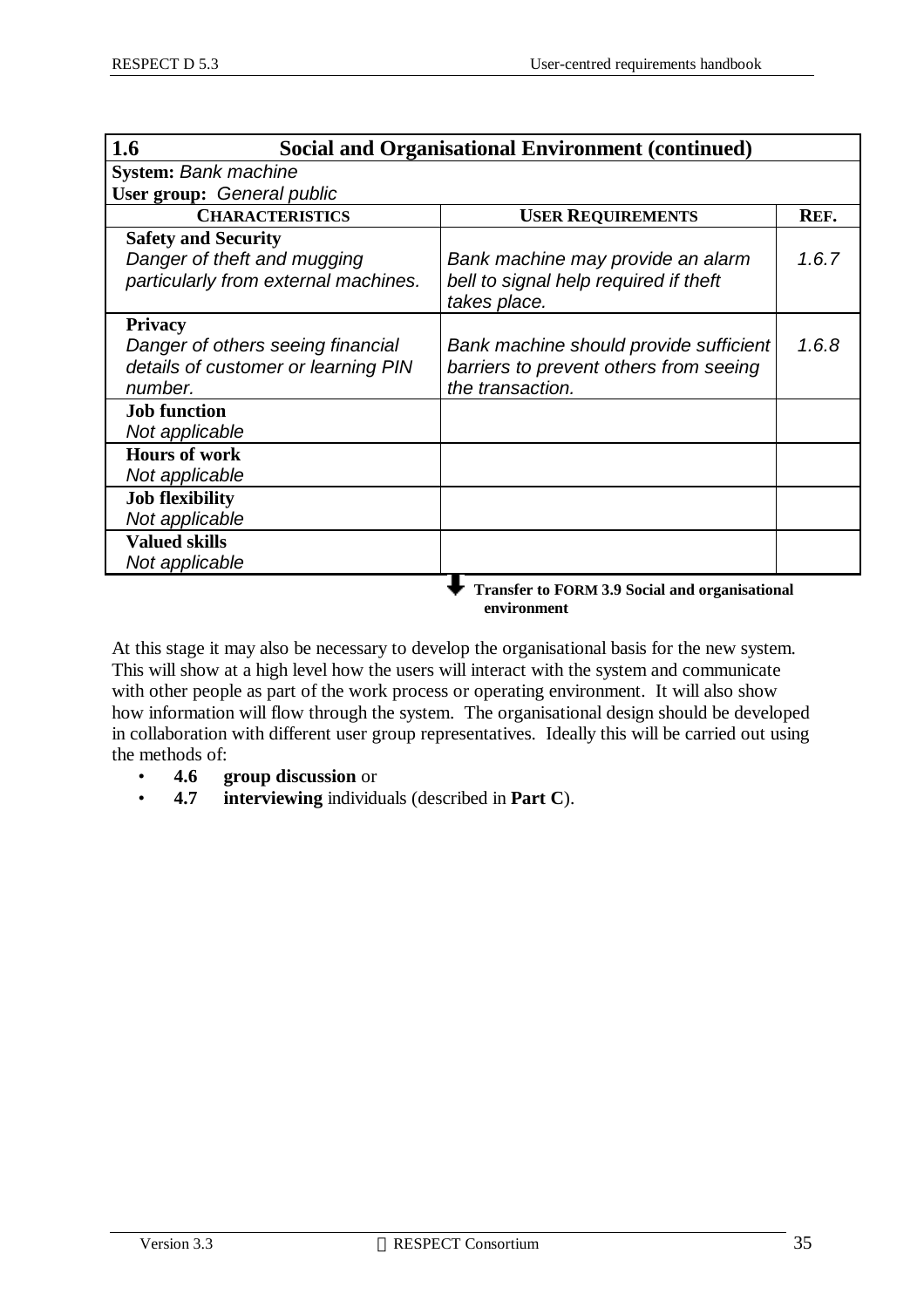## **1.7 Identify user goals and tasks**

### **Objective**

The section considers the following:

- To list the range of user (task) goals that can be identified for each user group.
- To show how these break down into individual tasks that need to be performed by different types of user.

### **Process**

To produce the user goal list and related user tasks, use **FORM 1.7** below.

- 1. Write down in the left hand column, any goals that are of concern to users. These may be single user group goals or goals that two or more users are concerned with. Try to express each goal in general terms and keep the number down to below 20.
- 2. At the top of column 2, 3, 4 etc., write down the name of each user group.
- 3. Now for each user goal, mark with a cross ('X') the columns relating to users that are likely to be involved in helping to achieve the goal. This will show how 2 or more users may work to achieve the same goal.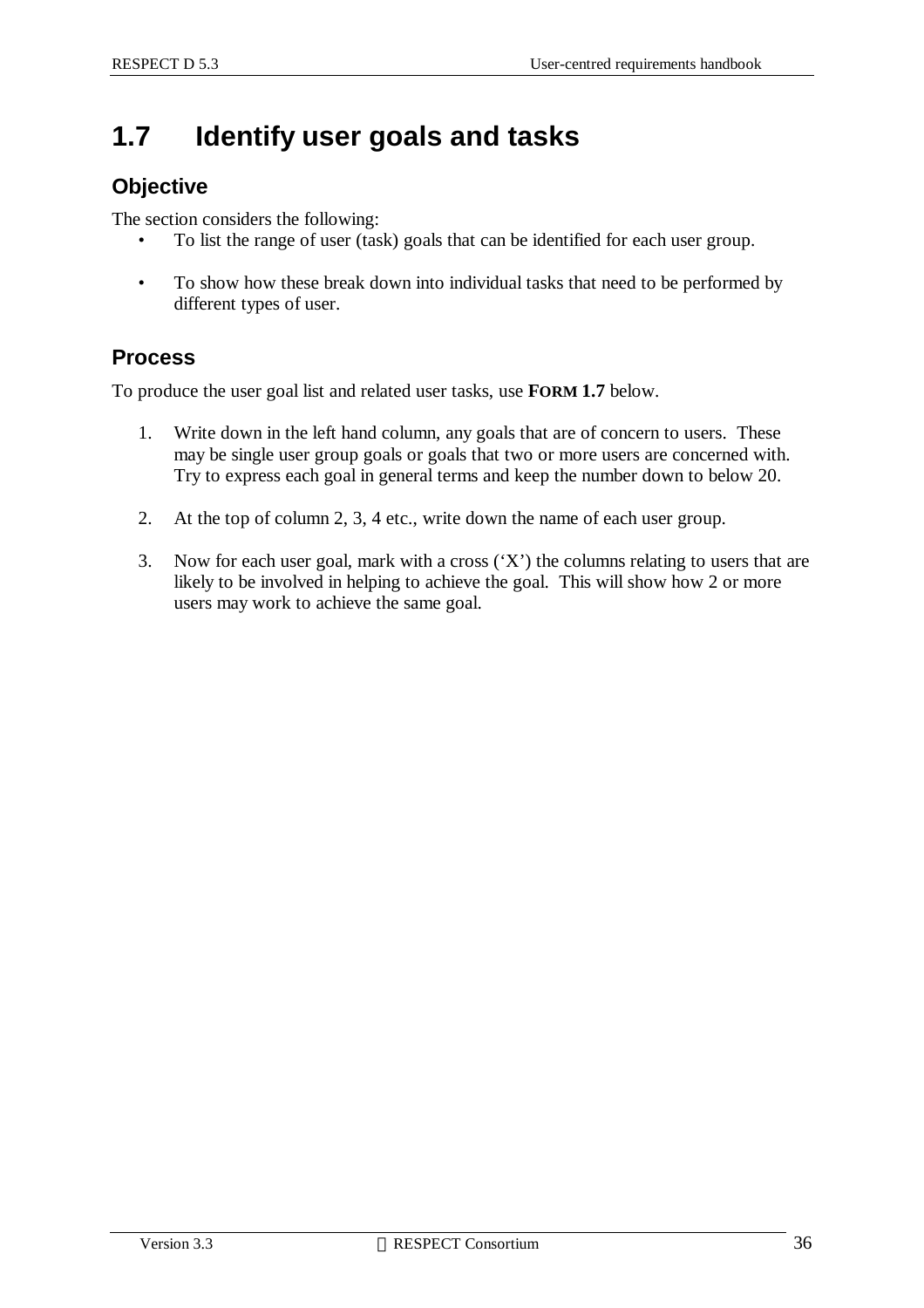| 1.7                                                                |                  | <b>User Goals and Tasks</b> |             |  |
|--------------------------------------------------------------------|------------------|-----------------------------|-------------|--|
| <b>System: New bank machine</b>                                    |                  |                             |             |  |
|                                                                    |                  |                             |             |  |
|                                                                    | <b>Customers</b> | <b>Bank staff</b>           | Maintenance |  |
| G <sub>1</sub><br>Access required<br>service quickly<br>and safely |                  |                             |             |  |
| G <sub>2</sub><br>Replenish money                                  |                  | Χ                           |             |  |
| G <sub>3</sub><br>Replenish paper                                  |                  |                             |             |  |
| G4<br><b>Report fault with</b><br>bank machine                     |                  |                             |             |  |
| G5<br><b>Repair fault</b>                                          |                  |                             |             |  |

#### **FORM 1.7 - USER GOALS AND TASKS (EXAMPLE)**

**Goals are expanded in 'Review current process', in FORM 1.8.**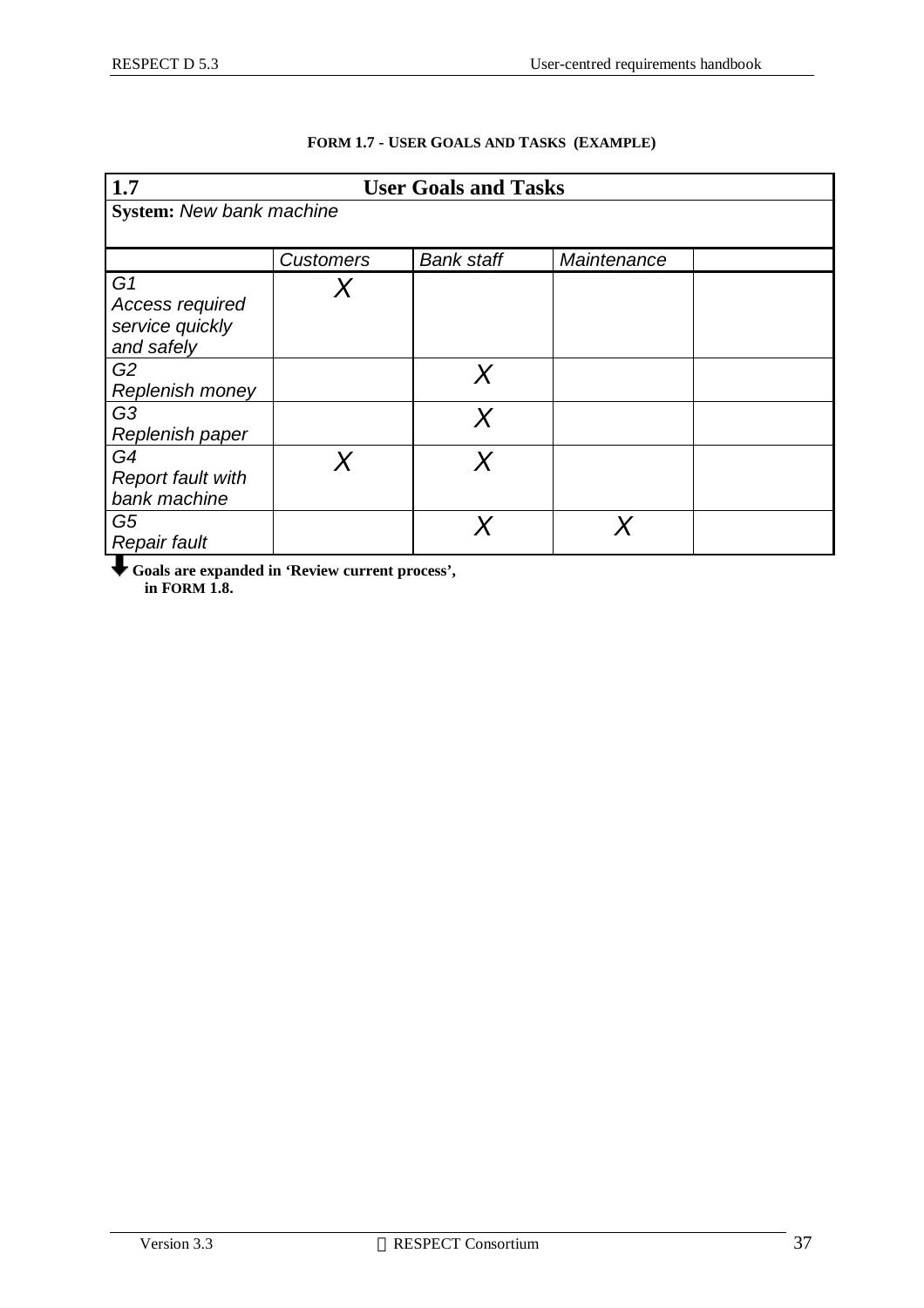## **1.8 Review current processes**

### **Objective**

The aim of this section is:

- To review current processes for achieving user goals and to document problems that may arise within that process.
- Highlight possible ideas for addressing the problems that may arise.

### **Process**

For each goal (e.g. G1, G2 etc.) complete **FORM 1.8**, listing the basic steps in achieving that goal. Task steps might be identified by means of **group discussions** (see section 4.6) or **interviews** (see section 4.7). It may also be necessary to **observe** tasks (section 4.8) currently being performed to identify the individual steps.

To complete the form, carry out the following steps:

- 1. Break the goal down into a series of task steps.
- 2. Review each task step, and think about possible problems, events or task variations that might affect the basic flow of the task. Write down any such problems or unusual events in the second column. These form the basis of **scenarios** that will be used to test the feasibility of the system design.

*To generate such problems consider, for example any inputs or task dependencies. For a bank machine, they would be the bank card and knowledge of the PIN. This could lead to the problem of the user forgetting the PIN after inserting the card. Similarly another aspect is the danger of theft, so the problem to be noted of the user being robbed, or feeling suspicious about the person standing behind them in the queue. Not all items need be problems — they may be opportunities for design ideas. Thus a characteristic of bank machine usage is that the user withdraws the same amount of money on 90% of occasions, for which a quick interaction path could be designed.*

3. Now consider possible user requirements that could overcome the problems or variations listed. Write these in **column 3**. These are then taken forward into the development of the new design concept within Phase 2.

*For tasks that need to be analysed in more detail, a Task Analysis should be carried out. (see section 4.15 in Part C, for further description). This includes diagramming techniques Task Flow Diagrams and Task Decomposition.*

Refer also to RESPECT D4.2, section 3.3.2, on task related factors which will help to identify user requirements based-upon particular types of task, either: data entry,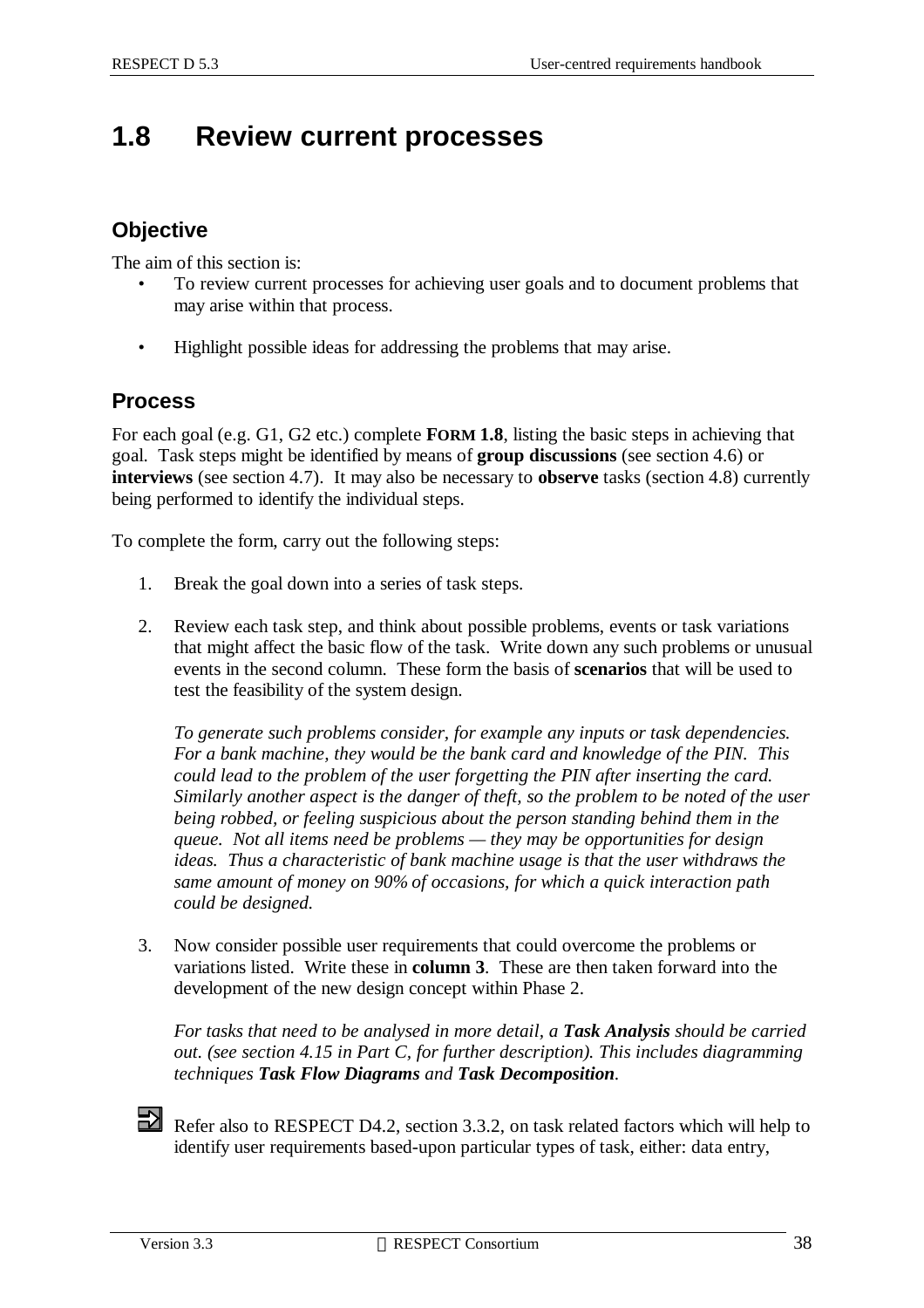querying a database, reading or browsing, lengthy and complex tasks, monitoring and safety critical tasks, and task interruptions.

| 1.8                                               | <b>Current Process</b>                                                            |                                                                        |                |
|---------------------------------------------------|-----------------------------------------------------------------------------------|------------------------------------------------------------------------|----------------|
|                                                   | User group or groups concerned: Bank customer                                     |                                                                        |                |
|                                                   | Goal: G1 Access required service quickly and safely (e.g. Withdraw cash)          |                                                                        |                |
|                                                   |                                                                                   | Form completed for all user goals listed in FORM 1.7                   |                |
| <b>TASK STEP</b>                                  | PROBLEM/TASK VARIATION                                                            | <b>POTENTIAL USER</b>                                                  | REF.           |
|                                                   |                                                                                   | <b>REQUIREMENT</b>                                                     |                |
| 1. Line up to use<br>bank machine.                |                                                                                   |                                                                        |                |
| 2. Insert card.                                   | Card inserted wrong way<br>around.                                                | Notch on card.<br>Picture on machine as<br>guidance                    | 1.8.1<br>1.8.2 |
| 3. Enter PIN.                                     | User forgets PIN.<br>Machine abandoned.<br>Machine breaks down.                   | Allow thumbprint.<br>Quick reset button.                               | 1.8.3<br>1.8.4 |
|                                                   | Next person in queue takes<br>too much interest in<br>transaction.                | Provide more privacy with<br>surround on machine                       | 1.8.5          |
| 4. Select<br>'withdraw cash'<br>service.          |                                                                                   |                                                                        |                |
| 5. Select or enter<br>required<br>amount.         | Amount required greater than<br>current limit.<br>Machine runs out of money.      | Display amount available.                                              | 1.8.6          |
|                                                   | User decides not to proceed<br>with transaction.                                  | Provide cancel button.                                                 | 1.8.7          |
|                                                   | User selects same amount of<br>money on most occasions.                           | Provide short cuts to<br>commonly required options.                    | 1.8.8          |
| 6. Choose<br>whether a<br>receipt is<br>required. | Machine runs out of paper.                                                        |                                                                        |                |
| 7. Take card.                                     | Card not returned.                                                                |                                                                        |                |
| 8. Take money<br>and receipt<br>(if chosen).      | No money and/or no receipt<br>returned.<br>Incorrect amount of money<br>returned. | Provide button to register<br>problem at given time.<br>(See above)    | 1.8.9          |
|                                                   | User threatened by passer-by<br>and money stolen.                                 | Camera on machine to video<br>transactions                             | 1.8.10         |
|                                                   | All information used to generate<br>task scenarios and propose new                | <b>Transfer to relevant forms</b><br>especially 3.5 Functions/Features |                |

#### **FORM 1.8 - CURRENT PROCESS (EXAMPLE)**

 **processes in Section 2.4**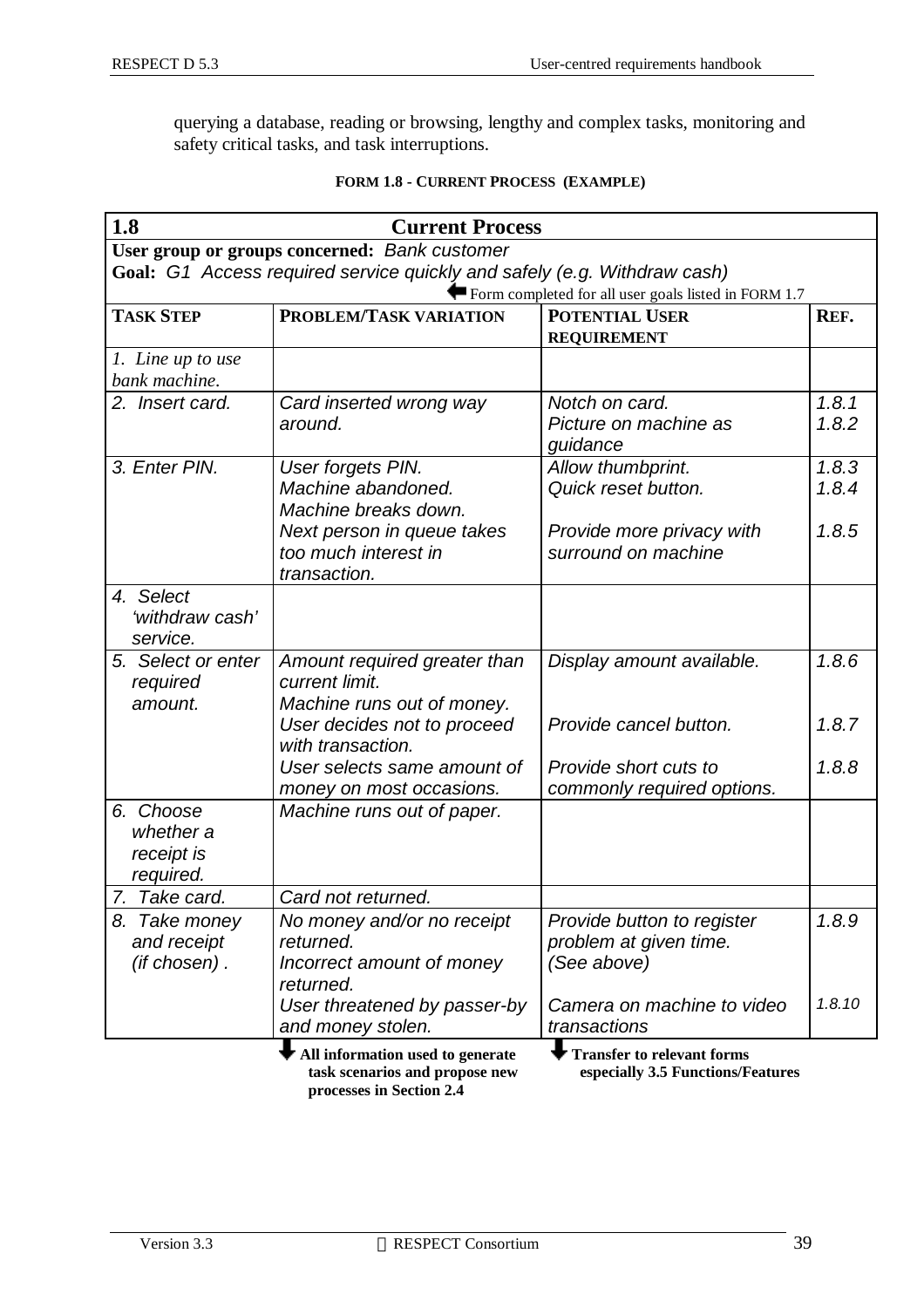## **1.9 Review similar systems and products**

### **Objective**

The aim of this section is:

• To record information about similar, possibly competing, systems that may be included in the design of the new system. This will normally be attractive features that should be considered for inclusion. However problems with other systems that should be avoided in the new system may also be considered.

### **Process**

Complete **TABLE 1.9** below as follows:

- 1. List each of the user goals in column 1.
- 2. For each user goal, consider the functions of features to be included or excluded from the current system.
- 3. Write the name of the system that the function or feature relates to in column 2.
- 4. If the function or feature is to be included, write this in column 3. If it is to be excluded, write this in column 4.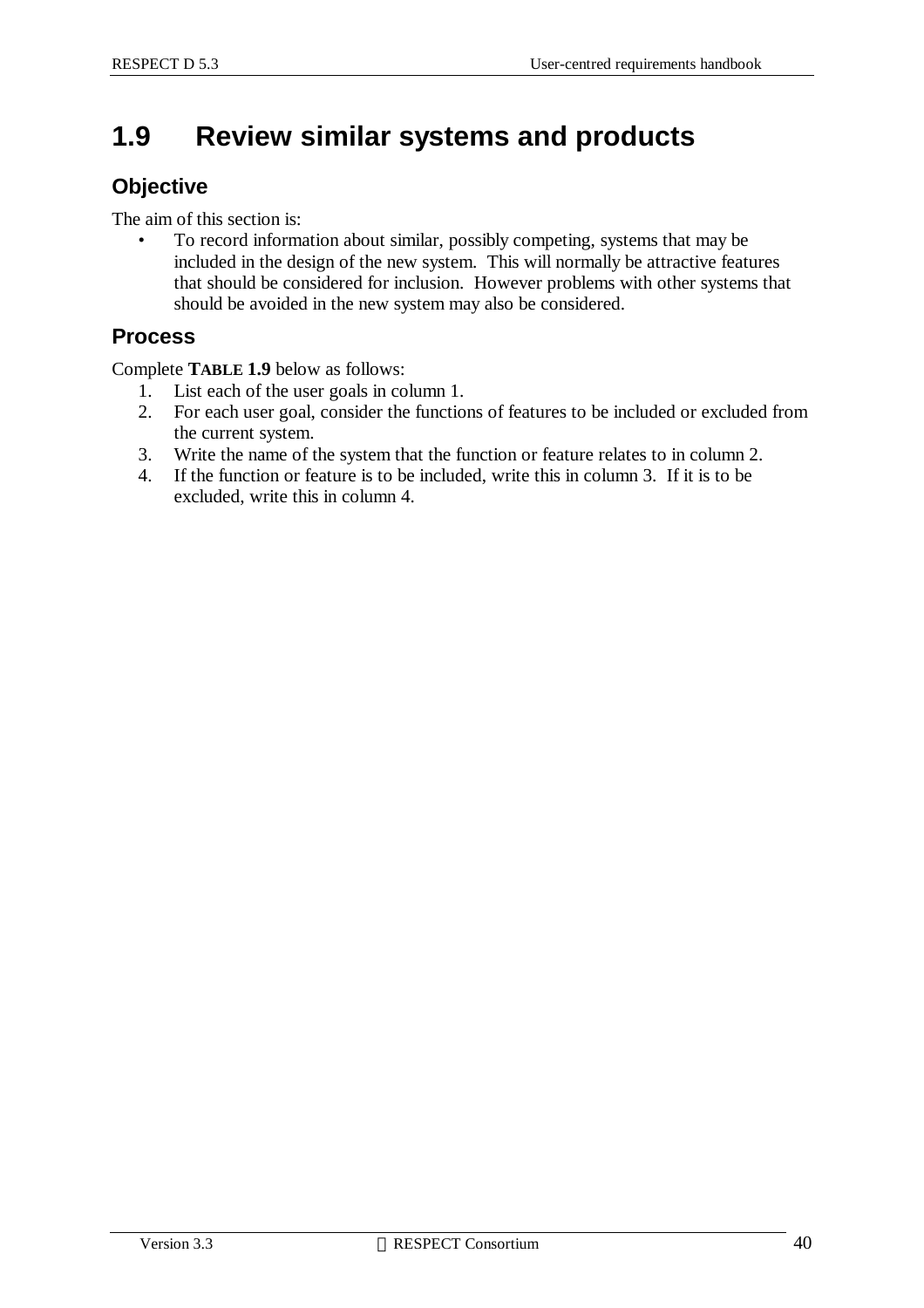| 1.9                                                  |                       | <b>Functions and features of similar systems</b> |                                          |       |
|------------------------------------------------------|-----------------------|--------------------------------------------------|------------------------------------------|-------|
| <b>System: New bank machine</b>                      |                       |                                                  |                                          |       |
|                                                      | <b>PRODUCT NAME</b>   | <b>GOOD FEATURE</b><br><b>TO INCLUDE</b>         | <b>POOR FEATURE</b><br><b>TO EXCLUDE</b> | REF.  |
| <b>GENERAL IDEAS</b>                                 |                       |                                                  |                                          |       |
|                                                      |                       |                                                  |                                          |       |
|                                                      |                       |                                                  |                                          |       |
|                                                      |                       |                                                  |                                          |       |
| <b>GOAL SPECIFIC</b>                                 |                       |                                                  |                                          |       |
| G <sub>1</sub><br>Access required<br>service quickly | <b>IBM Cash point</b> | Non reflective<br>screen                         |                                          | 1.9.1 |
| and safely                                           | Sirocco Corp.         |                                                  | <b>Small buttons</b>                     | 1.9.2 |
| G <sub>2</sub><br>Replenish money                    | AT&T Bank<br>machine  | Low warning<br>before machine<br>empty           |                                          | 1.9.3 |
| G <sub>3</sub><br>Replenish paper                    | AT&T Bank<br>machine  | Low warning<br>before machine<br>empty           |                                          | 1.9.4 |
| G4                                                   |                       |                                                  |                                          |       |
| <b>Report fault with</b><br>bank machine             |                       |                                                  |                                          |       |
| G <sub>5</sub><br>Repair fault                       | <b>Sperry Univac</b>  | Step-by-step<br>diagnostic routine               |                                          | 1.9.5 |

#### **FORM 1.9 - FUNCTIONS AND FEATURES OF SIMILAR SYSTEMS (EXAMPLE)**

 **Transfer to FORM 3.5 Functions and Features and to FORM 3.4 Technical environment**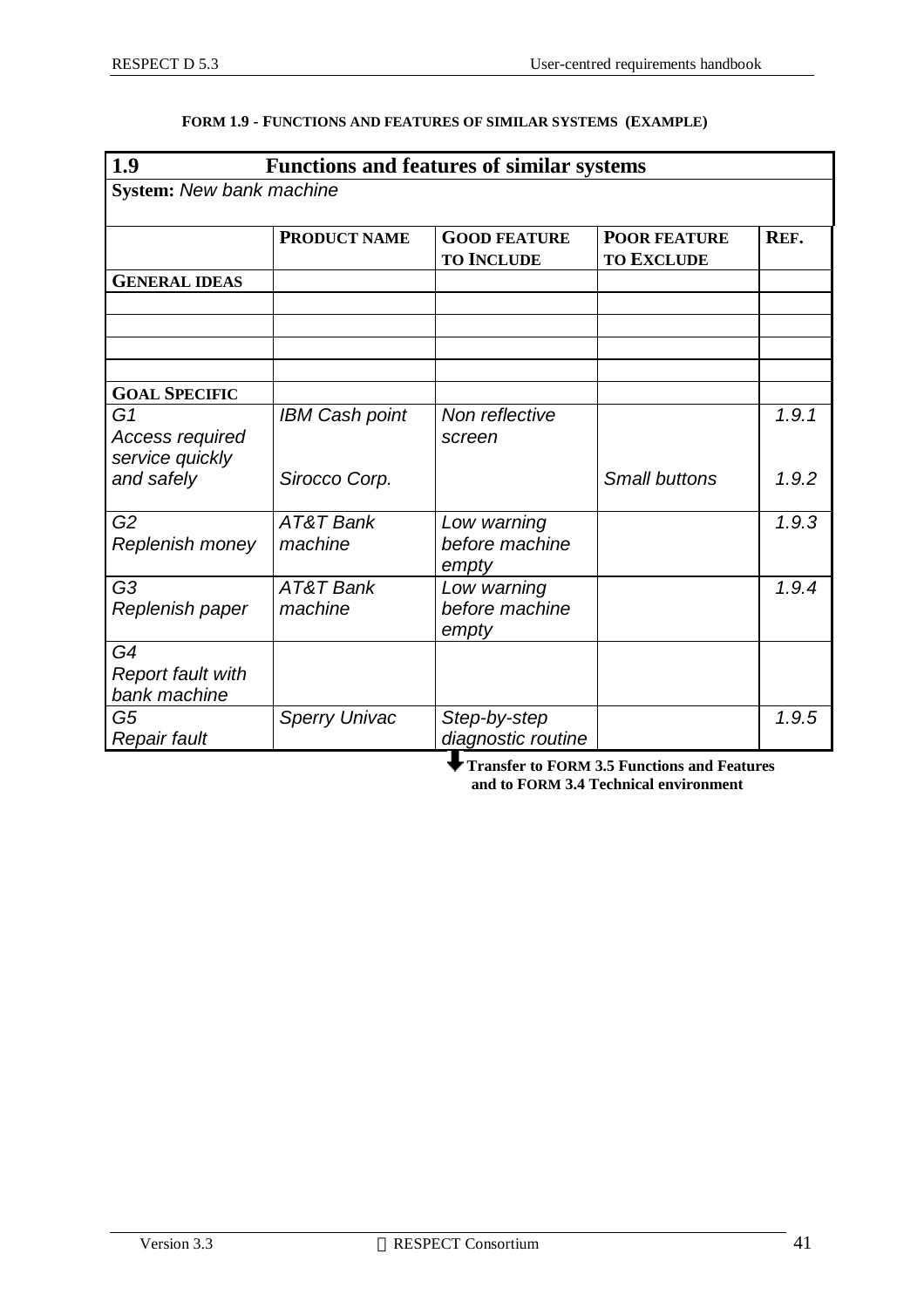## **1.10 Produce design ideas and concepts**

### **Objective**

The aim of this section is to develop one or more ideas upon which the new design would be based. Each idea may be regarded as a system concept.

It is desirable to develop several concepts and to compare them. The most feasible concept is then taken forward as part of the user requirements specification. It is also likely that the best parts of different concepts will be used to create as a single, agreed basis for the design.

### **Process**

The following methods may be used to generate system concepts. These include:

- a **brainstorm** (section 4.1) session where design team members and users think and present ideas in an unconstrained manner.
- a **parallel design** (section 4.10) session where different groups, given the same design brief, come up with their own concept. Afterwards the different concepts are compared and the most feasible one is taken forward.

To allow users to visualise and assess a system concept, it may be represented as:

- a set of written **scenarios** (section 4.12) of how the new system might be used
- a **storyboard** (section 4.13) presenting a sequence of drawings showing the system in action
- a **paper prototype** (section 4.9) which users may manipulate

Descriptions and guidance on applying all the above techniques are given in **Part C (section 4)** of this document.

A list of the suggested ideas and concepts should be produced as an index. **FORM 1.10** provides an example list: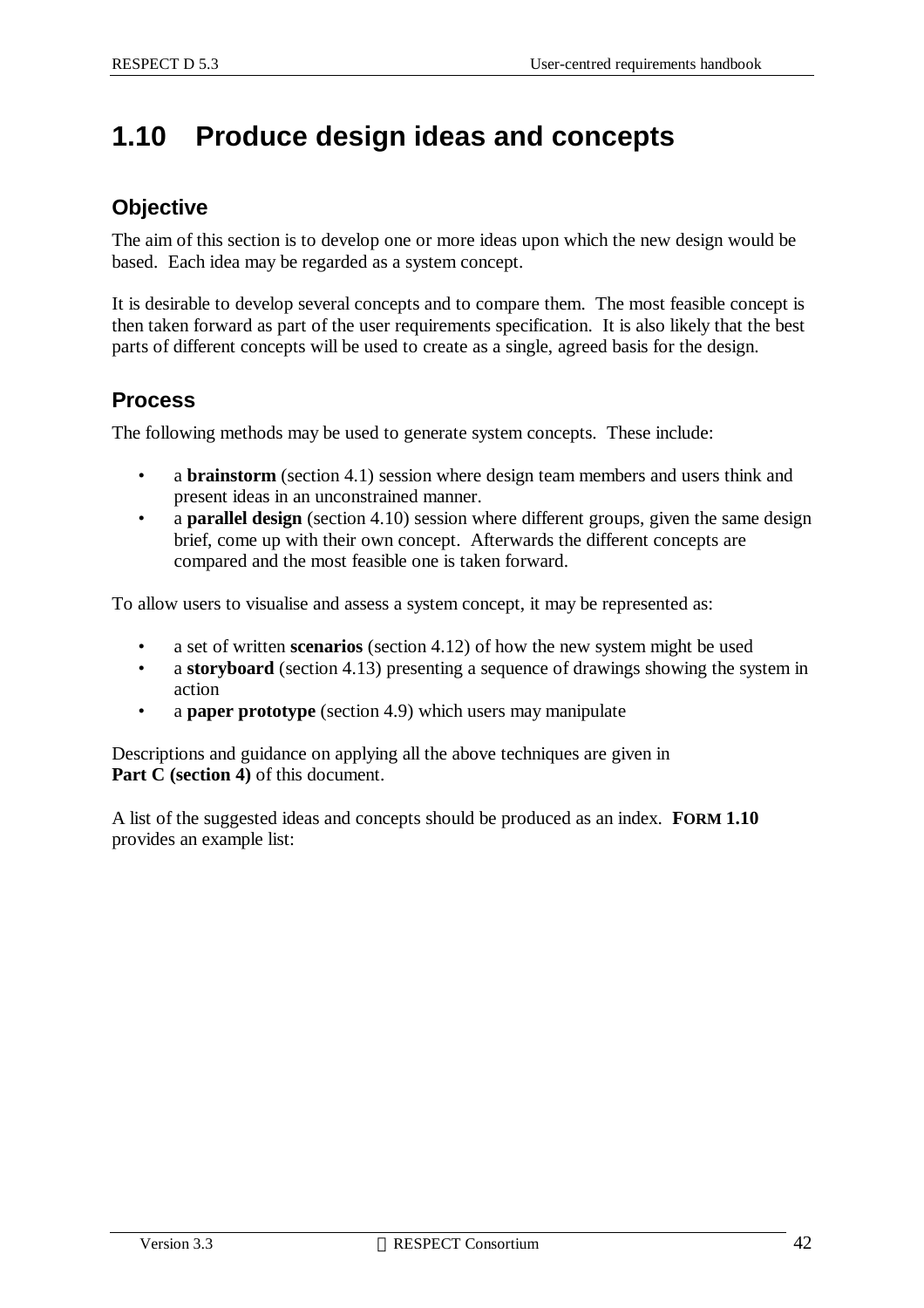#### **FORM 1.10 - DESIGN IDEAS AND CONCEPTS (EXAMPLE SHOWING FORM PARTIALLY COMPLETED)**

| 1.10<br><b>Design ideas and concepts</b>                                  |                                                                                                         |                 |                                  |  |  |
|---------------------------------------------------------------------------|---------------------------------------------------------------------------------------------------------|-----------------|----------------------------------|--|--|
| <b>System: New bank machine</b>                                           |                                                                                                         |                 |                                  |  |  |
|                                                                           | <b>IDEAS AND CONCEPTS</b>                                                                               | <b>COMMENTS</b> | <b>Take</b><br>Forward?<br>/Ref. |  |  |
| <b>GENERAL IDEAS</b>                                                      |                                                                                                         |                 |                                  |  |  |
|                                                                           | Speech synthesis for<br>guidance.                                                                       |                 |                                  |  |  |
|                                                                           |                                                                                                         |                 |                                  |  |  |
|                                                                           |                                                                                                         |                 |                                  |  |  |
|                                                                           |                                                                                                         |                 |                                  |  |  |
| <b>GOAL SPECIFIC</b>                                                      |                                                                                                         |                 |                                  |  |  |
| G <sub>1</sub><br><b>Access required</b><br>service quickly<br>and safely | <b>Question and Answer mode</b><br>for beginners.                                                       |                 |                                  |  |  |
| G <sub>2</sub><br>Replenish money                                         | Simple reload drawer while<br>machine still running.                                                    |                 |                                  |  |  |
| G <sub>3</sub><br>Replenish paper                                         | Simple reload drawer while<br>machine still running.                                                    |                 |                                  |  |  |
| G4<br><b>Report fault with</b><br>bank machine                            | Allow user to notify bank if<br>their card gets stuck in the<br>machine, by pressing<br>special button. |                 |                                  |  |  |
| G5<br>Repair fault                                                        | Allow bank staff to repair<br>some faults to save visit<br>from maintenance staff.                      |                 |                                  |  |  |

 **Transfer those taken forward to Form 3.5 Functions and Features**

Designing user interfaces is a complex and highly creative process that blends intuition, experience, and careful consideration of numerous technical issues. Designers should begin with a thorough task analysis for the user community. Explicit recording of task objects and actions based on task analysis can lead to the useful construction of metaphors or system images. There are several methods for envisioning design as described in Chapter 22 of Preece et al (1994). These include the use of sketching, scenarios and storyboards.

Once the general design concept is produced, the computer objects that users need to perform their tasks and the actions they will perform with them will be identified. Next designers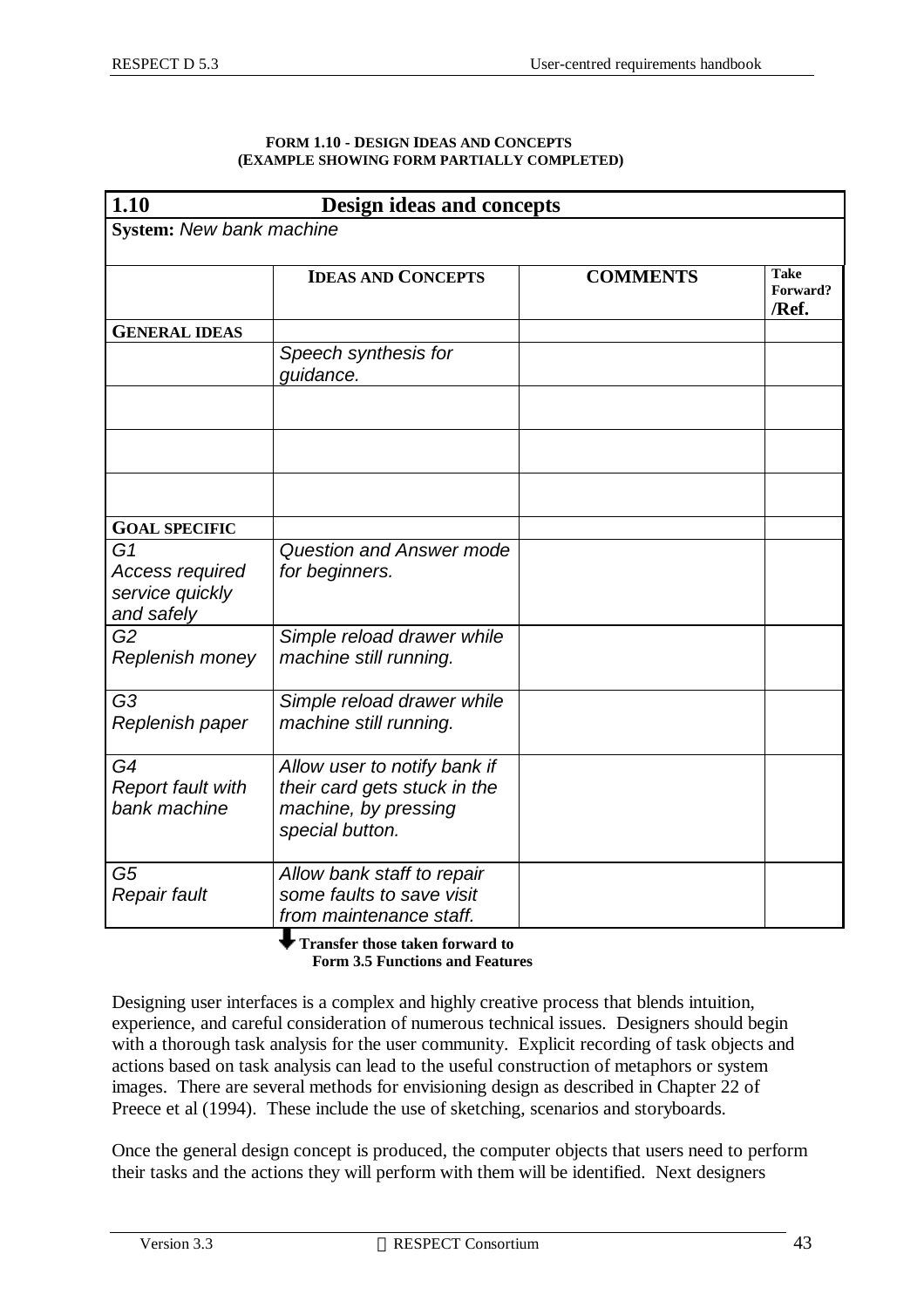create consistent and meaningful syntactic forms for input and display. Extensive testing and iterative refinement are then performed early on to validate the design.

There are several methods for representing the logical structure of a user interface during the design process such as flow charts, dataflow diagrams, state transition diagrams, and structure charts (see Hartson and Hix, 1989, Hartson et al, 1990, and Sutcliffe, 1991). Selection of an appropriate user interface style or combination of styles is also an important part of user interface design. The style must be appropriate for the users, the work they are doing, the system and the environment. Preece (1994), chapter 13 offers an up-to-date and useful general overview of the different interaction styles. Shneiderman (1987) discusses in depth menu dialogues, command languages, and was one of the first to offer practical guidelines on the design of direct manipulation interfaces.

User-interface structures, for particular user goals or task steps, may also be developed to illustrate the ideas listed in **FORM 1.10** (as shown below). Figure 5 (Example 1) shows a global interface structure for bank machine access (goal 1), while Figure 6 (Example 2) expands on the tasks of inserting a card and entering a PIN.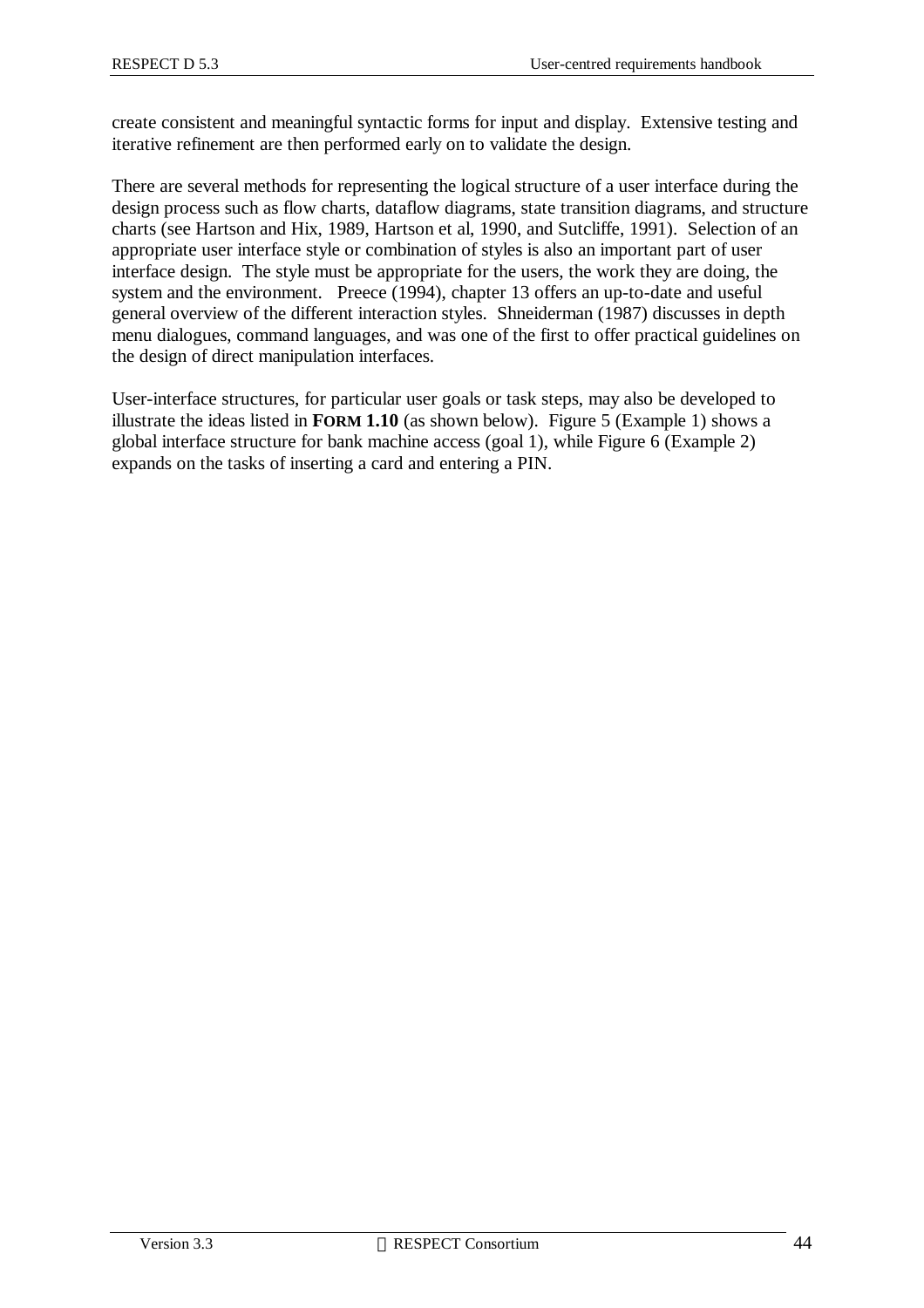

FIGURE 5. GLOBAL USER-INTERFACE STRUCTURE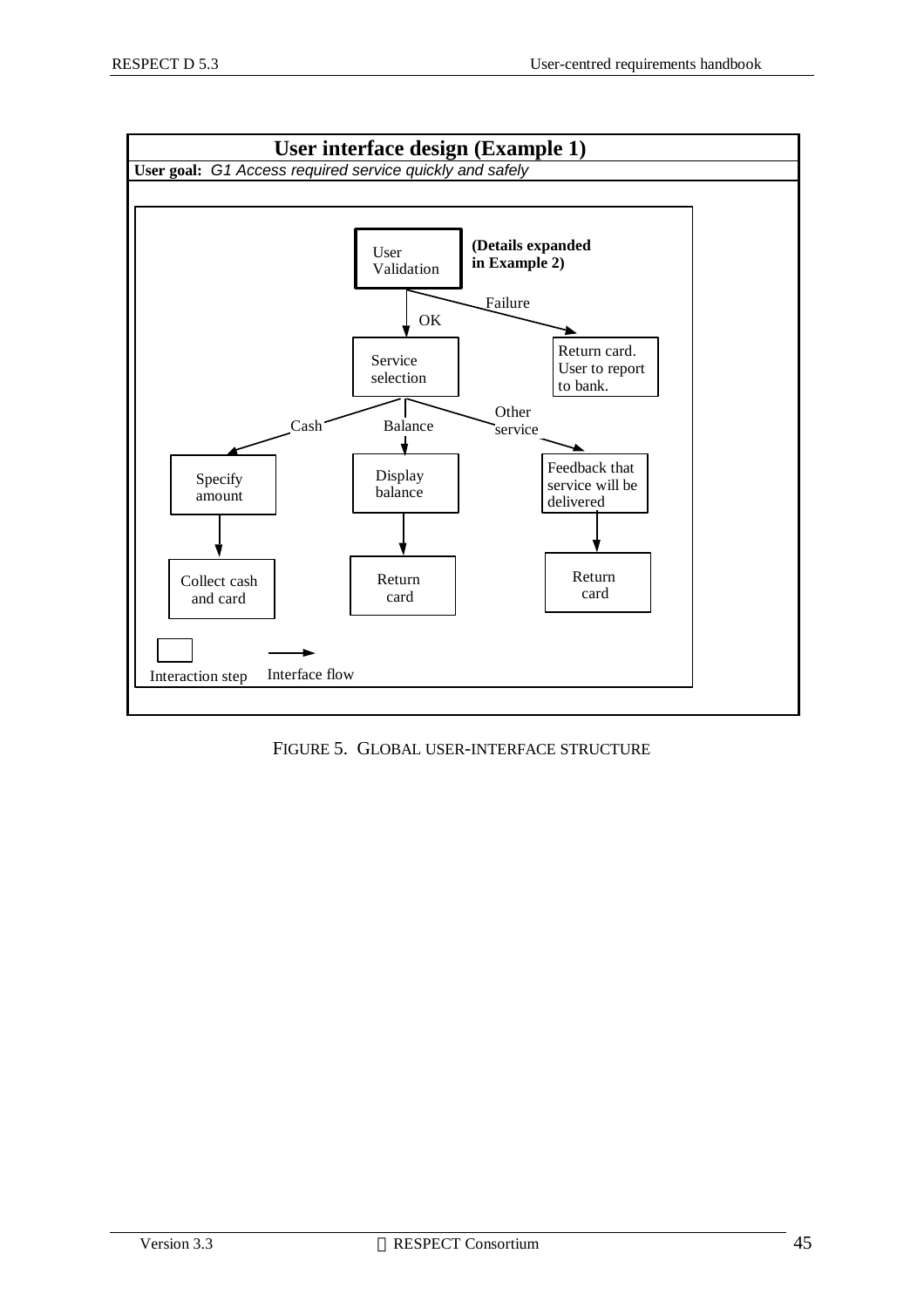

FIGURE 6. EXPANSION OF USER-INTERFACE COMPONENT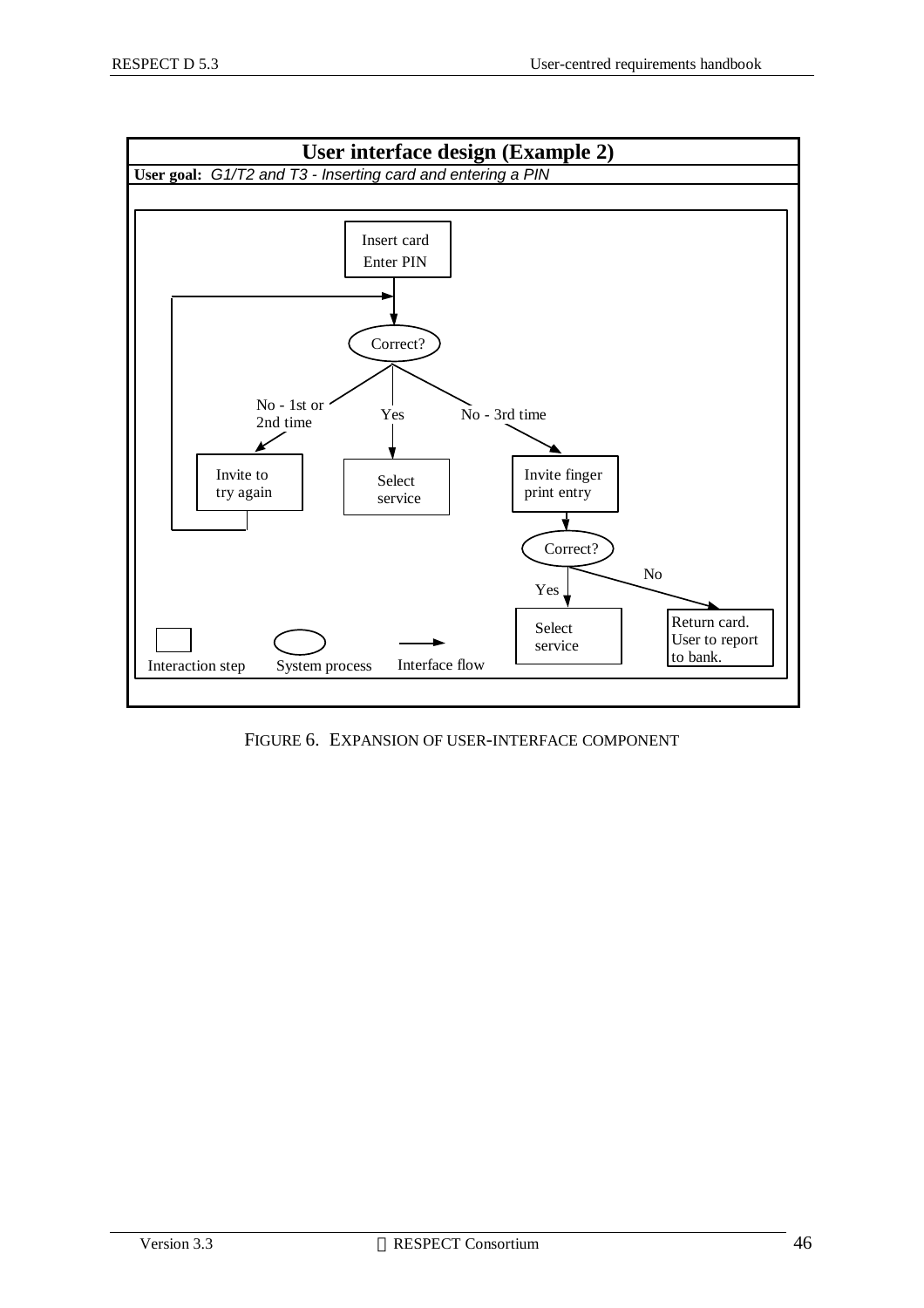The proposed organisational design can be expressed with a diagram, using simple symbols, as shown below in the Figure below:



FIGURE 7. ORGANISATIONAL PROCESS DIAGRAM

The organisational design should be supplemented with a written description to explain the process.

It is possible to simulate the organisational design by setting up a working environment, such as a simulated office with people acting out different user roles. Such simulations can then can then be assessed either:

- by performing an **expert review** (section 1.11) to walk through the system concept without an operational system in place, or
- by testing with a **prototype system** (section 2.6).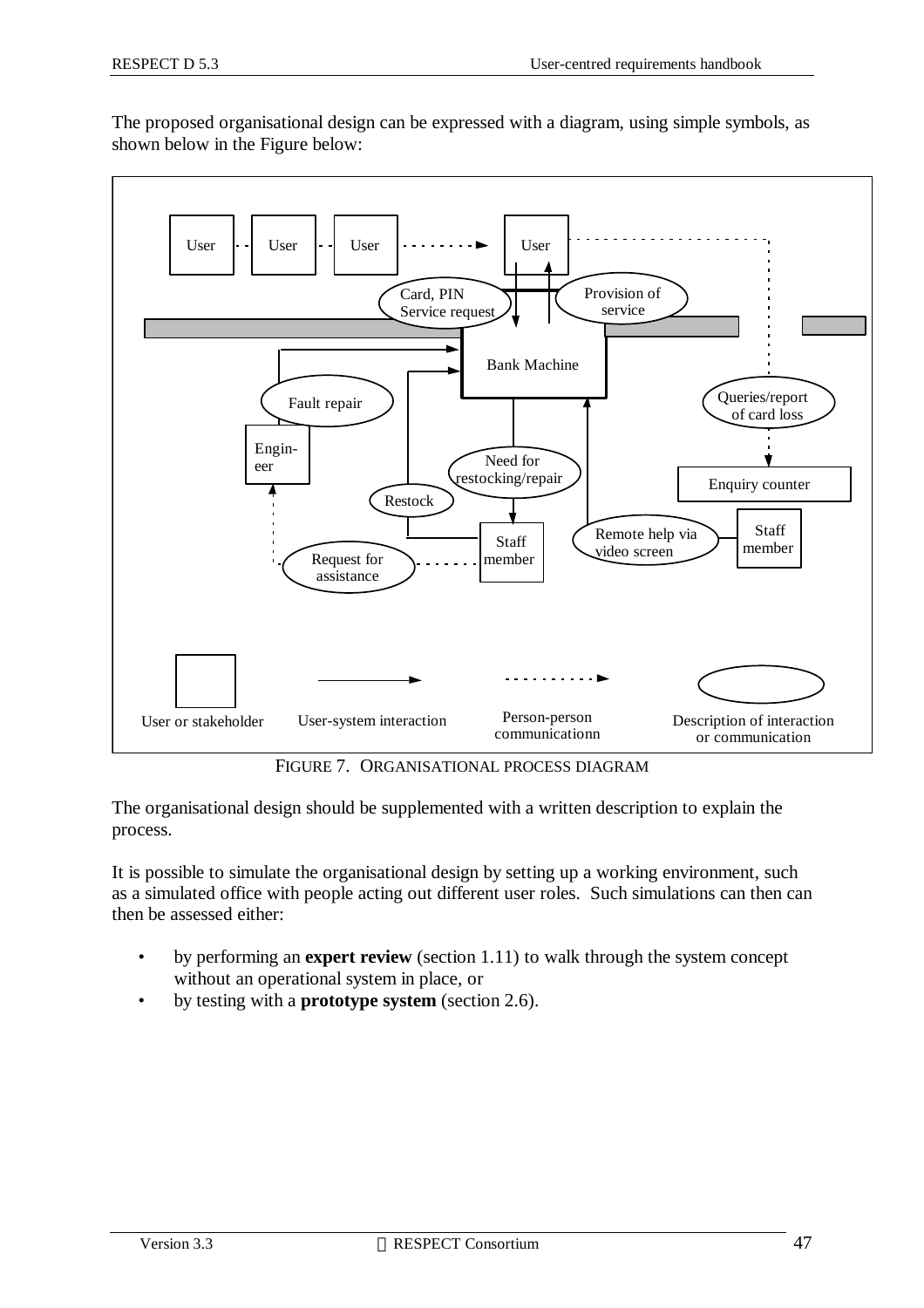## **1.11 Perform expert review of designs**

### **Objective**

The aim of this section is to review all the ideas proposed for the new system and to evaluate them by means of an expert review. Those taken forward will feed into the development of a system prototype (section 2.3)

### **Process**

- 1. Consider the list of ideas produced on **FORM 1.10**. Consider the feasibility of each design and write suitable comments in the relevant column (column 3).
- 2. Consider each idea again and either put a tick or cross against it (in column 4) to indicate whether the idea will be taken forward into the design or not. For those ideas taken forward, assign a reference number to each one.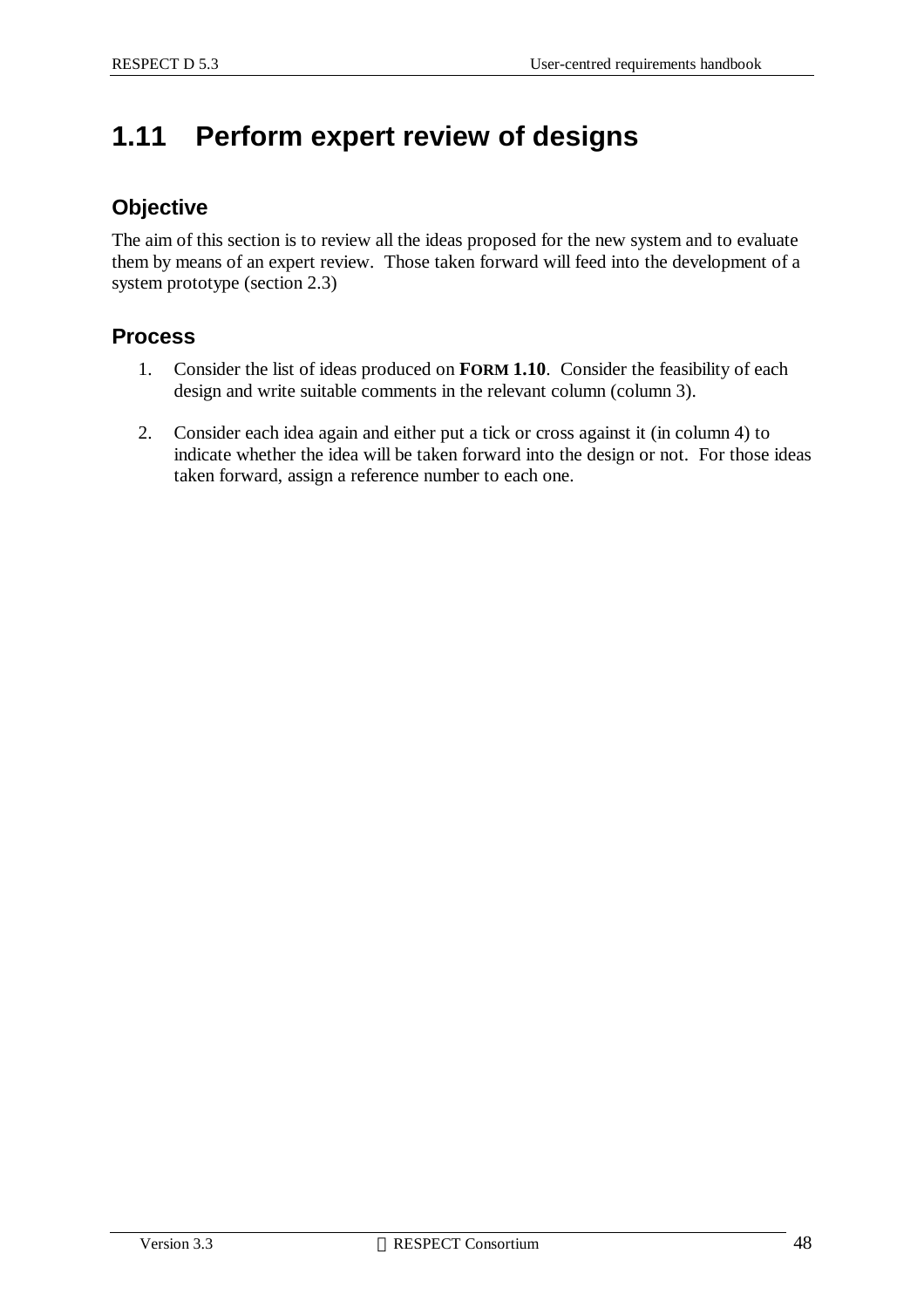| <b>FORM 1.10 - REVIEW OF DESIGN IDEAS AND CONCEPTS</b> |
|--------------------------------------------------------|
| (EXAMPLE SHOWING FORM FULLY COMPLETED)                 |

| 1.10                                                          | Design ideas and concepts                                                                               |                                                                                                |                                  |  |  |
|---------------------------------------------------------------|---------------------------------------------------------------------------------------------------------|------------------------------------------------------------------------------------------------|----------------------------------|--|--|
| System: New bank machine                                      |                                                                                                         |                                                                                                |                                  |  |  |
|                                                               | <b>IDEAS AND CONCEPTS</b>                                                                               | <b>COMMENTS</b>                                                                                | <b>Take</b><br>Forward?<br>/Ref. |  |  |
| <b>GENERAL IDEAS</b>                                          |                                                                                                         |                                                                                                |                                  |  |  |
|                                                               | Speech synthesis for<br>guidance.                                                                       | Expensive but may be<br>useful for those with<br>impaired vision.                              | J<br>1.11.1                      |  |  |
|                                                               |                                                                                                         |                                                                                                |                                  |  |  |
| <b>GOAL SPECIFIC</b>                                          |                                                                                                         |                                                                                                |                                  |  |  |
| G1<br><b>Access required</b><br>service quickly<br>and safely | <b>Question and Answer mode</b><br>for beginners.                                                       | Useful idea but may slow<br>down the interaction<br>process                                    | 1.11.2                           |  |  |
| G <sub>2</sub><br>Replenish money                             | Simple reload drawer while<br>machine still running.                                                    | Not recommended as may<br>cause electrical faults.                                             | X                                |  |  |
| G <sub>3</sub><br>Replenish paper                             | Simple reload drawer while<br>machine still running.                                                    | Not recommended as may<br>cause electrical faults.                                             | X                                |  |  |
| G4<br><b>Report fault with</b><br>bank machine                | Allow user to notify bank if<br>their card gets stuck in the<br>machine, by pressing<br>special button. | Good idea as long as<br>button only active for when<br>card is actually lost in the<br>machine | J<br>1.11.3                      |  |  |
| G5<br>Repair fault                                            | Allow bank staff to repair<br>some faults to save visit<br>from maintenance staff.                      | Worth considering.<br>Danger of overloading staff.                                             | 1.11.4                           |  |  |

 **Transfer those taken forward to FORM 3.5 Functions and Features**

## **1.12 Move to Phase 2 ?**

Having developed a range of ideas for the new system, an assessment is made as to whether the design ideas and concepts form a sufficiently good basis for further development as a prototype.

If so, then the process continues with Phase 2.

If not, then return to 1.10 to consider new ideas that may be included in the system.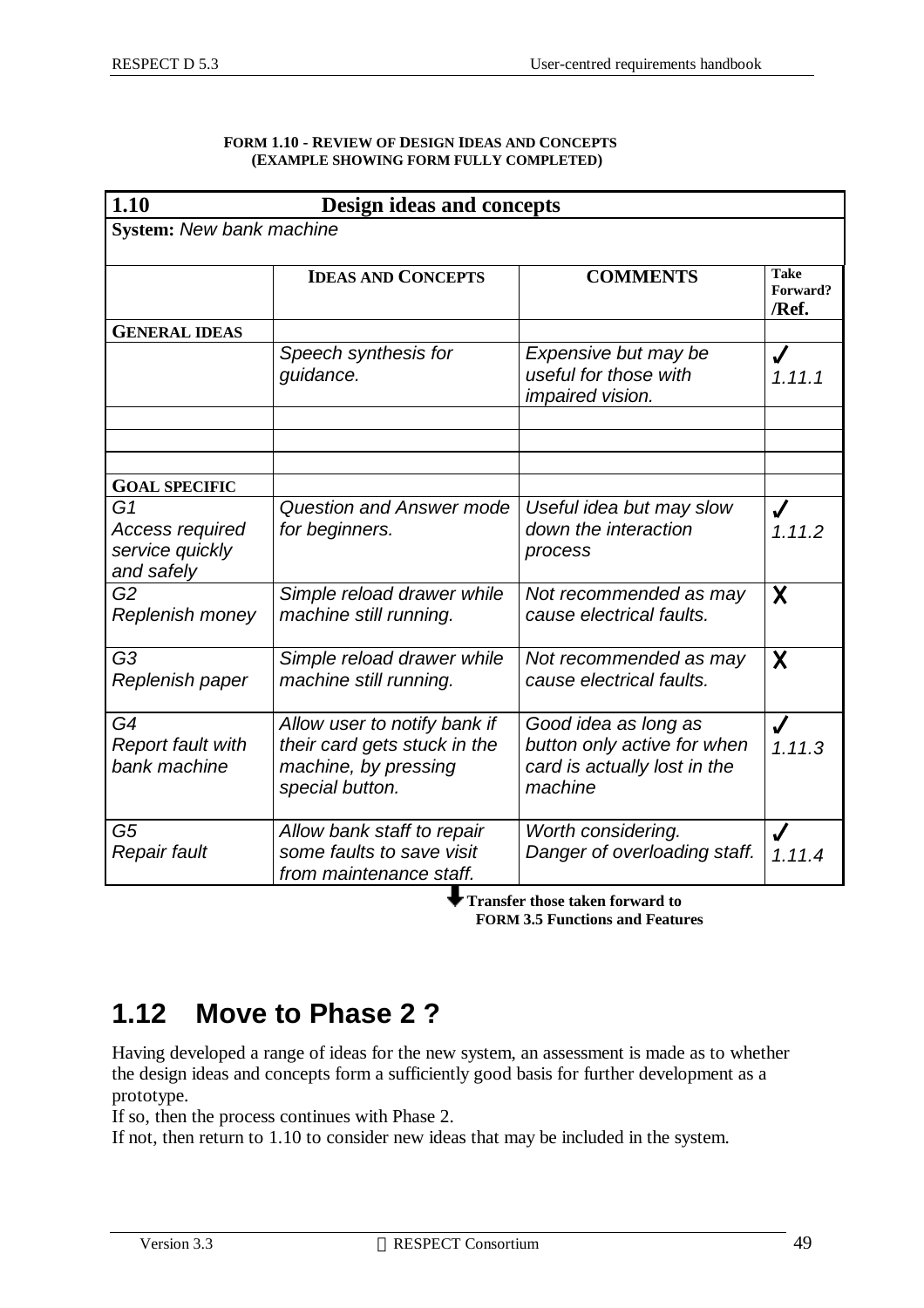# **Phase 2**

# **Prototype and User test**

**PHASE 2** of the user requirements specification process consists of the second iteration around the user-centred design loop as shown below.

- **CONTEXT:** The first part of phase 2 is to identify task scenarios that will be used as a way of testing the system design. At least one scenario is produced for each user goal. Each scenario represents a user goal set within a particular context. Usability goals to be achieved for each scenario are also produced.
- **• REQUIREMENTS:** For each scenario, a set of steps representing an interactive process is developed. At the same time, a list of potential functions of features to support that process is also documented.
- **DESIGN:** Here an interactive prototype of the system is produced, based on the list of functions and features defined. This will be used to test the system concept against the scenarios with potential users.
- **TEST:** Here the prototype is used to carry out the different scenarios with users. Any problems are then documented. A review is carried out of the tasks that each user will carry out for all user goals. The acceptability of each group tasks for that user group is considered. If both the prototype is satisfactory and the user task groupings are acceptable, the process may move on to the documentation of user requirements in Phase 3.



FIGURE 8. PHASE 2 - PROTOTYPING AND USER TESTING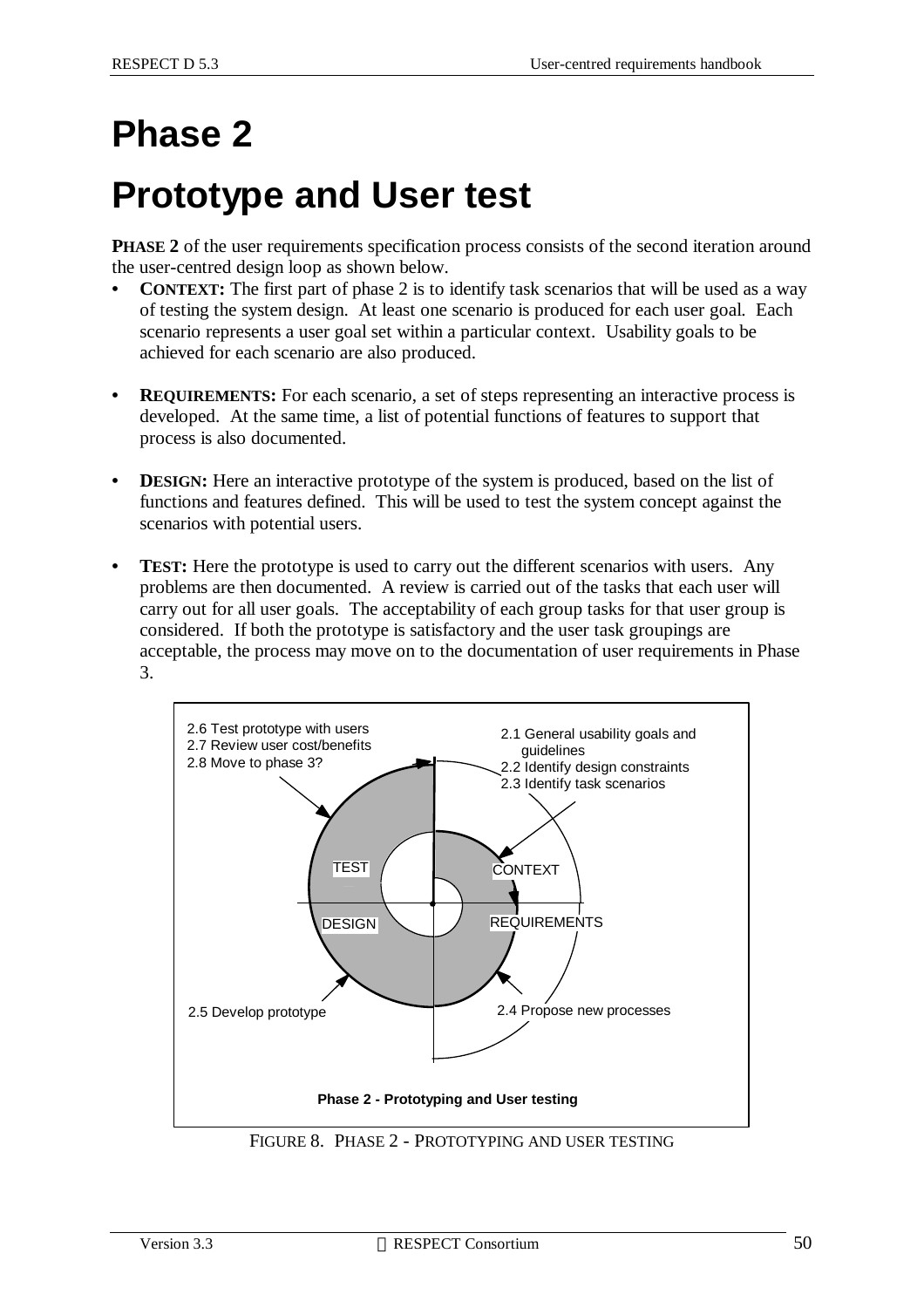## **2.1 General usability goals and guidelines**

### **Objective**

The aims of this section are to:

- Specify general usability goals for the system and,
- Review guidelines or styles guides to which the user interface should conform, and possibly to produce a short checklist.

### **Process**

### **General usability goals**

- 1. Review the following general usability goals shown in **FORM 2.1**, write in the second column any specific details about how that goal will apply to the current system.
- 2. Identify those that are particularly relevant to the system and mark these appropriately (e.g. with a tick,  $\checkmark$ ).

The information collected in Stage 1 can be used to highlight the kinds of usability goals that may be important.

Thus for example if the users are the general public who are to use, say, an information system on a walk up and use basis, then the system must be simple and helpful to cater for the capabilities of this user population. It must also be efficient if people are to be able to achieve their task goal within the short time they are likely to have available.

In contrast the user of an air traffic control system is likely to face the problem of excess mental workload in controlling a region of airspace and so critical usability goals are likely to be: reduction in mental workload and avoidance of error.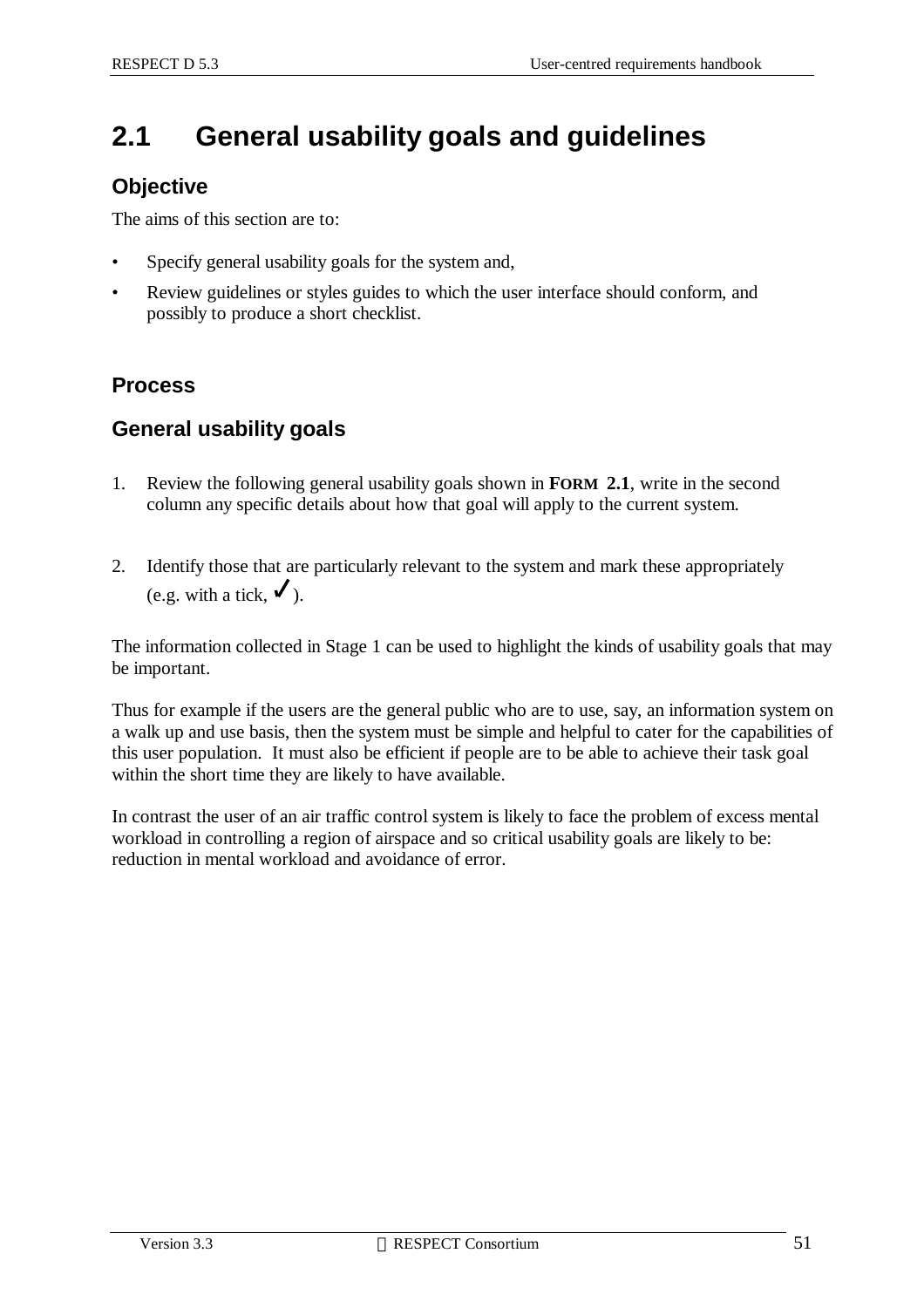| 2.1<br><b>General Usability Goals</b>                                                        |                                       |                                                                                                                                 |                            |  |
|----------------------------------------------------------------------------------------------|---------------------------------------|---------------------------------------------------------------------------------------------------------------------------------|----------------------------|--|
| <b>System:</b><br>User:                                                                      | <b>Bank</b> machine<br>General public |                                                                                                                                 |                            |  |
| <b>USABILITY GOAL</b>                                                                        |                                       | USER REQUIREMENT WITH RESPECT TO GOAL                                                                                           | <b>KEY</b><br><b>GOALS</b> |  |
| <b>Effectiveness</b><br>Quality or quantity of output/task<br>completion.                    |                                       | It is important that the user be able to<br>complete tasks accurately.                                                          |                            |  |
| <b>Efficiency</b><br>Time to perform task, time compared with<br>an expert.                  |                                       | Users will expect to use the bank<br>machine quickly and will become<br>impatient if response times are slow.                   |                            |  |
| <b>Satisfaction</b><br>Perceived satisfaction or enjoyment in<br>using the system.           |                                       | The satisfaction from using the system<br>will derive from completing a task<br>successfully and quickly.                       |                            |  |
| Learnability<br>Ability to use the system help or manuals<br>to perform the task.            |                                       | Short instruction leaflets may be<br>provided. However it is not expected<br>that system will rely on on-line help.             |                            |  |
| <b>Intuitiveness</b><br>Ability to perform the tasks with limited<br>introduction.           |                                       | New users will be discouraged from<br>using the system if it is not intuitive.                                                  |                            |  |
| <b>Helpfulness/supportiveness</b><br>Ability to overcome problems that arise.                |                                       | The system should give some<br>guidance if the users get stuck.                                                                 |                            |  |
| <b>Controllability</b><br>Perceived feeling of being in<br>control/tracking performance etc. |                                       | Users should feel confident that they<br>can operate the system and take<br>suitable action if something<br>unexpected happens. |                            |  |
| Avoiding excessive mental load<br>Perceived mental effort, or physical<br>indicators.        |                                       | The system should not require the<br>user to remember a long PIN number.                                                        |                            |  |
| Avoiding excessive physical load<br>Heart rate, respiratory measurement.                     |                                       | People with motor impairment, and in<br>wheelchairs should be able to operate<br>the system comfortably.                        |                            |  |
| <b>Safety</b><br>To be able to operate the system safely                                     |                                       | The system must be sighted in a<br>location in which users feel safe and<br>should be well lit.                                 |                            |  |

#### **FORM 2.1 - GENERAL USABILITY GOALS (EXAMPLE)**

While all the above goals may have some relevance to a given system, it will be necessary to prioritise the goals, select those of most relevance and specify them more precisely as operational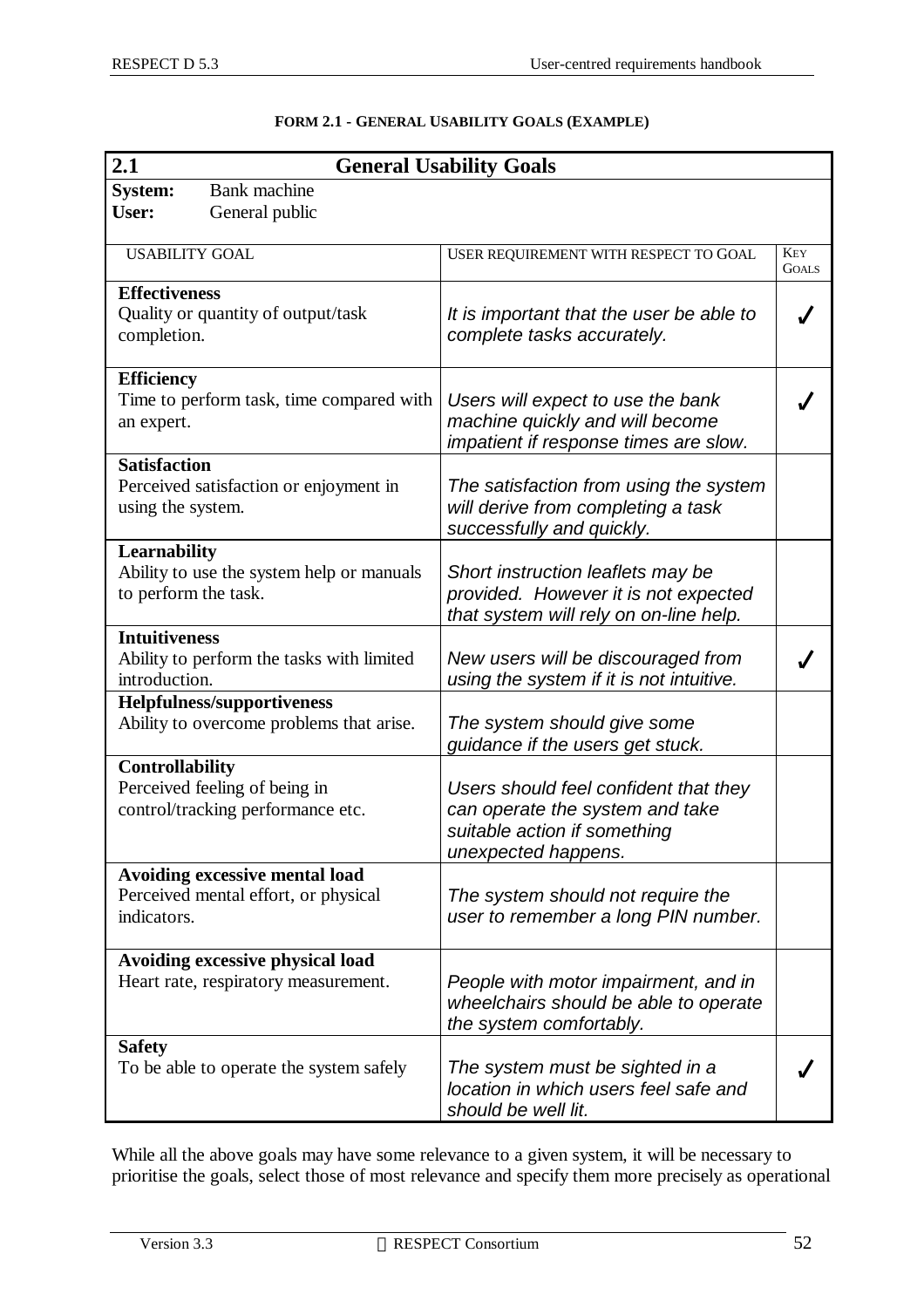goals. The achievement of these goals is then a matter of subjective judgement by users or human factors experts.

### **Guidelines**

There are many sets of guidelines that may be employed to assist in the design of a usable system. In Appendix 1, a series of general user interface guidelines are presented. Those involved in the development of the design concept and prototype should review them to make themselves aware, or to remind themselves of the main principles to bear in mind.

It is recommended to use a highlighter pen to highlight any phrases that are particularly relevant to the current application. It may also be helpful to produce a short checklist of items that should be remembered when developing the system design.

It is also necessary to review any internal design guides that need to be followed or de facto interface standards (e.g. Windows 95, Windows NT, OSF Motif). Later in section 3.10, a list of standards that the design should follow is also produced.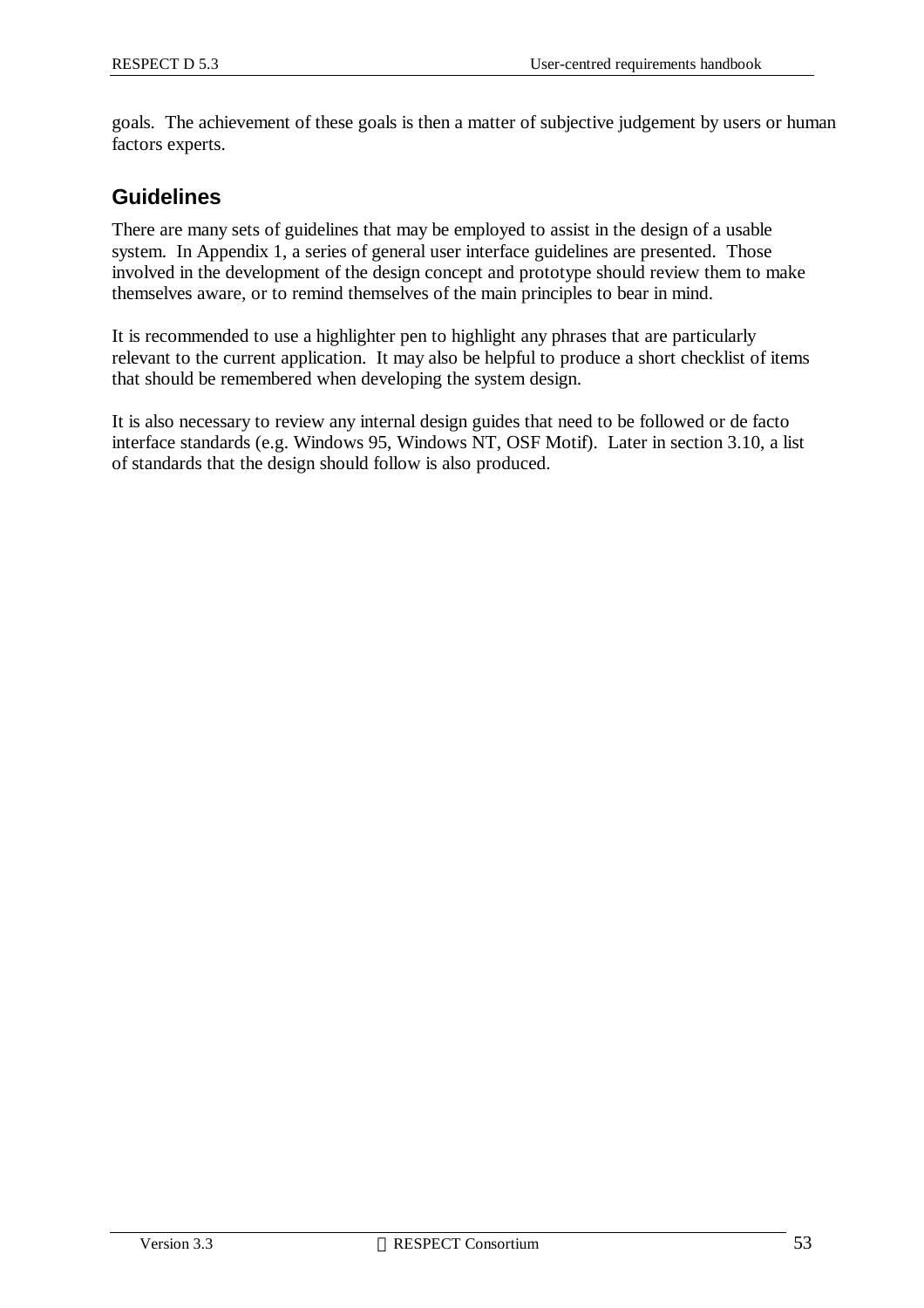## **2.2 Identify design constraints**

### **Objective**

In this section, any design constraints or areas of flexibility that will apply to the new system are listed. These may include statements such as that 'it must be handheld', 'it must not use more than 12 keys', 'its maximum storage capacity is 100 A4 pages'.

It will be important to clarify these constraints before design starts and it is later found that proposed design concepts cannot be implemented.

Some constraints may in fact define flexibility, in order to open-up possibilities for the design team. For example, the number of keys may be fixed by the layout or may be flexible.

### **Process**

- 1. Review the project documentation so far prepared and try to identify possible constraints that will affect the user. These may be in terms of hardware, likely response times, memory, or technology already being used in the user environment.
- 2. List these constraints in the table below:

| 2.2<br><b>Design Constraints</b>                                                 |       |
|----------------------------------------------------------------------------------|-------|
| <b>System: Bank machine</b>                                                      | REF.  |
| System will be based on standard bank machine terminal.                          | 2.2.1 |
| Screen size will be standard 10 inches, with a resolution of 640x480             | 2.2.2 |
| There will be 8 screen buttons for soft keys, 4 down each side of the<br>display | 2.2.3 |
| There will be a keypad of no more than 16 keys. Configuration is<br>flexible.    | 2.2.4 |
| Colour of keys is flexible                                                       | 2.2.5 |
|                                                                                  |       |
|                                                                                  |       |

#### **FORM 2.2 - DESIGN CONSTRAINTS (EXAMPLE)**

 **Transfer to FORM 3.4 Technical environment**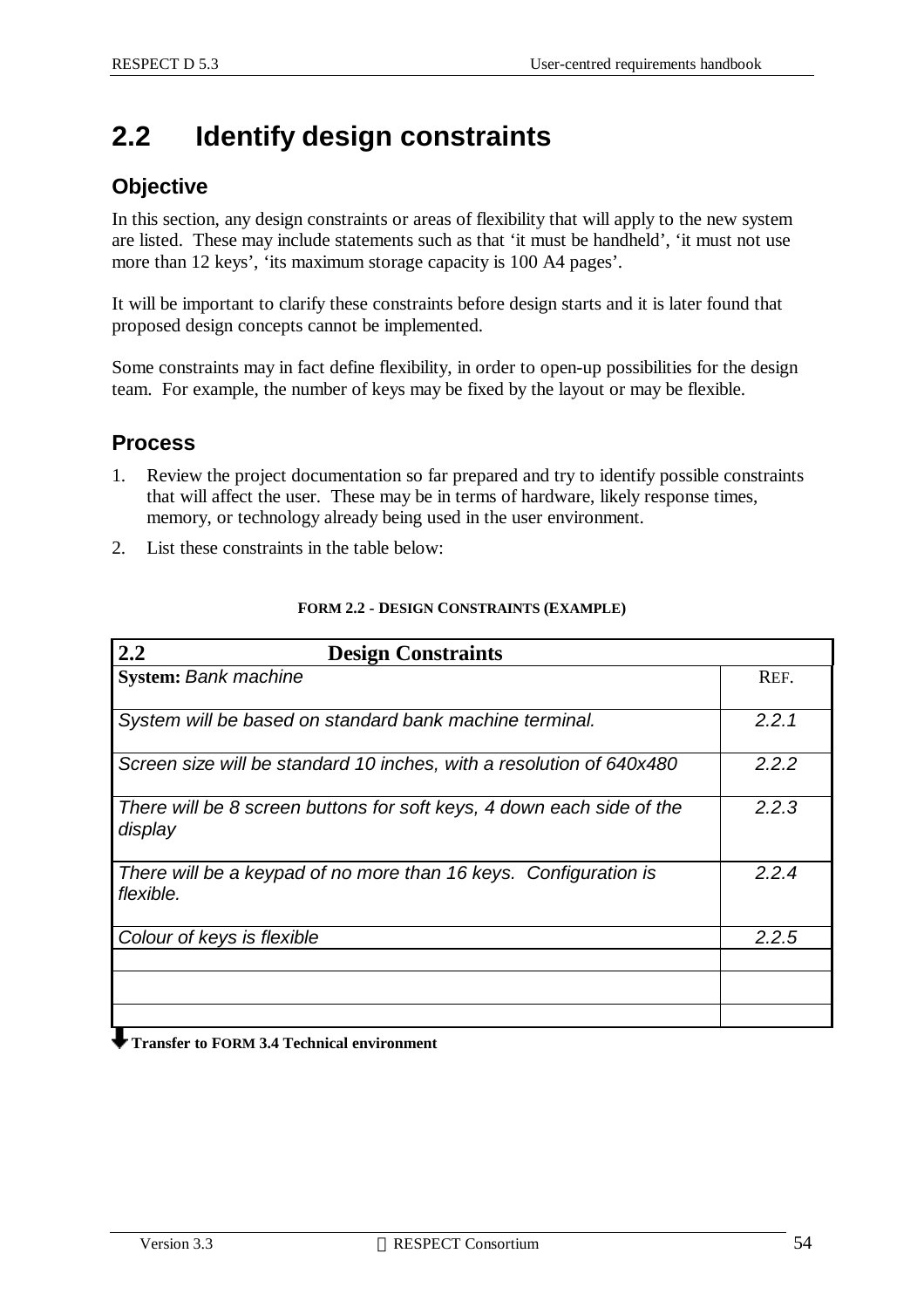# **2.3 Identify task scenarios**

## **Objective**

Here a number of task scenarios which represent common or important task situations are listed. These will be used to test the success of the prototype. Usability criteria are also established to help judge the success of the system in relation to the tasks. At least one scenario is required for each user goal.

The strength of scenario development is that it allows design team members and users to consider a range of possible situations and problems and to pose them in the form 'what would happen if...?'. This can test the system against such situations.

A prototype is then developed and tested with these scenarios using a **walkthrough** (section 4.18) or set of **controlled tests** (section 4.2) in order to check that the interface provides a usable system, and helps to develop specific usability goals.

## **Process**

A general approach for defining task scenarios is to review the user goals defined in section 1.7. Aim to have at least one scenario per goal. The scenarios should be based on common tasks, difficult tasks, and/or critical tasks. The aim is to test different features of the system design as fully as possible. They should also include characteristics of the user's context such as using a bank machine in the dark or users wearing gloves.

It is also important that the task scenarios reflect the likely changes resulting from the introduction of new systems and facilities. If possible concentrate on the following kinds of task:

- tasks done currently which could be rendered obsolete by the introduction of information systems (for example, remote fault diagnosis might render unnecessary routine maintenance inspection);
- tasks generated by the use of new systems (for example, the need to make backups of information held on the system);
- tasks made significantly easier or more complex by the changes (e.g., the recall and searching of stored information might be easier, whereas issues of security and access might be more complex).

The scenario may be generated by discussion between design team members and users. The following set of steps can assist the process:-

- 1. For each user goal, review the task steps for current processes and any potential problems listed in **FORM 1.8**.
- 2. Review also the forms containing the context information for the users who contribute to each goal including **FORM 1.3** User characteristics, **FORM 1.4** Technical environment, **FORM 1.5** Physical environment, and **FORM 1.6** Social and organisational environment.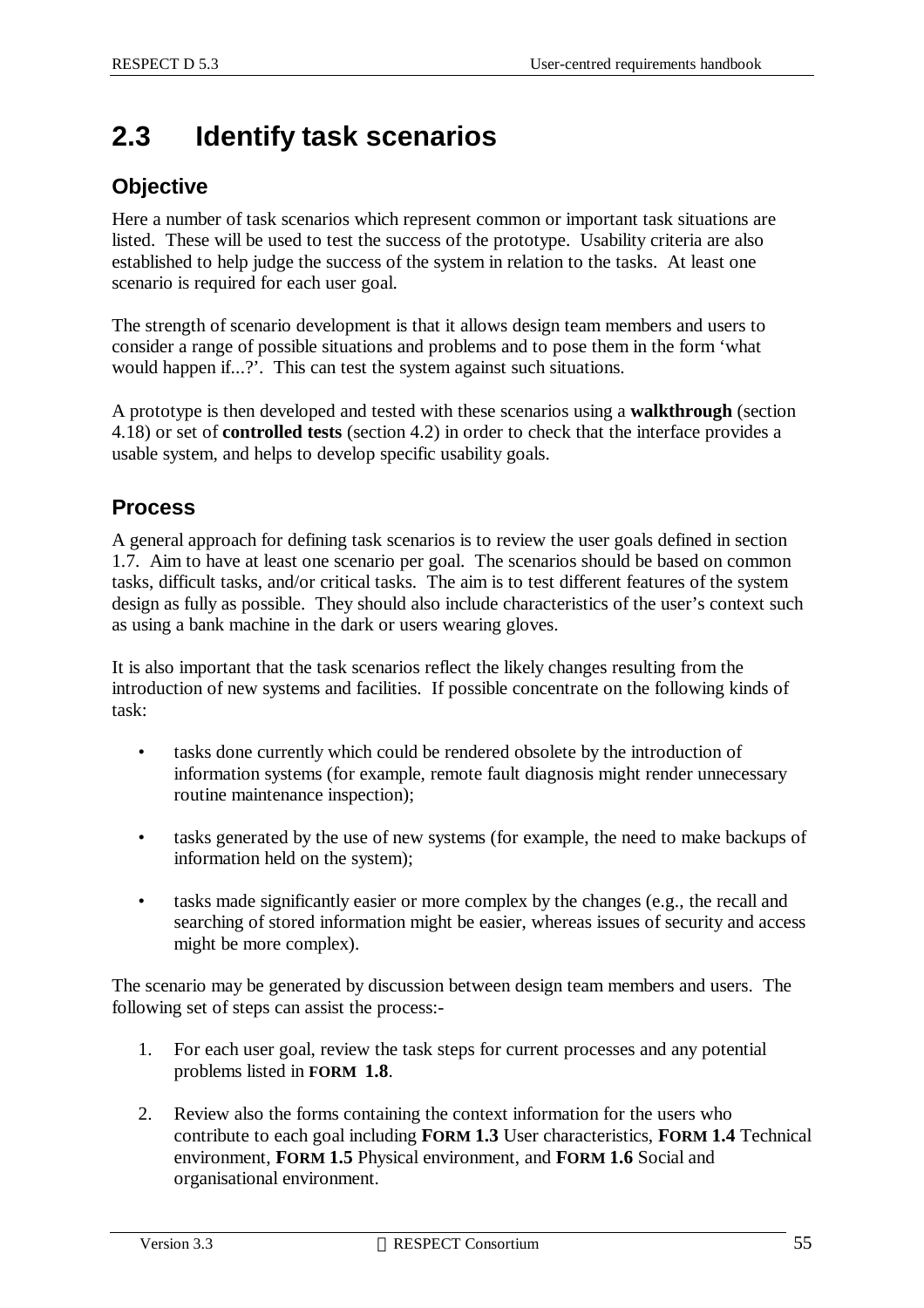3. For each goal, produce one or more scenarios in **FORM 2.3** below reflecting where possible important aspects of context or likely problem characteristics. To do this, write a reference number for the scenario in column 1, including the original goal from which it is derived (e.g.  $S1(3)$  - 'first scenario, third goal). Then in column 2 write a short statement to represent the scenario. This should reflect the starting conditions and problems the user might face.

Note that it is possible to cover more than one user goal in the same scenario, as shown in FORM 2.3, with scenarios S5 and S6 both covering user goals G2 and G3.

4. Finally in column 3, write down in descriptive form what would be an acceptable outcome in terms of user performance. If appropriate, a measurable performance goal may be stated. This will be used to help assess the user's performance when they try to use the system based on the given scenario.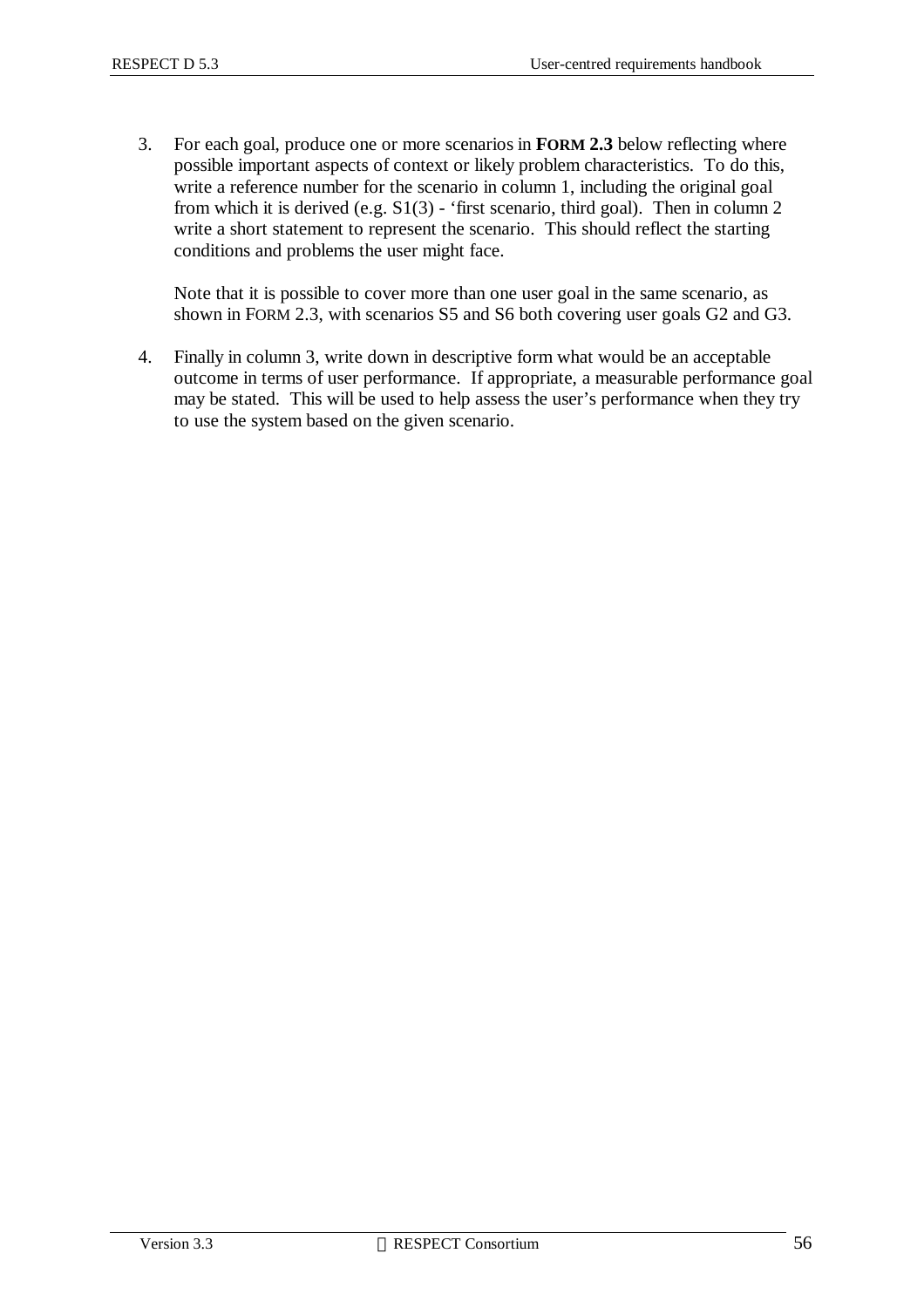| 2.3                     | <b>Task Scenarios</b>                                                                                                                                                                             |                                                                                                                                                                                                  |  |  |  |  |  |
|-------------------------|---------------------------------------------------------------------------------------------------------------------------------------------------------------------------------------------------|--------------------------------------------------------------------------------------------------------------------------------------------------------------------------------------------------|--|--|--|--|--|
| <b>System:</b>          | New bank machine                                                                                                                                                                                  |                                                                                                                                                                                                  |  |  |  |  |  |
|                         | General public<br>User group:                                                                                                                                                                     |                                                                                                                                                                                                  |  |  |  |  |  |
|                         | Based on FORM 1.7 User goals and FORM 1.8 Current processes.                                                                                                                                      |                                                                                                                                                                                                  |  |  |  |  |  |
| REF.                    | <b>SCENARIO</b>                                                                                                                                                                                   | PERFORMANCE AIM                                                                                                                                                                                  |  |  |  |  |  |
| S1(1)                   | The user inserts the card and enters<br>the PIN. They request to withdraw<br>cash. They select £50 and request a<br>receipt. They collect the cash, card<br>and receipt.                          | 90% of existing bank machine users<br>should be able to carry out this task<br>within one minute.<br>70% of first time users should also be<br>able to carry out this task within one<br>minute. |  |  |  |  |  |
| S2(1)                   | The user inserts the card and enters<br>They request £200, when<br>the PIN.<br>the limit is £50.                                                                                                  | Users should be able comfortably to<br>realise what has happened when<br>they exceed their limit and be able<br>successfully to obtain £50.                                                      |  |  |  |  |  |
| S3(1)                   | The user inserts the card and enters<br>the PIN.<br>They request £100, then<br>decide not to proceed with the<br>transaction.                                                                     | Users should be able successfully to<br>exit the interaction and retrieve their<br>card.                                                                                                         |  |  |  |  |  |
| S4(1)                   | The user inserts the card and enters<br>They feel threatened by the<br>the PIN.<br>person in the queue behind them.<br>What should they do?                                                       | Users should be able to take some<br>action which allows them to exit<br>rapidly from the transaction and<br>possibly raise an alarm.                                                            |  |  |  |  |  |
| S <sub>5</sub><br>(2/3) | The machine runs out of money or<br>paper during bank working hours. By<br>some means it is reported to bank<br>staff to replenish.                                                               | The bank machine should report the<br>fault to bank staff who should be able<br>to replenish the money or paper<br>within 5 minutes.                                                             |  |  |  |  |  |
| S <sub>6</sub><br>(2/3) | The machine runs out of money or<br>paper outside bank working hours.                                                                                                                             | The machine should handle this<br>situation in a helpful way to the bank<br>customer.                                                                                                            |  |  |  |  |  |
| S7(4)                   | The user inserts the card without<br>looking at it. It is not accepted by<br>the machine, so the user reorients<br>and re-inserts it.<br>The user forgets the PIN, and tries<br>several attempts. | The machine should handle this<br>situation in a helpful way to the bank<br>customer.                                                                                                            |  |  |  |  |  |
| S8(4)                   | The user inserts the card and enters<br>They request £100. They<br>the PIN.<br>receive a receipt but an incorrect<br>amount of money.                                                             | The machine should handle this<br>situation in a helpful way to the bank<br>customer.<br>The system should also allow the<br>bank staff to rectify the situation<br>easily.                      |  |  |  |  |  |

#### **FORM 2.3 - TASK SCENARIOS (EXAMPLE)**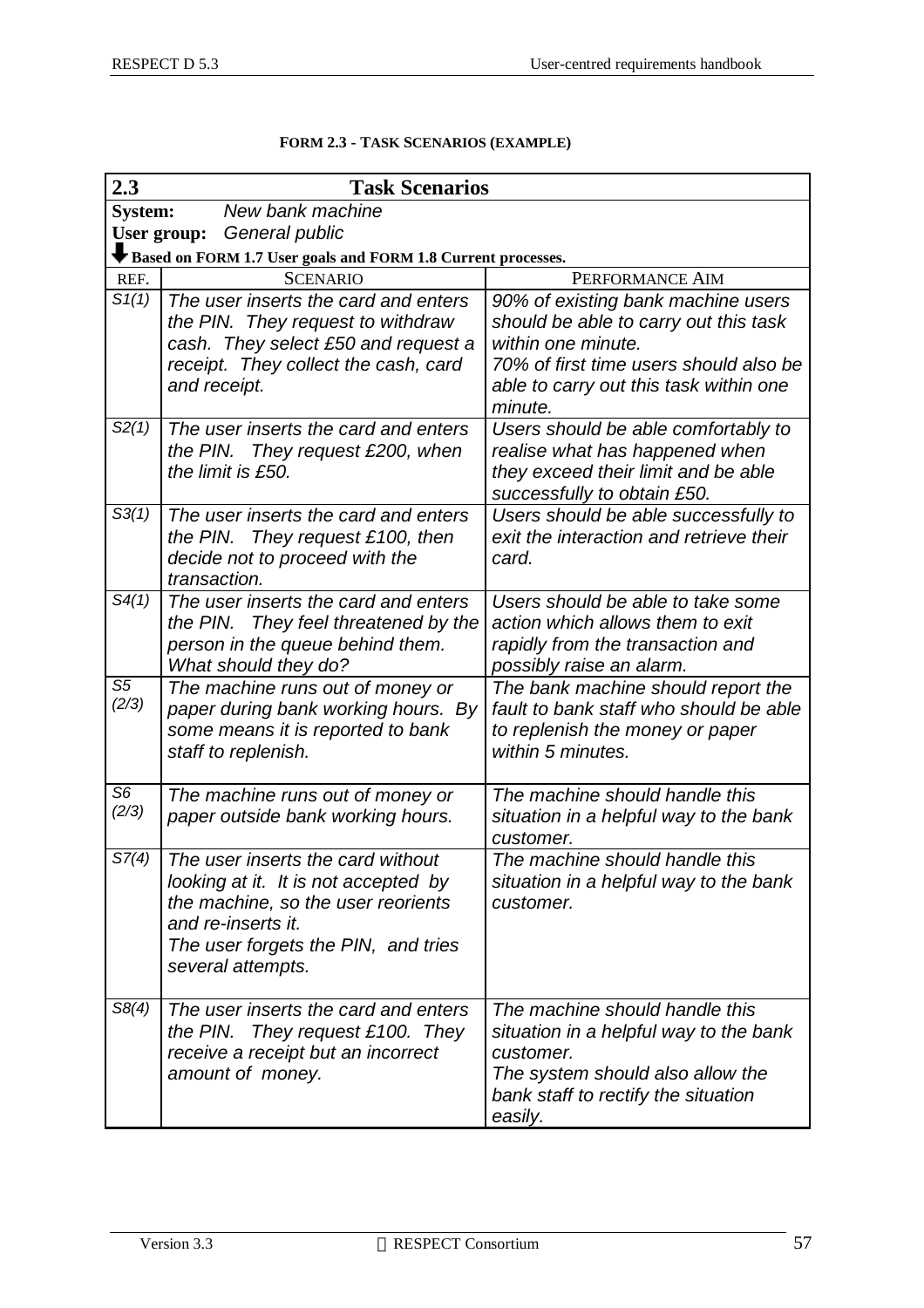# **2.4 Propose new processes**

#### **Objective**

The aim of this section is:

- To review the current processes documented in section 1.8, and the scenarios described in the previous section 2.3 and to suggest revised processes for achieving user goals.
- For each scenario, a set of interaction steps are listed to demonstrate how the system should be used. A list of functions and features which support these steps are listed.

#### **Process**

For each scenario (e.g. S1, S2 etc.) complete **FORM 2.4**, listing the basic steps in achieving the goal for that scenario. System functions and features should also be listed for each part of the scenario.

To complete the form, carry out the following steps:

- 1. Copy the scenario description and performance aim into the top two sections of the form.
- 2. Review each scenario and list the steps that the users should carry out in order to achieve the scenario in column 1.
- 3. Consider each step and write down the functions or features that need to be included within the system to support those steps.



Refer also to RESPECT D4.2, section 3.3.2, on task related factors which will help to identify user requirements based-upon particular types of task, either: data entry, querying a database, reading or browsing, lengthy and complex tasks, monitoring and safety critical tasks, and task interruptions.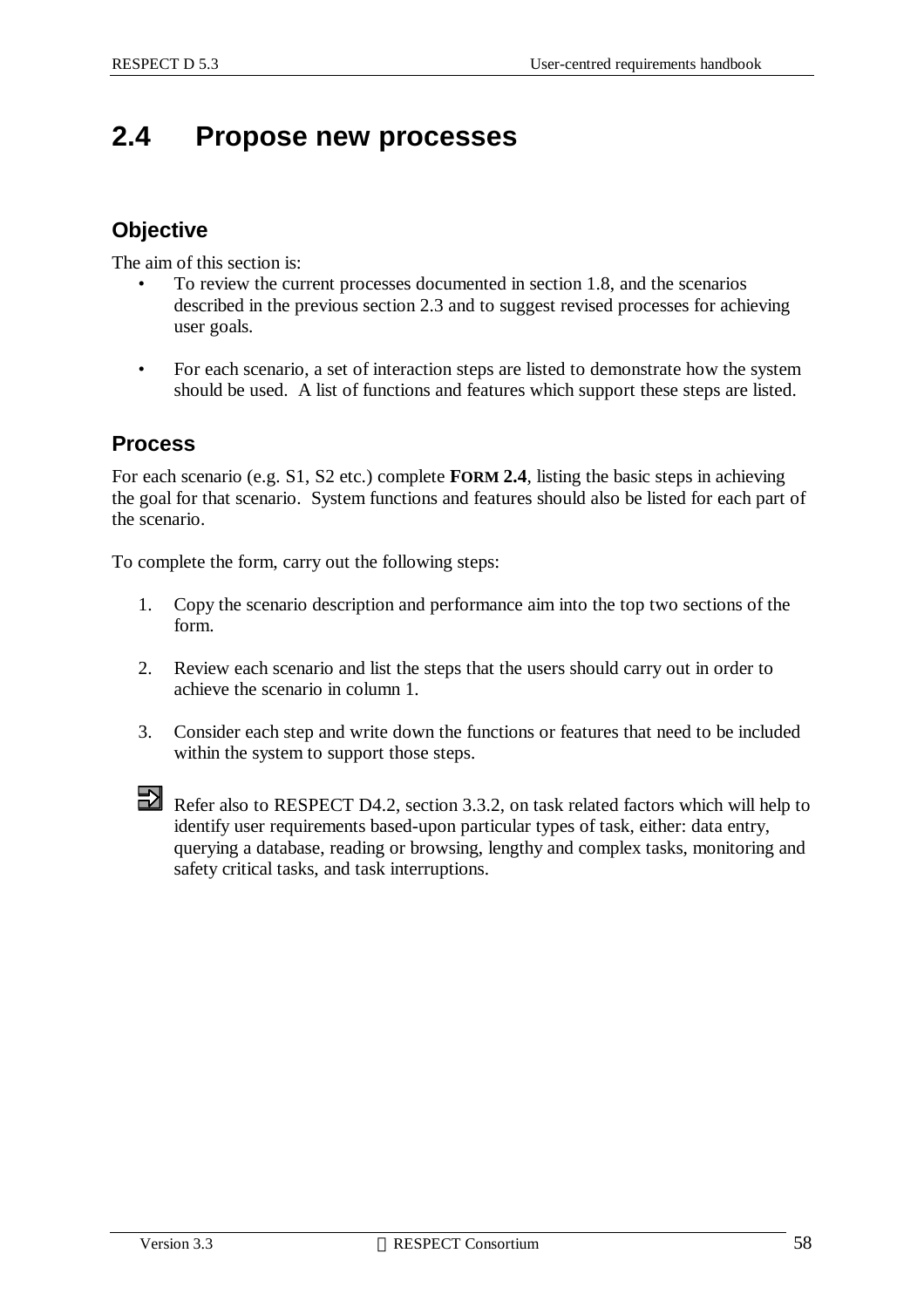#### **FORM 2.4- PROPOSE NEW PROCESSES (EXAMPLE)**

| 2.4                    | <b>New processes</b>                                                                                                                                                                 |                |       |
|------------------------|--------------------------------------------------------------------------------------------------------------------------------------------------------------------------------------|----------------|-------|
|                        | User groups concerned: Bank customer                                                                                                                                                 |                |       |
|                        | Goal: G1 Access required service quickly and safely (e.g. Withdraw cash)                                                                                                             |                |       |
| Scenario S1(1)         | Form completed for all task scenarios listed in FORM 2.3                                                                                                                             |                |       |
|                        | The user inserts the card and enters the PIN. They request to withdraw cash. They select £50 and                                                                                     |                |       |
|                        | request a receipt. They collect the cash, card and receipt.                                                                                                                          |                |       |
| <b>Performance Aim</b> |                                                                                                                                                                                      |                |       |
|                        | 90% of existing bank machine users should be able to carry out this task within one minute.<br>70% of first time users should also be able to carry out this task within one minute. |                |       |
|                        |                                                                                                                                                                                      |                |       |
| <b>TASK STEP</b>       | <b>POSSIBLE FUNCTIONS OR FEATURES</b>                                                                                                                                                | <b>INCLUDE</b> | REF.  |
| 1. Line up to use      |                                                                                                                                                                                      |                |       |
| bank machine.          |                                                                                                                                                                                      |                |       |
| 2. Insert card.        | Develop reader that will read card whichever                                                                                                                                         |                | 2.4.1 |
|                        | way it is inserted.                                                                                                                                                                  |                |       |
|                        | Notch on card.                                                                                                                                                                       |                | 2.4.2 |
|                        | Picture on machine as guidance                                                                                                                                                       |                | 2.4.3 |
| 3. Enter PIN.          | Allow user to enter PIN or thumbprint.                                                                                                                                               |                | 2.4.4 |
| 4. Select              | System displays maximum amount that can be                                                                                                                                           |                | 2.4.5 |
| 'withdraw cash'        | withdrawn.                                                                                                                                                                           |                |       |
| service.               | System offers options: 'Withdraw £20, £50, £100'                                                                                                                                     |                | 2.4.6 |
|                        | on first menu.                                                                                                                                                                       |                |       |
| 5. Select or enter     |                                                                                                                                                                                      |                |       |
| required               |                                                                                                                                                                                      |                |       |
| amount.                |                                                                                                                                                                                      |                |       |
| 6 Choose               | Allow user to select:                                                                                                                                                                |                | 2.4.7 |
| whether a              | 'Cash with receipt' or 'Cash without receipt'                                                                                                                                        |                |       |
| receipt is             |                                                                                                                                                                                      |                |       |
| required.              |                                                                                                                                                                                      |                |       |
| 7. Take card.          |                                                                                                                                                                                      |                |       |
| 8. Take money          |                                                                                                                                                                                      |                |       |
| and receipt            |                                                                                                                                                                                      |                |       |
| (if chosen) .          |                                                                                                                                                                                      |                |       |
|                        | <b>Transfer to relevant forms</b>                                                                                                                                                    |                |       |

 **especially 3.5 Functions/Features**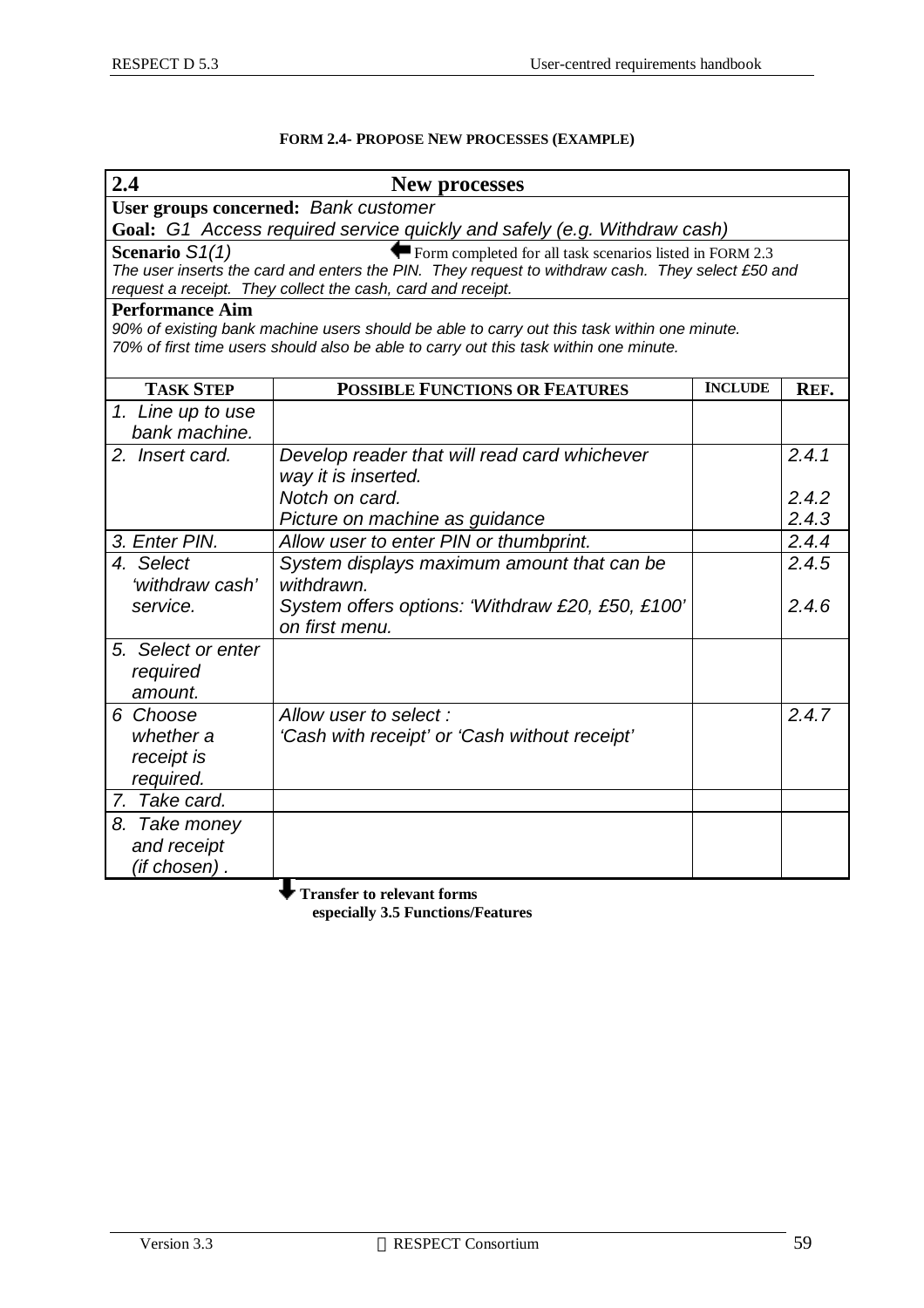# **2.5 Develop prototype**

### **Objective**

In order to help users visualise the possible system and to clarify user requirements, a rapid prototype or simulation of the system should be developed. This will demonstrate system concepts or specific features.

The aim of this section is to draw out from the Design Concept the main features of the system and the functions it should provide for development into an interactive prototype.

### **Process**

The user interface can be prototyped in different ways, for example,

- as a **prototype or simulation** of the system concepts produced in software.
- as a simulation of the system, the interface being controlled by a person, acting as the system and responding to user input. This is known as a **'Wizard of Oz'** simulation.
- as a **video simulation** showing the concept behind the system.

There are a number of key issues, however which need to be considered (Maguire, 1996):

#### **• Keep within design limitations**

It is important to create a prototype which stays within the likely limits of the design context. For example, the prototype should be developed to run on the hardware that most users will have and to exhibit similar response times. This will avoid raising user expectations which will lead to disappointment when the real system is implemented.

#### **• Take account of likely data volume and structure**

A prototype system may appear to present a simple interface based on the example data that is incorporated into it. However in the real situation, pick lists may be longer, data records may contain more text, and there may be many more of them, which may affect the usability of the system in use. Similarly, a process control system prototype may appear manageable since the range of displayed messages or warnings is limited. However unforeseen problems may occur producing messages from the full range when the complete system is running.

#### **• Be aware of user representatives becoming too technically aware**

It is recommended that users are closely involved in the development of system prototypes and their inputs will help match the system to user needs. However as the process of development continues, and users learn more about the technology behind the system, and the concepts and jargon of software design, there is a tendency for them to lose sight of the problems that nontechnical users may face. Thus users not involved in system development should be brought in to provide feedback on the developing prototype.

#### **• Over Reliance on Prototyping**

It is possible that the design team may place too much reliance upon prototyping activities. By assuming that the prototype will capture the essence of the whole system, it can lead to poor specification. If the prototype is seen as the specification itself, then designers may fail to consider the more hidden aspects of the system with the result that they will be implemented poorly. It is important then that internal aspects such as data structures and communications links are considered in terms of their possible effect on user requirements.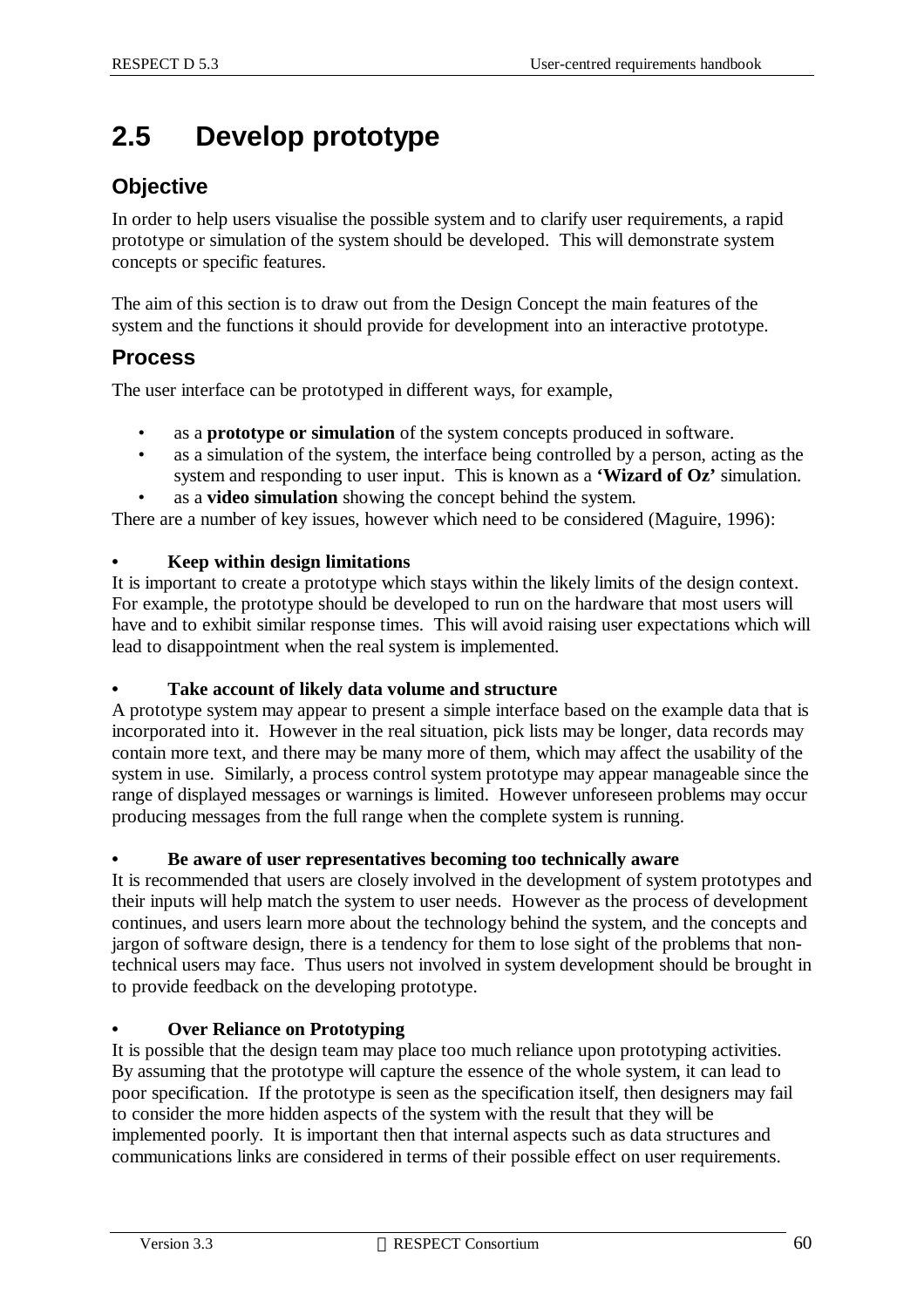Please refer to Appendix 1 which offers general guidelines on the design of user interfaces.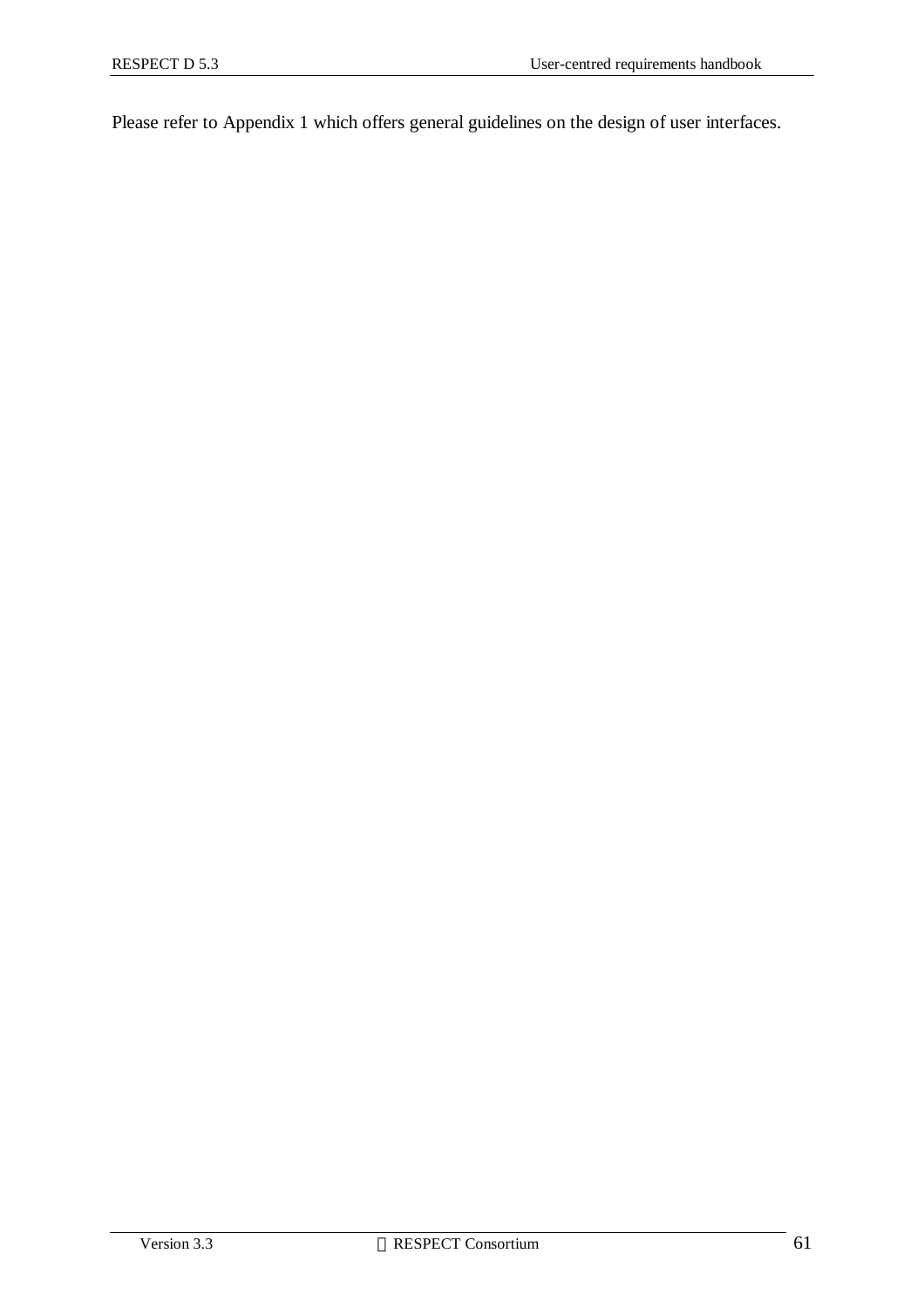# **2.6 Test prototype with users**

### **Objective**

The prototype is tested with users and observations recorded by evaluators. Also performance scores and subjective ratings are recorded which may be used as a basis for a user requirements test plan.

### **Process - Present to Users and Gather Feedback**

The prototype can be presented to users as part of a discussion session. By 'walking through' specific system tasks (e.g. the task scenarios), the user can provide feedback on the design approach leading to changes being made where appropriate.

More formally, the system is demonstrated to users by talking through each of the system tasks. The **walkthrough** may be conducted using the concept description whether it is represented on paper or as a prototype. Guidelines for conducting a **walkthrough** are given in **Part C (section 4.18)**.

The basic approach is to for the evaluator and the user(s) to select a range of suitable **task scenarios** (from those listed in section 2.3). They then discuss how each task would be carried out, with the new system, in a step-by-step fashion.

The task walkthrough will serve to validate the system concepts and identify parts that require change. For a particular task, the different interactions required between the user and the system, or with other people, will also become clearer and specified in more detail. Further details such as task frequency, duration and criticality will also emerge leading to improved system navigation, warnings, confirmation dialogues, etc. The task walkthrough results may be recorded using a form similar to that shown below (**FORM 2.6**).

The following steps provide a guide for running **walkthrough** sessions.

- 1. Decide what issues or task scenarios should be covered by the walkthrough.
- 2. Set up a recording mechanism to gather user comments. This may be for one person to show the system and ask questions, with another person taking notes or recording the discussion on tape for transcription later.
- 3. Select appropriate users to take part in the walkthrough, trying to cover the range of user groups within the target population. Other stakeholders with an interest in how the system will operate such as supervisors and maintenance staff may also wish to be included within the walkthrough. Similarly stakeholders interested in the system generally or are affected by its outputs (e.g. managers and customers) may wish to view and comment on the system but at a higher level of detail.
- 4. Pilot the walkthrough to work out how much time is needed for each session.
- 5. Ensure recording facilities are available and working properly.
- 6. Conduct the walkthrough sessions, making sure that each session covers the issues identified beforehand.
- 7. Analyse the information obtained grouping them appropriately. Rather than group them by task, it may be preferable to group them according to the nature of the issue e.g. task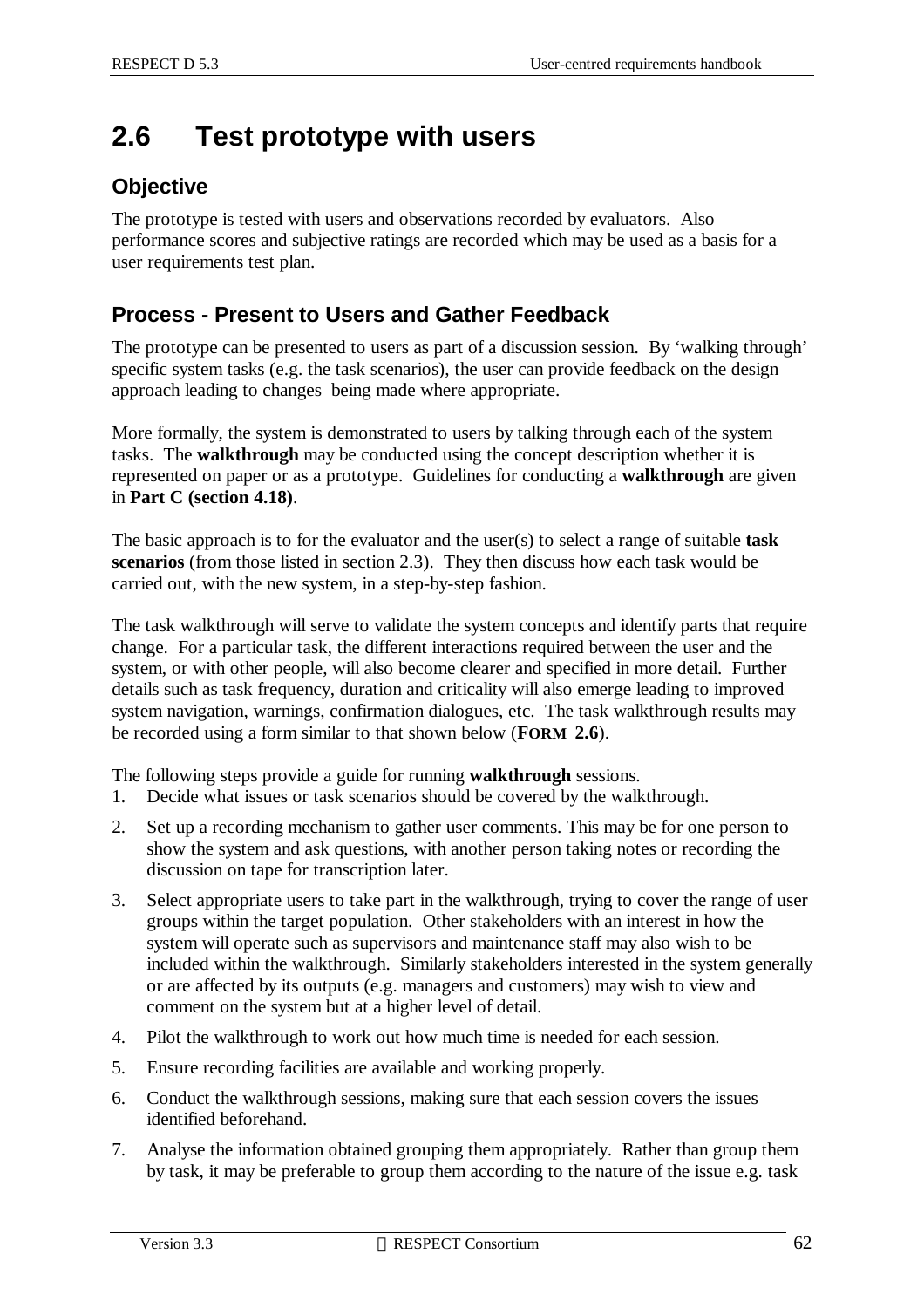match, screen layout, user support etc. Try to determine how many users made the same comment and assign frequency values to them. Consider the importance of the problems identified as a result of the comments and list them in order of priority.

#### **FORM 2.6- TASK WALKTHROUGH FEEDBACK (EXAMPLE)**

| 2.6<br><b>Task walkthrough feedback</b>                                                                                                             |                                                                                                                                                         |                                                                                                                                                                                         |       |  |  |  |
|-----------------------------------------------------------------------------------------------------------------------------------------------------|---------------------------------------------------------------------------------------------------------------------------------------------------------|-----------------------------------------------------------------------------------------------------------------------------------------------------------------------------------------|-------|--|--|--|
| <b>Bank machine</b><br><b>System:</b>                                                                                                               |                                                                                                                                                         |                                                                                                                                                                                         |       |  |  |  |
| User group<br>User group:                                                                                                                           |                                                                                                                                                         |                                                                                                                                                                                         |       |  |  |  |
| <b>Transferred from FORM 2.3 Task scenarios.</b>                                                                                                    |                                                                                                                                                         |                                                                                                                                                                                         |       |  |  |  |
| <b>TASK SCENARIO</b>                                                                                                                                | <b>COMMENTS</b>                                                                                                                                         | <b>MODIFIED OR NEW SYSTEM</b><br><b>REQUIREMENT</b>                                                                                                                                     | REF.  |  |  |  |
| S7(4)<br>The user inserts the card<br>without looking at it. It is not<br>accepted by the machine, so<br>the user reorients it and<br>reinserts it. | Picture on machine helped<br>user to re-orientate the card.                                                                                             |                                                                                                                                                                                         |       |  |  |  |
| The user forgets the PIN,<br>and tries several attempts.<br>The machine keeps the card.                                                             | Machine keeping card seems<br>unsatisfactory. User prefers<br>card to be returned to allow<br>them to test it at the bank.                              | If user forgets PIN, system<br>returns card for user to take into<br>bank.<br>If card not shown to bank within<br>5 days, it is cancelled and letter<br>sent to customer with new card. | 2.6.1 |  |  |  |
| S8(4)<br>The user inserts the card and<br>enters their PIN. They<br>request £100. They receive<br>a receipt but an incorrect<br>amount of money.    | Users want a way to notify the<br>bank that a fault has occurred<br>immediately so the bank can<br>check back whether enough<br>money has been located. | If an incorrect amount of money<br>has been dispensed, the user<br>presses a special button to allow<br>them to report the fault by video<br>camera at the machine.                     | 2.6.2 |  |  |  |
|                                                                                                                                                     | Copy to relevant Stage 3                                                                                                                                |                                                                                                                                                                                         |       |  |  |  |

 **Forms.**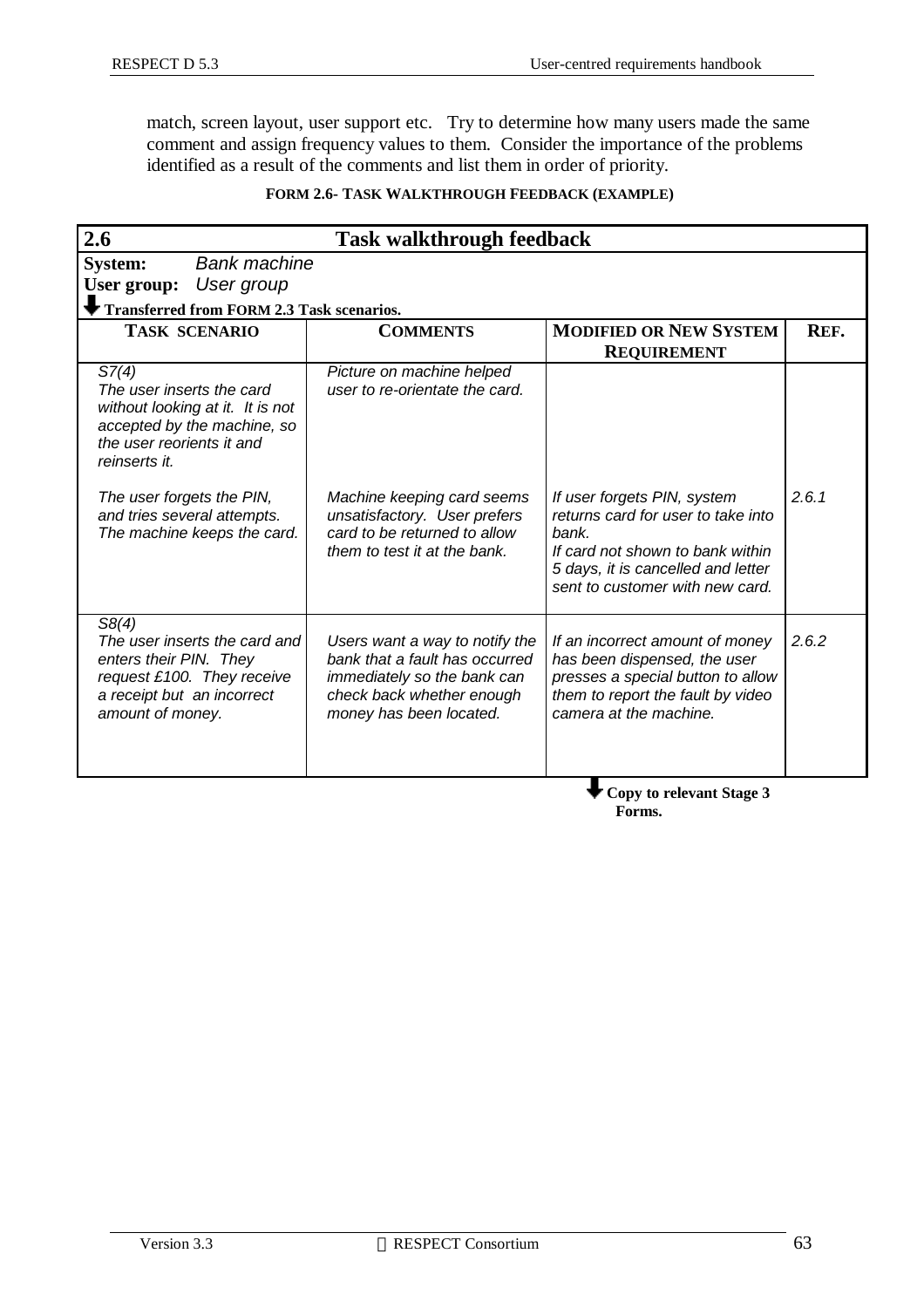# **2.7 Review user cost/benefits**

### **Objective**

An important aspect in weighing up alternative system concept options will be the costs and benefits that users perceive, as well as each option's effectiveness in meeting the business goals. This activity provides a basis for eliminating certain concept options and selecting the most suitable.

The information collected are the costs and benefits of the system concept from each user group's view. These will be drawn from a range of viewpoints including task characteristics, job content, security, organisational procedures and personal development. It will thus highlight general implications of the new tasks on the users' jobs and the human aspects of the organisation.

### **Process**

In order to capture user cost/benefits in a structured way, the following method may be used. Users judge whether the benefits to be gained by using particular products are outweighed by the costs experienced (usually implicit such as effort or delay). Factors that are considered include ease of use, ease of learning, training, etc. It is worthwhile to try to be explicit about the costs and the benefits for particular user groups so attention can be paid to these during design. The method is most useful for systems which affect whole work processes rather than single-user, single-task products.

The method enables a realistic study of the costs and benefits of the new system across a range of user groups early in the development cycle, allowing new options to be considered.

The resources required are fairly small. The process requires input from people with knowledge of different user types in existing work process.

The stages in performing the user cost/benefit analysis are as follows:

#### **Procedure**

- 1. Each user group/stakeholder is identified (or drawn from **FORM 1.2**). For each group **FORM 2.7** is completed. There are two parts to the form as shown on the following pages. One part covers individual tasks or roles of the different users, while the other looks at characteristics of the job in general. Either or both parts of the form may be completed as appropriate.
- 2. Review the organisational process diagram (Section 1.10, Figure 7).
- 3. List the benefits for each user group in the 'benefit' column for each aspect of the system that would be regarded as a benefit, and rate its importance from  $+1$  to  $+5$ .
- 4. List the costs for each user group in the 'cost' column for each aspect of the system that would be regarded as a cost, and rate its importance from -1 to -5.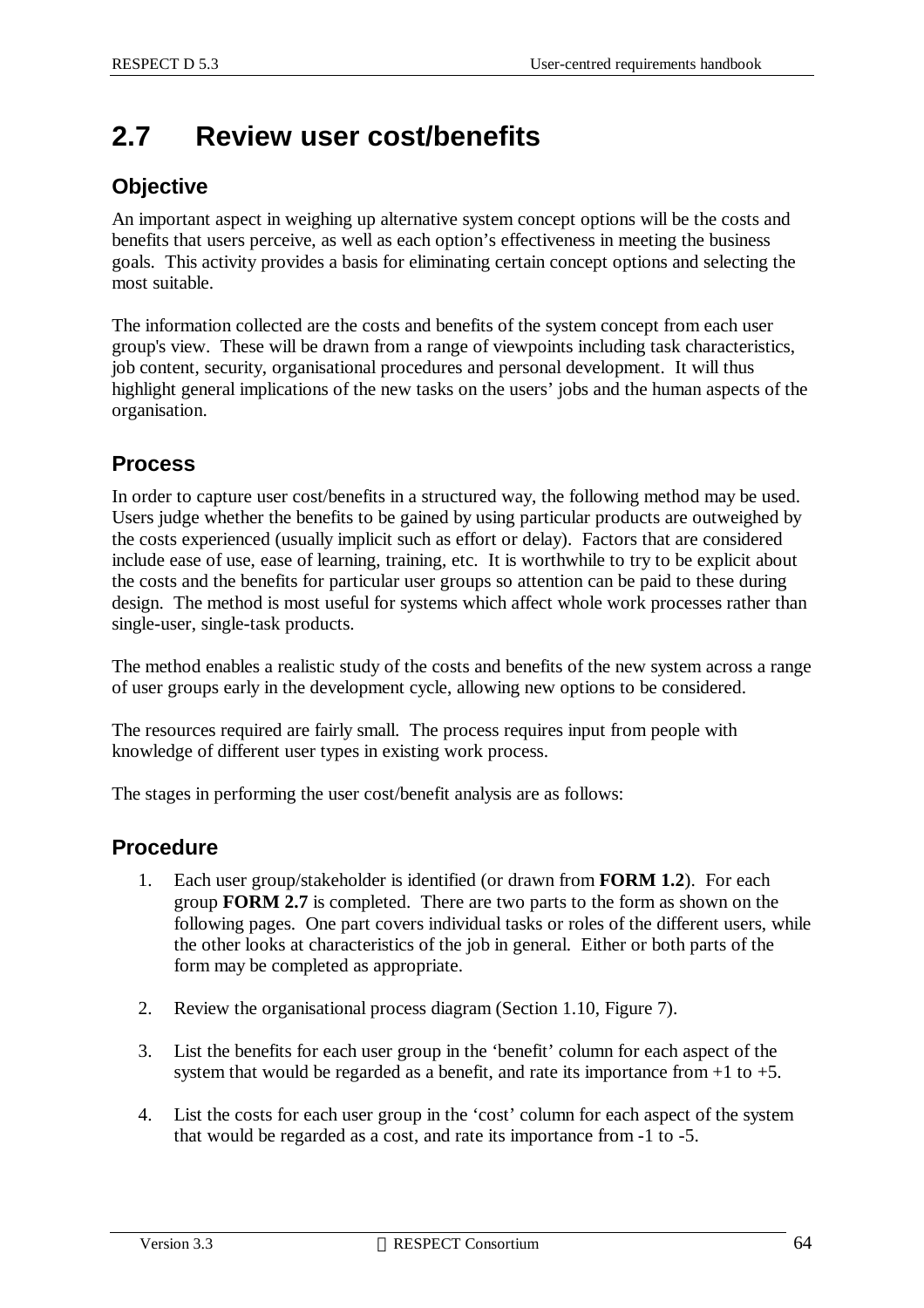5. Where costs appear to outweigh the benefits, try to think of a change to the system that would help to redress the balance. This may involve changing the system functions, the way they are implemented, or the organisational design in which the user is operating. Write this down in the sixth column: 'Modified or New User Requirement' column. An example of **FORM 2.7** is given below.

*Note: The ratings are intended to highlight the importance of the costs and benefits of individual factors. The scores for different factors should not however be added together as the scores for different factors may not be of an equivalent scale.*

- 6. Summarise the costs and benefits at the bottom of the form, and try to assess how acceptable, to the user group, the whole system concept would be.
- 7. If more than one user group is being considered, complete **FORM 2.7** for each.
- 8. If necessary, identify how a more equitable spread of costs and benefits can be achieved for all user groups. Refer back to the organisational process diagram (section 1.10) and modify it to capture the changes of how each user group relates to each other. There is, of course, no guarantee that the requirements of different user groups will be compatible with each other.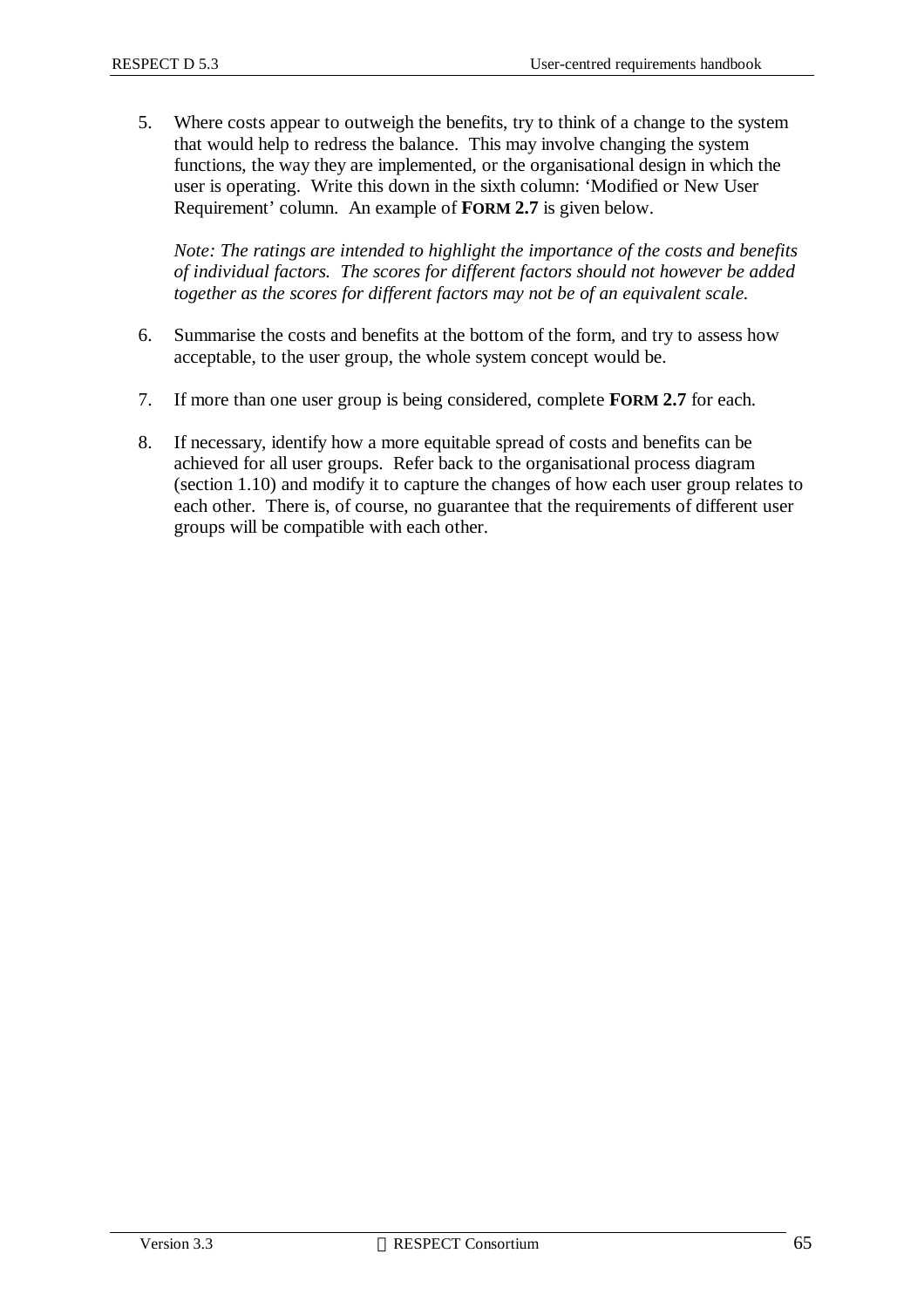| 2.7                                                                                                                                                                                                                            |                                                                                                                                                                                          |                           | <b>User Cost/Benefits</b>                                                                       |                            |                                                                                                            |       |
|--------------------------------------------------------------------------------------------------------------------------------------------------------------------------------------------------------------------------------|------------------------------------------------------------------------------------------------------------------------------------------------------------------------------------------|---------------------------|-------------------------------------------------------------------------------------------------|----------------------------|------------------------------------------------------------------------------------------------------------|-------|
| User group: Bank staff.                                                                                                                                                                                                        |                                                                                                                                                                                          |                           |                                                                                                 |                            |                                                                                                            |       |
| <b>ISSUE</b>                                                                                                                                                                                                                   | <b>BENEFITS</b>                                                                                                                                                                          | RATING<br>$+1$ TO<br>$+5$ | <b>COSTS</b>                                                                                    | RATING<br>$-1$ TO $-$<br>5 | <b>MODIFIED OR NEW</b><br><b>USER REQUIREMENT</b>                                                          | REF.  |
| <b>Main roles or tasks:</b>                                                                                                                                                                                                    |                                                                                                                                                                                          |                           |                                                                                                 |                            |                                                                                                            |       |
| 1. Day to day<br>maintenance of bank<br>machine<br>Receive some form of<br>warning when bank<br>machine needs to be<br>refilled with money and<br>paper.                                                                       | Able to<br>respond to<br>faults before<br>hank<br>customers<br>complain                                                                                                                  | $+3$                      | Interruption of<br>warnings and<br>having to<br>keep checking<br>bank<br>machines.              | $-3$                       | Rota of staff to check on<br>level of paper and money<br>in machine.                                       | 2.7.1 |
| Refill as required.                                                                                                                                                                                                            |                                                                                                                                                                                          |                           | Time<br>consuming<br>task                                                                       |                            | Develop faster refill<br>mechanism.                                                                        | 2.7.2 |
| 2. Dealing with faults<br>Receive warning if<br>machine develops a<br>fault.<br>Decide what type of fault<br>has arisen. If minor fault<br>correct oneself.<br>If more major, contact<br>maintenance to come<br>out and repair | Increased<br>responsibility<br>as able to sort<br>out some<br>problems<br>locally.<br>Some<br>broadening of<br>skills<br>Social and<br>professional<br>contact with<br>another<br>group. | $+2$                      | Time and<br>effort<br>May be critic-<br>ised if call out<br>maintenance<br>for minor<br>problem | $-2$                       | Develop diary of past faults<br>to guide staff on correcting<br>faults and when to call out<br>an engineer | 2.7.3 |

#### **FORM 2.7 - USER COST/BENEFITS (EXAMPLE)**

**Transfer to FORM 3.5 System Functions and features and FORM 3.4 Technical environment**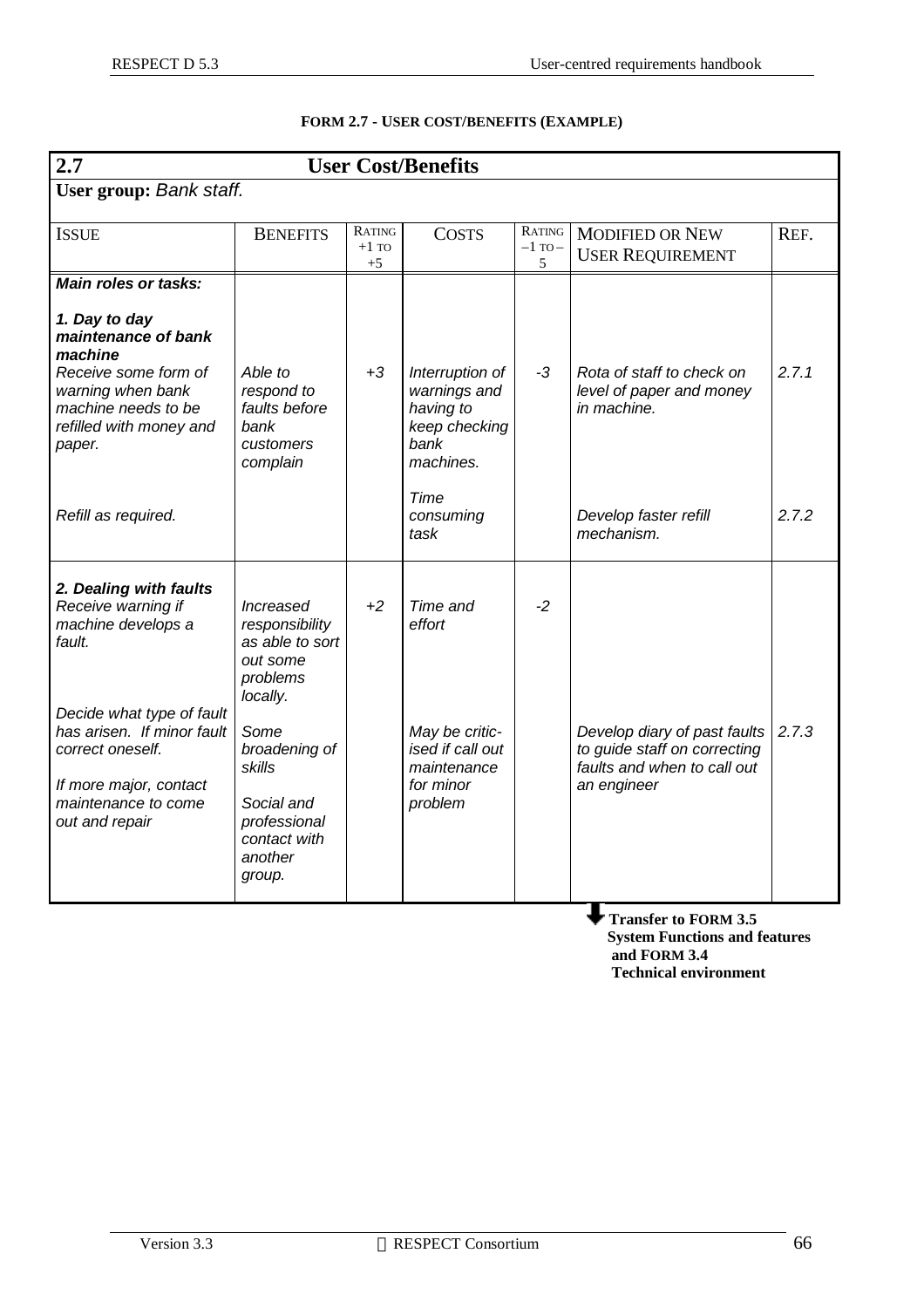| $\overline{2.7}$                                                                                                                                                               |                                    |                                  | <b>User Cost/Benefits</b> |                           |                                                   |      |  |
|--------------------------------------------------------------------------------------------------------------------------------------------------------------------------------|------------------------------------|----------------------------------|---------------------------|---------------------------|---------------------------------------------------|------|--|
| User group: Help desk support engineer.                                                                                                                                        |                                    |                                  |                           |                           |                                                   |      |  |
| <b>ISSUE</b>                                                                                                                                                                   | <b>BENEFITS</b>                    | RATING<br>$+1$ TO<br>$+5$        | <b>COSTS</b>              | RATING<br>$-1$ TO<br>$-5$ | <b>MODIFIED OR NEW</b><br><b>USER REQUIREMENT</b> | REF. |  |
| <b>Job Security</b>                                                                                                                                                            |                                    |                                  |                           |                           |                                                   |      |  |
| <b>Job Content</b><br>1. Task variety                                                                                                                                          | <i>Increased</i><br>range of tasks | $+3$<br>$+5$                     |                           | -1<br>$-1$                |                                                   |      |  |
| 2. Effort required                                                                                                                                                             |                                    | $\overline{\phantom{0}}$         |                           | 0                         |                                                   |      |  |
| 3. New skills/skills lost                                                                                                                                                      | Fault<br>correction.               | $\overline{\phantom{0}}$<br>$+1$ |                           | $\mathcal{O}$             |                                                   |      |  |
| 4. Work pace/deadlines                                                                                                                                                         |                                    |                                  |                           |                           |                                                   |      |  |
| 5. Workload                                                                                                                                                                    |                                    |                                  |                           |                           |                                                   |      |  |
| 6. Satisfaction                                                                                                                                                                |                                    |                                  |                           |                           |                                                   |      |  |
| Organisational<br>procedures<br>1. Discretion and<br>autonomy<br>2. Standardisation and<br>formality<br>3. Power and influence<br>4. Privacy<br>5. Communications<br>6. Status |                                    |                                  |                           |                           |                                                   |      |  |
| <b>Personnel policies</b><br>1. Basic pay<br>2. Other rewards<br>3. Career prospects<br>4. Industrial relations                                                                |                                    |                                  |                           |                           |                                                   |      |  |
| Summary: Generally an improvement to working procedures.                                                                                                                       |                                    |                                  |                           |                           |                                                   |      |  |

**Transfer to FORM 3.9 Social and Organisational Requirements**

# **2.8 Move to phase 3 ?**

The results of the prototype test and the task acceptability review are considered. If the prototype appears to be successful, the design can be used as a basis for the user requirements specification which is carried out in Phase 3.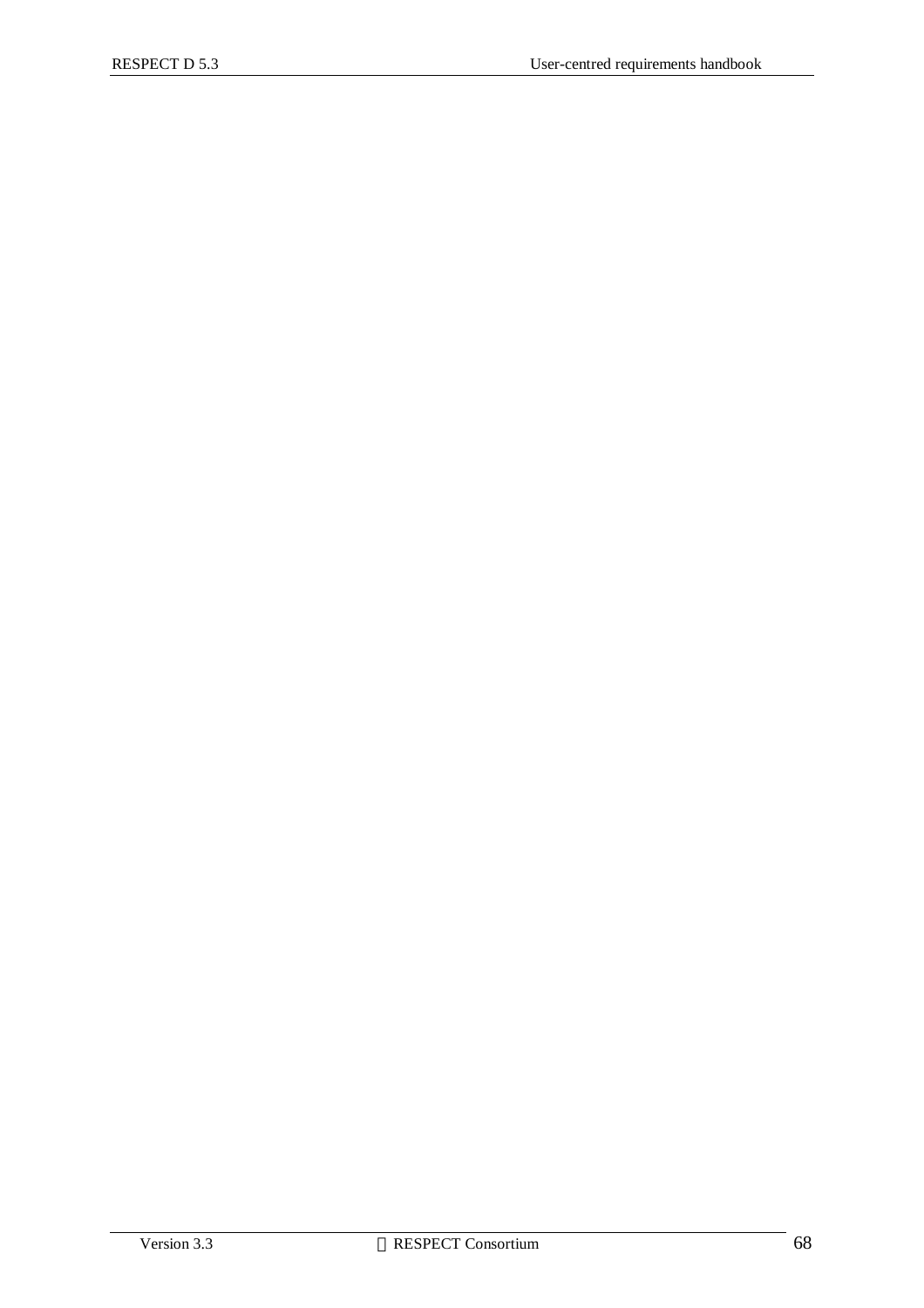# **Phase 3**

# **User requirements documentation**

**PHASE 3** of the user requirements specification process consist of the third iteration around the user-centred design loop as shown below.

- **• REQUIREMENTS:** This phase include stating requirements for the system in general including the general characteristics of the system and the organisational structure on which it is based. User goals and tasks, the technical environment and functions and features are also described. The user interface design approach and user support requirements are documented. The physical and social environment that will be created is described as well as a plan for testing the implemented system.
- **DESIGN:** To support the design phase, an implementation plan is produced. This will include what actions will be taken to make users aware of the new system, and what training is to be provided. If system phasing is required, it will include a description of the migration path from the user's point of view. Also it will include a list of internal guides or external standards that should be referred to during implementation.
- **• TEST:** A plan will also be developed to specify how feedback on system usage, usability and acceptability will be collected while the system is in use.



FIGURE 9. PHASE 3 - USER REQUIREMENTS DOCUMENTATION

The previous two stages will have produced a series of **potential user requirements** that should be considered as a basis for agreed user requirements which will form the basis of the user requirements specification.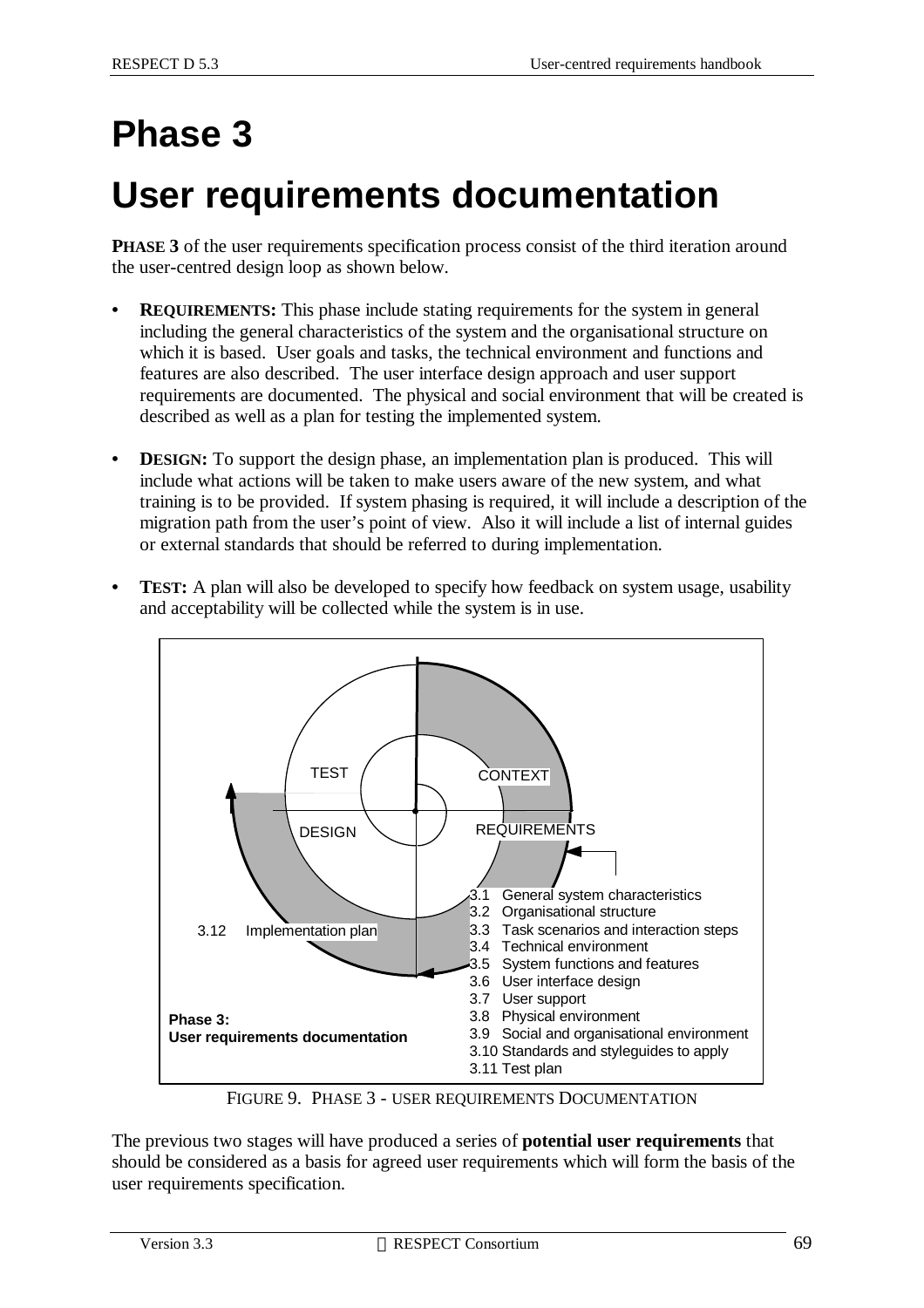The design team and user representatives should go through each of the requirements specified in Phases 1 and 2, copy each potential user requirement across to one of the following sections in **Phase 3**.

Once all these potential requirements have been copied into the following sections, they should be reviewed by the design team and users and the following stages carried out:

- Any duplicate requirements in any particular session should be removed.
- Any other requirements that do not seem needed or are superseded by other requirements should also be excluded.
- Any new requirements which arise from the review of each section below should be added.

Once the requirements have been carefully reviewed in this way, they should be written up as a Draft User Requirements Specification document. This may be structured using the headings presented in Stage 3 below. The document must then be reviewed by representatives of the development team with users in order to check or **validate the user requirements**. For any requirements that users are unsure about or which they think are missing, it will be necessary to go back (or trace) the relevant sections of the Framework and to clarify or add a requirement, as necessary.

The sections for compiling the user requirements, initially, are presented below.

### **Requirements prioritisation**

It is important to prioritise the user requirements listed in the following tables. A column labelled 'PRI' within each of the following tables should be used for this. This prioritisation should be achieved by assembling a rating team comprising end users, marketing and industry personnel, managers, and technical designers. Once the user requirements have been assembled, the rating team will consider each requirement one at a time and assign a priority from 1 to 5 to each requirement, where 1 is 'critical' or 'vitally important' and 5 is 'unimportant'. If a rating as low as 5 is actually assigned to a requirement, consideration should then be given as to whether it can be deleted to simplify the specification.

Some items, e.g. the hardware to be used, are given as part of the system rather than as a requirement. These items are labelled 'CON.', to indicate that they are constraints on the design. Other items are simply statements of flexibility in the design e.g. the labelling and colour of keys requirement. These items are labelled 'Flex'.

For a more details about prioritising user requirements, see the QFD process (Fehin, 1997).

### **Requirements achievement**

It is also important to monitor progress in achieving the user requirements as the design process continues. This should be done at meetings of the design team. For each requirement, the progress in achieving it should be estimated. Then either 1, 2 or 3 asterisks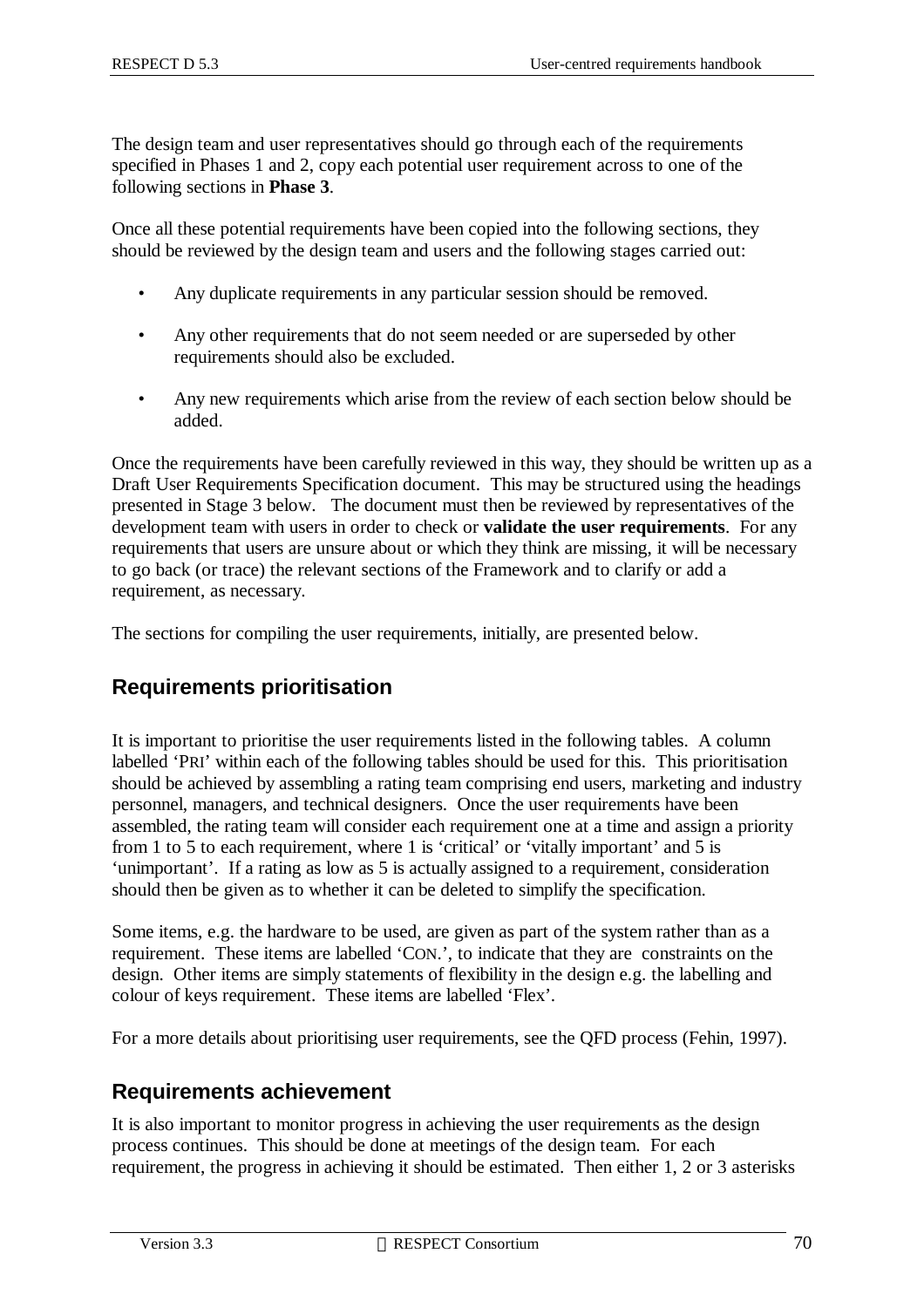are written into the column marked 'ACH'. One asterisk \* represents some progress, two asterisks \*\* equals considerable progress, and three asterisks \*\*\* indicates that the requirement fully achieved. If no progress has been made, then the cell is left blank.

It is possible to estimate the current level of progress in achieving the user requirements by means of the following calculation:

> Sum of **(** Each priority assignment, 1 to 5 **X** Progress level, 1 to 3 **) (**Total of the priority assignments **X** 3**)**

This value will be a proportion which can then be converted into a percentage by multiplying it by 100. Thus if each requirement is fully met (progress level 3), the current achievement level will be 100%. However in practice, not all requirements will be fully met, and the design team will be looking to achieve the highest percentage as possible. In setting some level of acceptability it may, for instance, be decided that all requirements with a rating of 3 or more must be fully met.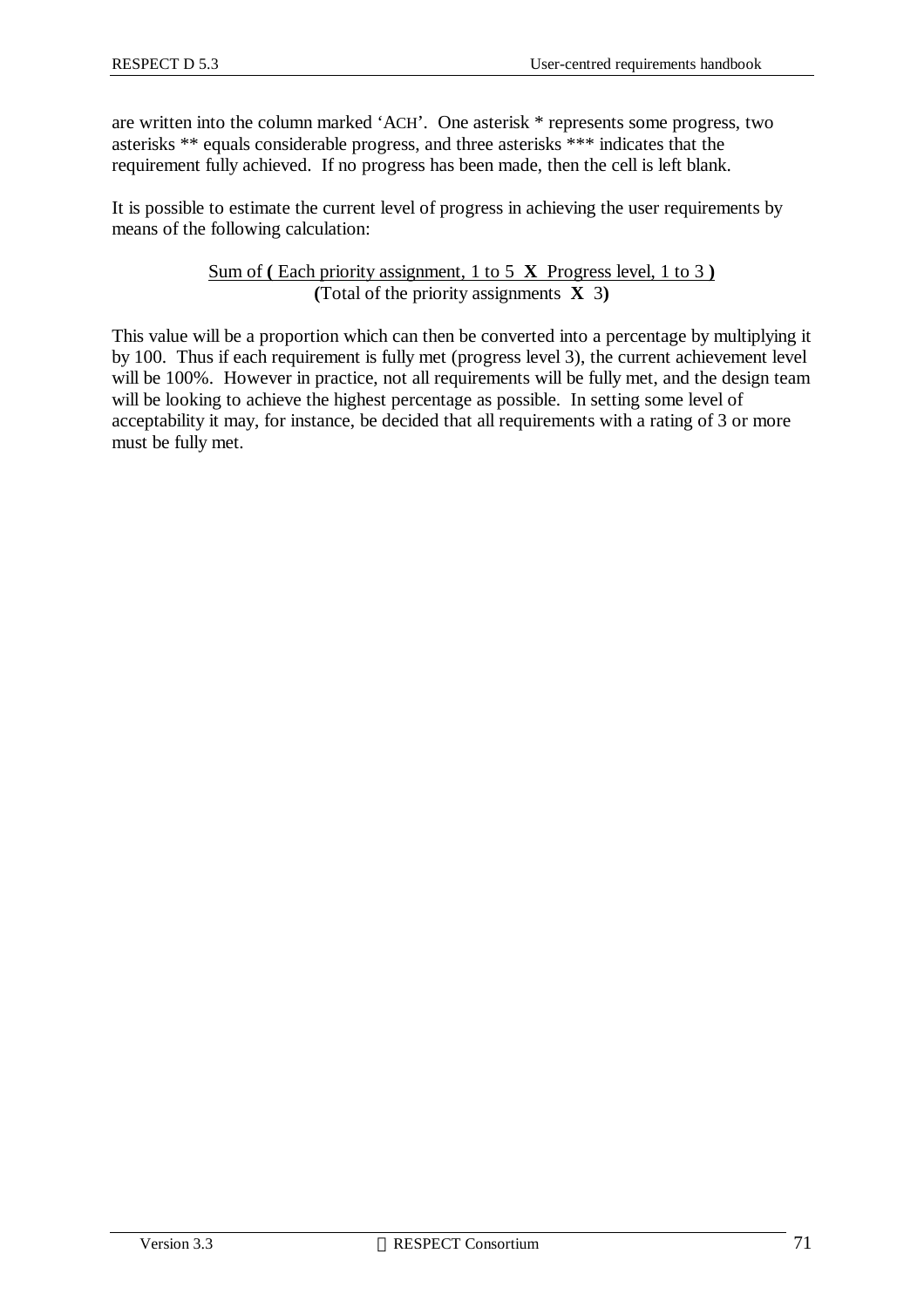# **3.1 General system characteristics**

#### **Objective**

This section lists the system characteristics (not functions) that have arisen during the analysis and concept stages. They may describe the appearance of the system, any performance requirements, customisation or flexibility features.

### **Process**

- 1. Review all the potential user requirements identified in Phases 1 and 2, particularly in **FORMS 1.3 User characteristics, 1.7 User goals and tasks,** and **1.10 Design ideas and concepts**. Copy those that relate to system characteristics into **FORM 3.1** below.
- 2. Remove any requirements that duplicate others or do not seem relevant.
- 3. Add any new requirements which arise from the review of this section.



Please refer to RESPECT D4.2, section 3.4 which briefly describes the establishment of an in-house usability guide. This will be a natural extension to the process of specifying general and desirable characteristics of the system.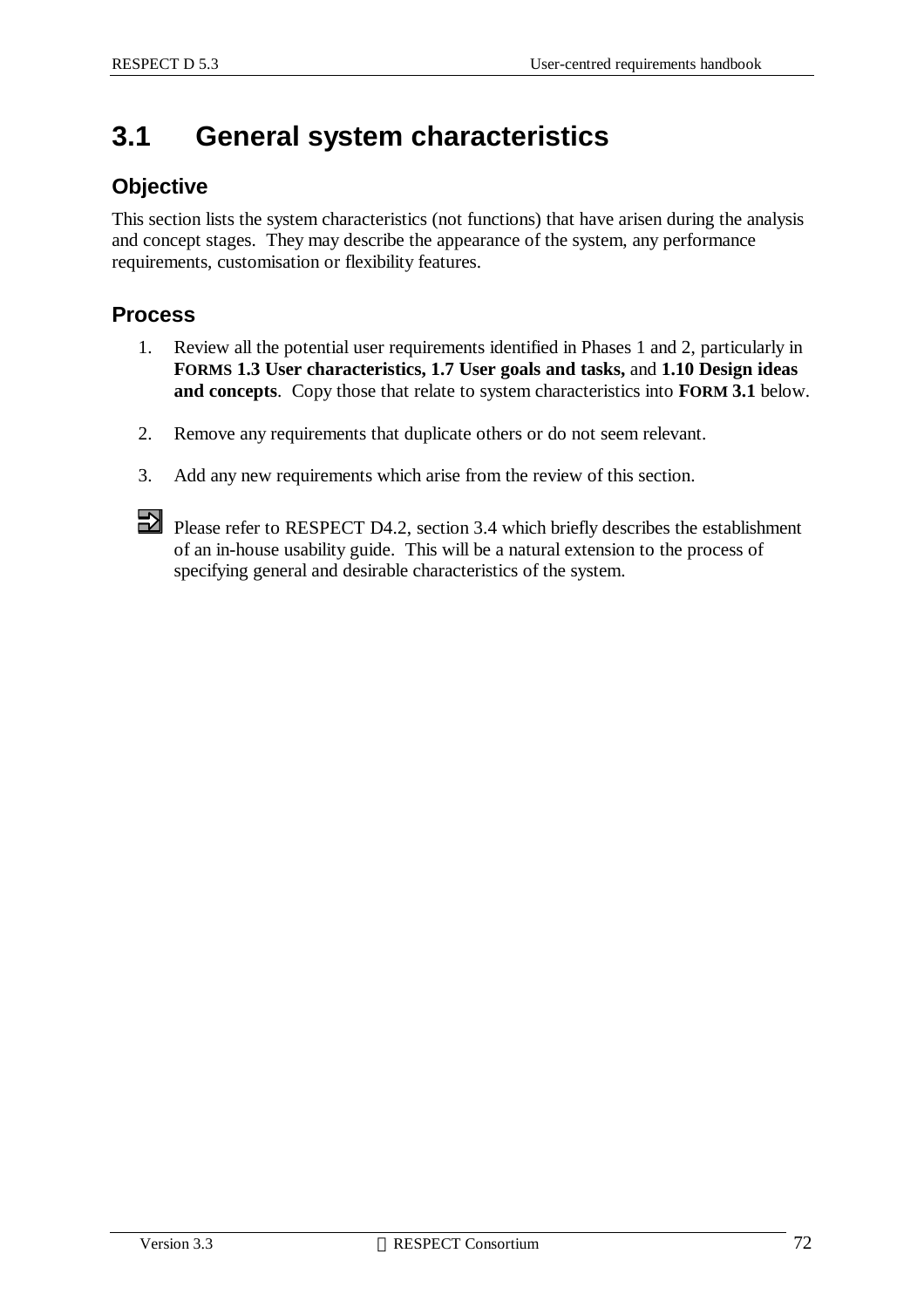| 3.1<br><b>General System Characteristics</b>                                                                        |                          |                |          |
|---------------------------------------------------------------------------------------------------------------------|--------------------------|----------------|----------|
| <b>System: New Bank machine</b>                                                                                     | PRI.                     | ACH.           | REF.     |
| Transfer from FORM 1.3 User Characteristics, 2.3 Task scenarios                                                     | $1 - 5$                  | $\ast$<br>$**$ |          |
| and FORM 1.10 Design Concept characteristics                                                                        |                          | ***            |          |
| Given particular consideration to older user groups who may be<br>more reserved about new technology.               | $\overline{2}$           | *              | 1, 3, 1  |
| Use simple terminology, diagrams and pictures.                                                                      | 3                        | $\star$        | 1.3.4    |
| Design to be usable by people who may have limited reading<br>skills.                                               | 4                        |                | 1.3.5    |
| Try to make the system conform with any accepted ad hoc<br>standards for bank machines.                             | 3                        | $\star$        | 1.3.8    |
| Use very supportive dialogues to make user feel comfortable.                                                        | $\overline{2}$           | $***$          | 1.3.9    |
| Develop attractive interfaces which are also easy and enjoyable                                                     | $\mathbf{1}$             | ***            | 1.3.10   |
| to use.                                                                                                             |                          |                | 1, 3, 14 |
|                                                                                                                     |                          |                | 1.3.15   |
| Ensure that results can be achieved quickly.                                                                        | $\overline{2}$           | *              | 1, 3, 16 |
| Make as attractive and simple as possible for new users.                                                            | $\overline{c}$           | *              | 1.3.19   |
| Users representatives should be given the opportunity to see<br>existing applications developed with same software. | $\overline{\mathcal{A}}$ |                | 1.4.4    |
| Speech synthesis for guidance - Expensive but may be useful for<br>those with impaired vision.                      | $\overline{4}$           |                | 1.11.1   |
| System response times should normally be $\langle 2 \rangle$ seconds, maximum 10<br>seconds.                        | 3                        | *              |          |
| System should support the performance of tasks in variable order.                                                   | 3                        | $***$          |          |
| Provide a good level of privacy for the user to avoid encouraging theft.                                            | $\overline{2}$           | ***            |          |

#### **FORM 3.1 - GENERAL SYSTEM CHARACTERISTICS (EXAMPLE)**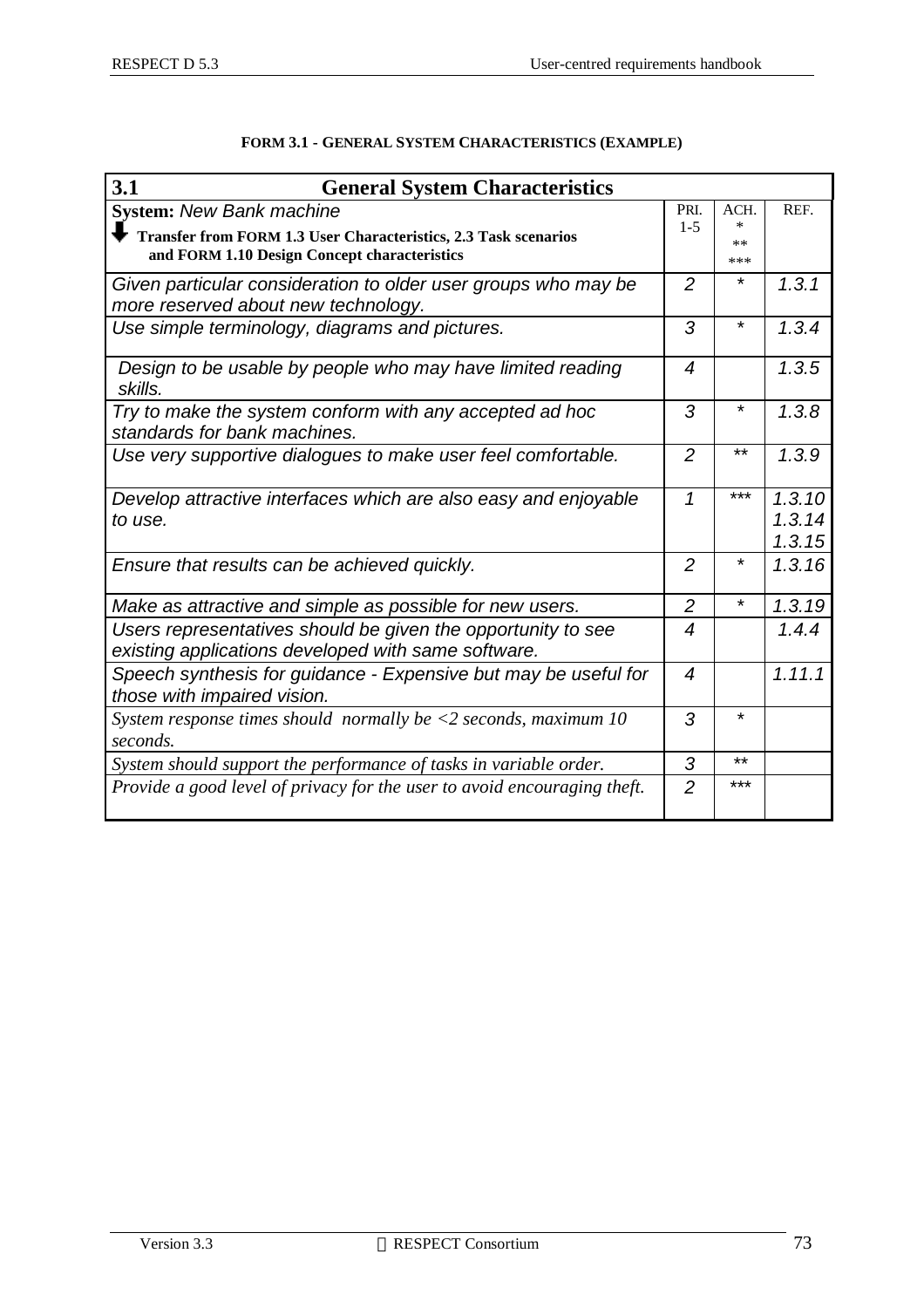# **3.2 Organisational structure**

This section describes the intended organisational structure implied by the new system.

Drawing upon the design ideas of section 1.10, the new organisational structure for bank machine operation is as follows:



FIGURE 10. NEW SYSTEM ORGANISATIONAL STRUCTURE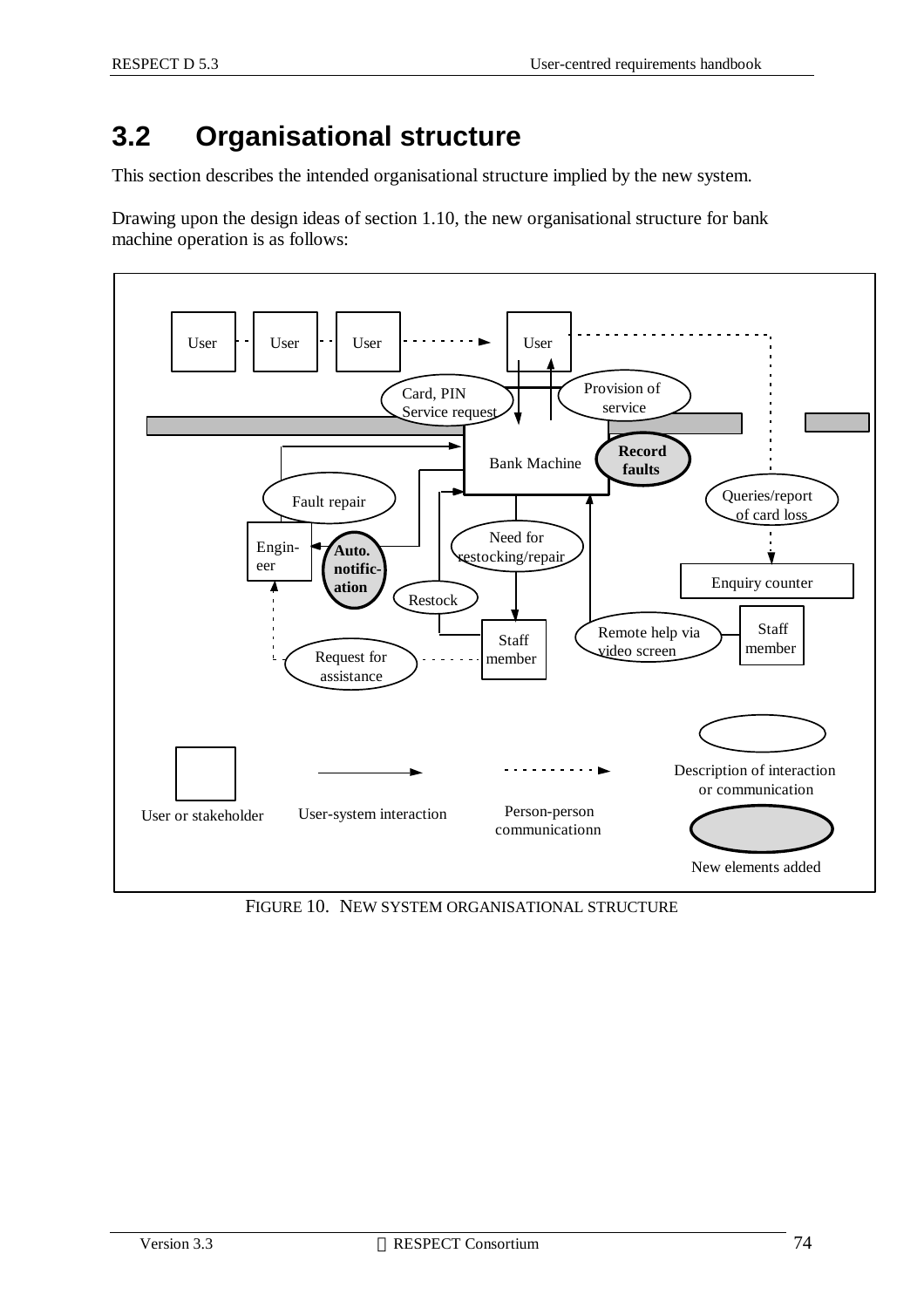# **3.3 Task scenarios and interaction steps**

### **Objective**

This section describes the interaction steps required to carry out key tasks defined by the task scenarios.

#### **Process**

- 1. List each Task Scenario in a copy of **FORM 3.3** below.
- 2. In the left hand column list the task steps to be performed.
- 3. In the right hand column write, for each task step, the interaction required.

#### **FORM 3.3 - TASK SCENARIOS AND INTERACTION STEPS (EXAMPLE)**

| 3.3<br><b>Task Scenarios and Interaction Steps</b>                                                                                                       |                                                                                               |  |  |  |  |  |
|----------------------------------------------------------------------------------------------------------------------------------------------------------|-----------------------------------------------------------------------------------------------|--|--|--|--|--|
| <b>System</b><br>: Bank machine<br><b>Scenario</b><br>: S2(1) The user inserts the card and enters the PIN. They request<br>£200, when the limit is £50. |                                                                                               |  |  |  |  |  |
| <b>Transfer from FORM 2.3 Task scenarios</b><br>and FORM 2.4 New processes                                                                               | PRI: 2<br>$ACH: *$                                                                            |  |  |  |  |  |
| <b>USER</b>                                                                                                                                              | <b>SYSTEM</b>                                                                                 |  |  |  |  |  |
| User identifies themselves by inserting<br>System reads card, whichever way card<br>inserted and displays message prompt.<br>card.                       |                                                                                               |  |  |  |  |  |
| User types PIN or presses finger on<br>fingerprint pad.                                                                                                  | If recognised, system displays options.                                                       |  |  |  |  |  |
| User selects 'withdraw cash'.                                                                                                                            | System displays maximum amount that<br>can be withdrawn and possible amounts.                 |  |  |  |  |  |
| User selects or enters amount up to the<br>maximum.                                                                                                      | System responds that cash is ready to be<br>dispensed and displays menu of other<br>services. |  |  |  |  |  |
| User selects 'exit from system'.                                                                                                                         | System returns card and dispenses cash.                                                       |  |  |  |  |  |

Screen printouts from the prototype system will help to illustrate these sequences.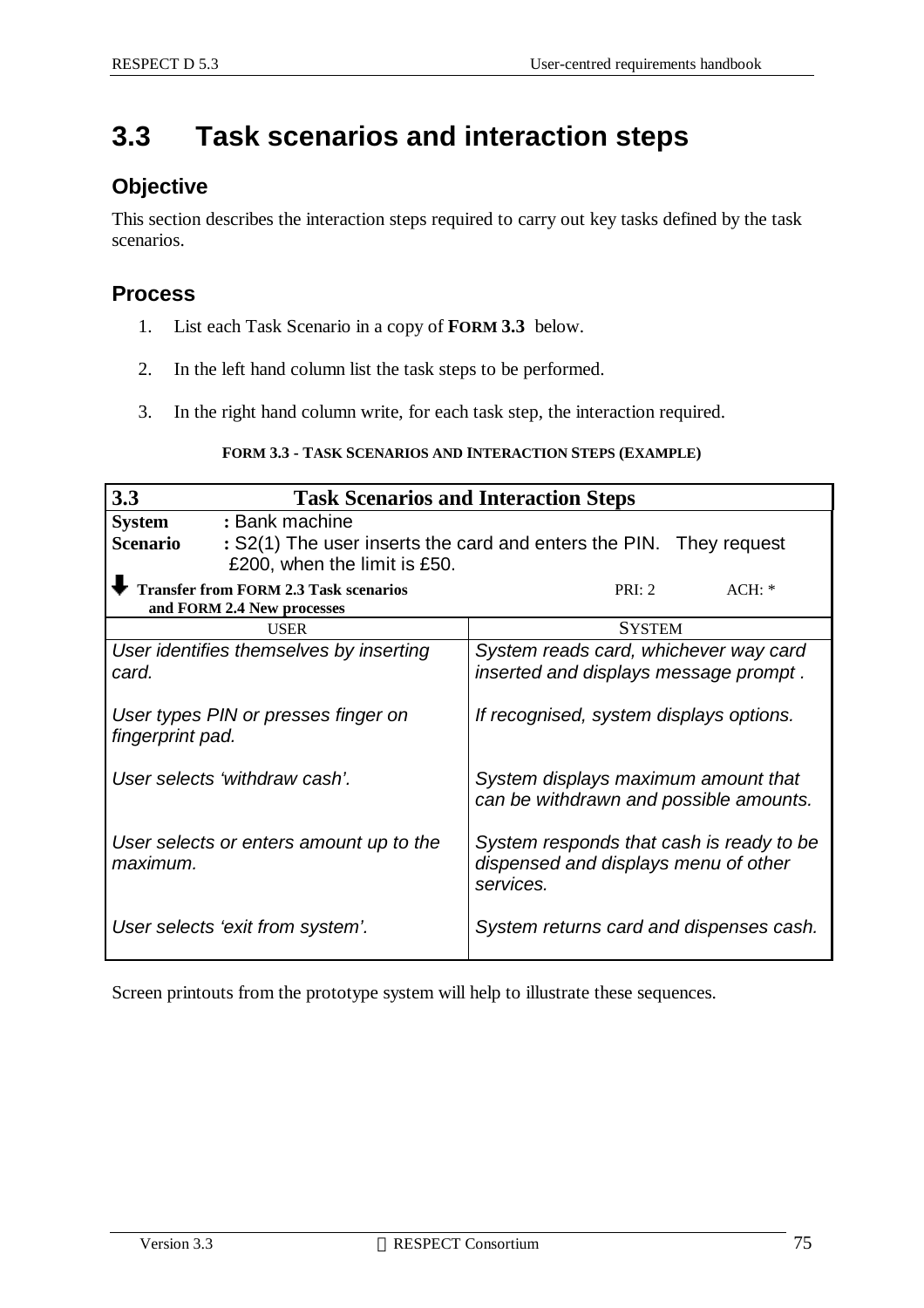# **3.4 Technical environment**

### **Objective**

This section specifies:

- the general characteristics of the software interface of the system, e.g. Windows 95 interface, or monochrome text-based display.
- the hardware interface of the system, e.g. touch screen input with voice output, hands-free telephone, and
- equipment that will be used alongside the system (e.g. hands free telephone, camera for video conferencing, printer, scanner, fax machine, etc.).

A different hardware interface may be provided to support each user group. At the first pass through the process, alternatives should be listed to record all the hardware and methods of interaction that may be used or considered during the design process.

#### **Process**

- 1. Review all the potential user requirements identified in Stages 1 and 2, particularly in **FORM 1.4 Technical environment**, and **FORM 2.2 Design constraints**. Copy those that relate to the software, hardware or other equipment that the user will interact with, into **FORM 3.4** below.
- 2. Remove any requirements that duplicate others or do not seem relevant.
- 3. Add any new requirements which arise from the review of this section.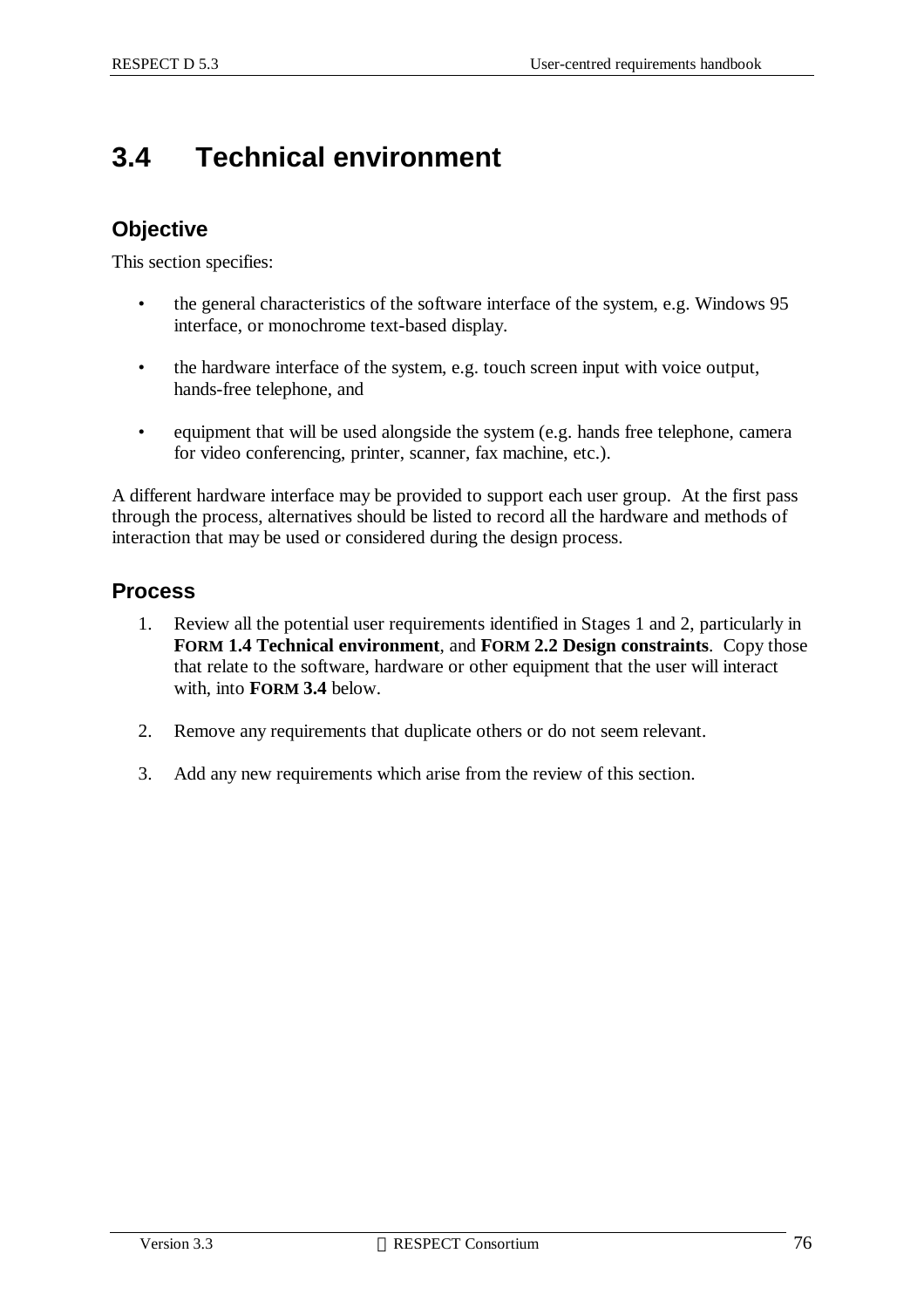| 3.4<br><b>Technical environment requirements</b>                                         |                |         |       |
|------------------------------------------------------------------------------------------|----------------|---------|-------|
| System: Public interface to bank machine                                                 |                |         |       |
| <b>Transfer from FORM 1.4 Technical environment</b>                                      | PRI.           | ACH.    | REF.  |
| Main hardware required                                                                   |                |         |       |
| System will be based on standard bank machine terminal. - AT&T                           | Con            |         | 2.2.1 |
| terminal V1360                                                                           | 2              | ***     | 1.3.6 |
| Ensure that system keyboard and screen are placed at a<br>standard height.               |                |         |       |
| Hardware should be robust.                                                               | 2              | ***     | 1.4.1 |
| Layout of interface elements and keypad should be consistent                             | 3              | $***$   | 1.4.2 |
| with existing conventions and standards.                                                 |                |         |       |
|                                                                                          |                |         |       |
| Software environment                                                                     |                |         |       |
| Full colour and graphical screens to be built with 'kiosk builder'                       | Con            |         |       |
| IBM Public Terminal operating system will be used.                                       | Con            |         | 1.4.3 |
|                                                                                          |                |         |       |
| <b>Output hardware</b>                                                                   |                |         |       |
| Screen size will be standard 10 inches, with a resolution of                             | Con            |         | 2.2.2 |
| 640x480                                                                                  |                |         | 1.9.1 |
| Screen should be non reflective                                                          | $\overline{2}$ | *       |       |
|                                                                                          |                |         |       |
| <b>Input hardware</b>                                                                    | 3              |         | 1.3.7 |
| Use easy input device: if a keyboard, larger keys, secondary<br>means of identification. |                |         |       |
| Avoid having buttons too small (minimum 2.5 cm square)                                   | 3              | *       | 1.9.2 |
| There will be 8 screen buttons for soft keys, 4 down each side of                        | Con            |         | 2.2.3 |
| the display                                                                              |                |         |       |
| There will be a keypad of no more than 16 keys.                                          | Con            |         | 2.2.4 |
| Configuration of keypad is flexible.                                                     | Flex           |         |       |
| Colour of keys is flexible                                                               | Flex           |         | 2.2.5 |
| Keys should be operable by users wearing gloves.                                         | 4              |         |       |
| <b>Standards to be applied</b>                                                           | 4              | $\star$ |       |
| ISO DIS 9241-14 Menu dialogues<br>ISO DIS 9241-7 Display requirements                    | 4              | *       |       |
| ISO DIS 9241-4 Keyboard                                                                  | 4              | **      |       |
| <b>Communication/network capabilities</b>                                                |                |         |       |
| Ethernet connection to area computer.                                                    | Con            |         |       |
|                                                                                          |                |         |       |
| Other equipment                                                                          |                |         |       |
| Headphones available for visually impaired user to plug in to machine                    | 4              | ***     |       |
| for speech instructions.<br><b>Other characteristics</b>                                 |                |         |       |
| System response times should be $\langle 2 \rangle$ seconds, and never more than 10      | 3              | *       |       |
| seconds.                                                                                 |                |         |       |
| Card should give clear step-by-step instructions for main                                | $\overline{2}$ | $***$   | 1.4.6 |
| transactions which can be followed when using the machine.                               |                |         |       |

#### **FORM 3.4 - TECHNICAL ENVIRONMENT REQUIREMENTS (EXAMPLE)**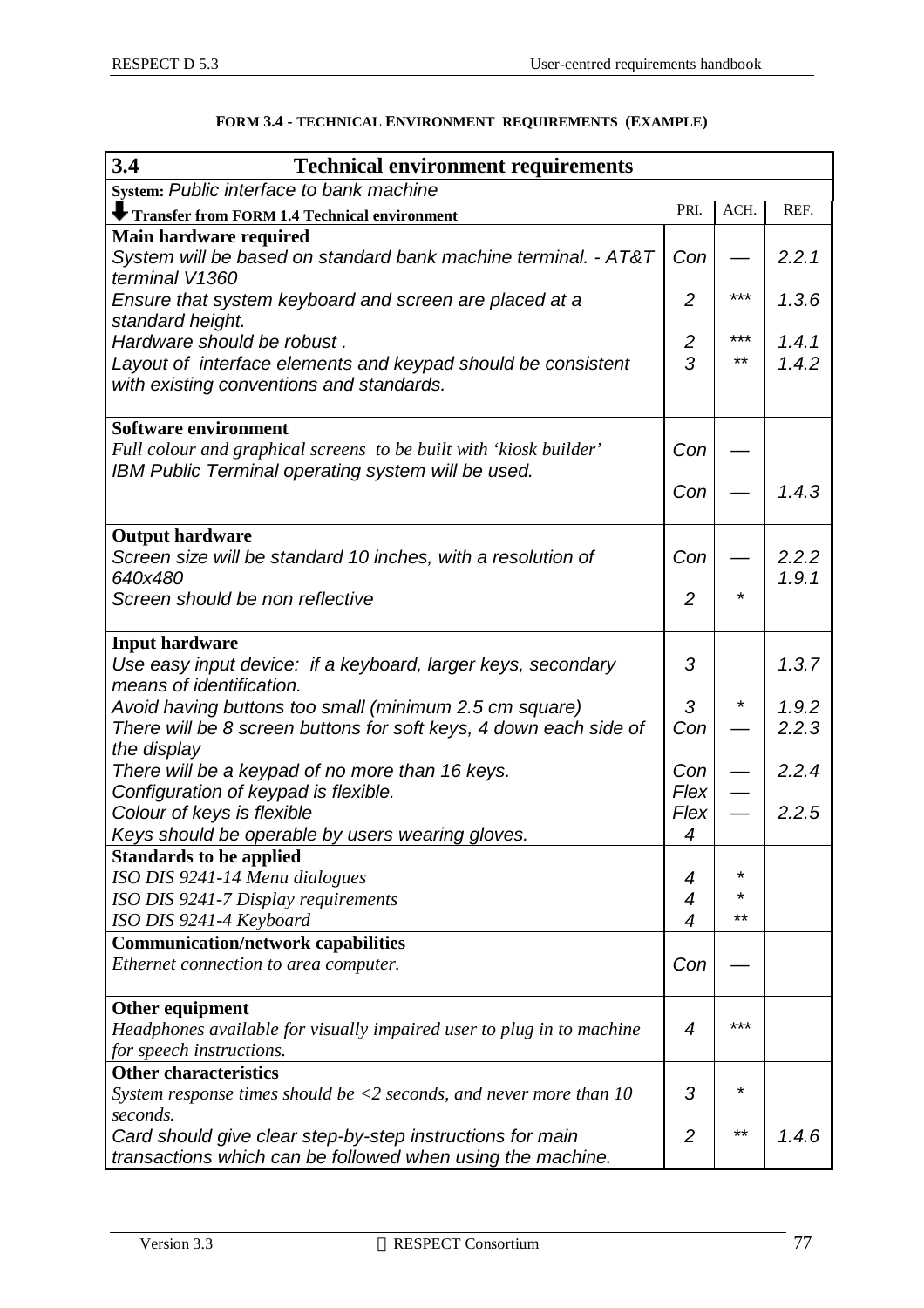# **3.5 System functions and features**

#### **Objective**

This section lists the system functions and features that have arisen during the analysis and concept stages and by considering new tasks.

#### **Process**

- 1. Review all the potential user requirements identified in Stages 1 and 2, particularly in:
	- **• FORM 1.8 Review current processes**
	- **• FORM 1.9 Review other systems and products**
	- **• FORM 1.10 Design ideas and concepts**
	- **FORM 2.4 Propose new processes**

Copy those that relate to **system functions** and into **FORM 3.5.1** below, and those that relate to **system features** and into **FORM 3.5.2**.

- 2. Remove any requirements that duplicate others or do not seem relevant.
- 3. Add any new requirements which arise from the review of this section.

To perform a check of the system functions and features, a **functionality matrix (section 4.5)** can be used. This is essentially a matrix which matches proposed system functions across all user tasks. It provides a check as to whether any additional functions are required to support some tasks or whether any functions should be removed or amalgamated because they support the same tasks. The matrix can also act as documentation to demonstrate the need for all the functions included within the system.

| 3.5.1<br><b>System Functions</b>                                                                                                                                                  |         |                  |          |
|-----------------------------------------------------------------------------------------------------------------------------------------------------------------------------------|---------|------------------|----------|
| <b>System: New bank machine</b>                                                                                                                                                   | PRI.    | ACH.             | REF.     |
| <b>Transfer from FORM 1.8 Review current processes</b><br>FORM 1.9 Review other systems and products<br>FORM 1.10 Design ideas and concepts<br>and FORM 2.4 Propose new processes | $1 - 5$ | ∗<br>$**$<br>*** |          |
| Provide security feature e.g. alarm button.                                                                                                                                       | 3       | *                | 1, 3, 17 |
| Bank machine could be adapted to automatically send a message                                                                                                                     | 4       | $**$             | 1.4.5    |
| to maintenance if a major failure occurs.                                                                                                                                         |         |                  |          |

#### **FORM 3.5.1 - SYSTEM FUNCTIONS (EXAMPLE)**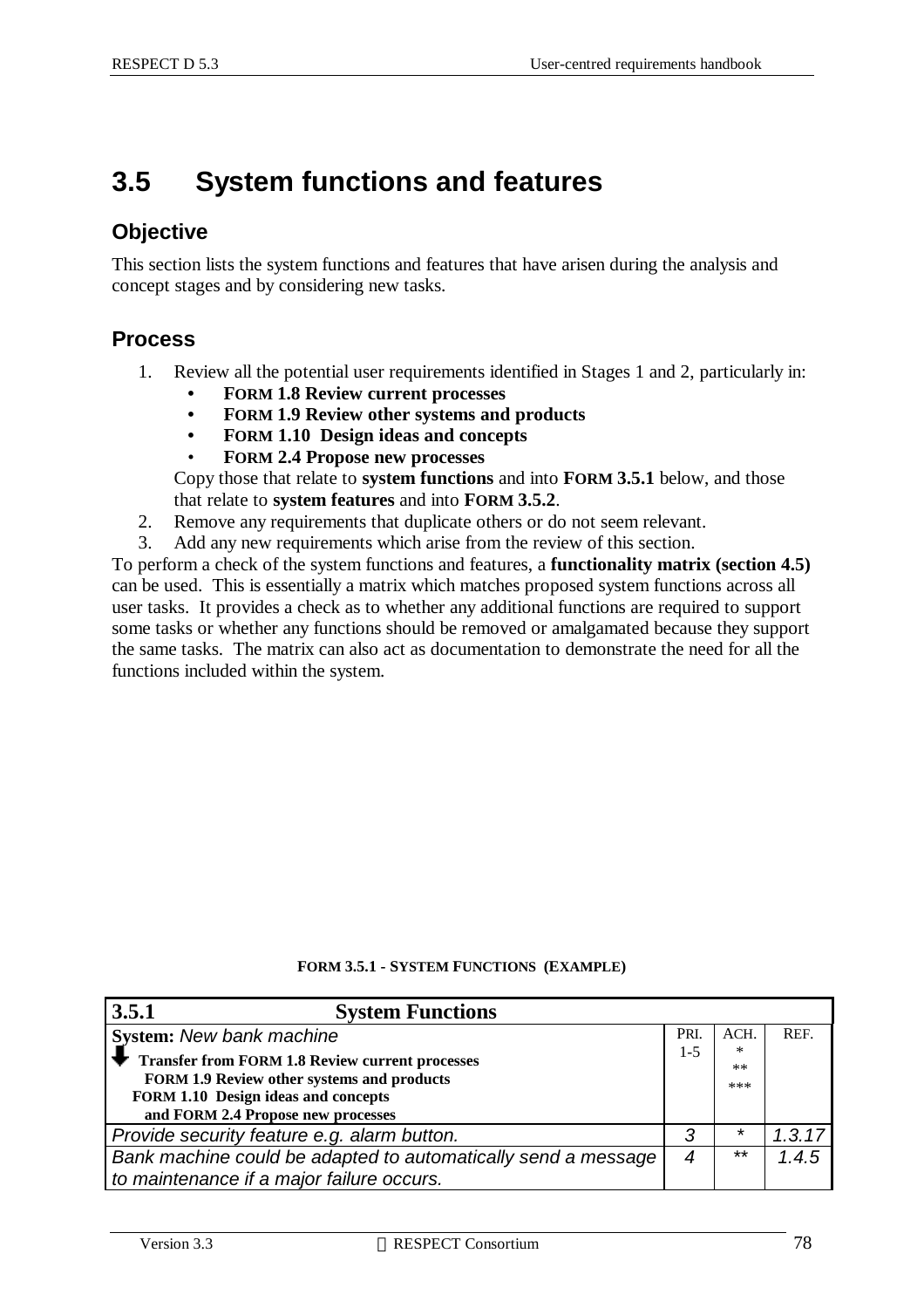| If user forgets PIN, system returns card for user to take into bank.<br>If card not shown to bank within 5 days, it is cancelled and letter sent to<br>customer with new card.        | 4 |       | 2.6.1          |
|---------------------------------------------------------------------------------------------------------------------------------------------------------------------------------------|---|-------|----------------|
| Allow PIN or thumbprint for verification.                                                                                                                                             | 4 |       | 1.8.3<br>2.4.4 |
| If machine abandoned, provide quick reset button                                                                                                                                      | 4 | $***$ | 1.8.4          |
| Low warning before machine runs out of money                                                                                                                                          | 2 | ***   | 1.9.3          |
| Low warning before machine runs out of paper                                                                                                                                          | 3 | $***$ | 1.9.4          |
| Allow user to notify bank if card gets stuck in the machine, by<br>pressing special button - Good idea as long as button only active<br>for when card is actually lost in the machine | 3 |       | 1.11.3         |
| System displays maximum amount that can be withdrawn.                                                                                                                                 | 2 | ***   | 2.4.5          |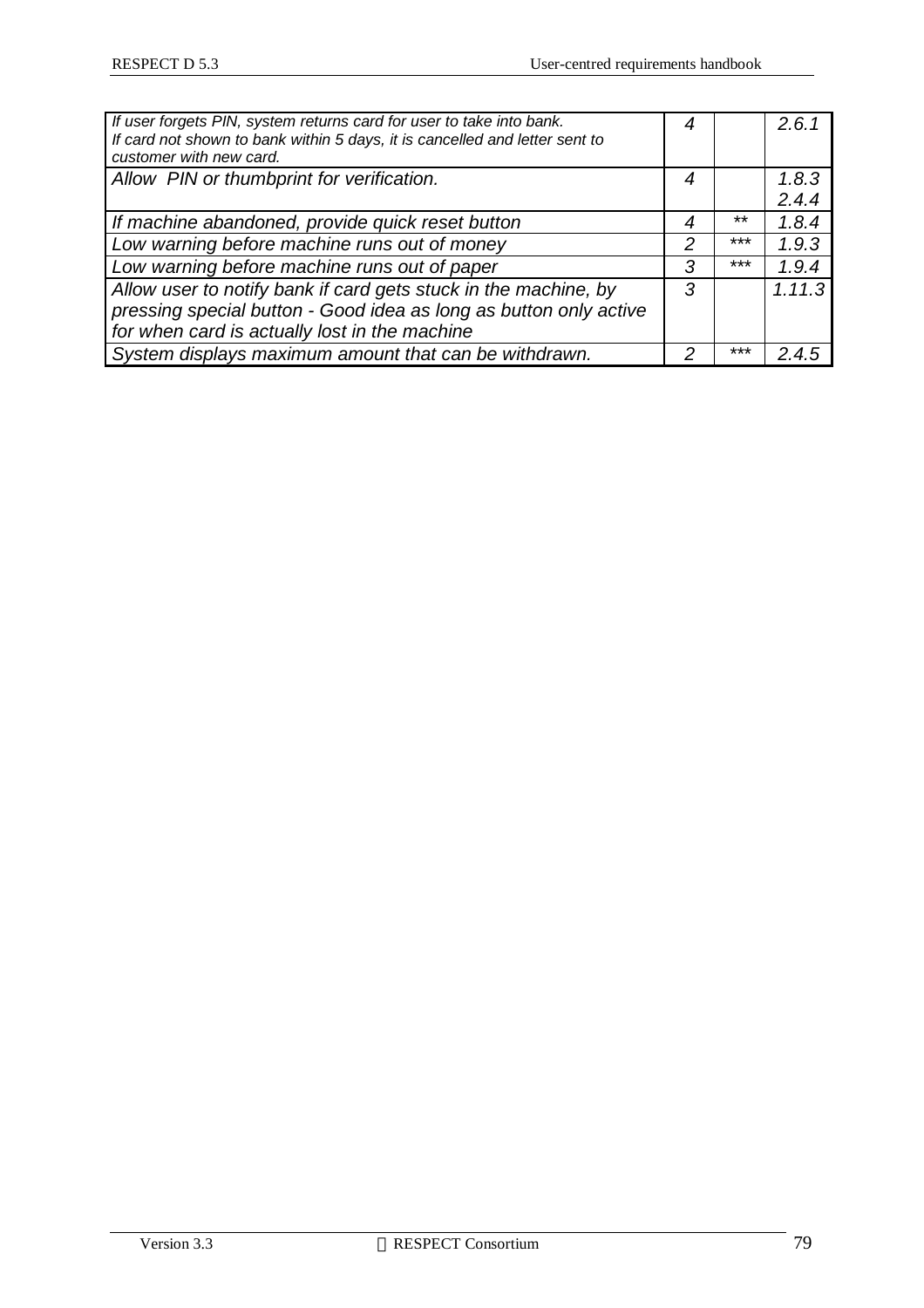| 3.5.2<br><b>System Features</b>                                                                                      |                |          |        |
|----------------------------------------------------------------------------------------------------------------------|----------------|----------|--------|
| System: New bank machine                                                                                             | PRI.           | ACH.     | REF.   |
|                                                                                                                      |                |          |        |
| <b>Transfer from FORM 1.8 Review current processes</b><br>FORM 1.9 Review other systems and products                 |                |          |        |
| FORM 1.10 Design ideas and concept                                                                                   |                |          |        |
| and FORM 2.4 Propose new processes                                                                                   |                |          |        |
| Use English language and up to 8 other language options,                                                             | 4              | $^\star$ | 1.3.3  |
| depending on local area.                                                                                             |                |          |        |
| Use highly supportive interface with clear logical structure                                                         | $\overline{2}$ | $***$    | 1.3.11 |
| and which are easy to learn and remember                                                                             |                |          | 1.3.13 |
| Use terms that the user will understand                                                                              | 2              | ***      | 1.3.12 |
|                                                                                                                      |                |          |        |
| Ensure design allows privacy when using machine.                                                                     | $\overline{2}$ | $^\star$ | 1.3.18 |
| To assist user in orienting card properly provide notch on card                                                      | 3              | ***      | 1.8.1  |
| and                                                                                                                  |                |          | 1.8.2  |
| and picture on machine as guidance                                                                                   | 3              | ***      | 2.4.2  |
| Display amount available that can be withdrawn from the account.                                                     | $\overline{2}$ | ***      | 1.8.6  |
| Provide cancel button if user decides not proceed with                                                               | 4              |          | 1.8.7  |
| transaction.                                                                                                         |                |          |        |
| Provide short cuts to commonly required options.                                                                     | 3              | $^\star$ | 1.8.8  |
| If user does not receive expected money or no receipt returned,                                                      | 3              | *        | 1.8.9  |
| provide button to register problem at given time. Allow them to                                                      |                |          | 2.6.2  |
| report the fault by video camera.                                                                                    |                |          |        |
| Provide camera on bank machine to record possible threatening                                                        | $\overline{4}$ |          | 1.8.10 |
| behaviour to user by passers-by                                                                                      |                |          |        |
| Question and Answer mode for beginners - Useful idea but may                                                         | $\overline{4}$ | *        | 1.11.2 |
| slow down the interaction process                                                                                    |                |          |        |
| Develop reader that will read card whichever way it is inserted.                                                     | 3              | $***$    | 2.4.1  |
| System offers options: 'Withdraw £20, £50, £100' on first menu.                                                      | 3              | ***      | 2.4.6  |
| Allow user to select:                                                                                                | $\overline{2}$ | ***      | 2.4.7  |
| 'Cash with receipt' or 'Cash without receipt'                                                                        |                |          |        |
| Machine gives out of service notice before next card inserted.                                                       | $\overline{2}$ | $***$    |        |
| Exit button provided.                                                                                                | 3              | $\star$  |        |
| Fast path available giving standard amount of money                                                                  | 4              |          |        |
| User asked if happy to continue withdrawing cash without receipt.                                                    | 3              | $***$    |        |
|                                                                                                                      |                |          |        |
| Help button which user can press to register problem. Reference<br>number displayed which can be quoted inside bank. | 3              |          |        |
|                                                                                                                      |                |          |        |
| Develop faster refill mechanism.                                                                                     | $\overline{2}$ | $***$    | 2.7.2  |

#### **FORM 3.5.2 - SYSTEM FEATURES (EXAMPLE)**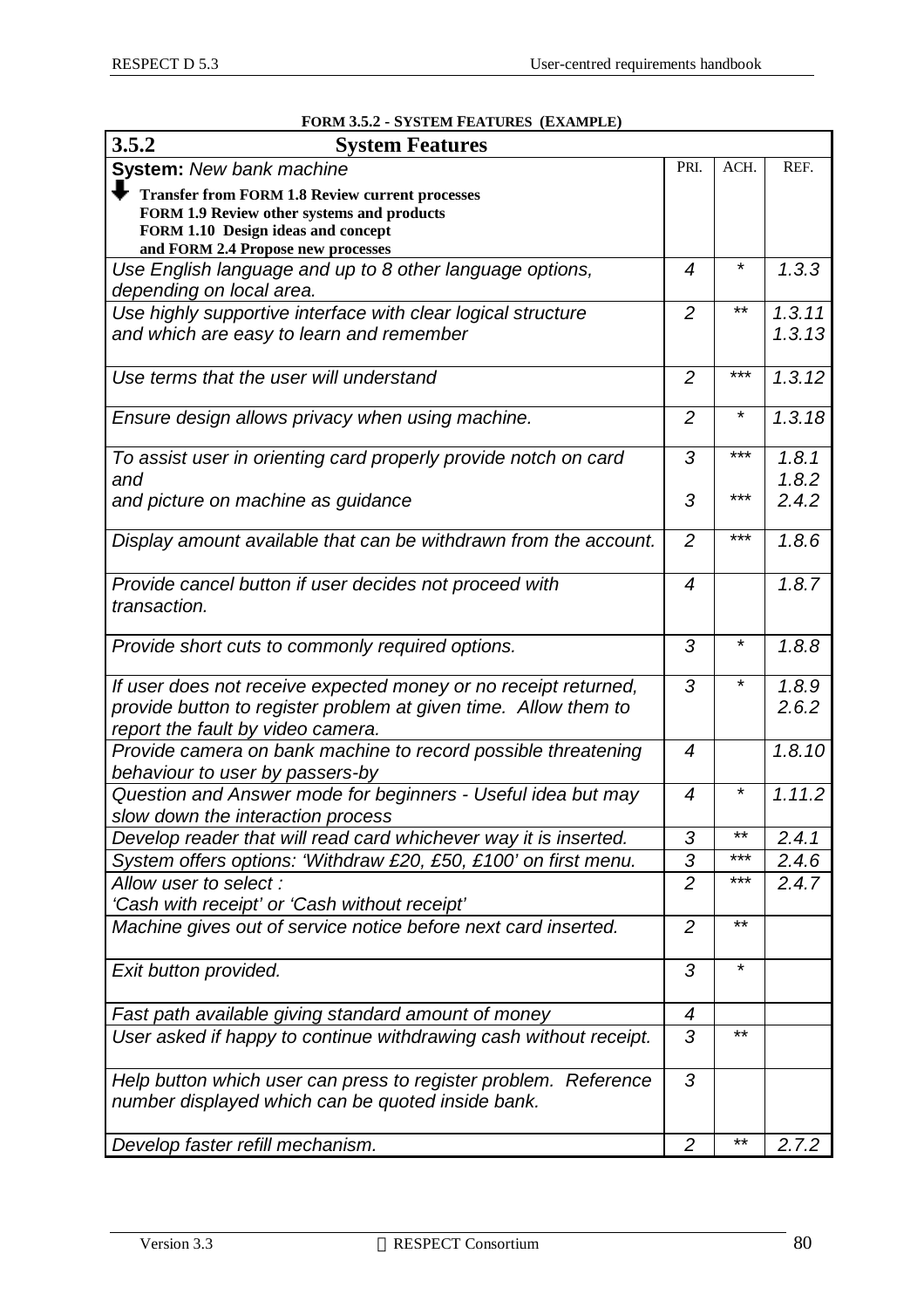# **3.6 User interface design**

#### **Objective**

This section specifies details of the user interface that the system will offer to support each user group. This may include:

- an outline of the user interface structure, based on the system concepts
- example screens.

It should also record further details of the software that will be used to create each usersystem interface (e.g. development package to be used, standards containing screen layout templates, etc.).

#### **Process**

- 1. Review all the potential user requirements identified in Stages 1 and 2, particularly in **FORM 1.6 Technical characteristics and 2.2 Design constraints.** Copy those that relate to the software interface into **FORM 3.6** below.
- 2. Remove any requirements that duplicate others or do not seem relevant.
- 3. Add any new requirements which arise from the review of this section.
- Please refer to RESPECT D4.2, section 2.2 which describes formal characteristics of user interface specifications. Section 2.3 describes a set of principles for user interface specifications based on the concepts of task adequacy, self-descriptiveness, controllability, conformity to user expectations, error tolerance, flexibility and learnability. Section 2.4 presents an outline for documenting the user interface.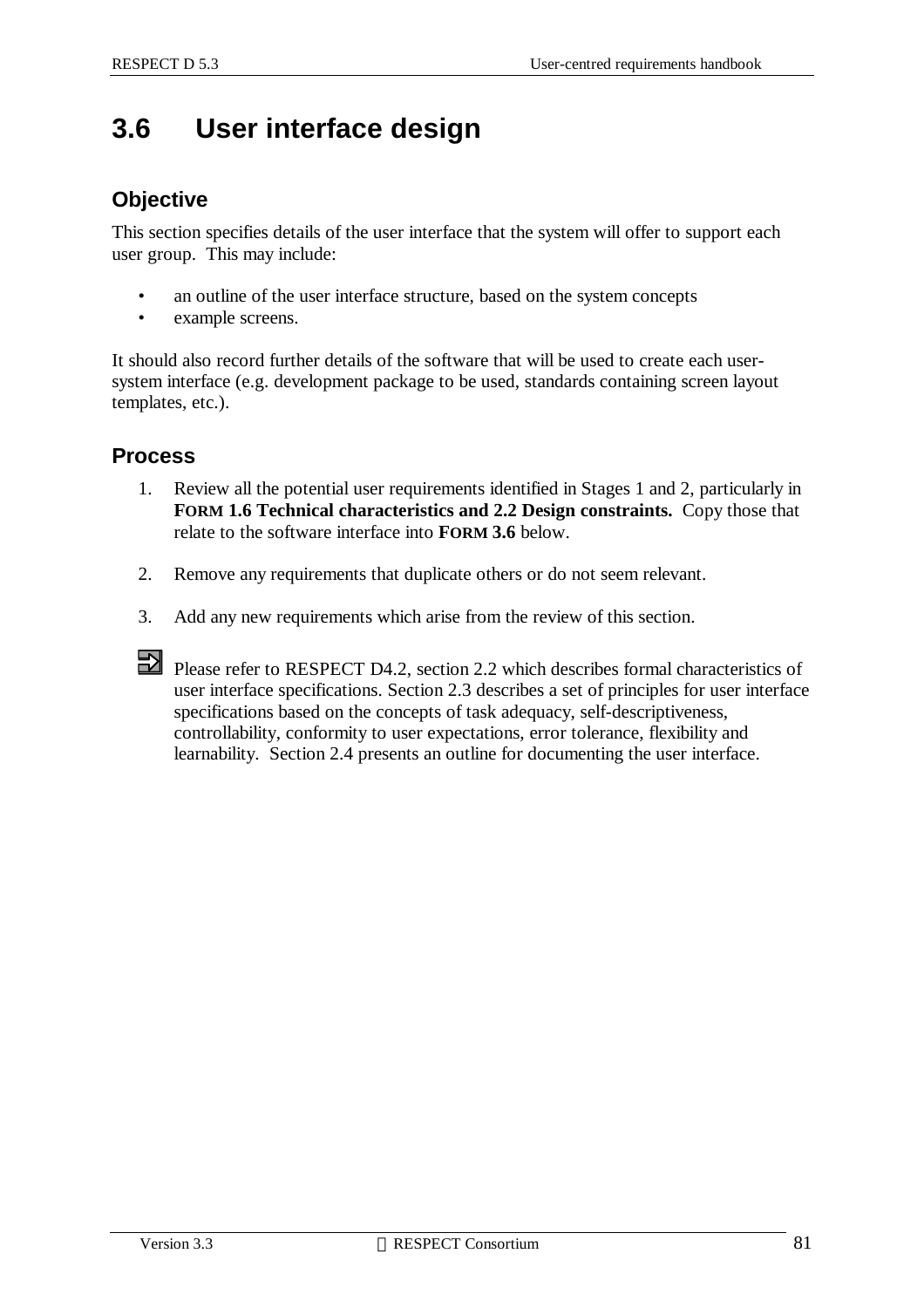| 3.6<br><b>User Interface Design</b>                                                                                   |        |          |       |
|-----------------------------------------------------------------------------------------------------------------------|--------|----------|-------|
| Interface name: 1. Customer interface to bank machine                                                                 | PRI.   | ACH.     | REF.  |
| Transfer from FORM 1.4 Technical environment<br><b>Transfer from FORM 1.10 Design ideas and concepts</b>              |        |          |       |
| <b>Purpose</b><br>This is the interface by which members of the public will obtain services from<br>the bank machine. |        |          |       |
| <b>Features</b><br>Cash limit display.<br>Indication of date of balance                                               | 3<br>3 | **<br>** | 1.8.6 |
| <b>Components of interface</b><br>Main screen structure shown in document: 'Kiosk style guide v2'.                    | Con    |          |       |
| <b>Standards to be used</b><br>ISO DIS 9241-14 Menu dialogues                                                         | 4      | $\star$  |       |
| <b>Example screens</b><br>Screen templates shown in document: 'Proposed user Interface Style guide',<br>section 1     | Con    |          |       |
| Tools to be used for building interface<br>Borland C++ and Screen Builder                                             | Cor    |          |       |

#### **FORM 3.6 - USER INTERFACE DESIGN (EXAMPLE 1)**

#### **FORM 3.6 - USER INTERFACE DESIGN (EXAMPLE 2)**

| 3.6<br><b>User Interface Design</b>                                                                                           |      |      |       |
|-------------------------------------------------------------------------------------------------------------------------------|------|------|-------|
| Interface name: 2. Bank staff interface to bank machine                                                                       | PRI. | ACH. | REF.  |
| Transfer from FORM 1.4 Technical environment<br><b>Transfer from FORM 1.10 Design ideas and concepts</b>                      |      |      |       |
| <b>Purpose</b><br>This is the interface by which bank staff will maintain the machine and refill it<br>with materials.        |      |      |       |
| <b>Methods of interaction</b><br>Full keyboard, function keys and monochrome screen.                                          | Con  |      | 1.8.6 |
| <b>Components of interface</b><br>Main screen structure shown in document: 'Proposed user Interface<br>Styleguide', section 2 | Con  |      |       |
| <b>Standards to be used</b><br>ISO DIS 9241-14 Menu dialogues.                                                                | 4    | *    |       |
| <b>Example screens</b><br>Screen templates shown in document: 'Kiosk style guide v2".                                         | Con  |      |       |
| Tools to be used for building interface<br>Borland C++ and Screen Builder.                                                    | Con  |      |       |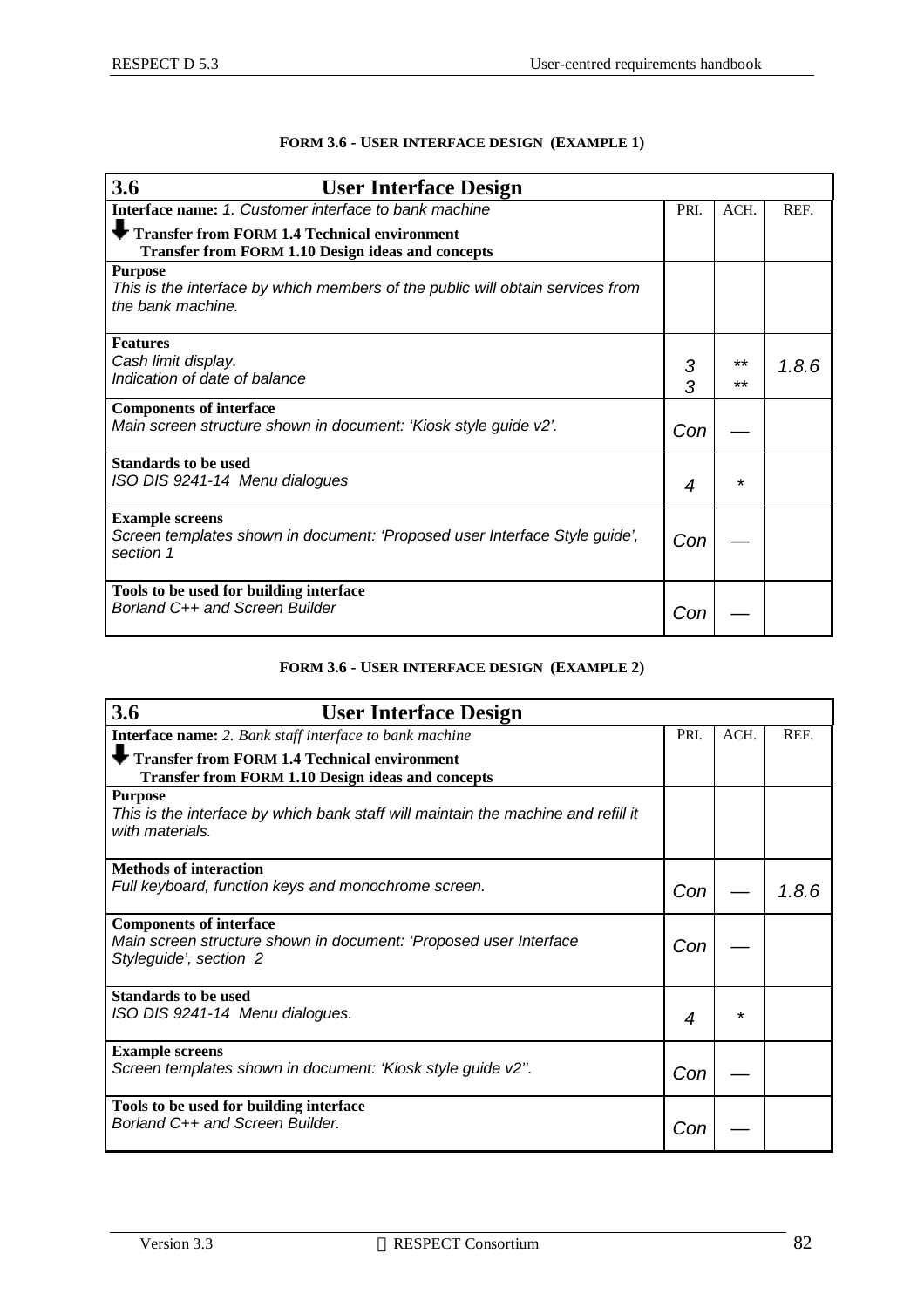# **3.7 User Support**

### **Objective**

Specification of the support that will be needed for each user group, including training, documentation, help facilities, local experts, telephone hot lines etc. The methods by which these support services are provided may also be specified.

### **Process**

- 1. Review all the potential user requirements identified in Stages 1 and 2, particularly in **FORM 1.3 User characteristics**. Copy those that relate to User support requirements into **FORM 3.7** below.
- 2. Remove any requirements that duplicate others or do not seem relevant.
- 3. Add any new requirements which arise from the review of this section.

| 3.7                           | <b>User Support</b>                                                                                                                                      |                |        |  |
|-------------------------------|----------------------------------------------------------------------------------------------------------------------------------------------------------|----------------|--------|--|
| <b>User Group: Bank staff</b> | PRI.                                                                                                                                                     | ACH.           | REF.   |  |
|                               | Transfer from FORM 1.3 User characteristics                                                                                                              |                |        |  |
| <b>User training</b>          | A 3 day training course will be provided on the basic<br>facilities within the system.                                                                   |                |        |  |
|                               | This will be topped up by one hours training per<br>week for the following two months.                                                                   | $\overline{2}$ | $\ast$ |  |
| <b>User</b>                   | Two manuals required:                                                                                                                                    |                |        |  |
| document-                     | - Introductory guide (less than 20 pages)                                                                                                                | 2              | $***$  |  |
| ation                         | - Reference manual.                                                                                                                                      | $\overline{3}$ | $\ast$ |  |
| <b>Help facilities</b>        | The system will provide an on-line help system that<br>describes how to perform each of the main tasks<br>that users need to perform.                    | $\mathfrak{Z}$ | $\ast$ |  |
|                               | The system functions will also be presented in<br>alphabetical order with synonyms. Hypertext links<br>will be provided between different help sections. | $\overline{4}$ | $***$  |  |
| <b>Local expert</b>           | A local expert will be given 3 weeks training and it<br>will form part of his or her job to answer questions<br>from other staff.                        | $\overline{2}$ | $***$  |  |
| <b>Telephone hot</b><br>lines | A telephone enquiry line will be provided to answer<br>questions that cannot easily be solved by reference<br>to help or the local expert.               | 2              | $\ast$ |  |
| Other support                 |                                                                                                                                                          |                |        |  |

#### **FORM 3.7 - USER SUPPORT REQUIRED (EXAMPLE)**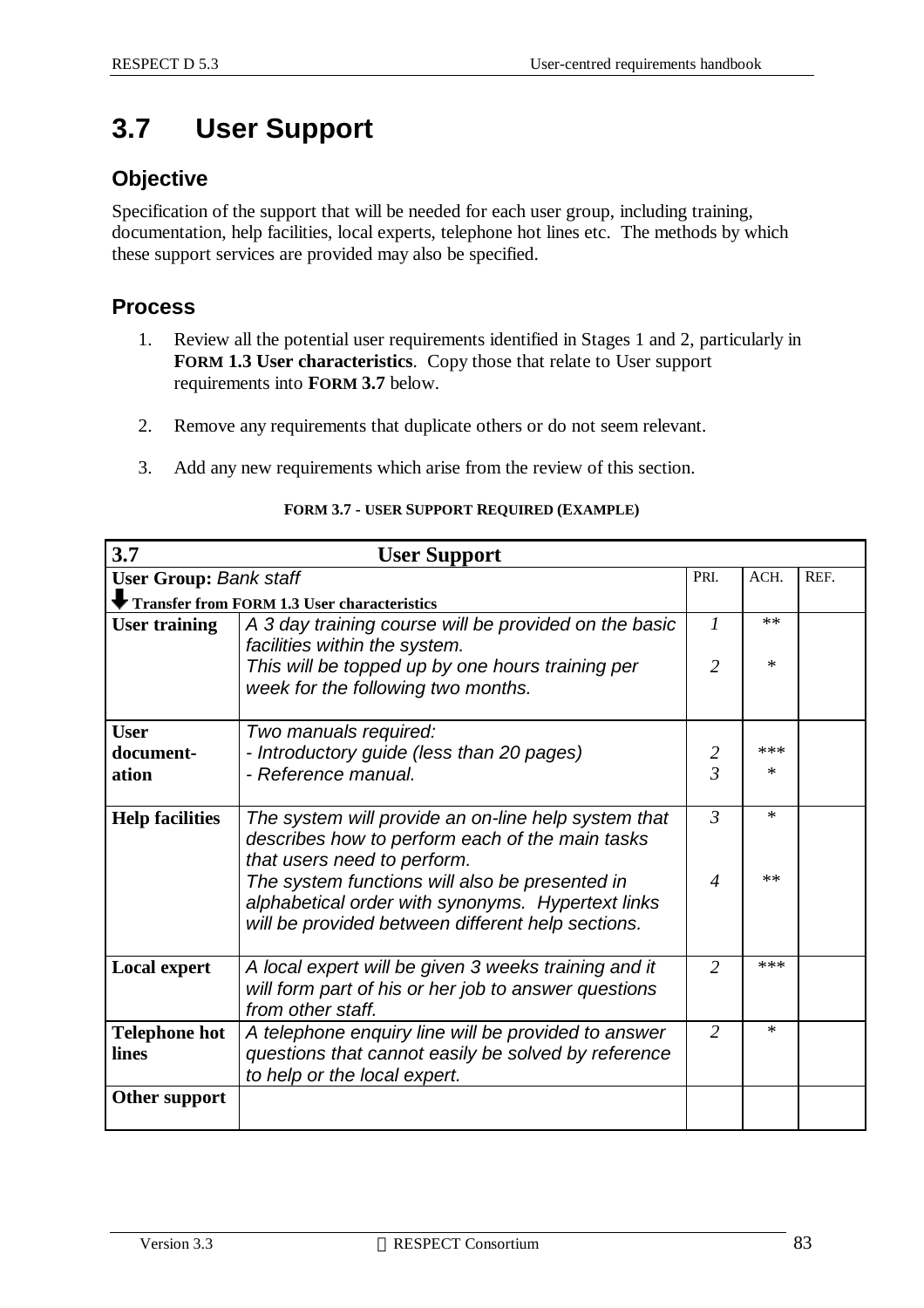# **3.8 Physical environment**

### **Objective**

This section lists the physical requirements that have arisen during the analysis and concept stages and by considering new tasks.

#### **Process**

- 1. Review all the potential user requirements identified in Stages 1 and 2, particularly in **FORM 1.5 Physical environment**. Copy those that relate to physical requirements into **FORM 3.8** below.
- 2. Remove any requirements that duplicate others or do not seem relevant.
- 3. Add any new requirements which arise from the review of this section.

| 3.8<br><b>Physical Environment</b>                                                                                                                                                                                            |                |         |       |
|-------------------------------------------------------------------------------------------------------------------------------------------------------------------------------------------------------------------------------|----------------|---------|-------|
| <b>System: Bank machine</b>                                                                                                                                                                                                   | PRI.           | ACH.    | REF.  |
| Transfer from FORM 1.5 Physical environment                                                                                                                                                                                   |                |         |       |
| Equipment should work in the following conditions:                                                                                                                                                                            |                |         | 1.5.1 |
| Temperature -10c to +40c                                                                                                                                                                                                      | $\overline{2}$ | **      |       |
| Humidity 55% - 90%, Rainfall                                                                                                                                                                                                  | $\overline{2}$ | **      |       |
| Any use of auditory feedback or output may be drowned by street<br>noise. Provide some form of earpiece or volume control is<br>available.                                                                                    | 4              |         | 1.5.2 |
| Sighting of machine should be optimum to avoid glare where<br>possible. Screen filters and matt screen surfaces should be<br>tested to see if they reduce potential problems. Needs to be<br>luminescent for use in the dark. | 3              | *       | 1.5.3 |
| Bank machine should be mounted 1m. above ground, inset in<br>wall.                                                                                                                                                            | 3              |         | 1.5.4 |
| Bank machine should be reachable by at least 80% of wheelchair<br>users both in terms of height and posture when operating the<br>machine.                                                                                    | 3              | *       | 1.5.5 |
| Ensure machine is clearly visible and signposted for people trying<br>to locate it.                                                                                                                                           | 3              | $\star$ | 1.5.6 |
| Position bank machine in the open and with extra lighting to<br>maximise safety.                                                                                                                                              | 3              | $\star$ | 1.5.7 |
| Keys should be operable by users wearing gloves.                                                                                                                                                                              | 4              |         | 1.5.8 |
| Provide more privacy with surround on machine                                                                                                                                                                                 | $\overline{2}$ | $***$   | 1.8.5 |

#### **FORM 3.8 - PHYSICAL ENVIRONMENT (EXAMPLE)**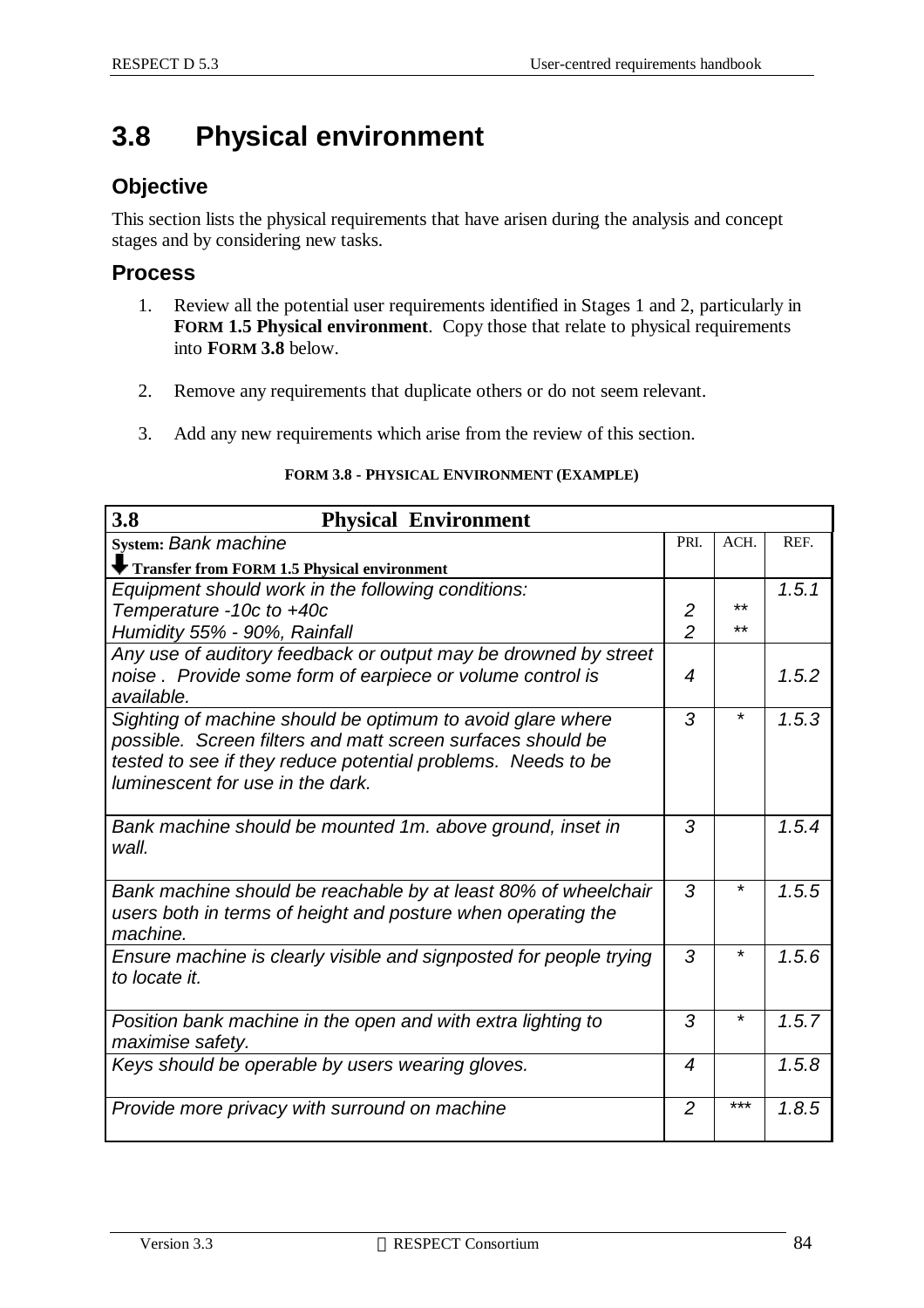# **3.9 Social and Organisational environment**

### **Objective**

This section lists the organisational requirements that have arisen during the analysis and concept stages and by considering new tasks.

Note that this part is different from the specification of organisation and business requirements for the system but may be aided by results from that analysis.

#### **Process**

- 1. Review all the potential user requirements identified in Stages 1 and 2, particularly in **FORM 1.6 Social and Organisational environment**. Copy those that relate to social and organisational requirements into **FORM 3.9.** below.
- 2. Remove any requirements that duplicate others or do not seem relevant.
- 3. Add any new requirements which arise from the review of this section.

|  | <b>FORM 3.9 - SOCIAL AND ORGANISATIONAL ENVIRONMENT</b> |  |
|--|---------------------------------------------------------|--|
|  |                                                         |  |

| 3.9<br><b>Social and Organisational Environment</b>                                                          |                  |         |        |
|--------------------------------------------------------------------------------------------------------------|------------------|---------|--------|
| System: Bank machine                                                                                         | PRI.             | ACH.    | REF.   |
| Transfer from FORM 1.6 Social and Organisational environment                                                 |                  |         |        |
| Staff should be prepared to give advice to the public on using                                               | $\overline{2}$   | $\star$ | 1.6.1  |
| bank machines. Counter staff should always be available to                                                   |                  |         |        |
| handle similar transactions if person does not wish to use a bank<br>machine.                                |                  |         |        |
| Bank machines should be monitored for response speeds and<br>number of transactions per day.                 | 3                | *       | 1.6.2  |
| Staff should be able to interrupt queue to perform a quick check if<br>query arises about quality of output. | 3                | $***$   | 1.6.3  |
| Allow two users to view/access bank machine comfortably.                                                     | 4                |         | 1.6.4  |
| Assistance is not normally available at external bank machine.                                               | 3                | *       | 1.6.5  |
| User needs way of registering problem and to request help soon<br>afterwards.                                |                  |         |        |
| Customer needs a way of abandoning transaction if they cannot                                                | $\boldsymbol{4}$ |         | 1.6.6  |
| proceed and feel under pressure.                                                                             |                  |         |        |
| Bank machine may provide an alarm bell to signal help required if                                            | 3                | $***$   | 1.6.7  |
| theft takes place.                                                                                           |                  |         |        |
| Bank machine should provide sufficient barriers to prevent others                                            | $\overline{2}$   | $***$   | 1.6.8  |
| from seeing the transaction.                                                                                 |                  |         |        |
| Rota of staff to check on level of paper and money in machine.                                               | $\overline{2}$   | $***$   | 2.7.1  |
| Allow bank staff to repair some faults to save visit from                                                    | $\overline{2}$   | $***$   | 1.11.4 |
| maintenance staff - Worth considering. Danger of overloading<br>staff.                                       |                  |         |        |
| Develop diary of past faults to guide staff on correcting faults and<br>when to call out an engineer.        | 3                | *       | 2.7.3  |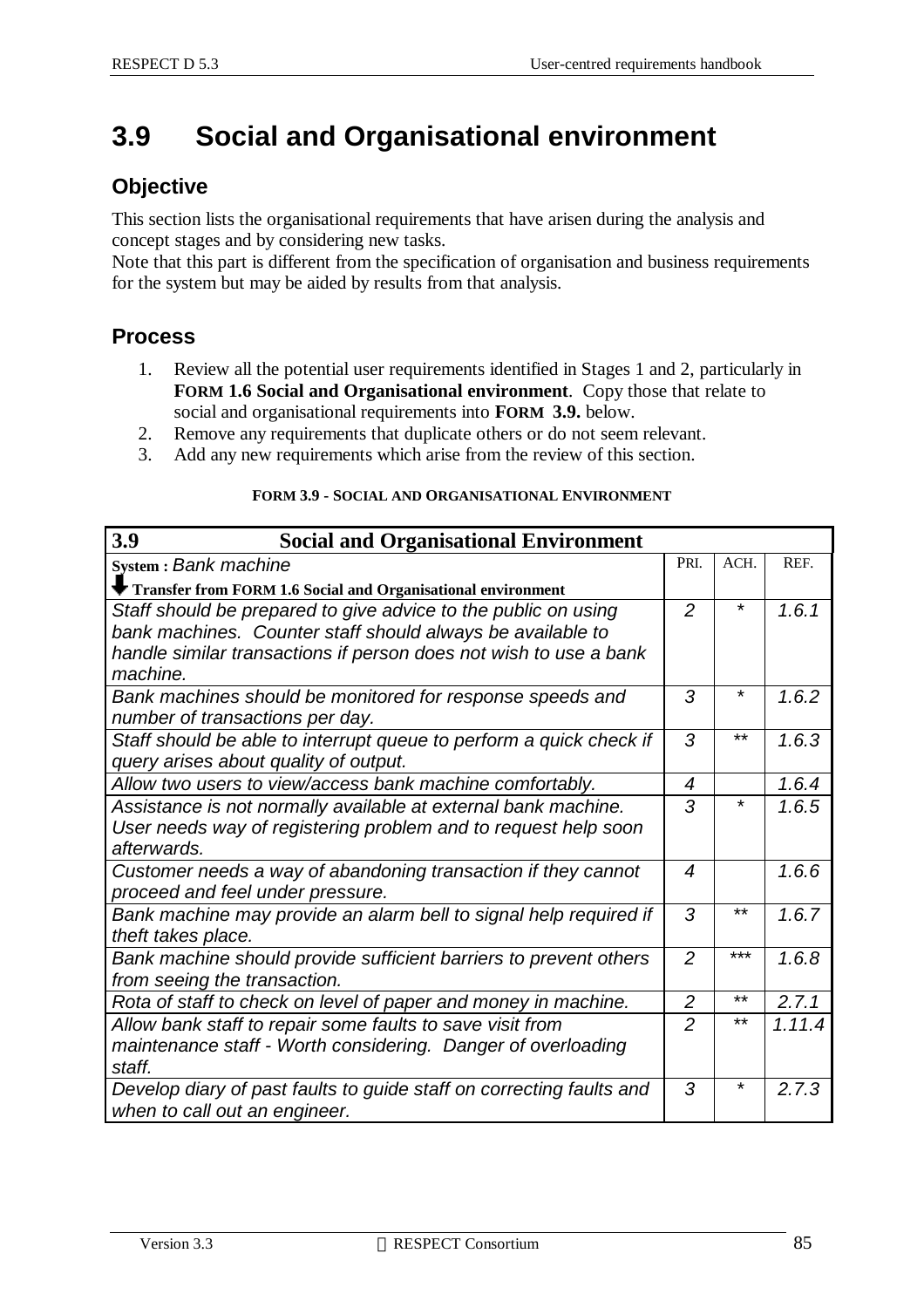# **3.10 Standards and styleguides to apply**

### **Objective**

In this section, identify relevant Human Factors standards to which the new system, the support facilities and working conditions must conform e.g. ISO 9241 parts 11, 14 and 15, or 'must use OSF (Open Systems Foundation) Motif'. In addition, internal standards or styleguides e.g. for user interface design, should also be identified. Conformance to both external and internal standards will become additional user requirements.

### **Process**

To assist in selecting appropriate standards, carry out the following steps:

- 1. Read through the descriptions of different Human Factors standards that may be applied to system design in the following section. Identify those which are relevant to the system being developed and record them in **FORM 3.10**.
- 2. Use the additional blank section of the form to record any **internal standards or style guides** the standards that should apply to the system, or any **external standards not listed below**. You also need to decide whether the standard is to be used as guidance only or whether adherence to it will be part of the testing process.

This section lists the relevant standards to which the new system, the support facilities and the working conditions must conform. Conformance to them will become additional user requirements.

### **Process**

Review the Human factors standards described in part D, Appendix 2. Copy those that seem most relevant into **FORM 3.10** as shown below.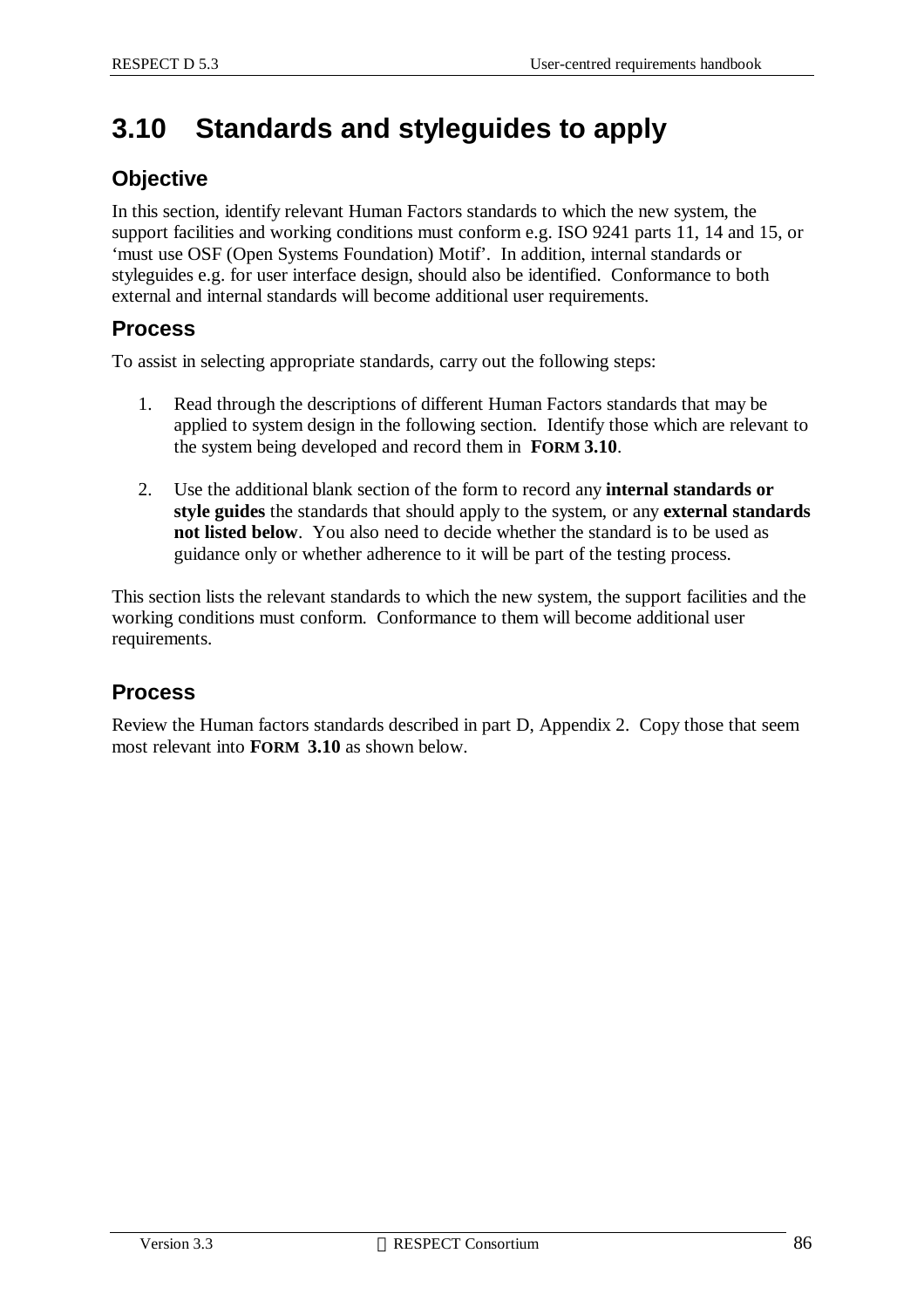|                  | 3.10<br><b>Standards and styleguides to Apply</b>                                                                                 |                                                                                  |                  |         |      |  |  |
|------------------|-----------------------------------------------------------------------------------------------------------------------------------|----------------------------------------------------------------------------------|------------------|---------|------|--|--|
|                  | System: New bank machine                                                                                                          |                                                                                  |                  |         |      |  |  |
|                  | <b>STANDARD</b>                                                                                                                   | <b>USER REQUIREMENT</b><br>(METHOD OF APPLICATION)                               | PRI.             | ACH.    | REF. |  |  |
| 2.               | ISO 9241-1: 1993,<br>Ergonomic requirements for<br>office work with visual<br>display terminals (VDTs) -<br>General Introduction. | To be read by design team<br>members.                                            | $\overline{2}$   | ***     |      |  |  |
| $\overline{4}$ . | ISO /DIS 9241-11 :<br>Guidance on Usability                                                                                       | To be read by design team<br>members.                                            | 4                |         |      |  |  |
|                  | 13. ISO DIS 9241-5<br>Workstation layout and<br>postural requirements                                                             | Check during design process<br>that requirements are met.                        | $\boldsymbol{4}$ | $\star$ |      |  |  |
|                  | 15. ISO DIS 9241-7 Display<br>requirements with<br>reflections                                                                    | Check during design process<br>that requirements are met.                        | $\boldsymbol{4}$ | $\star$ |      |  |  |
|                  | 21. ISO/DIS 9241-14:<br>Menu dialogues                                                                                            | To be used as general<br>guidance.                                               | 4                | ***     |      |  |  |
|                  | 26. ISO/IEC DIS 11581-1<br>: Icon symbols and<br>functions - Part 1:<br>Icons - general                                           | Ensure that all standard<br>symbols related to application<br>are complied with. | 4                | $\star$ |      |  |  |
|                  | 30. ETSI ETR 116 Human<br><b>Factors guidelines for ISDN</b><br>terminal design.                                                  | To be read by design team<br>members.                                            | 4                | $\star$ |      |  |  |
|                  | 40. NCR Style guide on<br>bank system design.                                                                                     | All user interfaces must<br>conform to this standard.                            | $\overline{2}$   | $***$   |      |  |  |

#### **FORM 3.10 - STANDARDS AND STYLEGUIDES TO APPLY (EXAMPLE)**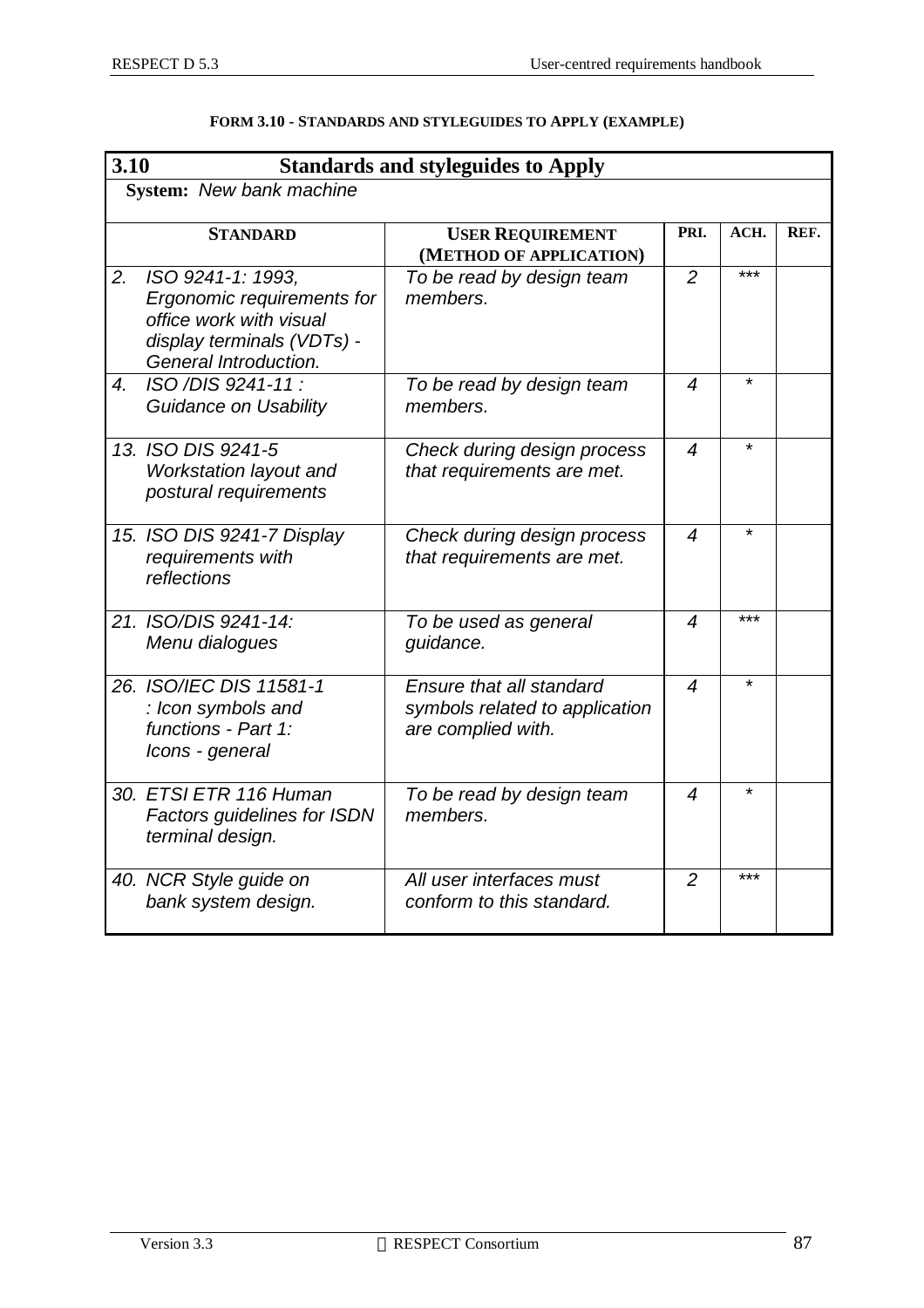# **3.11 Test plan**

#### **Objective**

This section provides guidance in testing the feasibility of the system concept and to generate possible changes to it. The assessment may also help in selecting the most suitable design concept from a number of competing concepts.

## **Process**

Controlled experiments can be used to test the usability of a prototype or of a simulation of the future system concept. Representative users are asked to perform tasks with the prototype to help check whether the system concept will be an acceptable basis for the new system. Specific elements of the system design may be tested as required; for example input devices and icon sets might be examined.

The results will also help in generating usability goals for the future system when it is developed fully.

For more information about **controlled testing** see Part C, section 4.2.

The basic method is as follows:

- 1. Define the sample of users (number in sample and their characteristics) that will perform the tasks. To do this refer to the **list of users** (section 1.2) and the **user characteristics** (section 1.3).
- 2. Define the list of tasks that they will carry out, referring to the **task scenarios** developed in section 2.3.
- 3. Define the conditions that will be set up for running the trials. To identify relevant conditions, refer to characteristics of the **physical environment** (section 1.5), **organisational environment** (section 1.6) and **technical environment** (section 1.4).
- 4. Define suitable measures to assess each task performed with the system e.g. task achievement, task time, satisfaction or ease of use ratings, and how data will be gathered to take the measurements.
- 5. Define how much introduction will be given to the users before the trials and how help will be offered during the trials. Record these in a table similar to **FORM 3.11.1** below. When an operational version of the system is ready, the user trials will be run using it.
- 6. Run the user trials capturing performance measures, rating scale scores, and user comments about the system for each task. These results will be recorded in a table similar to **FORM 3.11.2** below.
- 7. Following the user test, the results will be reviewed and the system design will be modified to address any problems identified. The results will also be used as a baseline for testing the system when it is implemented.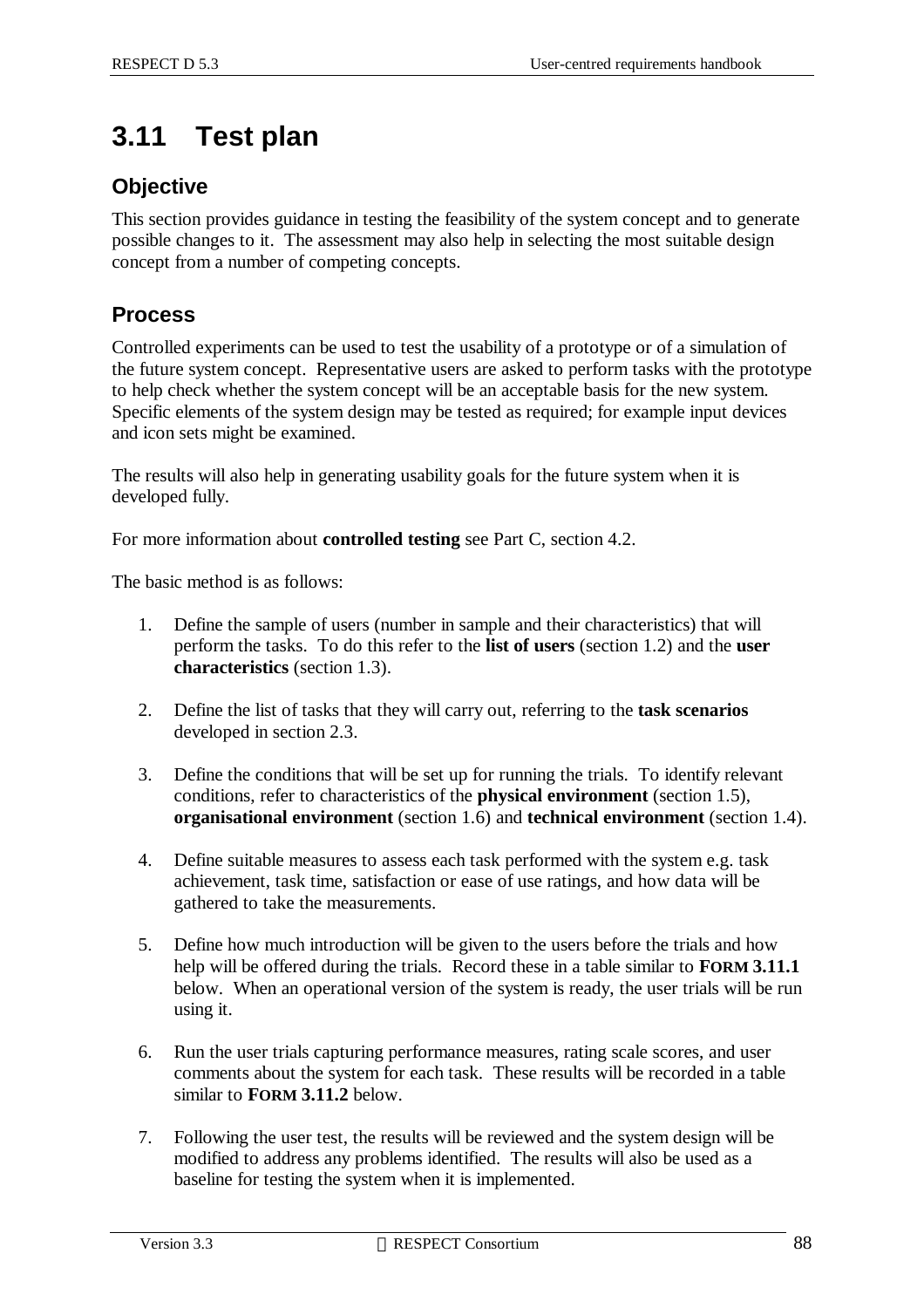| 3.11.1                                                                                                                                                         | <b>Usability test plan</b>                                                                                                                                                                                                                                                                          |  |  |
|----------------------------------------------------------------------------------------------------------------------------------------------------------------|-----------------------------------------------------------------------------------------------------------------------------------------------------------------------------------------------------------------------------------------------------------------------------------------------------|--|--|
|                                                                                                                                                                |                                                                                                                                                                                                                                                                                                     |  |  |
| User sample and characteristics                                                                                                                                | Include equal numbers of males and females in user trials 1.3.2                                                                                                                                                                                                                                     |  |  |
| <b>Method of recruitment</b>                                                                                                                                   | Advertise for bank machine users through local newspapers.                                                                                                                                                                                                                                          |  |  |
| <b>Tasks or Scenarios</b><br><b>T</b> Based on FORM 1.7 user goals<br>or FORM 2.3 Task scenarios                                                               | S1(1) Access bank machine and withdraw £50 in cash and collect<br>receipt.<br>S2(1) Access bank machine and withdraw £200 when limit £50<br>S3(1) Access bank machine, request £100 then stop transaction<br>S8(4) Access bank machine and request £100. Report that incorrect<br>amount dispensed. |  |  |
| Measures/Method of data capture                                                                                                                                | Task achievement.<br>- Observation<br>- Observation/stop watch<br>Time to complete task.<br>Comparison with expert user<br>- Video analysis<br>Comments pre and post system.<br>- Interview<br>Ratings of ease /difficulty of task.<br>- Survey form and prompt cards                               |  |  |
| <b>Test equipment</b>                                                                                                                                          | Panasonic 9000 video recorder.<br>Panasonic video camera.<br>Notepads and pens.<br>Stopwatch.                                                                                                                                                                                                       |  |  |
| <b>Environment</b><br><b>T</b> based on FORMS:<br><b>1.4 Technical environment</b><br>1.5 Physical environment<br>1.6 Social and organisational<br>environment | Simulation of bank foyer.<br>Bank machine set-up which user interacts with.<br>Desk manned by member of bank staff (experimenter) who will<br>provide support as required.                                                                                                                          |  |  |
| Introduction to subject                                                                                                                                        | Brief introduction to the new bank machine.<br>Five minutes of guided practice exploring the basic facilities.                                                                                                                                                                                      |  |  |
| Assistance to be given                                                                                                                                         | No help to be given unless the user is unable to proceed.                                                                                                                                                                                                                                           |  |  |

#### **FORM 3.11.1 - USABILITY TEST PLAN (EXAMPLE)**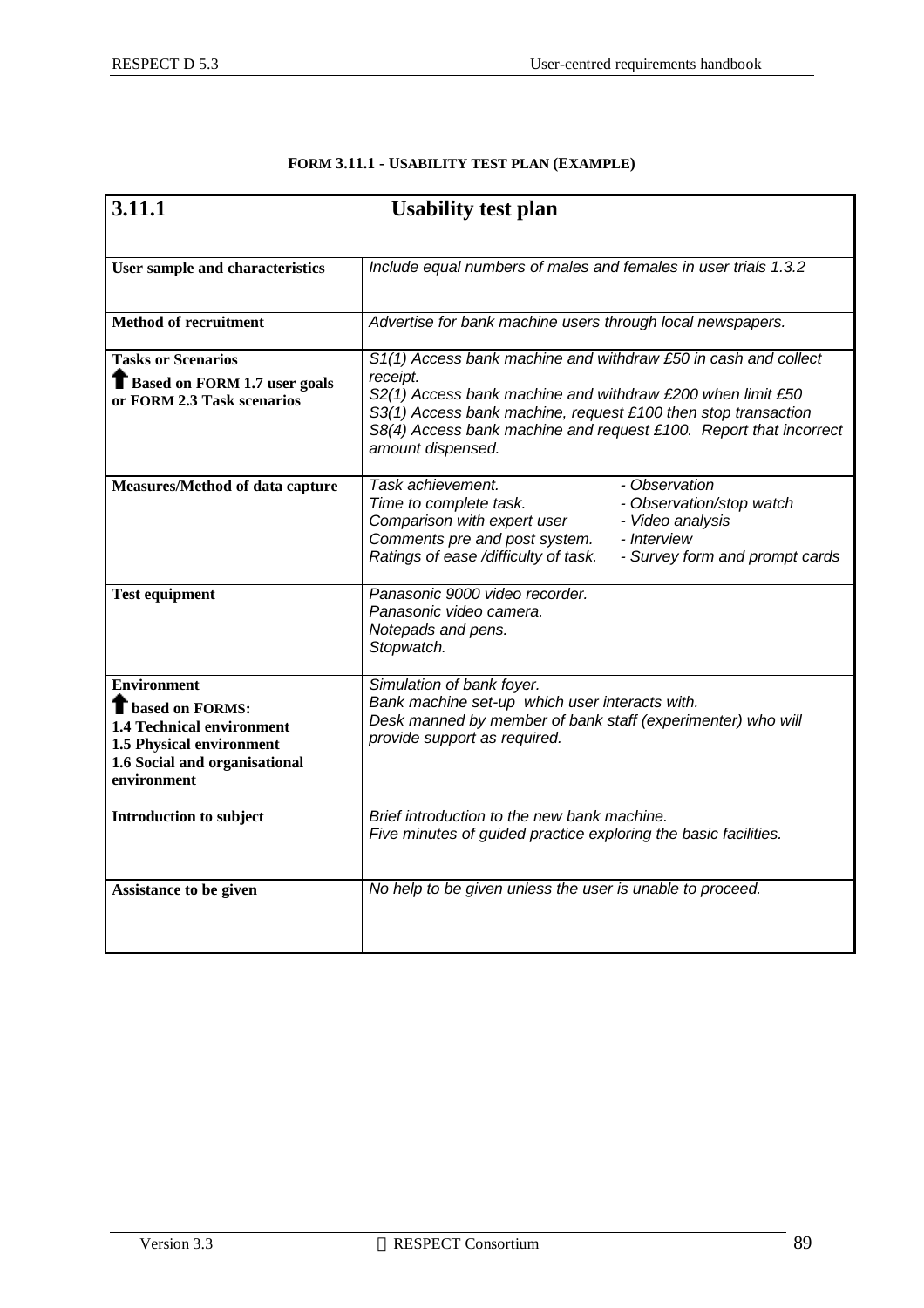| 3.11.2<br><b>Usability test results</b>                                           |                            |                                                         |                                        |                                                                     |                                                                                                                                          |  |
|-----------------------------------------------------------------------------------|----------------------------|---------------------------------------------------------|----------------------------------------|---------------------------------------------------------------------|------------------------------------------------------------------------------------------------------------------------------------------|--|
| Results based on user test with of 20 bank customers.                             |                            |                                                         |                                        |                                                                     |                                                                                                                                          |  |
| <b>Tasks</b>                                                                      | <b>Task</b><br>achievement | <b>Mean Time</b><br>and<br><b>Standard</b><br>deviation | Comparison<br>with expert<br>task time | Subjective<br>rating of<br>difficulty<br>$(1=easy)$<br>7=difficult) | <b>Comments</b>                                                                                                                          |  |
| S <sub>1</sub> (1) Withdraw<br>£50                                                | 80%                        | Mean: 4 mins<br>SD: 25secs                              | 75%                                    | 2.2                                                                 | All users carried<br>out task fairly<br>easily                                                                                           |  |
| S2(1) Withdraw<br>amount<br>cash limit                                            | 90%                        | Mean: 3 mins<br>SD: 45 secs                             | 60%                                    | 4.6                                                                 | Some users not<br>sure of level of<br>cash limit.                                                                                        |  |
| S3(1) Access<br>bank<br>machine<br>then halt<br>transaction                       | 60%                        | Mean: 2 mins<br>30 sec<br>SD: 15 secs                   | 75%                                    | 3.2                                                                 | most users able to<br>exit easily.<br>Some users<br>expected quit key<br>to be red not<br>yellow.                                        |  |
| S8(4) Access<br>bank<br>machine<br>and report<br>incorrect<br>money<br>dispensed. | 80%                        | Mean: 8 mins<br>SD: 15 secs                             | 75%                                    | 6                                                                   | Most users<br>unsure how to<br>report this<br>problem through<br>the machine.<br>Most reported<br>problem to<br>member of bank<br>staff. |  |

#### **FORM 3.11.2 - USABILITY TEST RESULTS (EXAMPLE)**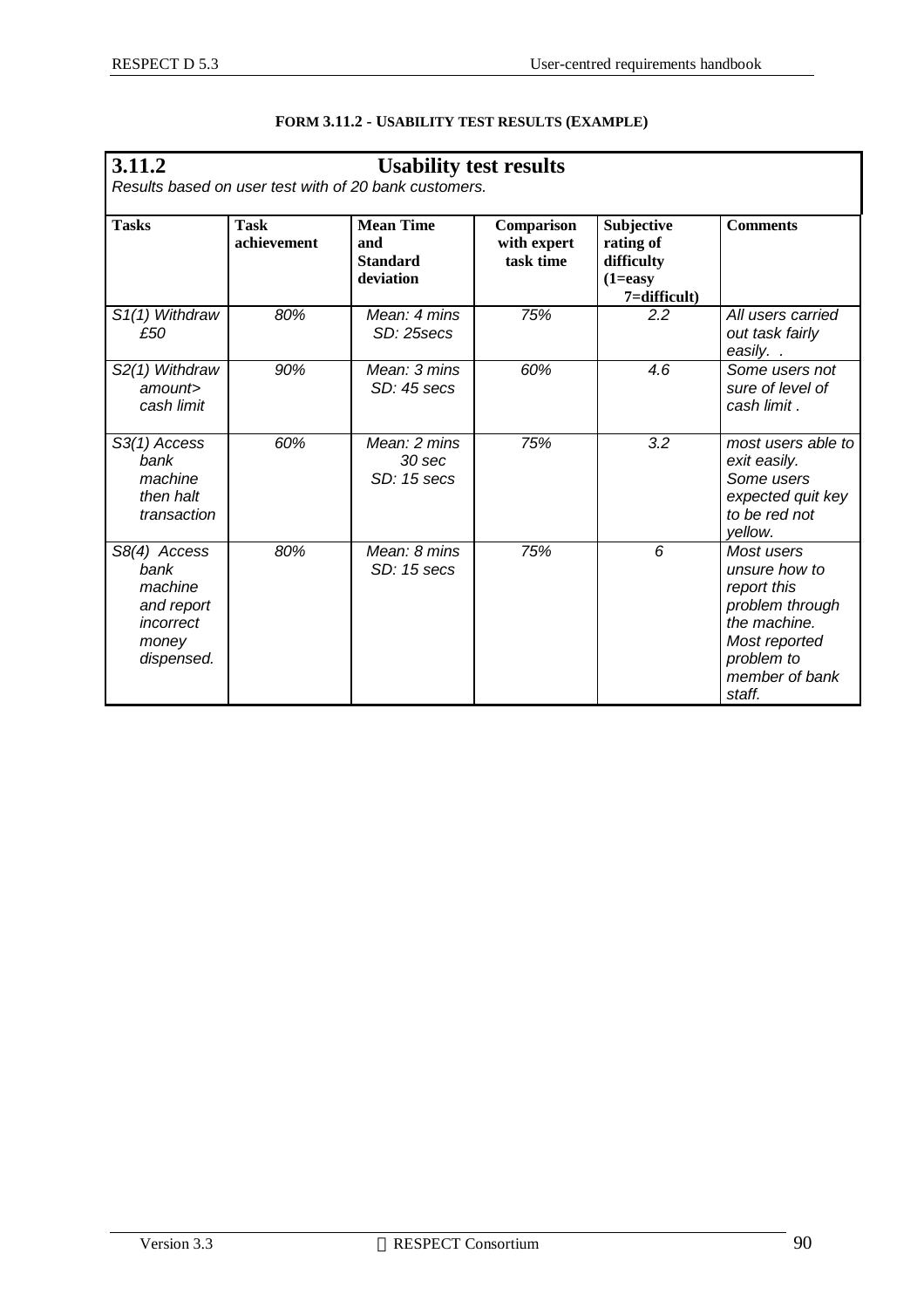# **3.12 Implementation plan**

The user requirements specification is complemented by the **implementation plan**. This defines how the user requirements that have been specified will be carried forward into the system design process. The plan can also be used to demonstrate to customers how user requirements have been dealt with after the system has been developed.

If product phasing is required, a statement of the migration path from the user's view is also produced. This will specify:

- The system configuration needed to match end user needs.
- The organisational changes necessary for users to gain maximum benefit.
- The planning stages to implement the system.

The section headings recommended for the user requirements plan and the type of information it should contain are shown in the table below (**FORM 3.12**).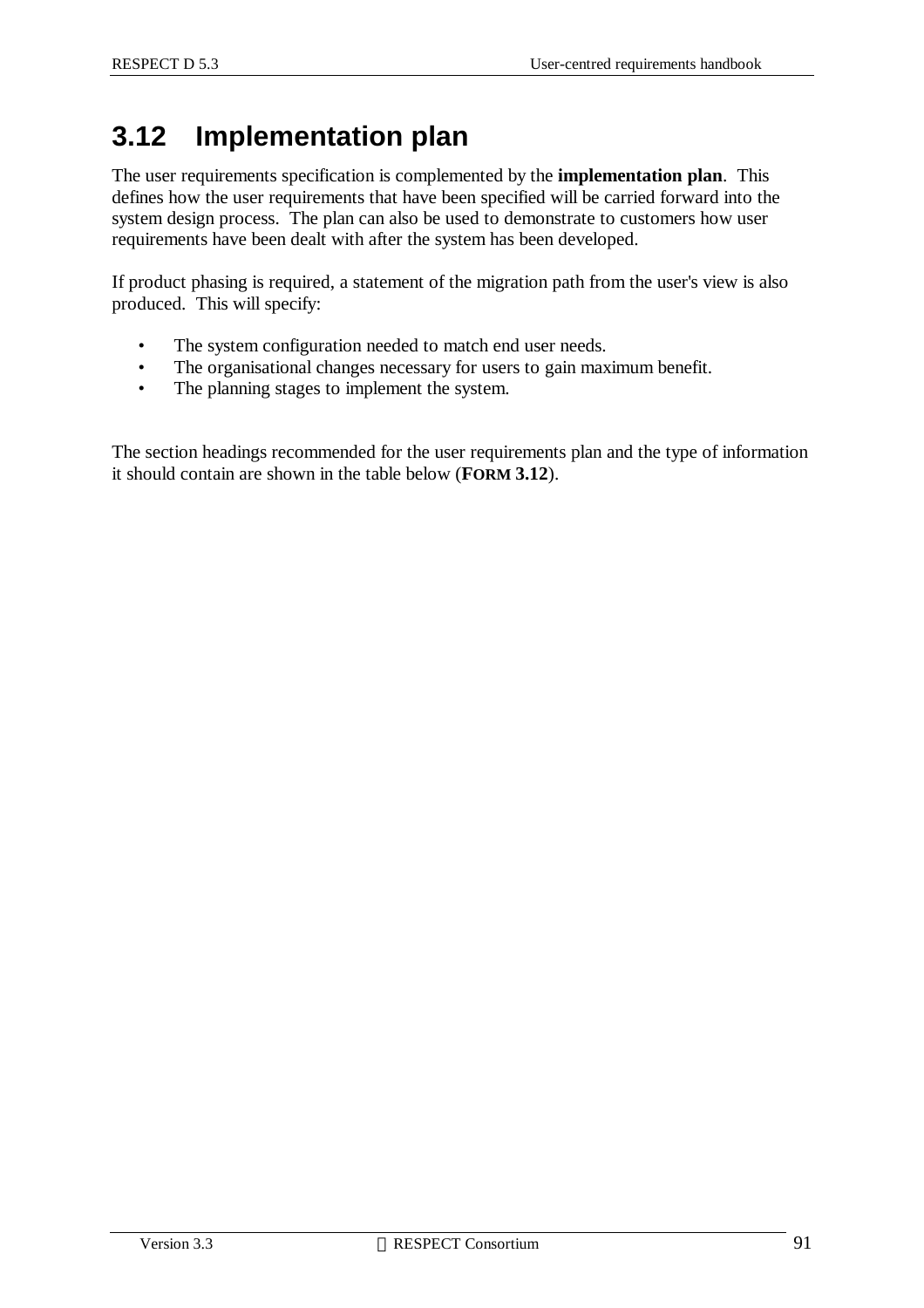|    | 3.12<br>User requirements implementation plan                                                                                                                                                                                                                                                       |  |  |  |  |  |  |  |
|----|-----------------------------------------------------------------------------------------------------------------------------------------------------------------------------------------------------------------------------------------------------------------------------------------------------|--|--|--|--|--|--|--|
|    | System: New bank system                                                                                                                                                                                                                                                                             |  |  |  |  |  |  |  |
|    | 1. Design rationale<br>The system will be developed iteratively, starting with identification of the basic                                                                                                                                                                                          |  |  |  |  |  |  |  |
|    | concepts for the interface. A number of simulations will be identified as a basis<br>for the overall concept.                                                                                                                                                                                       |  |  |  |  |  |  |  |
|    | The simulations that seem to have the most potential will be developed as<br>interactive prototypes for user discussion and walkthrough. Finally the<br>approach which receives the most user support will be taken forward and a full<br>prototype will be created as a basis for the full system. |  |  |  |  |  |  |  |
|    | Formal user trials will be carried out on the prototype to test if it meets the<br>usability and acceptability goals set for it.                                                                                                                                                                    |  |  |  |  |  |  |  |
|    | 2. Form of prototype<br>Specify what form the system prototype will take: for example, paper,<br>operational.                                                                                                                                                                                       |  |  |  |  |  |  |  |
| 3. | <b>Usability test method</b><br>Specify the test(s) and test method(s) to be employed with the prototype(s) to                                                                                                                                                                                      |  |  |  |  |  |  |  |
|    | examine usability, e.g. expert walk-through, diagnostics, user trials, etc. Where<br>user trials are proposed, specify the subjects to be employed (e.g. number,<br>ages, genders etc.). Add the results of usability testing.                                                                      |  |  |  |  |  |  |  |
|    | 4. Acceptability test method<br>Specify the test(s) and method(s) by which the product will be tested for                                                                                                                                                                                           |  |  |  |  |  |  |  |
|    | acceptability e.g. user cost/benefits assessments, user trials, etc. Where field<br>trials are proposed, specify the field site. Add the results of acceptability<br>testing.                                                                                                                       |  |  |  |  |  |  |  |
| 5. | <b>Scope for iteration</b><br>Specify the opportunities and constraints for re-testing usability and<br>acceptability.                                                                                                                                                                              |  |  |  |  |  |  |  |
| 6. | <b>User audit</b>                                                                                                                                                                                                                                                                                   |  |  |  |  |  |  |  |
|    | Specify how feedback on product usage, usability and acceptability will be<br>collected. Add results of user audits.                                                                                                                                                                                |  |  |  |  |  |  |  |
| 7. | <b>System phasing</b><br>Specify how the system will be introduced. Describe the order in which different<br>modules will be introduced.                                                                                                                                                            |  |  |  |  |  |  |  |
|    | Also describe how users will be made aware of and introduced to the new<br>system and in general terms what training will be provided.                                                                                                                                                              |  |  |  |  |  |  |  |

|  | FORM 3.12 - USER REQUIREMENTS IMPLEMENTATION PLAN (EXAMPLE) |  |
|--|-------------------------------------------------------------|--|
|--|-------------------------------------------------------------|--|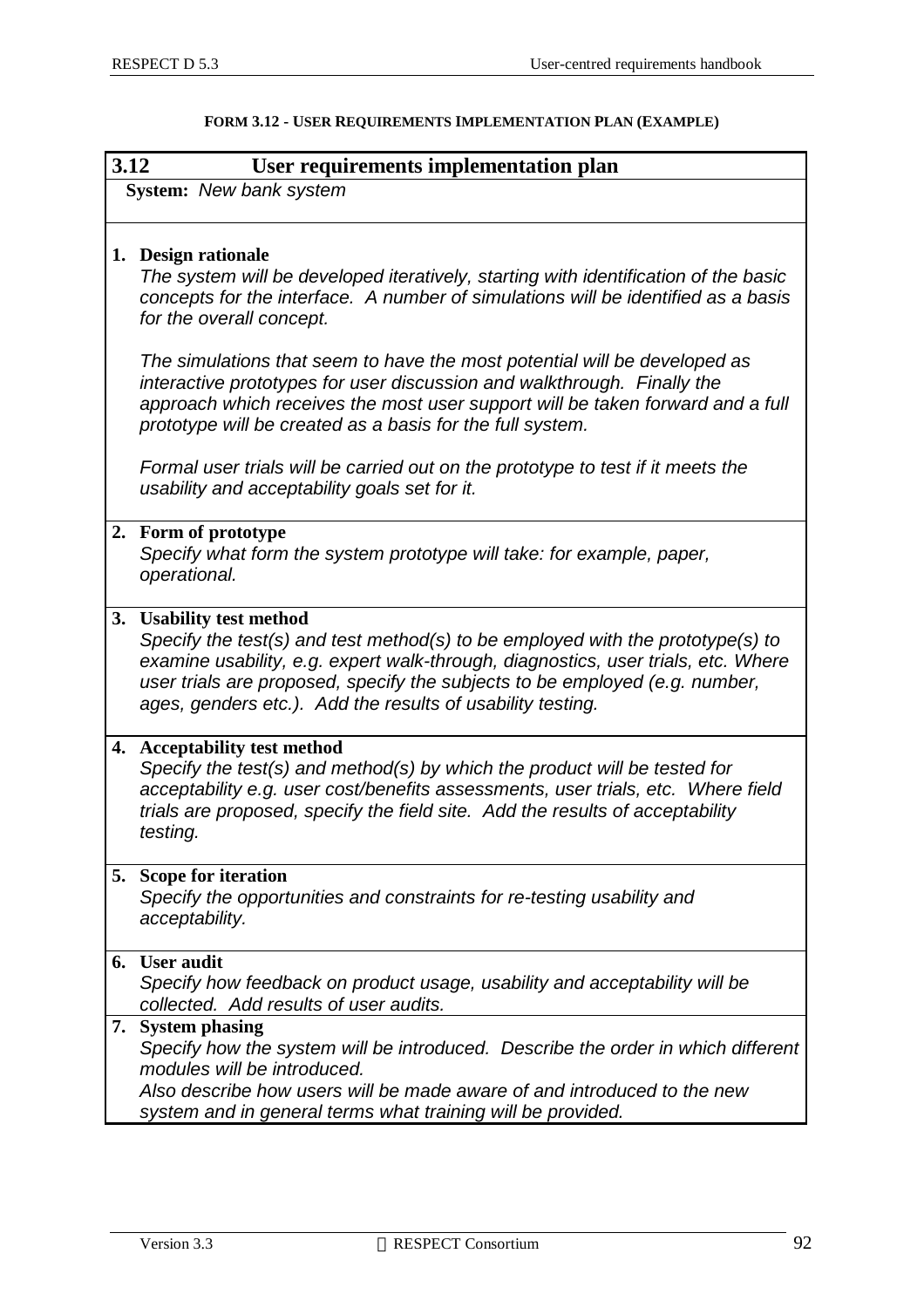# **Part C**

# **4. User Requirements Methods**

This section provides descriptions of each of the methods that may be used to support relevant stages of the user requirements specification framework. The material draws principally from the RESPECT Methods deliverable D3.1 (Kirakowski and Vereker, 1996).

Each method contains the following headings:

- **What Is The Method, And When Can It Be Used?** This provides a summary of what happens when the method is applied, and an indication of when it can be used.
- **Typical Application Areas**

This describes the kinds of systems (e.g. a software package) or application areas (e.g. office systems) in which the method might be applied.

• **Benefits and Limitations**

First the benefits are listed and then the limitations. When a method is employed it must be ensured that each limitation is either not relevant or has been catered for.

• **What you need**

A description is given of the resources required to carry out the method in terms of people and resources such as equipment, rooms, etc.

- **Process** The key activities that should be carried are listed in the order they are to be performed.
- **Practical guidelines**

These give practical guidance for applying the method, based on experience and special considerations for applying them to different categories of user (e.g. people with impairments, the young).

• **Further Information**

This section provides references to sources for further information.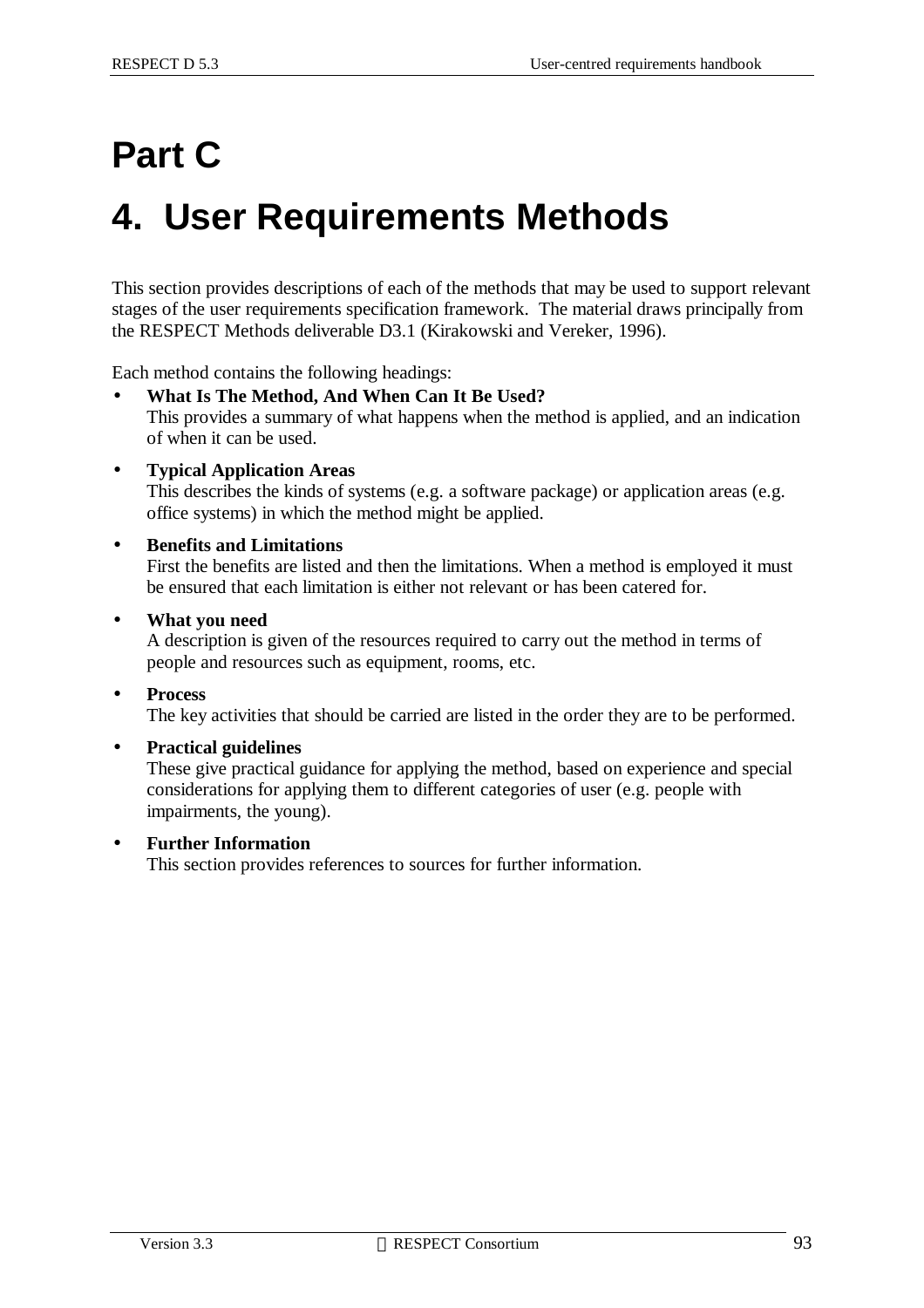Methods covered include:

- **4.1 Brainstorm**
- **4.2 Controlled testing**
- **4.3 Diary keeping**
- **4.4 Focus groups**
- **4.5 Functionality matrix**
- **4.6 Group discussion**
- **4.7 Interviews**
- **4.8 Observation**
- **4.9 Paper prototyping**
- **4.10 Parallel design**
- **4.11 Rapid prototyping**
- **4.12 Scenario building**
- **4.13 Storyboarding**
- **4.14 Survey**
- **4.15 Task analysis**
- **4.16 Task allocation**
- **4.17 Video prototyping**
- **4.18 Walkthrough**
- **4.19 Wizard of Oz prototyping**

#### **Relating the Methods to the User Requirements Framework**

The following table provides guidance on the selection of methods for use in the main stages of the User Requirements Framework (Part B). Selection is based on a number of factors. These include:

- The phase in the process of specifying user requirements
- The time and effort required to apply the method
- The expertise or skills required
- The equipment or facilities required
- The particular strengths of the method.



Note also that the RESPECT deliverable D6.2 'Requirements specification and evaluation for user groups with special needs', describes how to relate some of the above methods to users with impairments and disabilities (visual, hearing, motor and cognitive), as well as elderly and young users. The methods covered include: group discussions, interviews, observation, surveys, controlled testing.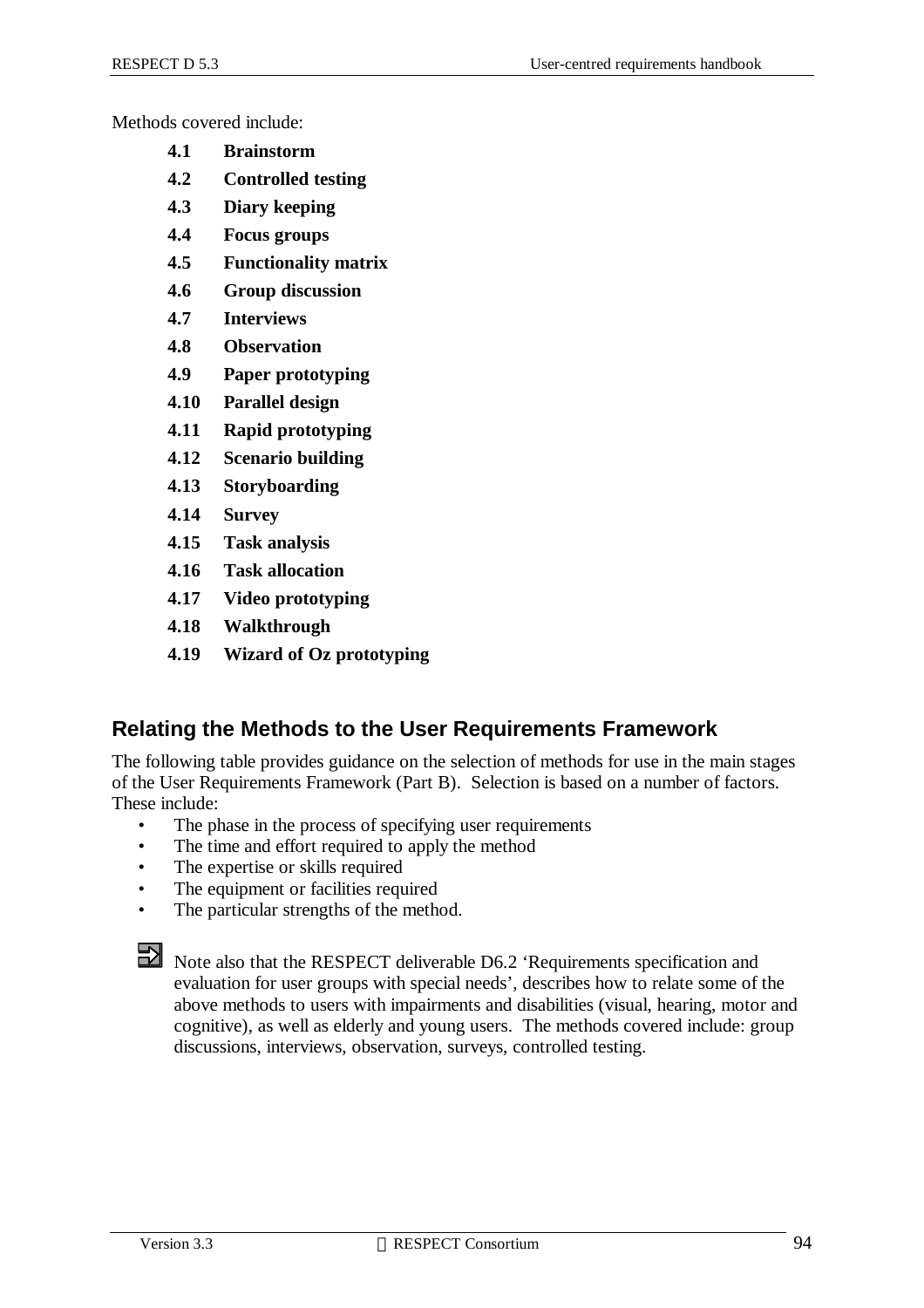| Characteristics |                           | Applicable to Framework stage:                 |                                           |                                  |                                               |                                                |                                                    |                                                  |
|-----------------|---------------------------|------------------------------------------------|-------------------------------------------|----------------------------------|-----------------------------------------------|------------------------------------------------|----------------------------------------------------|--------------------------------------------------|
|                 | Methods                   | 1. User<br>context &<br><b>Early</b><br>design | 2. Proto-<br>type and<br><b>User test</b> | 3 User Req<br>Document-<br>ation | <b>Time and</b><br><b>Effort</b><br>required. | <b>Expertise</b><br>or Skills<br>required.     | <b>Equipment</b><br><b>Facilities</b><br>required. | Particular<br><b>Strengths</b>                   |
| 1.              | <b>Brainstorm</b>         |                                                |                                           |                                  | Low                                           | Group<br>motivater.                            |                                                    | Generating<br>ideas                              |
| 2.              | <b>Controlled testing</b> |                                                |                                           |                                  | Medium                                        | Subject<br>handling.<br>Planning.              | Quiet area<br>or lab., VCR<br>and camera.          | Identifying<br>interaction<br>problems           |
| 3.              | Diary keeping             |                                                |                                           |                                  | Medium                                        |                                                |                                                    | Captures<br>day-to-day<br>usage.                 |
| 4.              | <b>Focus</b> group        |                                                |                                           |                                  | Low                                           | Group<br>chairing.                             |                                                    | Discuss topic<br>in-depth                        |
| 5.              | Functionality<br>matrix   |                                                |                                           |                                  | Low                                           | System<br>knowledge                            | Spreadsheet<br>software                            | Refining<br>list of<br>functions.                |
| 6.              | <b>Group discussion</b>   |                                                |                                           |                                  | Low                                           | Group<br>chairing.                             |                                                    | Airing<br>issues.                                |
| 7.              | <b>Interview</b>          |                                                |                                           |                                  | Low                                           | Neutral<br>non-leading                         |                                                    | Individual<br>opinions<br>in-depth.              |
| 8.              | <b>Observation</b>        |                                                |                                           |                                  | Medium                                        | Event<br>recording.                            |                                                    | Seeing real<br>situation                         |
| 9.              | Paper<br>prototyping      |                                                |                                           |                                  | Medium                                        | Ability to<br>present and<br>capture<br>ideas. |                                                    | Quick way to<br>test out ideas<br>for system.    |
|                 | 10. Parallel design       |                                                |                                           |                                  | High                                          | Group man<br>-agement                          |                                                    | Provides<br>design ideas.                        |
|                 | 11. Rapid<br>prototyping  |                                                |                                           |                                  | Medium                                        | Openness.<br>Software<br>development           | Rapid<br>development<br>software.                  | Tests outs<br>interactivity<br>of system.        |
|                 | 12. Scenario<br>building  |                                                |                                           |                                  | Medium                                        | Group<br>chairing.                             |                                                    | Way of<br>testing<br>concept.                    |
|                 | 13. Storyboarding         |                                                |                                           |                                  | Medium                                        | Group<br>chairing.<br>Drawing.                 |                                                    | User<br>appreciati'n<br>of concept.              |
|                 | 14. Survey                |                                                |                                           |                                  | High                                          | Survey<br>design and<br>analysis.              | Data<br>handling<br>package.                       | Mass<br>collection of<br>opinion.                |
|                 | 15. Task analysis         |                                                |                                           |                                  | Medium                                        | Interview-<br>ing.                             |                                                    | Understand-<br>ing current<br>work in<br>depth.  |
|                 | 16. Task allocation       |                                                |                                           |                                  | Medium                                        | Interview-<br>ing.                             |                                                    | Establishing<br>basis for<br>satisfying<br>jobs. |
|                 | 17. Video<br>prototyping  |                                                |                                           |                                  | High                                          | Editing.<br>Interview-ing                      |                                                    | Way of<br>presenting<br>concept<br>realistically |
|                 | 18. Walkthrough           |                                                |                                           |                                  | Medium                                        | Group<br>chairing.                             |                                                    | careful check<br>of system<br>design.            |
|                 | 19. Wizard of Oz          |                                                |                                           |                                  | High                                          | Technical.<br>Testing.                         | Simulation<br>equipment<br>linked<br>together.     | Way to<br>testing<br>advanced<br>concepts.       |

TABLE 1. COMPARISON OF USER REQUIREMENTS METHODS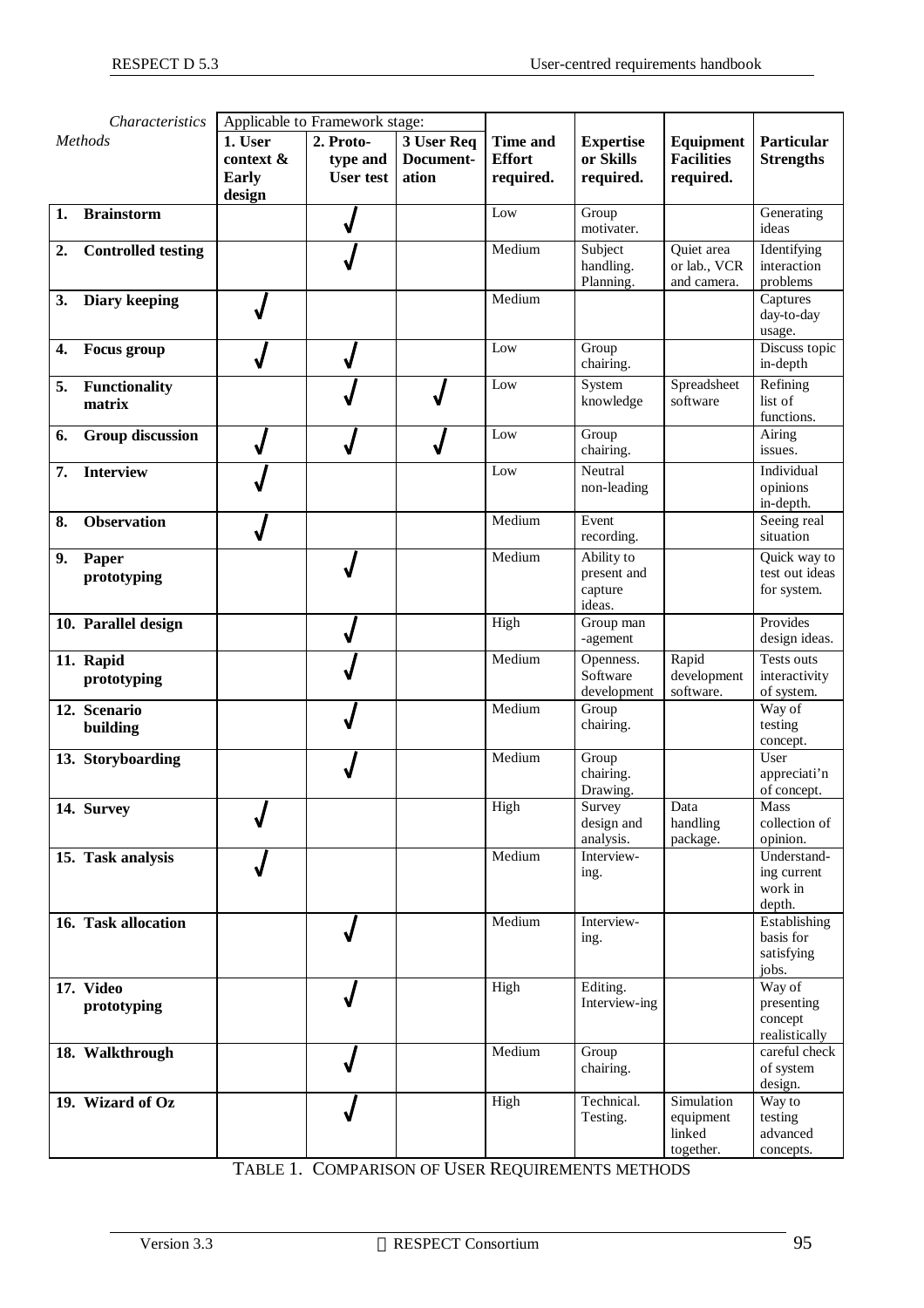# **4.1 Brainstorming**

#### **What Is The Method, And When Can It Be Used?**

Brainstorming is one of several group methods, probably the oldest and best known. The idea is to bring together a set of experts to inspire each other in the creative, idea generation phase of the problem solving process. Brainstorming is used to generate new ideas by freeing the mind to accept any idea that is suggested, thus allowing freedom for creativity. The method has been widely used in design. The result of a brainstorming session is hopefully a set of good ideas, and a general feel for the solution area. Clustering methods may be used to enhance the outcome of a group session.

#### **Typical Application Areas**

Early in the development phase when little of the actual design is known, and there is a need for new ideas.

#### **Benefits**

The group process is usually perceived as rewarding in itself, and it creates a feeling of ownership of the result. In the brainstorming process, everybody in the group can take credit for the good ideas.

It does not take long to obtain useful data and the session need not take more than one hour.

#### **Limitations**

There has been a wide range of studies intended to evaluate the efficiency of the method, and the majority of these studies show that people working in isolation produces more and better ideas than when working as a group.

#### **What you need**

The human resources are the most important for succeeding with this method. The more creative people with a variety of experiences in the field, the better the result. In the range of 5 - 12 people may participate.

#### **Process**

- 1. Decide on the objectives of the brainstorm and the participants required to take part in it.
- 2. When contacting the participants explain clearly what topics are to be considered and the meeting format. Also obtain agreement beforehand if any particular recording techniques are to be used e.g. video or audio recording.
- 3. Produce a timetable for the session and run a pilot session to check that the timetable is realistic. If background information is required from the group individuals, prepare a suitable questionnaire for administration either before or after the session.
- 4. During the session the discussion leader should be active in leading the discussion, and summing up the results at the end of each topic. It is important to distinguish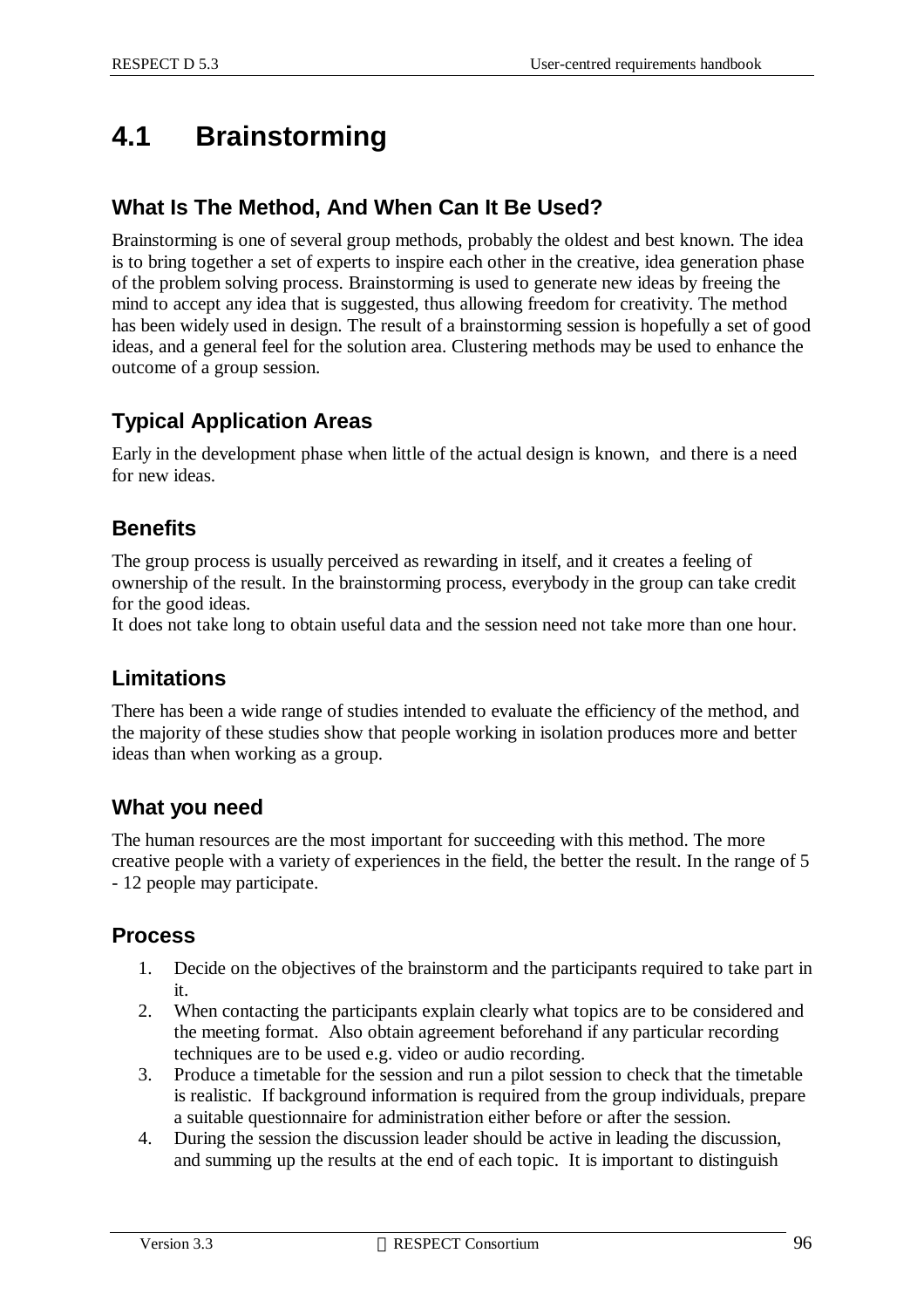between what is the consensus of the group, and what is the opinion of different participants.

#### **Practical guidelines**

See the guidance provided in section 4.6 for **group discussion**.

Additional rules are also provided by Cross (1989):

- Do not allow any criticism of ideas during the session.
- Encourage a large quantity of ideas.
- Welcome seemingly irrelevant ideas.
- Keep all ideas short and precise.
- Try to combine and improve on the ideas of others.

#### **Further information**

Osborn (1963), Jones (1980).

# **4.2 Controlled testing**

#### **What Is The Method, And When Can It Be Used?**

Controlled experiments can be used to test the usability of discrete elements of a prototype or simulation of a future system. Representative users are asked to perform tasks with the prototype to help clarify the details of a user requirements specification. The elements should be capable of being tested separately from the product as a whole; for example input devices and icon sets might be examined.

#### **Typical Application Areas**

Useful for testing user behaviour in response to a prototype.

#### **Analysis Methods**

User testing often results in a wealth of information. This must be systematically analysed to clarify user requirements. It is important to establish the events that will be identified and analysed before embarking on controlled testing.

#### **Benefits**

User trials will indicate how users will react to the real system when built.

Provides experimental evidence to show the problems that users might envisage with the future system.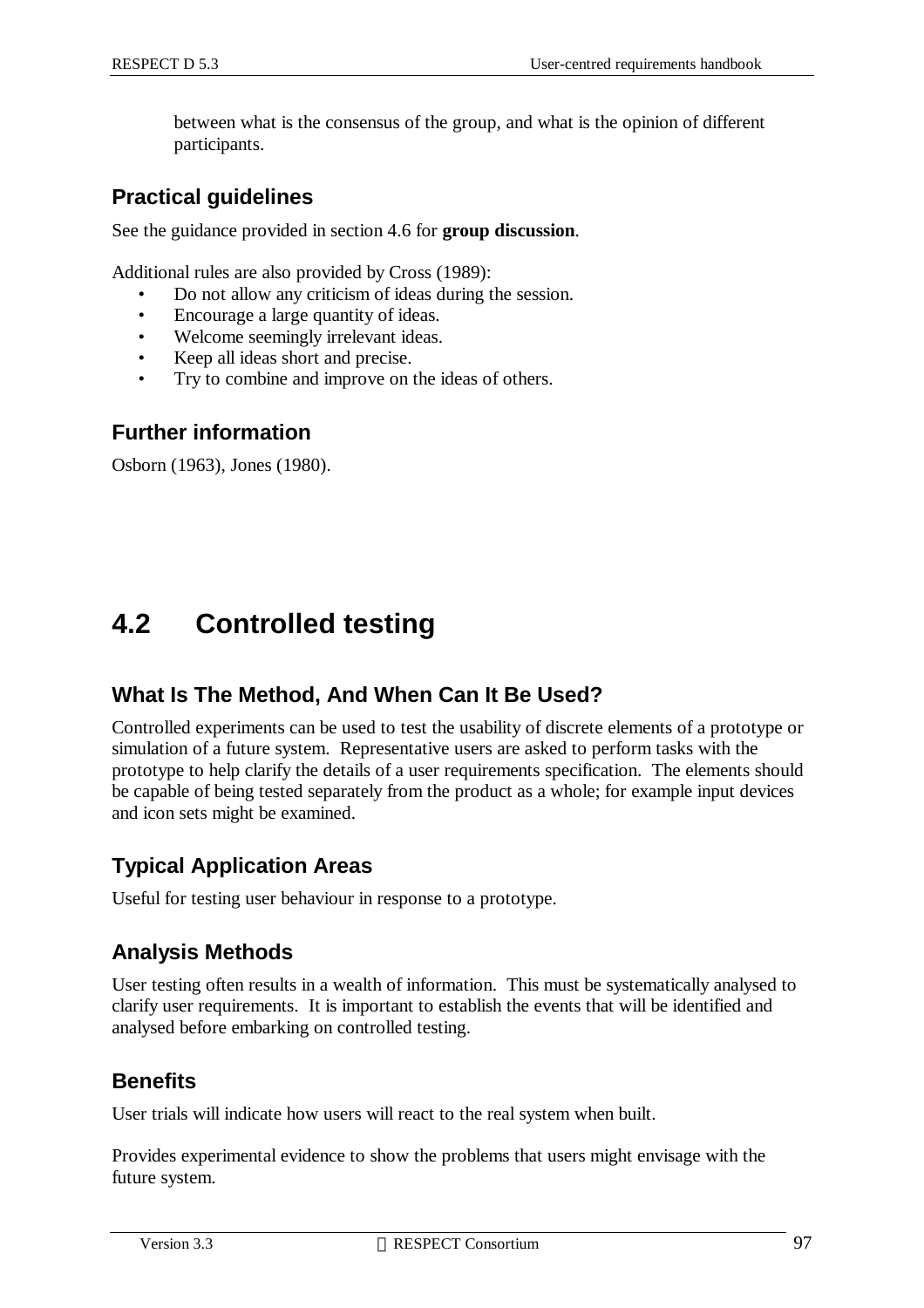Enables the design team to compare existing products as a way of considering future options.

#### **Limitations**

If the trials are too controlled, they may not give a realistic assessment of how users will perform with the system.

Can be an expensive method, with many days needed to set up the trials, test with users and analyse results. Its inputs to the design process may be too slow for the intended timescales.

#### **What you need**

The method of controlled testing depends on recruiting a set of suitable subjects as users of the system. It also requires equipment to run the system and record evaluation data. This may include a video camera, video recorder, microphones, etc. Also it will be necessary to set up the tests in a suitable environment such as a laboratory or quiet area.

#### **Process**

To prepare for controlled testing, the following items are required:

- 1. The description of the test tasks and scenarios.
- 2. A simple test procedure with written instructions.
- 3. A description of usability goals to be considered and criteria for assessing their achievement (see section 3.9).
- 4. A predefined format to identify problems.
- 5. A debriefing interview guide.
- 6. A procedure to rank problems.
- 7. Develop or select data recording tools to apply during the test session (e.g. observation sheets) and afterwards (e.g. questionnaire and interview schedules).
- 8. Distribution of testing roles within the design team (e.g. overseeing the session, running the tests with the user, observation, controlling recording equipment etc.).
- 9. Estimate of the number of subjects required (possibly firmed up after the pilot test session).

Once trials are run, data is analysed, and problem severity is prioritised in an implications report.

#### **Practical guidelines**

- Conduct the tests in an informal and friendly atmosphere.
- Allow enough time between sessions for overruns.
- Make arrangements for telephone calls to be taken by someone else rather than interrupting the session.
- Make it clear that it is the system being tested.
- Make it clear beforehand how much subjects will be paid for the whole session. Avoid flexible payment based on time spent in the session.
- Avoid prompting the user too much during the session.
- If the user does get completely stuck, do not force them to continue but help them or move on to the next task.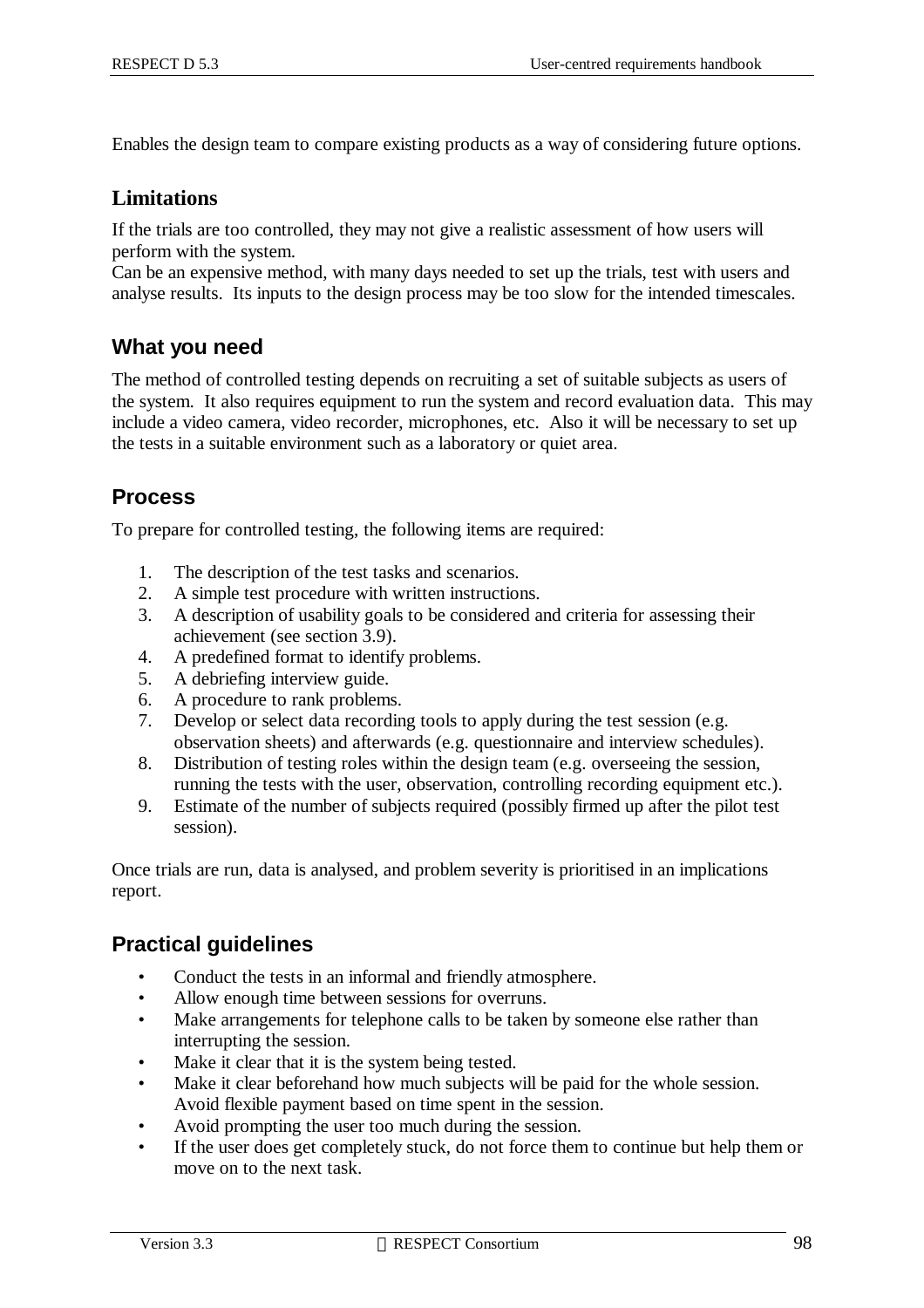# **Further information**

Lindgaard (1994), Maguire (1996), Nielsen (1993).

Refer to RESPECT deliverable D6.2 for further information on performing controlled tests involving users with impairments and disabilities, as well as elderly and young users.

# **4.3 Diary keeping**

#### **What Is The Method, And When Can It Be Used?**

Activity diaries require the informant to record activities they are engaged in throughout a normal day. Diaries may vary from open-ended, where the informant writes in their own words, to highly structured tick-box forms, where the respondent gives simple multiple choice or yes/no answers to questions. The required materials range from paper and pencil techniques, to video tape diaries and on-line input forms administered by computer.

### **Typical Application Areas**

Useful to capture user behaviour over a period of time.

#### **Benefits**

Allows data to be captured about every day tasks, without researcher intrusion.

#### **Limitations**

Users may forget to complete their diary or fail to complete it properly if insufficient instruction is given.

#### **What you need**

Production of diaries and visits to help maintain and bolster user efforts to complete their diaries. Computer-administered formats and video-cassette recording for more sophisticated data capture.

#### **Process and guidelines**

- 1. Decide on whether the diaries are to be free form allowing the person to express themselves freely, or structured with fixed response formats which will be easier to analyse.
- 2. If a structured method is used, then a careful selection of questions and response categories must be produced.
- 3. Decide how often the respondents should complete the diary e.g. hourly, daily, weekly. This will be determined by the nature of the data that needs to be captured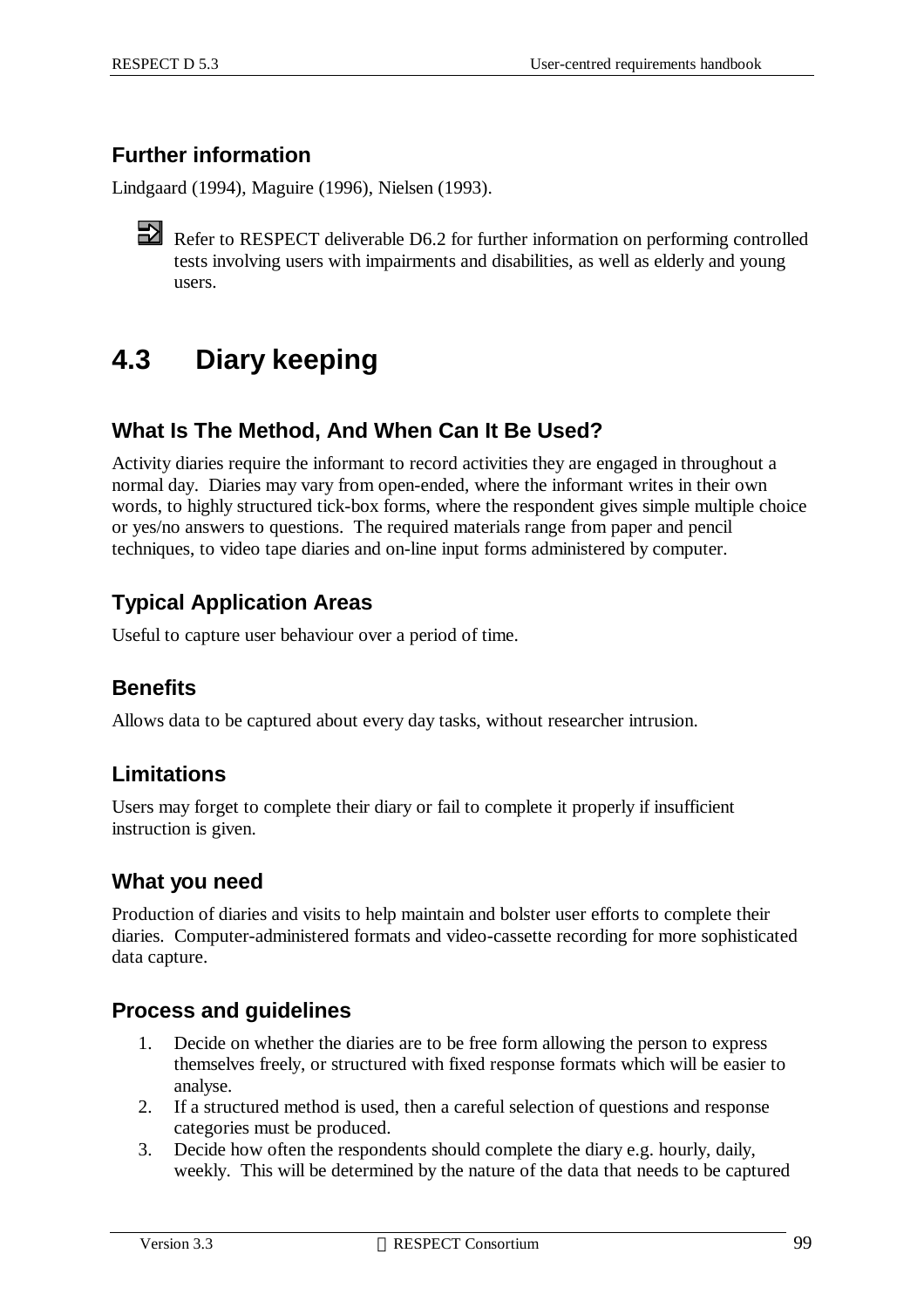and the tasks being carried out. Alternatively the user may need to complete the diary immediately after a particular event has occurred.

- 4. Produce copies of the diary and clear instructions for completing them.
- 5. Provide a means (e.g. a telephone number) whereby the respondent can check on the diary keeping procedure.

#### **Further information**

Poulson et al (1996).

# **4.4 Focus group**

### **What Is The Method, And When Can It Be Used?**

A focus group brings together a cross-section of stakeholders in a discussion group format. Views are elicited by a facilitator on relevant topics. Meetings can be taped for later analysis. Useful early in requirements specification. Helps to identify issues which may need to be tackled and provides a multi-faceted perspective on them.

# **Typical Application Areas**

Useful to consider particular questions of user need or design options.

#### **Benefits**

Allows the analyst to rapidly obtain a wide variety of views from a range of people with widely differing but relevant perspectives.

#### **Limitations**

Social factors such as peer pressure may lead to inaccurate reports. Techniques such as Delphi groups can be used to compensate for this.

#### **What you need**

Meeting facilities and audio/video recording facilities if a record of the session is desired.

#### **Process**

- 1. The facilitator is selected from technical personnel who have a stake in the successful development of the product. A range of issues to be addressed is drawn up. A group of between 6 - 8 representative users is invited to attend. Each focus group meeting should last between 45 and 60 minutes. If the product exists in a demonstrable version, the users should be given a chance to experience it before the meeting.
- 2. The facilitator introduces the issues to be discussed, and clarifies his role as an observer and facilitator of free discussion between the users. He may attempt to 'draw out' users who say little, and to suggest that users move to another topic.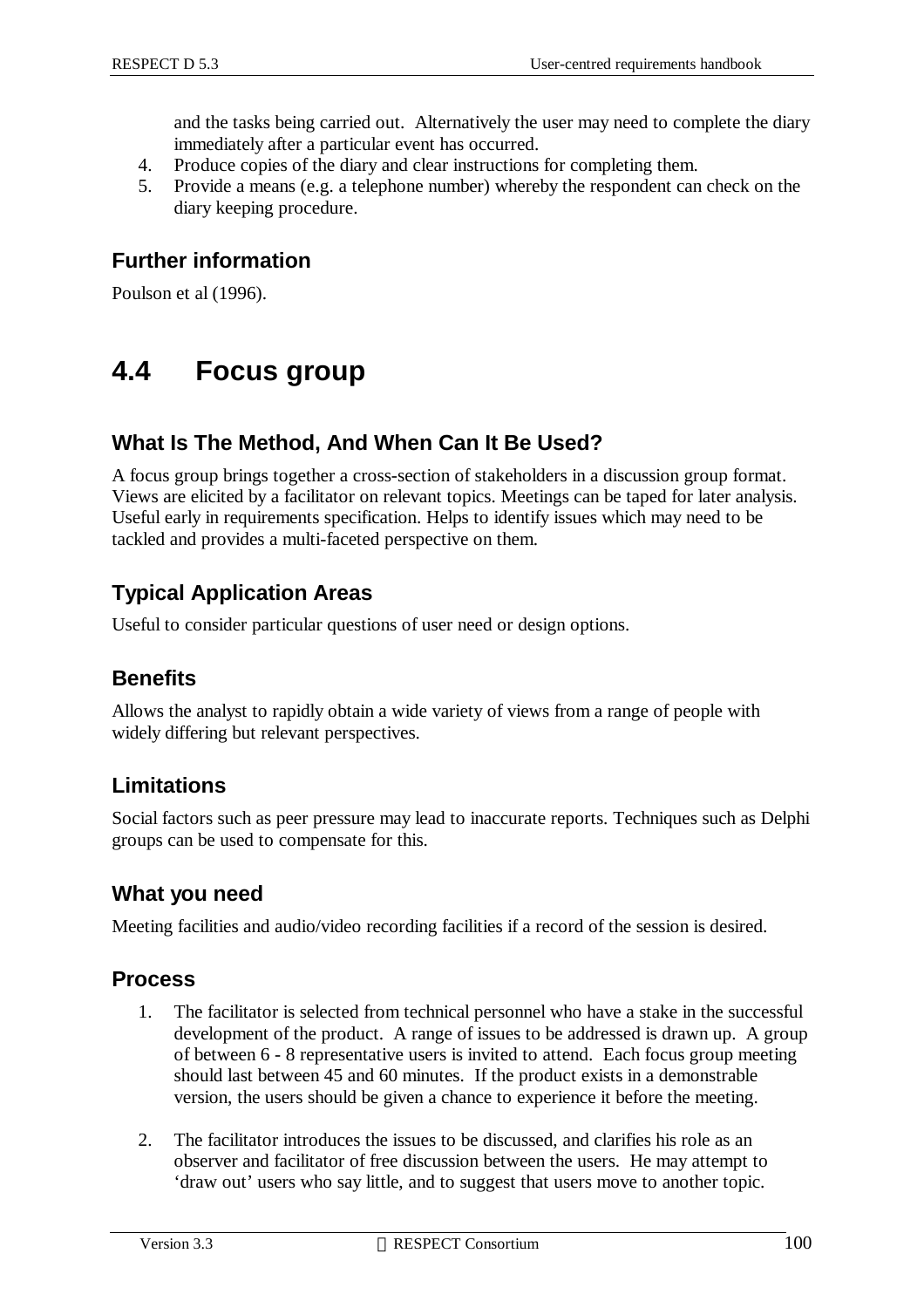However he should not intervene directly in the discussion, should not attempt to 'explain' issues which have arisen, and should certainly not be seen in an evaluative role. He should stress that his primary role is 'to listen'.

- 3. It is common to tape-record the meeting, but an experienced facilitator should be able to reconstruct a meeting of this length from memory with a few notes to guide him.
- 4. Focus groups are useful to enable the design team to understand the vision the user community has of the product being developed, of the kind of uses the product could be put to, and the image the product should have. They can also bring to light annoying features of a product that have not been suspected and could have been missed out completely. It is usual in focus group work that the group itself undergoes a process of change as a result of meeting and discussing the issues. Focus groups are therefore often used when it is planned that new technology will be brought into an organisation in order to find out how the employees envisage that the technology will be used.
- 5. Multiple focus groups are frequently used (12 20 groups) with the proviso that no user should be present in more than one group to get as wide a range of views as possible. If different facilitators are used for some of the groups, then the result is more convincing still.

#### **Practical guidelines**

See guidelines provided for group discussions.

- Since the group is focusing on a set of concepts, make sure that the discussion stay on the topics of the meeting.
- If possible explain the concepts to be explored using slide shows, storyboards or other vehicles for embodying aspects of the system or product.
- Provide several alternatives to emphasise the point that there is more than one possible solution and to stimulate discussion about common themes, gaps and problems.

#### **Further information**

Blomberg, Giacomi, Mosher and Swenton-Hall (1993) Macaulay (1996), Preece (1994), Poulson et al (1996), Caplan (1990).

# **4.5 Functionality matrix**

#### **What Is The Method, And When Can It Be Used?**

This process specifies the system functions that each user will require for the different tasks that they perform. The most critical task functions are identified so that more time can be paid to them during usability testing later in the design process. The form below (**FORM 4**) shows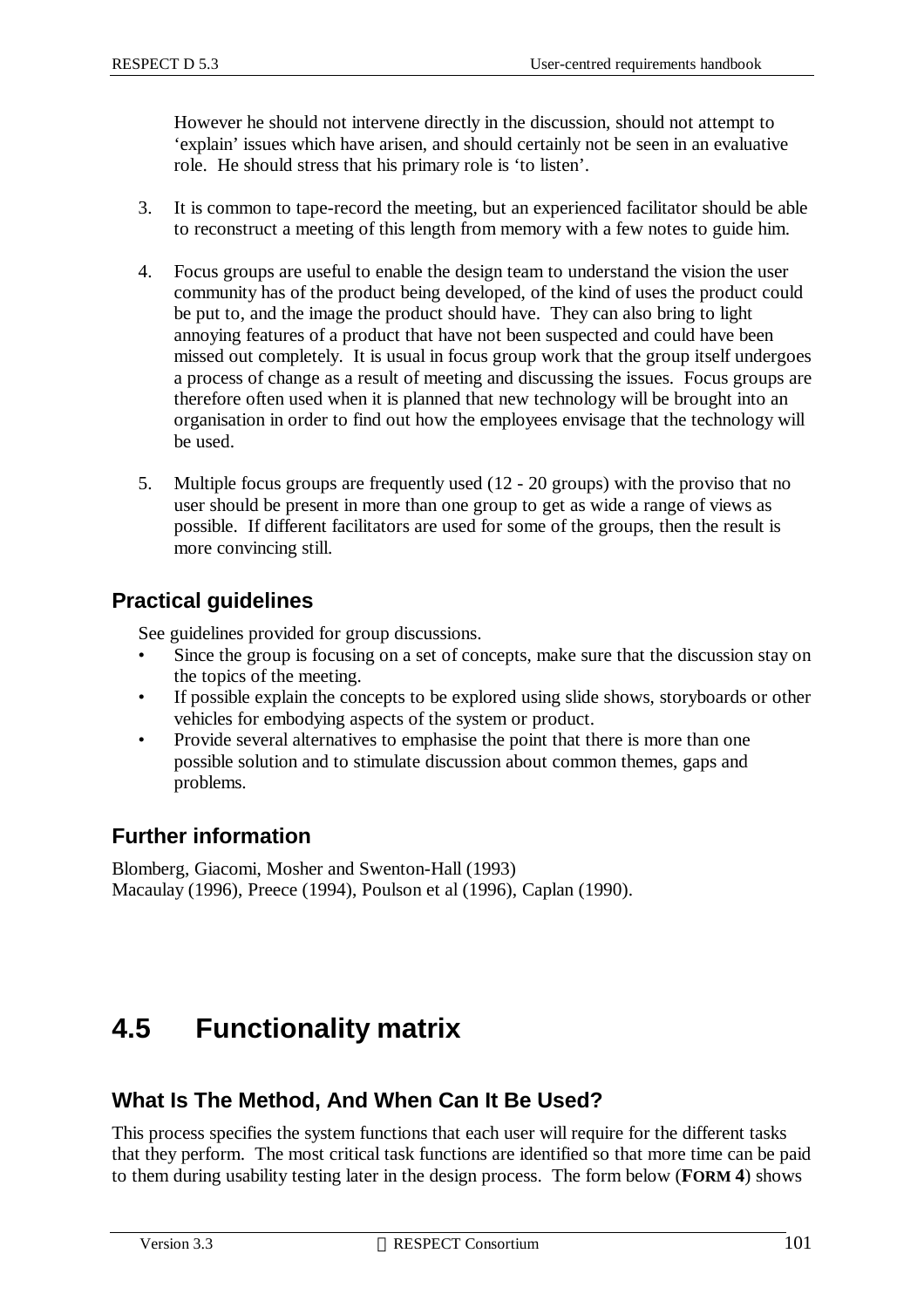the structure for a functionality matrix. It is important that input from different user groups is obtained in order to complete the matrix fully.

# **Typical Application Areas**

This method is useful for systems where the number of possible functions is high (e.g. in a generic software package) and where the range of tasks that the user will perform is well specified. In these situations, the functionality matrix can be used to trade-off different functions, or to add and remove functions depending on their value for supporting specific tasks. It is also useful for multi-user systems to ensure that the tasks of each user type are supported.

| <b>Functionality Matrix</b><br>System: |                  |    |     |                |    |                                                    |  |
|----------------------------------------|------------------|----|-----|----------------|----|----------------------------------------------------|--|
|                                        | <b>Functions</b> |    |     |                |    |                                                    |  |
| <b>Users and</b><br><b>Tasks</b>       | F1               | F2 | F3  | F <sub>4</sub> | F5 | Key:<br>$=$ Critical to task<br>$=$ Occasional use |  |
| User A                                 |                  |    |     |                |    | Comments                                           |  |
| Task A                                 |                  |    |     |                |    |                                                    |  |
| Task B                                 |                  |    | ( ) |                |    |                                                    |  |
| Task C                                 |                  |    |     |                |    |                                                    |  |
|                                        |                  |    |     |                |    |                                                    |  |
| User B                                 |                  |    |     |                |    |                                                    |  |
| Task A                                 |                  |    |     |                |    |                                                    |  |
| Task B                                 |                  |    |     |                |    |                                                    |  |
| Task C                                 |                  |    |     |                |    |                                                    |  |
| Function<br>selection                  |                  |    |     |                |    |                                                    |  |

FIGURE 11. STRUCTURE FOR FUNCTIONALITY MATRIX

### **Benefits**

- It can be tailored to suit varying design processes and in-house styles.
- It allows different user types to be considered together in a single process.
- Superfluous functions are identified.
- It represents a reference in subsequent product lifecycle stages and may be updated in the light of prototyping.

### **Limitations**

- The prime focus is on functions and features rather than interface appearance.
- It can be cumbersome for large numbers of functions.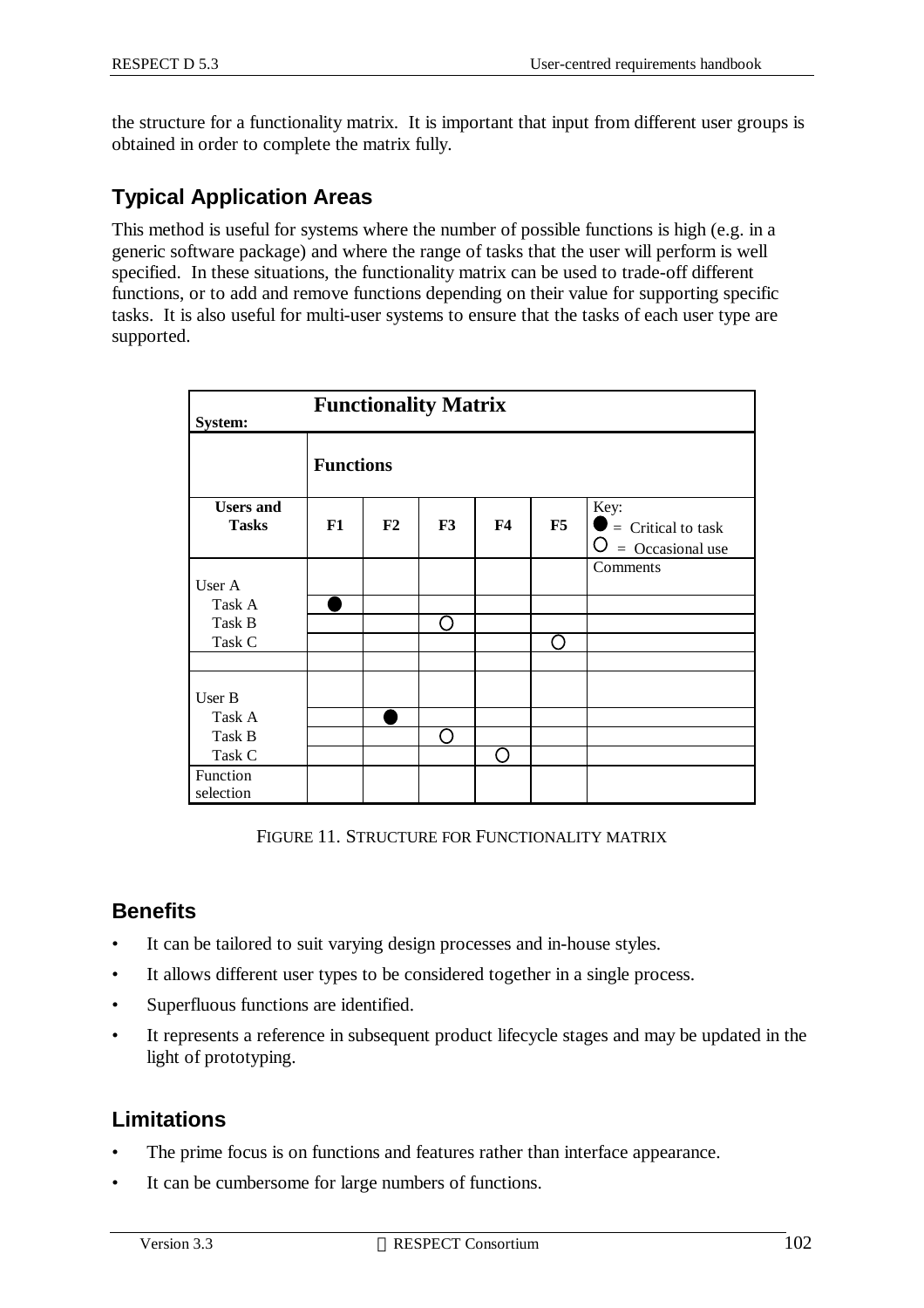#### **What you need**

Resources required fairly small. Requires input from different user types to complete matrix fully.

#### **Process**

- 1. Identify user groups (or take from FORM 3) and enter into matrix rows.
- 2. Identify tasks per user group and enter into matrix rows.
- 3. List potential functions and features and enter into matrix columns.
- 4. Identify functions which are critical to task.
- 5. Identify functions which are only occasional used.
- 6. Add new functions or features as required to support gaps in tasks.
- 7. Remove functions which are not required.
- 8. Develop prototypes to help create more detailed user requirements specification.

#### **Practical guidelines**

- Start off with a simple high level version of the matrix, to get an overview of the main tasks and related groups of functions. This will help to define the scope of the matrix and help to keep it within manageable proportions.
- Use a spreadsheet package to manage large functionality matrices. A print out from this spreadsheet can then be used for group discussion.

### **Further information**

Catterall (1990).

# **4.6 Group Discussion**

### **What Is The Method, And When Can It Be Used?**

Group discussions are based on the idea of stakeholders within the design process discussing new ideas, design options, costs and benefits, screen layouts etc., when relevant to the design process. Group discussions help to summarise the ideas and information held by individual members. The general idea is that each participant can act to stimulate ideas in the other people present, and that by a process of discussion, the collective view becomes established which is greater than the individual parts.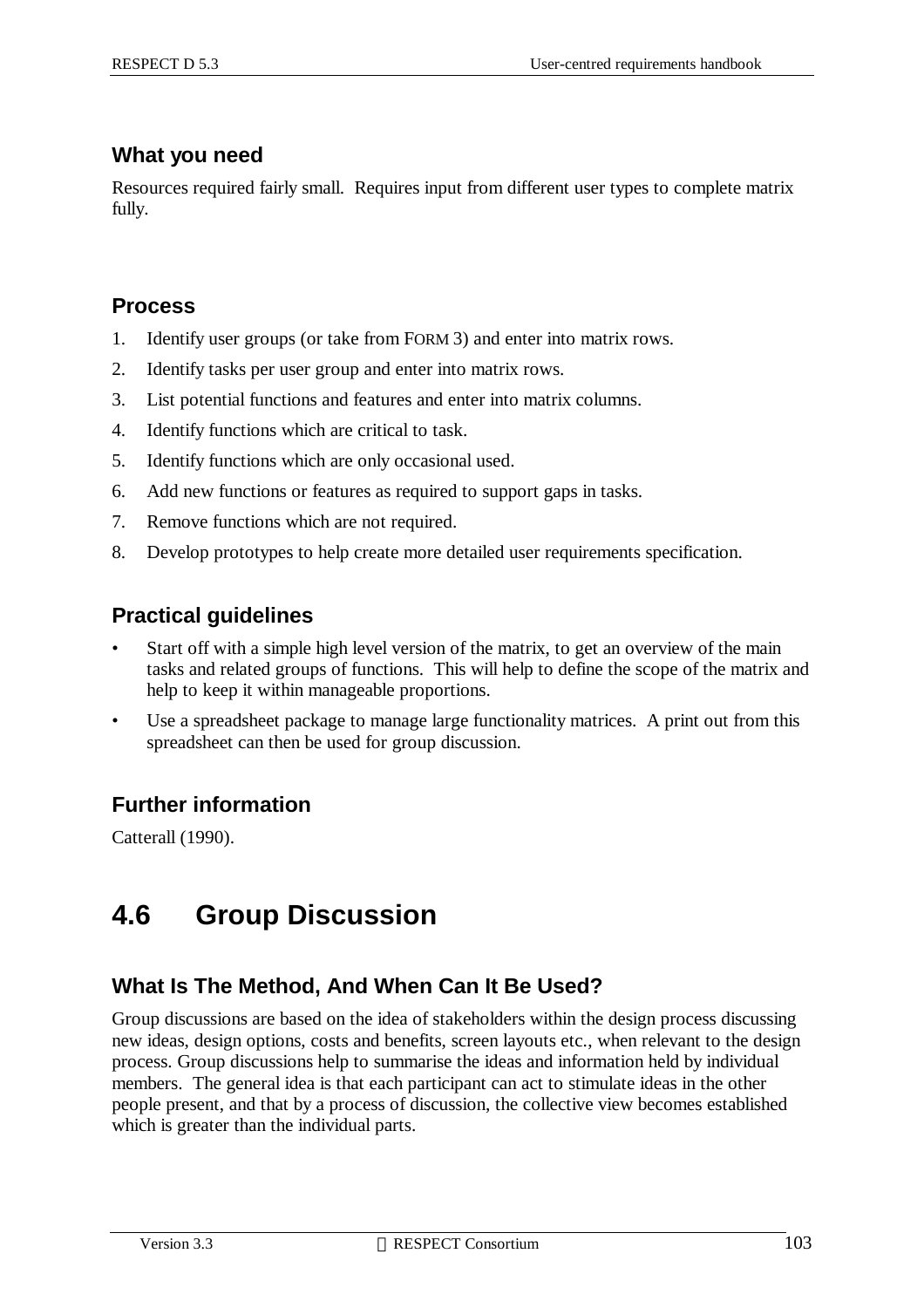### **Typical Application Areas**

Useful for obtaining opinions efficiently from a range of people.

### **Benefits**

Group discussions help to summarise the ideas and information held by individual members. The general idea is that each participant can act to stimulate ideas in the other people present, and that by a process of discussion, the collective view becomes established which is greater than the individual parts.

### **Limitations**

Some individuals may not get the chance to air their views or may be inhibited by other group members, particularly colleagues or more senior staff. Some people may also not always think creatively in a group setting and prefer to be interviewed or to complete a survey form in their own time.

#### **What you need**

Requires preparation on the part of the group chair to make sure that the meeting focuses on the issues at hand.

#### **Process**

- 1. Decide on the objectives of the meeting and the participants required to take part in it.
- 2. When contacting the participants explain clearly what topics are to be discussed and the meeting format. Also obtain agreement beforehand if any particular recording techniques are to be used e.g. video or audio recording.
- 3. Produce a timetable for the session and run a pilot session to check that the timetable is realistic. If background information is required from the group individuals, prepare a suitable questionnaire for administration either before or after the session.
- 4. During the session the discussion leader should be active in formulating the themes for the discussion, and summing up the results at the end of each topic. It is important to distinguish between what is the consensus of the group, and what is the opinion of different participants.

#### **Practical guidelines**

- Create a good atmosphere.
- Provide participants with a simple form to complete personal details before the meeting starts. This can help provide an activity while any last minute setting up is required or if some participants are late arriving.
- Suggest some rules for the discussion and enforce these rules.
- Support the participants in the formulation of the problem, and guide the participants when necessary.
- Prevent destructive behaviour on the part of specific participants.
- Protect individuals whose ideas and comments differ from others in the group.
- Do not suggest solutions to the problem.
- Avoid evaluating proposed solutions.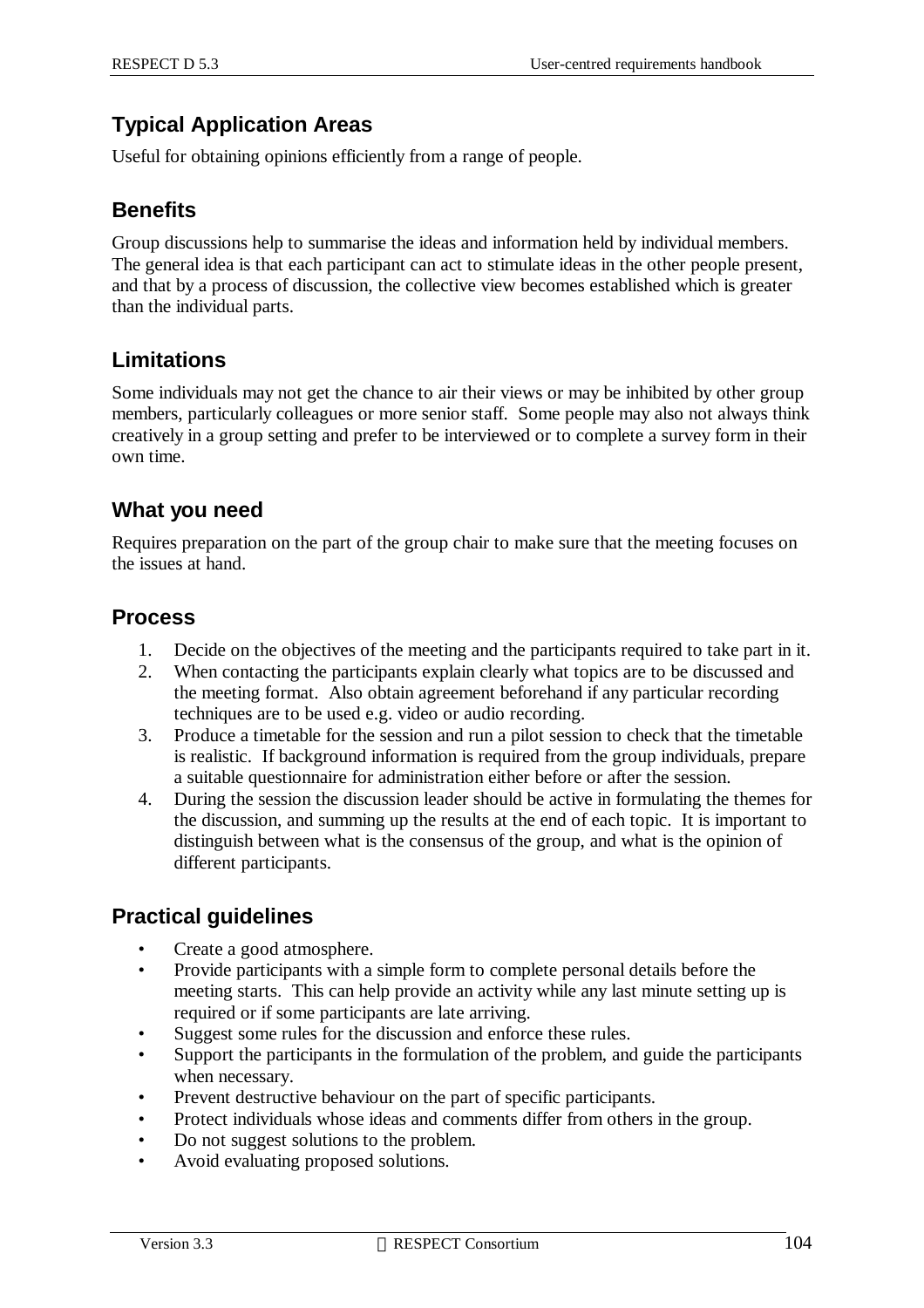- Ensure that all participants get an opportunity to contribute and that the proceedings are not dominated by any one person or group.
- If the group includes people with severe visual impairments, the group leader should wear bright clothes to make sure that he can be seen by all the participants.

#### **Further information**

Maculae (1996), Poulson et al (1996).

Refer to RESPECT deliverable D6.2 for information on running discussion groups involving users with impairments and disabilities, as well as elderly and young users.

# **4.7 Interviews**

### **What Is The Method, And When Can It Be Used?**

Commonplace technique where domain experts or less experienced users are asked questions by an interviewer in order to gain domain knowledge. Interviewing is not as simple as it may appear and comes in 3 types: unstructured interviews, semi-structured interviews and structured interviews. The type, detail and validity of data gathered vary with the type of interview and the experience of the interviewer.

### **Typical Application Areas**

Useful for obtaining in-depth data about a particular role or set of tasks. Also useful to obtain detailed feedback on a design option.

Interviewing is still the most widely used and abused method of finding out what users want. The apparent simplicity of an unstructured interview lies in the fact that interviewing appears to be a skill which most adults feel they possess from their experience of social conversation. It is characterised by an unconstrained attitude to the agenda and is a technique that is conducted in practically any human endeavour.

Semi-structured interviewing is useful in situations where broad issues may be understood, but the range of respondents' reactions to these issues is not known or suspected to be incomplete.

Structured interviewing should only be carried out in situations where the respondents' range of replies is already well known and there is a need to gauge the strength of each shade of opinion.

### **Benefits**

Useful for identifying possible areas for more detailed analysis. The data gathered provides information on general rules and principles and is faster than observational methods. Interviews are popular, well known and widely accepted and are useful for investigating events which occur infrequently.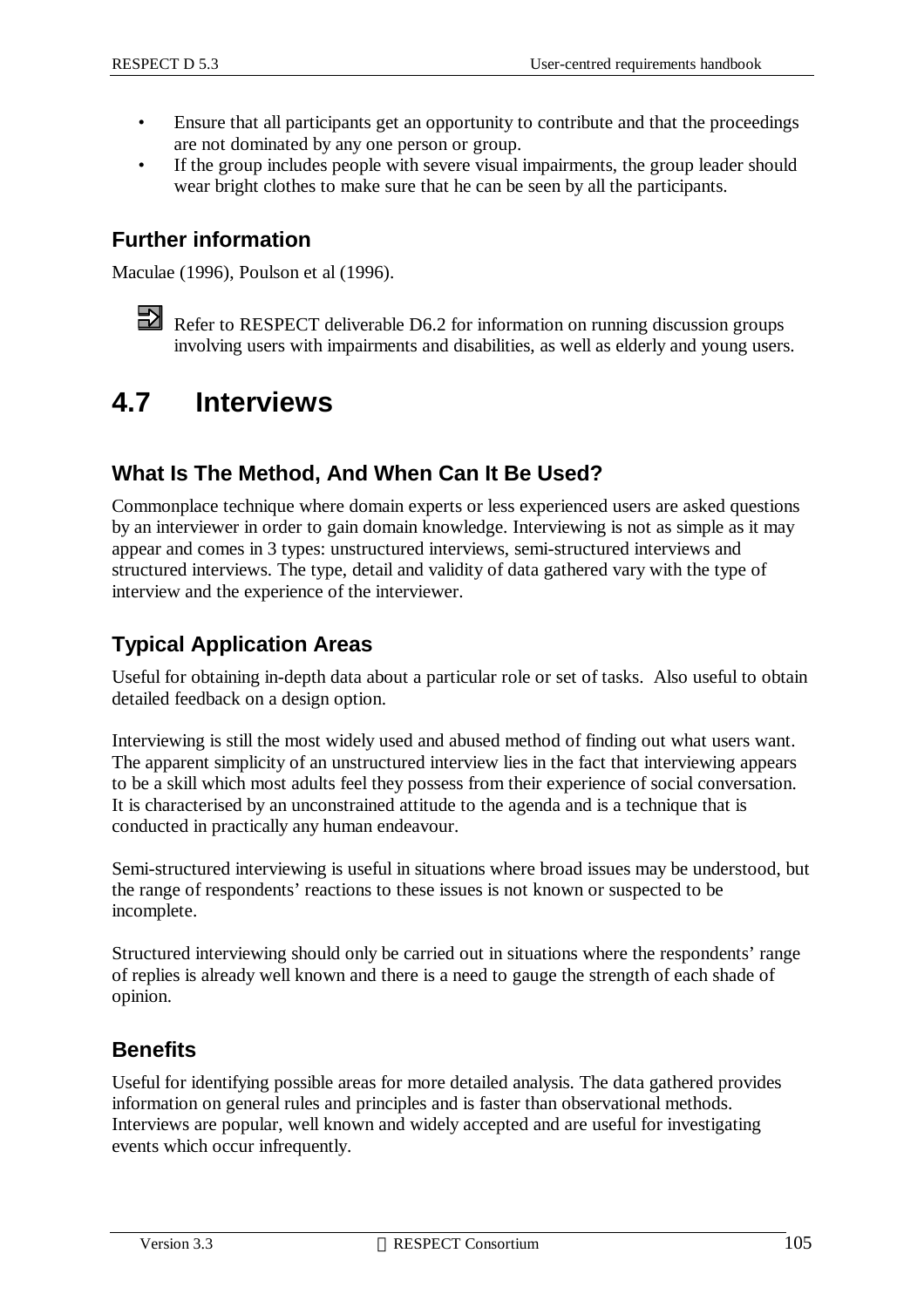#### **Limitations**

There is room for considerable bias in what questions are asked and how the answers are interpreted. The interviewer may need to acquire domain knowledge in order to know what questions to ask. What people say often differs from what they really do.

#### **What you need**

Requires considerable preparation on the part of the interviewer.

#### **Process**

In an elicitation context, the semi-structured interview is generally most fruitful.

There are typically four phases in the interview:

- 1. The "nurturing" phase. This is the initial warm-up to the interview with pleasantries exchanged, and introductions made.
- 2. The "energising" phase. Here the area of discourse and any existing problems are identified.
- 3. The "body" of the interview. This is the peak phase of activity, where the interviewer is continually probing, ideally asking open-ended questions about issues to understand the range of responses the users produce. It is important at this stage for the interviewer to remain analytical and neutral.
- 4. The "closing" phase. Also referred to as the relaxing phase, where summaries may be given as to what has taken place. Subsequent actions are noted, and future planning is made.

#### **Practical guidelines**

- If the interview is to be conducted in a structured manner, the questions should be constructed and tested in the same way as for a survey.
- Before the interviews, decide on a list of issues that will be brought up with each user, and identify strategies and 'for examples' in case the users find it difficult to answer to some topics.
- Conduct the interview in a friendly but businesslike way.
- Be consistent in how you pose the questions between interviews.
- Allow the respondent time to elaborate their answer before moving on to the next stage.
- Avoid leading the respondent.
- Be prepared to diverge form the standard questions and probe further if an interesting line of discussion develops (in line with the aims of the interview).
- After the interviews, the design team should pool their notes and present a summary of user reactions to each topic. If more than one interviewee is present, the interviewers may be increased in number but should never exceed the number of interviewees by more than one.
- For hearing impaired users, allow them to complete a survey form equivalent to the interview.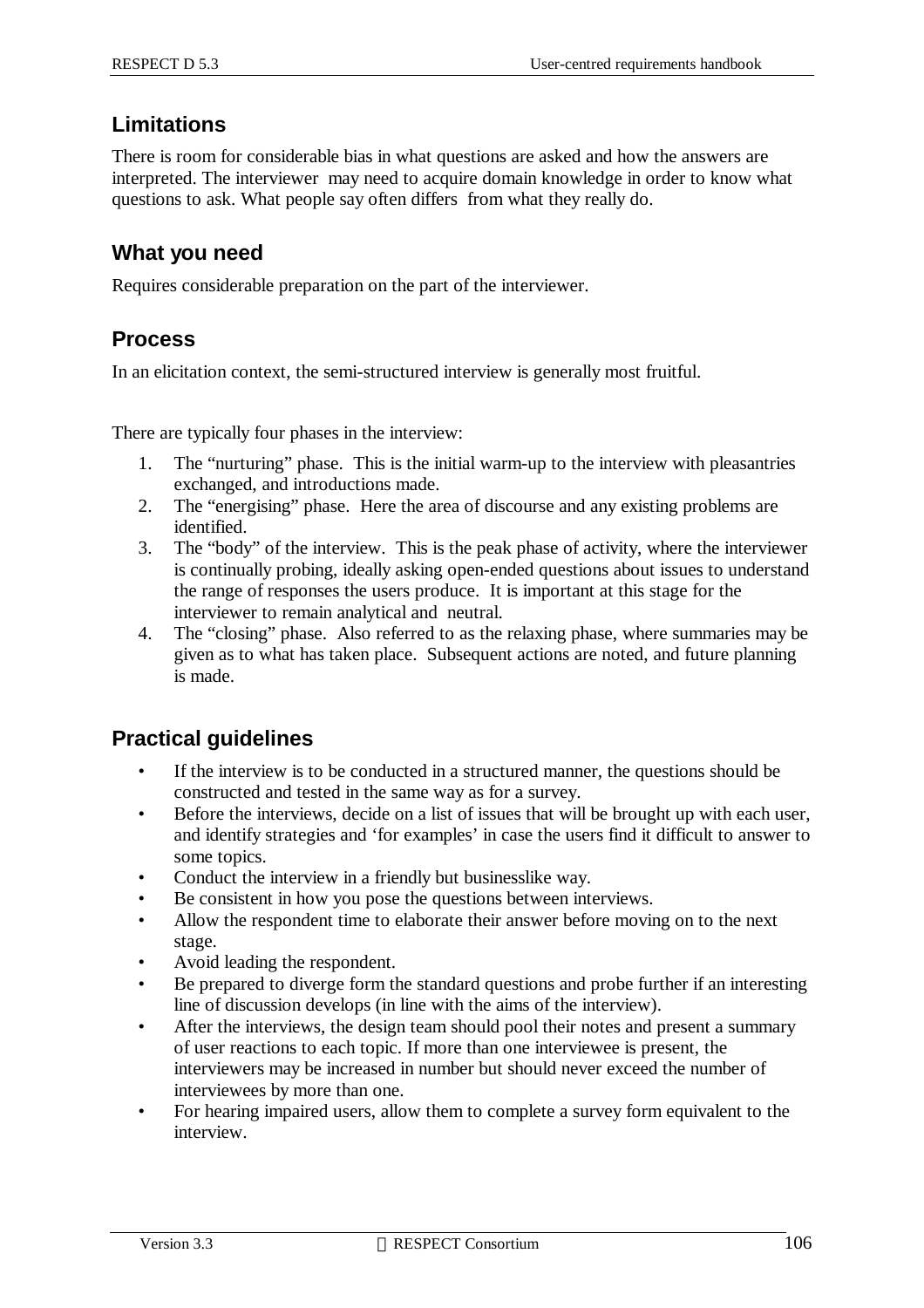#### **Further information**

Preece (1994), Macaulay (1996).

Refer to RESPECT deliverable D6.2 for information on performing interviews involving users with impairments and disabilities, as well as elderly and young users.

# **4.8 Observation**

#### **What Is The Method, And When Can It Be Used?**

Observational methods involve an investigator viewing users as they work and taking notes on the activity which takes place. Observation may be either direct, where the investigator is actually present during the task, or indirect, where the task is viewed by some other means such as through use of a video recorder.

#### **Typical Application Areas**

Useful early in specification for obtaining qualitative data. It is useful for studying currently executed tasks and processes.

#### **Benefits**

Allows the observer to view what users actually do in context. Direct observation allows the investigator to focus attention on specific areas of interest. Indirect observation captures activity that would otherwise have gone unrecorded or unnoticed.

#### **Limitations**

Observation can be obtrusive and subjects may alter their behaviour due to the presence of an observer. Co-operation of users is vital, so the interpersonal skills of the observer are important. Notes and video tape need to be analysed by the note-taker which can be time consuming and prevents the task being split up for analysis by a number of people.

#### **What you need**

Time for analysis of observation results. Indirect observation requires access to audio visual recording and playback equipment.

#### **Process**

- 1. Establish objectives and information requirements. Should the coverage be in breadth or in depth? It is extremely important at this stage to find out what will happen to the end-product of this process, and therefore to tailor the whole process to the requirements of those who will receive the results.
- 2. Gain contacts and especially their co-operation with the process of Naturalistic Observation that you intend to carry out. Establish the times, places, and people who will be observed. Note that in some countries the law may prohibit you from taking video films of people without their explicit written consent.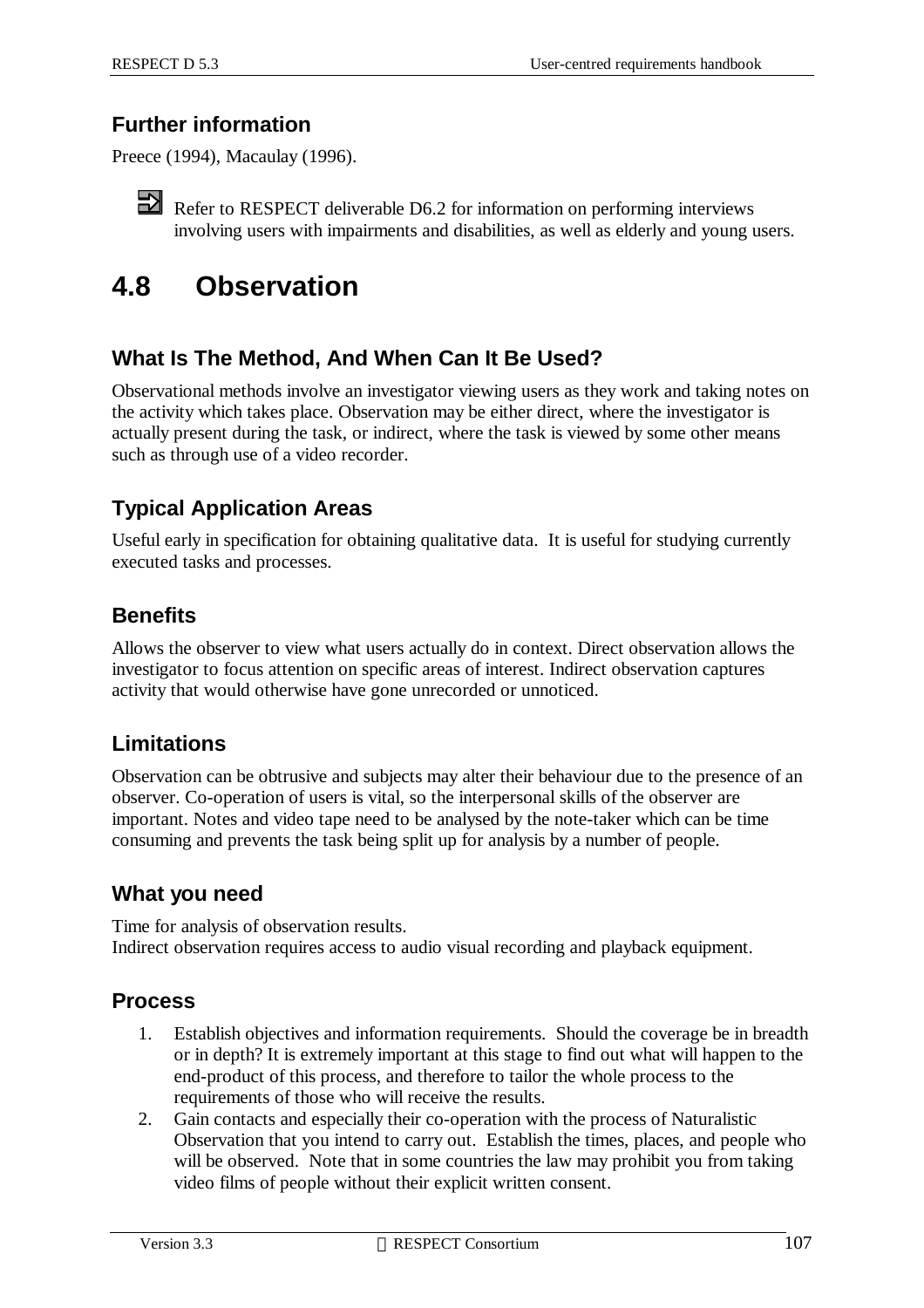- 3. Decide on the recording technique you will use. Will you rely on hand-written notes (traditional), audio, or video and audio records? Note that the more complete your record, the longer it takes to analyse. It is useful to be able to make some kind of first-cut analysis during observation
- 4. Analyse, summarise, and report in relation to the objectives set out at the start.

#### **Practical guidelines**

- Make sure that those being observed are aware of the reason for your study (i.e. to assist them) and do not see you in negative terms. This is particularly important for mentally impaired and blind users who may be disturbed by a passive presence that they are not sure about.
- Run a pilot observation session to get a feel for what to expect and to test out any observation sheets. This will also help to judge how long the observation session needs to be. If the session involves informal activities with members of the public, they may take the opportunity to have conversations with the observer. Make sure that there is enough time to allow these interactions to take place.
- Try to be as unobtrusive as possible.
- Note down any events that you do not understand and try to clarify them with the user as soon as the session is completed.
- Try to be aware of the range of influences that are affecting the user.
- If possible photograph the users work area or the area of operation as this will act as a reminder of the environmental context.
- After your observations, write down your first impressions before the analysis stage later on.

### **Further information**

Preece (1994).

# **4.9 Paper prototyping**

### **What Is The Method, And When Can It Be Used?**

This method features the use of simple materials and equipment to create a paper-based simulation of an interface or system with the aim of exploring user requirements. (Later in the lifecycle, paper prototypes provide a valuable and cost-effective means to evaluate design options. Interface elements such as menus, windows, dialogues and icons are created using paper, card, acetate, and pens etc.) The result is sometimes referred to as a low-fidelity prototype. When the paper prototype has been prepared, a member of the design team sits in front of the user and 'plays the computer' by moving interface elements around in response to the user's actions. The user makes selections and activates interface elements by using their finger as a mouse and writing 'typed' input. A further person facilitates the session by providing task instructions and encouraging the user to express their thoughts and impressions. Notes may be made by other observers or a video recording can be made. Costs

Refer to RESPECT deliverable D6.2 for information on running observation sessions involving users with impairments and disabilities, as well as elderly and young users.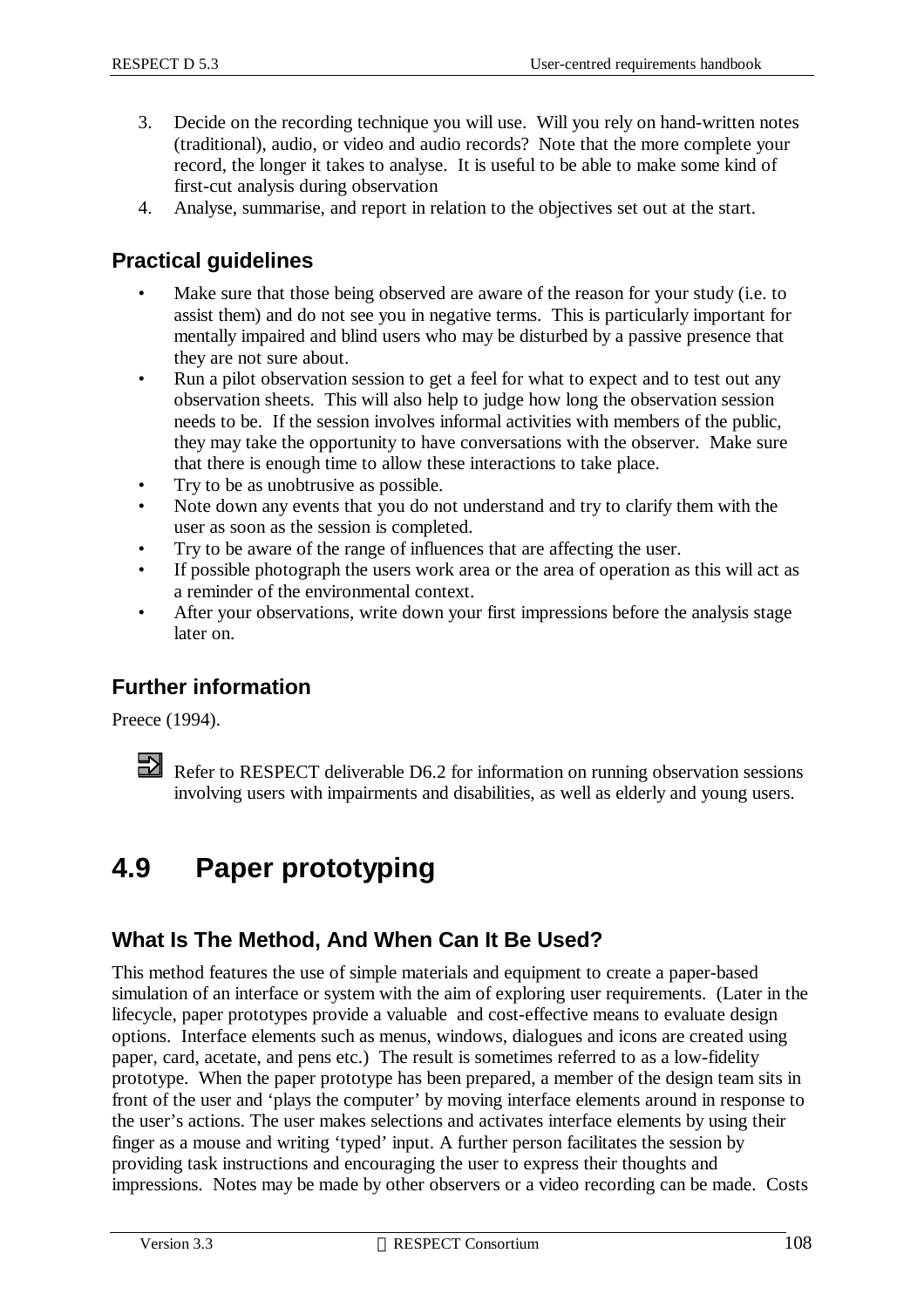may also be incurred when recruiting users and allocating time to manage each evaluation session.

The method has wide applicability. However, it is most suitable in contexts where it is easy to simulate system behaviour or when the evaluation of detailed screen elements is not required. Paper prototyping is appropriate for the early stages of the design cycle where a range of user requirements and general system concepts can be explored easily and quickly.

### **Benefits**

- Communication and collaboration between designers and users is encouraged.
- Paper prototypes are quick to build and refine.
- Only minimal resources and materials are required to convey product feel.
- The technique can be utilised by those with little or no human factors expertise.

#### **Limitations**

- Because of their simplicity, paper prototypes do not support the exploration of fine detail.
- Due to the use of paper and a human operator, this form of prototype cannot be reliably used to simulate system response times.
- The individual playing the role of the computer must be fully aware of the functionality of the intended system in order to simulate the computer.

#### **What you need**

Only simple materials are required to create the elements of the prototype. These include paper, acetate, pens and adhesives. 'Post-its' may also be used to represent interface elements such as system messages, input forms and dialogue boxes. A video camera may also required to record the paper-based interactions. The user session may employ two evaluators, one to manipulate the paper interface elements, acting as the system, and the other to control the session.

### **Process**

The following procedure may be adopted for implementing this method:

- 1. Firstly, allow enough time to create the prototype, design some tasks, recruit users, conduct the evaluation of the prototype and report the results.
- 2. Assemble the necessary materials. Construct the paper prototype, using separate pieces for menus, dialogue boxes and any element that moves or changes appearance.
- 3. Select appropriate users to test the prototype. Try to cover the range of users within the target population.
- 4. Prepare realistic task scenarios for the evaluation.
- 5. Pilot the evaluation procedure and practice playing the role of the computer.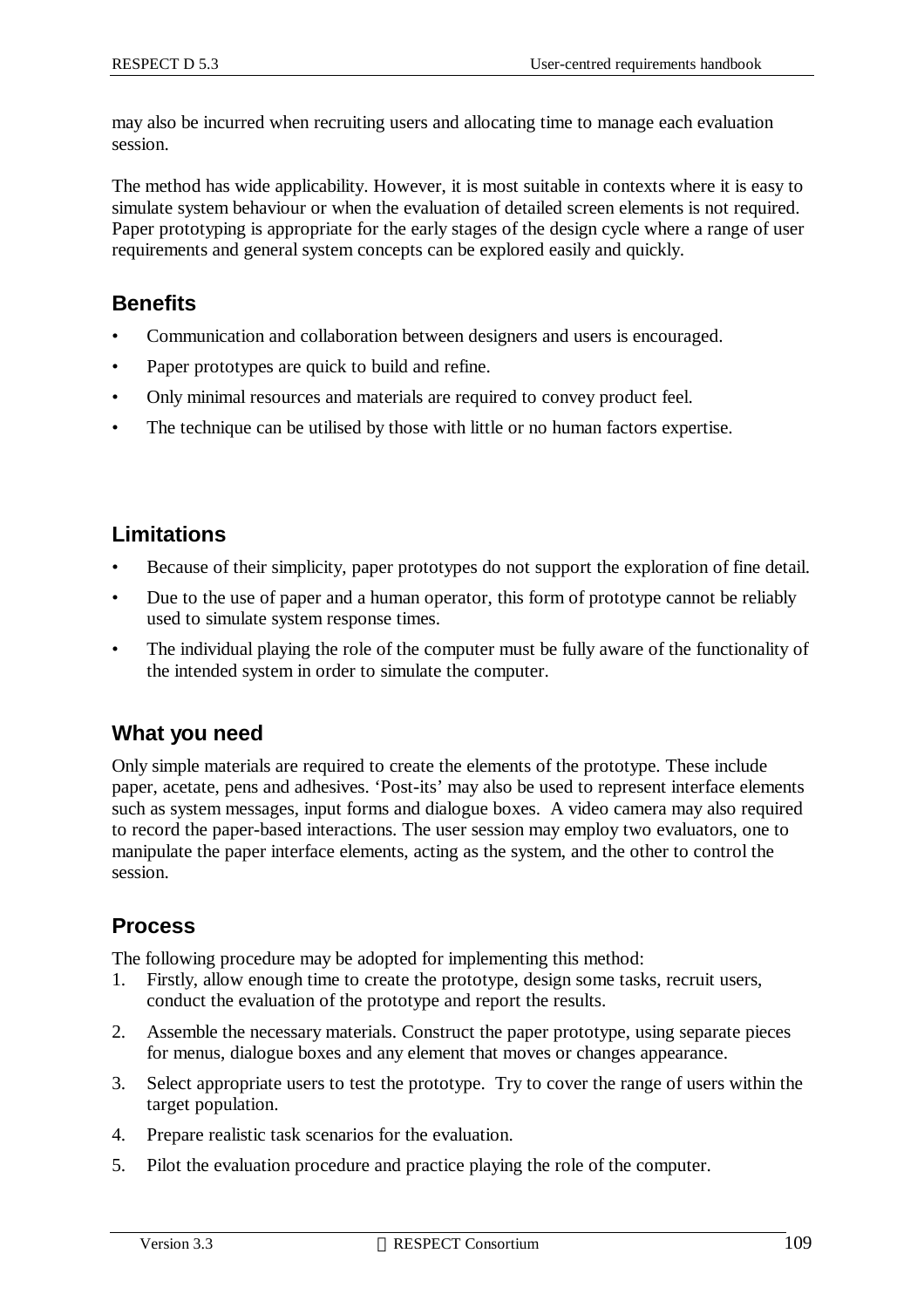- 6. Ensure recording facilities are available and functioning.
- 7. Conduct each session by manipulating the paper prototype as the user works through the tasks.
- 8. The facilitator provides the task instructions and explores the user's impressions and intentions through appropriate questions.
- 9. If observers are present they can make notes of problem areas and potential solutions during the session for later scrutiny.
- 10. Conduct post-session interviews with the user, drawing upon pre-set questions and issues raised during the prototype evaluation.
- 11. Debrief and thank the user.
- 12. Analyse information obtained, summarise observations and user evaluations. Consider the themes and severity of the problems identified.
- 13. Summarise implications for user requirements and feed back to the design team. Video recordings can support this.
- 14. Where necessary, refine the paper prototype and repeat the above process.

### **Practical guidelines**

- Work through the paper-based interactions as fully as possible and try to cover the different paths that users may wish to follow.
- Have spare paper, Post-its, etc. available to simulate new paths of interactions that the user would expect to make.
- Practice the possible interactions with a pilot user to make the interactive process as slick as possible.

### **Further information**

Nielsen (1991), Rettig (1994).

# **4.10 Parallel design**

### **What Is The Method, And When Can It Be Used?**

It is often helpful to develop possible system concepts with a parallel process in which several different designers work out possible designs. The aim is to develop and evaluate different system ideas before settling on a single approach as a basis for the system.

In parallel design it is important to have the designers working independently, since the goal is to generate as much diversity as possible. Therefore the designers should not discuss their designs with each other until after they have produced their draft design concepts.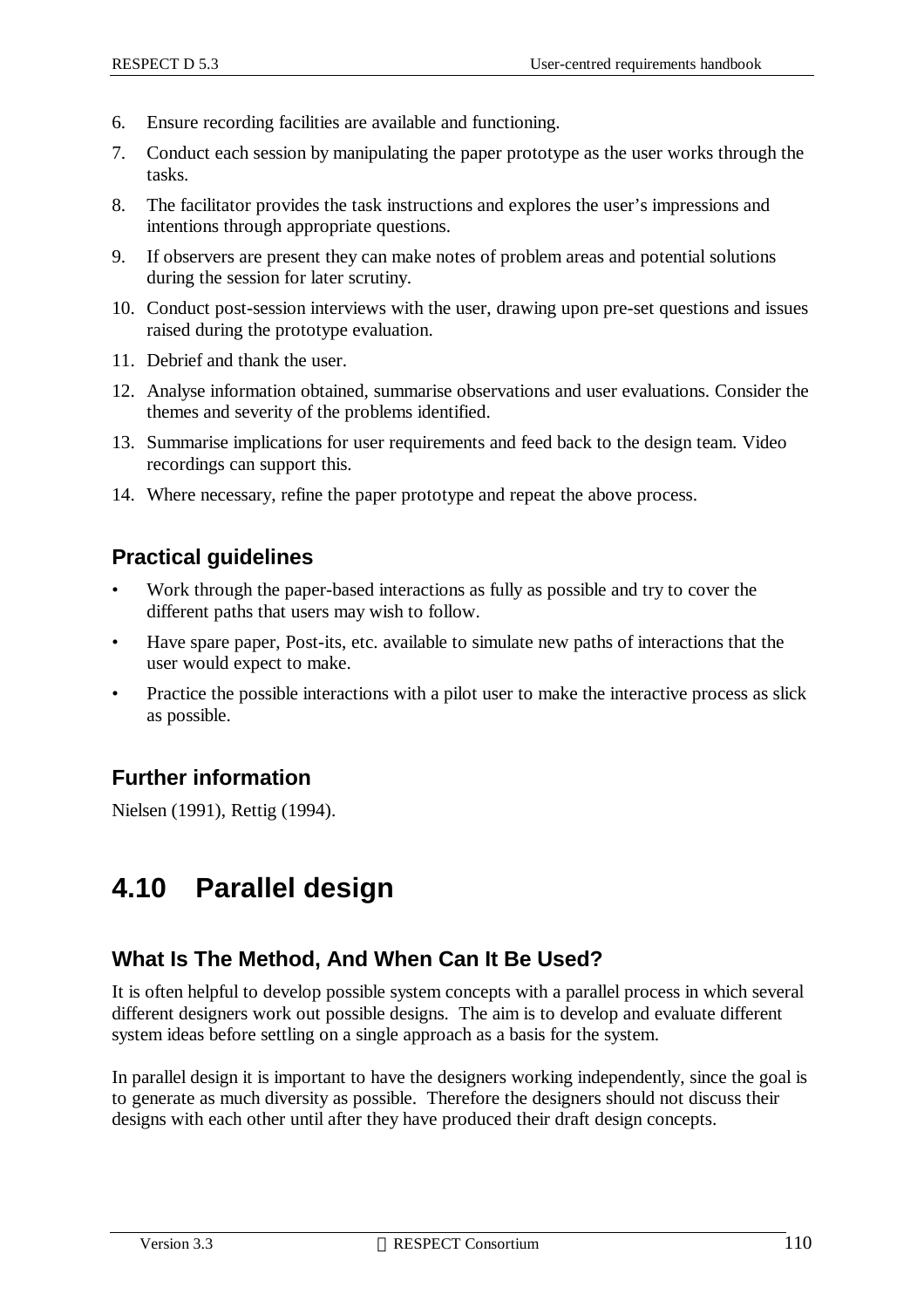When designers have completed their designs, it is likely that they will have approached the problem in radically different ways that will give rise to different user systems. It is then possible to combine designs and take the best features from each.

It is important to employ parallel design for novel systems where they is no established guidelines for how best the system should operate.

Although parallel design might at first seem like an expensive approach, since many ideas are generated without implementing them, it is a very cheap way of exploring the range of possible system concepts and selecting the probable optimum.

#### **Benefits**

- Allows a range of ideas to be generated quickly and cost effectively.
- Parallel nature of the approach allows several approaches to be explored at the same time, thus compressing the concept development schedule.
- The concepts generated can often be combined so that the final system benefits from all ideas proposed.
- Only minimal resources and materials are required to convey product feel.
- The technique can be utilised by those with little or no human factors expertise.

#### **Limitations**

- Requires a number of design team members to be available at the same time to produce system concepts.
- Requires a lot of time over a short period for the design work to be carried out.
- Time is also needed to compare parallel design outputs properly so that the benefits of each approach are obtained.

#### **What you need**

The method requires design team members to be available concurrently in order to carry out design work in parallel. Briefing notes are also needed to make sure that the designers are given the same information are start the design from the same starting point.

#### **Process**

The following procedure may be adopted for implementing this method:

- 1. Define clearly the boundaries for the parallel design i.e. goal of system, tasks that it should support, user characteristics, etc.
- 2. If possible agree on the format that the design will be produced in, e.g. on paper, in software.
- 3. If design teams rather than individuals are being used, select groups that have roughly equivalent skills.
- 4. Set a clear time limit on the design phase.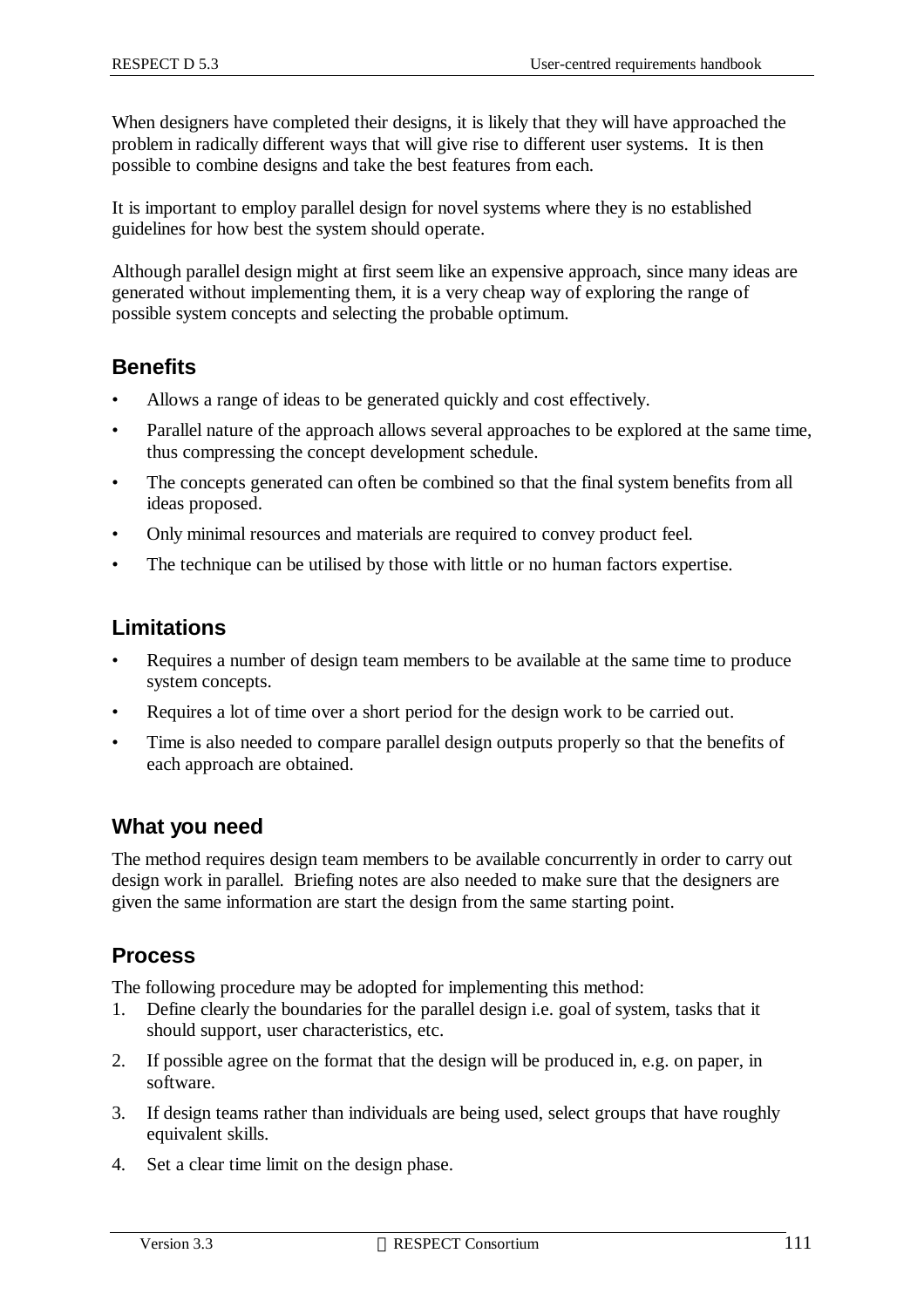- 5. Agree on the criteria by which the designs will be assessed.
- 6. Allow sufficient time to carry out a fair comparison of the designs produced.
- 7. Discuss each design separately and then discuss how different aspects of the designs may be combined.

#### **Practical guidelines**

- Make sure that all the design teams are given the same information before starting the design activity.
- Decide beforehand how much time to allocate to the design work. However if one team completes their work first be flexible in allowing others to come to their conclusions.
- Allow design teams to use whatever media they prefer in order to present their designs.

#### **Further information**

Nielsen (1993)

# **4.11 Rapid prototyping (software or hardware based)**

#### **What Is The Method, And When Can It Be Used?**

This method is concerned with developing different proposed concepts through software or hardware prototypes, and evaluating them. In general the process is termed 'rapid' prototyping. The development of a simulation or prototype of the future system can be very helpful, allowing users to visualise the system and provide feedback on it. Thus it can be used to clarify user requirements options. Later on in the lifecycle, it can also be used to specify details of the user interface to be included in the future system.

A major difficult in system design is getting the concept itself across to the users. Whereas a rapid prototype can demonstrate the system concept well, paper prototyping methods may be less effective.

Rapid prototyping is described as a computer-based method which aims to reduce the iterative development cycle. Interactive prototypes are developed which can be quickly replaced or changed in line with design feedback. This feedback may be derived from colleagues or from the experiences of users as they work with the prototype to accomplish set tasks.

Within software engineering circles the method is closely associated with user interface management systems and various design support tools. The latter tools offer the designer libraries of process and graphical interface elements for defining the software's logical structure and 'look-and-feel'. Here the title refers to an approach adopted by software developers in which the prototypes exhibit a higher fidelity with the end product than those created as part of other methods such as paper prototyping.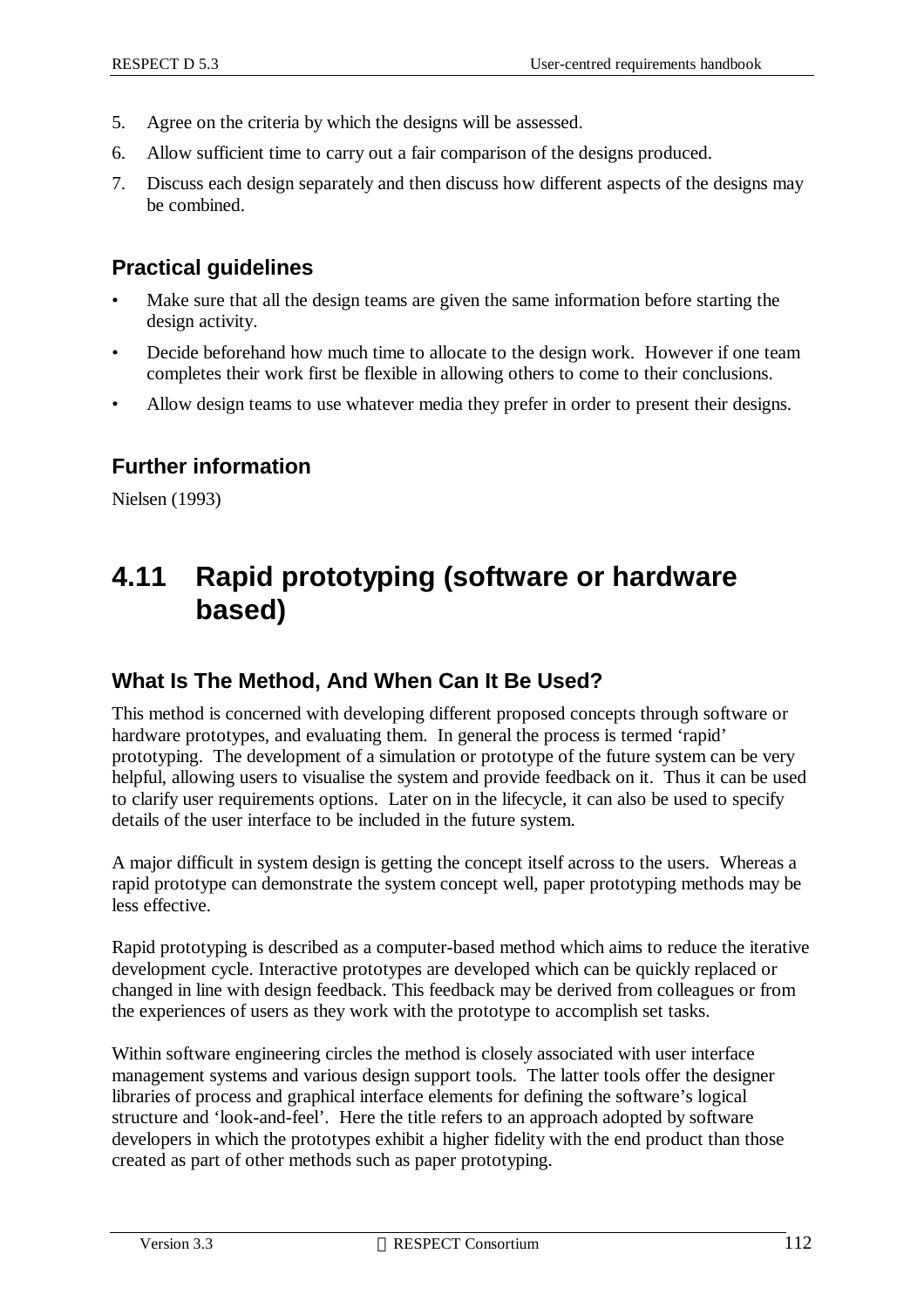Many tools exist for producing rapid prototypes ranging from a sequence of Microsoft PowerPoint screens, to script based programming systems such as HyperCard, Toolbook and Visual Basic which can help to create a software prototype. Thus the method requires more sophisticated technical resources than is the case with low-fidelity prototyping methods which rely on paper materials. An additional cost of use is the level of human expertise required to master the supporting development tools, along with the time necessary to implement a software prototype. A member of staff is also required to direct users if the prototype is to be evaluated formally.

#### **What you need**

Requires programming or model building skills to produce the prototypes. A number of prototype iterations may be carried out or a parallel design approach where two or more designers produce design ideas that are prototypes. The process of obtaining user feedback will also incur a certain amount of cost in terms of time and effort.

#### **Benefits**

- Gives users (especially the general public) a tangible demonstration of what the system is about.
- Permits the swift development of interactive software prototypes.
- Prototypes created by this method have a high fidelity with the final product.
- The prototypes created under this method support metric-based evaluations.

#### **Limitations**

- The method requires software development skills.
- Although rapid, the method is more time consuming than other approaches.
- The resources required are greater due to the need for software and hardware rather than paper and pens.

#### **Process**

A general procedure for adopting the rapid prototyping method is outlined below.

- 1. Firstly, allow enough time to create the prototype. If the prototype is to be evaluated with users then allow time to design relevant tasks, recruit the users, evaluate the prototype and report the results.
- 2. Assemble the necessary equipment, including the hardware and software tools necessary to create the interactive prototype.
- 3. Develop the prototype itself.
- 4. Select appropriate users to test the prototype, trying to cover the range of users within the target population. A facilitator will also be required to instruct the users and run the evaluation.
- 5. Prepare realistic tasks to occupy the users as they work with the prototype.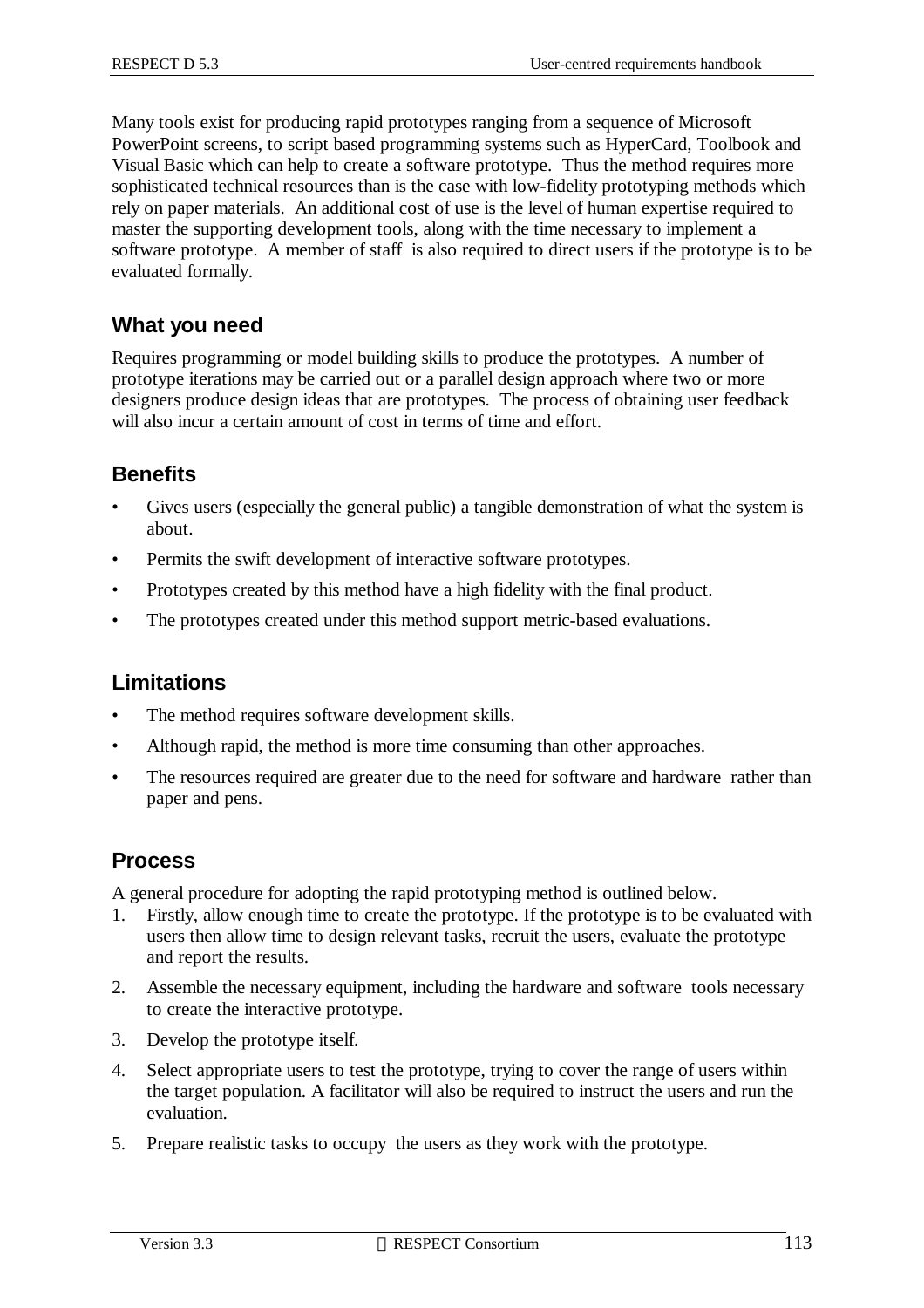- 6. Pilot the evaluation procedure and ensure the prototype can be used to accomplish the tasks.
- 7. Ensure recording facilities are available and functioning.
- 8. Conduct each session. The facilitator instructs the user to work through the allocated tasks, interacting with, and responding to, the system as appropriate.
- 9. If necessary additional information can be obtained by interviewing users following their use of the prototype.
- 10. Debrief and thank the user.
- 11. Analyse the obtained information and then summarise the observations and user evaluations. Determine the themes and severity of the problems identified.
- 12. Summarise design implications and recommendations for improvements and feed back to design team. Video recordings can support this.
- 13. Where necessary refine the prototype and repeat the above process.

#### **Practical guidelines**

- Avoid spending too long on the development of the first prototype as uses may require substantial changes to it. Similarly try not to put too much effort into particular features (e.g. animations) which may not be required.
- Avoid making the prototype too polished as this may force users to accept it as finished.
- Avoid putting in features that will raise the users expectations but which are unlikely to be achieved with the real system (e.g. too fast response times, too sophisticated graphics).

#### **Further information**

Maguire (1996), Preece (1994), Wilson, J. and Rosenberg, D. (1988).

# **4.12 Scenario building**

#### **What Is The Method, And When Can It Be Used?**

Scenarios are characterisations of users and their tasks in a specified context. They offer concrete representations of a user working with a computer system in order to achieve a particular goal. The primary objective of scenario building is in the early phases of a development cycle to generate end user requirements and usability aims. The scenarios are created by the members of a development team who then role play what it is like to be a user, in order to form a group-wide user model based on consensus. Scenarios may also be discussed with users to establish how they would like or not like to interact with the system (in general terms).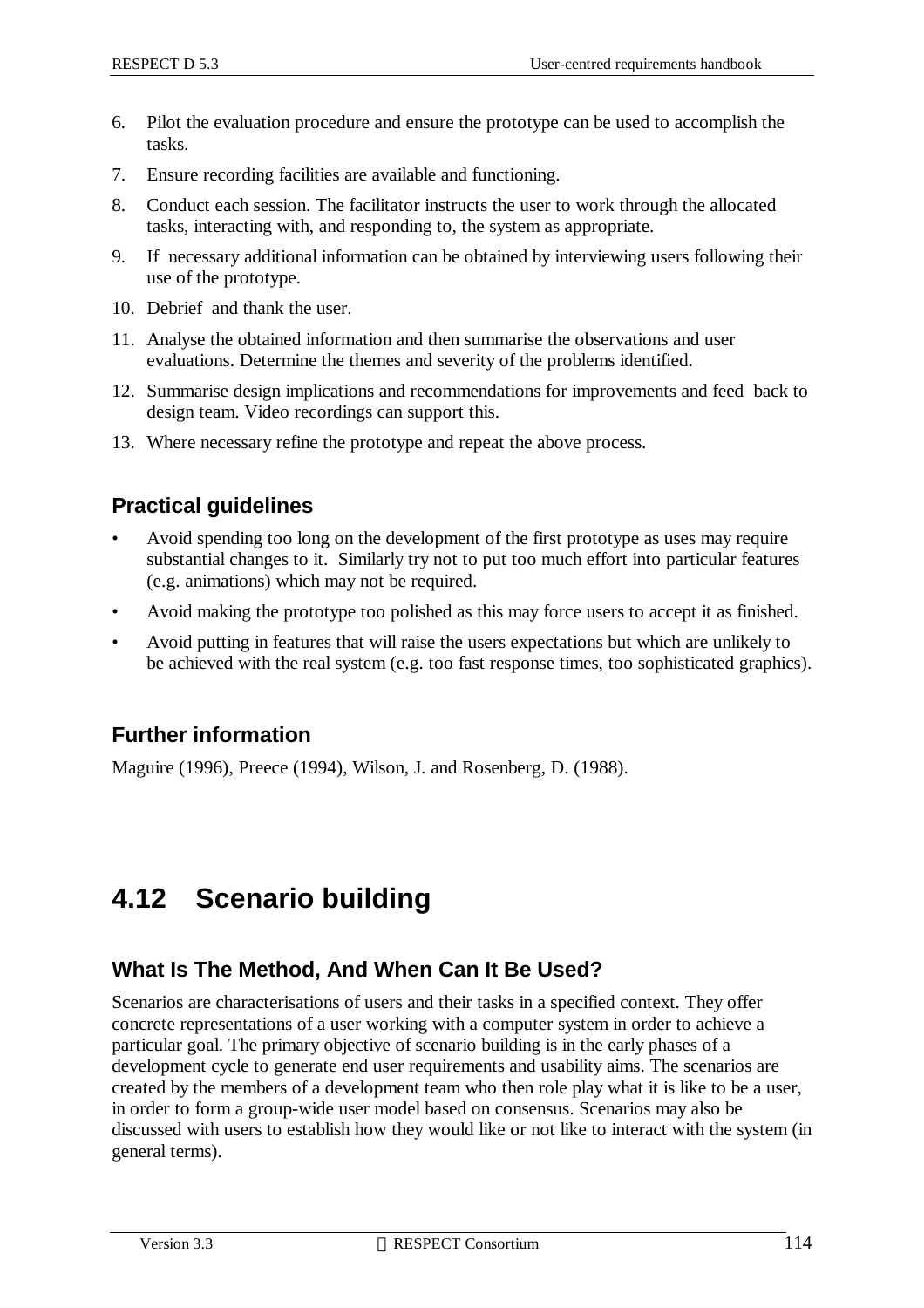#### **Benefits**

- It encourages designers to consider the characteristics of the intended users, their tasks and their environment.
- Usability issues can be explored at a very early stage in the design process (before a commitment to code has been made).
- Scenarios can help identify usability targets and likely task completion times.
- The method promotes developer buy-in and encourages a user-centred design approach.
- Scenarios can also be used to generate contexts for evaluation studies.
- Only minimal resources are required to generate scenarios.
- The technique can be used by developers with little or no human factors expertise.

#### **Limitations**

Scenarios are not appropriate for considering the details of interface design and layout.

#### **What you need**

The resources required are minimal and scenarios should be quick to produce (perhaps just a few hours?). An experienced moderator is recommended for the sessions in which the scenario is explored, and up to 2 hours per session may be required.

#### **Process**

The principle steps for this method are as follows:

- 1. Gather together the development team and other relevant stakeholders under the direction of an experienced facilitator.
- 2. Identify intended users, their tasks and the general context. This information will provide the basis for the scenarios to be created by the development team.
- 3. Functionally decompose user goals into the operations needed to achieve them.
- 4. Assign task time estimates and completion criteria as usability targets.
- 5. The session can be video-taped for later review or transcribed for wider distribution.
- 6. The results from scenario building sessions can be used to plan user-based evaluations.

In terms of output, the method encourages a deeper understanding of user requirements and can be specifically used to plan subsequent user-based evaluations.

### **Practical guidelines**

- Try to generate scenarios to cover a wide range of situations, not just the most common ones or those of most interest to the design team.
- Try to include problem situations, that will test the system concept not just straightforward scenarios.
- Work through the scenarios fully and judge the system on that basis rather than trying to change the system half way through.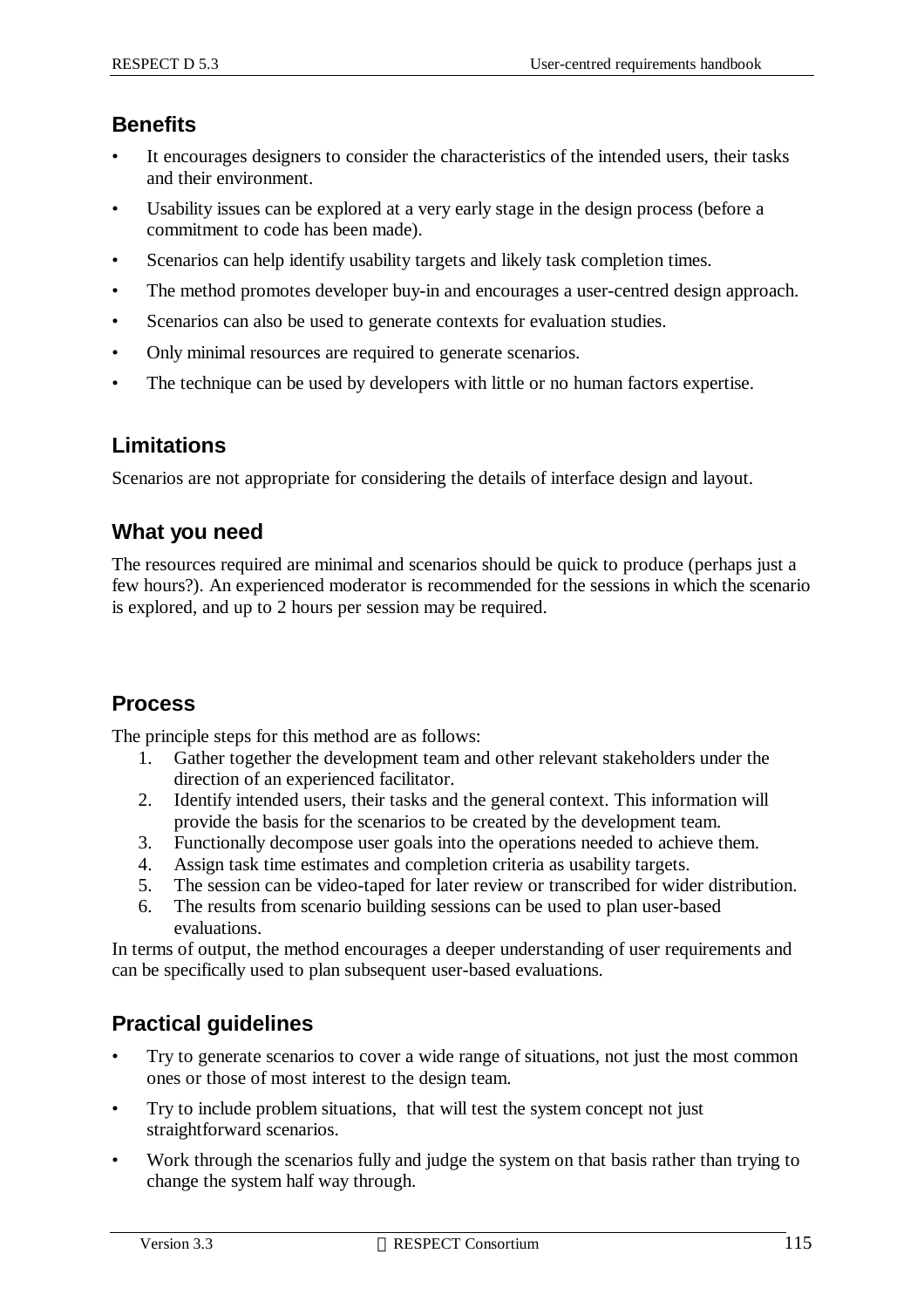# **Further information**

Clark (1991), Nielsen (1991).

# **4.13 Storyboarding**

# **What Is The Method, And When Can It Be Used?**

Storyboards (also termed "Presentation Scenarios" by Nielsen) are sequences of images which demonstrate the relationship between individual events (e.g. screen outputs) and actions within a system. A typical storyboard will contain a number of images depicting features such as menus, dialogue boxes and windows. The formation of these screen representations into a sequence conveys further information regarding the possible structures, functionality and navigation options available. The storyboard can be shown to colleagues in a design team as well as potential users, allowing others to visualise the composition and scope of possible interfaces and offer critical feedback.

Few technical resources are required to create a storyboard. Simple drawing tools (both computer and non computer-based) are sufficient. Storyboards provide a platform for exploring user requirements options via a static representation which can be shown to both potential users and members of a design team. This can result in the selection and refinement of requirements.

### **Benefits**

- Feedback can be gained on system functionality, style and also navigation options early on in the development cycle where changes can be more easily implemented.
- The method promotes communication between designers and users.
- Storyboards can be created quickly and easily.
- Only minimal resources and materials are required.
- The technique can be utilised by those with little or no human factors expertise.

#### **Limitations**

- Storyboards can lack the interactive quality of other prototyping methods although interactive storyboarding systems are available. Madsen & Aiken (1993), for instance, report the use of an interactive HyperCard based system.
- Because of their simplicity, storyboards do not support the evaluation of fine design detail.
- Storyboards do not accurately convey system response times.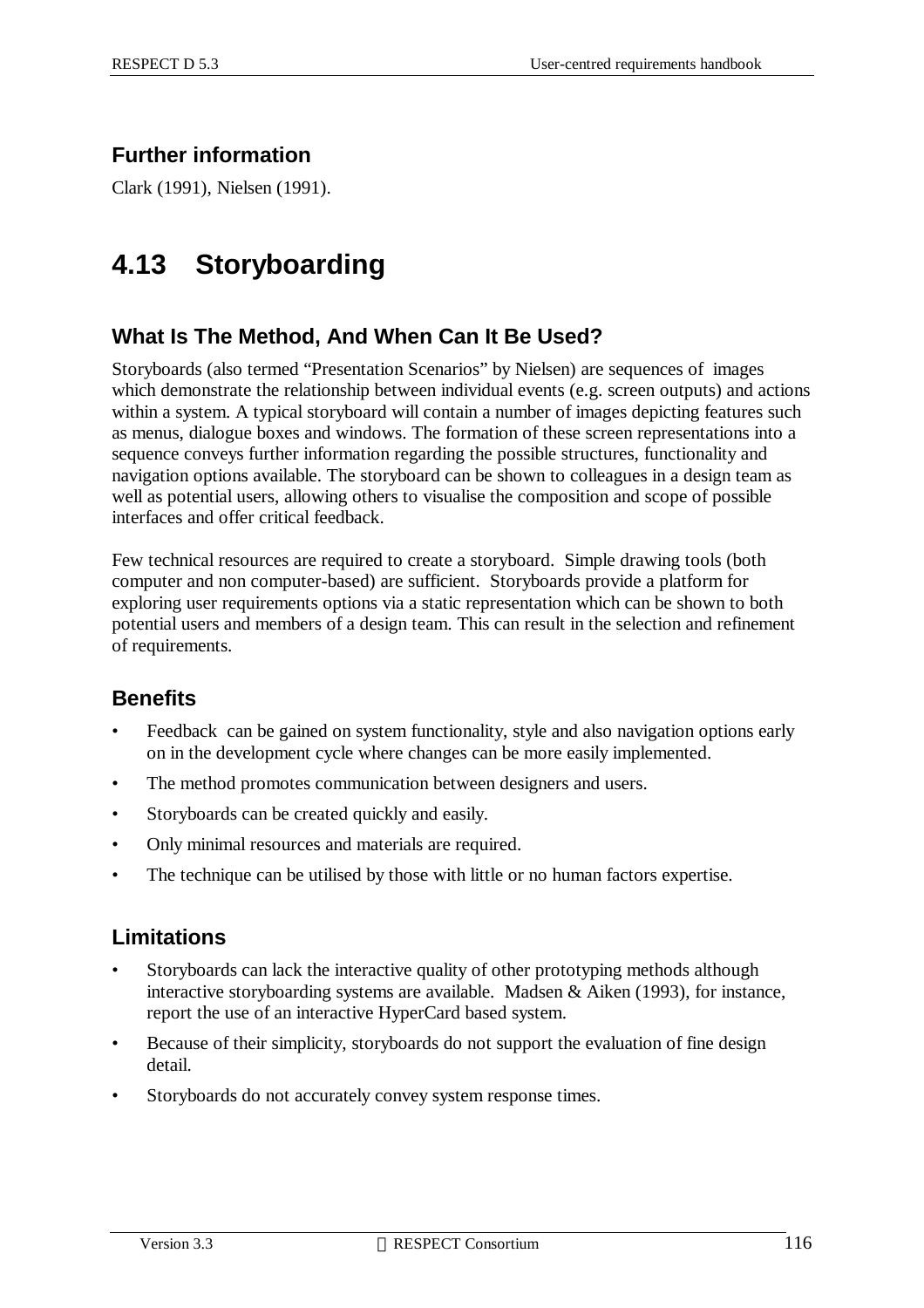#### **What you need**

The technical resources required to create storyboards are minimal, and include drawing tools (both computer and non computer-based), paper, card, pens and adhesives. Furthermore, the time and human resources are low.

#### **Process**

- 1. Give consideration to the scenarios of use which the storyboard will reflect. A storyboard may represent several activities such as entering, saving or printing information. Alternatively a separate storyboard may be created to represent each distinct theme.
- 2. Construct the storyboard as a sequence of screen representations, using separate images to reflect changes in system appearance. Thus the storyboard will indicate the availability and purpose of dialogue windows, menu items, toolbars and icons.
- 3. The elements of a storyboard can be annotated with explanatory captions to aid audience understanding and evaluation.
- 4. The completed storyboard can be shown to design teams as well as intended users to solicit evaluative feedback. Several storyboards can be created and shown to an audience in order to explore different requirements options.
- 5. It may be useful to video or audio record the feedback sessions for later review or to show to other colleagues.
- 6. Further storyboards can be created and evaluated in light of feedback.

### **Practical guidelines**

- Produce high level drawings to represent the system. Details on drawings may distract the users or side-track the discussion.
- It may not be necessary to produce many drawings covering every stage of the interaction. Using a single drawing as a basis it is possible to discuss the events taking place before and afterwards.
- Try to include higher level organisational aspects in the drawings (e.g. interactions between people) rather than just showing user interactions with the system interface. This will give the users a fuller picture of the system concept and allow them to foresee socio-technical mismatches.

### **Further information**

Madsen and Aiken (1993), Nielsen (1991) and Preece (1994).

# **4.14Survey**

### **What Is The Method, And When Can It Be Used?**

A survey involves administering a set of written questions to a large sample population of users. Surveys can help determine information or customers, work practice and attitudes.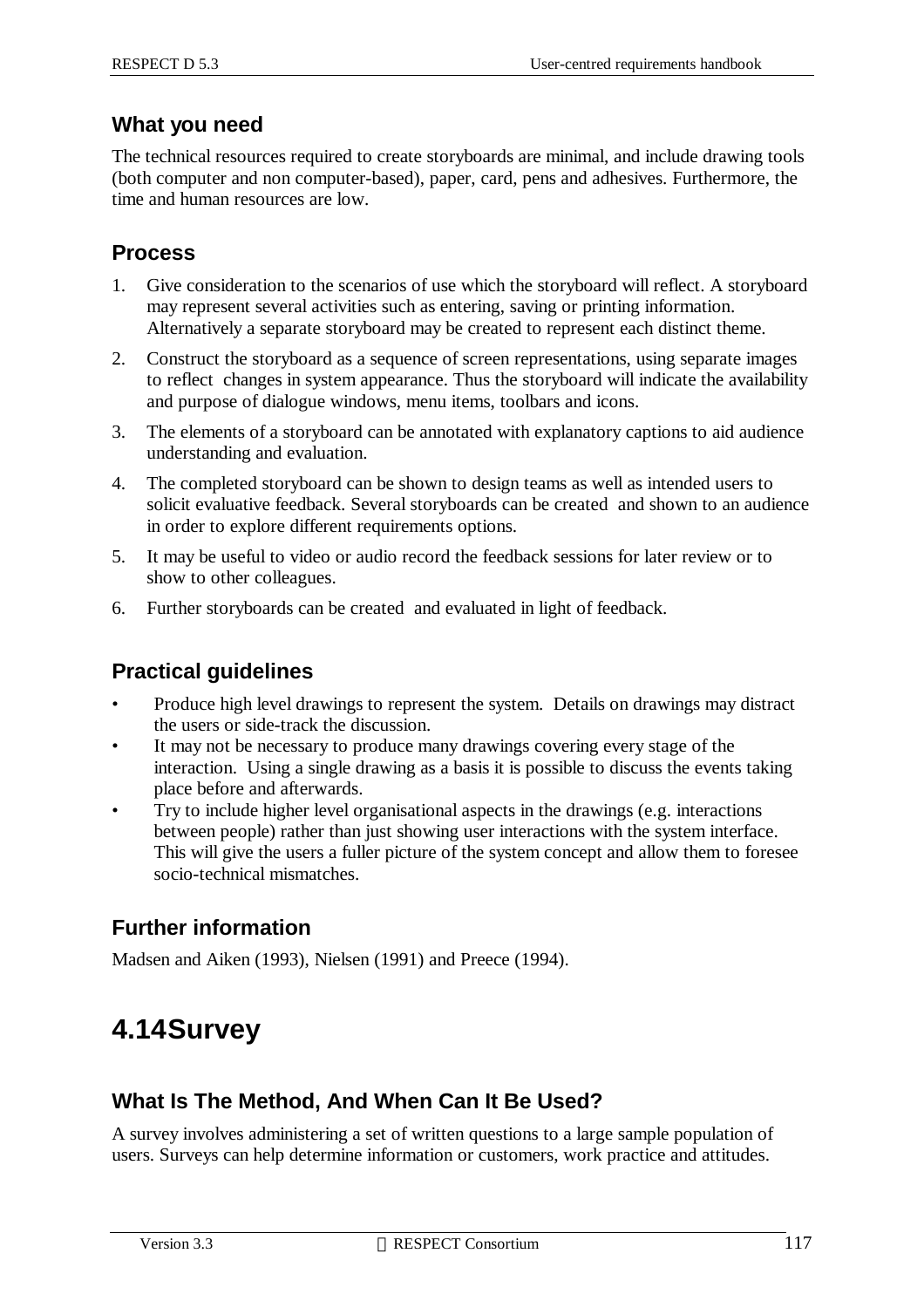There are two types: 'closed', where the respondent is asked to select from available responses and 'open', where the respondent is free to answer as they wish.

#### **Typical Application Areas**

Useful for obtaining quantitative data from users about existing tasks or the current system.

#### **Benefits**

Quick and relatively inexpensive to administer but not to design. Results can be subjected to statistical analysis.

Provides 'hard' data to supplement more subjective, qualitative information such as unstructured opinions.

#### **Limitations**

Survey design is not straightforward; many think they can do it but few laymen do it well experienced guidance is needed. It may be hard to follow up on interesting comments as it is often not desirable or possible to keep records of respondents.

#### **What you need**

Depends very much on the complexity of the survey and the number of respondents needed.

#### **Process**

- 1. Initial steps are the same as for interview design, keeping in mind that semi-structured interviews are similar to open-ended surveys (i.e., the issues are known, but the range of user responses to them is not); and structured interviews are similar to closedended surveys (i.e., the range of user responses is pretty well understood, but the strength of each response category needs to be determined).
- 2. User sampling should be used and, if done properly, surveys should employ a rigorous statistical sampling method to ensure that results are not biased. However, this recommendation is rarely if ever observed in industry. It is sometimes done to offer respondents a little gift in exchange for a returned survey: if chosen appropriately, this can raise response rates to 80% and above. A low response rate may be followed up with either a re-posting or better still a telephonic contact. However, these methods require that users be identified by name to the researcher at least: some surveys may require total anonymity. It is usual to include a short covering letter requesting the respondent to reply and a stamped addressed envelope if possible to make the return as easy for the respondent as can be.
- 3. If user information is being kept on computer (as is almost inevitable these days) care should be taken to ensure that the data privacy legislation in your country is not breached, and respondents should be assured of this in the covering letter.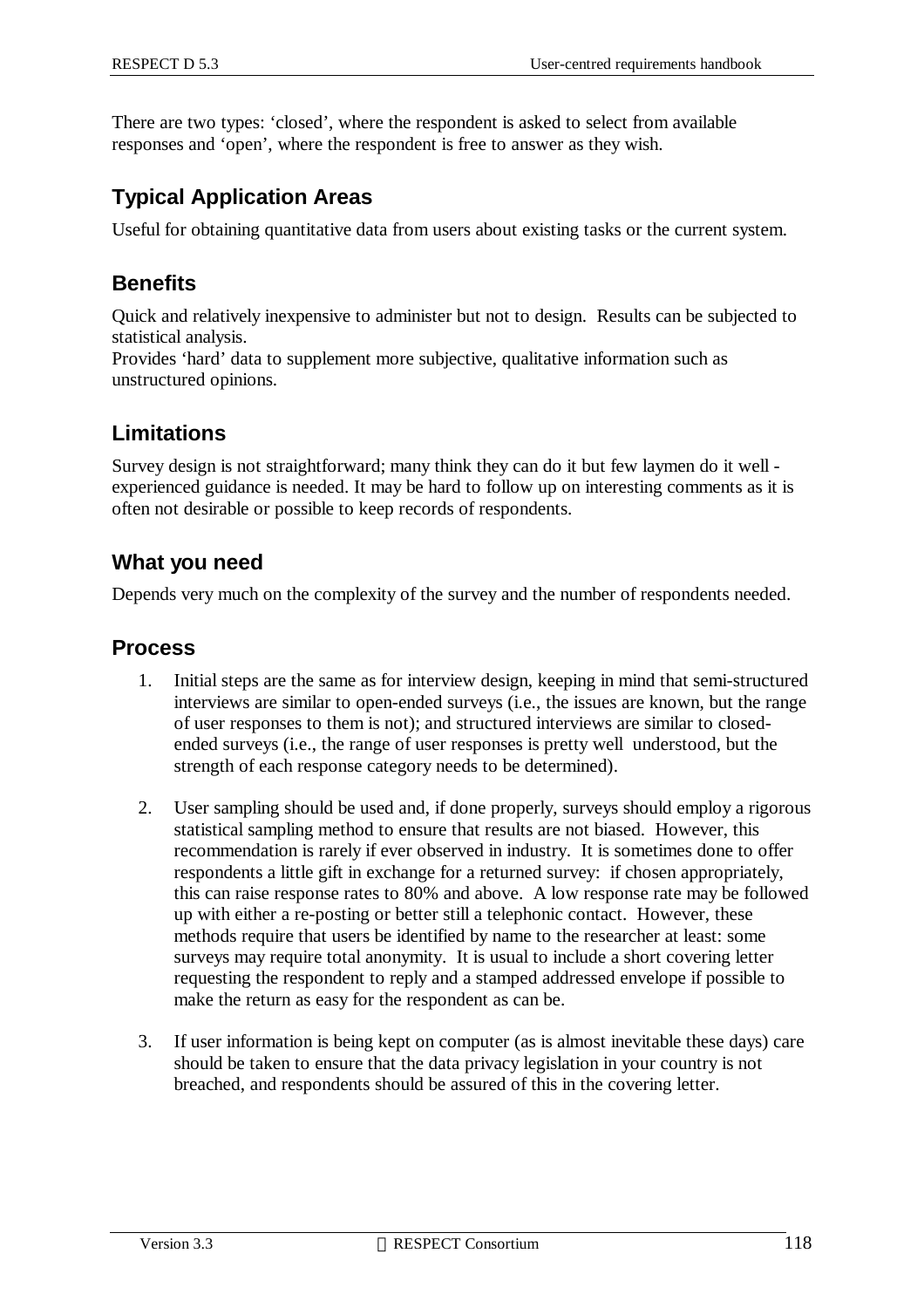### **Practical guidelines**

- Explain the aim of the survey at the beginning of the form. If it is a postal survey include a polite covering letter explaining its purpose. If the respondents can see the reason for completing the survey, they are more likely to do so.
- If the survey is to be returned by post, make it easy to return by providing a preaddressed envelope (preferably stamped).
- Avoid too many open-ended questions as this will increase the analysis effort required.
- Make sure that multiple choice answers are mutually exclusive.
- Make sure that the question wording is clear and concise.
- Avoid double questions in a single question.
- Avoid questions involving negatives.
- Avoid complex branching structures.
- Avoid asking questions that make users feel uncomfortable or offend. For example it may be better to ask for selection of an age band rather than exact age.
- For visually impaired users provide the survey either in large print form, Braille, or allow the respondent to provide their responses via a face to face interview or over the phone.
- Provide mentally impaired users the option to respond to the survey via an interview.
- Motor impaired users may have trouble filling in the survey. The provision of large completion boxes will assist them. Again they may prefer to be interviewed.
- Young users may be able to answer the questions but not be able to read. They may therefore also require the survey to be conducted as an interview.
- For young users able to read, make sure that the questions are simple and understandable.

### **Further information**

Preece (1994).

Refer to RESPECT deliverable D6.2 for information on performing surveys with users who have impairments and disabilities, as well as elderly and young users.

# **4.15 Task Analysis**

### **What Is The Method, And When Can It Be Used?**

Task analysis can be defined as the study of what a user is required to do in terms of actions and/or cognitive processes to achieve a task. A detailed task analysis can be conducted to understand the current system and the information flows within it. These information flows are important to the maintenance of the existing system and must be incorporated or substituted in any new system. Failure to allocate sufficient resources to this activity increases the potential for costly problems arising in later phases of development. Task analysis makes it possible to design and allocate tasks appropriately within the new system. The functions to be included within the system and the user interface can then be accurately specified.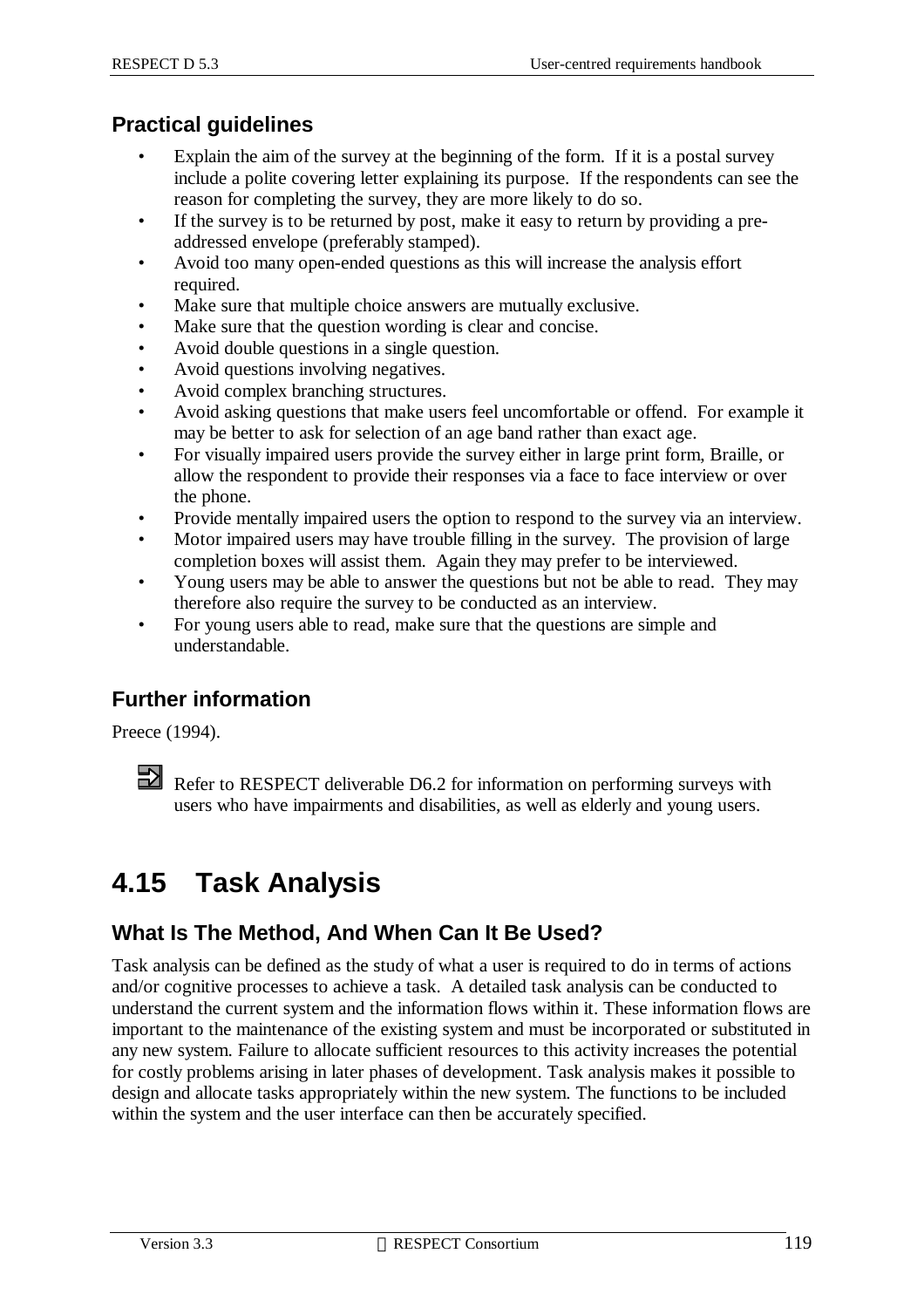### **Typical Application Areas**

Suitable and recommended for most situations.

### **Benefits**

Provides knowledge of the tasks that the user wishes to perform. Thus it is a reference against which the value of the system functions and features can be tested.

### **Limitations**

Formal task analysis can be time consuming and produce much data requiring considerable effort to analyse.

#### **What you need**

It is important to gain access to real users to discuss their current or possible future tasks as well as user representatives.

### **Process**

The process in this section is divided into two phases:

- 1. High level task decomposition, where major tasks are broken down into sub-tasks. This step provides a good overview of the tasks being analysed.
- 2. Task flow diagramming, where specific tasks are divided into the basic task steps.

Both of these phases are described in the following sections.

#### **Practical guidelines**

- Produce a 'map' of relevant users and try to understand initially their main tasks or roles.
- Identify individual people who will be able to provide correct information about the tasks that are performed. Timetable meetings to make sure that all these users can be included in the analysis.
- If necessary plan observation sessions to get a richer picture of the tasks or task problems.
- Gather as much information as possible and then try to structure it soon afterwards while it is still fresh in the memory.
- During the structuring process go back to any users to clarify your understanding.
- Try to supplement textual descriptions of tasks with diagrams such as task decompositions or task flow diagrams.

#### **Task decomposition**

The aim of 'high level task decomposition' is to decompose the high level tasks and break them down into their constituent subtasks and operations. This will show an overall structure of the main user tasks. At a lower level it may be desirable to show the task flows, decision processes and even screen layouts (see task flow analysis, below)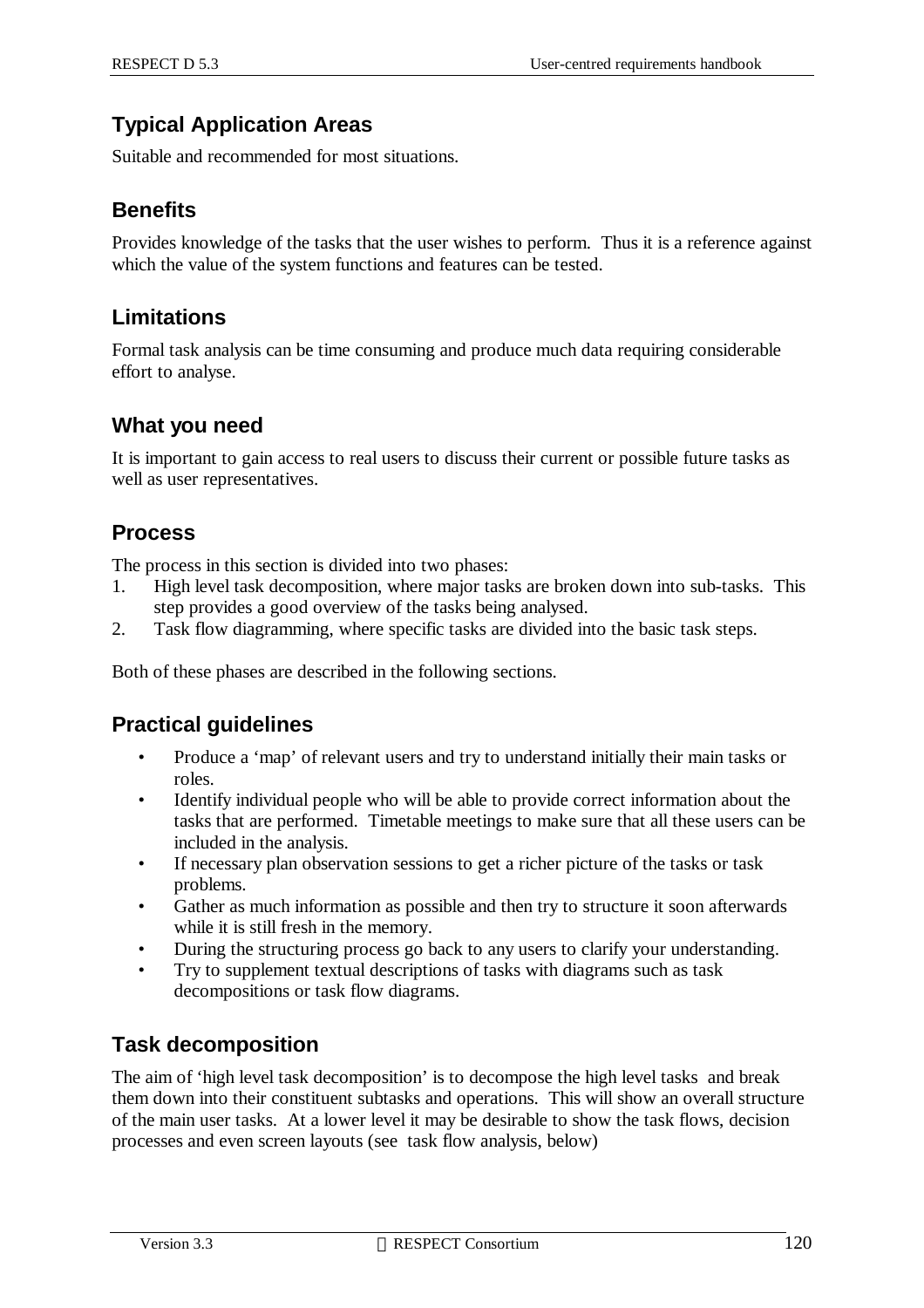The process of task decomposition is best represented as a structure chart (similar to that used in Hierarchical Task Analysis). This shows the sequencing of activities by ordering them from left to right. In order to break down a task, the question should be asked 'how is this task done?'. If a sub-task is identified at a lower level, it is possible to build up the structure by asking 'why is this done?'. This approach can be summarised as shown below.



FIGURE 12. PROCESS OF TASK DECOMPOSITION

The task decomposition can be carried out using the following stages:

- 1. Identify the task to be analysed from the Task list (**section 1.4**).
- 2. Break this down into between 4 and 8 subtasks. These subtasks should be specified in terms of objectives and, between them, should cover the whole area of interest.
- 3. Draw the subtasks as a layered diagram ensuring that it is complete.
- 4. Decide upon the level of detail into which to decompose. Making a conscious decision at this stage will ensure that all the subtask decompositions are treated consistently. It may be decided that the decomposition should continue until flows are more easily represented as a task flow diagram.
- 5. Continue the decomposition process, ensuring that the decompositions and numbering are consistent. It is usually helpful to produce a written account as well as the decomposition diagram.
- 6. Present the analysis to someone else who has not been involved in the decomposition but who knows the tasks well enough to check for consistency.

The following structure chart represents a hierarchical decomposition of a function into its components. It shows the sequencing of activities by ordering them from left to right. Activities that may be repeated a number of times (iteration) are indicated by a small asterisk in the box. When one of a number of activities may be chosen (selection) a small circle is included in the box. A horizontal line in a box can be used to indicate no action, for example where the user can choose to take an action or not. Where appropriate a sub-task or group of sub-tasks can be represented as a flow diagram. The circles labelled 'TF1' and 'TF2' show the links to task flow diagrams.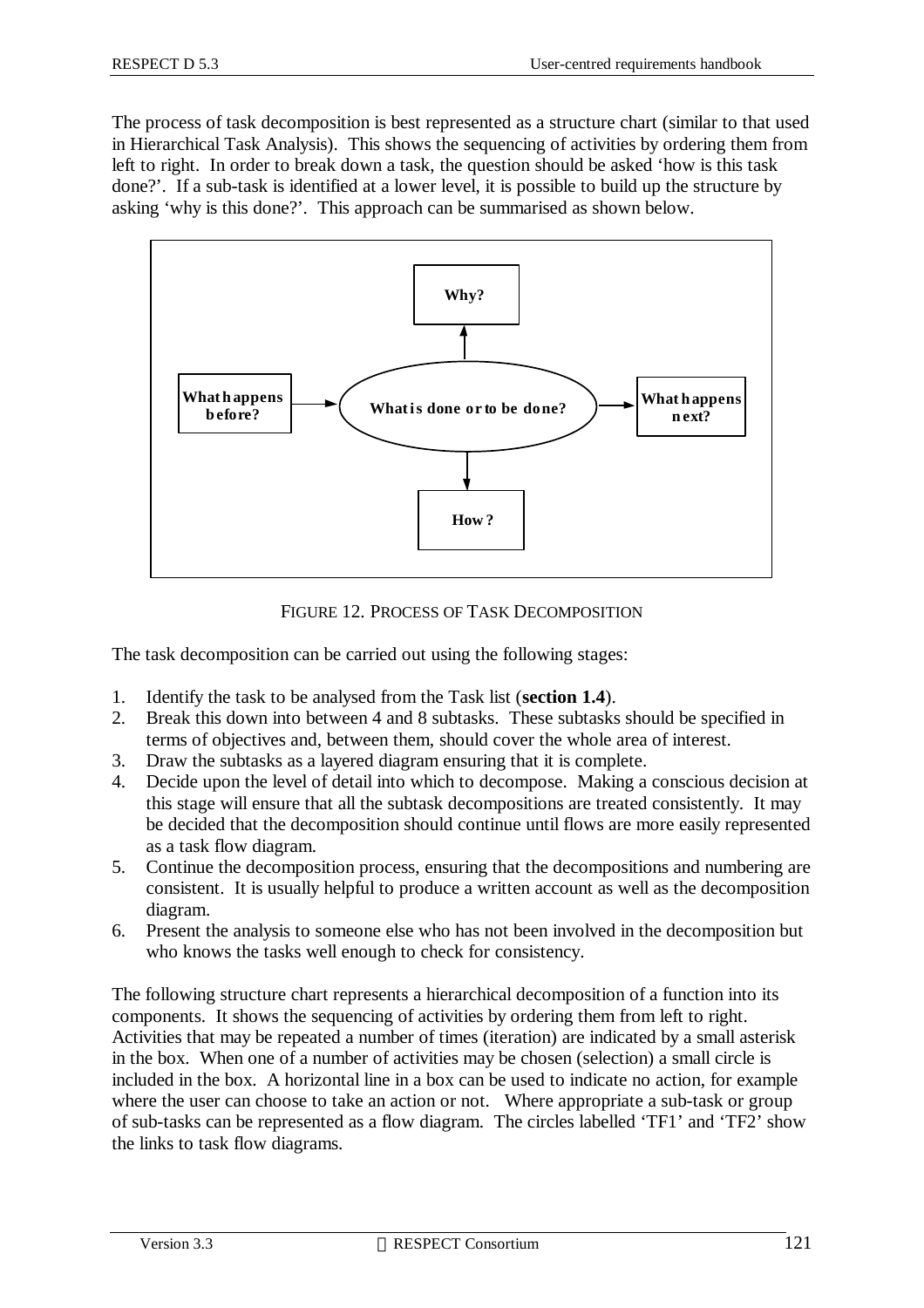

FIGURE 13. TASK DECOMPOSITION DIAGRAM

As previously stated, it is important that the requirements definition process does not simply record existing operations but also assesses the likely changes resulting from the introduction of new systems and facilities. The implications of likely changes should be recorded on the task decomposition diagrams themselves. This can be done by the use of comments at the bottom of the diagram with reference to the task decomposition box numbers (e.g. 2.1.1 or 2.1.2).

#### **Task flow diagrams**

Task flow analysis will document the details of specific tasks. It can include details of interactions between the user and the current system, or other individuals, and any problems related to them. Copies of screens from the current system may also be taken to provide details of interactive tasks. Task flows will not only show the specific details of current work processes but may also highlight areas where task processes are poorly understood, are carried out differently by different staff, or are inconsistent with the higher level task structure. An example task flow chart is shown below. Standard flow chart symbols may be used to represent process, decision points, system inputs, output, etc. However the actual notation used is not important and an alternative set of symbols may be used if preferred.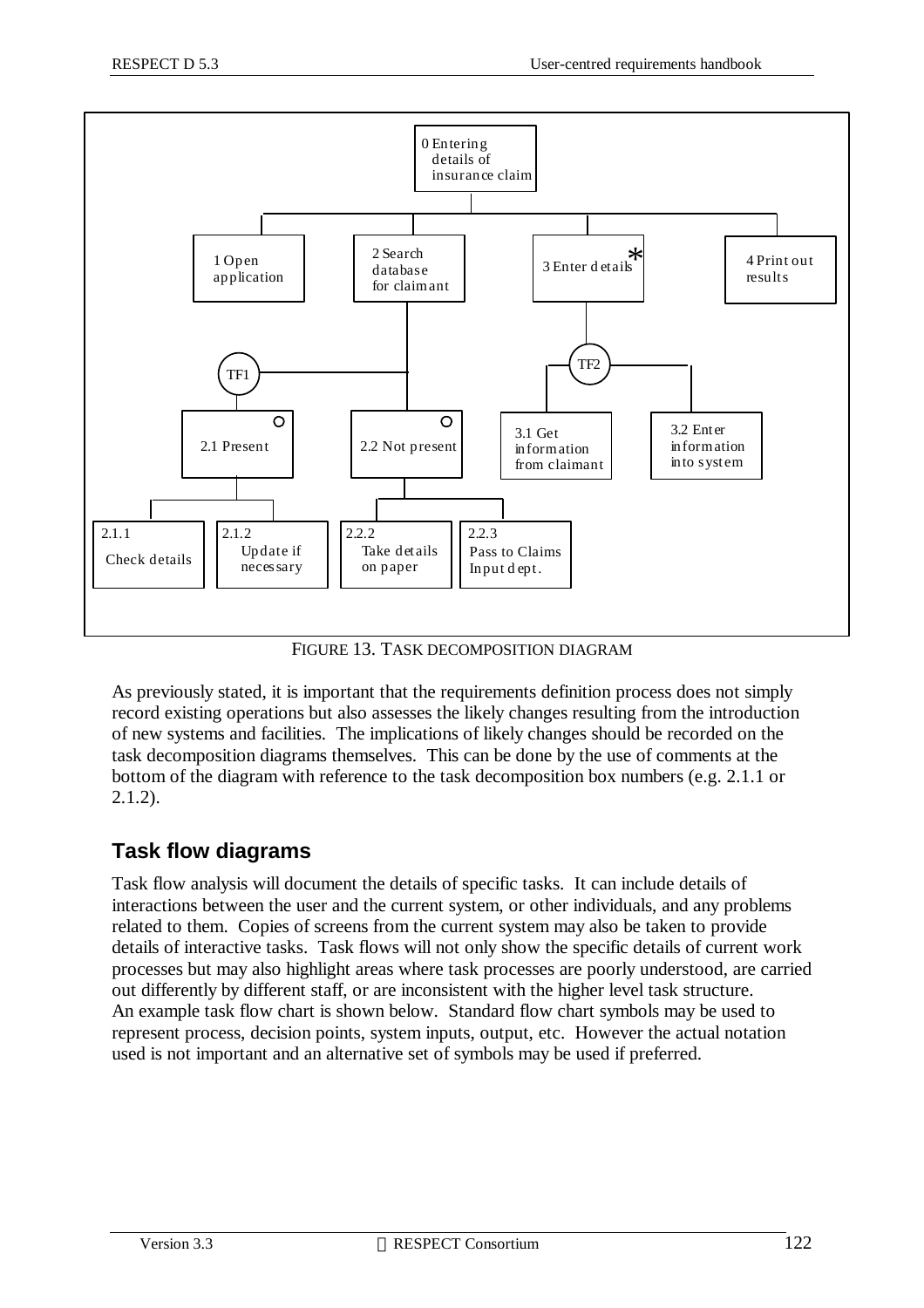

FIGURE 14. TASK FLOW CHART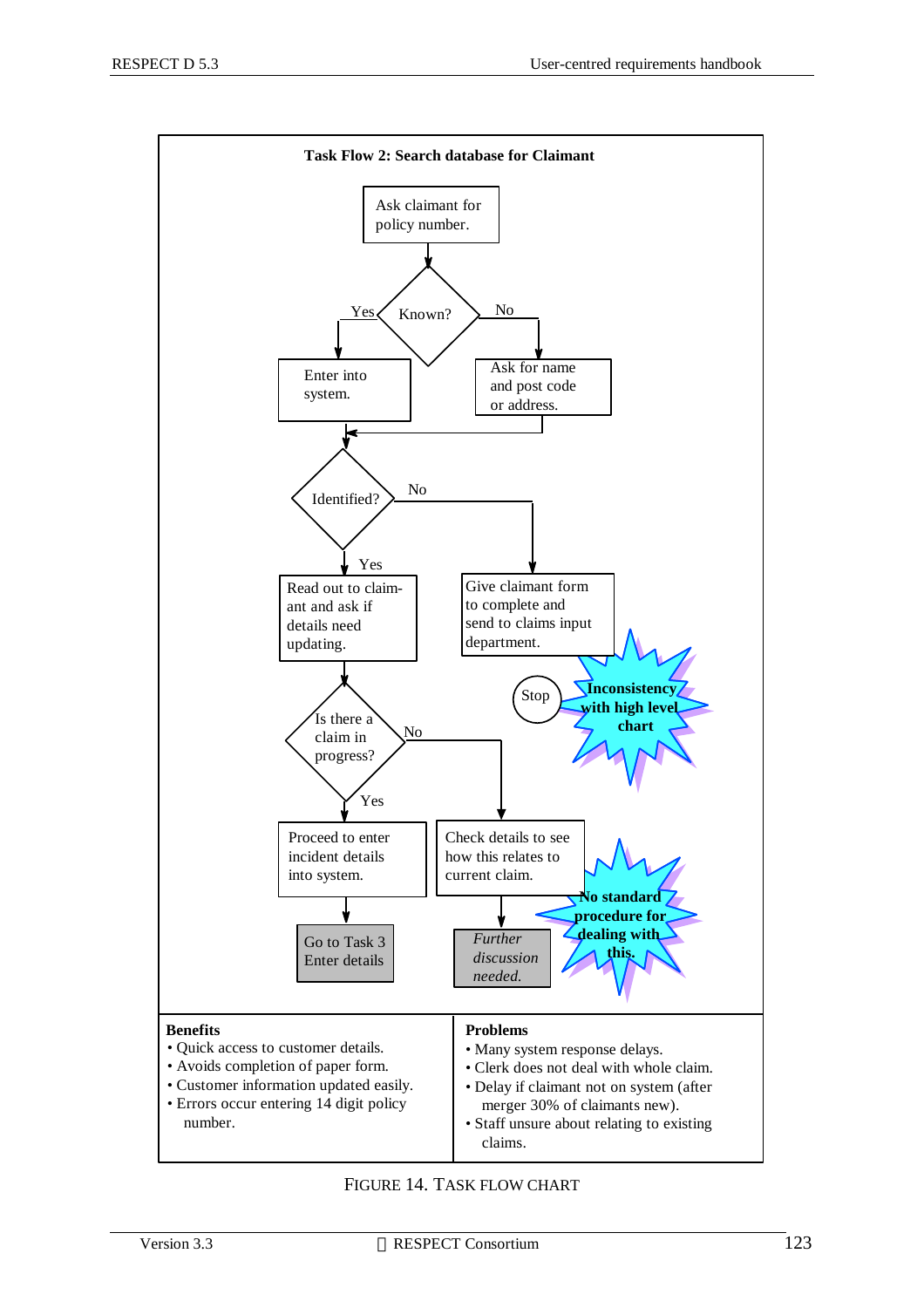### **Further information**

Preece (1994), Shepherd (1985, 1989).

# **4.16 Task Allocation**

#### **What Is The Method, And When Can It Be Used?**

A successful system depends on the effective allocation of tasks between the system and the users. Different task allocation options may need to be considered before specifying a clear system boundary. A range of options are established to identify the optimal division of labour, to provide job satisfaction and efficient operation of the whole work process. The approach is most useful for systems which affect whole work processes rather than single user, single task products.

An important activity which integrates the system function identified with the organisational design (section 3.2) is the allocation of function. The objective of task allocation is to specify which functions should be carried out by the system and which by the users. This technique can also be used to identify elements of the user interface.

Task allocation decisions determine the extent to which a given job, task, function or responsibility is to be automated or assigned to a human. The decisions are based on many factors, such as relative capabilities and limitations of human versus technology in terms of reliability, speed, accuracy, strength, flexibility of response, cost and the importance of successful or timely accomplishment of tasks.

The goal of the design team is to allocate functions to the human, to the system and to the human-computer system in order to achieve effective, efficient and satisfying results. It is frequently a decision which designers make unconsciously rather than by deliberation, yet it establishes the framework within which relevant jobs and tasks will be done by users. Designers may be tempted to identify which functions the technology is capable of performing and then simply allocate the remaining functions to users, relying on their flexibility to make the system work. This does not make best use of users abilities and skills and can lead to unsatisfactory job design. Generally, it is better to involve users or their representatives in this decision and ensure that the resulting human functions form a meaningful set of tasks.

### **Benefits**

It counteracts the tendency to try and computerise the whole of a working system leaving users to carry out the remaining tasks regardless of the kinds of jobs this produces.

### **Limitations**

It requires some concept of the new system for users to contribute to the process and generate new options.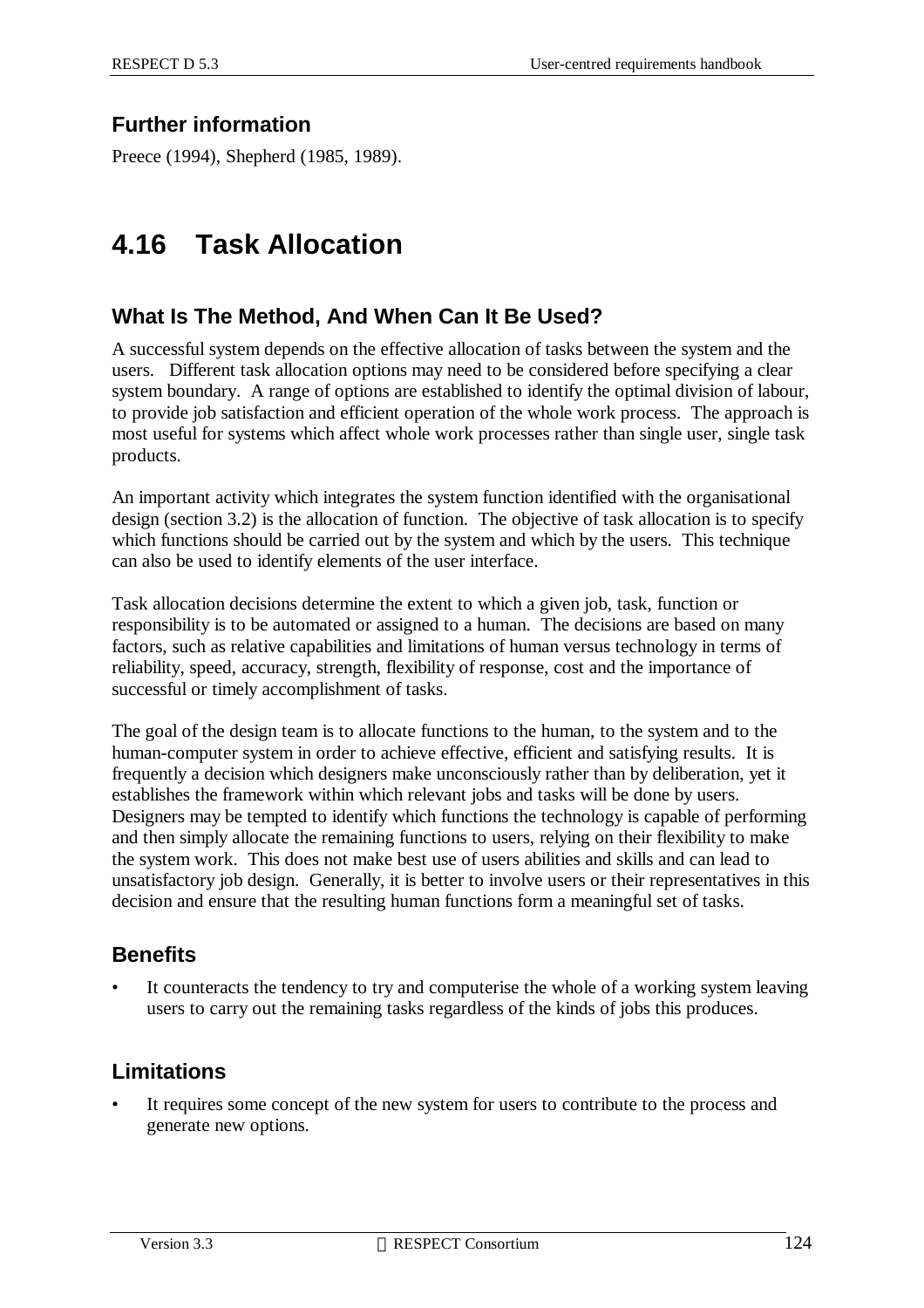#### **What you need**

The analysts will need good understanding of existing job roles.

#### **Process**

To apply task allocation charts, the following steps are performed:

- 1. Each task or work process is identified.
- 2. Identify those for which there is some possibility of different task allocations.
- 2. For each task, a flow diagram is drawn up to show the existing split of tasks between users and computers, and the interactions between them.
- 3. Try to generate at least two charts (i.e. options for allocating tasks) to show task allocation between user(s) and computer for the new system.
- 4. Comment on the implications for job satisfaction and efficiency for each chart and annotate it accordingly.
- 5. Select the chart which is most acceptable to users, or generate new charts if necessary.

# **Practical guidelines**

- Consider all the tasks and identify those for which there is some possibility of different task allocations.
- Try to develop more than one task allocation option to stimulate discussion within the design team or between users.
- Do not spend too long trying to produce neat diagrams. Rough drawings of possible allocations are adequate.

#### **Reference**

Ip, Damodaran, Olphert and Maguire (1990).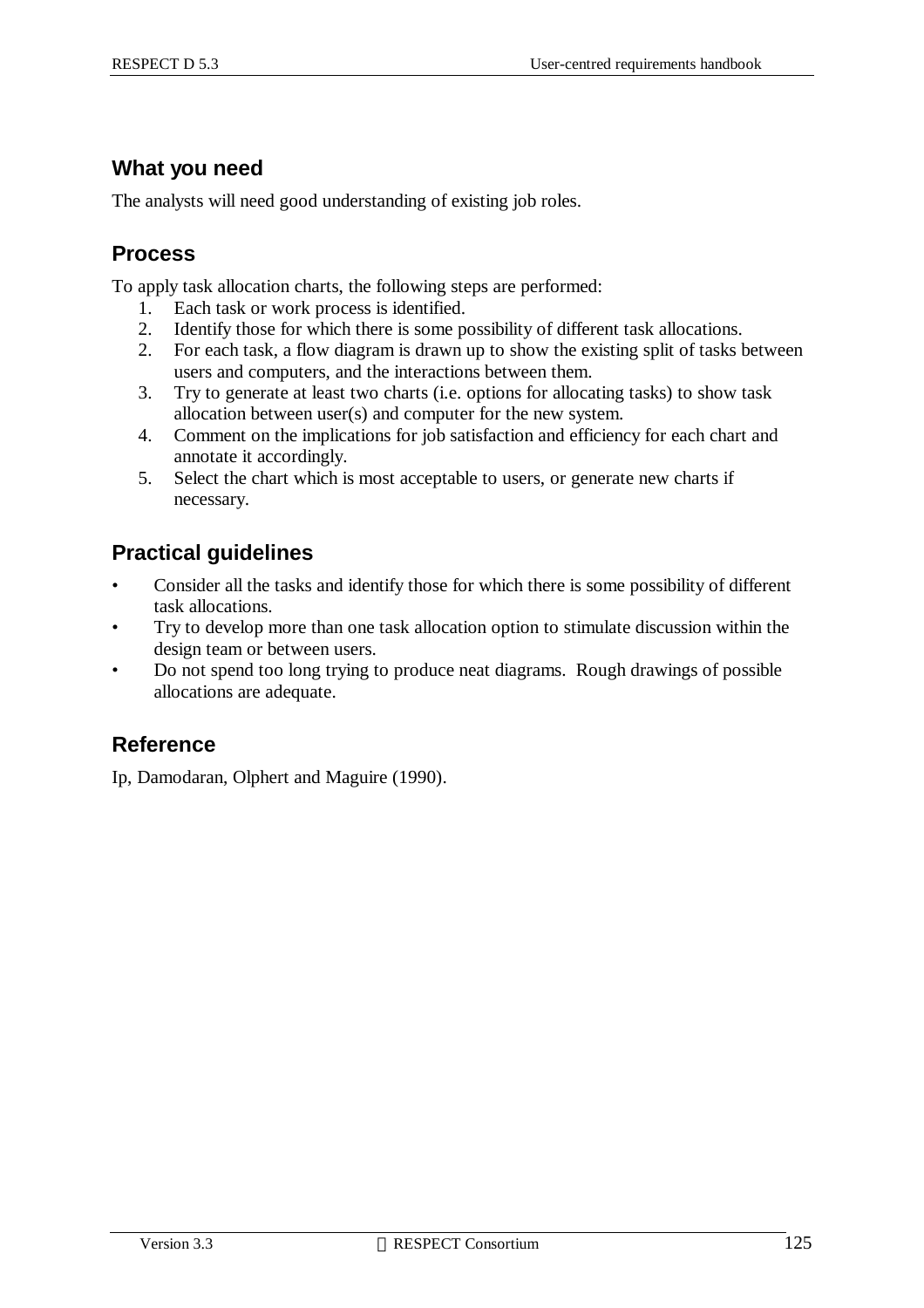| <b>Task Allocation Chart (Example 1)</b>                                                                            |                                                                                                  |                                                                  |                    |  |  |  |  |  |
|---------------------------------------------------------------------------------------------------------------------|--------------------------------------------------------------------------------------------------|------------------------------------------------------------------|--------------------|--|--|--|--|--|
| Task: Bank machine error report<br><b>Version: 2</b>                                                                |                                                                                                  |                                                                  |                    |  |  |  |  |  |
| <b>User: Member of staff</b><br><b>System: Bank machine</b><br><b>User: Engineer</b><br><b>System requirement</b>   |                                                                                                  |                                                                  |                    |  |  |  |  |  |
| State: Error warning<br>displayed<br>- If mechanical fault,<br>send call automatically to<br>engineer $\rightarrow$ |                                                                                                  |                                                                  |                    |  |  |  |  |  |
|                                                                                                                     | <b>END</b>                                                                                       | Receives signal. Rings<br>bank to arrange visit to<br>fix fault. |                    |  |  |  |  |  |
| - If money or receipt<br>paper has run out display<br>signal. $\rightarrow$                                         | Refill with money or<br>receipt paper. END                                                       |                                                                  |                    |  |  |  |  |  |
| <b>Advantages:</b><br>Immediate call to<br>engineer. Speeds up<br>process of fault reporting.                       | <b>Advantages:</b>                                                                               | <b>Advantages:</b>                                               | <b>Advantages:</b> |  |  |  |  |  |
| Disadvantages:                                                                                                      | Disadvantages:<br>No chance to investigate<br>problem first. May feel<br>controlled by engineer. | Disadvantages:<br>Feel controlled by<br>machine.                 | Disadvantages:     |  |  |  |  |  |

#### **FORM - TASK ALLOCATION (EXAMPLE)**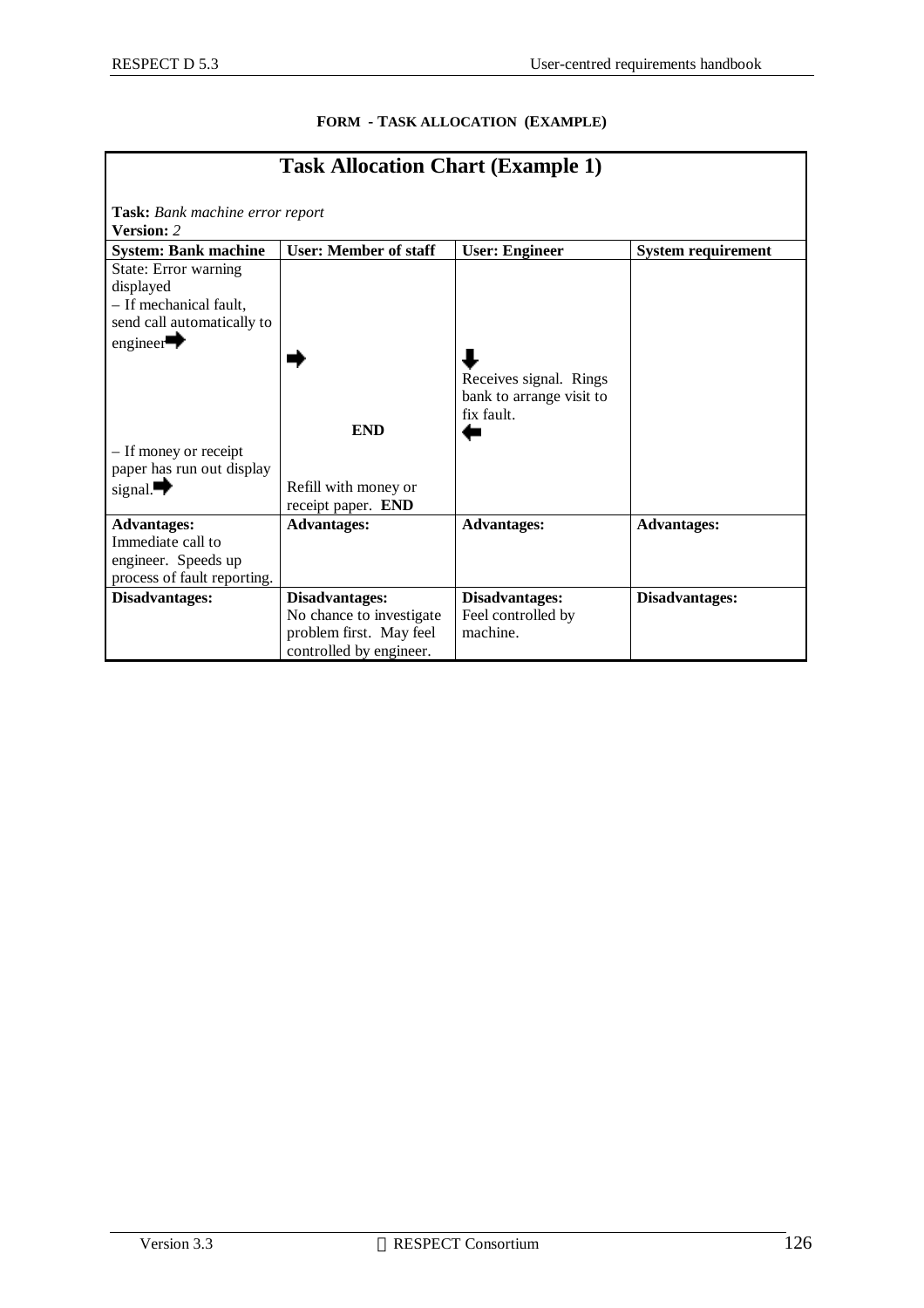| <b>Task Allocation Chart (Example 2)</b>             |                                                                                                                                          |                                                        |                           |  |
|------------------------------------------------------|------------------------------------------------------------------------------------------------------------------------------------------|--------------------------------------------------------|---------------------------|--|
| Task: Bank machine error report<br><b>Version: 2</b> |                                                                                                                                          |                                                        |                           |  |
| <b>System: Bank machine</b>                          | <b>User: Member of staff</b>                                                                                                             | <b>User: Engineer</b>                                  | <b>System requirement</b> |  |
| State: Error warning<br>displayed $\rightarrow$      | Check if money or<br>receipt paper running<br>out.<br>If so refill. <b>END</b><br>If engineering fault, call<br>engineer. $\blacksquare$ | Respond to call.<br>Agree time to visit.<br><b>END</b> |                           |  |
| <b>Advantages:</b>                                   | <b>Advantages:</b><br>Has control over the error<br>process.                                                                             | <b>Advantages:</b>                                     | <b>Advantages:</b>        |  |
| Disadvantages:                                       | Disadvantages:<br>May not see signal<br>quickly so service may be<br>out of operation for some<br>time                                   | Disadvantages:                                         | Disadvantages:            |  |

## **4.17 Video prototyping**

## **What Is The Method, And When Can It Be Used?**

This method allows designers to create a video-based simulation of interface functionality using simple materials and equipment. Interface elements are created using paper, pens, acetates etc. For example a start state for the interface is recorded using a standard camcorder. The movements of a mouse pointer over menus may then be simulated by stopping and starting the camcorder as interfaces elements are moved, taken away and added. Users do not directly interact with the prototype although they can view and comment on the completed video-based simulation.

## **Application areas**

There is wide application potential, particularly suited for simulating interface functionality. However, it must be possible to simulate the interface elements with basic materials. The method is relevant in the early stages of the design cycle to demonstrate design options and concepts.

## **Benefits**

Usability problems can be detected at a very early stage in the design process (before a commitment to code has been made). Provides a dynamic simulation of interface elements that can be viewed and commented on by both design teams and intended users. Minimal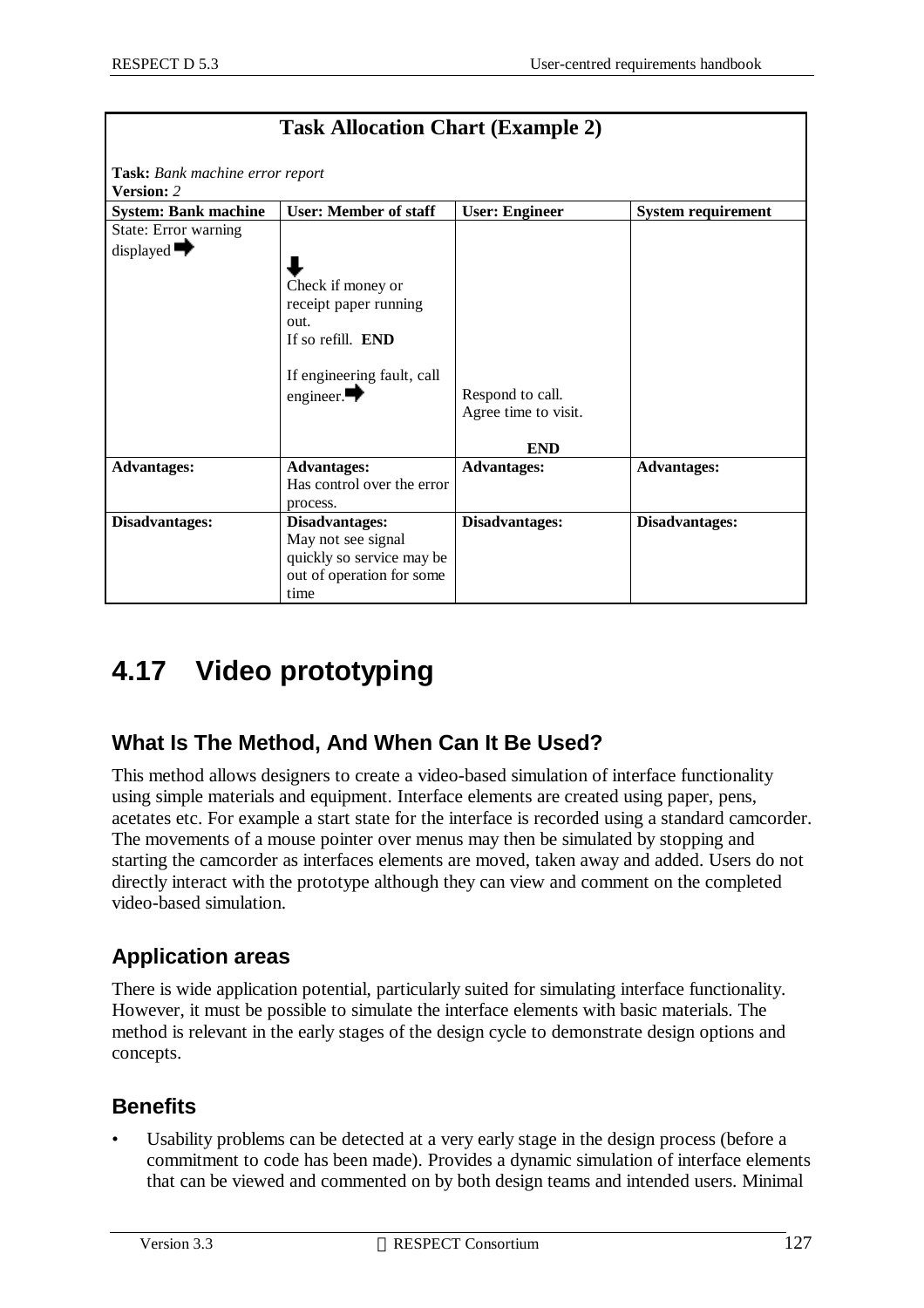resources and materials are required to convey product feel. The technique can be utilised by those with little or no human factors expertise.

#### **Limitations**

• Staff familiar with the functionality of the intended system are required to create the video prototype. The method does not actually capture a user interacting with the prototype. Because of the use of simple materials, video prototypes do not support the evaluation of fine design detail.

### **What you need**

As with paper prototyping only simple materials are required to create the elements of the prototype to be committed to video-tape. These include paper, acetate, pens and adhesives. A video camera is also required to capture and replay a simulation. The method calls for two people, one to manipulate the interface elements and so operate the computer and the other to control the camera. Little video production expertise is required, although it could be timeconsuming to create more complex sequences using stop-motion animation.

### **Process**

The general procedure relating to this method is outlined below. The method parallels that described for paper prototyping in several respects, although the emphasis on creating a videobased simulation is a distinct feature, as is the absence of users who directly interact with the prototype.

- 1. First, allow enough time to create the prototype, design some scenarios of use for demonstration purposes, and produce the video-based simulation. It should be remembered that even brief sequences of stop-start animation can be time consuming.
- 2. Assemble the necessary materials. Construct the paper prototype, using separate stock for menus, dialogue boxes and any element that moves or changes appearance. A paperbased mouse pointer for instance can be attached to the end of a strip of acetate so that it can be moved without the operators hands appearing on the video recording.
- 3. The person manipulating the interface elements should practice playing the role of the computer.
- 4. Ensure recording facilities are available and functioning. Ideally the camera should point directly at the prototype, perhaps by being mounted above a table where the materials are placed.
- 5. One person should manipulate the elements of the paper prototype while another person controls the video camera. For example a menu selection can be captured by initially filming a shot of the paper desktop and subsequently filming a brief sequence as the mouse pointer is moved on a transparent arm to a menu item. The video camera is then paused while a paper representation of a menu is placed under the camera, filming then continues while the mouse pointer passes down the menu items.
- 6. Once completed the video-based prototype can be shown to design teams as well as intended users to solicit evaluative feedback. Several video prototypes can be created and shown to an audience in order to explore different design options.
- 7. Where necessary the prototype can be refined and the above process repeated. The use of video prototypes supports the exploration of design options by providing a dynamic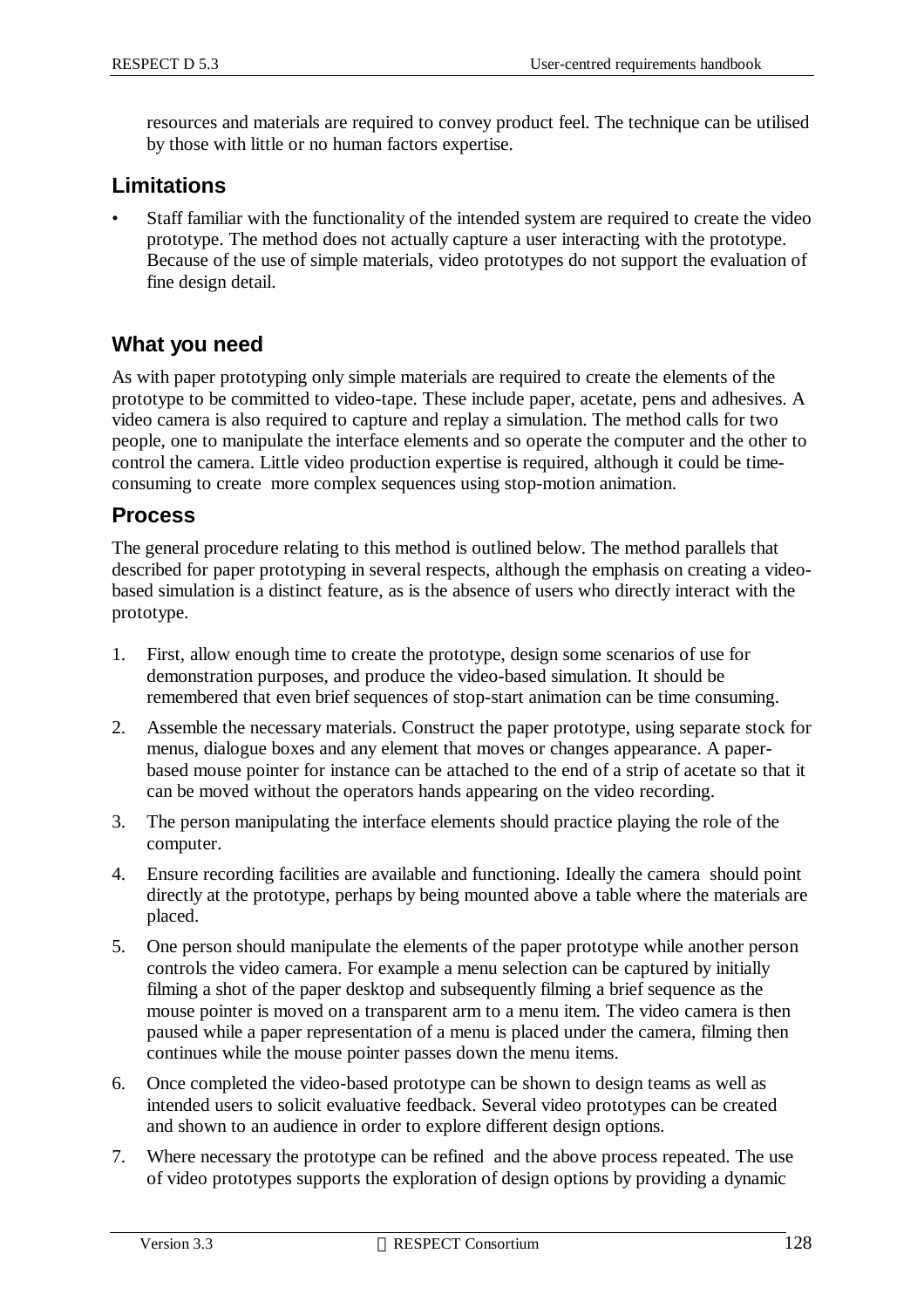simulation which can be shown to both potential users and colleagues. This can result in recommendations for the refinement of the initial prototype.

### **Practical guidelines**

- Do not produce too much detail in the prototype as this can distract the users or sidetrack the discussion.
- Presentation packages can be used to simulate sequences of screens quickly and easily.
- If possible show the user on the video, as well as just system interactions.

### **Further information**

Young and Greenlea (1992), Vertelney, L (1989).

## **4.18 Walkthroughs**

### **What Is The Method, And When Can It Be Used?**

A walkthrough is a process of going step by step through a system design getting reactions from relevant staff, typically users. Normally one or two members of the design team will guide the walkthrough, while one or more users will comment as the walkthrough proceeds

### **Benefits**

- Obtains reactions to a design in an informal manner.
- Flexible means of obtaining reactions, allowing the users' discussion to range over issues not originally considered.

### **Limitations**

- Requires some form of prototype to show and for user to react to.
- Results are opinions rather than objective data.
- Users may tend to react positively on seeing some prototype in operation.
- It may be difficult to imagine how the system will operate in the real environment.

### **What you need**

Requires a prototype to be developed. The time overhead in holding the walkthrough sessions largely depends upon the task domain and the number of users exposed to the prototype.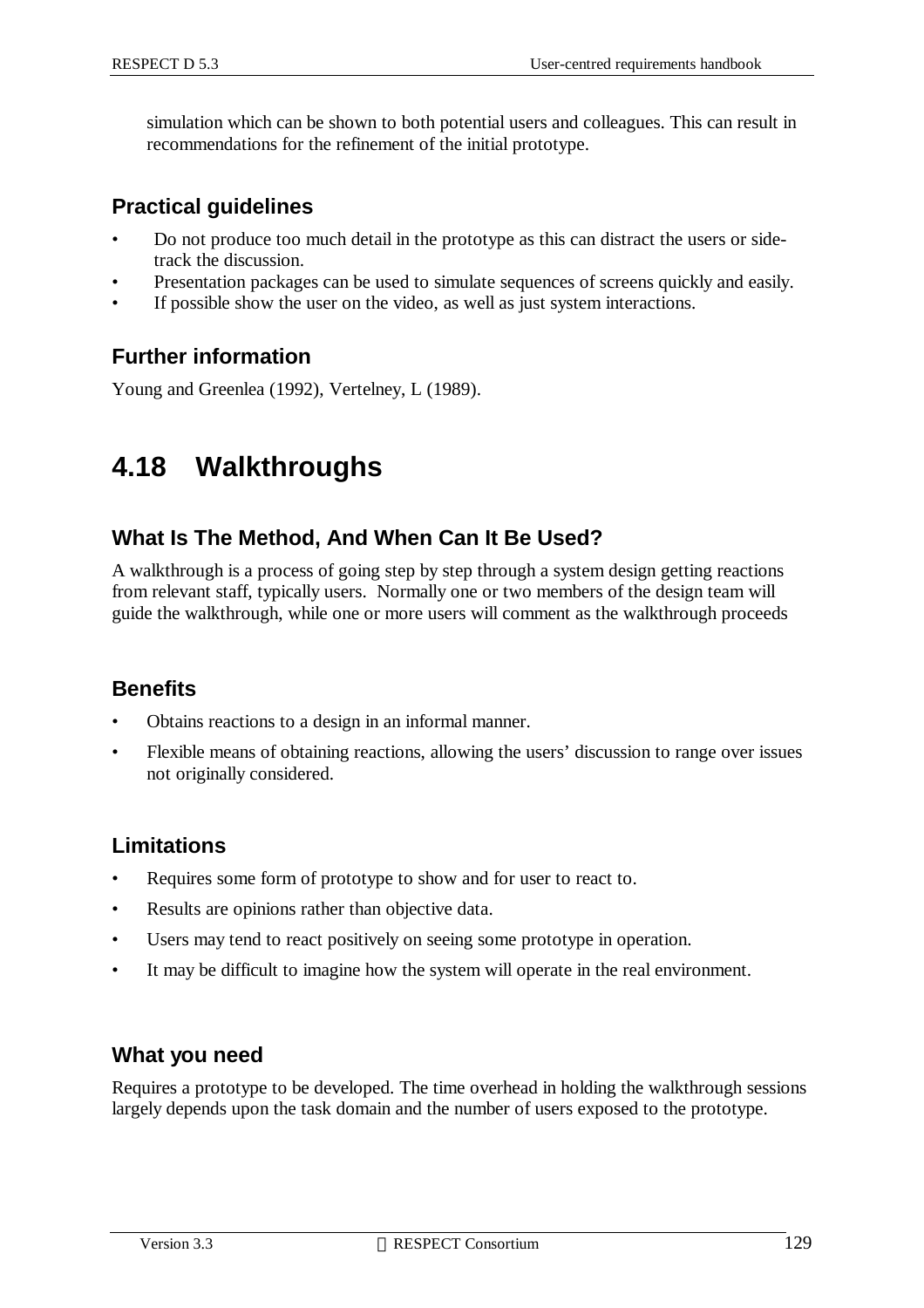### **Process**

The general procedure for implementing this method is outlined in the following.

- 1. Decide clearly what issues or task scenarios should be covered by the walkthrough.
- 2. Set up a good recording mechanism, e.g. one person to show the system and ask questions, another to take notes, or record on tape, people's comments for transcription later on.
- 3. Select appropriate users to take part in the walkthrough, trying to cover the range of users within the target population.
- 4. Pilot the walkthrough to work out how much time is needed for each session.
- 5. Ensure recording facilities are available and functioning.
- 6. Conduct the walkthrough sessions, making sure that all sessions cover the issues identified beforehand.
- 7. Analyse information obtained by issues raised and comments made. Try to determine how many users made the same comment. Consider the themes and severity of the problems identified.

## **Practical guidelines**

- Give an introduction to the participants in the walkthrough, explaining the aims of the session.
- Describe beforehand the range of tasks being covered.
- Allow enough time to discuss different aspects in depth.
- Explain that the participants should not be afraid to criticise the system.
- Encourage all participants to express their opinions.
- Consider audio recording the session and transcribing the information afterwards. This will allow the walkthrough to proceed more steadily.

## **Further information**

Maulsby, Greenberg and Mander (1993), Nielsen (1993).

## **4.19 Wizard of Oz prototyping**

## **What Is The Method, And When Can It Be Used?**

Wizard of Oz is a technique used to present advanced concepts of interactions to users. In essence an expert (the wizard), possibly located behind a screen, processes input from a user and emulates system output. The aim is to demonstrate computer capabilities which cannot be done by the computer, for technical reasons or lack of resources. For example, the expert may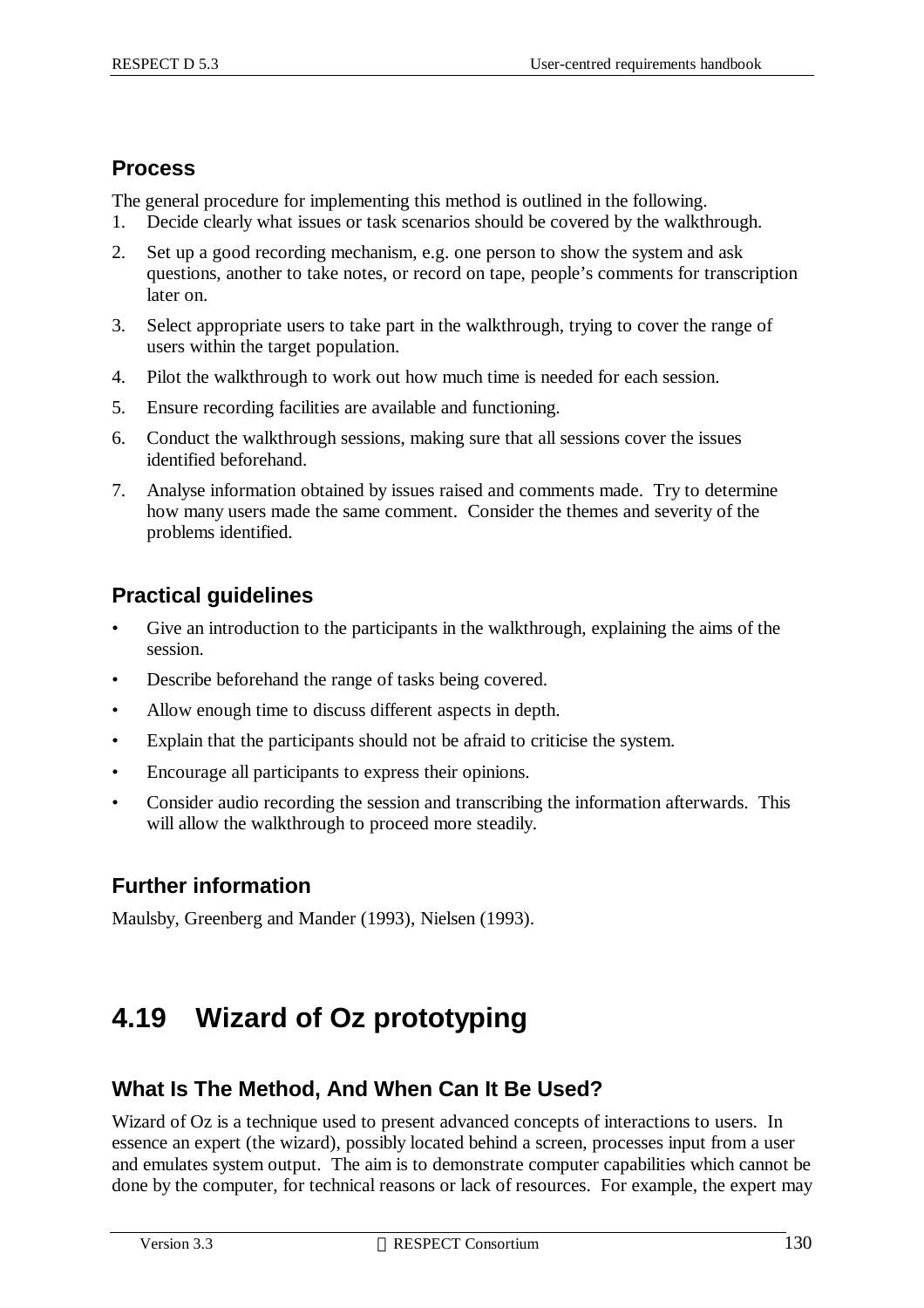be someone behind the screen typing in responses to speech inputs from the user and thus pretending that the machine can understand this speech - just like the 'Wizard' in the eponymous film.

It is highly applicable to "intelligent interfaces" which feature agents, advisors and/or natural language processing.

### **Benefits**

- This method allows user requirements and usability issues to be explored at an early stage in the design process, particularly for systems which go beyond readily available technology.
- The member of the design team who plays the Wizard can gain valuable insights from the close involvement in the user's activity.

### **Limitations**

- The person playing the role of the Wizard must appreciate the functionality of the proposed system in order to provide a convincing representation.
- This method requires a higher commitment of resources than other approaches to prototyping such as those that rely on simple paper-based materials.

### **What you need**

Two computer systems would be required, one each for the user and the wizard. Two staff are required to conduct the evaluation - one to play the wizard, another to instruct the user and record the session. The wizard should be an experienced member of the design team so that system responses are logical and not beyond the realms of possibility. The time overhead largely depends upon the task domain and the number of users exposed to the prototype.

### **Process**

The general procedure for implementing this method is outlined in the following.

- 1. Firstly, allow enough time to fabricate the Wizard of Oz prototype, design some tasks, recruit users, conduct the evaluation of the prototype and report the results.
- 2. Allocate the role of Wizard and the role of facilitator to the relevant staff.
- 3. Assemble the necessary equipment.
- 4. Develop the prototype itself.
- 5. Select appropriate users to test the prototype, trying to cover the range of users within the target population.
- 6. Prepare realistic task scenarios for the evaluation.
- 7. Pilot the evaluation procedure and ensure the Wizard is well practised in playing the role of the computer.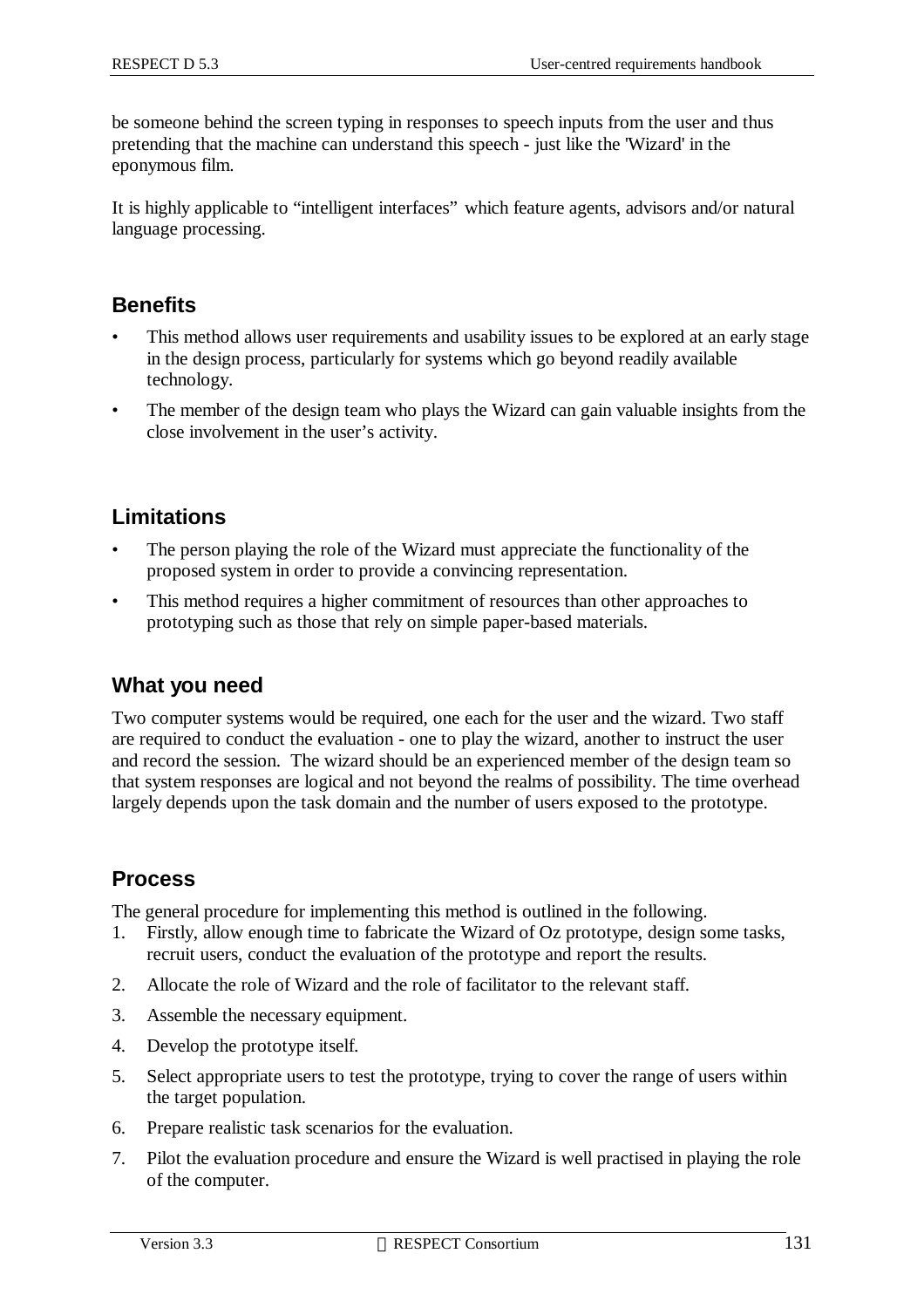- 8. Ensure recording facilities are available and functioning.
- 9. Conduct each session. The facilitator instructs the user to work through the allocated tasks interacting and responding to the system as appropriate.
- 10. Conduct post-session interviews with the users, drawing upon questions and issues raised during the use of the prototype.
- 11. Debrief and thank the user.
- 12. Analyse information obtained, summarise observations and user evaluations. Consider the themes and severity of the problems identified.
- 13. Summarise design implications and recommendations for improvements and feed back to design team. Video recordings can support this.
- 14. Where necessary refine the prototype and repeat the above process.

## **Practical guidelines**

- Explain to the users beforehand the Wizard of Oz idea and that the system is being operated by another person. This will avoid users later feeling they are being tricked by the evaluators.
- Practice beforehand to make sure that the Wizard can keep up with the user. If necessary slow the user down.
- Keep the session short to avoid tiring the Wizard too much.

## **Further information**

Maulsby, Greenberg and Mander (1993), Nielsen (1993).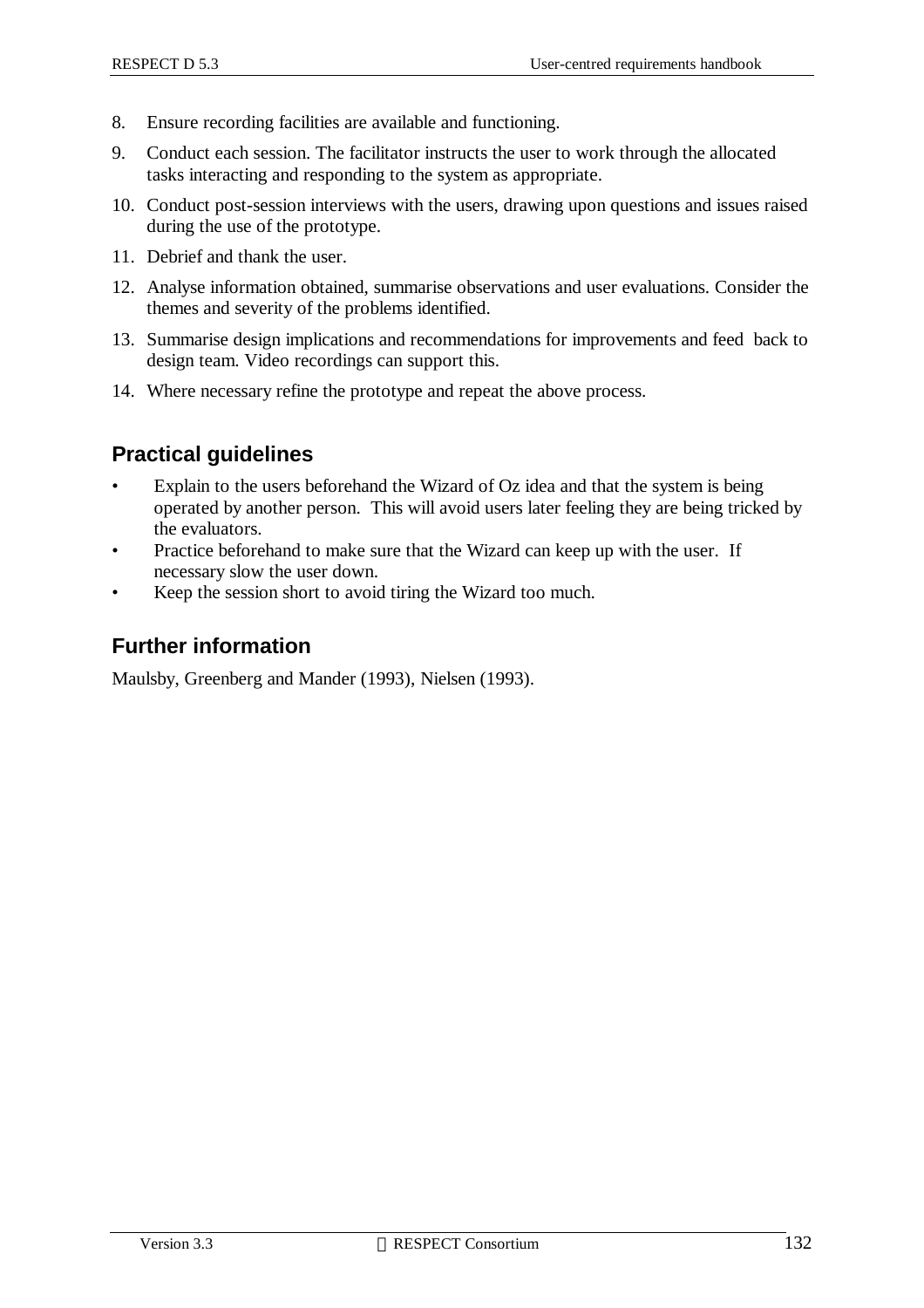# **Part D**

# **References**

- **Bevan N. and Macleod M. (1994)** Usability measurement in context. Behaviour and Information Technology, **13**, 132-145.
- **Bevan N., Bowden R., Corcoran R., Curson I., Macleod M., Maissel J., Rengger R., Thomas C., Dillon A., Maguire M., Sweeney M. (1996)** *Usability Context Analysis - a practical guide*, v4.02, NPL Usability Services, National Physical Laboratory, Queens Road, Teddington, Middlesex, TW11 0LW.
- **Bevan N and Azuma M (1997)** Quality in use: Incorporating human factors into the software engineering lifecycle. In: Proceedings of the Third IEEE International Software Engineering Standards Symposium and Forum (ISESS'97), p169-179.
- **Bevan N (1997)** Quality and usability: a new framework. In: Achieving software product quality, van Veenendaal, E, and McMullan, J (eds) Tutein Nolthenius, Netherlands
- **Bevan N (1998)** Achieving Quality in Use through User Centred Requirements Engineering. RESPECT working paper (in preparation).
- **Beyer, H. and Holtzblatt, K. (1997)** *Contextual design Defining customer centredsystems*, SanFrancisco, CA: Morgan Kaufmann series in Interactice Technologies.
- **Blomberg J, Giacomi J., Mosher A. and Swenton-Hall P. (1993)** Ethnographic field methods and their relation to design. In *Participatory Design: Principles & Practices* (Schuler D. and Namioka A., eds). New Jersey: Lawrence Erlbaum.
- **Caplan S. (1990)** Using focus group methodology for ergonomic design. *Ergonomics*, 33.5, 527-533.
- **Catterall B. (1990)** The HUFIT functionality matrix. *Human-Computer Interaction - INTERACT'90 conference proceedings,*, 27-31 August, (Diaper D., Cockton G., Gilmore D. and Shackel B., eds). Amsterdam: North-Holland, pp377-382, ISBN 0-444-88817-9.
- **Clark L. (1991)** The use of scenarios by user interface designers. *HCI'91 conference proceedings,*, 20-23 August, (Diaper D. and Hammond, N., eds). Cambridge: Cambridge University Press, pp103-115, ISBN 0-521-416949-9.
- **Cross N. (1989)** *Engineering design methods,* pp37-38. Chichester, Wiley. ISBN 0-471-92215-3
- **Daly-Jones, O, Thomas, C, Bevan, N. (1997)** *Handbook of user centred design*.. EC Telematics Applications Programme, Project IE 2016 INUSE, NPL Usability Services, National Physical Laboratory, Queens Road, Teddington, Middlesex, TW11 0LW, UK.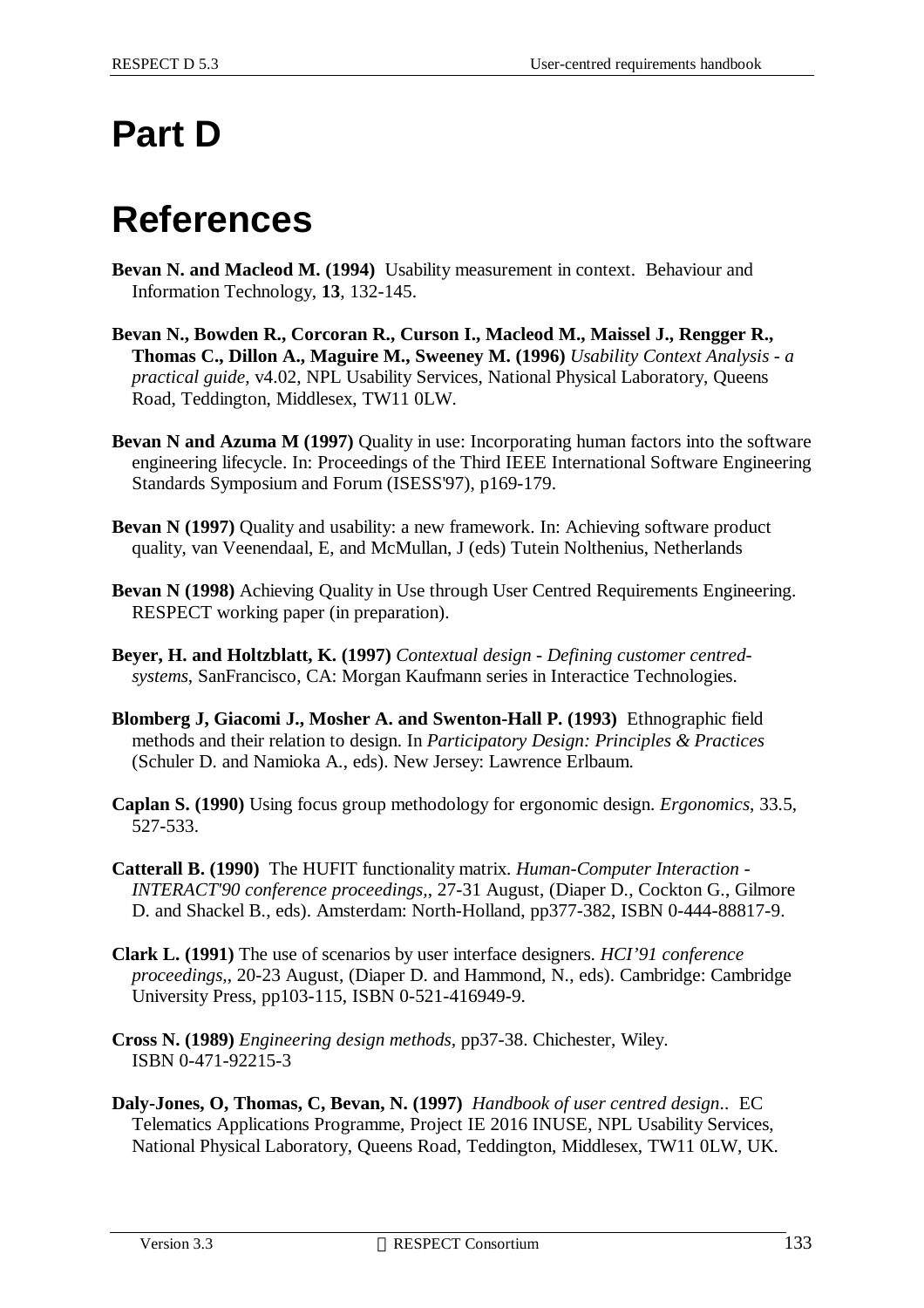- **Damodaran, L. (1996)** User involvement in the systems design process a practical guide for users, behaviour and Information technology, 15, 6, 262-377.
- **Eason K. D. (1988)** *Information Technology and Organisational Change* . London: Taylor and Francis. ISBN 0-85066-388-1.
- **Fehin, P. (1997)** Using QFD as a framework for a user-driven participatory design process, In: Achieving software product quality, Erik van Veenendall and Julie McMullan (eds), UTN Publishers, Den Bosch, The Netherlands, 69-82.
- **Fowler C. (1991)** Usability Evaluation Usability in the product lifecycle, *Usability Now! Newsletter*, Issue 3, Spring 1991, pp6-7. HUSAT Research Institute, The Elms, Elms Grove, Loughborough, Leicestershire, LE11 1RG, UK.
- **Hartson, H. R. and Hix, D. (1989)** Towards empirically derived methodologies and tools for HCI development. International Journal of Man-Machine Studies, 31, 477-494.
- **Hartson, H. R., Soichi, A. C., and Hix, D. (1990)** The UAN: A user-oriented representation for direct manipulation interface designs. ACM Transactions on Information Systems, 8, 3, 181-203.
- **Heim, J., Endestad, T., Sketjne, J. H., Maguire, M. C., and Vereker, N. (1997)** Requirements specification and evaluation for users groups with special needs, EC Telematics Applications Programme, Project TE 2010 RESPECT, WP6 Deliverable D6.2.
- **Beyer, H. and Holtzblatt, K. (1998)** Contextual Design Defining Customer-Centered Systems. San Francisco: Morgan Kaufmann.
- **Ip W. K., Damodaran L., Olphert C. W. and Maguire M. C. (1990)** The use of task allocation charts in system design - a critical appraisal. *Human-Computer Interaction - INTERACT'90 conference proceedings,* 27-31 August, (Diaper D., Cockton G., Gilmore D. and Shackel B., eds). Amsterdam: North-Holland, pp 289-294, ISBN 0-444-88817-9.
- **ISO (1997a)** *ISO 9241 Ergonomics requirements for office work with visual display terminals (VDTs)*, 17parts. International Standards Organisation.
- **ISO (1997b)** *ISO DIS 13407 User-Centred Design*, ISO Draft Standard. International Standards Organisation.
- **Jones, J.C. (1980)** *Design methods: seeds of human futures.* Chichester, Wiley. ISBN 0- 471-44790-0.
- **Kirakowski J. (1993)** *SUMI Questionnaire*, HFRG, Department of Applied Psychology, University College Cork, Ireland.
- **Kirakowski J. and Vereker N. (1996)** *Methods for user-oriented requirements specification*, EC Telematics Applications Programme, Project TE 2010 RESPECT, WP3 Deliverable D3.1, Human Factors Research Group, University College Cork, Department of Applied Psychology, Ireland, April.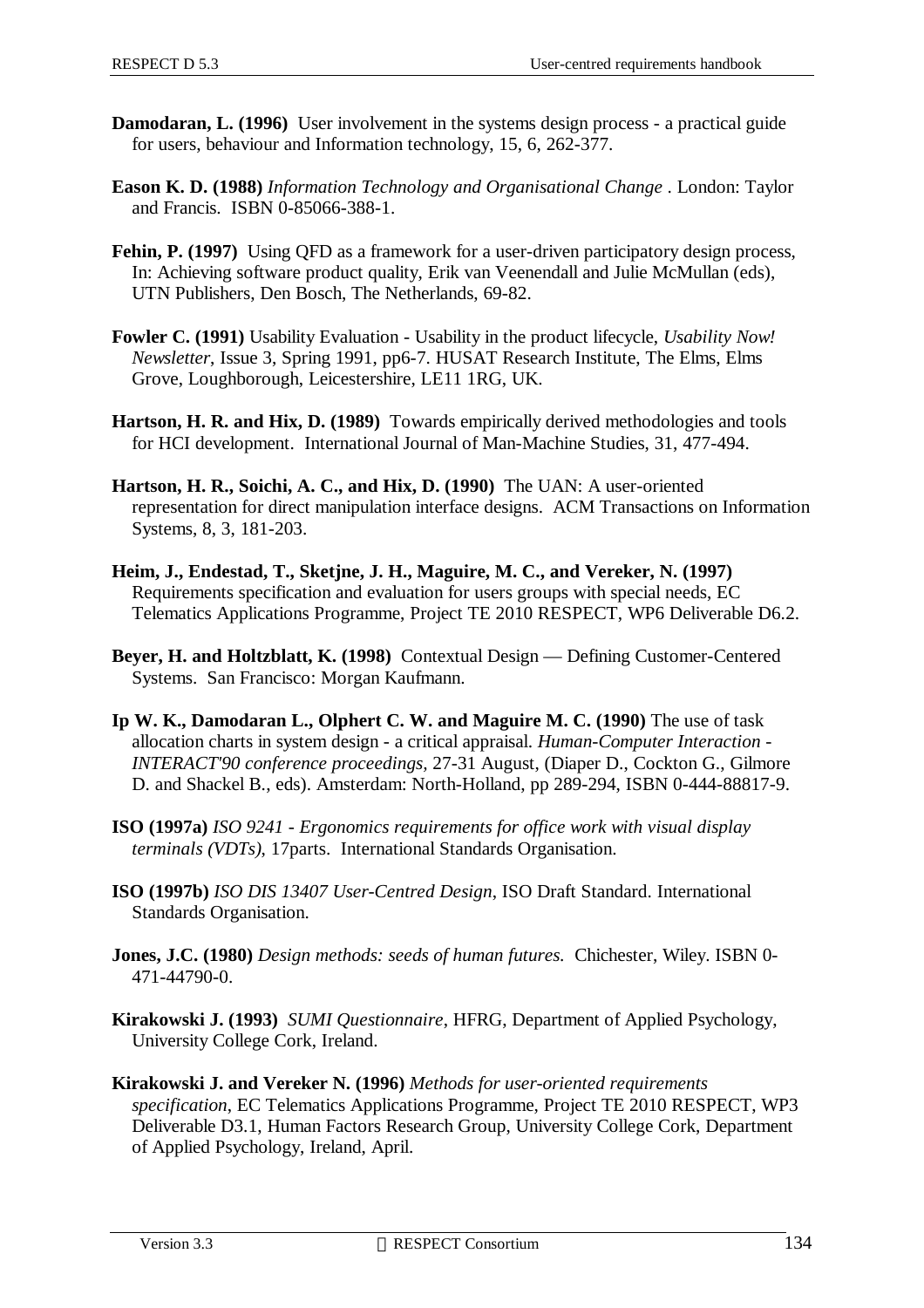- **Kirwan, B. and Ainsworth L.K. (eds) (1992)** *A guide to task analysis* . London: Taylor and Francis, ISBN 0-748-400583.
- **Lindgaard G. (1994)** *Usability testing and system evaluation a guide for designing useful computer systems*. London, Chapman and Hall Computing Series, ISBN 0-412-46100-5.
- **Macaulay L.A. (1996)** *Requirements Engineering;*. Berlin: Springer Verlag Series on Applied Computing, ISBN 3-540-76006-7.
- **Madsen K. and Aiken P. (1993)** Experiences using co-operative interactive storyboard prototyping. *Communications of the ACM*, June, 36.4, 57-64.
- **Maguire M. (1996)** *Prototyping and evaluation guide*. HUSAT Research Institute, The Elms, Elms Grove, Loughborough, Leicestershire, LE11 1RG, UK. October.
- **Maguire M. (1997)** *User Interface Design Guide*. EC Telematics Applications Programme, Project IE 2016 INUSE. HUSAT Research Institute, The Elms, Elms Grove, Loughborough, Leicestershire, LE11 1RG, UK.
- **Maulsby D., Greenberg, S. and Mander R. (1993)** Prototyping an intelligent agent through Wizard of OZ; *Human-Computer Interaction - INTERCHI'93 conference proceedings*, Sponsored by ACM SIGCHI and IFIP TC.13, 24-29 April; Addison-Wesley, pp277-284; ISBN 0-201-58884-6.
- **Nielsen J. (1991)** Paper versus computer implementations as mock up scenarios for heuristic evaluation. *Human-Computer Interaction - INTERACT'90 conference proceedings,*, 27-31 August, (Diaper D., Cockton G., Gilmore D. and Shackel B., eds). Amsterdam: North-Holland, pp315-320, ISBN 0-444-88817-9.
- **Nielsen J. (1993)** *Usability Engineering*, London: Academic Press (AP Professional), ISBN 0-12-518405-0.
- **Osborn A. F. (1963)** *Applied Imagination*, New York: Schribeners and Sons.
- **Poulson D., Ashby M., and Richardson S. (eds) (1996)** *USERfit A practical handbook on user-centred design for assistive technology*, Handbook produced within the European Commission TIDE programme USER project. HUSAT Research Institute, The Elms, Elms Grove, Loughborough, Leicestershire, LE11 1RG.
- **Preece J., Rogers Y., Sharp H., Benyon D., Holland S. and Carey T. (1994)** *Human-Computer Interaction*. Reading MA: Addison-Wesley. ISBN 0-201-62769-8.
- **Rettig M. (1994)** *Prototyping for tiny fingers*. Communications of the ACM, April, 37.4, 21- 27.
- **Shackel B. (1991)** Usability context, framework, definition, design & evaluation. In *Human Factors for Informatics Usability*, (Shackel B. and Richardson S. J., eds.); pp21-37, Cambridge: Cambridge University Press. ISBN 0-521-36570-8.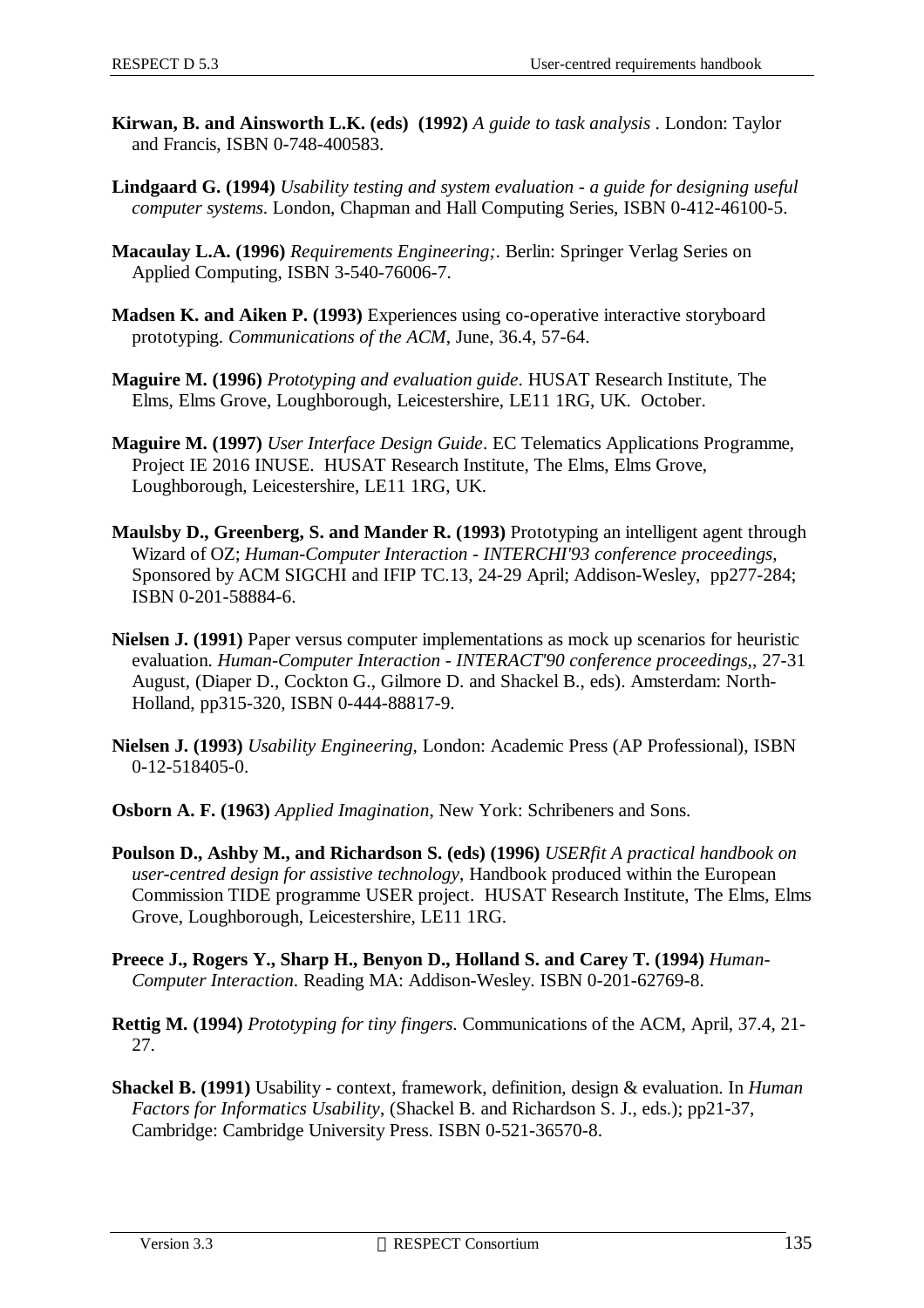- **Shepherd A. (1985)** Hierarchical task analysis and training decisions, *Programmed Learning and Educational Technology,* 22, 162-176.
- **Shepherd A. (1989)** Analysis and training in information technology tasks, In *Task Analysis for Human-Computer Interaction*, (Diaper, D. ed), pp15-55; Chichester: Ellis Horwood. ISBN 0-745-80721-6.
- **Shneiderman, B. (1987)** Designing the User Interface: Strategies for Effective Human-Computer Interaction, Reading, MA: Addison-Wesley. See also second edition, 1992.
- **Sommerville, I. and Sawyer, P. (1997)** Requirements Engineering A Good Practice Guide. Chichester, UK: Wiley.
- **Suttcliffe, A. G. (1991)** Integrating methods of human-computer interface design with structured systems development. International Journal of Man-Machine Studies, 34, 631- 655.
- **Taylor B. (1990)** The HUFIT Planning, Analysis and Specification Toolset, *Human-Computer Interaction - INTERACT'90 conference proceedings,*, 27-31 August, (Diaper D., Cockton G., Gilmore D. and Shackel B., eds). Amsterdam: North-Holland, pp371-376, ISBN 0-444-88817-9.
- **Vertelney L (1989)** *Using video to prototype user interfaces*. ACM SIGCHI Bulletin, 21.2, 57-61.
- **Vossen, P. H. and Maguire, M. C. (1998)** *Guide to mapping requirements to user interface specifications*, EC Telematics Applications Programme, Project TE 2010 RESPECT, WP4 Deliverable D4.2, May 1998.
- **Wilson J. and Rosenberg D. (1988)** Rapid prototyping for user interface design. In *Handbook of Human-Computer Interaction*, (Helander M. ed.) pp859-875; Amsterdam, North-Holland, ISBN 0-444-70536-8.
- **Young E. and Greenlea R. (1992)** Participatory video prototyping. *CHI'92 conference proceedings.* (Poster exhibit).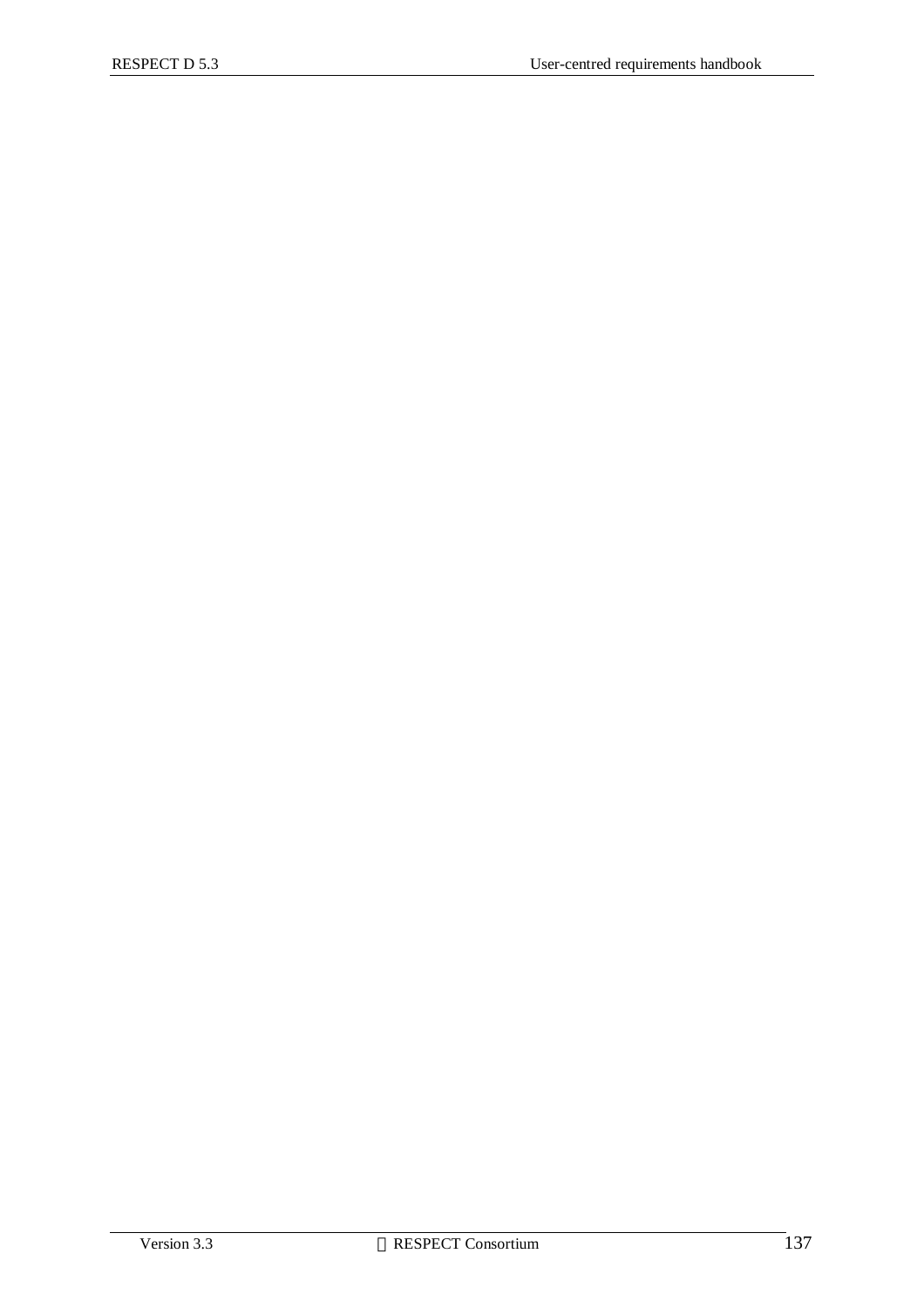# **Appendix 1 - User Interface Guidelines**

The following set of general guidelines may be used for the development of the user interface to the proposed system. Before starting the design, it is recommended that this section be reviewed and key phases highlighted. This will form a simple checklist which will act as a reminder of the main general aims of the design.

#### **Simplicity**

It is easy to overestimate peoples' ability to use systems. Aim to keep the basic interface simple offering facilities which are of clear value to potential users. Provide the most important facilities on separate keys. Those facilities that are infrequently used or are seen as 'value-added' should be shielded from the unsophisticated user for access via a menu or key combination.

#### **Flexibility**

Due to the inherent complexity of the human interaction with many systems, a structure needs to be imposed upon the user dialogue in order to guide the user through it. However, such structures often seem to place barriers on the person's usage and make the device seem inflexible and unusable. Therefore specify access facilities that take into account the kinds of paths that people will wish to follow. Make it very convenient to change modes so that the user should not need to close down one activity in order to start another. Clearly interface design could become very complex, so limits have to be placed on such movements.

#### **Consistency**

The user should feel that they are in control and that the system is responding to his or her actions, not vice versa. Care should be taken to ensure that the user does not feel paced by the system, a common problem with systems making excessive use of time-outs. Users should have control over the amount of information they receive at different points of the interaction.

#### **Control**

Sequences of actions should generate the expected response, identical terminology and abbreviations should be used throughout, prompts should always appear in the same place. However total consistency cannot always be achieved. For example it may be made easier to recall a stored number on a telephone by simply pressing one key to recall its memory location, compared with the user having to enter a leading zero when storing in memory.

#### **Shortcuts**

Frequent use brings with it the desire to reduce the number of interaction steps and to speed up the interaction process. Macro facilities, special key combinations and 'fast path' keys and links are useful additions to the system, but only if their presence does not interfere in any way with the dialogue as presented to a novice user.

#### **Screen layout**

The screen layout should give an appearance of clarity with white space used to separate items. The items on the screen should be grouped together appropriately and sequence in a logical order. Human short-term memory limits are generally taken to be 'seven plus or minus two' chunks of information. Displays should be kept simple and users should not be required to 'carry-over' information from one display to another.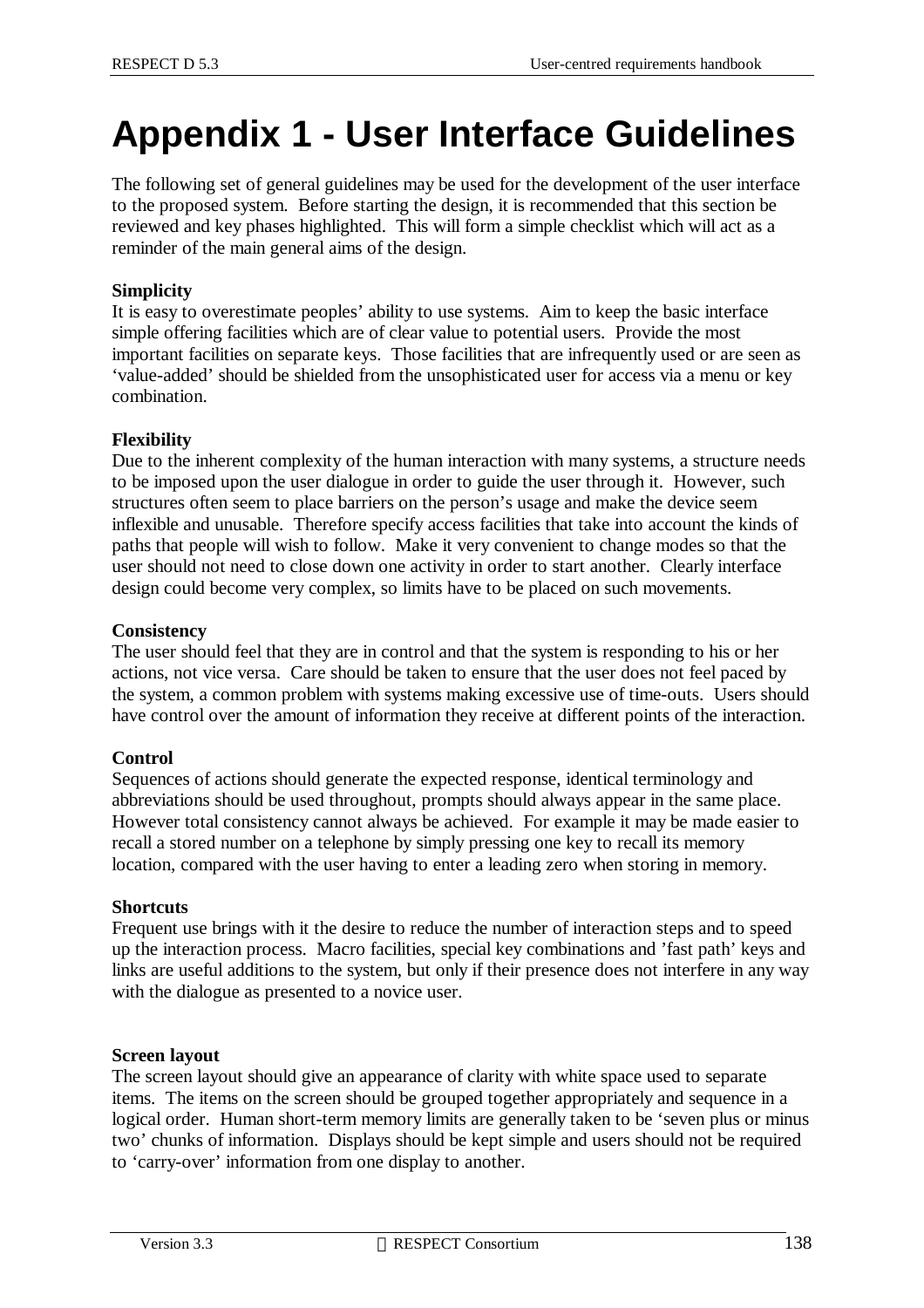#### **Prompts, labels, messages and feedback**

Every operator action should elicit some system feedback. At its simplest this might be a click to confirm a key press. Providing no feedback can lead the user to believe that no action has taken place. It is very important to give feedback at the end of a sequence or operations to give the user the satisfaction of reaching task closure. Also provide prompts to guide the user through the interaction sequence. The user should never be left in the state of not knowing what to do next. Messages should be constructive and give guidance for using the system in a courteous way. All messages should be part of the system design and available in the user manual.

#### **Error handling**

The user should not be able to damage the equipment or make serious error. Destructive commands such as deleting a directory or erasing all memories should be structured such that the user is made to confirm his action. Inapplicable commands should leave the system state unchanged. Ideally, any action should be 'undoable' or reversible, so that a user does not fear learning by experimentation, though this is often difficult to implement.

#### **Efficiency**

The user will generally have the need to carry out tasks as quickly as possible. Bear in mind, when producing a design, what time and effort the user will be prepared to put into achieving their goals with the system.

#### **Help facilities**

Help facilities should be easily accessible. The user should not have to spent a long time reading the help in order to use the system or to overcome problems. Therefore help text should be quick and easy to read. Where possible provide context sensitive help so that the help relates to the current point within the system. Help should also be task oriented so that it explains actions in terms of the tasks the user may wish to perform. Allow the system to be used while help remains displayed and avoid obscuring crucial parts of the screen with the help window.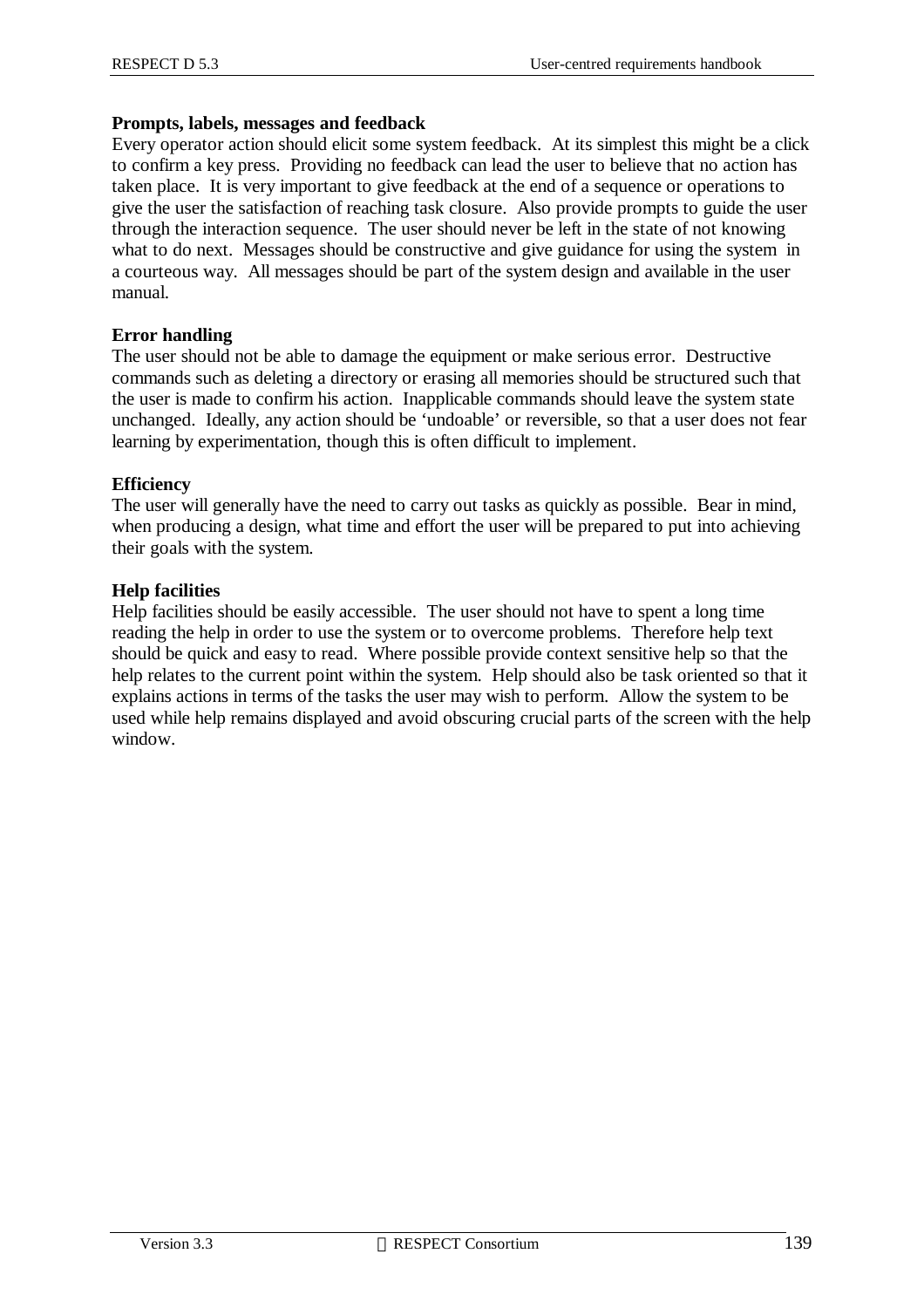# **Appendix 2 - Human Factors Standards**

## **Description of standards**

Standards related to human-centred design fall into two categories:

- **process-oriented**: these specify procedures and processes to be followed.
- **product-oriented**: these specify required attributes of the user interface.

Some product oriented standards specify the requirements in terms of performance rather than product attributes. These standards describe the users, tasks, and context of use and assess usability in terms of user performance and satisfaction to be achieved.

### **Process oriented**

#### **1. ISO 13407/DIS (1997) Human-centred design processes for interactive systems**

This standard provides guidance on human-centred design activities throughout the life cycle of interactive computer-based systems. It is a tool for those managing design processes and provides guidance on sources of information and standards relevant to the human-centred approach. It describes human-centred design as a multi-disciplinary activity, which incorporates human factors and ergonomics knowledge and techniques with the objective of enhancing effectiveness and efficiency, improving human working conditions, and counteracting possible adverse effects of use on human health, safety and performance.

#### **2. ISO 6385 : 1981, Ergonomic principles in the design of work systems**

ISO 6385 sets out the ergonomic principles which should be applied to the design of work systems. ISO 13407 is based on these principles and the description of the aims and objectives of ergonomics which are contained in ISO 6385

#### **3. ISO 9241-1: 1993 Ergonomic requirements for office work with visual display terminals (VDTs) - General Introduction**

This part introduces the multi-part standard ISO 9241 for the ergonomic requirements for the use of visual display terminals for office tasks and explains some of the basic underlying principles. It provides some guidance on how to use the standard and describes how conformance to parts of ISO 9241 should be reported.

#### **4. ISO 9241-2 : 1993 : Guidance on task requirements**

This part deals with the design of tasks and jobs involving work with visual display terminals. It provides guidance on how task requirements may be identified and specified within individual organisations and how task requirements can be incorporated into the system design and implementation process.

#### **5. ISO /DIS 9241-11 : Guidance on Usability**

This part provides the definition of usability which is used in ISO 13407:

*Usability:* the extent to which a product can be used by specified users to achieve specified goals with effectiveness, efficiency and satisfaction in a specified context of use.

ISO/DIS 9241-11 explains how to identify the information which it is necessary to take into account when specifying or evaluating usability in terms of measures of user performance and satisfaction. Guidance is given on how to describe the context of use of the product (hardware, software or service) and the required measures of usability in an explicit way. It includes an explanation of how the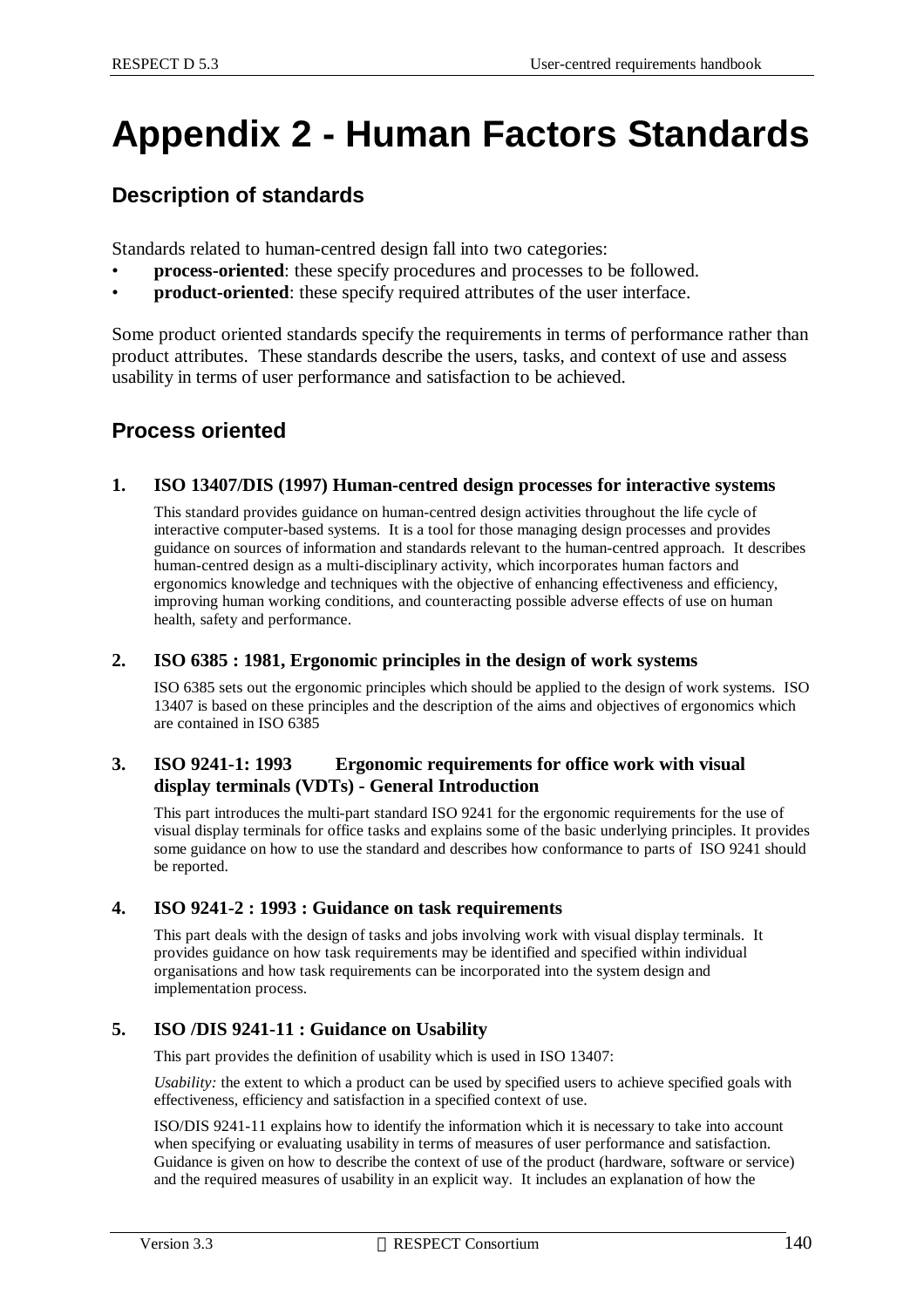usability of a product can be specified and evaluated as part of a quality system, for example one which conforms to ISO 9001.

It also explains how measures of user performance and satisfaction can be used to measure how any component of a work system affects the quality of the whole work system in use.

#### **6. ISO 10075-1: 1994 Ergonomic principles related to mental work-load - General terms and definitions**

This part of ISO 10075 explains the terminology and provides definitions in the area of mental workload

#### **7. ISO/IEC CD 14598-1: Information Technology - Evaluation of Software Products - General guide**

The concept of quality in use has been used in ISO/IEC 14598-1 to distinguish between quality as an inherent characteristic of a software product and the quality which is achieved when a software product is used under stated conditions, that is, a specified context of use. This definition of quality in use is very similar to the definition of usability in ISO/DIS 9241-11. The use of the term quality in use therefore implies that it is necessary to take account of human-centred issues in evaluating software products.

*Quality in use:* the extent to which an entity satisfies stated and implied needs when used under stated conditions.

Standards of this type can be used to support the following activities:

- specification of overall quality and usability requirements and evaluation against these requirements (ISO/DIS 9241-11 and ISO/IEC CD 14598-1)
- incorporation of usability into a quality system (ISO/DIS 9241-11)

### **Product oriented standards**

In the product-oriented view, usability is seen as one relatively independent contribution to software quality, and is defined in this way in:

#### **ISO/IEC 9126 : 1991 : Information technology - Software product evaluation - Quality characteristics and guidelines for their use:**

'a set of attributes of software which bear on the effort needed for use and on the individual assessment of such use by a stated or implied set of users'.

Usable products can be designed by incorporating product features and attributes known to benefit users in particular contexts of use. ISO 9241 provides requirements and recommendations relating to the attributes of the hardware, software and environment which contribute to usability, and the ergonomic principles underlying them. Parts 3 to 9 contain hardware design requirements and guidance which can have implications for software. Parts 10 to 17 of ISO 9241 and other standards deal specifically with attributes of the software:

#### **11. ISO 9241-3: 1993 Visual display requirements**

This part specifies the ergonomics requirements for display screens which ensure that they can be read comfortably, safely and efficiently to perform office tasks. Although it deals specifically with displays used in offices, it is appropriate to specify it for most applications which require general purpose displays to be used in an office-like environment.

#### **12. ISO DIS 9241-4 Keyboard requirements**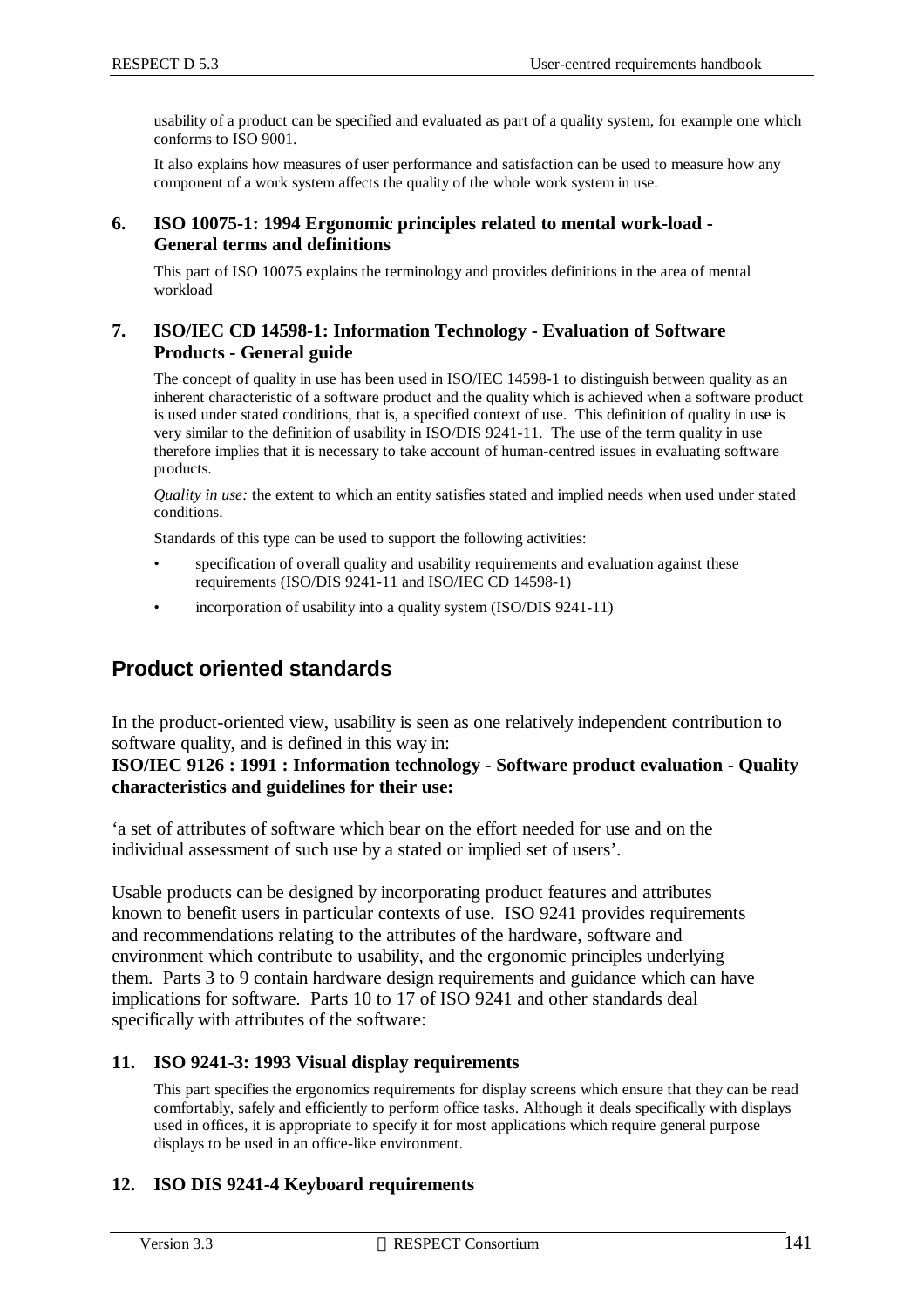This part specifies the ergonomics design characteristics of an alphanumeric keyboard which may be used comfortably, safely and efficiently to perform office tasks. Keyboard layouts are dealt with separately in various parts of ISO/IEC 9995: 1994 Information Processing - Keyboard Layouts for Text and Office Systems

#### **13. ISO DIS 9241-5 Workstation layout and postural requirements**

This part specifies the ergonomics requirements for a Visual Display Terminal workplace which will allow the user to adopt a comfortable and efficient posture.

#### **14. ISO DIS 9241-6 Environmental requirements**

This part specifies the ergonomics requirements for the Visual Display Terminal working environment which will provide the user with comfortable, safe and productive working conditions.

#### **15. ISO DIS 9241-7 Display requirements with reflections**

This part specifies methods of measurement of glare and reflections from the surface of display screens, including those with surface treatments. It is aimed at display manufacturers who wish to ensure that anti-reflection treatments do not detract from image quality.

#### **16. ISO DIS 9241-8 Requirements for displayed colours**

This part specifies the requirements for multi-colour displays which are largely in addition to the monochrome requirements in Part 3.

#### **17. ISO DIS 9241-9 Requirements for non-keyboard input devices**

This part specifies the ergonomics requirements for non-keyboard input devices which may be used in conjunction with a visual display terminal. It covers such devices as the mouse, trackerball and other pointing devices. It also includes a performance test. It does not address voice input.

#### **18. ISO 9241-10: 1996 Dialogue principles**

This part deals with general ergonomic principles which apply to the design of dialogues between humans and information systems: suitability for the task, suitability for learning, suitability for individualisation, conformity with user expectations, self descriptiveness, controllability, and error tolerance

#### **19. ISO/CD 9241-12: Presentation of information**

This part contains specific recommendations for presenting and representing information on visual displays. It includes guidance on ways of representing complex information using alphanumeric and graphical/symbolic codes, screen layout, and design as well as the use of windows.

#### **20. ISO/DIS 9241-13: User guidance**

This part provides recommendations for the design and evaluation of user guidance attributes of software user interfaces including Prompts, Feedback, Status, On-line Help and Error Management.

#### **21. ISO/DIS 9241-14: Menu dialogues**

This part provides recommendations for the ergonomic design of menus used in user-computer dialogues. The recommendations cover menu structure, navigation, option selection and execution, and menu presentation (by various techniques including windowing, panels, buttons, fields, etc.). Part 14 is intended to be used by both designers and evaluators of menus (however, its focus is primarily towards the designer).

#### **22. ISO/DIS 9241-15: Command language dialogues**

This part provides recommendations for the ergonomic design of command languages used in usercomputer dialogues. The recommendations cover command language structure and syntax, command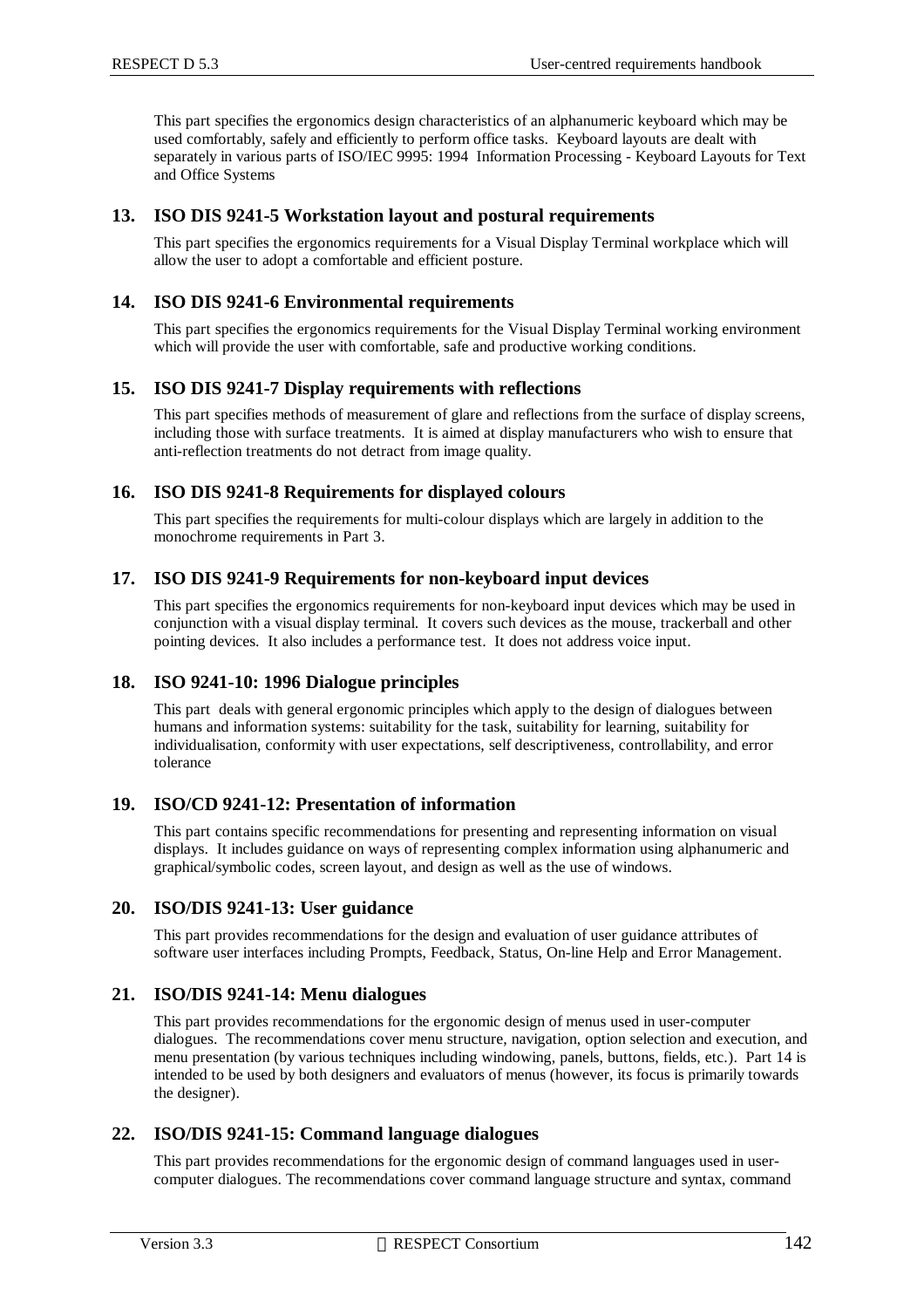representations, input and output considerations, and feedback and help. Part 15 is intended to be used by both designers and evaluators of command dialogues, but the focus is primarily towards the designer.

#### **23. ISO/DIS 9241-16: Direct manipulation dialogues**

This part provides recommendations for the ergonomic design of direct manipulation dialogues, and includes the manipulation of objects, and the design of metaphors, objects and attributes. It covers those aspects of 'Graphical User Interfaces' which are directly manipulated, and not covered by other parts of ISO 9241. Part 16 is intended to be used by both designers and evaluators of command dialogues, but the focus is primarily towards the designer.

#### **24. ISO/DIS 9241-17: Form-filling dialogues**

This part provides recommendations for the ergonomic design of form filling dialogues. The recommendations cover form structure and output considerations, input considerations, and form navigation. Part 17 is intended to be used by both designers and evaluators of form-filling dialogues, but the focus is primarily towards the designer.

#### **25. ISO/IEC 10741-1 Dialogue interaction - Cursor control for text editing**

This International Standard specifies how the cursor should move on the screen in response to the use of cursor control keys.

#### **26. ISO/IEC DIS 11581-1 : Icon symbols and functions - Part 1: Icons - general**

This part contains a framework for the development and design of icons, including general requirements and recommendations applicable to all icons.

#### **27. ISO/IEC DIS 11581-2 : Icon symbols and functions - Part 2: Object icons**

This part contains requirements and recommendations for icons that represent functions by association with an object, and that can be moved and opened. It also contains specifications for the function and appearance of 20 icons.

These standards can be used in the following ways:

- To specify details of the appearance and behaviour of the user interface.
- To provide detailed guidance on the design of user interfaces.
- To provide criteria for the evaluation of user interfaces.

However the attributes which a product requires for usability depend on the nature of the user, task and environment. A product has no intrinsic usability, only a capability to be used in a particular context. ISO/DIS 9241-11 can be used to help understand the context in which particular attributes can be required.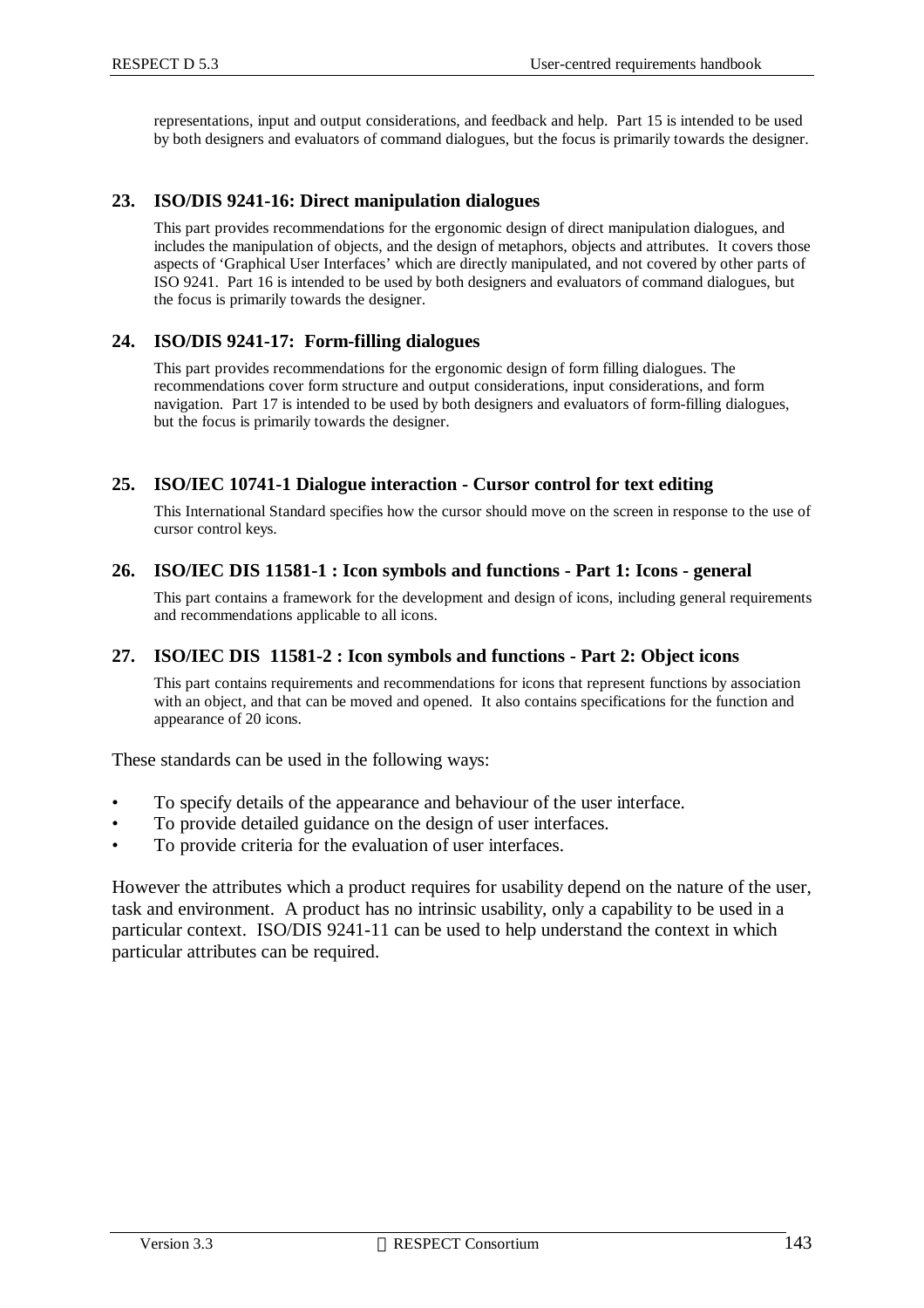# **Appendix 3 - Blank forms to support User Requirements specification**

These appendices contain blank forms for use in carrying out the stages of requirements specification. They may be photocopied as required for completion. The forms included are as follows:-

#### **STAGE 1: USER CONTEXT AND EARLY DESIGN**

- **FORM 1.1 PROJECT SUMMARY**
- **FORM 1.2 USERS AND STAKEHOLDERS**
- **FORM 1.3 USER GROUP CHARACTERISTIC S**
- **FORM 1.4 TECHNICAL ENVIRONMENT**
- **FORM 1.5 PHYSICAL ENVIRONMENT**
- **FORM 1.6 SOCIAL AND ORGANISATIONAL ENVIRONMENT**
- **FORM 1.7 USER GOALS AND TASKS**
- **FORM 1.8 CURRENT PROCESS**
- **FORM 1.9 FUNCTIONS AND FEATURES OF SIMILAR SYSTEMS**
- **FORM 1.10 DESIGN IDEAS AND CONCEPTS**

#### **STAGE 2: PROTOTYPING AND USER TEST**

- **FORM 2.1 GENERAL USABILITY GOALS**
- **FORM 2.2 DESIGN CONSTRAINTS**
- **FORM 2.3 TASK SCENARIOS**
- **FORM 2.4- PROPOSE NEW PROCESSES**
- **FORM 2.6- TASK WALKTHROUGH FEEDBACK**
- **FORM 2.7 USER COST-BENEFITS**

#### **STAGE 3: USER REQUIREMENTS DOCUMENTATION**

#### **FORM 3.1 - GENERAL SYSTEM CHARACTERISTICS**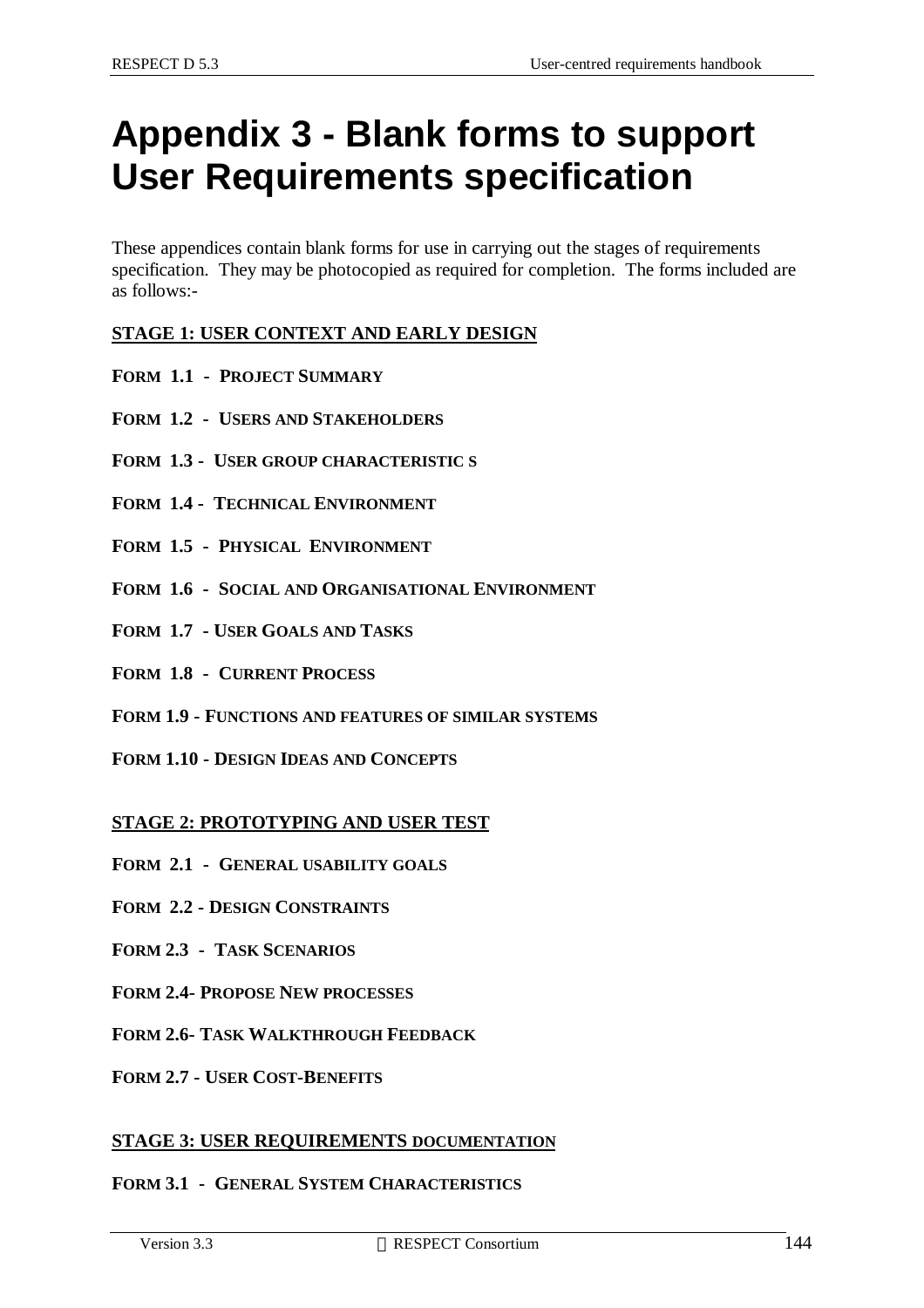- **FORM 3.3 TASK SCENARIOS AND INTERACTION STEPS**
- **FORM 3.4 TECHNICAL ENVIRONMENT REQUIREMENTS**
- **FORM 3.5.1 SYSTEM FUNCTIONS**
- **FORM 3.5.2 SYSTEM FEATURES**
- **FORM 3.6 USER INTERFACE DESIGN**
- **FORM 3.7 USER SUPPORT REQUIRED**
- **FORM 3.8 PHYSICAL REQUIREMENTS**
- **FORM 3.9 SOCIAL AND ORGANISATIONAL ENVIRONMENT**
- **FORM 3.10 STANDARDS TO APPLY**
- **FORM 3.11.1 USABILITY TEST PLAN**
- **FORM 3.11.2 USABILITY TEST RESULTS**
- **FORM 3.12 USER REQUIREMENTS IMPLEMENTATION PLAN**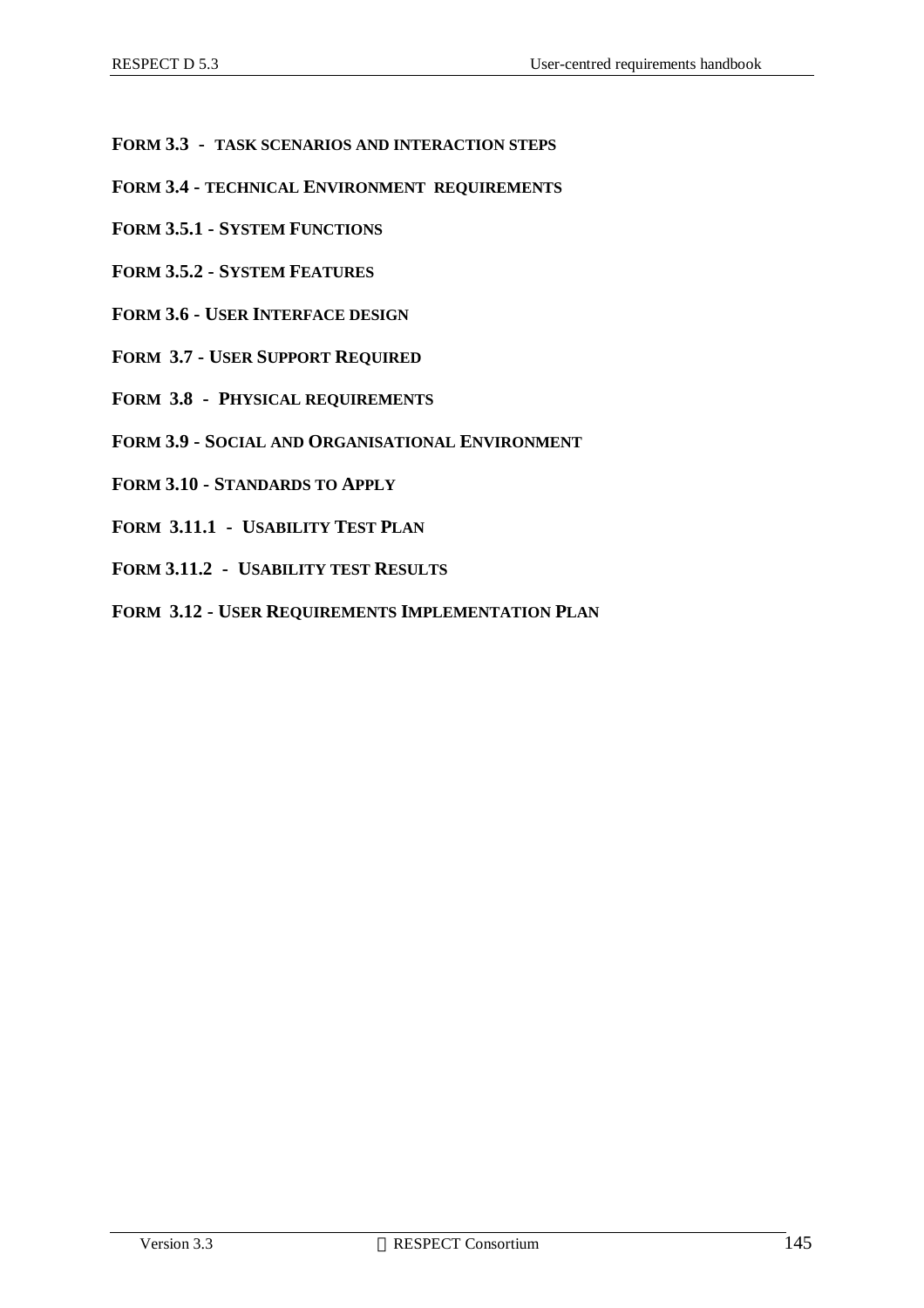## **Form 1.1 - Project Summary**

| 1.1<br><b>Project Summary</b>                                           |                    |  |
|-------------------------------------------------------------------------|--------------------|--|
| <b>Questions</b>                                                        | <b>Assumptions</b> |  |
| What is the system or service?                                          |                    |  |
| What functions or services is it intended for<br>the system to provide? |                    |  |
| What are the aims of the project?                                       |                    |  |
| Who is the system intended for?<br>(Target market)                      |                    |  |
| Who will use the system?                                                |                    |  |
| Why is the system needed?                                               |                    |  |
| Where will the system be used?                                          |                    |  |
| How will the system be used?                                            |                    |  |
| How will the user obtain the system?                                    |                    |  |
| How will the user learn to use the system?                              |                    |  |
| How will the system be installed?                                       |                    |  |
| How will the system be maintained?                                      |                    |  |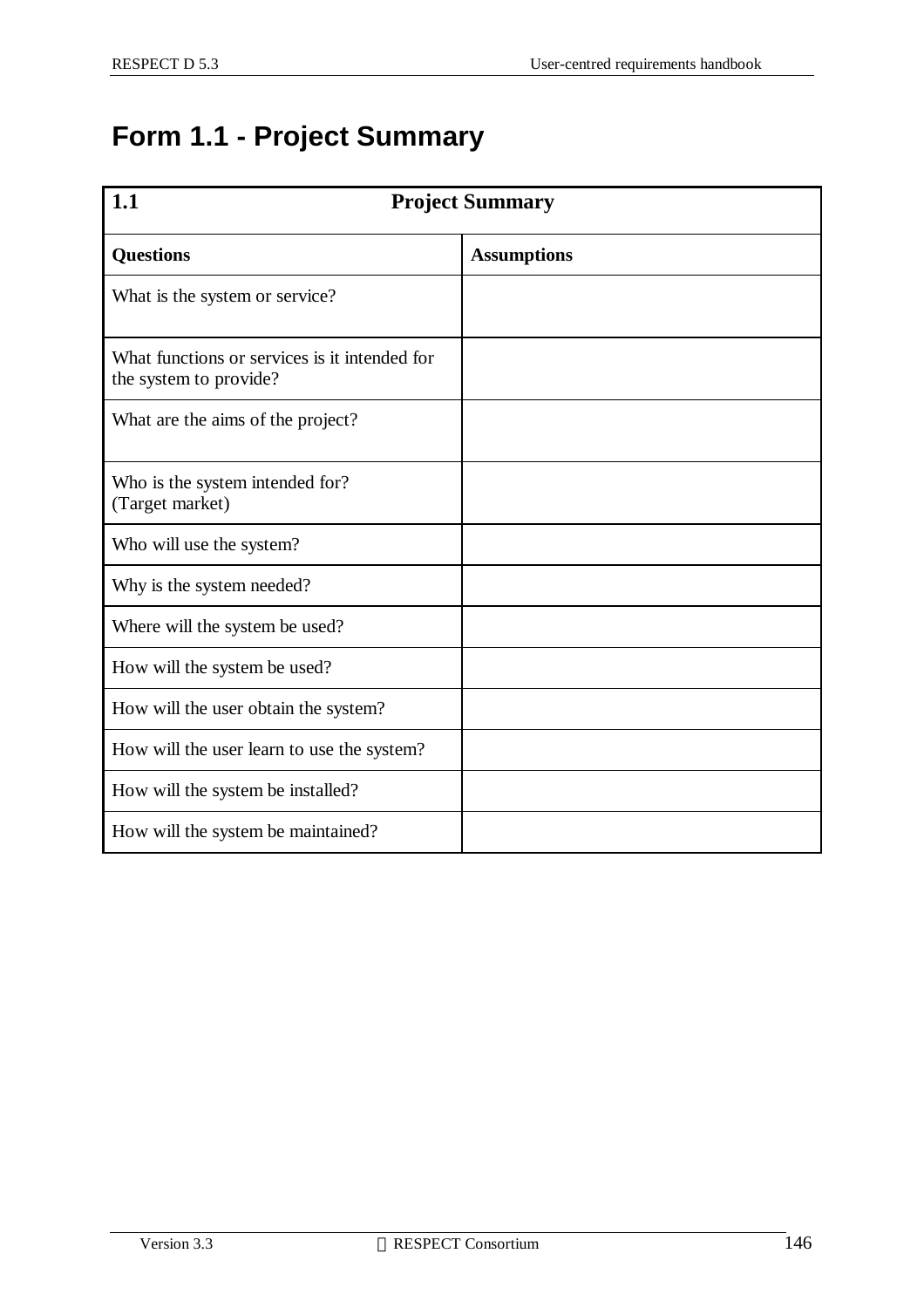## **Form 1.2 - Users and Stakeholders**

| $\frac{1.2}{\text{System name:}}$ | <b>Users and Stakeholders</b>   |               |
|-----------------------------------|---------------------------------|---------------|
|                                   |                                 |               |
| <b>DIRECT USERS</b>               | ROLE IN SYSTEM OR USE OF SYSTEM | <b>EXPAND</b> |
|                                   |                                 |               |
|                                   |                                 |               |
|                                   |                                 |               |
|                                   |                                 |               |
|                                   |                                 |               |
|                                   |                                 |               |
|                                   |                                 |               |
|                                   |                                 |               |
|                                   |                                 |               |
|                                   |                                 |               |
|                                   |                                 |               |
|                                   |                                 |               |
|                                   |                                 |               |
| <b>INDIRECT USERS</b>             | TASK GOALS                      |               |
|                                   |                                 |               |
|                                   |                                 |               |
|                                   |                                 |               |
|                                   |                                 |               |
|                                   |                                 |               |
|                                   |                                 |               |
|                                   |                                 |               |
|                                   |                                 |               |
|                                   |                                 |               |
|                                   |                                 |               |
|                                   |                                 |               |

**Each user group ticked may be described in the User context FORMS 1.3 to 1.6 All goals for each user group will be listed in FORM 1.7**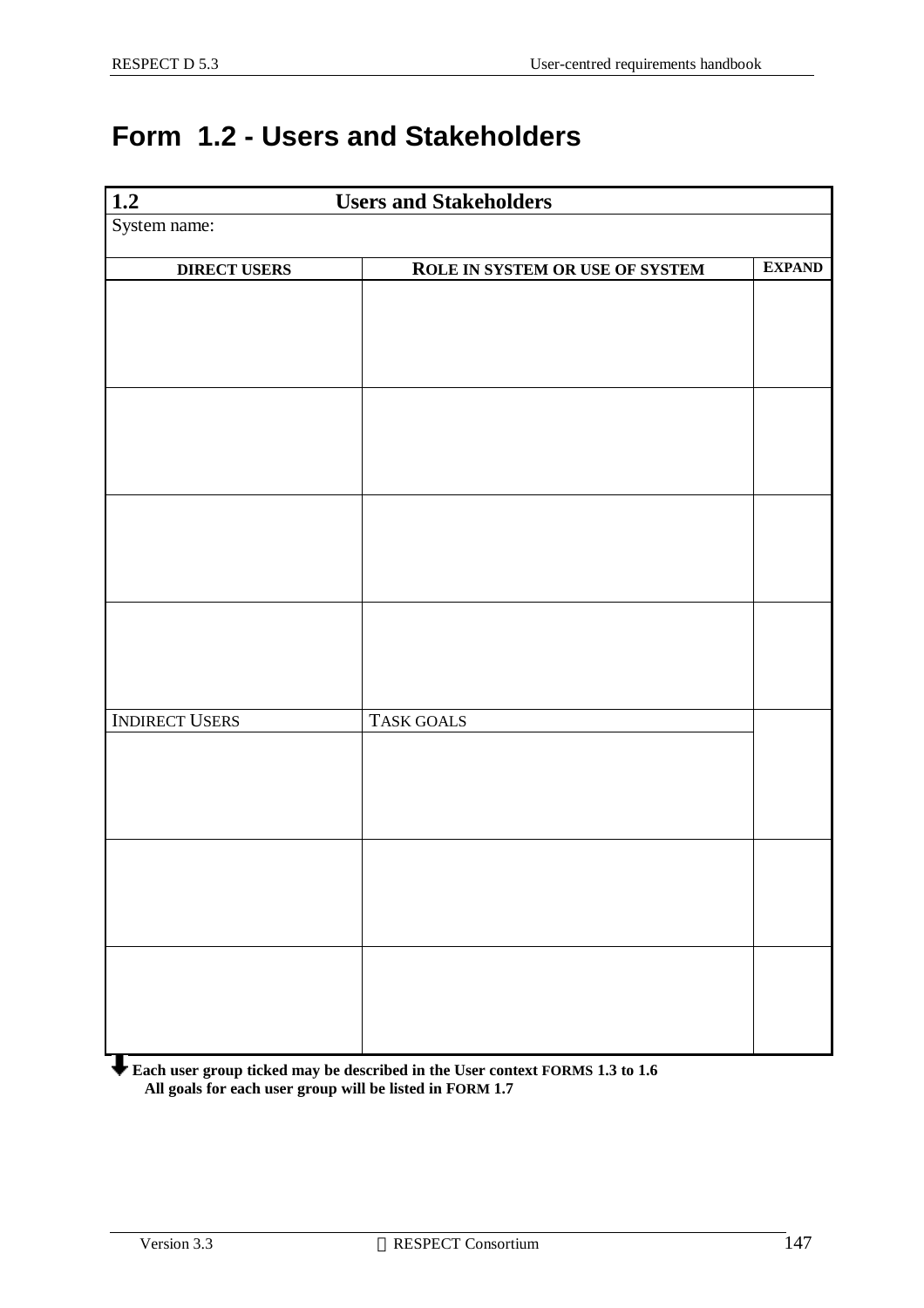## **Form 1.3 - User group characteristics**

(**Form completed for each user/stakeholder group listed in FORM 1.2)**

| $\overline{1.3}$<br><b>User group characteristics</b> |                                                      |      |  |  |
|-------------------------------------------------------|------------------------------------------------------|------|--|--|
| <b>System name:</b>                                   |                                                      |      |  |  |
| User group:                                           | Form completed for users groups selected in FORM 1.2 |      |  |  |
|                                                       |                                                      |      |  |  |
| <b>CHARACTERISTICS</b>                                | POTENTIAL USER REQUIREMENTS                          | REF. |  |  |
| Size of user group                                    |                                                      |      |  |  |
|                                                       |                                                      |      |  |  |
|                                                       |                                                      |      |  |  |
|                                                       |                                                      |      |  |  |
| Age range                                             |                                                      |      |  |  |
|                                                       |                                                      |      |  |  |
|                                                       |                                                      |      |  |  |
| <b>Gender</b>                                         |                                                      |      |  |  |
|                                                       |                                                      |      |  |  |
|                                                       |                                                      |      |  |  |
|                                                       |                                                      |      |  |  |
| Language and culture                                  |                                                      |      |  |  |
|                                                       |                                                      |      |  |  |
|                                                       |                                                      |      |  |  |
| <b>Educational level/Qualifications</b>               |                                                      |      |  |  |
|                                                       |                                                      |      |  |  |
|                                                       |                                                      |      |  |  |
|                                                       |                                                      |      |  |  |
| <b>Physical limitations/Disabilities</b>              |                                                      |      |  |  |
|                                                       |                                                      |      |  |  |
|                                                       |                                                      |      |  |  |
| Special skills (e.g. touch typing, use of             |                                                      |      |  |  |
| mouse, spatial awareness)                             |                                                      |      |  |  |
|                                                       |                                                      |      |  |  |
|                                                       |                                                      |      |  |  |
|                                                       |                                                      |      |  |  |
| $\blacktriangleright$ Continued on next page          | <b>Transfer to relevant FORMS in Phase 3</b>         |      |  |  |
|                                                       | e.g. FORM 3.1 General system characteristics         |      |  |  |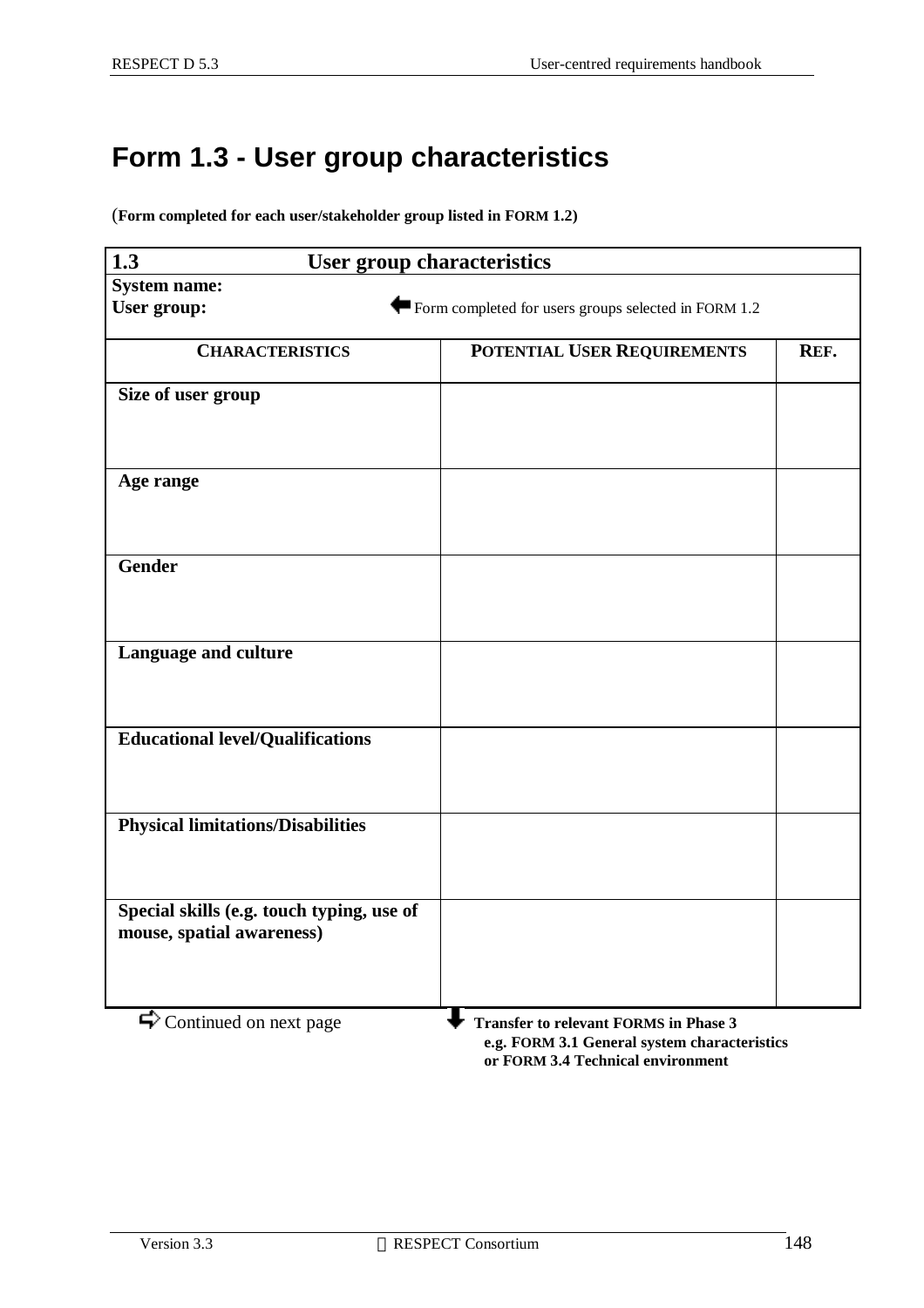| 1.3<br>User group characteristics (continued) |                                              |      |  |
|-----------------------------------------------|----------------------------------------------|------|--|
| <b>CHARACTERISTICS</b>                        | POTENTIAL USER REQUIREMENTS                  | REF. |  |
| <b>Experience with similar systems</b>        |                                              |      |  |
|                                               |                                              |      |  |
|                                               |                                              |      |  |
| <b>IT Experience</b>                          |                                              |      |  |
|                                               |                                              |      |  |
|                                               |                                              |      |  |
| Knowledge of task                             |                                              |      |  |
|                                               |                                              |      |  |
|                                               |                                              |      |  |
| <b>Previous training</b>                      |                                              |      |  |
|                                               |                                              |      |  |
|                                               |                                              |      |  |
| Frequency of use                              |                                              |      |  |
|                                               |                                              |      |  |
|                                               |                                              |      |  |
| <b>Motivation to use</b>                      |                                              |      |  |
|                                               |                                              |      |  |
|                                               |                                              |      |  |
| <b>Discretion to use</b>                      |                                              |      |  |
|                                               |                                              |      |  |
|                                               |                                              |      |  |
| <b>Likely concerns</b>                        |                                              |      |  |
|                                               |                                              |      |  |
|                                               |                                              |      |  |
| <b>Other relevant characteristics</b>         |                                              |      |  |
|                                               |                                              |      |  |
|                                               |                                              |      |  |
|                                               | <b>Transfer to relevant FORMS in Phase 3</b> |      |  |

 **e.g. FORM 3.1 General system characteristics or FORM 3.4 Technical environment**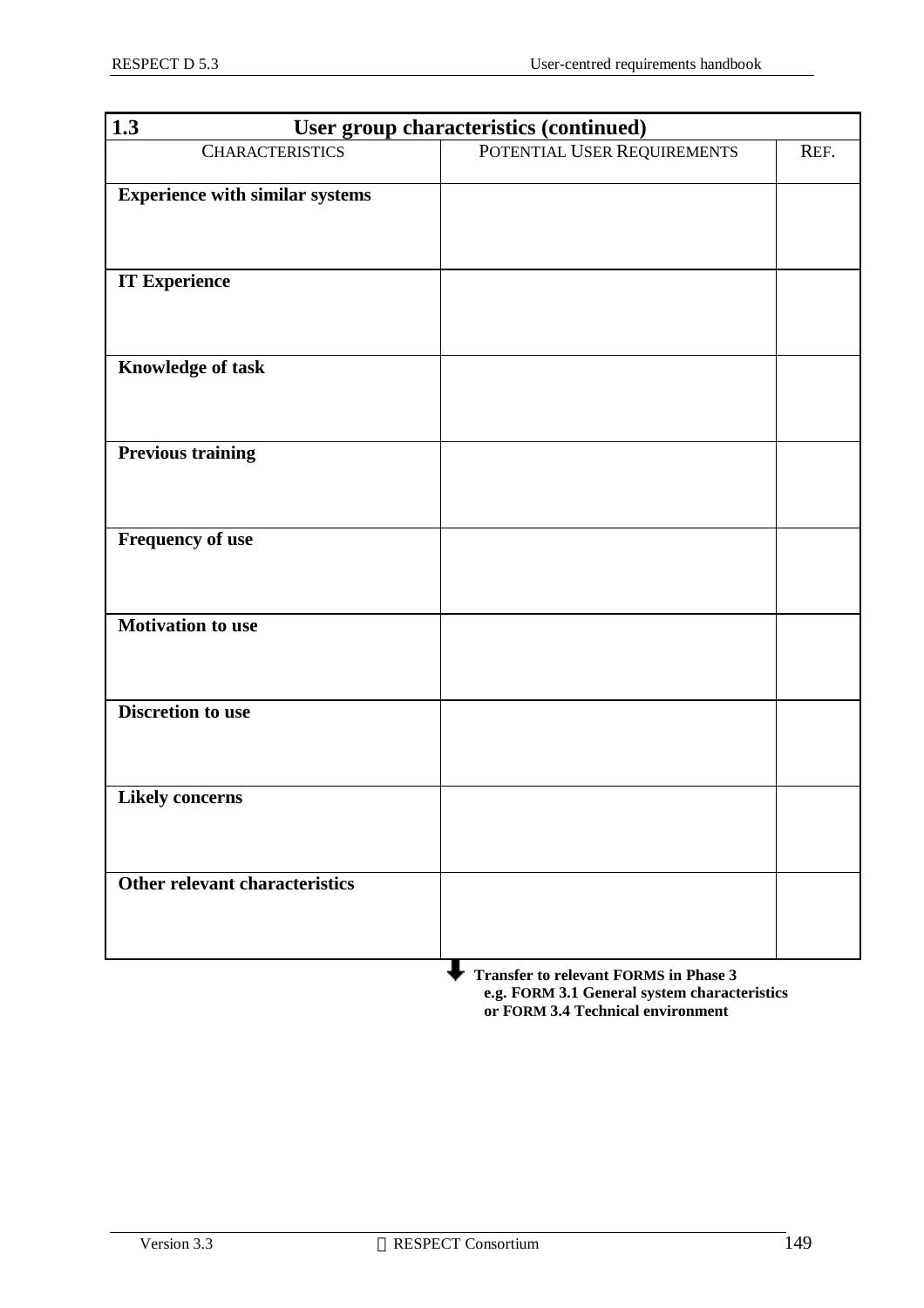## **Form 1.4 - Technical environment**

| <b>Technical Environment</b><br>1.4          |                                                      |      |  |
|----------------------------------------------|------------------------------------------------------|------|--|
| <b>System name:</b>                          | Form completed for users groups selected in FORM 1.2 |      |  |
| <b>User group:</b>                           |                                                      |      |  |
| <b>CHARACTERISTICS</b>                       | POTENTIAL USER REQUIREMENTS                          | REF. |  |
| Hardware which user will interact with       |                                                      |      |  |
| e.g. desktop PC, printer, kiosk.             |                                                      |      |  |
|                                              |                                                      |      |  |
|                                              |                                                      |      |  |
|                                              |                                                      |      |  |
|                                              |                                                      |      |  |
|                                              |                                                      |      |  |
| Software environment in which system         |                                                      |      |  |
| will run                                     |                                                      |      |  |
| e.g. Windows, WWW Browser.                   |                                                      |      |  |
|                                              |                                                      |      |  |
|                                              |                                                      |      |  |
| Software environment to be used to           |                                                      |      |  |
| develop system.                              |                                                      |      |  |
|                                              |                                                      |      |  |
|                                              |                                                      |      |  |
|                                              |                                                      |      |  |
| Other equipment required for use             |                                                      |      |  |
| alongside system.                            |                                                      |      |  |
|                                              |                                                      |      |  |
|                                              |                                                      |      |  |
| Reference materials required either to       |                                                      |      |  |
| perform tasks with system or to learn        |                                                      |      |  |
| about or operate system                      |                                                      |      |  |
|                                              |                                                      |      |  |
|                                              |                                                      |      |  |
|                                              |                                                      |      |  |
| <b>Transfer to relevant FORMS in Phase 3</b> |                                                      |      |  |

 **e.g. FORM 3.1 General system characteristics or FORM 3.4 Technical environment**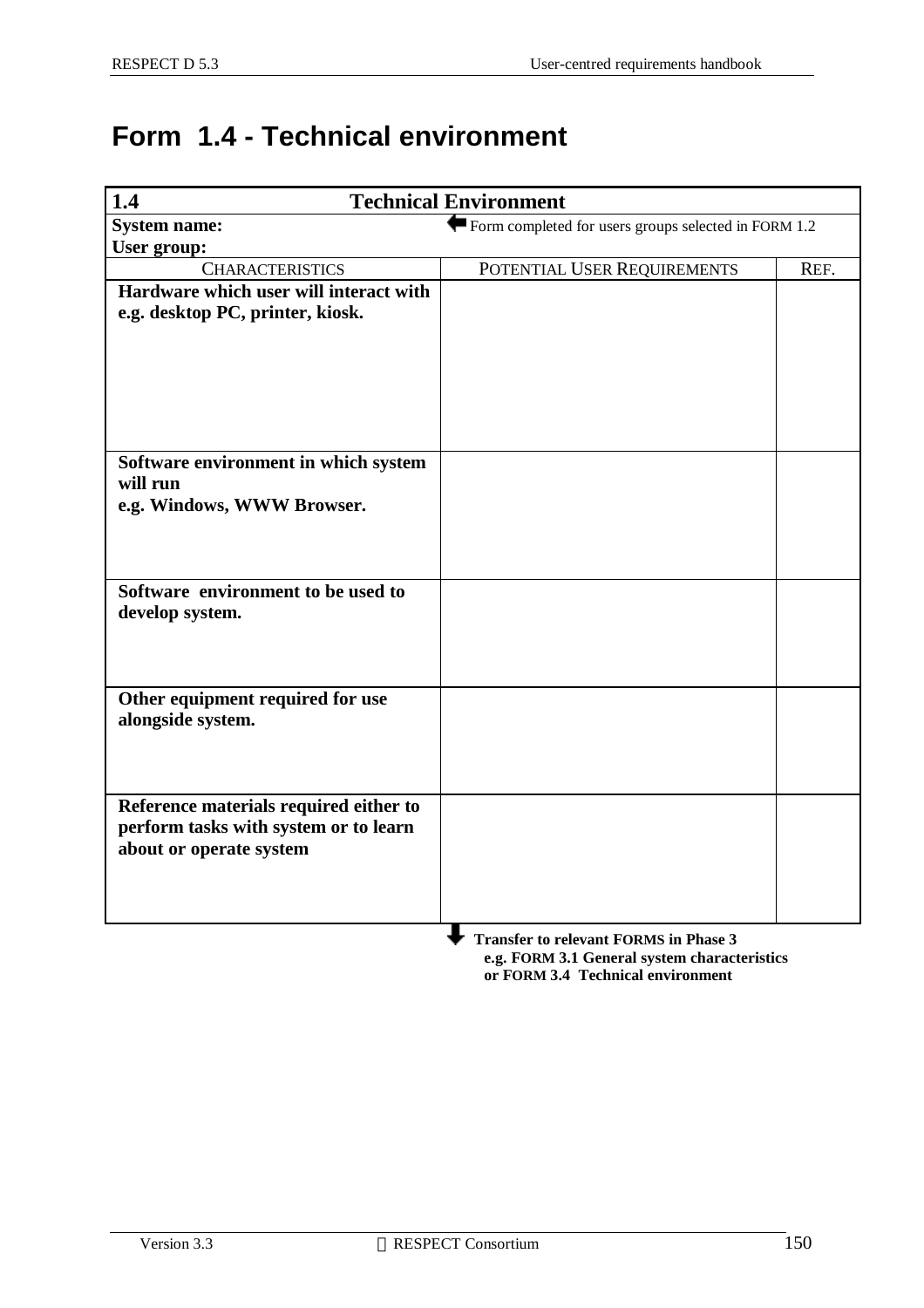## **Form 1.5 - Physical Environment**

| 1.5                                           | <b>Physical Environment</b> |      |
|-----------------------------------------------|-----------------------------|------|
| <b>System:</b>                                |                             |      |
| User group:                                   |                             |      |
| <b>CHARACTERISTICS</b>                        | POTENTIAL USER REQUIREMENTS | REF. |
| <b>Thermal and atmospheric</b><br>environment |                             |      |
| <b>Auditory Environment</b>                   |                             |      |
| Vibration or instability                      |                             |      |
| <b>Visual Environment</b>                     |                             |      |
| <b>Space and furniture</b>                    |                             |      |
| <b>User posture</b>                           |                             |      |
| Location                                      |                             |      |
| <b>Health and Safety hazards</b>              |                             |      |
| Protective clothing and<br>equipment          |                             |      |
|                                               |                             |      |

**Transfer to FORM 3.8 Physical environment**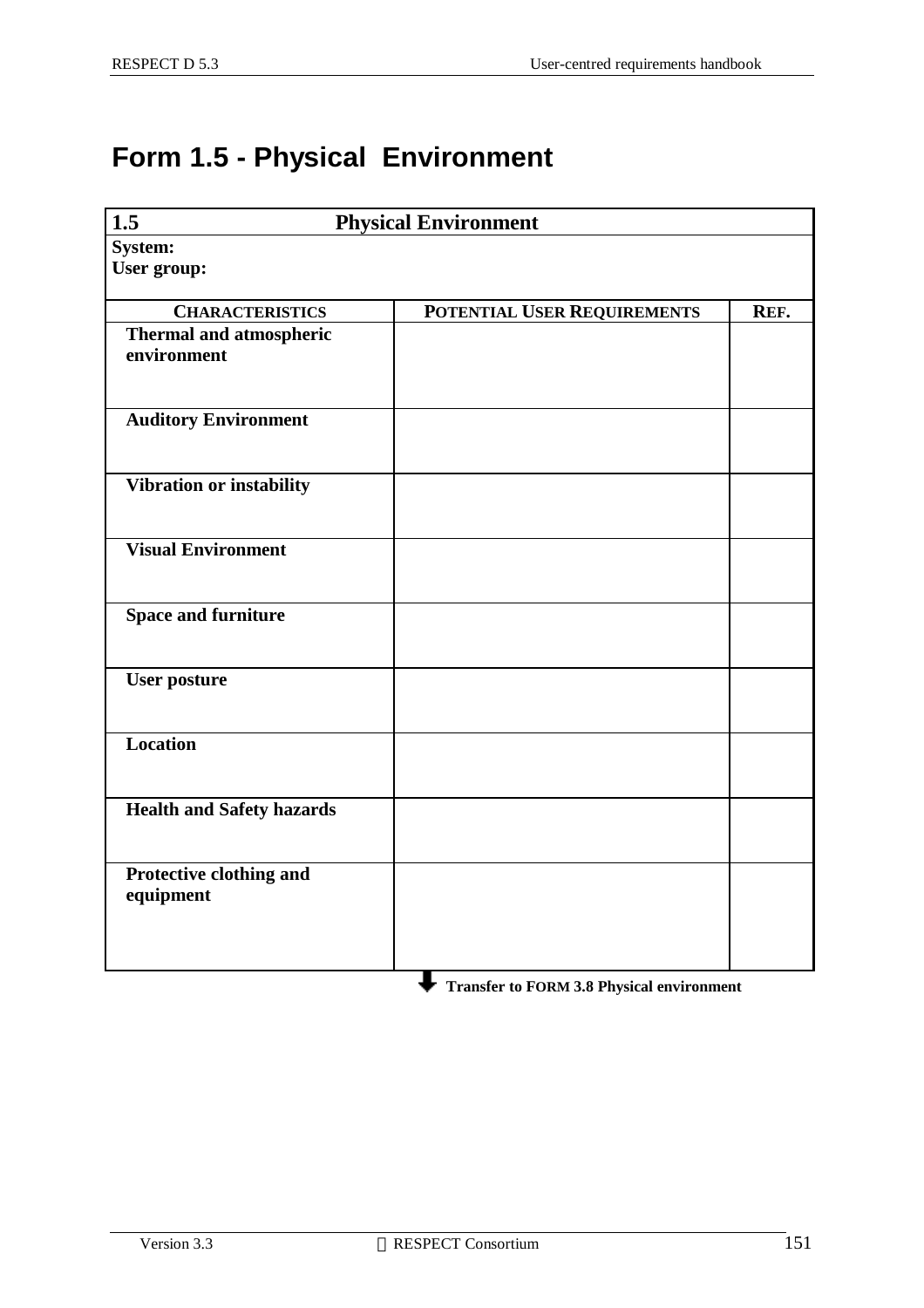## **Form 1.6 - Social and Organisational Environment**

| 1.6<br><b>Social and Organisational Environment</b> |                             |      |
|-----------------------------------------------------|-----------------------------|------|
| System:                                             |                             |      |
| User group:                                         |                             |      |
| <b>CHARACTERISTICS</b>                              | POTENTIAL USER REQUIREMENTS | REF. |
| <b>Staff and Management structure</b>               |                             |      |
|                                                     |                             |      |
|                                                     |                             |      |
| <b>Communications structure</b>                     |                             |      |
|                                                     |                             |      |
| <b>IT Policy</b>                                    |                             |      |
|                                                     |                             |      |
|                                                     |                             |      |
|                                                     |                             |      |
| <b>Organisational aims</b>                          |                             |      |
|                                                     |                             |      |
|                                                     |                             |      |
|                                                     |                             |      |
| <b>Industrial Relations</b>                         |                             |      |
|                                                     |                             |      |
|                                                     |                             |      |
| <b>Performance monitoring</b>                       |                             |      |
|                                                     |                             |      |
|                                                     |                             |      |
| Performance feedback                                |                             |      |
|                                                     |                             |      |
|                                                     |                             |      |
| <b>Group working</b>                                |                             |      |
|                                                     |                             |      |
|                                                     |                             |      |
| Assistance required or available                    |                             |      |
|                                                     |                             |      |
|                                                     |                             |      |
|                                                     |                             |      |
| Interruptions, stressful conditions                 |                             |      |
|                                                     |                             |      |
|                                                     |                             |      |
|                                                     |                             |      |

 **Transfer to FORM 3.9 Social and organisational environment**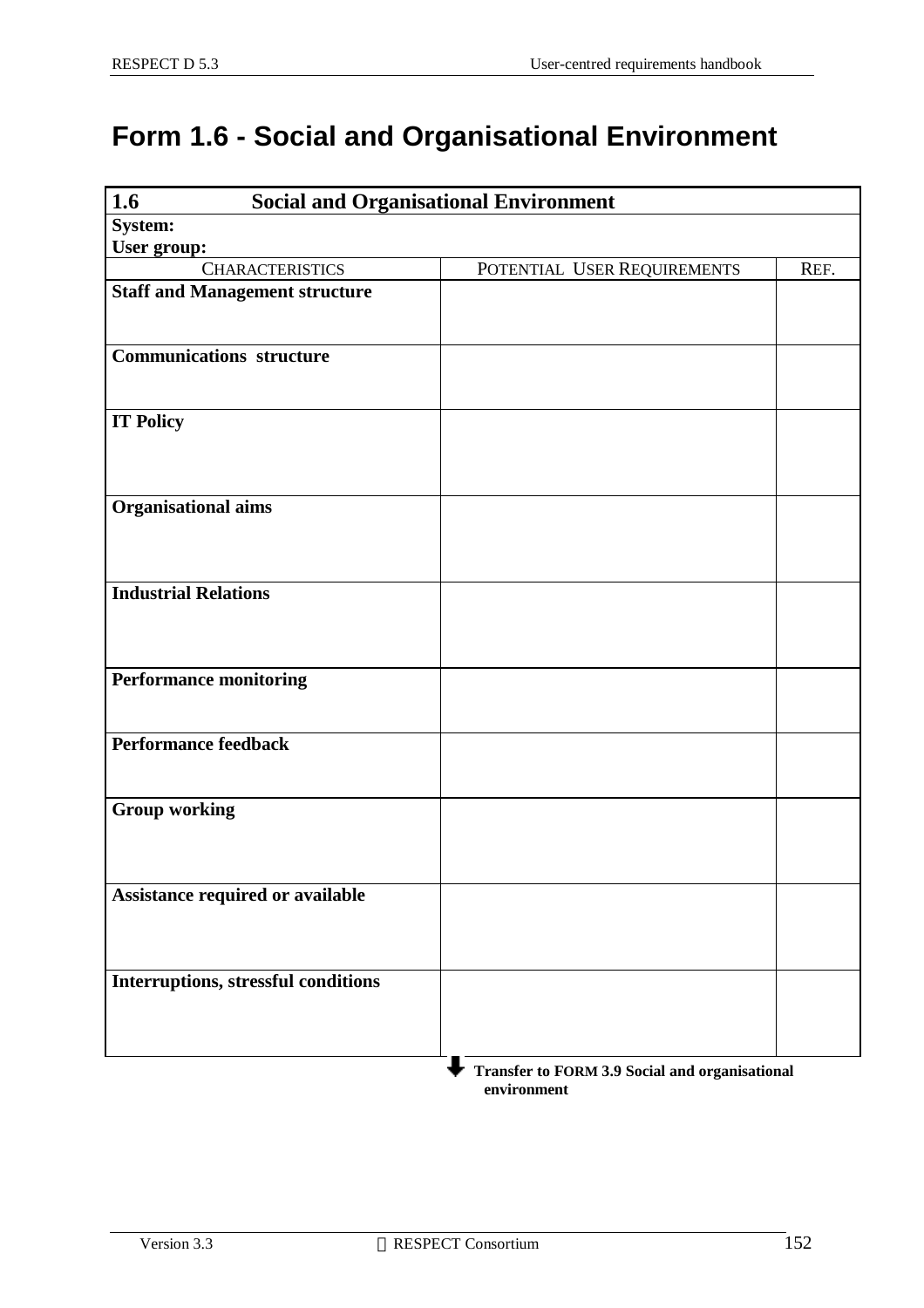| 1.6<br><b>Social and Organisational Environment (continued)</b> |                                                       |      |
|-----------------------------------------------------------------|-------------------------------------------------------|------|
| <b>System:</b>                                                  |                                                       |      |
| User group:                                                     |                                                       |      |
| <b>CHARACTERISTICS</b>                                          | <b>USER REQUIREMENTS</b>                              | REF. |
| <b>Safety and Security</b>                                      |                                                       |      |
|                                                                 |                                                       |      |
| Privacy                                                         |                                                       |      |
| <b>Job function</b>                                             |                                                       |      |
| <b>Hours of work</b>                                            |                                                       |      |
| <b>Job flexibility</b>                                          |                                                       |      |
| <b>Valued skills</b>                                            |                                                       |      |
|                                                                 | <b>Transfer to FORM 3.9 Social and organisational</b> |      |

 **Transfer to FORM 3.9 Social and organisational environment**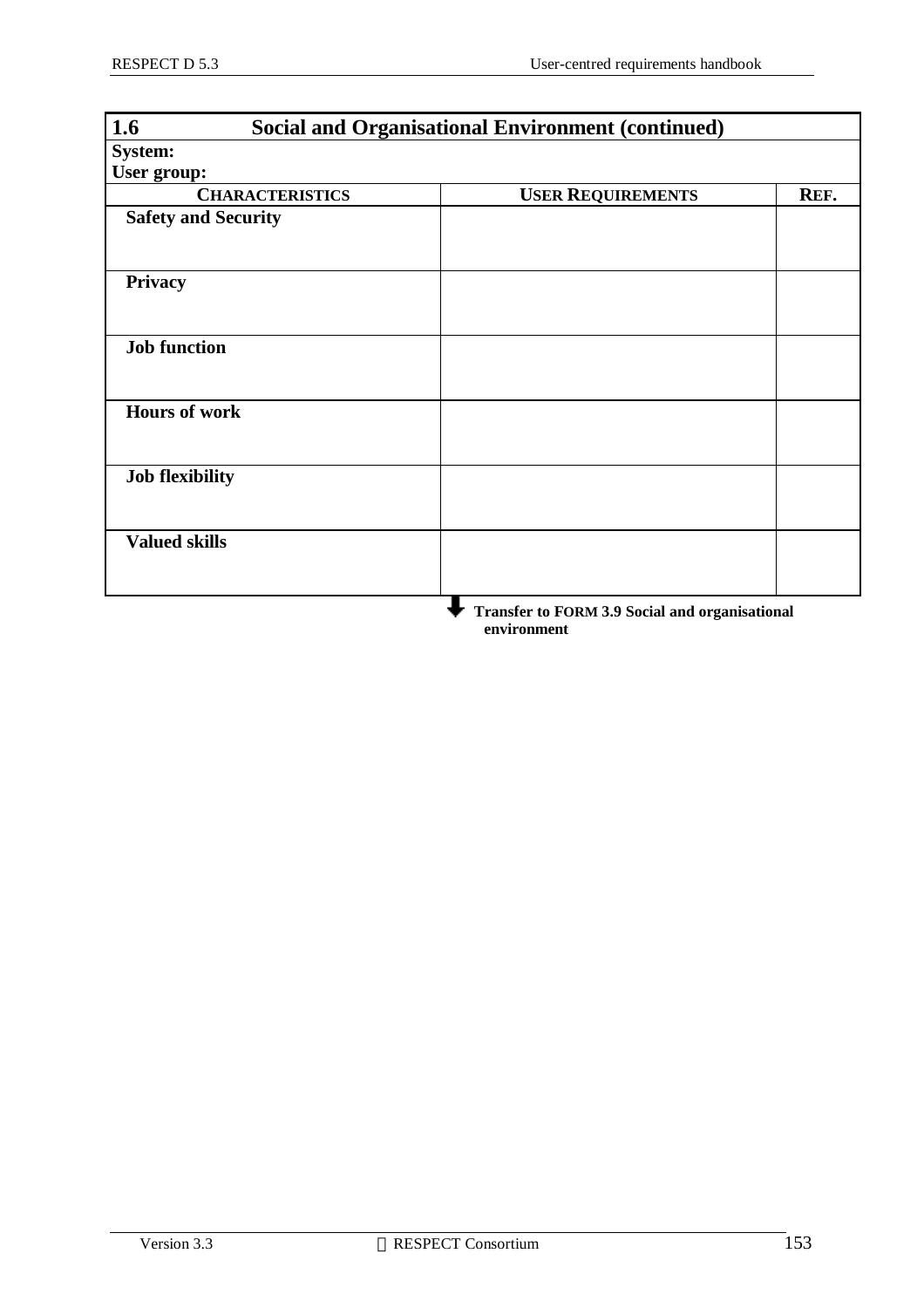## **Form 1.7 - User Goals and Tasks**

| $\overline{1.7}$ |  | <b>User Goals and Tasks</b> |  |  |
|------------------|--|-----------------------------|--|--|
| System:          |  |                             |  |  |
|                  |  |                             |  |  |
|                  |  |                             |  |  |
|                  |  |                             |  |  |
|                  |  |                             |  |  |
|                  |  |                             |  |  |
|                  |  |                             |  |  |
|                  |  |                             |  |  |
|                  |  |                             |  |  |
|                  |  |                             |  |  |
|                  |  |                             |  |  |
|                  |  |                             |  |  |
|                  |  |                             |  |  |
|                  |  |                             |  |  |

**Goals are expanded in 'Review current process', in FORM 1.8.**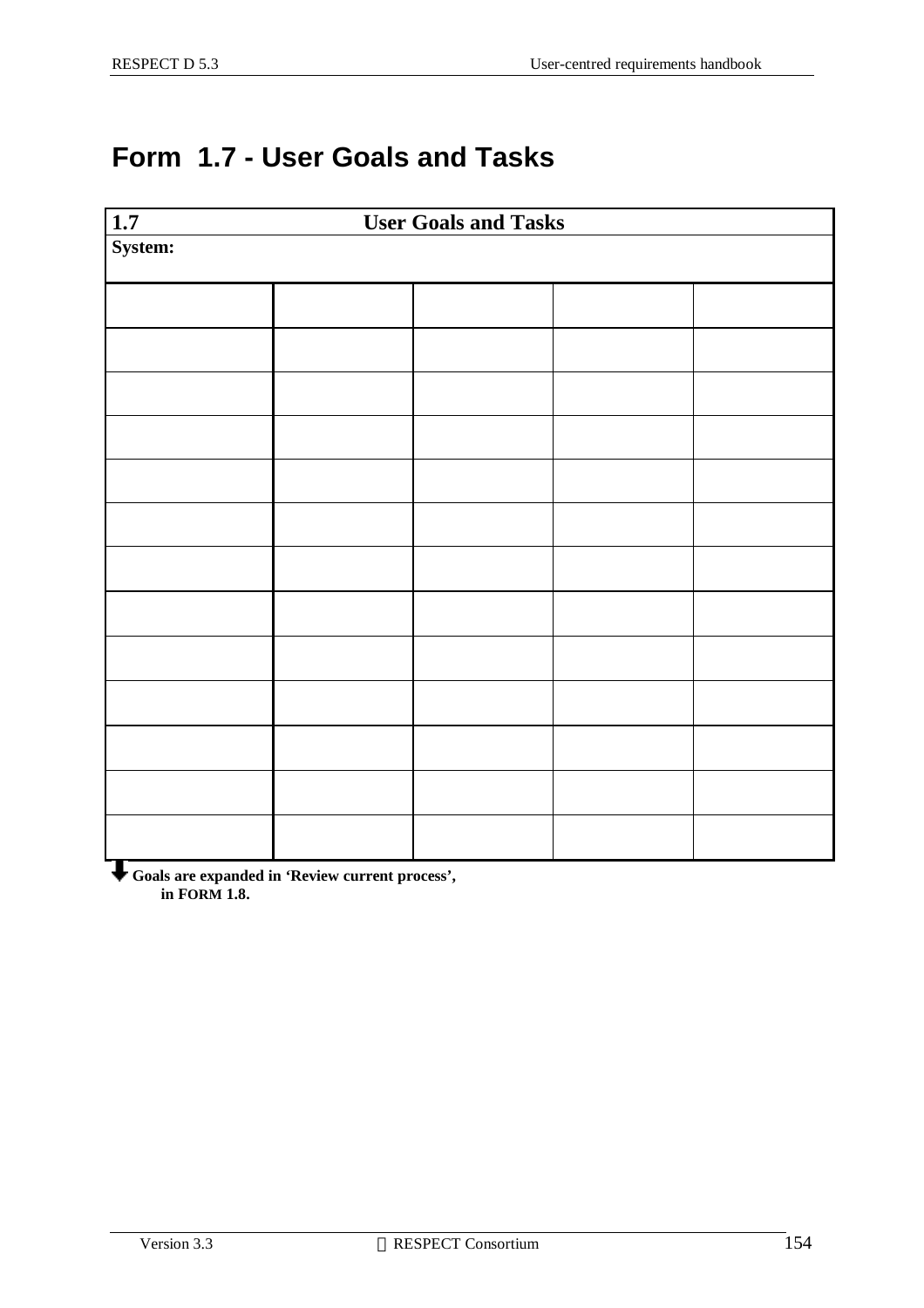## **Form 1.8 - Current Process**

| $\overline{1.8}$         | <b>Current process</b>                                             |                                                                        |      |
|--------------------------|--------------------------------------------------------------------|------------------------------------------------------------------------|------|
| User group:<br>Sub-Goal: |                                                                    |                                                                        |      |
| <b>TASK STEP</b>         | PROBLEM/TASK VARIATION                                             | <b>USER REQUIREMENT</b>                                                | REF. |
|                          |                                                                    |                                                                        |      |
|                          |                                                                    |                                                                        |      |
|                          |                                                                    |                                                                        |      |
|                          |                                                                    |                                                                        |      |
|                          |                                                                    |                                                                        |      |
|                          |                                                                    |                                                                        |      |
|                          |                                                                    |                                                                        |      |
|                          |                                                                    |                                                                        |      |
|                          |                                                                    |                                                                        |      |
|                          |                                                                    |                                                                        |      |
|                          |                                                                    |                                                                        |      |
|                          |                                                                    |                                                                        |      |
|                          |                                                                    |                                                                        |      |
|                          |                                                                    |                                                                        |      |
|                          |                                                                    |                                                                        |      |
|                          |                                                                    |                                                                        |      |
|                          | All information used to generate<br>task scenarios and propose new | <b>Transfer to relevant forms</b><br>especially 3.5 Functions/Features |      |

 **processes in Section 2.4**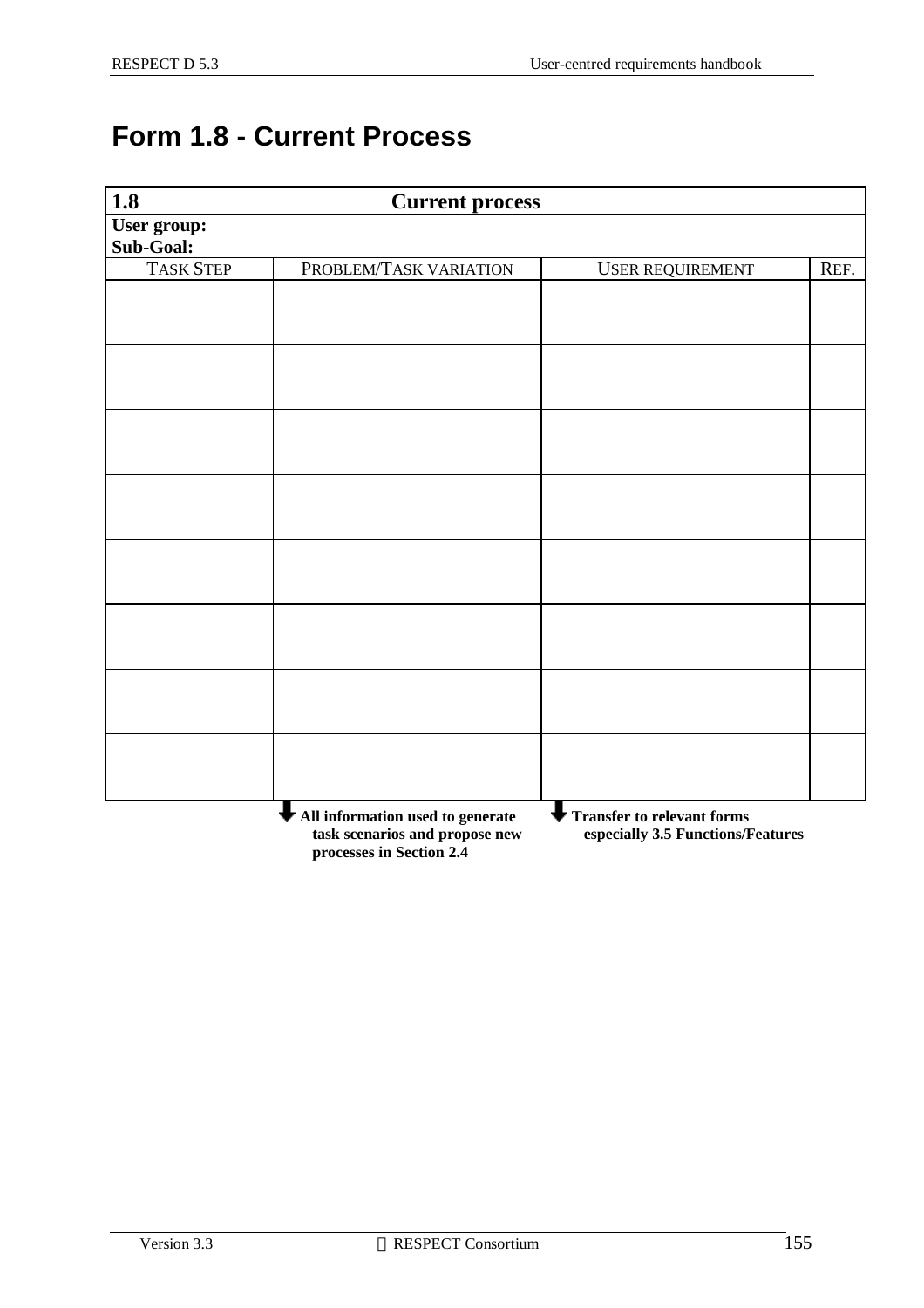## **Form 1.9 - Functions and features of similar systems**

| $\overline{1.9}$<br><b>Functions and features of similar systems</b> |              |                                          |                                          |      |
|----------------------------------------------------------------------|--------------|------------------------------------------|------------------------------------------|------|
| System:                                                              |              |                                          |                                          |      |
|                                                                      | PRODUCT NAME | <b>GOOD FEATURE</b><br><b>TO INCLUDE</b> | <b>POOR FEATURE</b><br><b>TO EXCLUDE</b> | REF. |
| <b>GENERAL IDEAS</b>                                                 |              |                                          |                                          |      |
|                                                                      |              |                                          |                                          |      |
|                                                                      |              |                                          |                                          |      |
|                                                                      |              |                                          |                                          |      |
|                                                                      |              |                                          |                                          |      |
| <b>GOAL SPECIFIC</b>                                                 |              |                                          |                                          |      |
|                                                                      |              |                                          |                                          |      |
|                                                                      |              |                                          |                                          |      |
|                                                                      |              |                                          |                                          |      |
|                                                                      |              |                                          |                                          |      |
|                                                                      |              |                                          |                                          |      |

 **Transfer to 3.5 Functions and Features**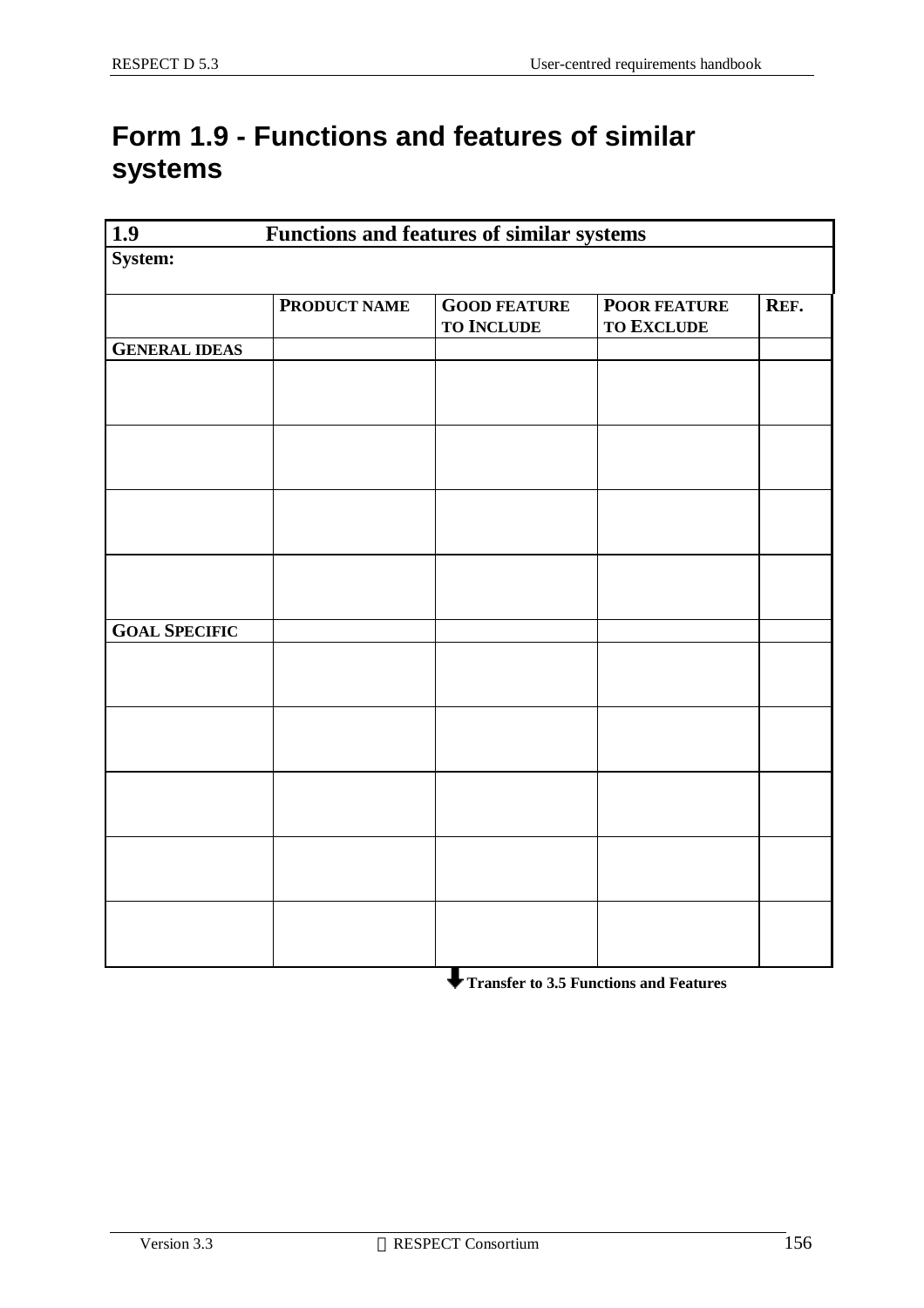## **Form 1.10 - Design Ideas and Concepts**

| 1.10                     | <b>Design ideas and concepts</b> |                 |                                  |
|--------------------------|----------------------------------|-----------------|----------------------------------|
| System: New bank machine |                                  |                 |                                  |
|                          | <b>IDEAS AND CONCEPTS</b>        | <b>COMMENTS</b> | <b>Take</b><br>Forward?<br>/Ref. |
| <b>GENERAL IDEAS</b>     |                                  |                 |                                  |
|                          |                                  |                 |                                  |
|                          |                                  |                 |                                  |
|                          |                                  |                 |                                  |
|                          |                                  |                 |                                  |
| <b>GOAL SPECIFIC</b>     |                                  |                 |                                  |
|                          |                                  |                 |                                  |
|                          |                                  |                 |                                  |
|                          |                                  |                 |                                  |
|                          |                                  |                 |                                  |
|                          |                                  |                 |                                  |

 **Transfer those taken forward to Form 3.5 Functions and Features**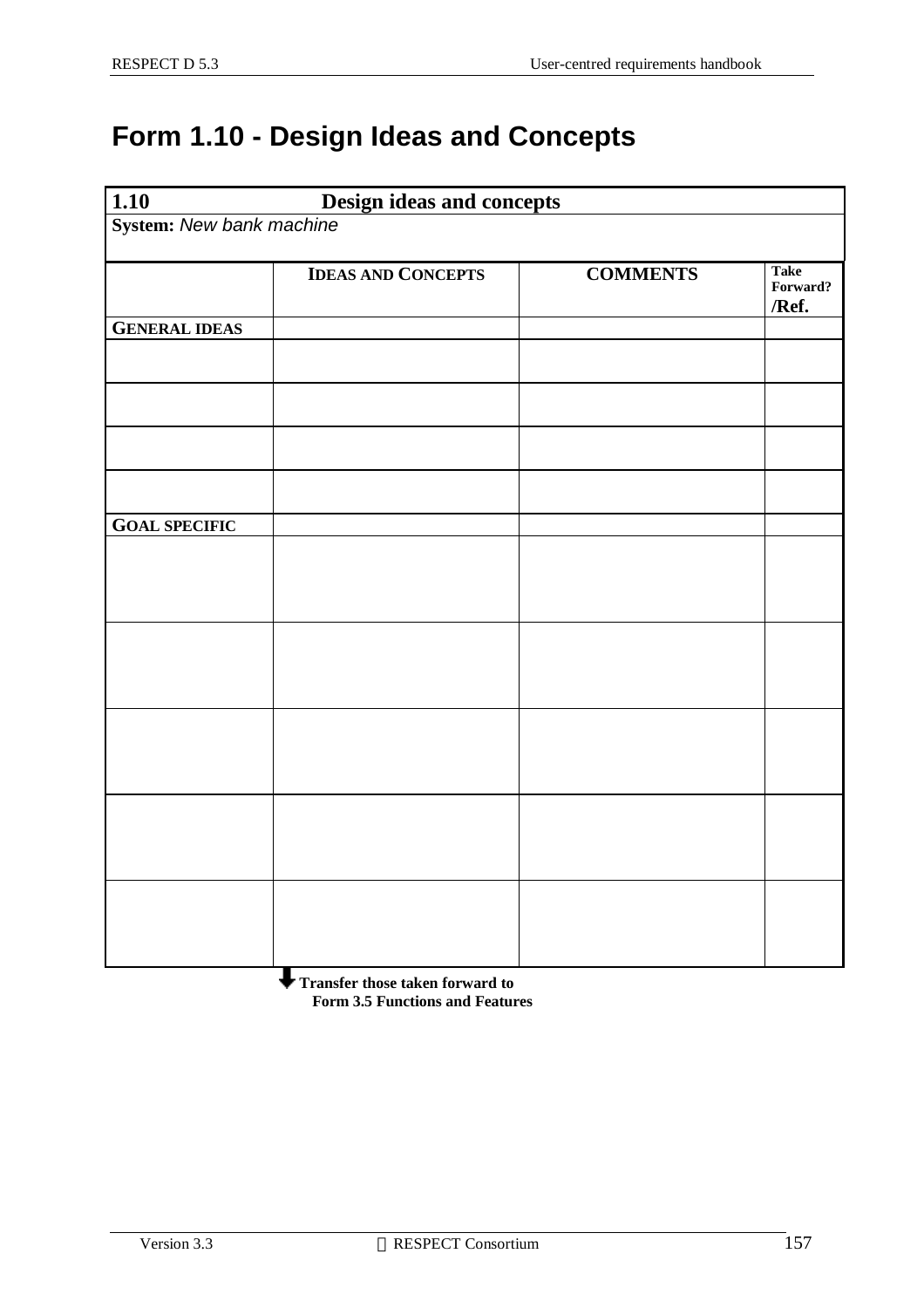## **Form 2.1 - General Usability Goals**

| 2.1<br><b>General Usability Goals</b>                                                 |                                       |                            |
|---------------------------------------------------------------------------------------|---------------------------------------|----------------------------|
| System:<br>User:                                                                      |                                       |                            |
| <b>USABILITY GOAL</b>                                                                 | USER REQUIREMENT WITH RESPECT TO GOAL | <b>KEY</b><br><b>GOALS</b> |
| <b>Effectiveness</b><br>Quality or quantity of output/task completion.                |                                       |                            |
| <b>Efficiency</b><br>Time to perform task, time compared with an<br>expert.           |                                       |                            |
| <b>Satisfaction</b><br>Perceived satisfaction or enjoyment in using the<br>system.    |                                       |                            |
| Learnability<br>Ability to use the system help or manuals to<br>perform the task.     |                                       |                            |
| <b>Intuitiveness</b><br>Ability to perform the tasks with limited<br>introduction.    |                                       |                            |
| <b>Helpfulness/supportiveness</b><br>Ability to overcome problems that arise.         |                                       |                            |
| Controllability<br>Perceived feeling of being in control/tracking<br>performance etc. |                                       |                            |
| Avoiding excessive mental load<br>Perceived mental effort, or physical<br>indicators. |                                       |                            |
| Avoiding excessive physical load<br>Heart rate, respiratory measurement.              |                                       |                            |
| <b>Safety</b><br>To be able to operate the system safely.                             |                                       |                            |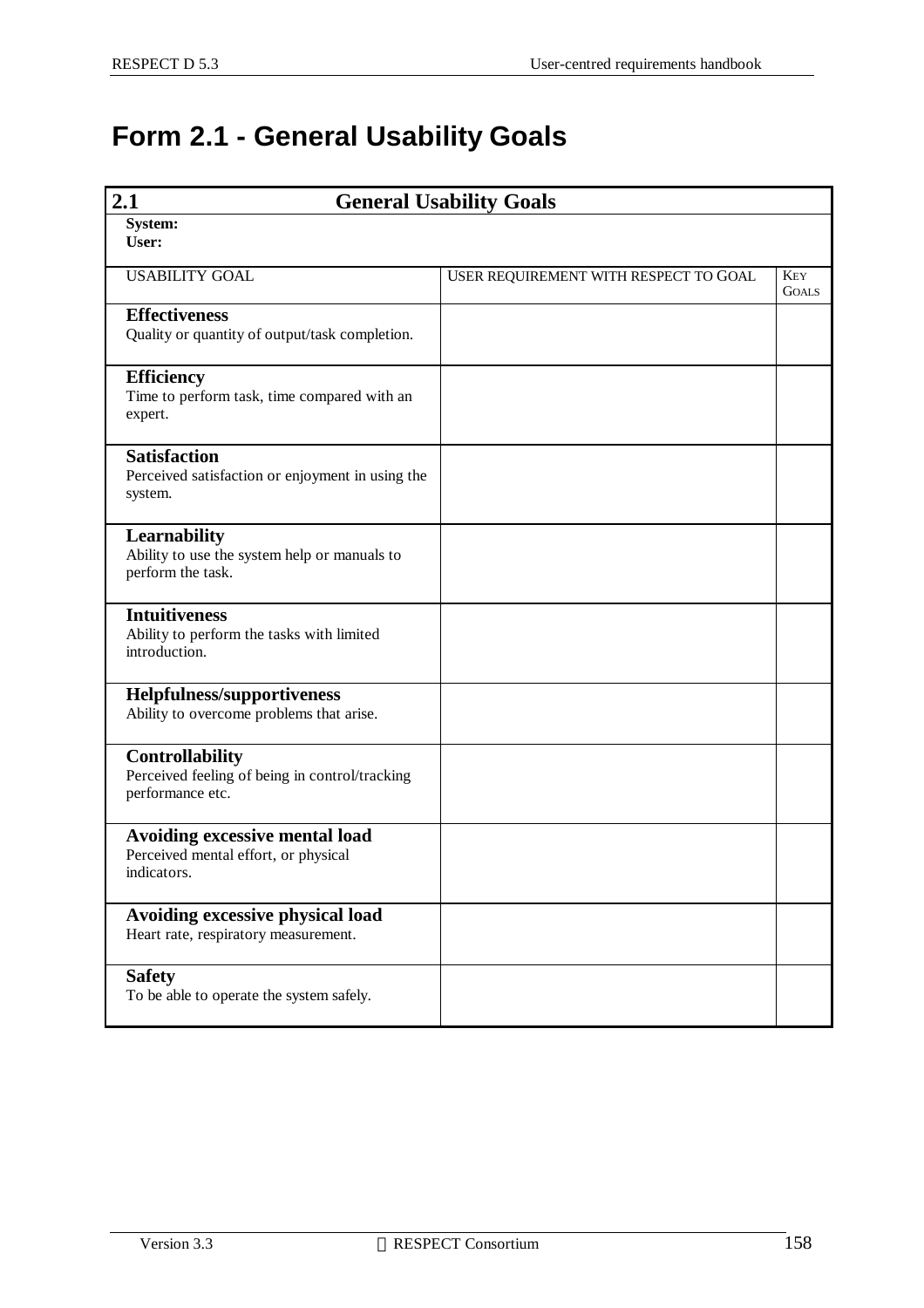## **Form 2.2 - Design Constraints**

| $\begin{array}{ c }\n\hline\n2.2 \\ \hline\n\text{System:}\n\end{array}$<br><b>Design Constraints</b> |      |
|-------------------------------------------------------------------------------------------------------|------|
|                                                                                                       | REF. |
|                                                                                                       |      |
|                                                                                                       |      |
|                                                                                                       |      |
|                                                                                                       |      |
|                                                                                                       |      |
|                                                                                                       |      |
|                                                                                                       |      |
|                                                                                                       |      |
|                                                                                                       |      |
|                                                                                                       |      |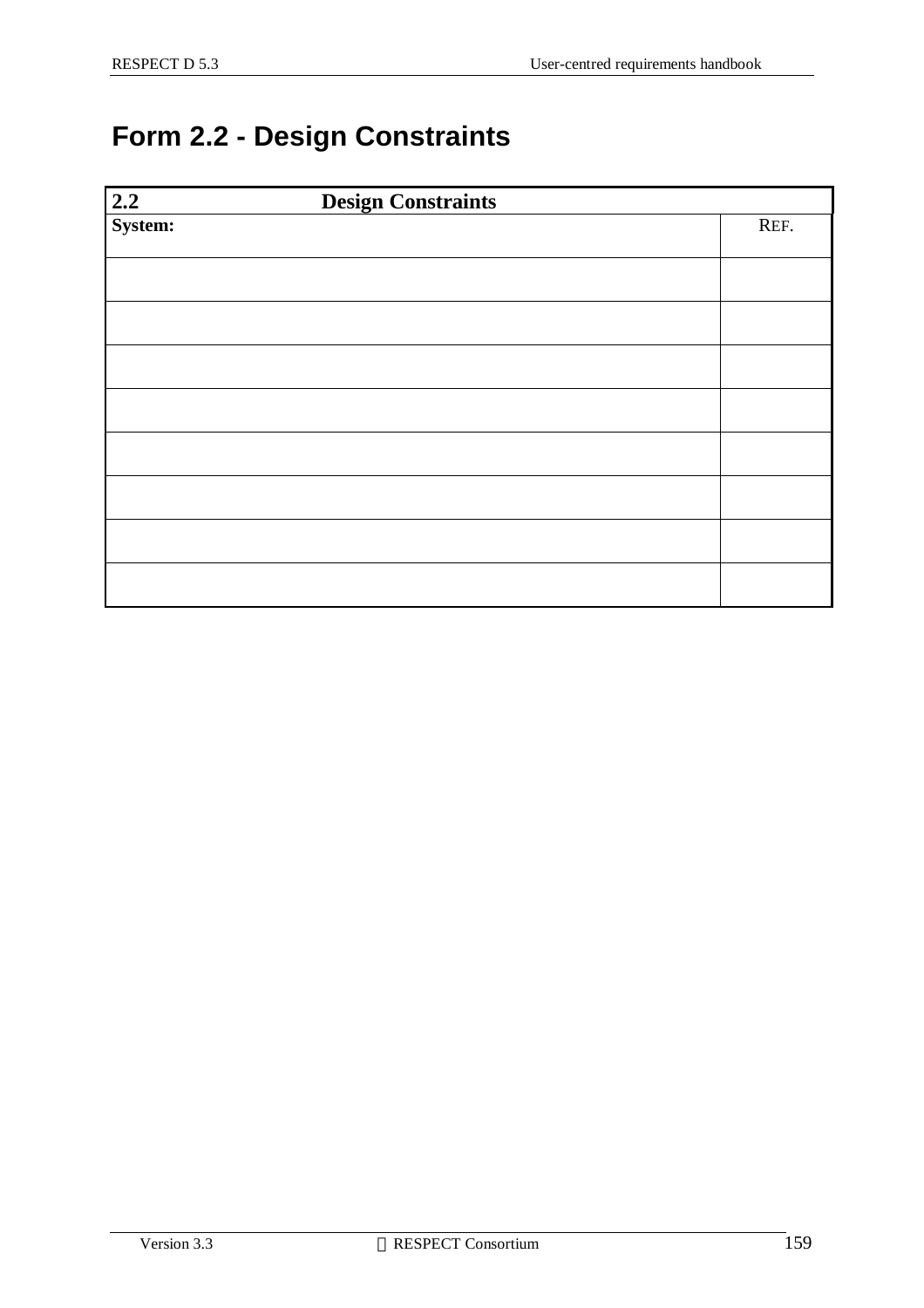## **Form 2.3 - Task Scenarios**

| 2.3         | <b>Task Scenarios</b>                                     |                 |
|-------------|-----------------------------------------------------------|-----------------|
| System:     |                                                           |                 |
| User group: |                                                           |                 |
|             | Based on FORM 1.7, User goals and 1.8, Current processes. |                 |
|             |                                                           |                 |
| REF.        | <b>SCENARIO</b>                                           | PERFORMANCE AIM |
|             |                                                           |                 |
|             |                                                           |                 |
|             |                                                           |                 |
|             |                                                           |                 |
|             |                                                           |                 |
|             |                                                           |                 |
|             |                                                           |                 |
|             |                                                           |                 |
|             |                                                           |                 |
|             |                                                           |                 |
|             |                                                           |                 |
|             |                                                           |                 |
|             |                                                           |                 |
|             |                                                           |                 |
|             |                                                           |                 |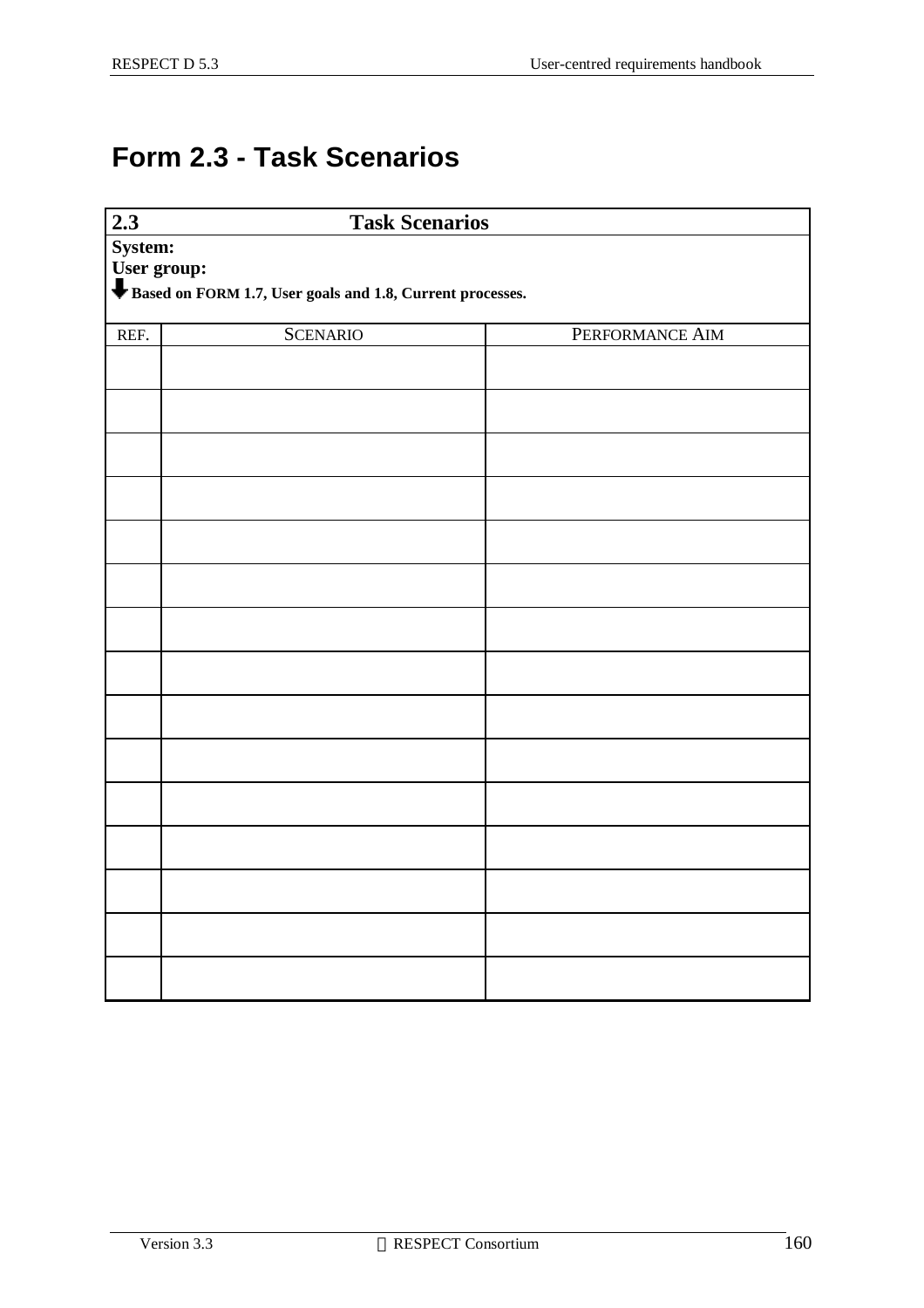## **Form 2.4 - Propose New processes**

| 2.4<br>New processes     |                                                      |                |      |
|--------------------------|------------------------------------------------------|----------------|------|
| User groups concerned:   |                                                      |                |      |
| Goal:<br><b>Scenario</b> | Form completed for all user goals listed in FORM 2.3 |                |      |
|                          |                                                      |                |      |
| <b>Performance Aim</b>   |                                                      |                |      |
| <b>TASK STEP</b>         | <b>POSSIBLE FUNCTIONS OR FEATURES</b>                | <b>INCLUDE</b> | REF. |
|                          |                                                      |                |      |
|                          |                                                      |                |      |
|                          |                                                      |                |      |
|                          |                                                      |                |      |
|                          |                                                      |                |      |
|                          |                                                      |                |      |
|                          |                                                      |                |      |
|                          |                                                      |                |      |
|                          |                                                      |                |      |
|                          |                                                      |                |      |
|                          |                                                      |                |      |
|                          |                                                      |                |      |
|                          |                                                      |                |      |
|                          |                                                      |                |      |
|                          |                                                      |                |      |
|                          |                                                      |                |      |
|                          |                                                      |                |      |
|                          |                                                      |                |      |
|                          |                                                      |                |      |
|                          |                                                      |                |      |
|                          |                                                      |                |      |
|                          |                                                      |                |      |

**Transfer to relevant forms especially 3.5 Functions/Features**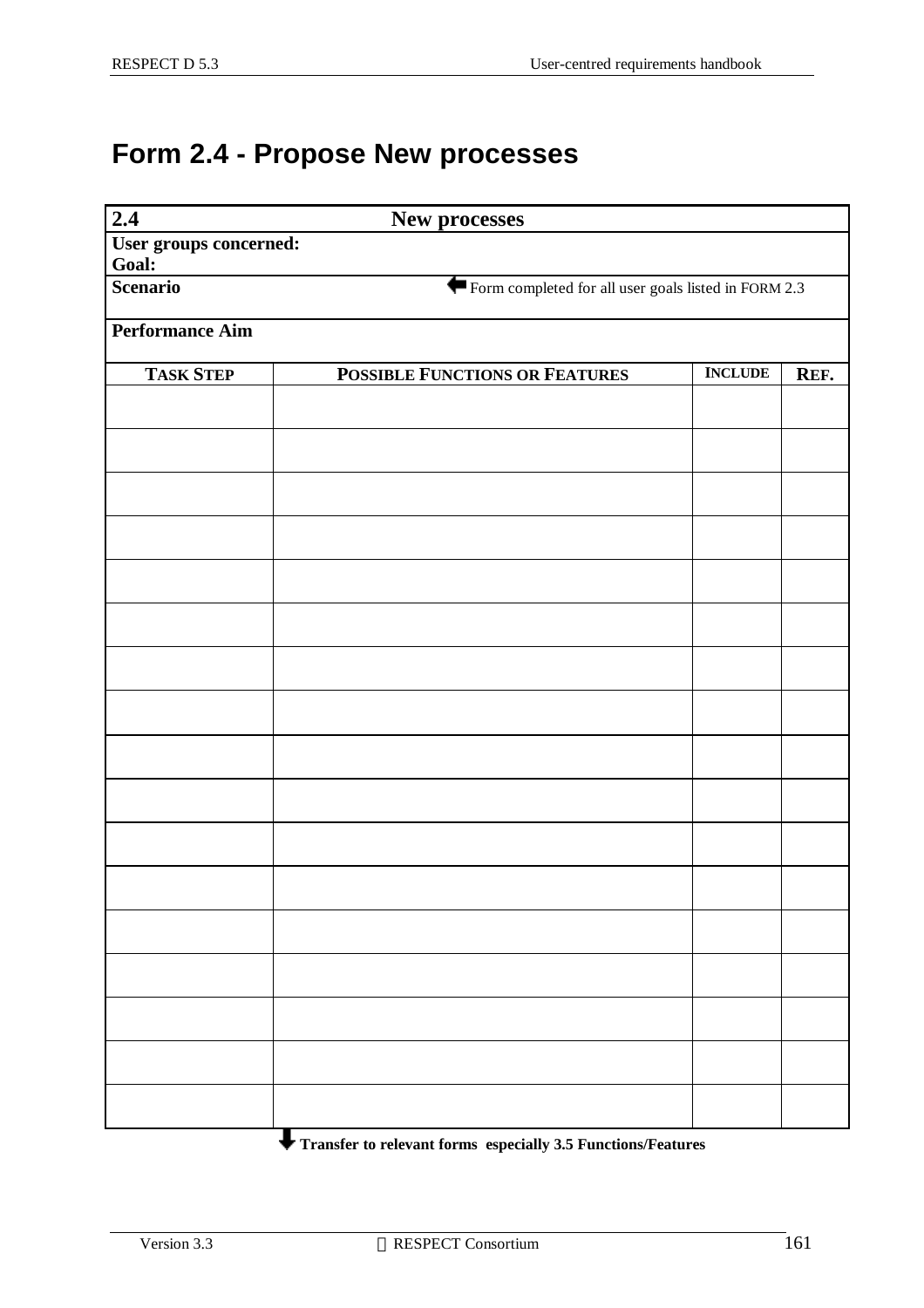## **Form 2.6- Task Walkthrough Feedback**

| 2.6<br><b>Task walkthrough feedback</b>   |                 |                                    |      |
|-------------------------------------------|-----------------|------------------------------------|------|
| System:                                   |                 |                                    |      |
| User group:                               |                 |                                    |      |
| Transferred from FORM 2.3 Task scenarios. |                 |                                    |      |
| <b>TASK SCENARIO</b>                      | <b>COMMENTS</b> | <b>MODIFIED OR NEW SYSTEM</b>      | REF. |
|                                           |                 | <b>REQUIREMENT</b>                 |      |
|                                           |                 |                                    |      |
|                                           |                 |                                    |      |
|                                           |                 |                                    |      |
|                                           |                 |                                    |      |
|                                           |                 |                                    |      |
|                                           |                 |                                    |      |
|                                           |                 |                                    |      |
|                                           |                 |                                    |      |
|                                           |                 |                                    |      |
|                                           |                 |                                    |      |
|                                           |                 |                                    |      |
|                                           |                 |                                    |      |
|                                           |                 |                                    |      |
|                                           |                 |                                    |      |
|                                           |                 |                                    |      |
|                                           |                 |                                    |      |
|                                           |                 |                                    |      |
|                                           |                 | Copy to relevant Stage 3<br>Forms. |      |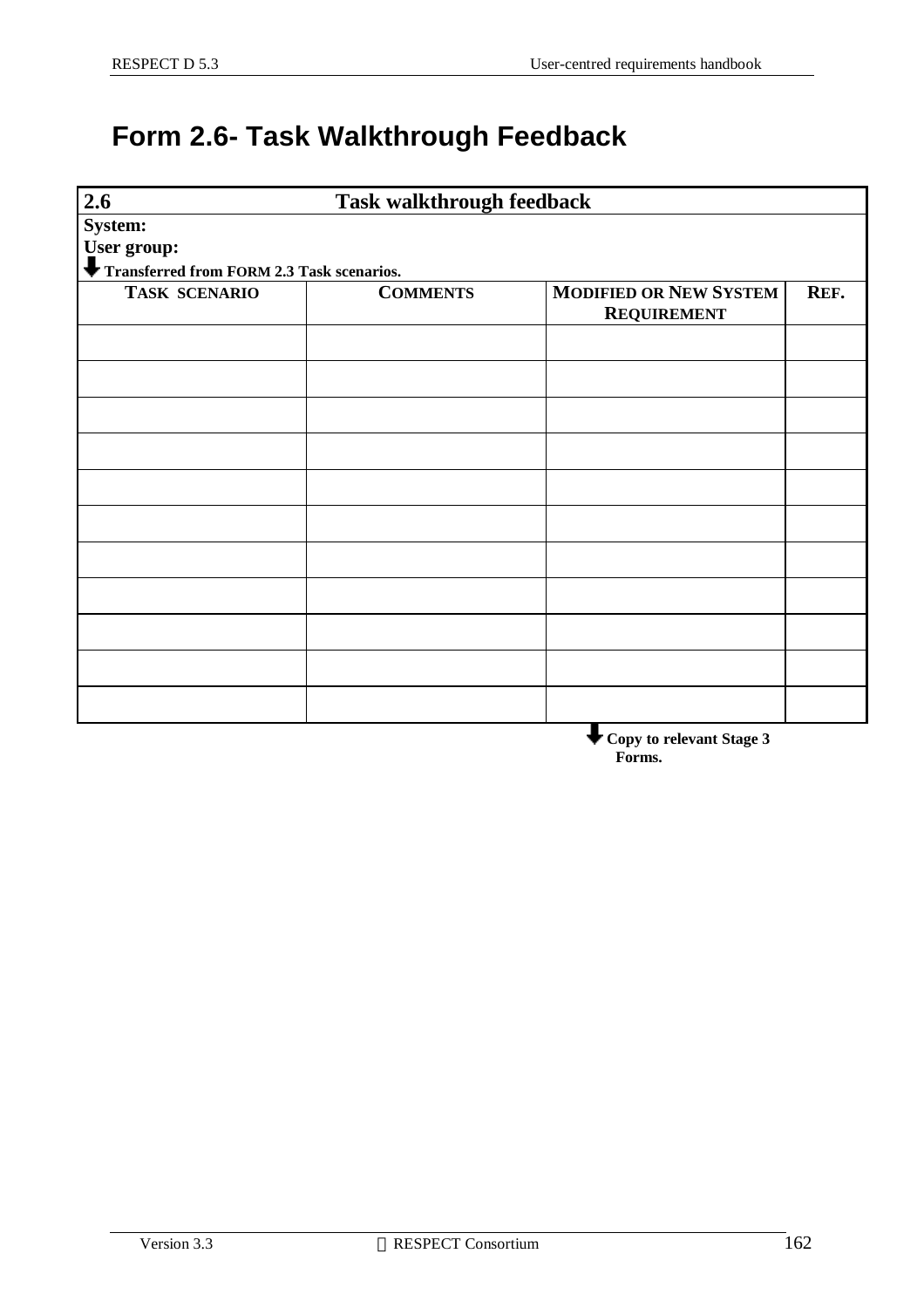#### **Form 2.7 - User cost-benefits**

| 2.7                                                          |                 |                                    | <b>User Cost/Benefits</b> |                            |                                                   |      |
|--------------------------------------------------------------|-----------------|------------------------------------|---------------------------|----------------------------|---------------------------------------------------|------|
| User group:                                                  |                 |                                    |                           |                            |                                                   |      |
| <b>ISSUE</b>                                                 | <b>BENEFITS</b> | RATING<br>$+1~\mathrm{TO}$<br>$+5$ | <b>COSTS</b>              | RATING<br>$-1$ TO $-$<br>5 | <b>MODIFIED OR NEW</b><br><b>USER REQUIREMENT</b> | REF. |
|                                                              |                 |                                    |                           |                            |                                                   |      |
|                                                              |                 |                                    |                           |                            |                                                   |      |
|                                                              |                 |                                    |                           |                            |                                                   |      |
|                                                              |                 |                                    |                           |                            |                                                   |      |
|                                                              |                 |                                    |                           |                            |                                                   |      |
|                                                              |                 |                                    |                           |                            |                                                   |      |
|                                                              |                 |                                    |                           |                            |                                                   |      |
| <b>Transfer to FORM 3.5</b><br>System Eunetians and Features |                 |                                    |                           |                            |                                                   |      |

 **System Functions and Features and FORM 3.4 Technical environment**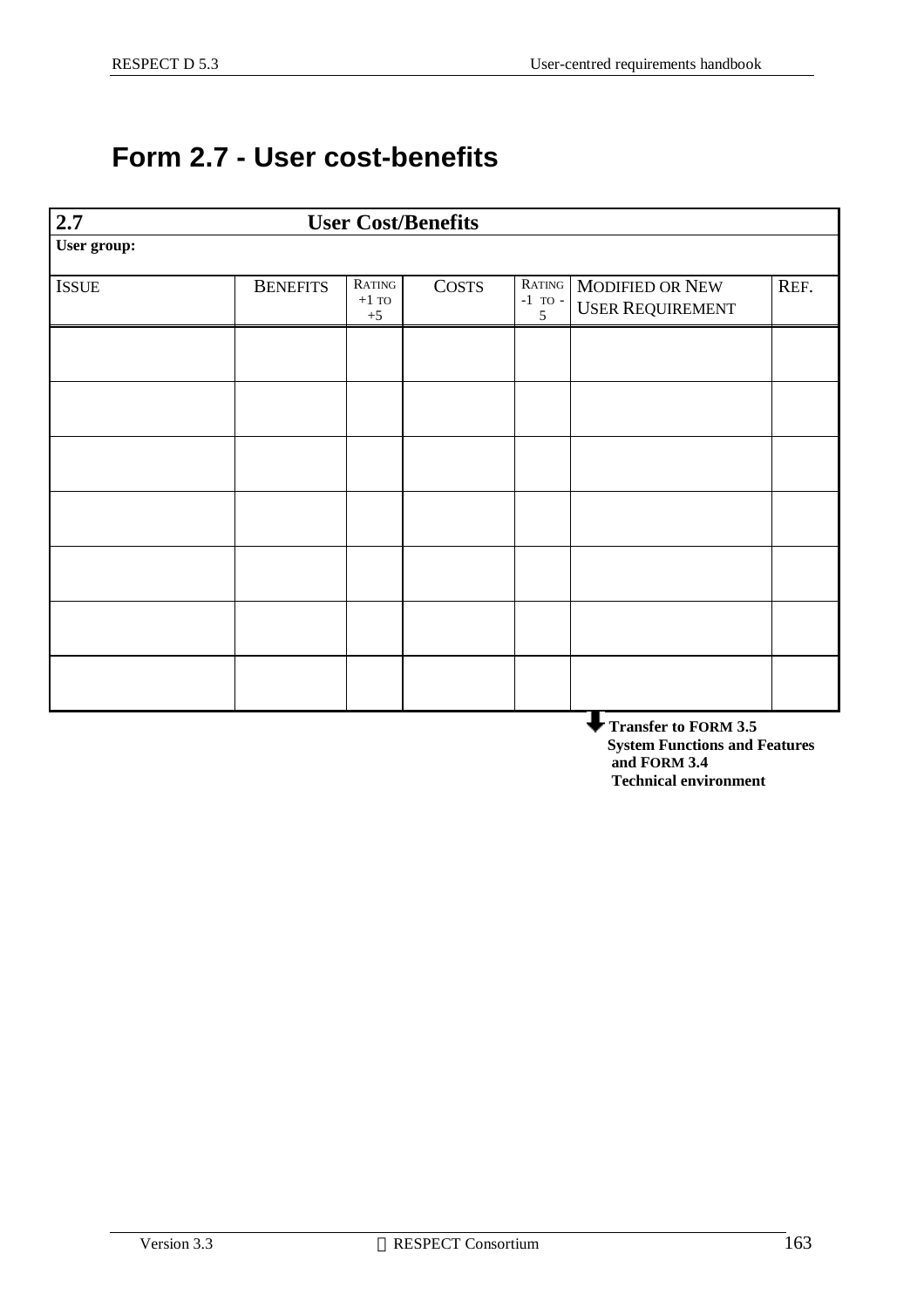| $\overline{2.7}$                                                 |                 | <b>User Cost/Benefits</b>          |              |                                                  |                                                   |      |
|------------------------------------------------------------------|-----------------|------------------------------------|--------------|--------------------------------------------------|---------------------------------------------------|------|
| User group:                                                      |                 |                                    |              |                                                  |                                                   |      |
| <b>ISSUE</b>                                                     | <b>BENEFITS</b> | RATING<br>$+1~\mathrm{TO}$<br>$+5$ | <b>COSTS</b> | RATING<br>-1 $\operatorname{TO}$ -<br>$\sqrt{5}$ | <b>MODIFIED OR NEW</b><br><b>USER REQUIREMENT</b> | REF. |
| <b>Job Security</b>                                              |                 |                                    |              |                                                  |                                                   |      |
| <b>Job Content</b><br>1.<br>2.<br>3.<br>4.<br>5.<br>6.           |                 |                                    |              |                                                  |                                                   |      |
| Organisational<br>procedures<br>1.<br>2.<br>3.<br>4.<br>5.<br>6. | No effect       |                                    |              |                                                  |                                                   |      |
| <b>Personal policies</b><br>1.<br>2.<br>3.<br>4.<br>5.           | No effect       |                                    |              |                                                  |                                                   |      |
| Summary:                                                         |                 |                                    |              |                                                  |                                                   |      |

**Transfer to FORM 3.9 Social and Organisational Requirements**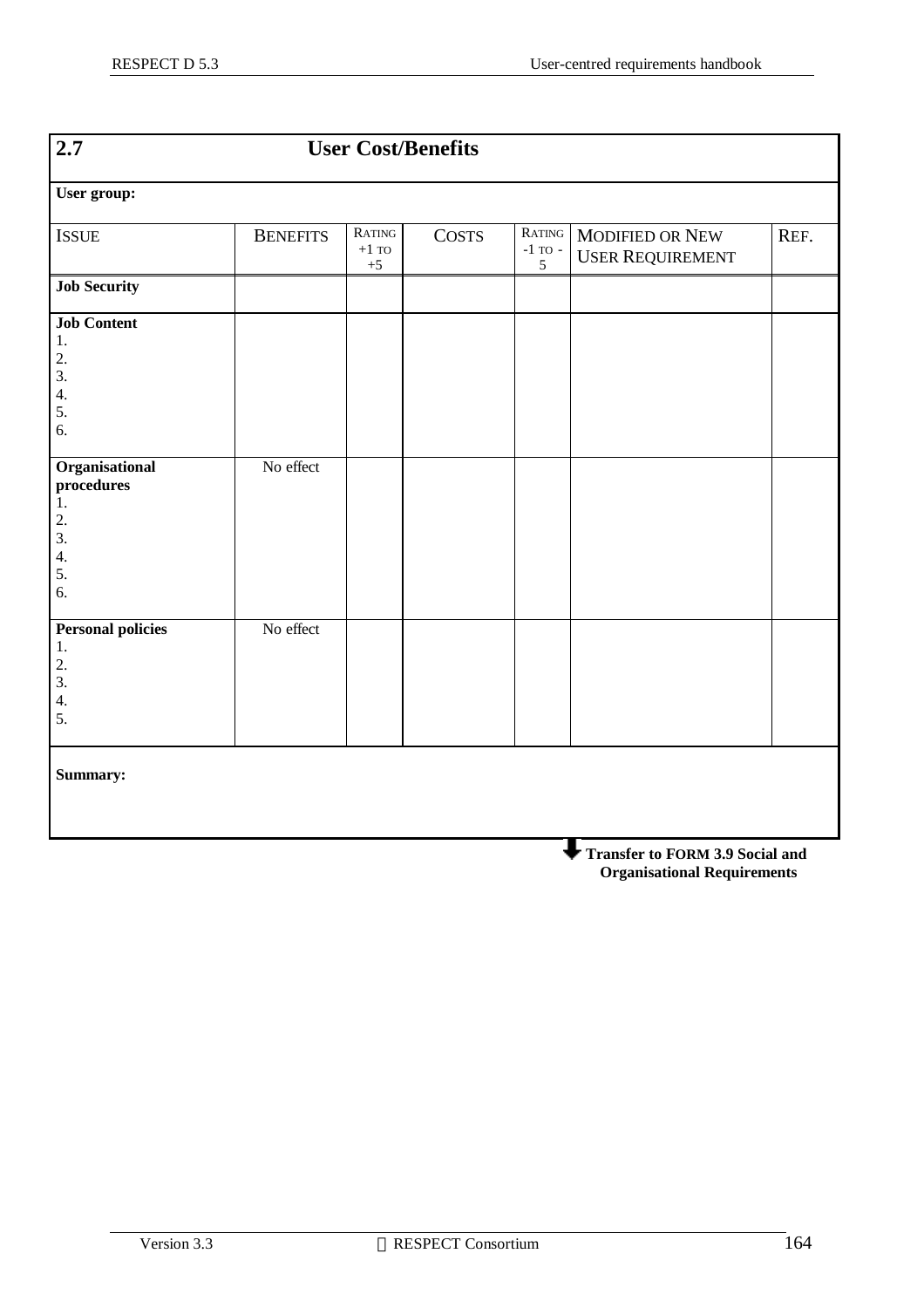### **Form 3.1 - General System Characteristics**

| 3.1<br><b>General System Characteristics</b>                    |         |                 |      |
|-----------------------------------------------------------------|---------|-----------------|------|
| System:<br>$\bigdownarrow$ Trans                                | PRI.    | ACH.            | REF. |
| Transfer from FORM 1.3 User Characteristics, 2.3 Task scenarios | $1 - 5$ | $\ast$<br>$***$ |      |
| and FORM 1.10 Design Concept characteristics                    |         | ***             |      |
|                                                                 |         |                 |      |
|                                                                 |         |                 |      |
|                                                                 |         |                 |      |
|                                                                 |         |                 |      |
|                                                                 |         |                 |      |
|                                                                 |         |                 |      |
|                                                                 |         |                 |      |
|                                                                 |         |                 |      |
|                                                                 |         |                 |      |
|                                                                 |         |                 |      |
|                                                                 |         |                 |      |
|                                                                 |         |                 |      |
|                                                                 |         |                 |      |
|                                                                 |         |                 |      |
|                                                                 |         |                 |      |
|                                                                 |         |                 |      |
|                                                                 |         |                 |      |
|                                                                 |         |                 |      |
|                                                                 |         |                 |      |
|                                                                 |         |                 |      |
|                                                                 |         |                 |      |
|                                                                 |         |                 |      |
|                                                                 |         |                 |      |
|                                                                 |         |                 |      |
|                                                                 |         |                 |      |
|                                                                 |         |                 |      |
|                                                                 |         |                 |      |
|                                                                 |         |                 |      |
|                                                                 |         |                 |      |
|                                                                 |         |                 |      |
|                                                                 |         |                 |      |
|                                                                 |         |                 |      |
|                                                                 |         |                 |      |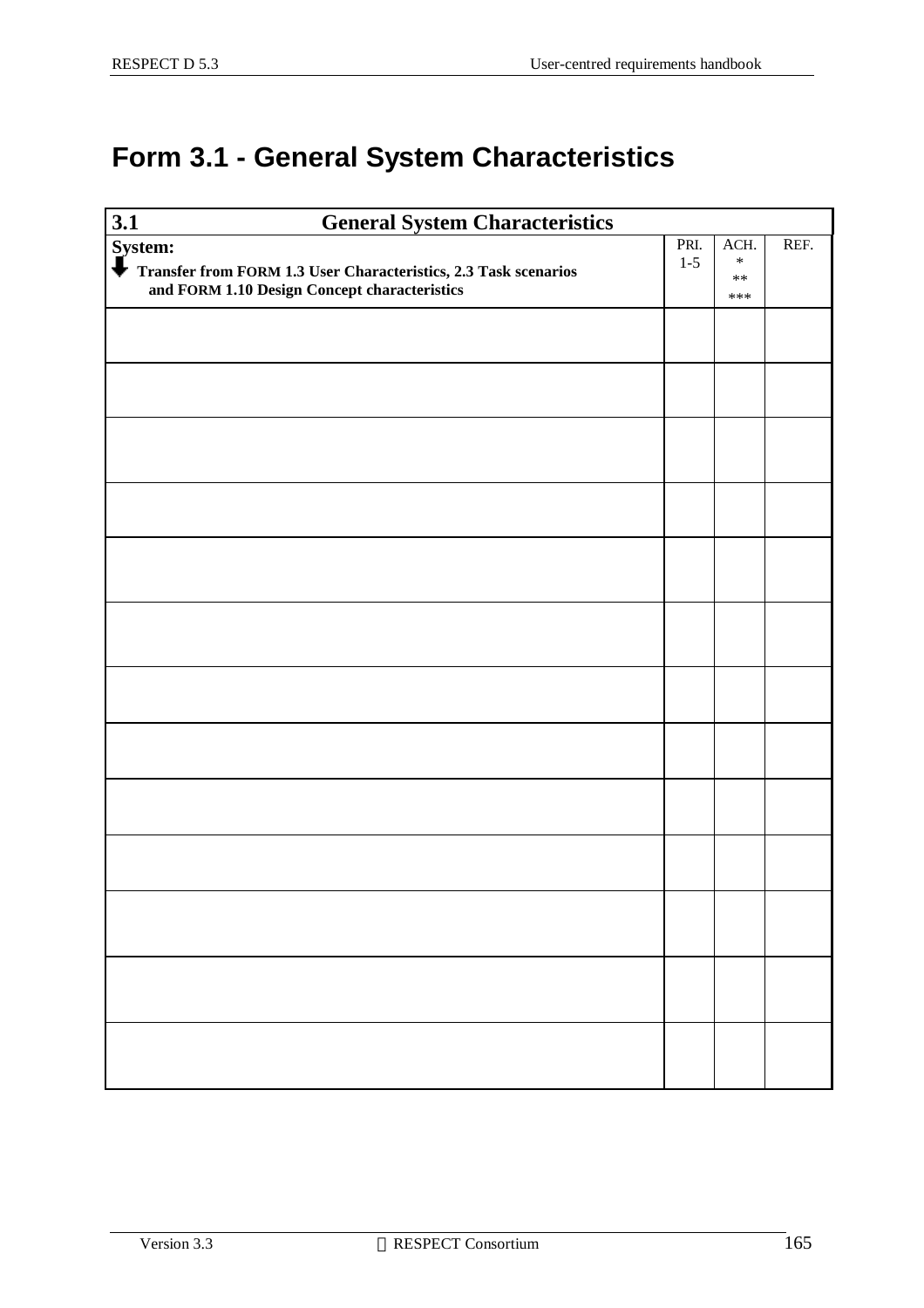### **Form 3.3 - Task Scenarios and Interaction Steps**

| 3.3                                   | <b>Task Scenarios and Interaction Steps</b> |
|---------------------------------------|---------------------------------------------|
| <b>System</b><br>$\ddot{\cdot}$       |                                             |
| <b>Scenario</b><br>$\ddot{\cdot}$     |                                             |
|                                       |                                             |
|                                       |                                             |
| Transfer from FORM 2.3 Task scenarios | PRI:<br>ACH:                                |
| and FORM 2.4 New processes            |                                             |
| $_{\rm{USER}}$                        | <b>SYSTEM</b>                               |
|                                       |                                             |
|                                       |                                             |
|                                       |                                             |
|                                       |                                             |
|                                       |                                             |
|                                       |                                             |
|                                       |                                             |
|                                       |                                             |
|                                       |                                             |
|                                       |                                             |
|                                       |                                             |
|                                       |                                             |
|                                       |                                             |
|                                       |                                             |
|                                       |                                             |
|                                       |                                             |
|                                       |                                             |
|                                       |                                             |
|                                       |                                             |
|                                       |                                             |
|                                       |                                             |
|                                       |                                             |
|                                       |                                             |
|                                       |                                             |
|                                       |                                             |
|                                       |                                             |
|                                       |                                             |
|                                       |                                             |
|                                       |                                             |
|                                       |                                             |
|                                       |                                             |
|                                       |                                             |
|                                       |                                             |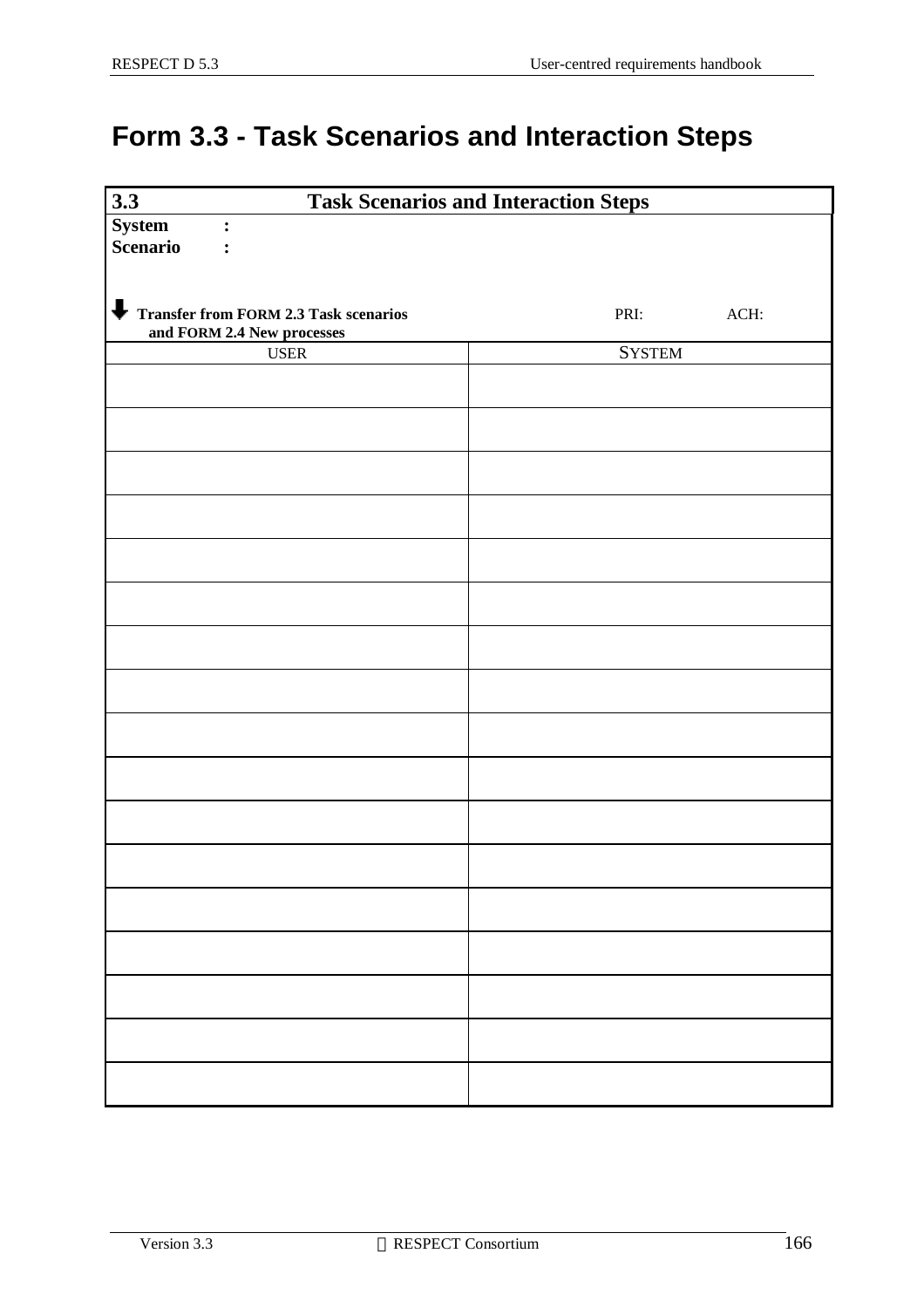#### **Form 3.4 - Technical Environment requirements**

| 3.4<br><b>Technical environment requirements</b> |      |      |      |
|--------------------------------------------------|------|------|------|
| System:                                          |      |      |      |
| Transfer from FORM 1.4 Technical environment     | PRI. | ACH. | REF. |
| Main hardware required                           |      |      |      |
|                                                  |      |      |      |
|                                                  |      |      |      |
|                                                  |      |      |      |
| Software environment                             |      |      |      |
|                                                  |      |      |      |
|                                                  |      |      |      |
|                                                  |      |      |      |
| <b>Output hardware</b>                           |      |      |      |
|                                                  |      |      |      |
|                                                  |      |      |      |
|                                                  |      |      |      |
| <b>Input hardware</b>                            |      |      |      |
|                                                  |      |      |      |
|                                                  |      |      |      |
|                                                  |      |      |      |
| <b>Standards to be applied</b>                   |      |      |      |
|                                                  |      |      |      |
|                                                  |      |      |      |
|                                                  |      |      |      |
|                                                  |      |      |      |
| <b>Communication/network capabilities</b>        |      |      |      |
|                                                  |      |      |      |
|                                                  |      |      |      |
|                                                  |      |      |      |
| Other equipment                                  |      |      |      |
|                                                  |      |      |      |
|                                                  |      |      |      |
|                                                  |      |      |      |
| <b>Other characteristics</b>                     |      |      |      |
|                                                  |      |      |      |
|                                                  |      |      |      |
|                                                  |      |      |      |

### **Form 3.5.1 - System Functions**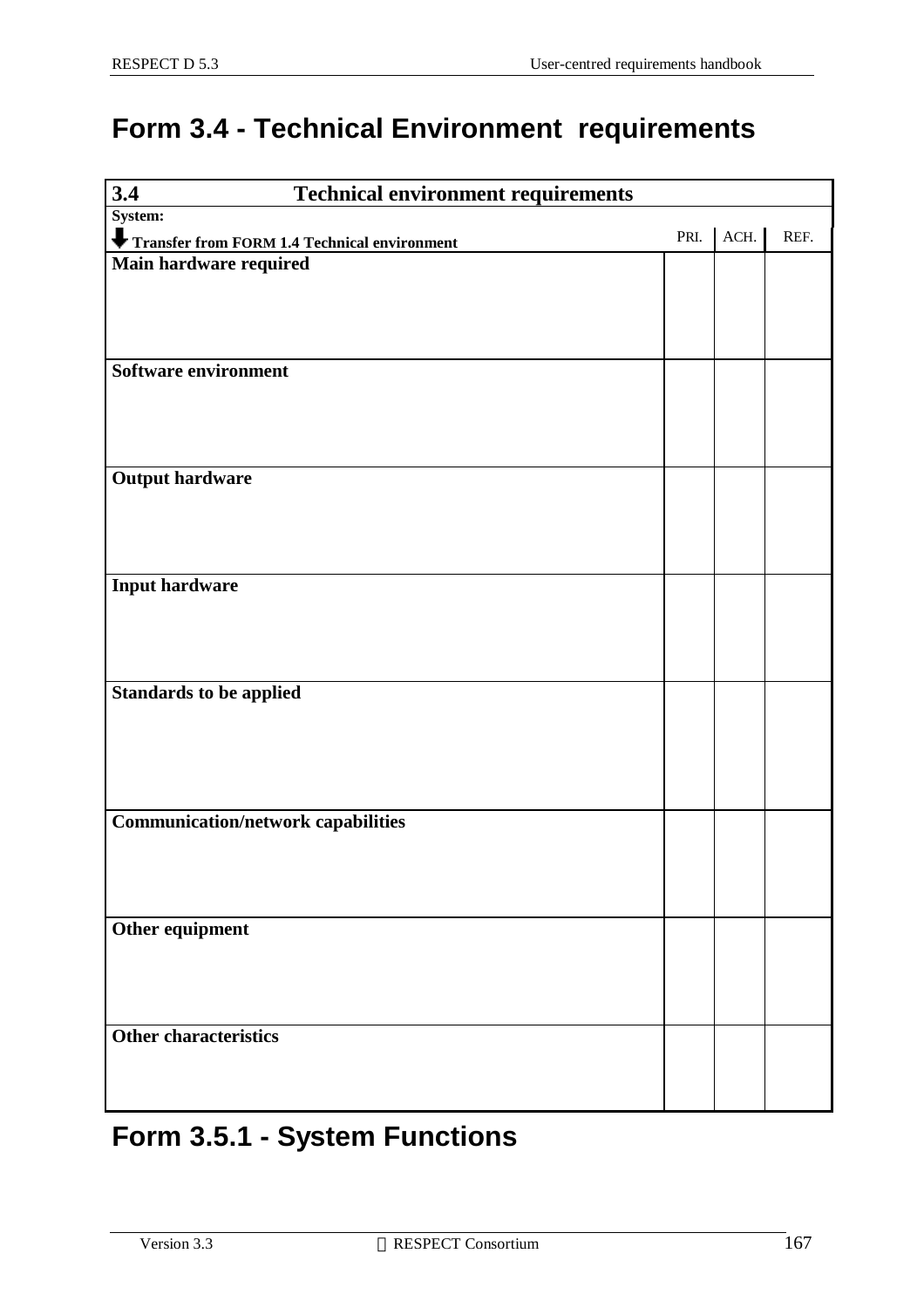| 3.5.1<br><b>System Functions</b>                                                                                                                                                                              |       |                             |      |
|---------------------------------------------------------------------------------------------------------------------------------------------------------------------------------------------------------------|-------|-----------------------------|------|
| System:                                                                                                                                                                                                       | PRI.  | ACH.                        | REF. |
| $\overline{\phantom{a}}$<br><b>Transfer from FORM 1.8 Review current processes</b><br>FORM 1.9 Review other systems and products<br>FORM 1.10 Design ideas and concepts<br>and FORM 2.4 Propose new processes | $1-5$ | $\ast$<br>$\ast\ast$<br>*** |      |
|                                                                                                                                                                                                               |       |                             |      |
|                                                                                                                                                                                                               |       |                             |      |
|                                                                                                                                                                                                               |       |                             |      |
|                                                                                                                                                                                                               |       |                             |      |
|                                                                                                                                                                                                               |       |                             |      |
|                                                                                                                                                                                                               |       |                             |      |
|                                                                                                                                                                                                               |       |                             |      |
|                                                                                                                                                                                                               |       |                             |      |
|                                                                                                                                                                                                               |       |                             |      |
|                                                                                                                                                                                                               |       |                             |      |
|                                                                                                                                                                                                               |       |                             |      |
|                                                                                                                                                                                                               |       |                             |      |
|                                                                                                                                                                                                               |       |                             |      |
|                                                                                                                                                                                                               |       |                             |      |
|                                                                                                                                                                                                               |       |                             |      |
|                                                                                                                                                                                                               |       |                             |      |
|                                                                                                                                                                                                               |       |                             |      |
|                                                                                                                                                                                                               |       |                             |      |
|                                                                                                                                                                                                               |       |                             |      |
|                                                                                                                                                                                                               |       |                             |      |

### **Form 3.5.2 - System Features**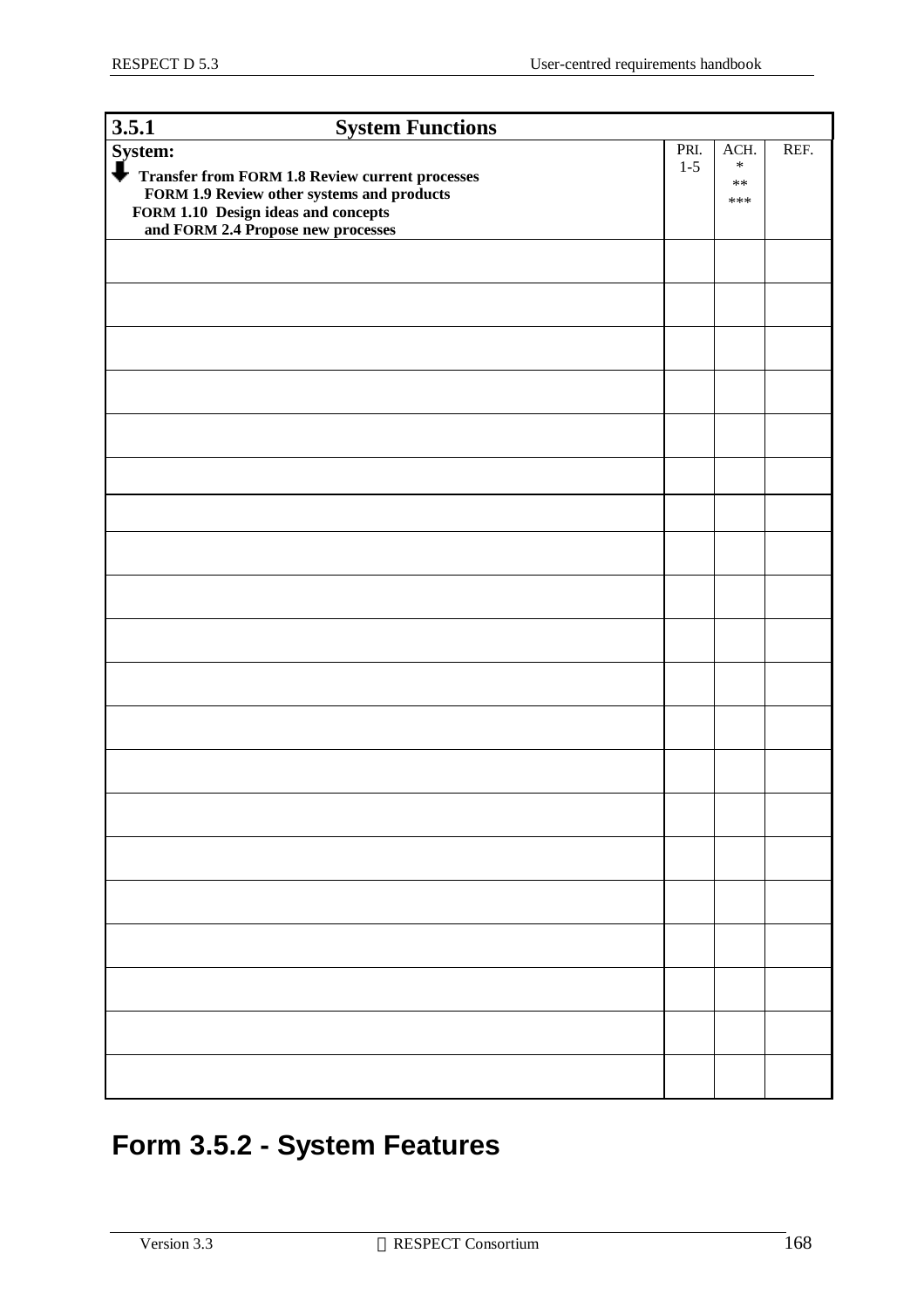| 3.5.2                                                                                                                                                                                                                    | <b>System Features</b> |                 |                                     |      |
|--------------------------------------------------------------------------------------------------------------------------------------------------------------------------------------------------------------------------|------------------------|-----------------|-------------------------------------|------|
| System:<br>$\overline{\phantom{a}}$<br><b>Transfer from FORM 1.8 Review current processes</b><br>FORM 1.9 Review other systems and products<br>FORM 1.10 Design ideas and concepts<br>and FORM 2.4 Propose new processes |                        | PRI.<br>$1 - 5$ | ACH.<br>$\ast$<br>$\ast\ast$<br>*** | REF. |
|                                                                                                                                                                                                                          |                        |                 |                                     |      |
|                                                                                                                                                                                                                          |                        |                 |                                     |      |
|                                                                                                                                                                                                                          |                        |                 |                                     |      |
|                                                                                                                                                                                                                          |                        |                 |                                     |      |
|                                                                                                                                                                                                                          |                        |                 |                                     |      |
|                                                                                                                                                                                                                          |                        |                 |                                     |      |
|                                                                                                                                                                                                                          |                        |                 |                                     |      |
|                                                                                                                                                                                                                          |                        |                 |                                     |      |
|                                                                                                                                                                                                                          |                        |                 |                                     |      |
|                                                                                                                                                                                                                          |                        |                 |                                     |      |
|                                                                                                                                                                                                                          |                        |                 |                                     |      |
|                                                                                                                                                                                                                          |                        |                 |                                     |      |
|                                                                                                                                                                                                                          |                        |                 |                                     |      |
|                                                                                                                                                                                                                          |                        |                 |                                     |      |
|                                                                                                                                                                                                                          |                        |                 |                                     |      |
|                                                                                                                                                                                                                          |                        |                 |                                     |      |
|                                                                                                                                                                                                                          |                        |                 |                                     |      |
|                                                                                                                                                                                                                          |                        |                 |                                     |      |

### **Form 3.6 - User Interface design**

#### **3.6 User Interface Design**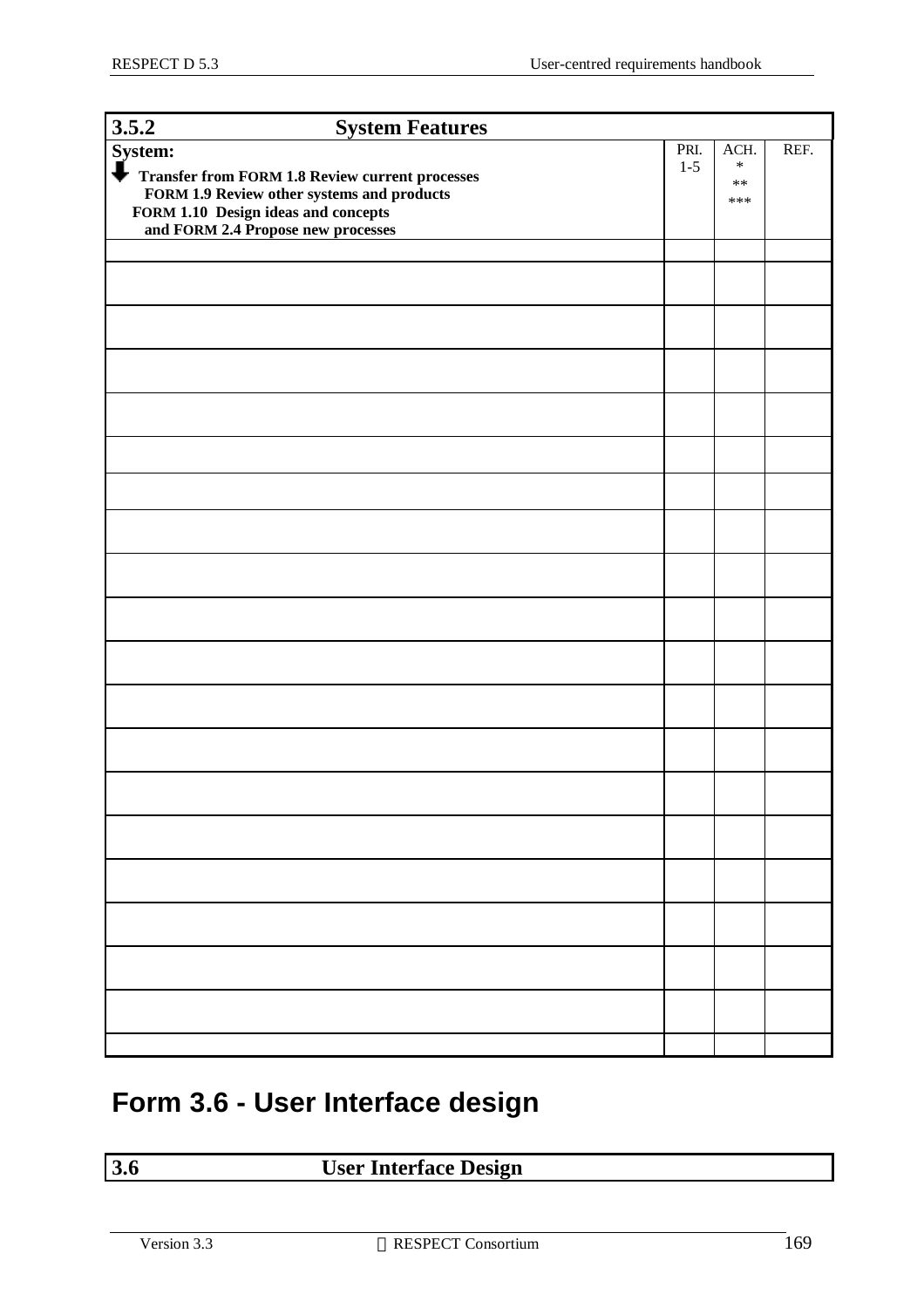| Interface name:                                          | PRI. | ACH. | REF. |
|----------------------------------------------------------|------|------|------|
| Transfer from FORM 1.4 Technical environment             |      |      |      |
| <b>Transfer from FORM 1.10 Design ideas and concepts</b> |      |      |      |
| <b>Purpose</b>                                           |      |      |      |
|                                                          |      |      |      |
|                                                          |      |      |      |
|                                                          |      |      |      |
| <b>Features</b>                                          |      |      |      |
|                                                          |      |      |      |
|                                                          |      |      |      |
| <b>Components of interface</b>                           |      |      |      |
|                                                          |      |      |      |
|                                                          |      |      |      |
|                                                          |      |      |      |
| <b>Standards to be used</b>                              |      |      |      |
|                                                          |      |      |      |
|                                                          |      |      |      |
| <b>Example screens</b>                                   |      |      |      |
|                                                          |      |      |      |
|                                                          |      |      |      |
|                                                          |      |      |      |
| Tools to be used for building interface                  |      |      |      |
|                                                          |      |      |      |
|                                                          |      |      |      |
|                                                          |      |      |      |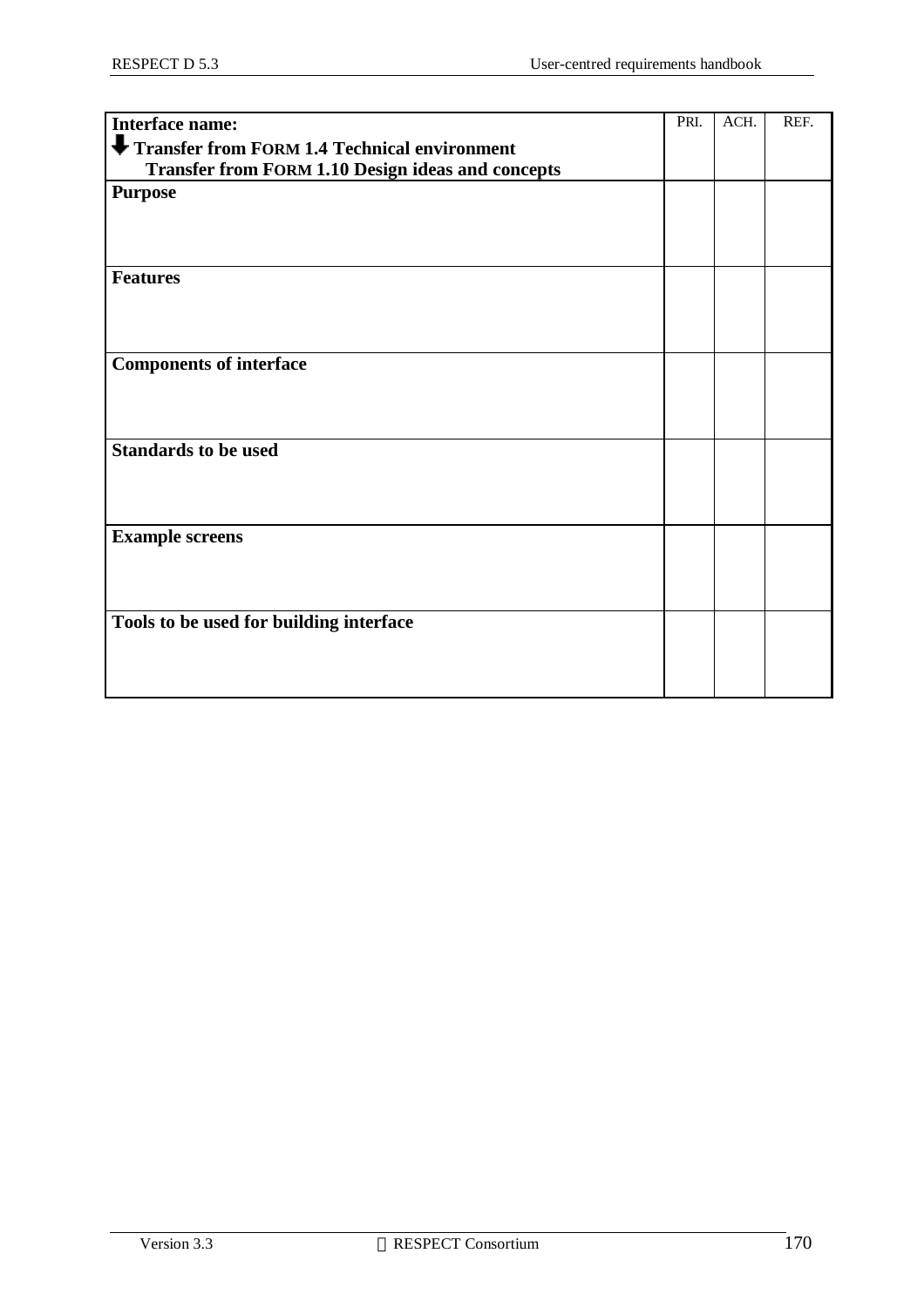### **Form 3.7 - User Support**

| $\overline{3.7}$       | <b>User Support</b>                         |      |      |      |
|------------------------|---------------------------------------------|------|------|------|
| <b>User Group:</b>     |                                             | PRI. | ACH. | REF. |
|                        | Transfer from FORM 1.3 User characteristics |      |      |      |
| <b>User training</b>   |                                             |      |      |      |
|                        |                                             |      |      |      |
|                        |                                             |      |      |      |
| <b>User</b>            |                                             |      |      |      |
| document-              |                                             |      |      |      |
| ation                  |                                             |      |      |      |
|                        |                                             |      |      |      |
| <b>Help facilities</b> |                                             |      |      |      |
|                        |                                             |      |      |      |
|                        |                                             |      |      |      |
|                        |                                             |      |      |      |
| <b>Local expert</b>    |                                             |      |      |      |
|                        |                                             |      |      |      |
|                        |                                             |      |      |      |
| <b>Telephone hot</b>   |                                             |      |      |      |
| lines                  |                                             |      |      |      |
|                        |                                             |      |      |      |
|                        |                                             |      |      |      |
| Other support          |                                             |      |      |      |
|                        |                                             |      |      |      |
|                        |                                             |      |      |      |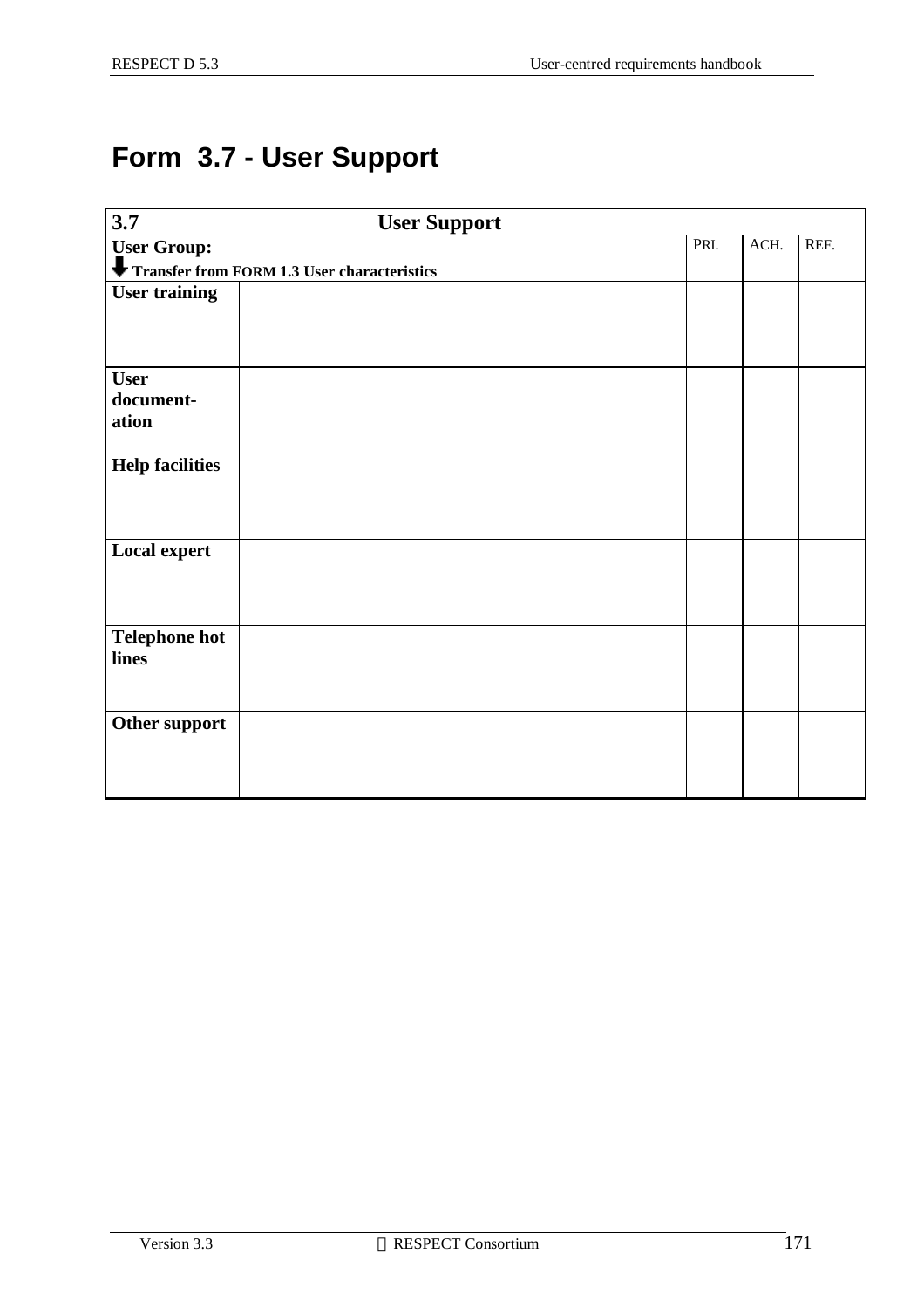### **Form 3.8 - Physical Environment**

| 3.8<br><b>Physical Environment</b>                     |      |      |      |
|--------------------------------------------------------|------|------|------|
| System:<br>Transfer from FORM 1.5 Physical environment | PRI. | ACH. | REF. |
|                                                        |      |      |      |
|                                                        |      |      |      |
|                                                        |      |      |      |
|                                                        |      |      |      |
|                                                        |      |      |      |
|                                                        |      |      |      |
|                                                        |      |      |      |
|                                                        |      |      |      |
|                                                        |      |      |      |
|                                                        |      |      |      |
|                                                        |      |      |      |
|                                                        |      |      |      |
|                                                        |      |      |      |
|                                                        |      |      |      |
|                                                        |      |      |      |
|                                                        |      |      |      |
|                                                        |      |      |      |
|                                                        |      |      |      |
|                                                        |      |      |      |
|                                                        |      |      |      |
|                                                        |      |      |      |
|                                                        |      |      |      |
|                                                        |      |      |      |
|                                                        |      |      |      |
|                                                        |      |      |      |
|                                                        |      |      |      |
|                                                        |      |      |      |
|                                                        |      |      |      |
|                                                        |      |      |      |
|                                                        |      |      |      |
|                                                        |      |      |      |
|                                                        |      |      |      |
|                                                        |      |      |      |
|                                                        |      |      |      |
|                                                        |      |      |      |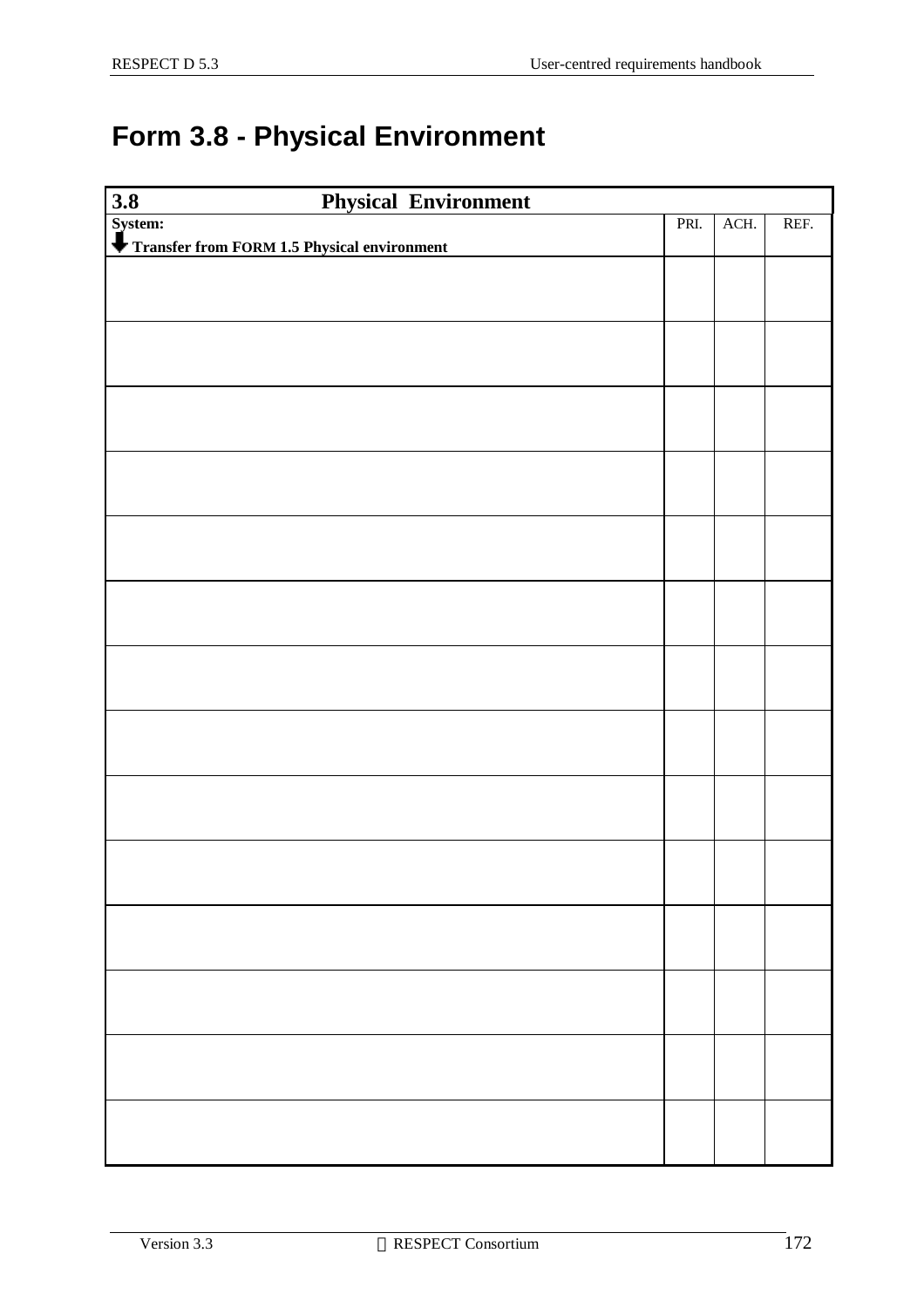### **Form 3.9 - Social and Organisational Environment**

| $\overline{3.9}$<br><b>Social and Organisational Environment</b> |      |      |      |
|------------------------------------------------------------------|------|------|------|
| System :                                                         | PRI. | ACH. | REF. |
| Transfer from FORM 1.6 Social and Organisational environment     |      |      |      |
|                                                                  |      |      |      |
|                                                                  |      |      |      |
|                                                                  |      |      |      |
|                                                                  |      |      |      |
|                                                                  |      |      |      |
|                                                                  |      |      |      |
|                                                                  |      |      |      |
|                                                                  |      |      |      |
|                                                                  |      |      |      |
|                                                                  |      |      |      |
|                                                                  |      |      |      |
|                                                                  |      |      |      |
|                                                                  |      |      |      |
|                                                                  |      |      |      |
|                                                                  |      |      |      |
|                                                                  |      |      |      |
|                                                                  |      |      |      |
|                                                                  |      |      |      |
|                                                                  |      |      |      |
|                                                                  |      |      |      |
|                                                                  |      |      |      |
|                                                                  |      |      |      |
|                                                                  |      |      |      |
|                                                                  |      |      |      |
|                                                                  |      |      |      |
|                                                                  |      |      |      |
|                                                                  |      |      |      |
|                                                                  |      |      |      |
|                                                                  |      |      |      |
|                                                                  |      |      |      |
|                                                                  |      |      |      |
|                                                                  |      |      |      |
|                                                                  |      |      |      |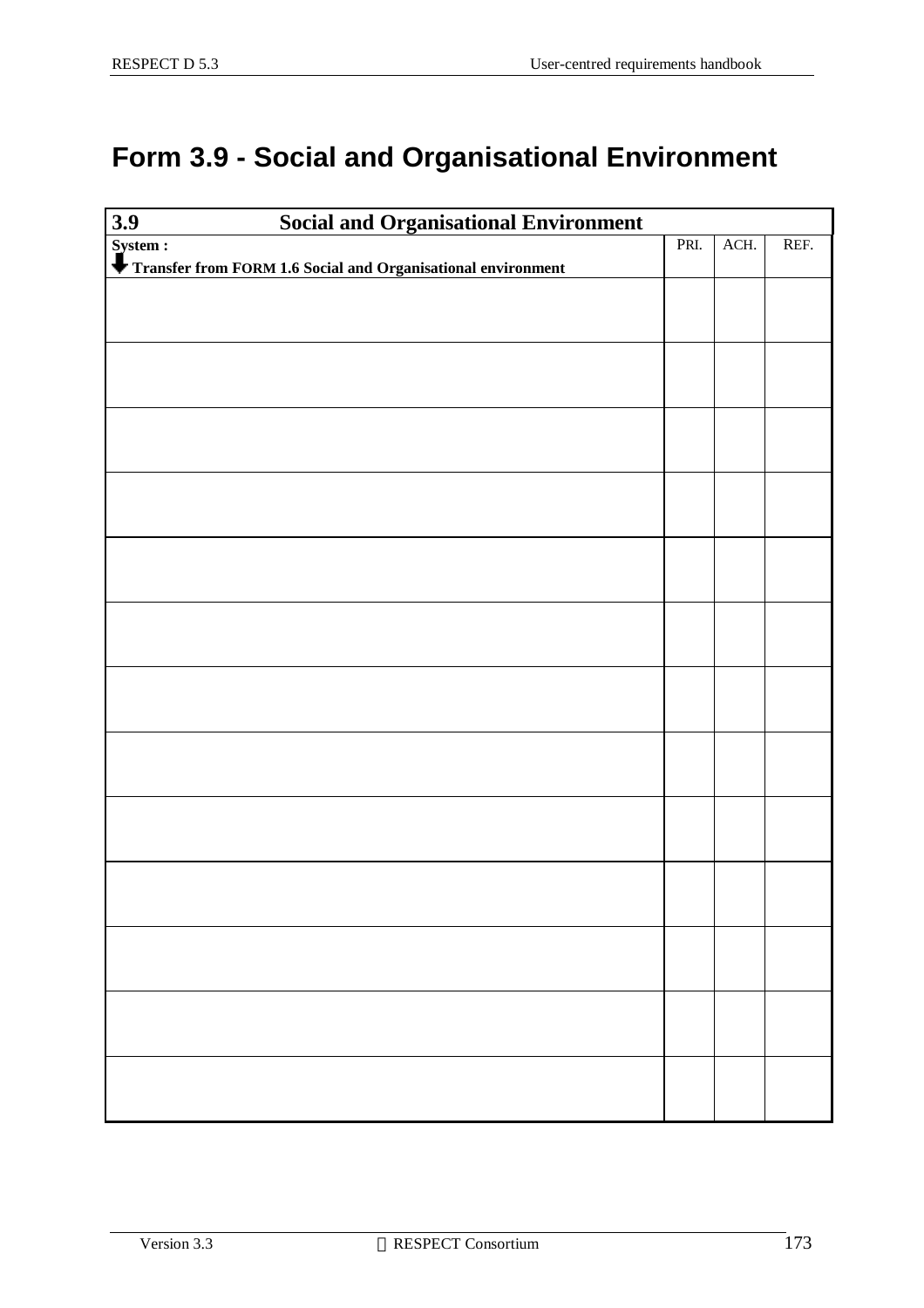### **Form 3.10 - Standards to Apply**

| $\overline{3.10}$ |                 | <b>Standards and styleguides to Apply</b>          |      |      |      |
|-------------------|-----------------|----------------------------------------------------|------|------|------|
| System:           |                 |                                                    |      |      |      |
|                   | <b>STANDARD</b> | <b>USER REQUIREMENT</b><br>(METHOD OF APPLICATION) | PRI. | ACH. | REF. |
|                   |                 |                                                    |      |      |      |
|                   |                 |                                                    |      |      |      |
|                   |                 |                                                    |      |      |      |
|                   |                 |                                                    |      |      |      |
|                   |                 |                                                    |      |      |      |
|                   |                 |                                                    |      |      |      |
|                   |                 |                                                    |      |      |      |
|                   |                 |                                                    |      |      |      |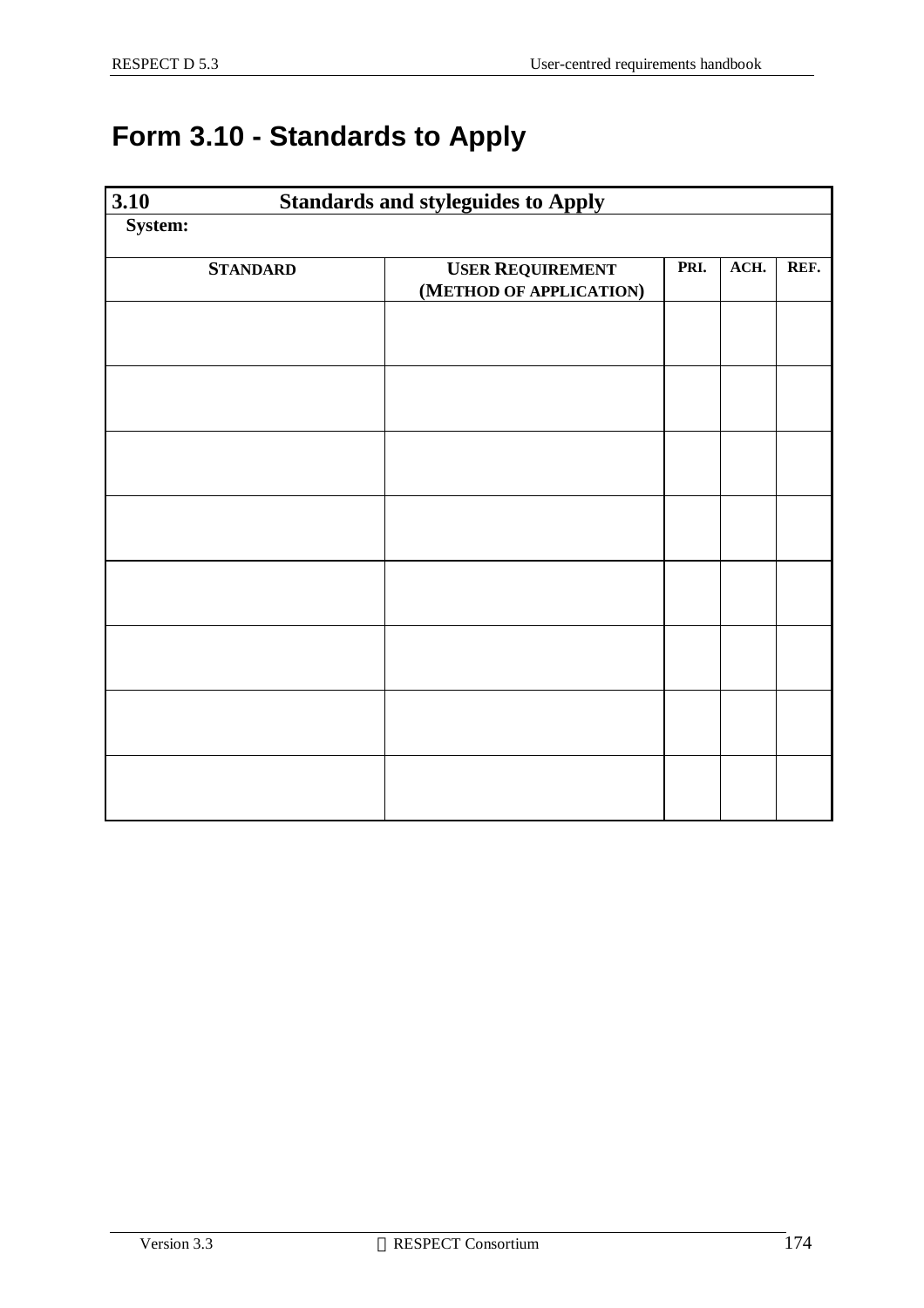### **Form 3.11.1 - Usability test plan**

| 3.11.1                                                              | <b>Usability test plan</b> |
|---------------------------------------------------------------------|----------------------------|
|                                                                     |                            |
| User sample and characteristics                                     |                            |
|                                                                     |                            |
| <b>Method of recruitment</b>                                        |                            |
|                                                                     |                            |
| <b>Tasks or Scenarios</b>                                           |                            |
| <b>T</b> Based on FORM 1.7 user goals<br>or FORM 2.3 Task scenarios |                            |
| Measures/Method of data capture                                     |                            |
|                                                                     |                            |
| <b>Test equipment</b>                                               |                            |
|                                                                     |                            |
| <b>Environment</b>                                                  |                            |
| <b>T</b> based on FORMS:<br><b>1.4 Technical environment</b>        |                            |
| 1.5 Physical environment                                            |                            |
| 1.6 Social and organisational<br>environment                        |                            |
| Introduction to subject                                             |                            |
|                                                                     |                            |
| Assistance to be given                                              |                            |
|                                                                     |                            |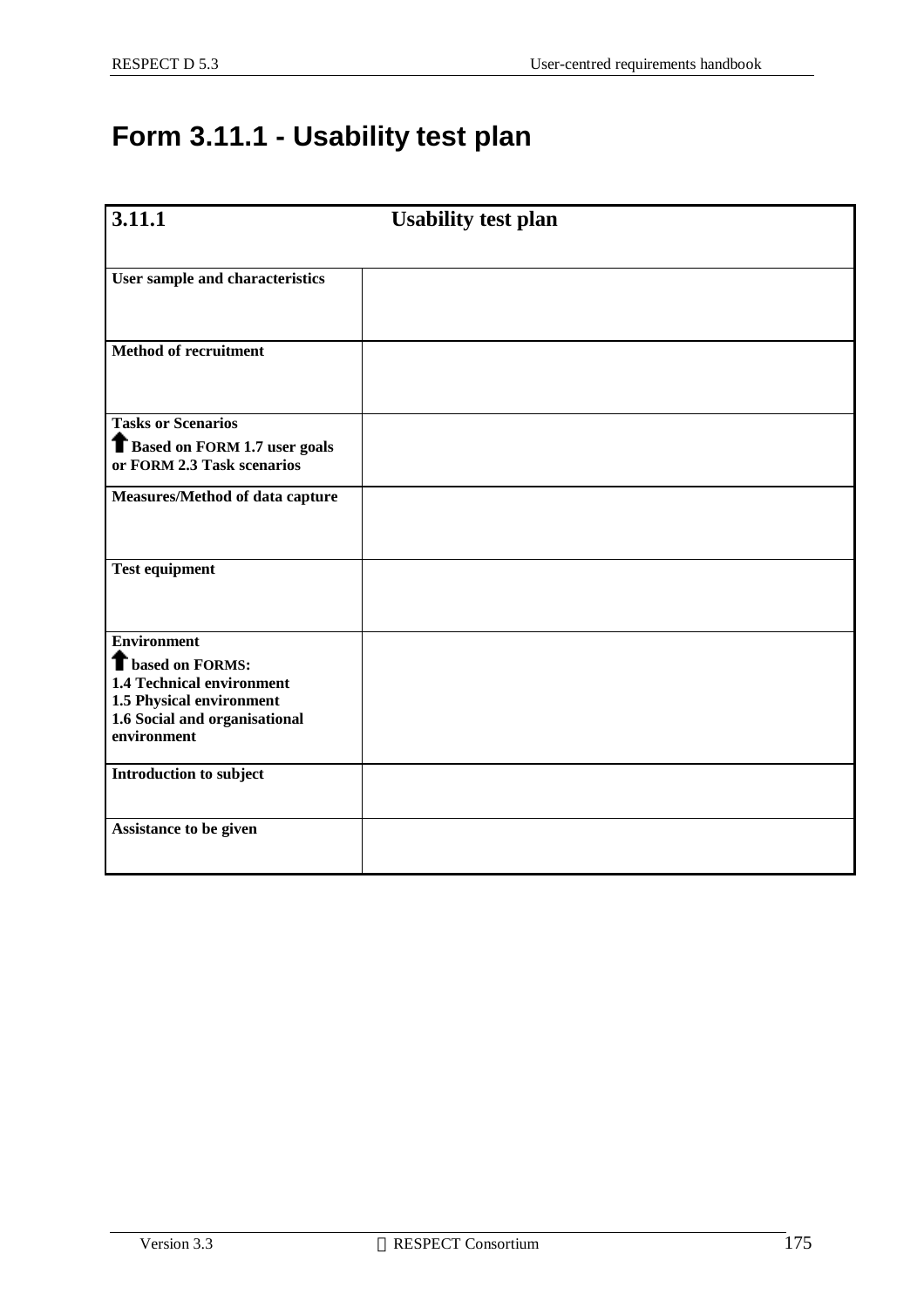### **Form 3.11.2 - Usability test results**

| 3.11.2       | <b>Usability test results</b> |                                                         |                                        |                                                                       |                 |
|--------------|-------------------------------|---------------------------------------------------------|----------------------------------------|-----------------------------------------------------------------------|-----------------|
| <b>Tasks</b> | <b>Task</b><br>achievement    | <b>Mean Time</b><br>and<br><b>Standard</b><br>deviation | Comparison<br>with expert<br>task time | Subjective<br>rating of<br>difficulty<br>$(1 = easy)$<br>7=difficult) | <b>Comments</b> |
|              |                               |                                                         |                                        |                                                                       |                 |
|              |                               |                                                         |                                        |                                                                       |                 |
|              |                               |                                                         |                                        |                                                                       |                 |
|              |                               |                                                         |                                        |                                                                       |                 |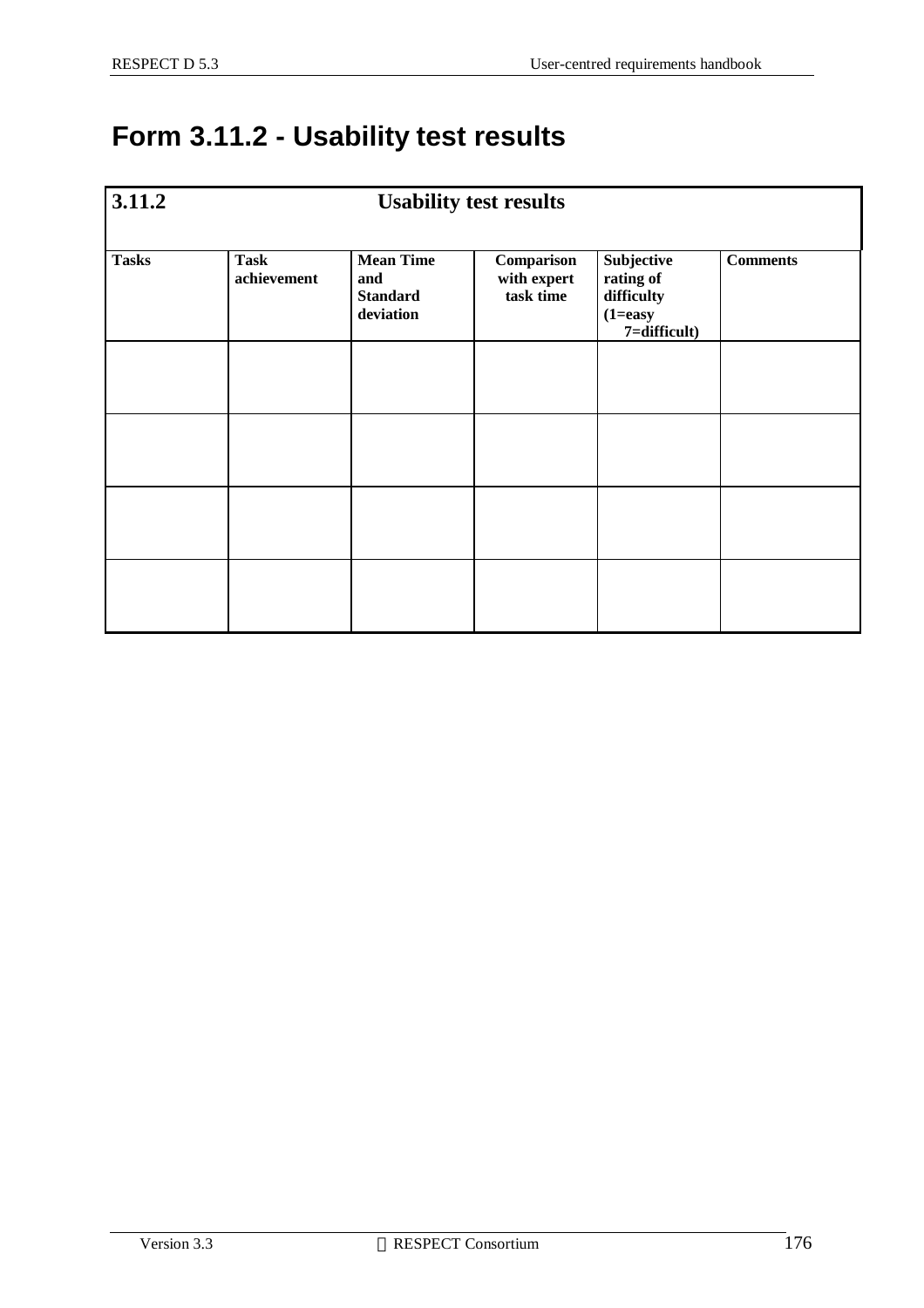#### **Form 3.12 - User Requirements Implementation Plan**

| 3.12 | User requirements implementation plan |
|------|---------------------------------------|
|      | System:                               |
|      | 1. Design rationale                   |
|      | 2. Form of prototype                  |
| 3.   | <b>Usability test method</b>          |
|      |                                       |
|      | 4. Acceptability test method          |
|      | 5. Scope for iteration                |
|      | 6. User audit                         |
|      | 7. System phasing                     |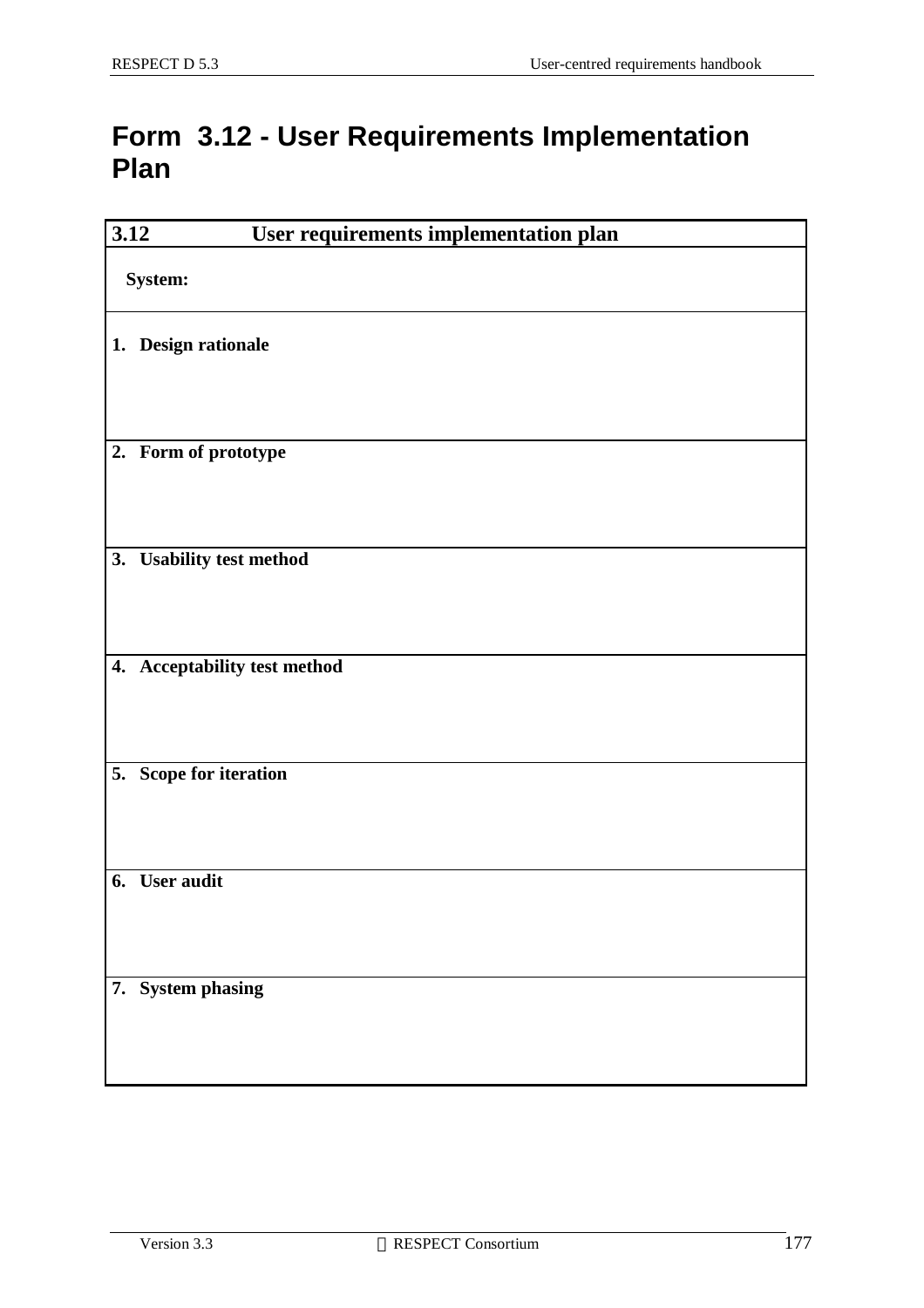### **Part A**

## **Introduction to the Handbook**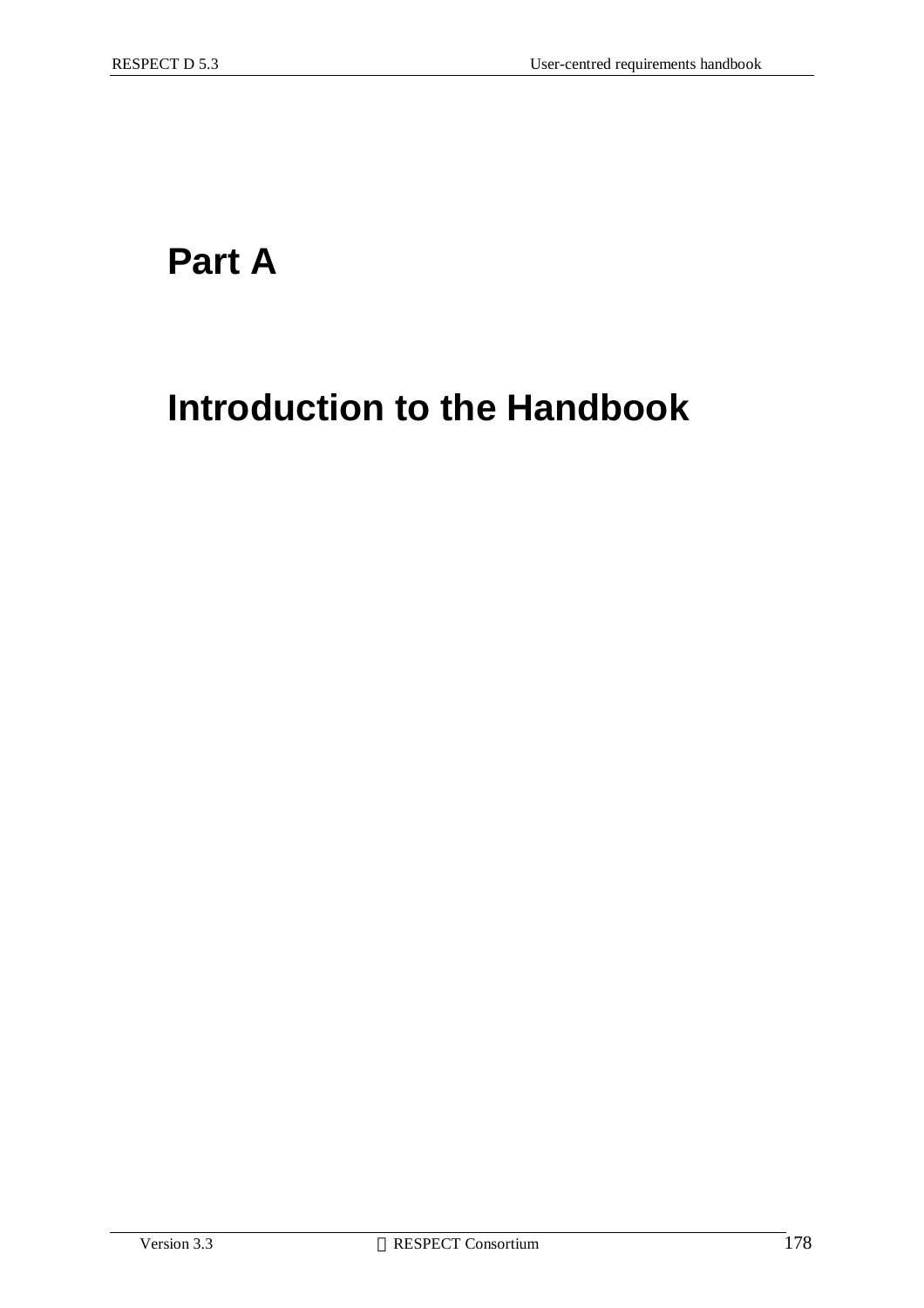### **Part B**

## **User Requirements Framework**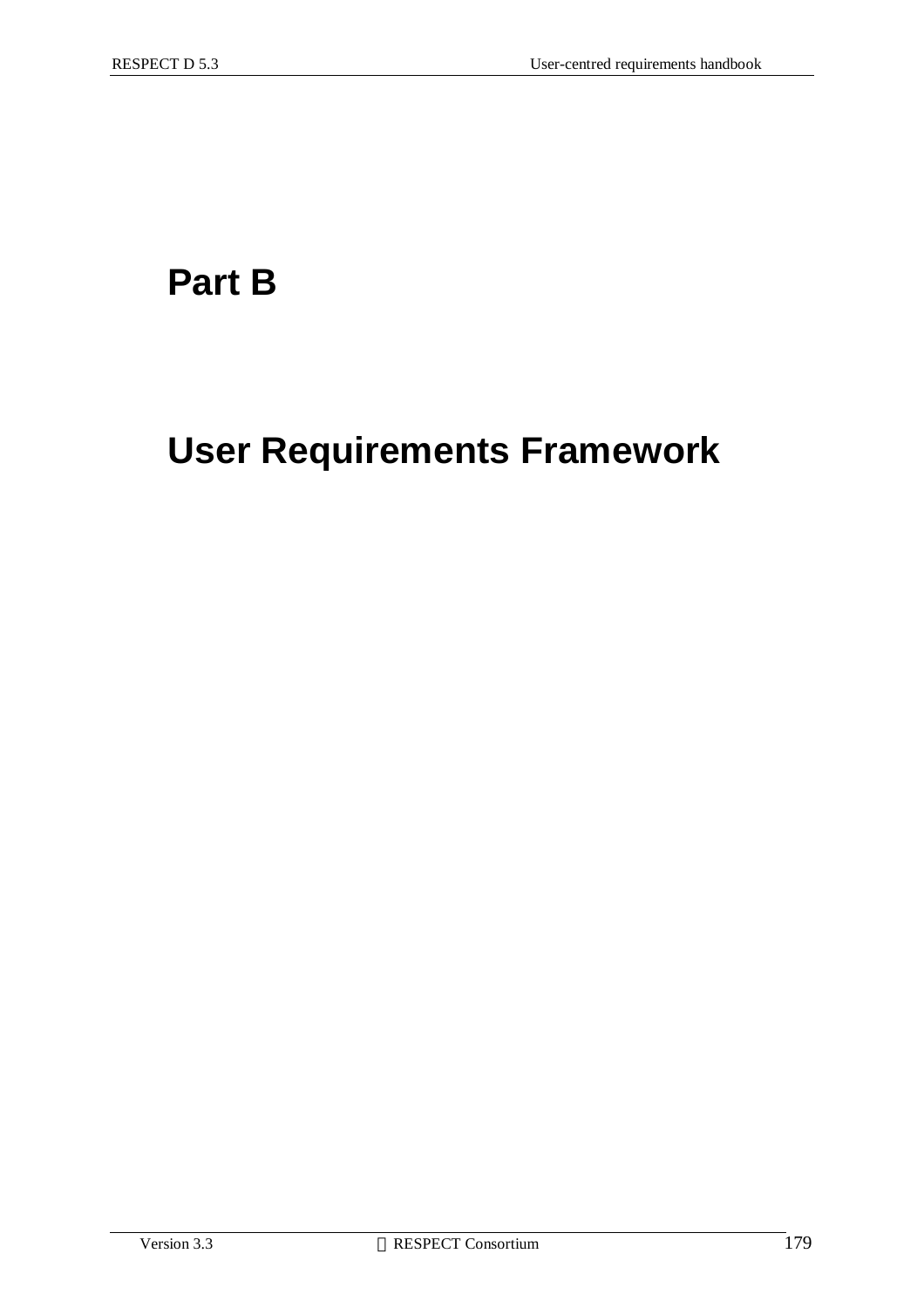## **Part C**

## **User Requirements Methods**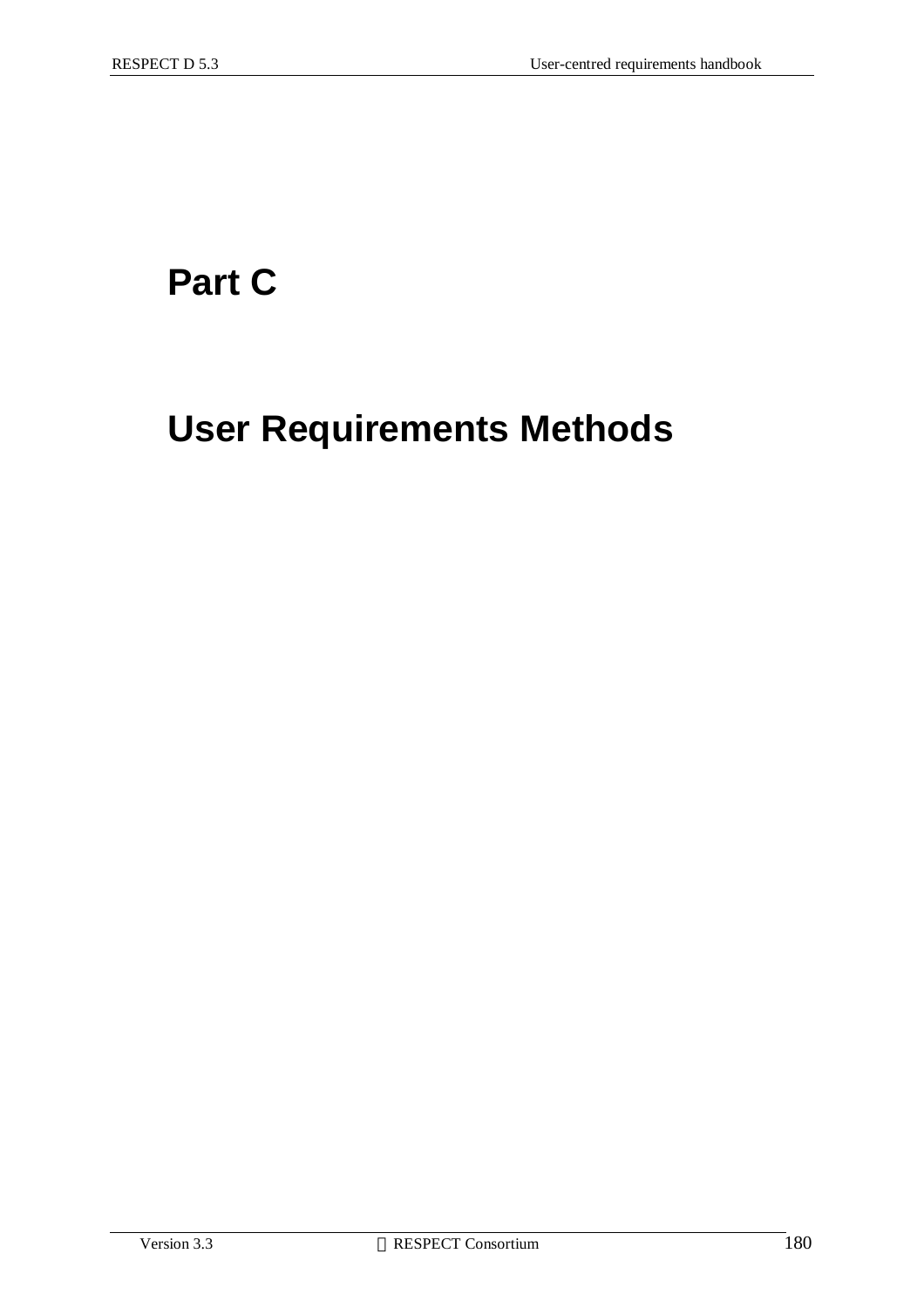## **Part D**

# **References and Appendices**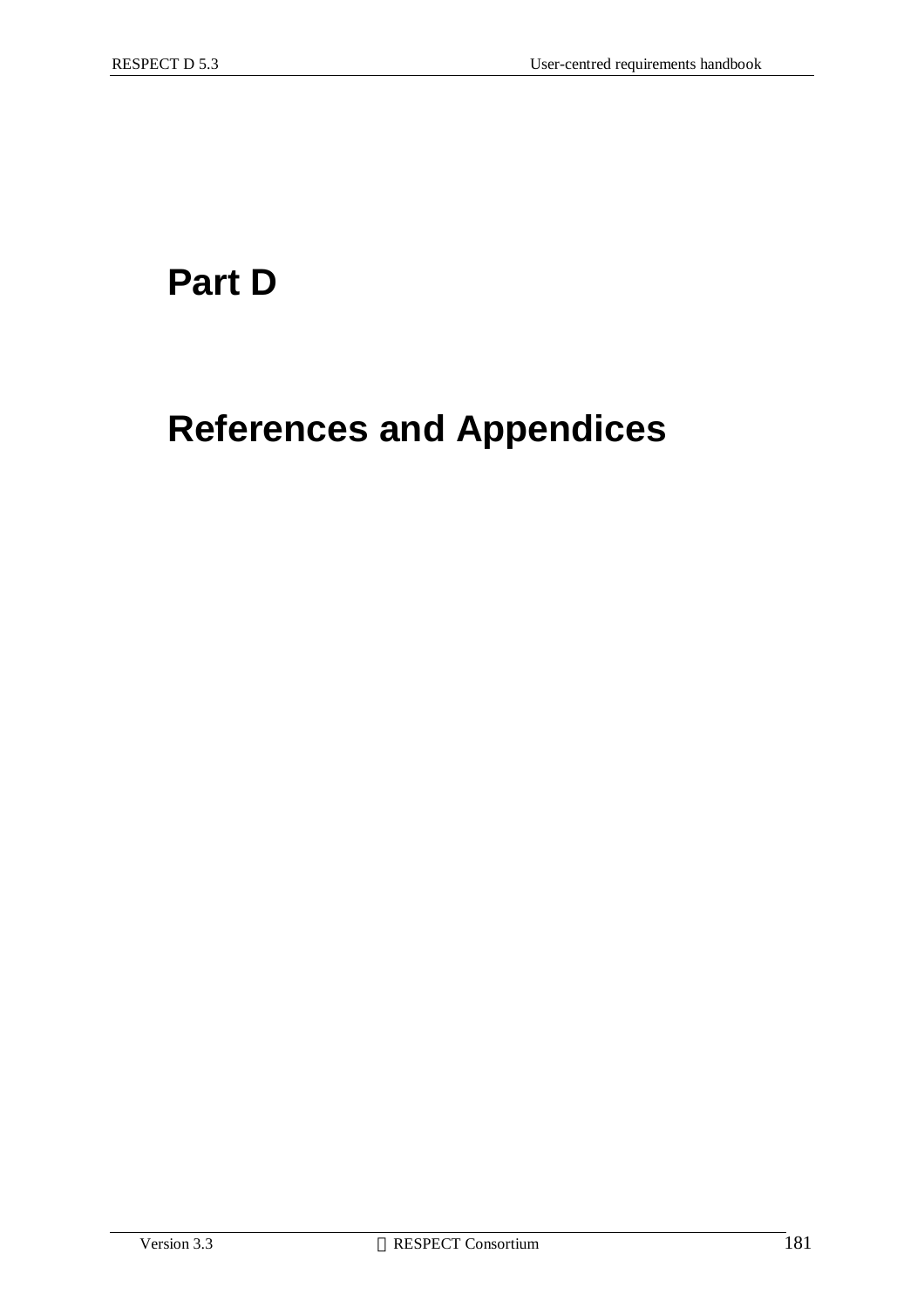### **Phase 1.**

## **User Context and Early Design**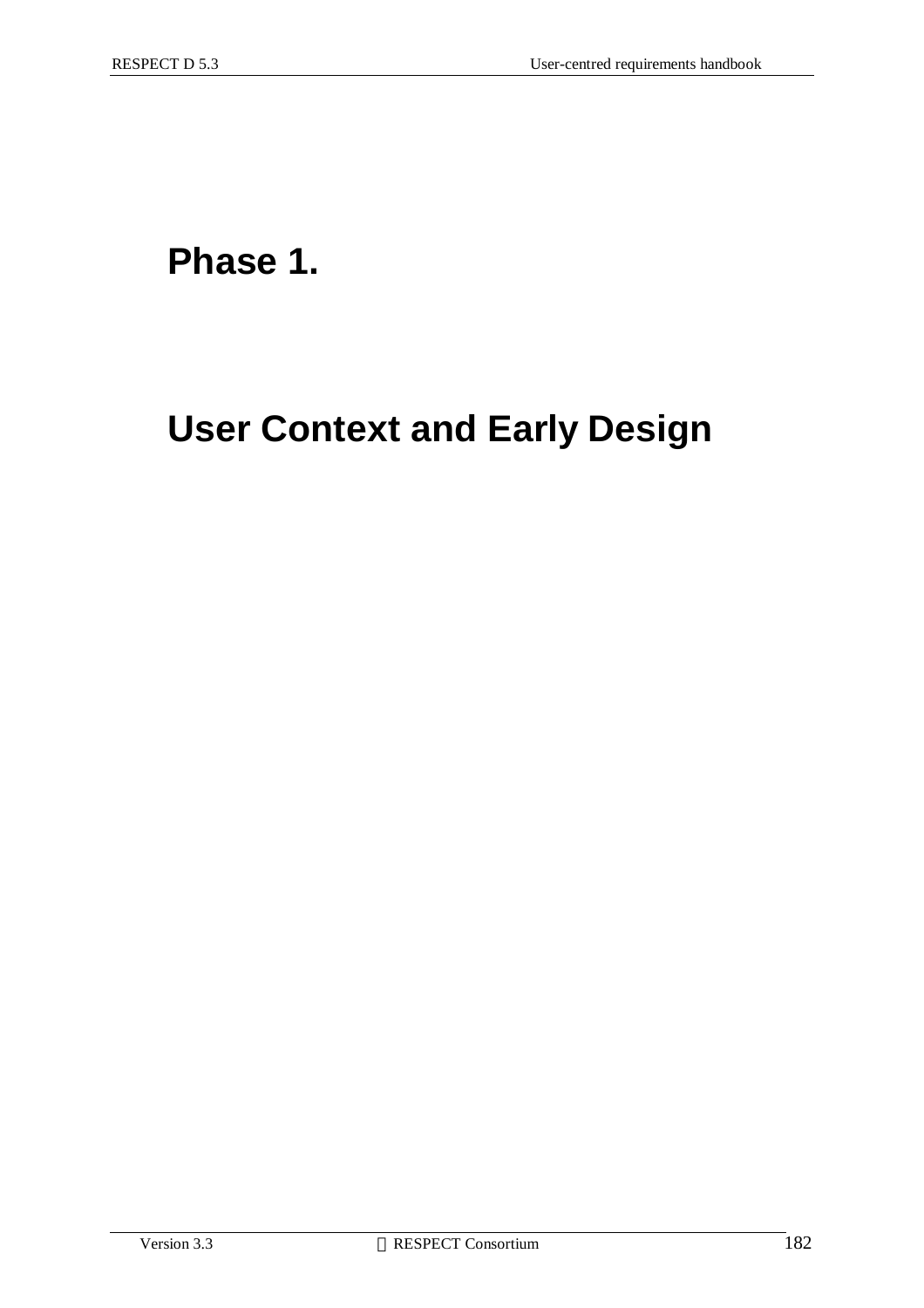## **Phase 2.**

# **Prototyping and User Test**